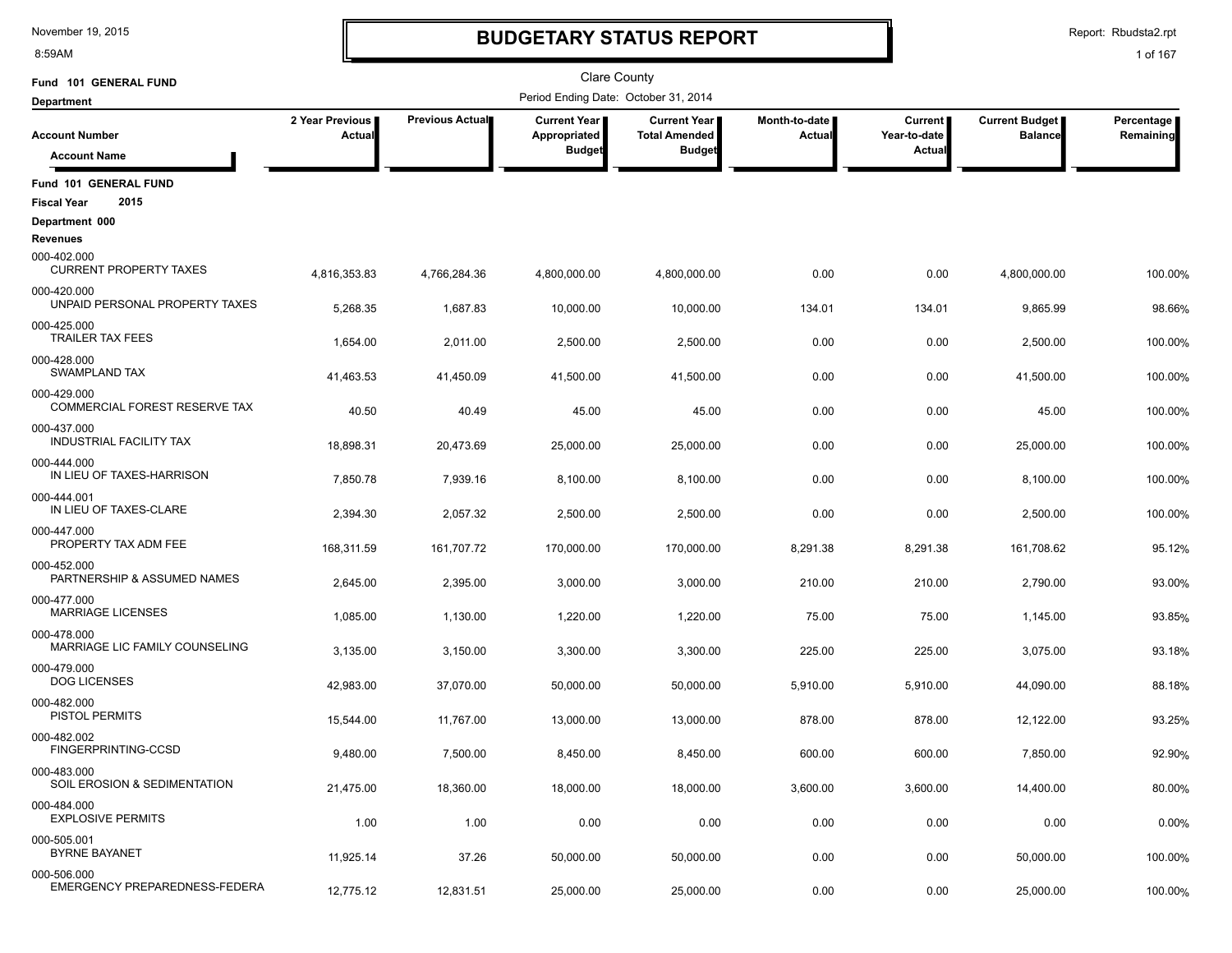8:59AM

# **BUDGETARY STATUS REPORT**

Report: Rbudsta2.rpt

| Fund 101 GENERAL FUND                           |                           |                 | <b>Clare County</b>                   |                                             |                         |                           |                                  |                         |
|-------------------------------------------------|---------------------------|-----------------|---------------------------------------|---------------------------------------------|-------------------------|---------------------------|----------------------------------|-------------------------|
| <b>Department</b>                               |                           |                 | Period Ending Date: October 31, 2014  |                                             |                         |                           |                                  |                         |
| <b>Account Number</b>                           | 2 Year Previous<br>Actual | Previous Actual | <b>Current Year I</b><br>Appropriated | <b>Current Year</b><br><b>Total Amended</b> | Month-to-date<br>Actual | Current  <br>Year-to-date | Current Budget<br><b>Balance</b> | Percentage<br>Remaining |
| <b>Account Name</b>                             |                           |                 | <b>Budget</b>                         | <b>Budget</b>                               |                         | Actual                    |                                  |                         |
| 000-507.000<br>HAZARD MATERIAL EMERGENCY PLANN  | 150.00                    | 596.53          | 100.00                                | 100.00                                      | 0.00                    | 0.00                      | 100.00                           | 100.00%                 |
| 000-509.000<br>HOMELAND SECURITY-FED PASS THRU  | 47,092.26                 | 41,199.33       | 30,000.00                             | 30,000.00                                   | 0.00                    | 0.00                      | 30,000.00                        | 100.00%                 |
| 000-519.147<br>PUBLIC GUARDIAN PASS THRU        | 3,185.00                  | 3,185.00        | 3,000.00                              | 3,000.00                                    | 0.00                    | 0.00                      | 3,000.00                         | 100.00%                 |
| 000-522.000<br>CRP - PROSECUTOR - FEDERAL       | 43,236.64                 | 44,358.74       | 48,500.00                             | 48,500.00                                   | 0.00                    | 0.00                      | 48,500.00                        | 100.00%                 |
| 000-540.000<br>PROBATE JUDGES SALARY            | 102,751.69                | 94,195.00       | 102,241.00                            | 102,241.00                                  | 0.00                    | 0.00                      | 102,241.00                       | 100.00%                 |
| 000-541.000<br>JUDGES SALARY STANDARDIZATION    | 100,592.81                | 100,592.80      | 100,592.00                            | 100,592.00                                  | 0.00                    | 0.00                      | 100,592.00                       | 100.00%                 |
| 000-542.000<br>STATE COURT EQUITY FUND          | 161,424.99                | 162,611.25      | 170,000.00                            | 170,000.00                                  | 0.00                    | 0.00                      | 170,000.00                       | 100.00%                 |
| 000-543.000<br>SECONDARY ROAD PATROL            | 47,790.00                 | 49,383.00       | 49,383.00                             | 49,383.00                                   | 0.00                    | 0.00                      | 49,383.00                        | 100.00%                 |
| 000-544.000<br>MARINE SAFETY PROGRAM            | 5,913.00                  | 6,000.00        | 5,913.00                              | 5,913.00                                    | 0.00                    | 0.00                      | 5,913.00                         | 100.00%                 |
| 000-544.002<br><b>BULLET PROOF VEST PROGRAM</b> | 798.66                    | 0.00            | 2,000.00                              | 2,000.00                                    | 0.00                    | 0.00                      | 2,000.00                         | 100.00%                 |
| 000-544.003<br>LIVERY INSPECTIONS-SHERIFF       | 14.00                     | 4.00            | 100.00                                | 100.00                                      | 0.00                    | 0.00                      | 100.00                           | 100.00%                 |
| 000-545.001<br>STATE AID DIST CT DRUNK DR ASST. | 12,233.07                 | 12,897.52       | 14,000.00                             | 14,000.00                                   | 0.00                    | 0.00                      | 14,000.00                        | 100.00%                 |
| 000-545.002<br>STATE SNOWMOBILE GRANT           | 3,100.00                  | 3,500.00        | 3,648.00                              | 3,648.00                                    | 0.00                    | 0.00                      | 3,648.00                         | 100.00%                 |
| 000-545.005<br>DRUG CASE 80TH DIST CT           | 732.55                    | 539.12          | 750.00                                | 750.00                                      | 0.00                    | 0.00                      | 750.00                           | 100.00%                 |
| 000-546.000<br>MICHIGAN JUSTICE TRAINING        | 8,132.47                  | 5,558.72        | 5,300.00                              | 5,300.00                                    | 0.00                    | 0.00                      | 5,300.00                         | 100.00%                 |
| 000-549.000<br>OFF-ROAD VEHICLE ENFORCEMENT     | 8,360.00                  | 0.00            | 3,900.00                              | 3,900.00                                    | 0.00                    | 0.00                      | 3,900.00                         | 100.00%                 |
| 000-550.000<br>ORV SAFETY EDUCATION GRANT       | 675.00                    | 0.00            | 675.00                                | 675.00                                      | 0.00                    | 0.00                      | 675.00                           | 100.00%                 |
| 000-562.001<br>CPS DHS - PROSECUTOR - STATE     | 18,812.39                 | 14,375.22       | 13,000.00                             | 13,000.00                                   | 0.00                    | 0.00                      | 13,000.00                        | 100.00%                 |
| 000-564.000<br>JUVENILE OFFICER GRANT           | 27,317.04                 | 27,317.04       | 27,317.00                             | 27,317.00                                   | 6,829.26                | 6,829.26                  | 20,487.74                        | 75.00%                  |
| 000-565.000<br><b>FOOD STAMP FRAUD</b>          | 675.00                    | 675.00          | 1,000.00                              | 1,000.00                                    | 0.00                    | 0.00                      | 1,000.00                         | 100.00%                 |
| 000-569.000<br><b>VICTIM'S RIGHTS GRANT</b>     | 20,362.00                 | 47,241.00       | 37,063.00                             | 37,063.00                                   | 0.00                    | 0.00                      | 37,063.00                        | 100.00%                 |
| 000-570.000<br>STATE CIGARETTE TAX              | 1,636.00                  | 1,231.00        | 0.00                                  | 0.00                                        | 0.00                    | 0.00                      | 0.00                             | 0.00%                   |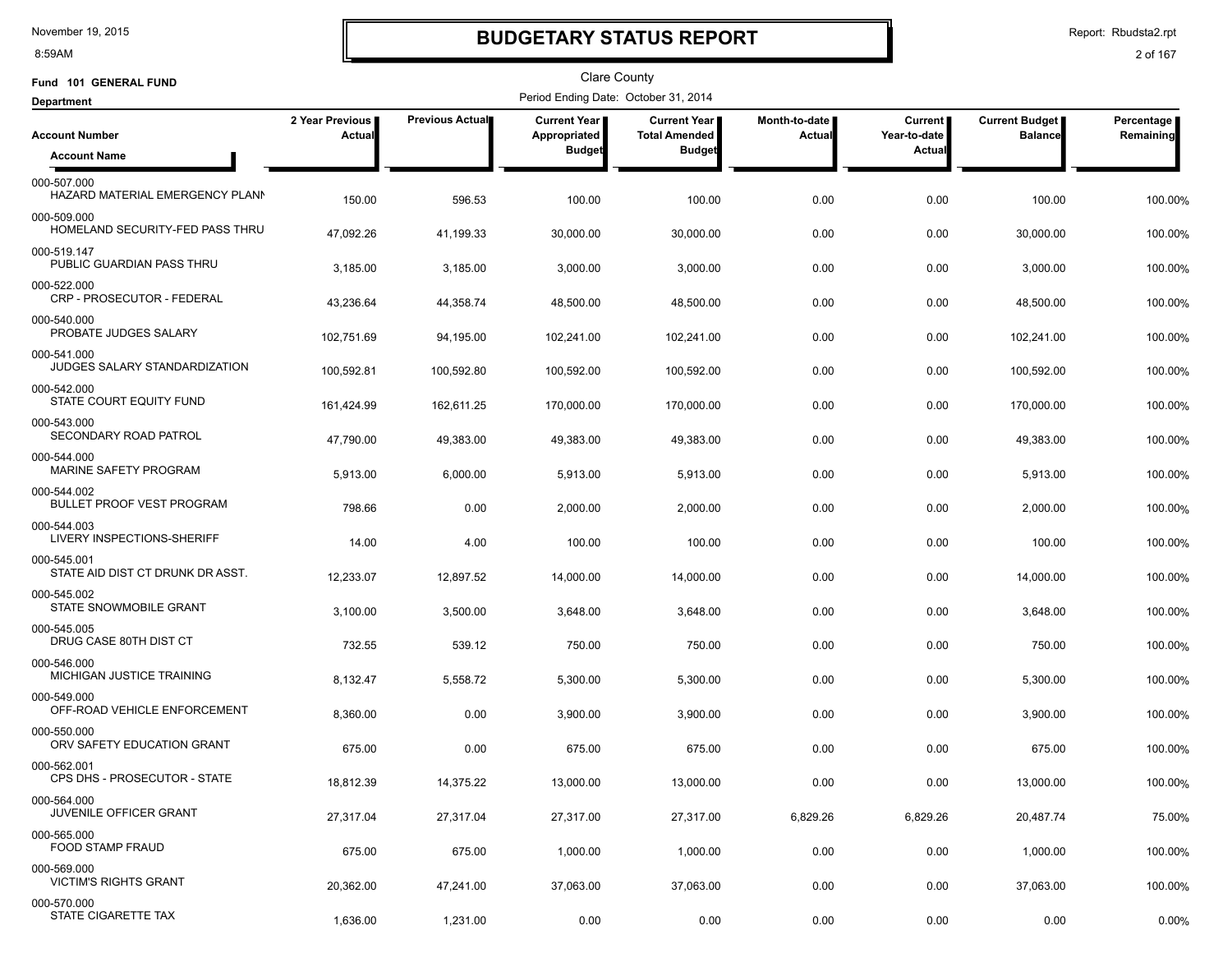8:59AM

### **BUDGETARY STATUS REPORT**

Report: Rbudsta2.rpt

| Fund 101 GENERAL FUND                              |                           |                        | Clare County                         |                                             |                         |                           |                                         |                         |
|----------------------------------------------------|---------------------------|------------------------|--------------------------------------|---------------------------------------------|-------------------------|---------------------------|-----------------------------------------|-------------------------|
| <b>Department</b>                                  |                           |                        | Period Ending Date: October 31, 2014 |                                             |                         |                           |                                         |                         |
| <b>Account Number</b>                              | 2 Year Previous<br>Actual | <b>Previous Actual</b> | Current Year<br>Appropriated         | <b>Current Year</b><br><b>Total Amended</b> | Month-to-date<br>Actual | Current  <br>Year-to-date | <b>Current Budget</b><br><b>Balance</b> | Percentage<br>Remaining |
| <b>Account Name</b>                                |                           |                        | <b>Budget</b>                        | <b>Budget</b>                               |                         | Actual                    |                                         |                         |
| 000-571.000<br>CONVENTION FAC LIQUOR TAX           | 184,323.00                | 199,033.00             | 200,274.00                           | 200,274.00                                  | 0.00                    | 0.00                      | 200,274.00                              | 100.00%                 |
| 000-574.000<br>STATE REVENUE SHARING               | 492,458.52                | 516,515.86             | 645,334.00                           | 645,334.00                                  | 98,951.00               | 98,951.00                 | 546,383.00                              | 84.67%                  |
| 000-575.001<br>REMONUMENTATION ACT 345 GRANT       | 36,831.00                 | 45,483.80              | 57,050.00                            | 57,050.00                                   | 0.00                    | 0.00                      | 57,050.00                               | 100.00%                 |
| 000-576.000<br><b>JUROR COMPENSATION</b>           | 6,562.50                  | 2,375.00               | 3,600.00                             | 3,600.00                                    | 0.00                    | 0.00                      | 3,600.00                                | 100.00%                 |
| 000-577.000<br><b>LIQUOR LAW ENFORCEMENT</b>       | 6,424.55                  | 6,900.85               | 6,500.00                             | 6,500.00                                    | 13.75                   | 13.75                     | 6,486.25                                | 99.79%                  |
| 000-579.000<br><b>VOTER REGISTRATION</b>           | 578.72                    | 425.12                 | 600.00                               | 600.00                                      | 0.00                    | 0.00                      | 600.00                                  | 100.00%                 |
| 000-581.000<br><b>LIQUOR LAW ENFORCEMENT - TWP</b> | 1,776.00                  | 385.00                 | 1,500.00                             | 1,500.00                                    | 0.00                    | 0.00                      | 1,500.00                                | 100.00%                 |
| 000-582.001<br>LAW ENFORCEMENT-LINCOLN TWP.        | 114,904.54                | 125,059.33             | 145,670.00                           | 145.670.00                                  | 0.00                    | 0.00                      | 145,670.00                              | 100.00%                 |
| 000-582.002<br>LAW ENFORCEMENT-CITY HARRISON       | 137,866.23                | 149,649.74             | 152,922.00                           | 152,922.00                                  | 0.00                    | 0.00                      | 152,922.00                              | 100.00%                 |
| 000-582.003<br>LAW CONTRACT/FARWELL-SURREY         | 16,660.00                 | 0.00                   | 0.00                                 | 0.00                                        | 0.00                    | 0.00                      | 0.00                                    | 0.00%                   |
| 000-582.004<br>LAW-ENFORCEMENT- HAYES TWP          | 49,961.13                 | 58,822.34              | 56,454.00                            | 56,454.00                                   | 0.00                    | 0.00                      | 56,454.00                               | 100.00%                 |
| 000-582.005<br>SCHOOL SAFETY MATCH-HARRISON        | 37,000.00                 | 37,000.00              | 37,000.00                            | 37,000.00                                   | 0.00                    | 0.00                      | 37,000.00                               | 100.00%                 |
| 000-582.006<br>SCHOOL SAFETY MATCH - FARWELL       | 32,088.00                 | 32,792.74              | 0.00                                 | 0.00                                        | 0.00                    | 0.00                      | 0.00                                    | 0.00%                   |
| 000-582.008<br><b>GRANT TWP- LAW ENFORCEMENT</b>   | 6,508.00                  | 0.00                   | 0.00                                 | 0.00                                        | 0.00                    | 0.00                      | 0.00                                    | 0.00%                   |
| 000-582.010<br>ASSOCIATION MARINE ENFORCEMENT      | 0.00                      | 2,645.20               | 0.00                                 | 0.00                                        | 0.00                    | 0.00                      | 0.00                                    | 0.00%                   |
| 000-582.011<br><b>GARFIELD TWP LAW ENFORCEMENT</b> | 0.00                      | 6,775.07               | 0.00                                 | 0.00                                        | 0.00                    | 0.00                      | 0.00                                    | 0.00%                   |
| 000-582.201<br><b>WEIGHMASTER CONTRACT</b>         | 6,550.27                  | 7,925.40               | 6,933.00                             | 6,933.00                                    | 0.00                    | 0.00                      | 6,933.00                                | 100.00%                 |
| 000-583.301<br>2% REIMBURSEMENT TRIBAL \$          | 0.00                      | 50,000.00              | 0.00                                 | 0.00                                        | 0.00                    | 0.00                      | 0.00                                    | 0.00%                   |
| 000-601.131<br><b>CIRCUIT COURT COSTS</b>          | 114,656.15                | 104,573.95             | 130,000.00                           | 130,000.00                                  | 8,069.04                | 8,069.04                  | 121,930.96                              | 93.79%                  |
| 000-601.136<br><b>DISTRICT COURT COSTS</b>         | 320,200.61                | 373,786.95             | 350,000.00                           | 350,000.00                                  | 26,367.40               | 26,367.40                 | 323,632.60                              | 92.47%                  |
| 000-606.000<br><b>INMATE-WORK RELEASE</b>          | 4,816.68                  | 3,396.70               | 4,833.00                             | 4,833.00                                    | 0.00                    | 0.00                      | 4,833.00                                | 100.00%                 |
| 000-607.131<br><b>CIRCUIT COURT DNA</b>            | 5.00                      | 6.00                   | 0.00                                 | 0.00                                        | 0.00                    | 0.00                      | 0.00                                    | 0.00%                   |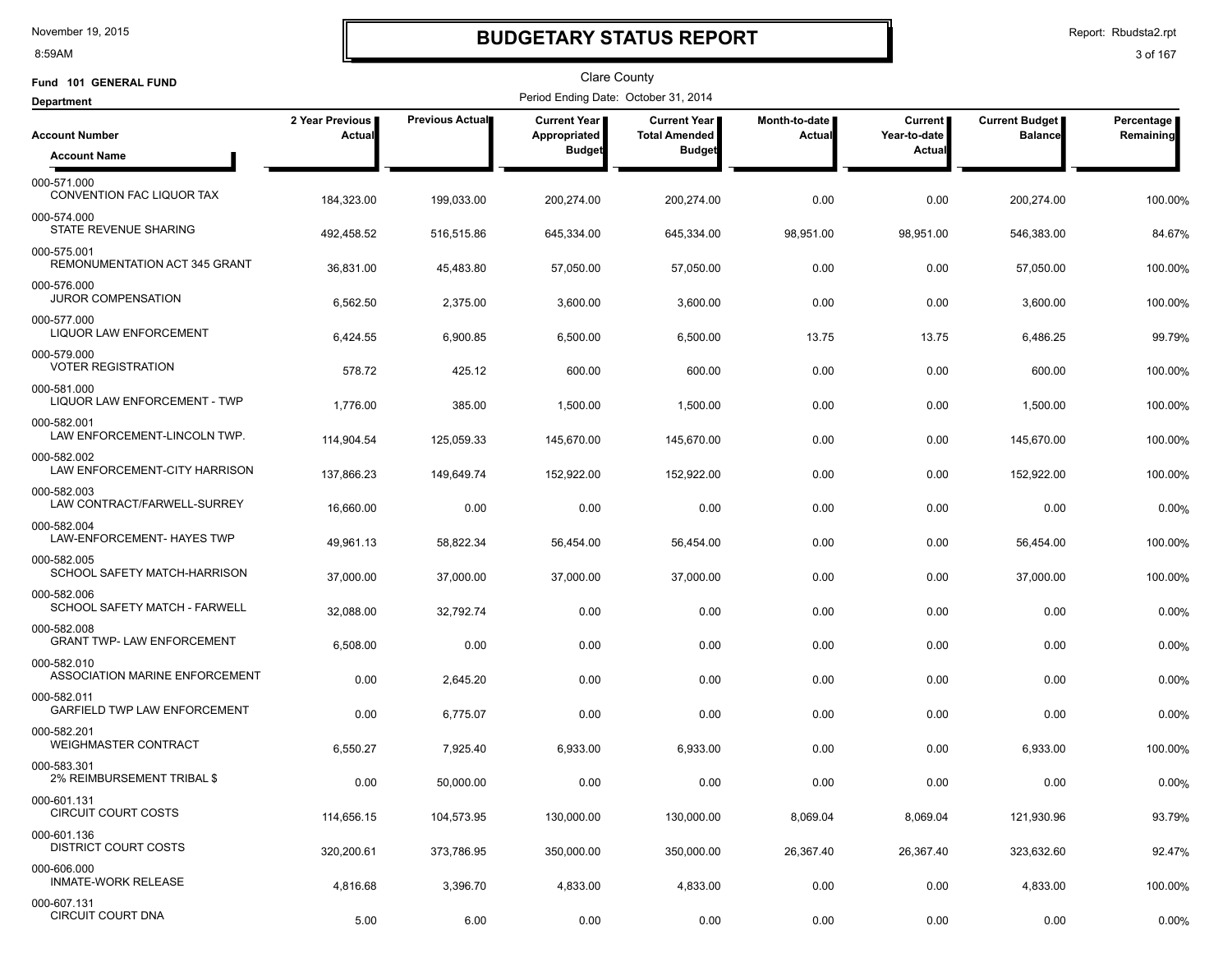8:59AM

# **BUDGETARY STATUS REPORT**

Report: Rbudsta2.rpt

| Fund 101 GENERAL FUND                              |                           |                        | Clare County                         |                                             |                         |                           |                                  |                         |
|----------------------------------------------------|---------------------------|------------------------|--------------------------------------|---------------------------------------------|-------------------------|---------------------------|----------------------------------|-------------------------|
| <b>Department</b>                                  |                           |                        | Period Ending Date: October 31, 2014 |                                             |                         |                           |                                  |                         |
| <b>Account Number</b>                              | 2 Year Previous<br>Actual | <b>Previous Actual</b> | Current Year<br>Appropriated         | <b>Current Year</b><br><b>Total Amended</b> | Month-to-date<br>Actual | Current  <br>Year-to-date | Current Budget<br><b>Balance</b> | Percentage<br>Remaining |
| <b>Account Name</b>                                |                           |                        | <b>Budget</b>                        | <b>Budget</b>                               |                         | Actual                    |                                  |                         |
| 000-607.301<br><b>CCSD-AUTO STORAGE FEES</b>       | 3,340.00                  | 1,140.00               | 1,250.00                             | 1,250.00                                    | 0.00                    | 0.00                      | 1,250.00                         | 100.00%                 |
| 000-608.131<br><b>CIRCUIT COURT SERVICES</b>       | 12,726.00                 | 11.761.00              | 12,800.00                            | 12,800.00                                   | 1,312.00                | 1,312.00                  | 11,488.00                        | 89.75%                  |
| 000-608.147<br>PUBLIC GUARDIAN SERVICES            | 10,200.72                 | 10,775.00              | 11,500.00                            | 11,500.00                                   | 0.00                    | 0.00                      | 11,500.00                        | 100.00%                 |
| 000-608.148<br>PROBATE COURT SERVICES              | 21,463.63                 | 25,220.34              | 24,000.00                            | 24,000.00                                   | 0.00                    | 0.00                      | 24,000.00                        | 100.00%                 |
| 000-608.215<br><b>CLERK SERVICES</b>               | 44,964.49                 | 41,345.35              | 45,000.00                            | 45,000.00                                   | 3,884.48                | 3,884.48                  | 41,115.52                        | 91.37%                  |
| 000-608.225<br>EQUALIZATION-NON-GOVERNMENT         | 13,962.07                 | 21,807.82              | 20,000.00                            | 20,000.00                                   | 246.90                  | 246.90                    | 19,753.10                        | 98.77%                  |
| 000-608.226<br>EQUALIZATION-LOCAL UNITS            | 51,591.57                 | 43,994.63              | 50,000.00                            | 50,000.00                                   | 0.00                    | 0.00                      | 50,000.00                        | 100.00%                 |
| 000-608.229<br>PROSECUTOR SERVICES                 | 719.61                    | 1,233.46               | 3,500.00                             | 3,500.00                                    | 52.70                   | 52.70                     | 3,447.30                         | 98.49%                  |
| 000-608.236<br>REGISTER OF DEEDS SERVICES          | 1,068.25                  | 1,734.50               | 1,300.00                             | 1,300.00                                    | 158.00                  | 158.00                    | 1,142.00                         | 87.85%                  |
| 000-608.253<br><b>TREASURER SERVICES</b>           | 16,275.69                 | 15,895.84              | 20,000.00                            | 20,000.00                                   | 197.41                  | 197.41                    | 19,802.59                        | 99.01%                  |
| 000-608.301<br>SHERIFF SERVICES                    | 17,002.73                 | 13,962.40              | 13,225.00                            | 13,225.00                                   | 785.00                  | 785.00                    | 12,440.00                        | 94.06%                  |
| 000-608.302<br>PRELIMINARY BREATH TEST FEES        | 10,680.00                 | 15,320.00              | 14,000.00                            | 14,000.00                                   | 1,720.00                | 1,720.00                  | 12,280.00                        | 87.71%                  |
| 000-608.304<br><b>NOTARY FEE</b>                   | 1,260.00                  | 940.00                 | 1,250.00                             | 1,250.00                                    | 115.00                  | 115.00                    | 1,135.00                         | 90.80%                  |
| 000-608.430<br>ANIMAL CONTROL SERVICES             | 7,984.00                  | 7,697.00               | 9,500.00                             | 9,500.00                                    | 829.00                  | 829.00                    | 8,671.00                         | 91.27%                  |
| 000-608.751<br>PARKS & REC SERVICES                | 49.50                     | 154.00                 | 41.00                                | 41.00                                       | 2.50                    | 2.50                      | 38.50                            | 93.90%                  |
| 000-608.801<br><b>DRAIN SERVICES</b>               | 3,681.45                  | 3,033.40               | 3,000.00                             | 3,000.00                                    | 0.00                    | 0.00                      | 3,000.00                         | 100.00%                 |
| 000-609.136<br><b>DISTRICT COURT ATTORNEY FEES</b> | 87,248.15                 | 76,132.51              | 125,000.00                           | 125,000.00                                  | 6,648.50                | 6,648.50                  | 118,351.50                       | 94.68%                  |
| 000-609.148<br>PROBATE COURT ATTORNEY FEES         | 785.00                    | 350.00                 | 800.00                               | 800.00                                      | 0.00                    | 0.00                      | 800.00                           | 100.00%                 |
| 000-610.000<br>REG OF DEEDS RECORDING FEES         | 108,984.48                | 92,949.80              | 108,000.00                           | 108,000.00                                  | 8,260.52                | 8,260.52                  | 99,739.48                        | 92.35%                  |
| 000-611.000<br>REG DEED-REMONUMENTATION FEES       | 505.32                    | 387.84                 | 450.00                               | 450.00                                      | 0.00                    | 0.00                      | 450.00                           | 100.00%                 |
| 000-612.000<br>REAL ESTATE TRANSFER TAX            | 60,573.70                 | 69,710.85              | 56,000.00                            | 56,000.00                                   | 9,319.20                | 9,319.20                  | 46,680.80                        | 83.36%                  |
| 000-613.000<br>PROBATE CT 25% CCF COLLECTIONS      | 45.00                     | 28.75                  | 100.00                               | 100.00                                      | 0.00                    | 0.00                      | 100.00                           | 100.00%                 |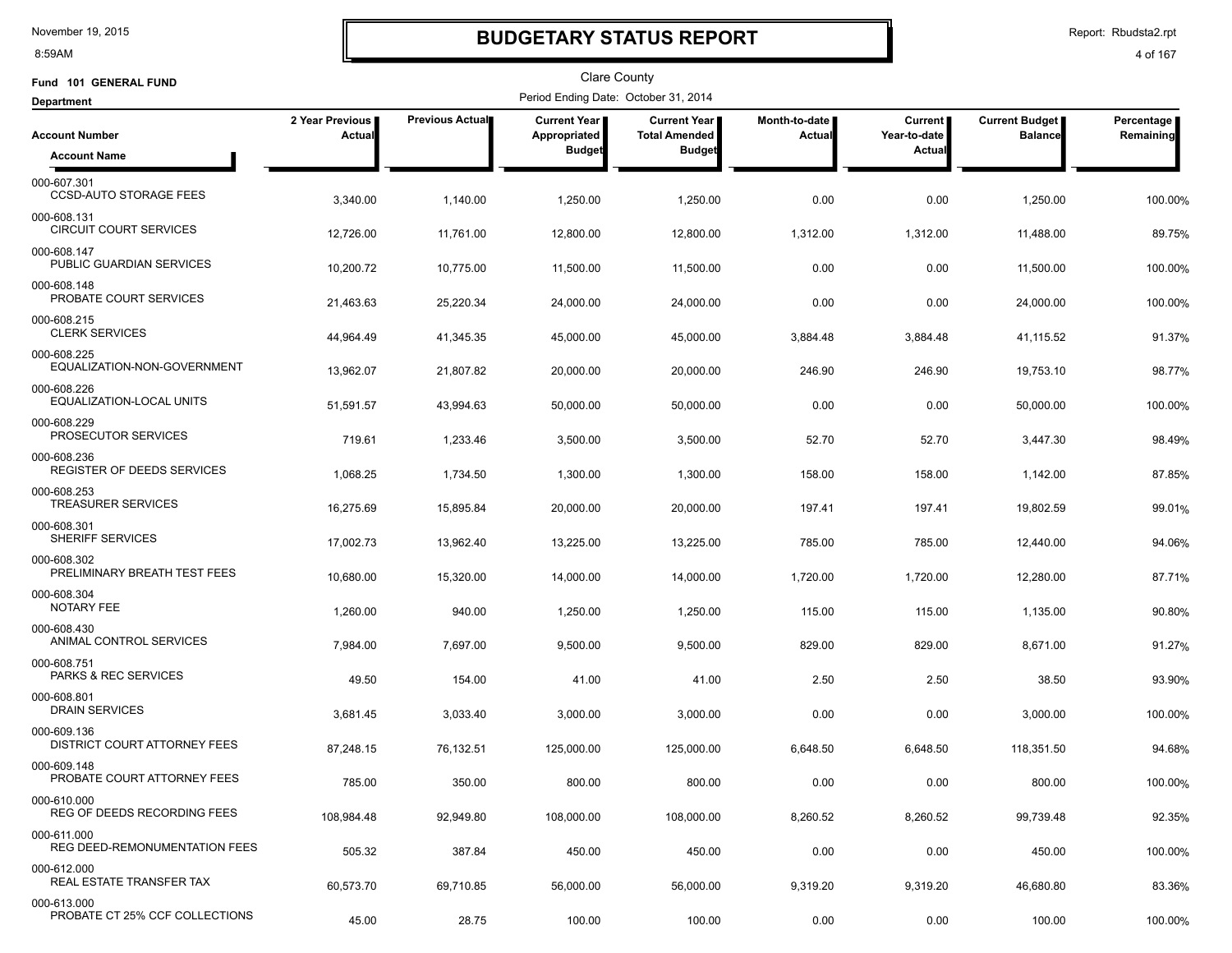8:59AM

### **BUDGETARY STATUS REPORT**

Report: Rbudsta2.rpt

| Fund 101 GENERAL FUND                            |                                  |                 | Clare County                         |                                             |                         |                                |                                  |                         |
|--------------------------------------------------|----------------------------------|-----------------|--------------------------------------|---------------------------------------------|-------------------------|--------------------------------|----------------------------------|-------------------------|
| <b>Department</b>                                |                                  |                 | Period Ending Date: October 31, 2014 |                                             |                         |                                |                                  |                         |
| <b>Account Number</b>                            | 2 Year Previous<br><b>Actual</b> | Previous Actual | Current Year<br>Appropriated         | <b>Current Year</b><br><b>Total Amended</b> | Month-to-date<br>Actual | <b>Current</b><br>Year-to-date | Current Budget<br><b>Balance</b> | Percentage<br>Remaining |
| <b>Account Name</b>                              |                                  |                 | <b>Budget</b>                        | <b>Budget</b>                               |                         | Actual                         |                                  |                         |
| 000-614.000<br>ABSTRACT DEPT MAILING FEES        | 5.30                             | 0.00            | 20.00                                | 20.00                                       | 0.00                    | 0.00                           | 20.00                            | 100.00%                 |
| 000-615.000<br>USE OF TRACT INDEX FEES           | 31,155.00                        | 31,395.00       | 35,000.00                            | 35,000.00                                   | 4,800.00                | 4,800.00                       | 30,200.00                        | 86.29%                  |
| 000-616.000<br><b>REG/DEEDS SURVEYS RECORDED</b> | 139.00                           | 263.00          | 300.00                               | 300.00                                      | 23.00                   | 23.00                          | 277.00                           | 92.33%                  |
| 000-616.236<br><b>REGISTER OF DEEDS COPIES</b>   | 46,387.00                        | 35,205.00       | 48,000.00                            | 48,000.00                                   | 4,442.00                | 4,442.00                       | 43,558.00                        | 90.75%                  |
| 000-617.000<br>ABSTRACT TITLE SEARCHES           | 2,764.00                         | 3,199.50        | 4,000.00                             | 4,000.00                                    | 361.00                  | 361.00                         | 3,639.00                         | 90.98%                  |
| 000-618.000<br>PROSEC DIVERSION OVERSIGHT FEE    | 380.00                           | 465.00          | 500.00                               | 500.00                                      | 0.00                    | 0.00                           | 500.00                           | 100.00%                 |
| 000-618.001<br>PROSECUTOR OWI CASES              | 2,979.40                         | 3,716.75        | 3,900.00                             | 3,900.00                                    | 1,489.73                | 1,489.73                       | 2,410.27                         | 61.80%                  |
| 000-619.000<br>DIST CT ASSMT FEES-EVALUATIONS    | 27,428.11                        | 27,218.70       | 31,000.00                            | 31,000.00                                   | 1,622.86                | 1,622.86                       | 29,377.14                        | 94.76%                  |
| 000-620.000<br>DISTRICT COURT BOND COSTS         | 12,908.00                        | 12,604.00       | 13,000.00                            | 13,000.00                                   | 1,205.00                | 1,205.00                       | 11,795.00                        | 90.73%                  |
| 000-621.000<br><b>DISTRICT COURT CIVIL FEES</b>  | 97,181.22                        | 91,184.75       | 97,000.00                            | 97,000.00                                   | 12,852.19               | 12,852.19                      | 84,147.81                        | 86.75%                  |
| 000-623.000<br>SHERIFF SERVICE OF PAPERS         | 46,005.31                        | 35,586.16       | 44,000.00                            | 44,000.00                                   | 1,275.12                | 1,275.12                       | 42,724.88                        | 97.10%                  |
| 000-624.000<br>PACC/PAAM - VICTIM RIGHTS         | 500.00                           | 500.00          | 500.00                               | 500.00                                      | 0.00                    | 0.00                           | 500.00                           | 100.00%                 |
| 000-626.000<br>ANIMAL ADOPTION FEES              | 3,263.00                         | 4,910.00        | 5,000.00                             | 5,000.00                                    | 680.00                  | 680.00                         | 4,320.00                         | 86.40%                  |
| 000-626.131<br><b>CVR - SERVICES</b>             | 1,989.08                         | 1,922.44        | 2,000.00                             | 2,000.00                                    | 167.80                  | 167.80                         | 1,832.20                         | 91.61%                  |
| 000-627.000<br>RECORD COPYING                    | 60.89                            | 50.60           | 500.00                               | 500.00                                      | 0.00                    | 0.00                           | 500.00                           | 100.00%                 |
| 000-627.001<br>RECORD COPIES - JAIL              | 3,679.70                         | 3,919.28        | 3,500.00                             | 3,500.00                                    | 354.02                  | 354.02                         | 3,145.98                         | 89.89%                  |
| 000-627.002<br><b>FOIA SERVICES</b>              | 130.96                           | 214.86          | 200.00                               | 200.00                                      | 0.00                    | 0.00                           | 200.00                           | 100.00%                 |
| 000-628.000<br><b>FAX COPIES</b>                 | 0.00                             | 0.00            | 300.00                               | 300.00                                      | 0.00                    | 0.00                           | 300.00                           | 100.00%                 |
| 000-628.001<br>REG OF DEEDS FAX                  | 505.00                           | 485.00          | 450.00                               | 450.00                                      | 65.00                   | 65.00                          | 385.00                           | 85.56%                  |
| 000-629.301<br>SALVAGE INSPECTION - CCSD         | 2,575.00                         | 4,900.00        | 4,200.00                             | 4,200.00                                    | 100.00                  | 100.00                         | 4,100.00                         | 97.62%                  |
| 000-629.351<br><b>BOOKING FEES-JAIL</b>          | 2,609.37                         | 3,032.33        | 2,750.00                             | 2,750.00                                    | 40.00                   | 40.00                          | 2,710.00                         | 98.55%                  |
| 000-630.000<br>DOCTOR FEE'S - JAIL               | 416.21                           | 520.00          | 345.00                               | 345.00                                      | 0.00                    | 0.00                           | 345.00                           | 100.00%                 |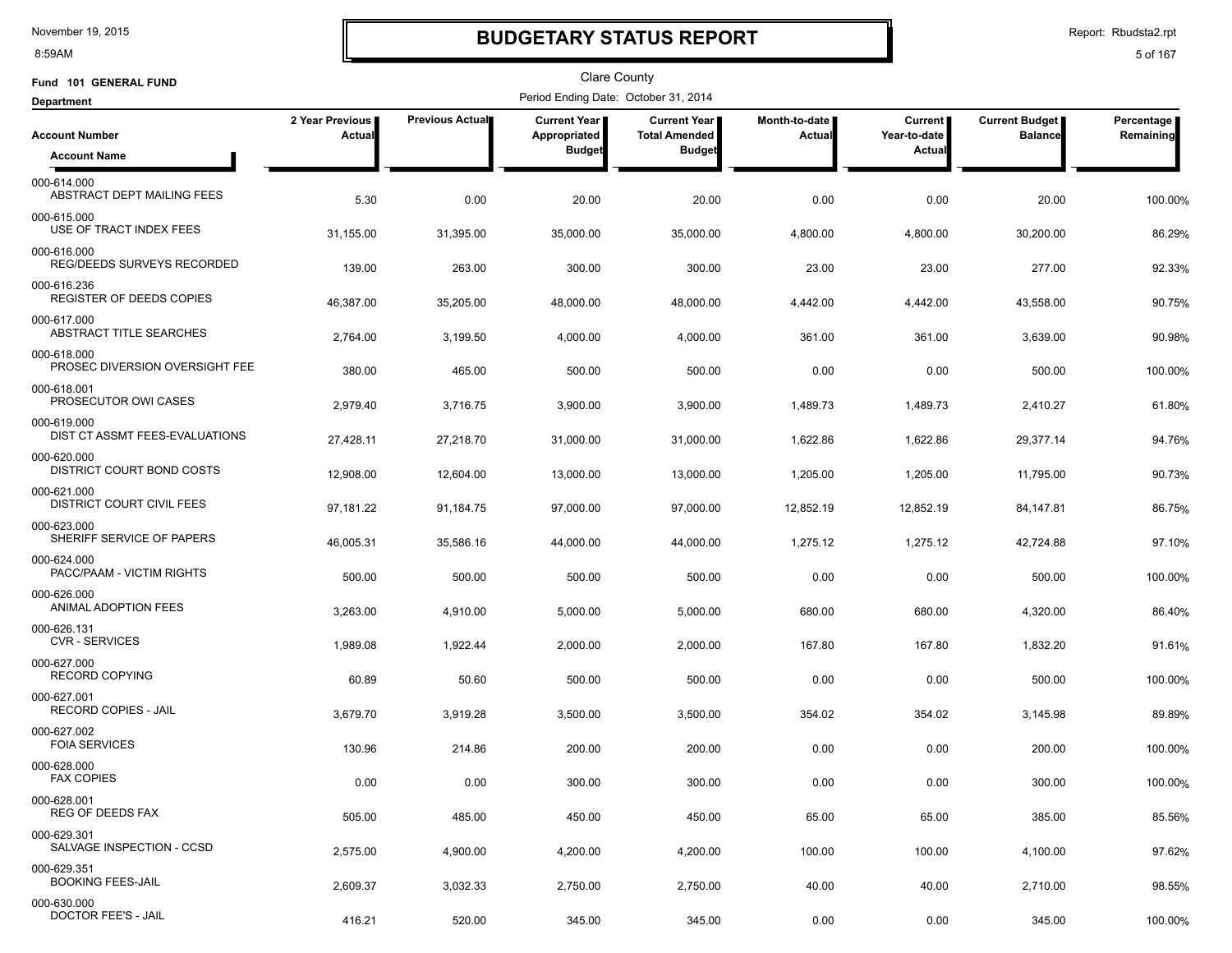8:59AM

### **BUDGETARY STATUS REPORT**

Report: Rbudsta2.rpt

| Fund 101 GENERAL FUND                            |                           |                 | <b>Clare County</b>                  |                                             |                                  |                           |                                  |                         |
|--------------------------------------------------|---------------------------|-----------------|--------------------------------------|---------------------------------------------|----------------------------------|---------------------------|----------------------------------|-------------------------|
| <b>Department</b>                                |                           |                 | Period Ending Date: October 31, 2014 |                                             |                                  |                           |                                  |                         |
| <b>Account Number</b>                            | 2 Year Previous<br>Actual | Previous Actual | <b>Current Year</b><br>Appropriated  | <b>Current Year</b><br><b>Total Amended</b> | Month-to-date  <br><b>Actual</b> | Current  <br>Year-to-date | Current Budget<br><b>Balance</b> | Percentage<br>Remaining |
| <b>Account Name</b>                              |                           |                 | <b>Budget</b>                        | <b>Budget</b>                               |                                  | Actual                    |                                  |                         |
| 000-631.000<br><b>COBRA SERVICES</b>             | 0.00                      | 9,998.56        | 7,500.00                             | 7,500.00                                    | 0.00                             | 0.00                      | 7,500.00                         | 100.00%                 |
| 000-635.000<br>TRANSPORATION OF PRISONERS        | 17,825.98                 | 19,676.30       | 17,500.00                            | 17,500.00                                   | 0.00                             | 0.00                      | 17,500.00                        | 100.00%                 |
| 000-636.000<br>HOUSING OF INMATES-OTHER CO       | 1,165,820.00              | 1,402,950.00    | 1,200,000.00                         | 1,200,000.00                                | 0.00                             | 0.00                      | 1,200,000.00                     | 100.00%                 |
| 000-637.000<br>HOUSING INMATES-ST, DETAINER      | 23,041.03                 | 19,945.64       | 23,000.00                            | 23,000.00                                   | 0.00                             | 0.00                      | 23,000.00                        | 100.00%                 |
| 000-637.001<br>HOUSING INMATES-DIVERTED FELON    | 64,255.00                 | 145,430.00      | 75,000.00                            | 75,000.00                                   | 0.00                             | 0.00                      | 75,000.00                        | 100.00%                 |
| 000-638.000<br><b>INMATES - BOARD &amp; ROOM</b> | 30,973.30                 | 15,123.30       | 14,900.00                            | 14,900.00                                   | 378.00                           | 378.00                    | 14,522.00                        | 97.46%                  |
| 000-639.001<br>WEEKENDER LODGING - JAIL          | 8,010.00                  | 13,710.00       | 12,000.00                            | 12,000.00                                   | 810.00                           | 810.00                    | 11,190.00                        | 93.25%                  |
| 000-643.000<br>PAY PHONE COMMISSIONS             | 55,602.22                 | 27,581.49       | 26,000.00                            | 26,000.00                                   | 0.00                             | 0.00                      | 26,000.00                        | 100.00%                 |
| 000-644.000<br><b>VENDING MACHINE</b>            | 760.38                    | 778.00          | 1,000.00                             | 1,000.00                                    | 0.00                             | 0.00                      | 1,000.00                         | 100.00%                 |
| 000-646.000<br>SALE OF CONFISCATED PROPERTY      | 600.00                    | 2,426.00        | 3,000.00                             | 3,000.00                                    | 0.00                             | 0.00                      | 3,000.00                         | 100.00%                 |
| 000-647.000<br>SALE OF ABANDONED VEHICLES        | 0.00                      | 2,042.00        | 0.00                                 | 0.00                                        | 0.00                             | 0.00                      | 0.00                             | 0.00%                   |
| 000-648.000<br>SALE OF SCRAP & SALVAGE           | 1,435.70                  | 142.04          | 500.00                               | 500.00                                      | 0.00                             | 0.00                      | 500.00                           | 100.00%                 |
| 000-650.000<br>SEX OFFENDER REGISTRATION FEES    | 160.00                    | 3,000.00        | 3,500.00                             | 3,500.00                                    | 180.00                           | 180.00                    | 3,320.00                         | 94.86%                  |
| 000-656.131<br>CIRCUIT CT BOND FORFEITURES       | 6,470.00                  | 5,507.50        | 6,500.00                             | 6,500.00                                    | 245.00                           | 245.00                    | 6,255.00                         | 96.23%                  |
| 000-656.136<br>DIST CT BOND FORFEITURES          | 4,300.00                  | 6,920.00        | 5,500.00                             | 5,500.00                                    | 100.00                           | 100.00                    | 5,400.00                         | 98.18%                  |
| 000-657.000<br><b>ORDINANCE FINES/COST</b>       | 13,953.42                 | 10,819.83       | 12,500.00                            | 12,500.00                                   | 1,118.90                         | 1,118.90                  | 11,381.10                        | 91.05%                  |
| 000-657.131<br>CIVIL CONTEMPT FINE CIRCUIT COURT | 0.00                      | 150.00          | 100.00                               | 100.00                                      | 0.00                             | 0.00                      | 100.00                           | 100.00%                 |
| 000-665.000<br><b>INTEREST EARNED</b>            | 3,912.37                  | 3,934.00        | 5,000.00                             | 5,000.00                                    | 555.21                           | 555.21                    | 4,444.79                         | 88.90%                  |
| 000-665.001<br>INTEREST EARNED-CURRENT TAX       | 8,469.90                  | 8,516.49        | 10,000.00                            | 10,000.00                                   | 1,035.26                         | 1,035.26                  | 8,964.74                         | 89.65%                  |
| 000-667.000<br>RENT                              | 77,605.00                 | 78,240.00       | 19,418.00                            | 19,418.00                                   | 0.00                             | 0.00                      | 19,418.00                        | 100.00%                 |
| 000-667.301<br>RENT - CCSD                       | 0.00                      | 3,950.00        | 9,000.00                             | 9,000.00                                    | 750.00                           | 750.00                    | 8,250.00                         | 91.67%                  |
| 000-668.000<br>ROYALTIES - LANDFILL              | 307,358.30                | 343,016.80      | 340,000.00                           | 340,000.00                                  | 0.00                             | 0.00                      | 340,000.00                       | 100.00%                 |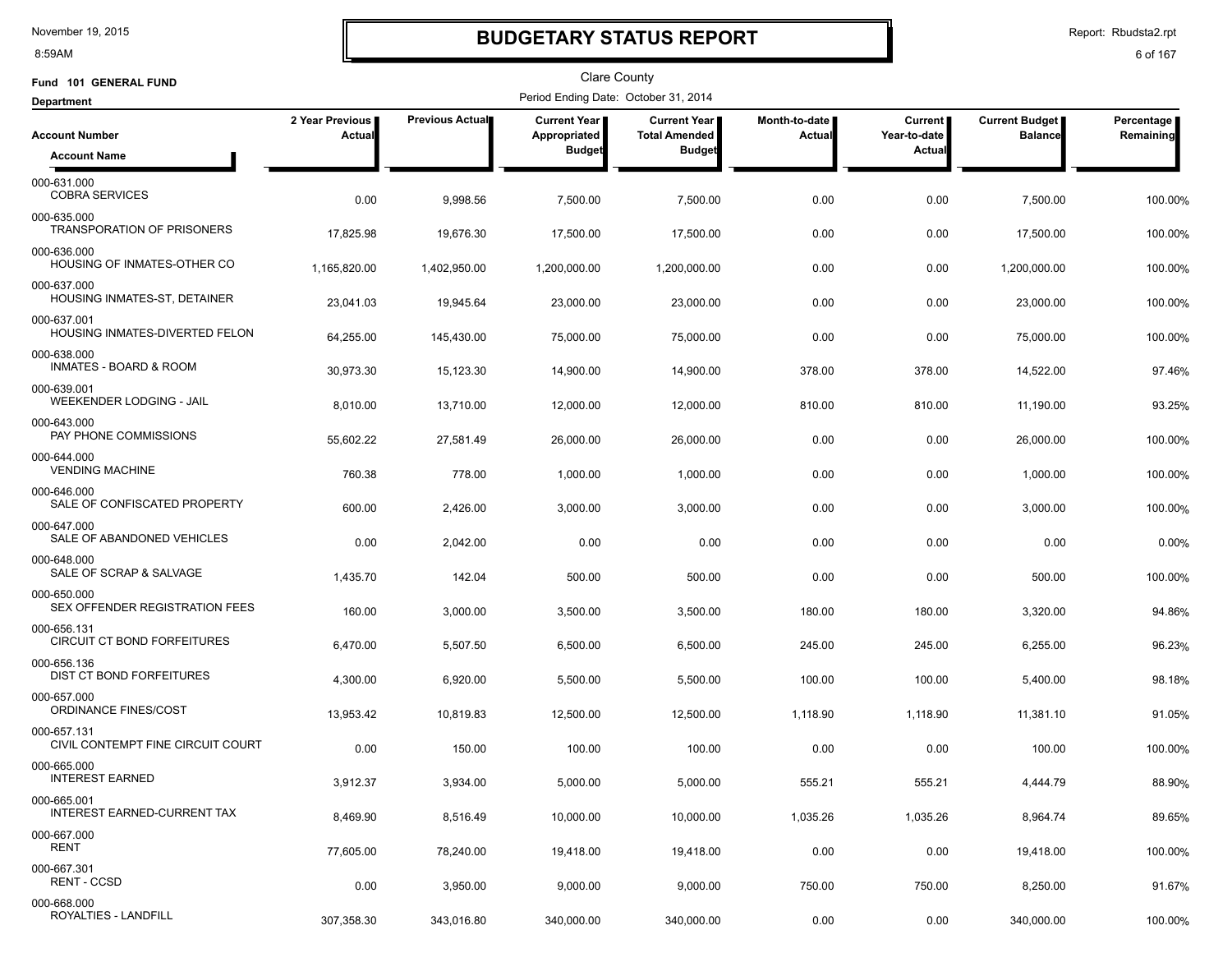8:59AM

# **BUDGETARY STATUS REPORT**

Report: Rbudsta2.rpt

| Fund 101 GENERAL FUND                              |                           |                 | Clare County                         |                                             |                         |                           |                                         |                         |
|----------------------------------------------------|---------------------------|-----------------|--------------------------------------|---------------------------------------------|-------------------------|---------------------------|-----------------------------------------|-------------------------|
| <b>Department</b>                                  |                           |                 | Period Ending Date: October 31, 2014 |                                             |                         |                           |                                         |                         |
| <b>Account Number</b>                              | 2 Year Previous<br>Actual | Previous Actual | Current Year<br>Appropriated         | <b>Current Year</b><br><b>Total Amended</b> | Month-to-date<br>Actual | Current  <br>Year-to-date | <b>Current Budget</b><br><b>Balance</b> | Percentage<br>Remaining |
| <b>Account Name</b>                                |                           |                 | <b>Budget</b>                        | <b>Budget</b>                               |                         | Actual                    |                                         |                         |
| 000-671.000<br><b>DRUG SCREENING</b>               | 1,035.00                  | 2,925.00        | 1,500.00                             | 1,500.00                                    | 105.00                  | 105.00                    | 1,395.00                                | 93.00%                  |
| 000-673.000<br>SALE OF FIXED ASSETS                | 13,460.12                 | 9,380.00        | 5,000.00                             | 5,000.00                                    | 3,755.00                | 3,755.00                  | 1,245.00                                | 24.90%                  |
| 000-674.260<br>CONTRIBUTIONS-BROADBAND NETWOF      | 1,000.00                  | 0.00            | 0.00                                 | 0.00                                        | 0.00                    | 0.00                      | 0.00                                    | 0.00%                   |
| 000-674.301<br>MMRMA RAP GRANT REIMBURSEMENTS      | 14,000.00                 | 36,000.00       | 0.00                                 | 0.00                                        | 0.00                    | 0.00                      | 0.00                                    | 0.00%                   |
| 000-674.430<br>ANIMAL CONTRIB-SPAY-NUETER-ADOPT    | 9,585.00                  | 11,325.00       | 13,000.00                            | 13,000.00                                   | 1,150.00                | 1,150.00                  | 11,850.00                               | 91.15%                  |
| 000-675.000<br>CONTRIB FROM PRIVATE SOURCES        | 0.00                      | 300.00          | 1,400.00                             | 1,400.00                                    | 0.00                    | 0.00                      | 1,400.00                                | 100.00%                 |
| 000-675.301<br>CONTRIBUTIONS - CCSD                | 51,465.00                 | 0.00            | 0.00                                 | 0.00                                        | 0.00                    | 0.00                      | 0.00                                    | 0.00%                   |
| 000-675.310<br>CONTRIBUTIONS-NEIGHBORHOOD WAT      | 0.00                      | 2,536.00        | 1,000.00                             | 1,000.00                                    | 0.00                    | 0.00                      | 1,000.00                                | 100.00%                 |
| 000-675.312<br>CONTRIBUTIONS - CCSD CANINE         | 3,812.00                  | 4,950.00        | 100.00                               | 100.00                                      | 0.00                    | 0.00                      | 100.00                                  | 100.00%                 |
| 000-675.313<br><b>CONTRIBUTIONS - CCSD FINDY</b>   | 0.00                      | 0.00            | 75.00                                | 75.00                                       | 0.00                    | 0.00                      | 75.00                                   | 100.00%                 |
| 000-675.430<br>CONTRIB-PRIVATE SOURCES-ANIMAL      | 9,135.49                  | 11,113.43       | 10,000.00                            | 10,000.00                                   | 1,626.80                | 1,626.80                  | 8,373.20                                | 83.73%                  |
| 000-676.136<br>DIST CT REIMBURSEMENTS-MISC.        | 6,304.56                  | 6,125.25        | 6,000.00                             | 6,000.00                                    | 390.80                  | 390.80                    | 5,609.20                                | 93.49%                  |
| 000-676.167<br>REIMBURSEMENT-JURY FEES             | 0.00                      | 12.50           | 500.00                               | 500.00                                      | 0.00                    | 0.00                      | 500.00                                  | 100.00%                 |
| 000-676.191<br>ELECTION REIMBURSEMENT              | 1,718.05                  | 1,256.27        | 15,000.00                            | 15,000.00                                   | 0.00                    | 0.00                      | 15,000.00                               | 100.00%                 |
| 000-676.229<br>PROSECUTOR REIMBURSEMENT-MISC       | 316.58                    | 398.52          | 500.00                               | 500.00                                      | 27.00                   | 27.00                     | 473.00                                  | 94.60%                  |
| 000-676.245<br>PUBLIC BLDG & IMP REIMBURSEMENT     | 33,302.17                 | 0.00            | 0.00                                 | 0.00                                        | 0.00                    | 0.00                      | 0.00                                    | 0.00%                   |
| 000-676.257<br><b>EXTENTION REIMBURSEMENT-MISC</b> | 0.00                      | 3,164.04        | 0.00                                 | 0.00                                        | 0.00                    | 0.00                      | 0.00                                    | 0.00%                   |
| 000-676.301<br>SHERIFF REIMBURSEMENTS-MISC         | 0.00                      | 288.44          | 300.00                               | 300.00                                      | 0.00                    | 0.00                      | 300.00                                  | 100.00%                 |
| 000-676.351<br><b>REIMBURSEMENTS - JAIL</b>        | 640.00                    | 705.52          | 0.00                                 | 0.00                                        | 0.00                    | 0.00                      | 0.00                                    | 0.00%                   |
| 000-676.430<br>ANIMAL CON REIMBURSEMENTS-MISC      | 180.80                    | 367.00          | 500.00                               | 500.00                                      | 75.00                   | 75.00                     | 425.00                                  | 85.00%                  |
| 000-676.431<br>ANIMAL CONT RAB/VAC/LIC DEPOSITS    | 1,460.00                  | 1,835.00        | 2,000.00                             | 2,000.00                                    | 190.00                  | 190.00                    | 1,810.00                                | 90.50%                  |
| 000-676.851<br>REIMBURSEMENT-INSURANCE             | 475.00                    | 484.00          | 650.00                               | 650.00                                      | 30.00                   | 30.00                     | 620.00                                  | 95.38%                  |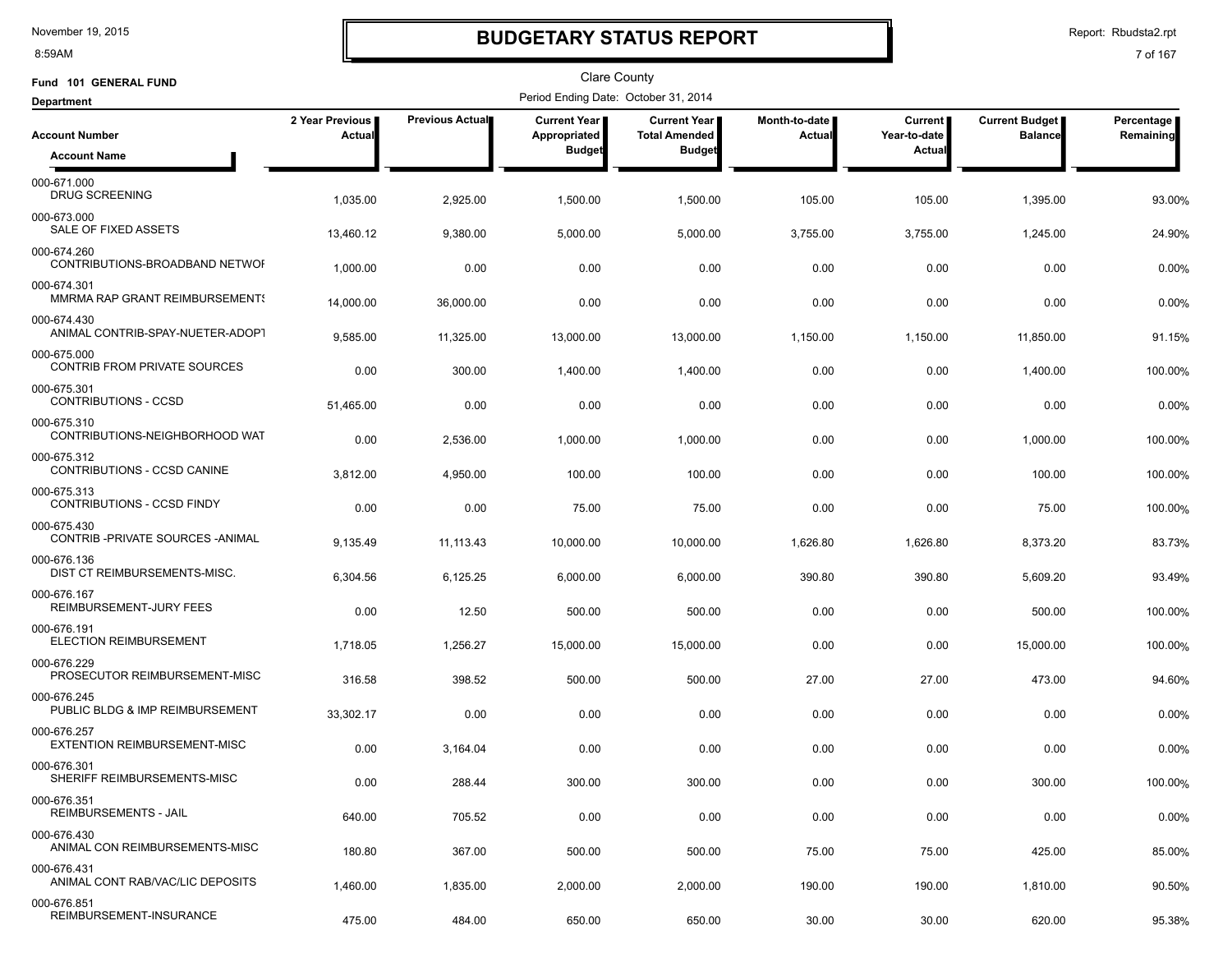8:59AM

### **BUDGETARY STATUS REPORT**

Report: Rbudsta2.rpt

| Fund 101 GENERAL FUND                                |                           |                 | Clare County                         |                                             |                         |                           |                                         |                         |
|------------------------------------------------------|---------------------------|-----------------|--------------------------------------|---------------------------------------------|-------------------------|---------------------------|-----------------------------------------|-------------------------|
| <b>Department</b>                                    |                           |                 | Period Ending Date: October 31, 2014 |                                             |                         |                           |                                         |                         |
| <b>Account Number</b>                                | 2 Year Previous<br>Actual | Previous Actual | Current Year<br>Appropriated         | <b>Current Year</b><br><b>Total Amended</b> | Month-to-date<br>Actual | Current  <br>Year-to-date | <b>Current Budget</b><br><b>Balance</b> | Percentage<br>Remaining |
| <b>Account Name</b>                                  |                           |                 | <b>Budget</b>                        | <b>Budget</b>                               |                         | Actual                    |                                         |                         |
| 000-677.000<br>REIMBURSEMENT-RESTITUTION             | 0.00                      | 0.00            | 5,000.00                             | 5,000.00                                    | 0.00                    | 0.00                      | 5,000.00                                | 100.00%                 |
| 000-678.000<br>HEALTH INSURANCE RETIREES             | 52,098.76                 | 42,630.68       | 58,000.00                            | 58,000.00                                   | 2,196.65                | 2,196.65                  | 55,803.35                               | 96.21%                  |
| 000-678.001<br>HEALTH INS - EMPLOYEE - FAMILY CON'   | 0.00                      | 0.00            | 366.00                               | 366.00                                      | 0.00                    | 0.00                      | 366.00                                  | 100.00%                 |
| 000-678.002<br><b>HEALTH INS - EMPLOYEE FLEX</b>     | 5,960.03                  | 8,647.62        | 8,500.00                             | 8,500.00                                    | 700.92                  | 700.92                    | 7,799.08                                | 91.75%                  |
| 000-679.000<br>REIMBURSEMENT-TAX COLLECT BOND        | 0.00                      | 0.00            | 900.00                               | 900.00                                      | 0.00                    | 0.00                      | 900.00                                  | 100.00%                 |
| 000-680.131<br>CIRCUIT CT REIMB - GLADWIN CO         | 975.00                    | 937.50          | 900.00                               | 900.00                                      | 0.00                    | 0.00                      | 900.00                                  | 100.00%                 |
| 000-680.136<br><b>DISTRICT CT REIMB - GLADWIN CO</b> | 38,155.40                 | 39,319.46       | 32,000.00                            | 32,000.00                                   | 0.00                    | 0.00                      | 32,000.00                               | 100.00%                 |
| 000-680.148<br>PROBATE CT REIMB - GLADWIN CO         | 40,045.39                 | 41,520.00       | 41,000.00                            | 41,000.00                                   | 0.00                    | 0.00                      | 41,000.00                               | 100.00%                 |
| 000-680.301<br>BENCH WARRANT REIMB-SHERIFF           | 0.00                      | 50.00           | 200.00                               | 200.00                                      | 0.00                    | 0.00                      | 200.00                                  | 100.00%                 |
| 000-683.000<br>TWP TAX NOTICE POSTAGE REIMB          | 3,773.85                  | 3,771.31        | 4,061.00                             | 4,061.00                                    | 0.00                    | 0.00                      | 4,061.00                                | 100.00%                 |
| 000-683.001<br>POSTAGE REIMBURSEMENT                 | 22,946.06                 | 25,066.95       | 22,800.00                            | 22,800.00                                   | 8.16                    | 8.16                      | 22,791.84                               | 99.96%                  |
| 000-684.000<br>WORKMANS COMP REIMBURSEMENT           | 9,677.96                  | 616.23          | 7,500.00                             | 7,500.00                                    | 0.00                    | 0.00                      | 7,500.00                                | 100.00%                 |
| 000-685.000<br>INMATE MEDICAL - IN COUNTY            | 495.34                    | 1,645.00        | 2,000.00                             | 2,000.00                                    | 0.00                    | 0.00                      | 2,000.00                                | 100.00%                 |
| 000-685.001<br>INMATE MEDICAL - OUT COUNTY           | 0.00                      | 192.10          | 0.00                                 | 0.00                                        | 0.00                    | 0.00                      | 0.00                                    | 0.00%                   |
| 000-687.000<br><b>REFUNDS &amp; REBATES</b>          | 480.69                    | 525,534.60      | 1,500.00                             | 1,500.00                                    | 0.00                    | 0.00                      | 1,500.00                                | 100.00%                 |
| 000-694.000<br><b>CASH OVER &amp; SHORT</b>          | $-39.75$                  | 144.97          | 200.00                               | 200.00                                      | 4.00                    | 4.00                      | 196.00                                  | 98.00%                  |
| 000-698.000<br>INSTALLMENT PURCHASE PROCEEDS         | 26,428.00                 | 0.00            | 0.00                                 | 0.00                                        | 0.00                    | 0.00                      | 0.00                                    | 0.00%                   |
| 000-699.265<br>APPROP TRANS IN DRUG LAW FUND         | 0.00                      | 1,200.00        | 0.00                                 | 0.00                                        | 0.00                    | 0.00                      | 0.00                                    | 0.00%                   |
| 000-699.294<br>APPROP TRANS IN VETERANS TRUST        | 800.00                    | 0.00            | 400.00                               | 800.00                                      | 400.00                  | 400.00                    | 400.00                                  | 50.00%                  |
| 000-699.517<br>APPROP TRANSFER IN OLD TAX REVER      | 256,392.49                | 0.00            | 0.00                                 | 0.00                                        | 0.00                    | 0.00                      | 0.00                                    | 0.00%                   |
| 000-699.518<br>APPROP TRANSFER IN TAX REVERSION      | 0.00                      | 304,496.88      | 253,000.00                           | 253,000.00                                  | 0.00                    | 0.00                      | 253,000.00                              | 100.00%                 |
| 000-699.595<br>APPROP TRANS IN - COMMISSARY          | 59,187.32                 | 61,003.50       | 16,000.00                            | 16,000.00                                   | 0.00                    | 0.00                      | 16,000.00                               | 100.00%                 |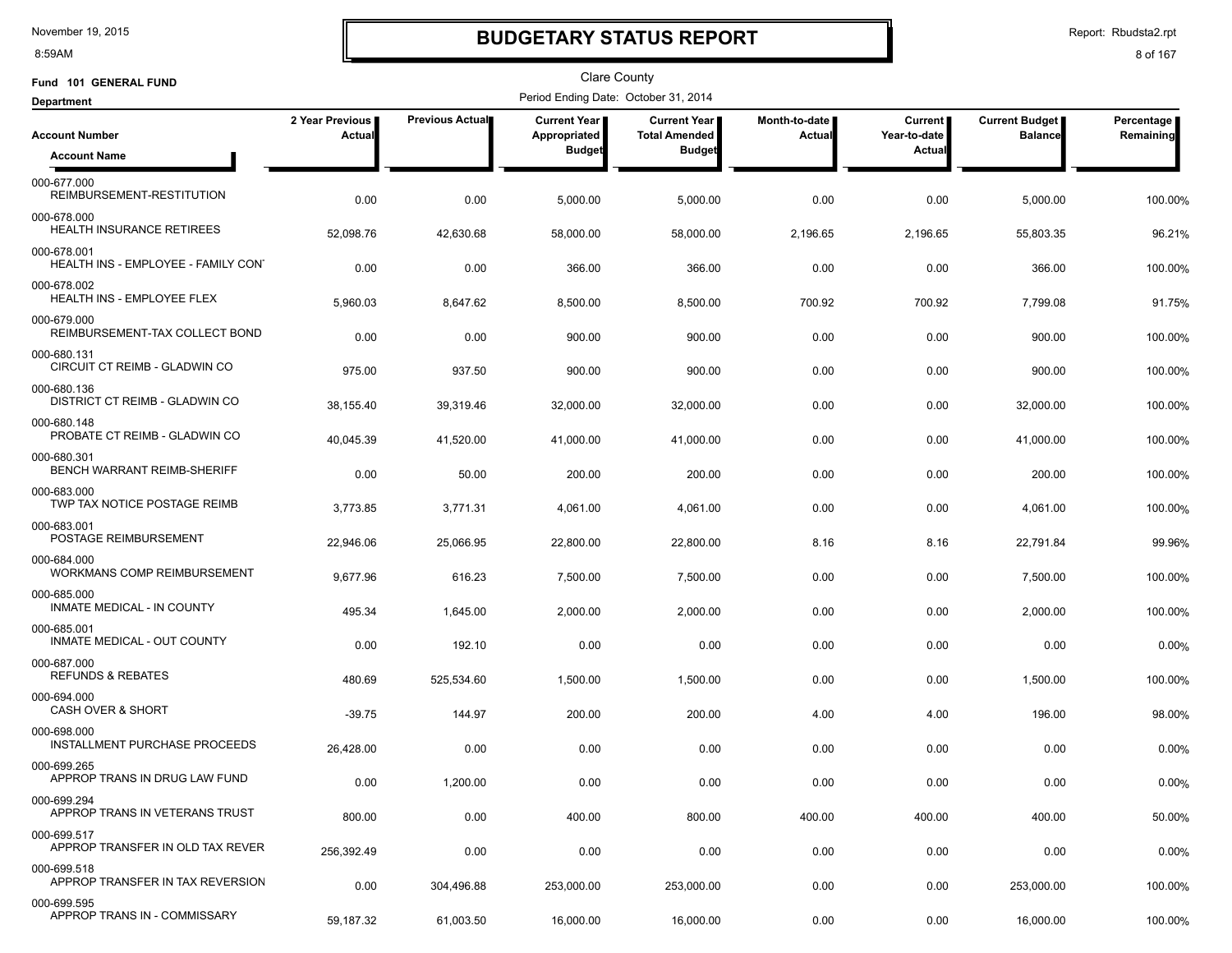8:59AM

### **BUDGETARY STATUS REPORT**

Report: Rbudsta2.rpt

| <b>GENERAL FUND</b><br><b>Fund 101</b>                                |                                  |                        | <b>Clare County</b>                           |                                                              |                         |                                   |                                  |                         |
|-----------------------------------------------------------------------|----------------------------------|------------------------|-----------------------------------------------|--------------------------------------------------------------|-------------------------|-----------------------------------|----------------------------------|-------------------------|
| <b>Department</b>                                                     |                                  |                        | Period Ending Date: October 31, 2014          |                                                              |                         |                                   |                                  |                         |
| <b>Account Number</b>                                                 | 2 Year Previous<br><b>Actual</b> | <b>Previous Actual</b> | Current Year<br>Appropriated<br><b>Budget</b> | <b>Current Year</b><br><b>Total Amended</b><br><b>Budget</b> | Month-to-date<br>Actual | Current<br>Year-to-date<br>Actual | Current Budget<br><b>Balance</b> | Percentage<br>Remaining |
| <b>Account Name</b><br>000-699.616<br>APPROP TRANS IN DEL TAX REV FD  | 400,000.00                       | 400,000.00             | 400,000.00                                    | 400,000.00                                                   | 0.00                    | 0.00                              | 400,000.00                       | 100.00%                 |
| 000-699.900<br><b>BEGINNING FUND BALANCE</b><br><b>Revenues Total</b> | 0.00<br>10,982,430.74            | 0.00<br>11,827,573.33  | 1,400,000.00<br>12,569,718.00                 | 1,400,000.00<br>12,570,118.00                                | 0.00<br>238,994.47      | 0.00<br>238,994.47                | 1,400,000.00<br>12,331,123.53    | 100.00%<br>98.10%       |
| <b>Expenses</b>                                                       |                                  |                        |                                               |                                                              |                         |                                   |                                  |                         |
| 000-991.323<br>PRINCIPAL-CCSD-LINCOLN TWP CONTR                       | 9,369.55                         | 8,855.47               | 0.00                                          | 0.00                                                         | 0.00                    | 0.00                              | 0.00                             | 0.00%                   |
| 000-995.323<br>INTEREST-CCSD-LINCOLN TWP CONTR.                       | 0.00                             | 1,108.80               | 0.00                                          | 0.00                                                         | 0.00                    | 0.00                              | 0.00                             | 0.00%                   |
| <b>Expenses Total</b>                                                 | 9,369.55                         | 9,964.27               | 0.00                                          | 0.00                                                         | 0.00                    | 0.00                              | 0.00                             | %                       |
| <b>Dept Total</b>                                                     | 10,973,061.19                    | 11,817,609.06          | 12,569,718.00                                 | 12,570,118.00                                                | 238,994.47              | 238,994.47                        | 12,331,123.53                    | 98.10%                  |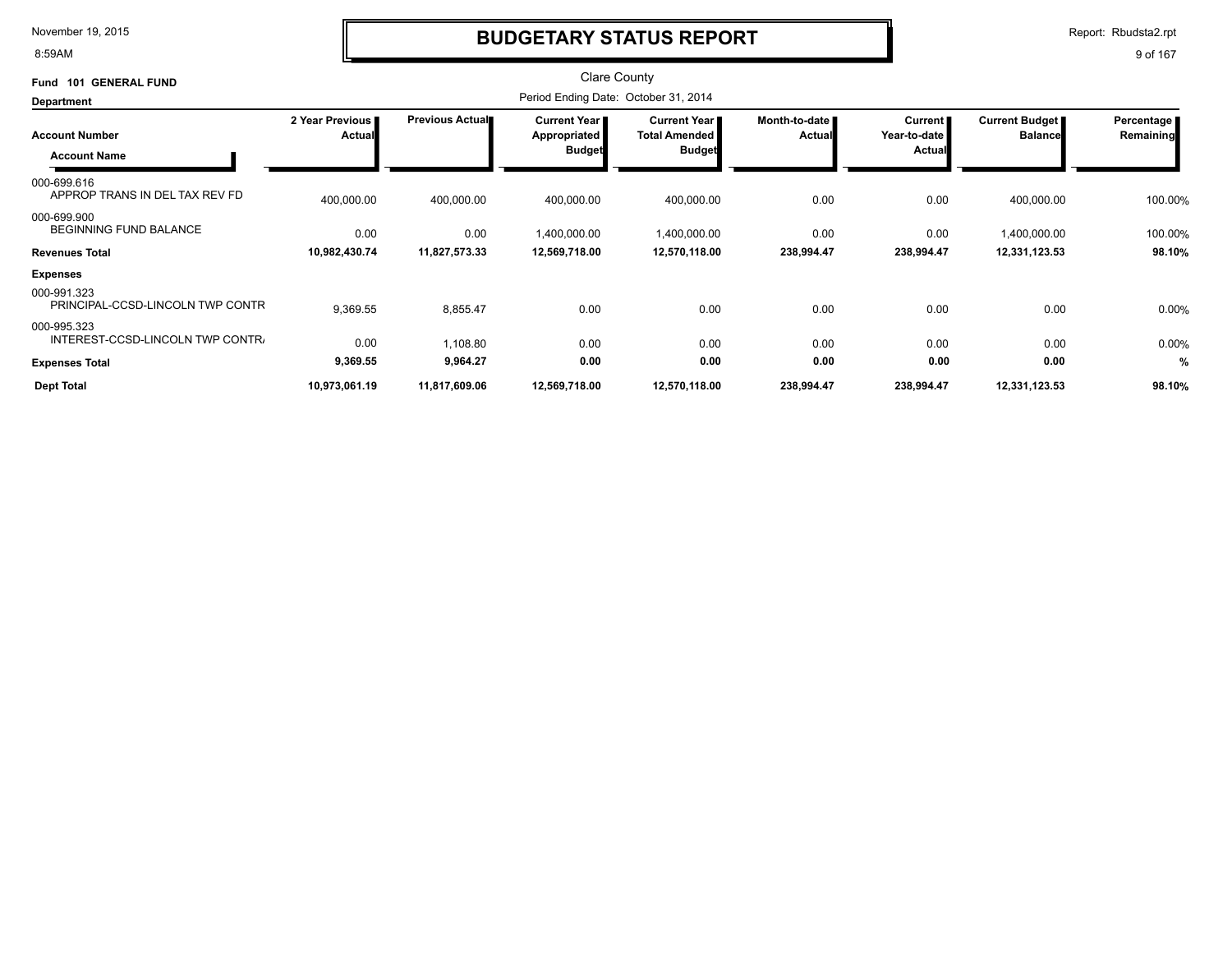8:59AM

# **BUDGETARY STATUS REPORT**

Report: Rbudsta2.rpt

| Fund 101 GENERAL FUND                          |                           |                 | <b>Clare County</b><br>Period Ending Date: October 31, 2014 |                                      |                                  |                                |                                         |                         |
|------------------------------------------------|---------------------------|-----------------|-------------------------------------------------------------|--------------------------------------|----------------------------------|--------------------------------|-----------------------------------------|-------------------------|
| Department 101 BOARD OF COMMISIONERS           |                           |                 |                                                             |                                      |                                  |                                |                                         |                         |
| <b>Account Number</b>                          | 2 Year Previous<br>Actual | Previous Actual | <b>Current Year I</b><br>Appropriated                       | Current Year<br><b>Total Amended</b> | Month-to-date I<br><b>Actual</b> | <b>Current</b><br>Year-to-date | <b>Current Budget</b><br><b>Balance</b> | Percentage<br>Remaining |
| <b>Account Name</b>                            |                           |                 | <b>Budget</b>                                               | <b>Budget</b>                        |                                  | Actual                         |                                         |                         |
| Department 101 BOARD OF COMMISIONERS           |                           |                 |                                                             |                                      |                                  |                                |                                         |                         |
| <b>Expenses</b>                                |                           |                 |                                                             |                                      |                                  |                                |                                         |                         |
| 101-702.000<br><b>SALARY</b>                   | 52,525.18                 | 52,063.08       | 58,107.00                                                   | 58,107.00                            | 2,561.78                         | 2,561.78                       | 55,545.22                               | 95.59%                  |
| 101-707.000<br>PER DIEM                        | 15,210.00                 | 17,200.00       | 14,670.00                                                   | 14,670.00                            | 294.80                           | 294.80                         | 14,375.20                               | 97.99%                  |
| 101-710.000<br><b>FICA EXPENSE</b>             | 4,264.20                  | 4,398.09        | 4,122.00                                                    | 4,122.00                             | 162.68                           | 162.68                         | 3,959.32                                | 96.05%                  |
| 101-711.000<br><b>MEDICARE EXPENSE</b>         | 997.27                    | 1,028.58        | 964.00                                                      | 964.00                               | 38.05                            | 38.05                          | 925.95                                  | 96.05%                  |
| 101-728.000<br>PRINTING & BINDING              | 1,026.35                  | 708.75          | 832.00                                                      | 832.00                               | 0.00                             | 0.00                           | 832.00                                  | 100.00%                 |
| 101-814.000<br><b>DUES &amp; SUBSCRIPTIONS</b> | 14,224.81                 | 14,271.81       | 14,225.00                                                   | 14,225.00                            | 5,619.00                         | 5,619.00                       | 8,606.00                                | 60.50%                  |
| 101-852.000<br><b>TELEPHONE</b>                | 791.07                    | 881.31          | 778.00                                                      | 778.00                               | 33.33                            | 33.33                          | 744.67                                  | 95.72%                  |
| 101-864.000<br>TRAVEL & EXPENSE                | 8,455.85                  | 6,481.73        | 7,220.00                                                    | 7,220.00                             | 131.29                           | 131.29                         | 7,088.71                                | 98.18%                  |
| 101-957.000<br><b>TRAINING</b>                 | 0.00                      | 25.00           | 100.00                                                      | 100.00                               | 0.00                             | 0.00                           | 100.00                                  | 100.00%                 |
| 101-967.000<br><b>SPECIAL PROJECTS</b>         | 1,298.82                  | 1,649.17        | 1,300.00                                                    | 1,300.00                             | 0.00                             | 0.00                           | 1,300.00                                | 100.00%                 |
| <b>Expenses Total</b>                          | 98,793.55                 | 98,707.52       | 102,318.00                                                  | 102,318.00                           | 8,840.93                         | 8,840.93                       | 93,477.07                               | 91.36%                  |
| <b>BOARD OF COMMISIONERS Dept Total</b>        | 98,793.55                 | 98,707.52       | 102,318.00                                                  | 102,318.00                           | 8,840.93                         | 8,840.93                       | 93,477.07                               | 91.36%                  |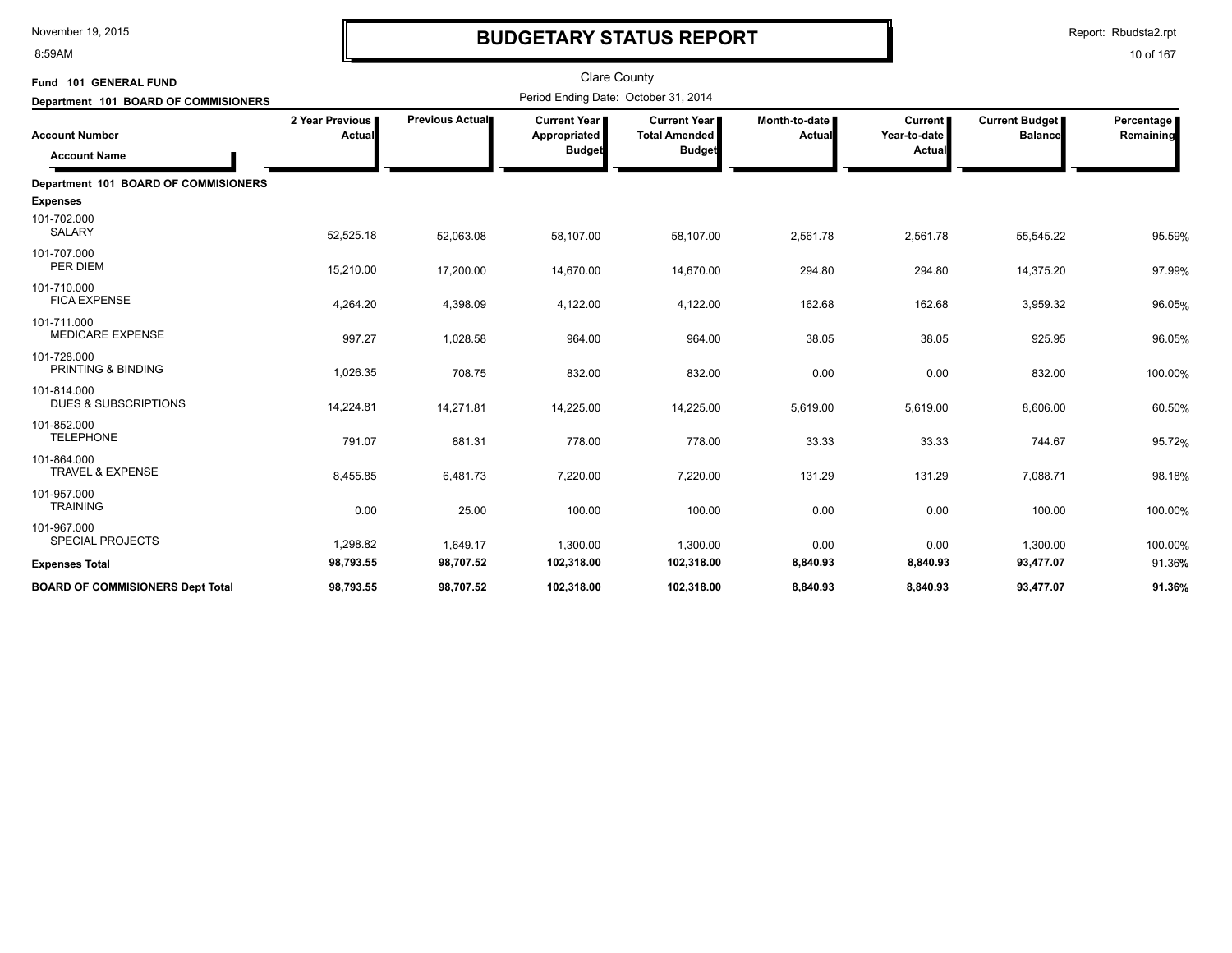8:59AM

# **BUDGETARY STATUS REPORT**

Report: Rbudsta2.rpt

| Fund 101 GENERAL FUND                               |                           |                 | Clare County                         |                                             |                         |                                |                                         |                         |
|-----------------------------------------------------|---------------------------|-----------------|--------------------------------------|---------------------------------------------|-------------------------|--------------------------------|-----------------------------------------|-------------------------|
| Department 131 CIRCUIT COURT                        |                           |                 | Period Ending Date: October 31, 2014 |                                             |                         |                                |                                         |                         |
| <b>Account Number</b>                               | 2 Year Previous<br>Actual | Previous Actual | Current Year<br>Appropriated         | <b>Current Year</b><br><b>Total Amended</b> | Month-to-date<br>Actual | <b>Current</b><br>Year-to-date | <b>Current Budget</b><br><b>Balance</b> | Percentage<br>Remaining |
| <b>Account Name</b>                                 |                           |                 | <b>Budget</b>                        | <b>Budget</b>                               |                         | Actual                         |                                         |                         |
| Department 131 CIRCUIT COURT                        |                           |                 |                                      |                                             |                         |                                |                                         |                         |
| <b>Expenses</b>                                     |                           |                 |                                      |                                             |                         |                                |                                         |                         |
| 131-702.000<br>JUDGES SUPPLEMENTAL SALARY           | 50,489.40                 | 50,517.08       | 50,490.00                            | 50,490.00                                   | 2,487.12                | 2,487.12                       | 48,002.88                               | 95.07%                  |
| 131-705.001<br>PART TIME SALARY                     | 0.00                      | 0.00            | 250.00                               | 250.00                                      | 0.00                    | 0.00                           | 250.00                                  | 100.00%                 |
| 131-705.002<br>VISITING JUDGE PER DIEM              | 0.00                      | 0.00            | 250.00                               | 250.00                                      | 0.00                    | 0.00                           | 250.00                                  | 100.00%                 |
| 131-710.000<br><b>FICA EXPENSE</b>                  | 222.47                    | 405.21          | 3,162.00                             | 3,162.00                                    | 81.57                   | 81.57                          | 3,080.43                                | 97.42%                  |
| 131-711.000<br><b>MEDICARE EXPENSE</b>              | 52.02                     | 94.76           | 740.00                               | 740.00                                      | 19.08                   | 19.08                          | 720.92                                  | 97.42%                  |
| 131-727.000<br>OFFICE SUPPLIES                      | 1,484.04                  | 1,084.05        | 1,000.00                             | 1,000.00                                    | 8.57                    | 8.57                           | 991.43                                  | 99.14%                  |
| 131-732.000<br><b>POSTAGE</b>                       | 743.21                    | 965.27          | 850.00                               | 850.00                                      | 0.00                    | 0.00                           | 850.00                                  | 100.00%                 |
| 131-801.000<br><b>CONTRACT SERVICE</b>              | 1,033.00                  | 0.00            | 1,000.00                             | 1,000.00                                    | 0.00                    | 0.00                           | 1,000.00                                | 100.00%                 |
| 131-801.002<br>CONTRACT SERV-GLADWIN CO             | 67,170.46                 | 102,575.15      | 99,850.00                            | 99,850.00                                   | 0.00                    | 0.00                           | 99,850.00                               | 100.00%                 |
| 131-810.000<br>TRIAL COURT ATTORNEYS                | 146,381.58                | 164,446.56      | 150,000.00                           | 150,000.00                                  | 2,400.00                | 2,400.00                       | 147,600.00                              | 98.40%                  |
| 131-812.000<br><b>JURY FEES</b>                     | 3,422.72                  | 10,461.76       | 7,500.00                             | 7,500.00                                    | 0.00                    | 0.00                           | 7,500.00                                | 100.00%                 |
| 131-813.000<br><b>WITNESS FEES</b>                  | 164.36                    | 1,248.33        | 1,000.00                             | 1,000.00                                    | 0.00                    | 0.00                           | 1,000.00                                | 100.00%                 |
| 131-814.000<br>DUES & SUBSCRIPTIONS                 | 747.50                    | 595.00          | 850.00                               | 850.00                                      | 337.50                  | 337.50                         | 512.50                                  | 60.29%                  |
| 131-815.000<br><b>SERVICE FEES</b>                  | 0.00                      | 0.00            | 50.00                                | 50.00                                       | 0.00                    | 0.00                           | 50.00                                   | 100.00%                 |
| 131-816.000<br><b>TRANSCRIPTS</b>                   | 3,674.35                  | 6,535.66        | 5,000.00                             | 5,000.00                                    | 1,315.70                | 1,315.70                       | 3,684.30                                | 73.69%                  |
| 131-851.000<br><b>COMPUTER SUPPORT</b>              | 11,560.58                 | 11,441.53       | 12,000.00                            | 12,000.00                                   | 821.50                  | 821.50                         | 11,178.50                               | 93.15%                  |
| 131-852.000<br><b>TELEPHONE</b>                     | 2,178.14                  | 2,527.73        | 2,400.00                             | 2,400.00                                    | 11.11                   | 11.11                          | 2,388.89                                | 99.54%                  |
| 131-864.000<br>TRAVEL & EXPENSE                     | 0.00                      | 529.80          | 500.00                               | 500.00                                      | 0.00                    | 0.00                           | 500.00                                  | 100.00%                 |
| 131-933.000<br><b>EQUIPMENT MAINT &amp; REPAIRS</b> | 0.00                      | 523.99          | 750.00                               | 750.00                                      | 0.00                    | 0.00                           | 750.00                                  | 100.00%                 |
| 131-957.000<br>SEMINARS & EDUCATION                 | 0.00                      | 589.06          | 750.00                               | 750.00                                      | 0.00                    | 0.00                           | 750.00                                  | 100.00%                 |
| 131-978.000<br><b>NEW EQUIPMENT</b>                 | 2,848.86                  | 815.62          | 0.00                                 | 0.00                                        | 0.00                    | 0.00                           | 0.00                                    | 0.00%                   |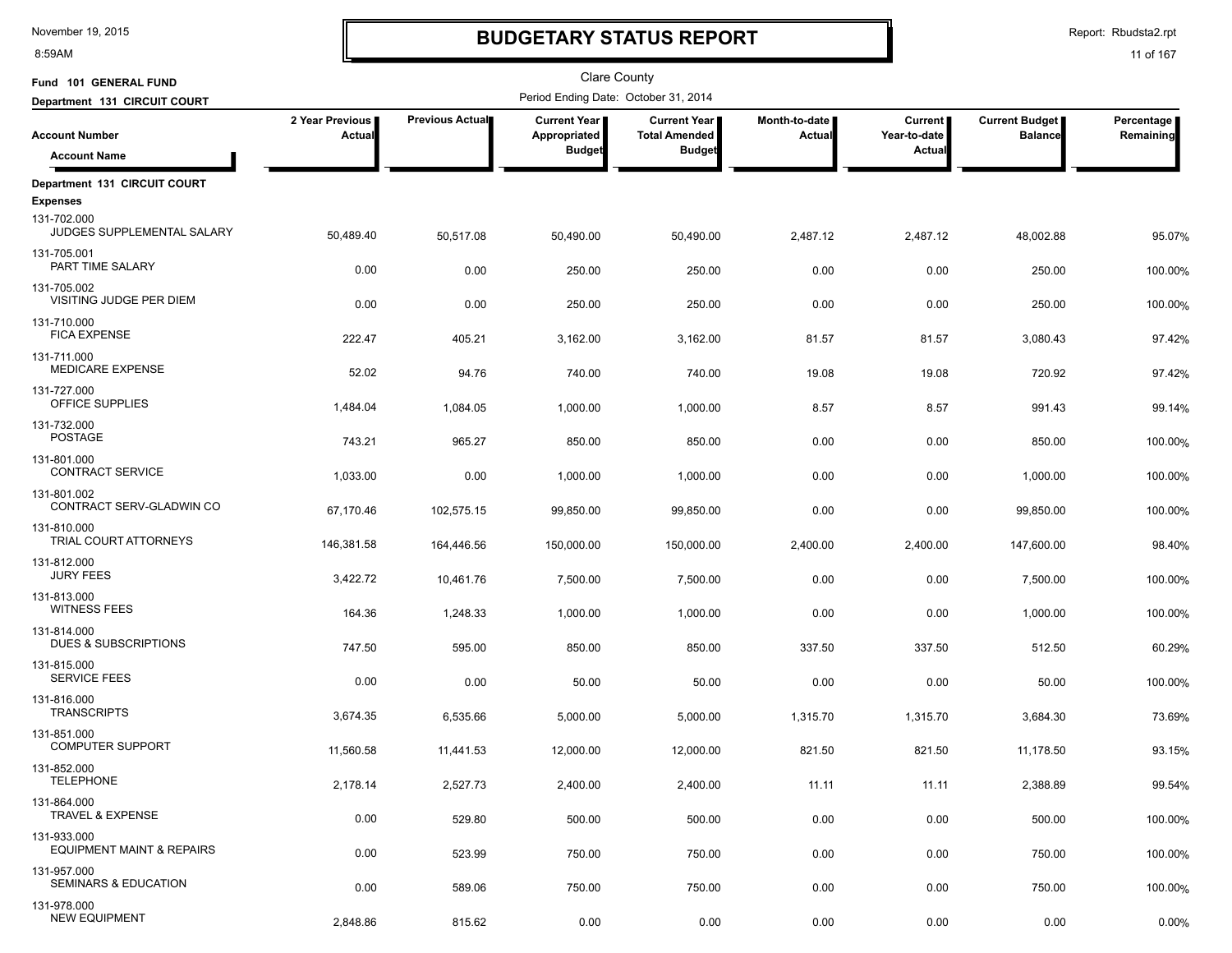8:59AM

### **BUDGETARY STATUS REPORT**

Report: Rbudsta2.rpt

| <b>GENERAL FUND</b><br>Fund<br>101           |                                  |                         | <b>Clare County</b>                                    |                                                     |                           |                                     |                                         |                           |
|----------------------------------------------|----------------------------------|-------------------------|--------------------------------------------------------|-----------------------------------------------------|---------------------------|-------------------------------------|-----------------------------------------|---------------------------|
| Department 131 CIRCUIT COURT                 |                                  |                         | Period Ending Date: October 31, 2014                   |                                                     |                           |                                     |                                         |                           |
| <b>Account Number</b><br><b>Account Name</b> | 2 Year Previous<br><b>Actual</b> | <b>Previous Actual■</b> | <b>Current Year I</b><br>Appropriated<br><b>Budget</b> | Current Year II<br>Total Amended  <br><b>Budget</b> | Month-to-date ∎<br>Actual | Current  <br>Year-to-date<br>Actual | <b>Current Budget</b><br><b>Balance</b> | Percentage  <br>Remaining |
| 131-982.000<br><b>NEW LAW BOOKS</b>          | 1,308.79                         | 1.179.77                | 800.00                                                 | 800.00                                              | 0.00                      | 0.00                                | 800.00                                  | 100.00%                   |
| <b>Expenses Total</b>                        | 293,481.48                       | 356,536.33              | 339.192.00                                             | 339.192.00                                          | 7,482.15                  | 7,482.15                            | 331,709.85                              | 97.79%                    |
| <b>CIRCUIT COURT Dept Total</b>              | 293,481.48                       | 356,536.33              | 339,192.00                                             | 339,192.00                                          | 7,482.15                  | 7,482.15                            | 331,709.85                              | 97.79%                    |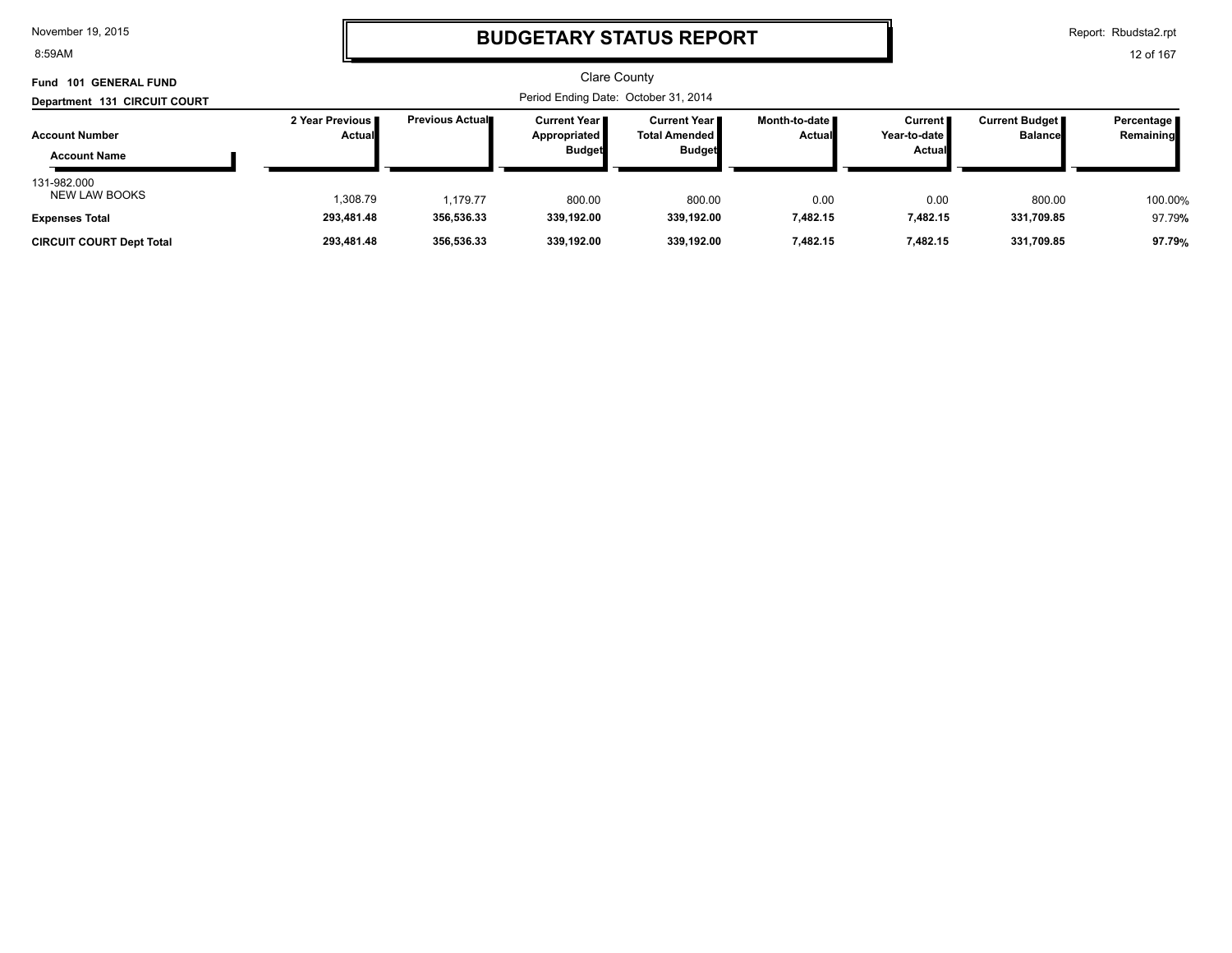8:59AM

# **BUDGETARY STATUS REPORT**

Report: Rbudsta2.rpt

| Fund 101 GENERAL FUND                                         |                           |                 | Clare County                         |                                             |                         |                                |                                         |                         |
|---------------------------------------------------------------|---------------------------|-----------------|--------------------------------------|---------------------------------------------|-------------------------|--------------------------------|-----------------------------------------|-------------------------|
| Department 136 DISTRICT COURT                                 |                           |                 | Period Ending Date: October 31, 2014 |                                             |                         |                                |                                         |                         |
| <b>Account Number</b>                                         | 2 Year Previous<br>Actual | Previous Actual | Current Year<br>Appropriated         | <b>Current Year</b><br><b>Total Amended</b> | Month-to-date<br>Actual | <b>Current</b><br>Year-to-date | <b>Current Budget</b><br><b>Balance</b> | Percentage<br>Remaining |
| <b>Account Name</b>                                           |                           |                 | <b>Budget</b>                        | <b>Budget</b>                               |                         | Actual                         |                                         |                         |
| Department 136 DISTRICT COURT                                 |                           |                 |                                      |                                             |                         |                                |                                         |                         |
| <b>Expenses</b><br>136-702.000<br>JUDGE'S SUPPLEMENTAL SALARY | 25,244.70                 | 25,258.54       | 25,148.00                            | 25,148.00                                   | 1,243.56                | 1,243.56                       | 23,904.44                               | 95.06%                  |
| 136-704.000<br><b>FULL TIME SALARIES</b>                      | 344,254.33                | 344,548.15      | 342,331.00                           | 342,331.00                                  | 17,085.13               | 17,085.13                      | 325,245.87                              | 95.01%                  |
| 136-705.001<br>VISITING JUDGE                                 | 67.80                     | 51.98           | 500.00                               | 500.00                                      | 0.00                    | 0.00                           | 500.00                                  | 100.00%                 |
| 136-706.000<br><b>OVERTIME</b>                                | 0.00                      | 0.00            | 200.00                               | 200.00                                      | 0.00                    | 0.00                           | 200.00                                  | 100.00%                 |
| 136-710.000<br><b>FICA EXPENSE</b>                            | 22,082.12                 | 21,917.57       | 19,269.00                            | 19,269.00                                   | 1,056.71                | 1,056.71                       | 18,212.29                               | 94.52%                  |
| 136-711.000<br><b>MEDICARE EXPENSE</b>                        | 5,164.40                  | 5,125.89        | 4,507.00                             | 4,507.00                                    | 247.12                  | 247.12                         | 4,259.88                                | 94.52%                  |
| 136-715.000<br>HEALTH INSURANCE                               | 99,305.18                 | 105,528.61      | 100,895.00                           | 100,895.00                                  | 9,952.08                | 9,952.08                       | 90,942.92                               | 90.14%                  |
| 136-715.001<br><b>BENNY CARD</b>                              | 210.60                    | 0.00            | 208.00                               | 208.00                                      | 0.00                    | 0.00                           | 208.00                                  | 100.00%                 |
| 136-715.002<br><b>HRA</b>                                     | 540.00                    | 0.00            | 455.00                               | 455.00                                      | 0.00                    | 0.00                           | 455.00                                  | 100.00%                 |
| 136-715.006<br><b>CIC BUNDLE</b>                              | 0.00                      | 4,580.00        | 4,740.00                             | 4,740.00                                    | 395.00                  | 395.00                         | 4,345.00                                | 91.67%                  |
| 136-717.000<br>LIFE INSURANCE                                 | 531.00                    | 540.00          | 540.00                               | 540.00                                      | 45.00                   | 45.00                          | 495.00                                  | 91.67%                  |
| 136-717.002<br><b>COBRA/HIPPA</b>                             | 102.60                    | 0.00            | 127.00                               | 127.00                                      | 0.00                    | 0.00                           | 127.00                                  | 100.00%                 |
| 136-717.004<br>SECTION 125 PLAN<br>136-719.000                | 82.50                     | 0.00            | 83.00                                | 83.00                                       | 0.00                    | 0.00                           | 83.00                                   | 100.00%                 |
| <b>LONGEVITY</b><br>136-720.000                               | 1,400.00                  | 1,400.00        | 1,400.00                             | 1,400.00                                    | 0.00                    | 0.00                           | 1,400.00                                | 100.00%                 |
| <b>VACATIONS</b><br>136-721.000                               | 1,835.74                  | 1,516.61        | 926.00                               | 926.00                                      | 0.00                    | 0.00                           | 926.00                                  | 100.00%                 |
| <b>SICK LEAVE</b><br>136-727.000                              | 2,611.09                  | 2,497.51        | 852.00                               | 852.00                                      | 0.00                    | 0.00                           | 852.00                                  | 100.00%                 |
| OFFICE SUPPLIES                                               | 8,404.60                  | 7,280.03        | 7,000.00                             | 7,000.00                                    | 0.00                    | 0.00                           | 7,000.00                                | 100.00%                 |
| 136-810.000<br>COURT APPOINTED ATTORNEYS                      | 72,061.38                 | 66,725.00       | 70,000.00                            | 70,000.00                                   | 0.00                    | 0.00                           | 70,000.00                               | 100.00%                 |
| 136-812.000<br><b>JURY FEES</b>                               | 2,235.02                  | 462.54          | 4,500.00                             | 4,500.00                                    | 0.00                    | 0.00                           | 4,500.00                                | 100.00%                 |
| 136-813.000<br><b>WITNESS FEES</b>                            | 3,007.35                  | 1,478.42        | 3,500.00                             | 3,500.00                                    | 71.62                   | 71.62                          | 3,428.38                                | 97.95%                  |
| 136-814.000<br><b>DUES &amp; SUBSCRIPTIONS</b>                | 902.50                    | 1,487.50        | 1,200.00                             | 1,200.00                                    | 440.00                  | 440.00                         | 760.00                                  | 63.33%                  |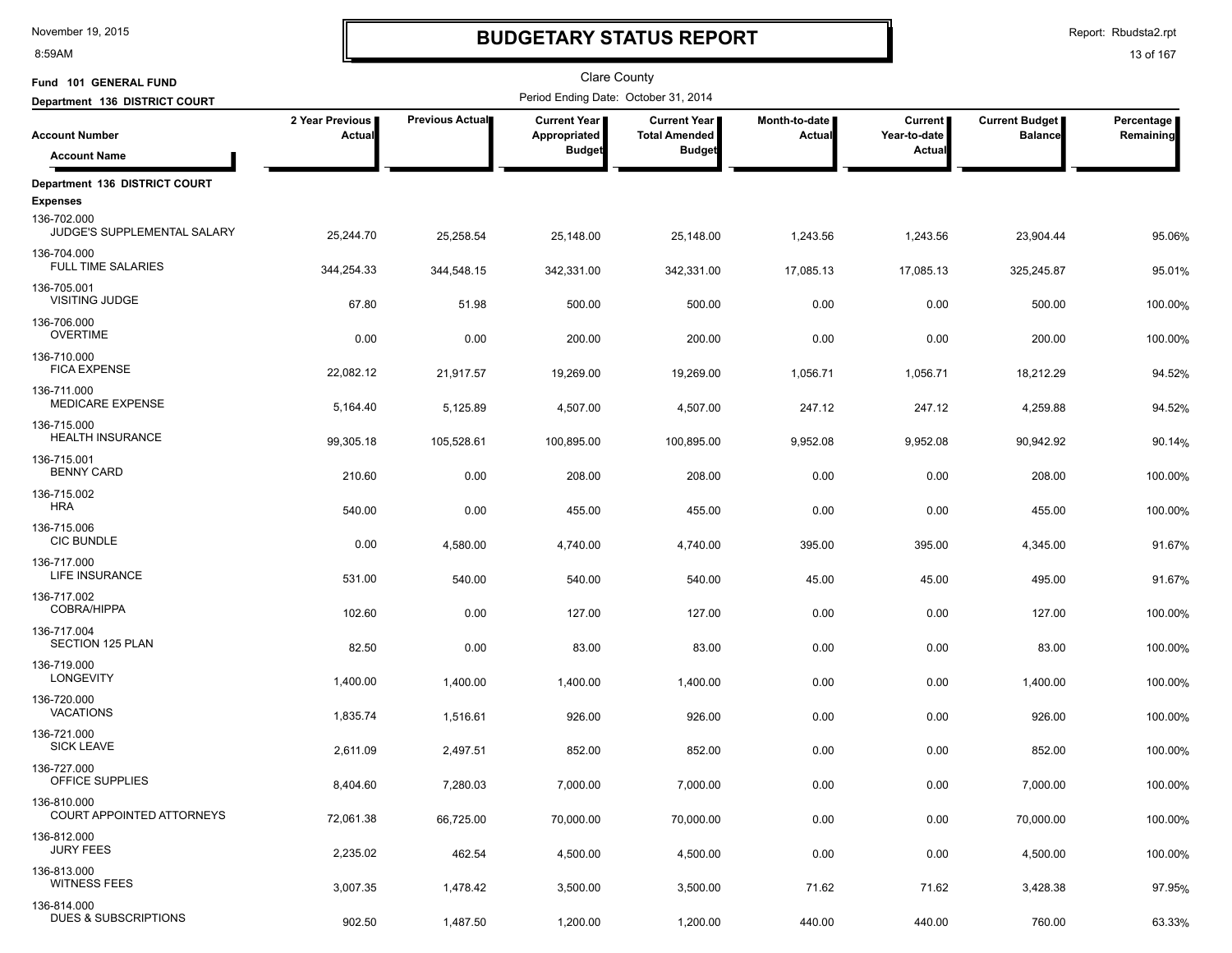#### 8:59AM

### **BUDGETARY STATUS REPORT**

Report: Rbudsta2.rpt

| Fund 101 GENERAL FUND                                   |                           |                        | <b>Clare County</b>                                  |                                                              |                           |                                                 |                                  |                           |
|---------------------------------------------------------|---------------------------|------------------------|------------------------------------------------------|--------------------------------------------------------------|---------------------------|-------------------------------------------------|----------------------------------|---------------------------|
| Department 136 DISTRICT COURT                           |                           |                        | Period Ending Date: October 31, 2014                 |                                                              |                           |                                                 |                                  |                           |
| <b>Account Number</b><br><b>Account Name</b>            | 2 Year Previous<br>Actual | <b>Previous Actual</b> | <b>Current Year</b><br>Appropriated<br><b>Budget</b> | <b>Current Year</b><br><b>Total Amended</b><br><b>Budget</b> | Month-to-date I<br>Actual | <b>Current</b><br>Year-to-date<br><b>Actual</b> | Current Budget<br><b>Balance</b> | Percentage  <br>Remaining |
| 136-815.000<br><b>VOLUNTEERS INSURANCE</b>              | 3,038.00                  | 3,360.00               | 4,000.00                                             | 4,000.00                                                     | 0.00                      | 0.00                                            | 4,000.00                         | 100.00%                   |
| 136-816.000<br><b>TRANSCRIPTS</b>                       | 6,933.34                  | 6,415.93               | 8,500.00                                             | 8,500.00                                                     | 236.30                    | 236.30                                          | 8,263.70                         | 97.22%                    |
| 136-851.000<br><b>EQUIPMENT CONTRACT SERVICE</b>        | 13,271.00                 | 14,308.25              | 15,000.00                                            | 15,000.00                                                    | 13,500.25                 | 13,500.25                                       | 1,499.75                         | 10.00%                    |
| 136-852.000<br><b>TELEPHONE</b>                         | 2,252.62                  | 2,290.75               | 2,300.00                                             | 2,300.00                                                     | 111.10                    | 111.10                                          | 2,188.90                         | 95.17%                    |
| 136-864.000<br><b>TRAVEL &amp; EXPENSE</b>              | 1,888.77                  | 2,336.59               | 2,500.00                                             | 2,500.00                                                     | 315.31                    | 315.31                                          | 2,184.69                         | 87.39%                    |
| 136-933.000<br><b>EQUIPMENT REPAIRS &amp; MAINTANCE</b> | 762.64                    | 703.60                 | 1,200.00                                             | 1,200.00                                                     | 0.00                      | 0.00                                            | 1,200.00                         | 100.00%                   |
| 136-978.000<br><b>NEW EQUIPMENT</b>                     | 3,672.45                  | 591.98                 | 0.00                                                 | 0.00                                                         | 0.00                      | 0.00                                            | 0.00                             | 0.00%                     |
| 136-982.000<br><b>NEW LAW BOOKS</b>                     | 0.00                      | 0.00                   | 500.00                                               | 500.00                                                       | 0.00                      | 0.00                                            | 500.00                           | 100.00%                   |
| <b>Expenses Total</b>                                   | 621,861.73                | 620,405.45             | 622,381.00                                           | 622,381.00                                                   | 44,699.18                 | 44,699.18                                       | 577,681.82                       | 92.82%                    |
| <b>DISTRICT COURT Dept Total</b>                        | 621,861.73                | 620,405.45             | 622,381.00                                           | 622,381.00                                                   | 44,699.18                 | 44,699.18                                       | 577,681.82                       | 92.82%                    |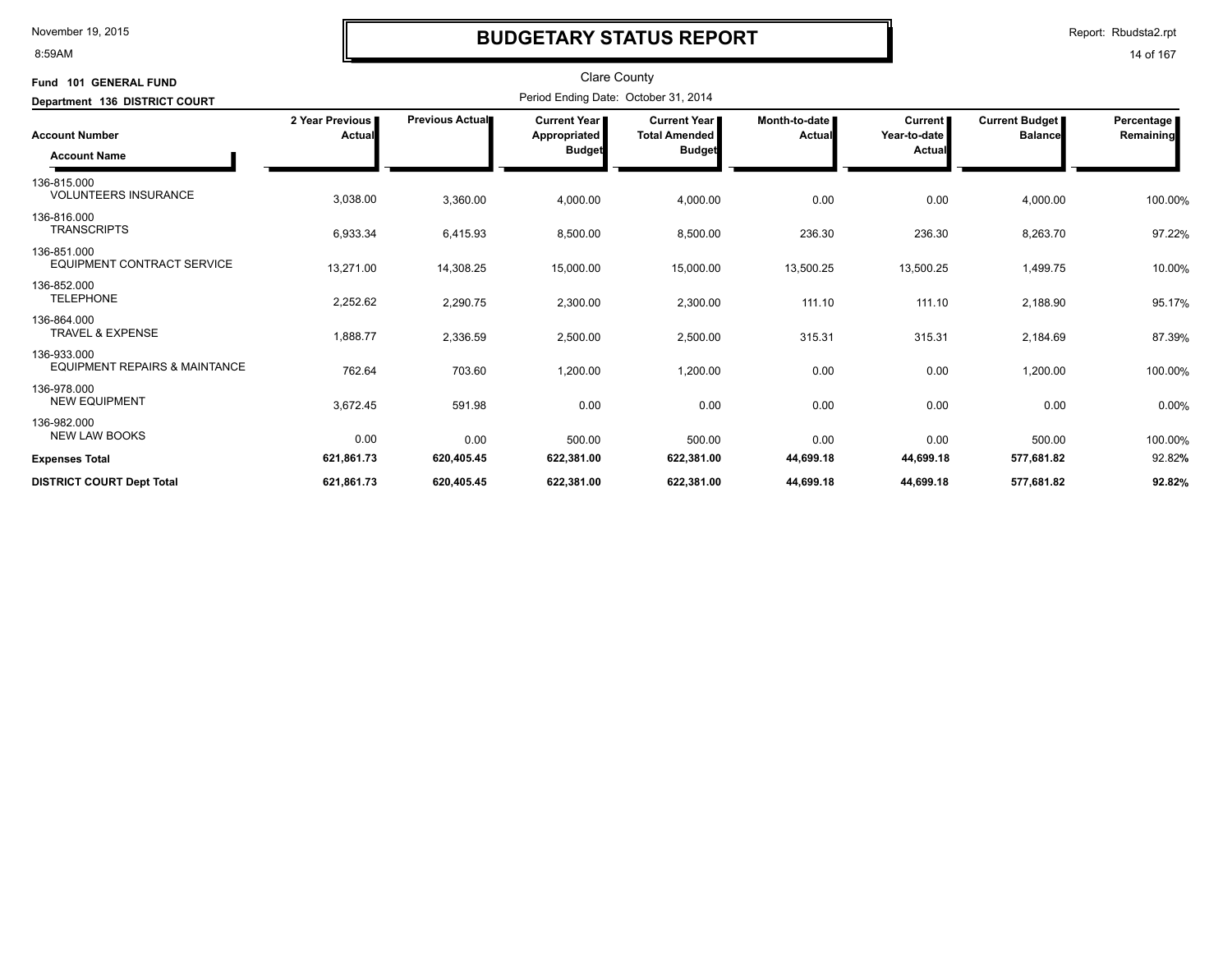8:59AM

# **BUDGETARY STATUS REPORT**

Report: Rbudsta2.rpt

| Fund 101 GENERAL FUND                        |                           |                 |                                                      | <b>Clare County</b>                                            |                         |                                          |                                  |                         |
|----------------------------------------------|---------------------------|-----------------|------------------------------------------------------|----------------------------------------------------------------|-------------------------|------------------------------------------|----------------------------------|-------------------------|
| Department 147 PUBLIC GUARDIAN               |                           |                 | Period Ending Date: October 31, 2014                 |                                                                |                         |                                          |                                  |                         |
| <b>Account Number</b><br><b>Account Name</b> | 2 Year Previous<br>Actual | Previous Actual | <b>Current Year</b><br>Appropriated<br><b>Budget</b> | <b>Current Year I</b><br><b>Total Amended</b><br><b>Budget</b> | Month-to-date<br>Actual | <b>Current</b><br>Year-to-date<br>Actual | Current Budget<br><b>Balance</b> | Percentage<br>Remaining |
| Department 147 PUBLIC GUARDIAN               |                           |                 |                                                      |                                                                |                         |                                          |                                  |                         |
| <b>Expenses</b>                              |                           |                 |                                                      |                                                                |                         |                                          |                                  |                         |
| 147-702.000<br>SALARY                        | 31,672.08                 | 31,689.45       | 31,551.00                                            | 31,551.00                                                      | 1,560.18                | 1,560.18                                 | 29,990.82                        | 95.06%                  |
| 147-710.000<br><b>FICA EXPENSE</b>           | 1,963.76                  | 1,964.84        | 1,957.00                                             | 1,957.00                                                       | 96.74                   | 96.74                                    | 1,860.26                         | 95.06%                  |
| 147-711.000<br><b>MEDICARE EXPENSE</b>       | 459.29                    | 459.54          | 458.00                                               | 458.00                                                         | 22.62                   | 22.62                                    | 435.38                           | 95.06%                  |
| 147-727.000<br><b>SUPPLIES</b>               | 847.32                    | 769.98          | 850.00                                               | 850.00                                                         | 0.00                    | 0.00                                     | 850.00                           | 100.00%                 |
| 147-852.000<br><b>TELEPHONE</b>              | 643.38                    | 765.88          | 800.00                                               | 800.00                                                         | 0.00                    | 0.00                                     | 800.00                           | 100.00%                 |
| 147-864.000<br><b>TRAVEL &amp; EXPENSE</b>   | 297.19                    | 282.24          | 300.00                                               | 300.00                                                         | 0.00                    | 0.00                                     | 300.00                           | 100.00%                 |
| <b>Expenses Total</b>                        | 35,883.02                 | 35,931.93       | 35,916.00                                            | 35,916.00                                                      | 1,679.54                | 1,679.54                                 | 34,236.46                        | 95.32%                  |
| PUBLIC GUARDIAN Dept Total                   | 35,883.02                 | 35,931.93       | 35,916.00                                            | 35,916.00                                                      | 1,679.54                | 1,679.54                                 | 34,236.46                        | 95.32%                  |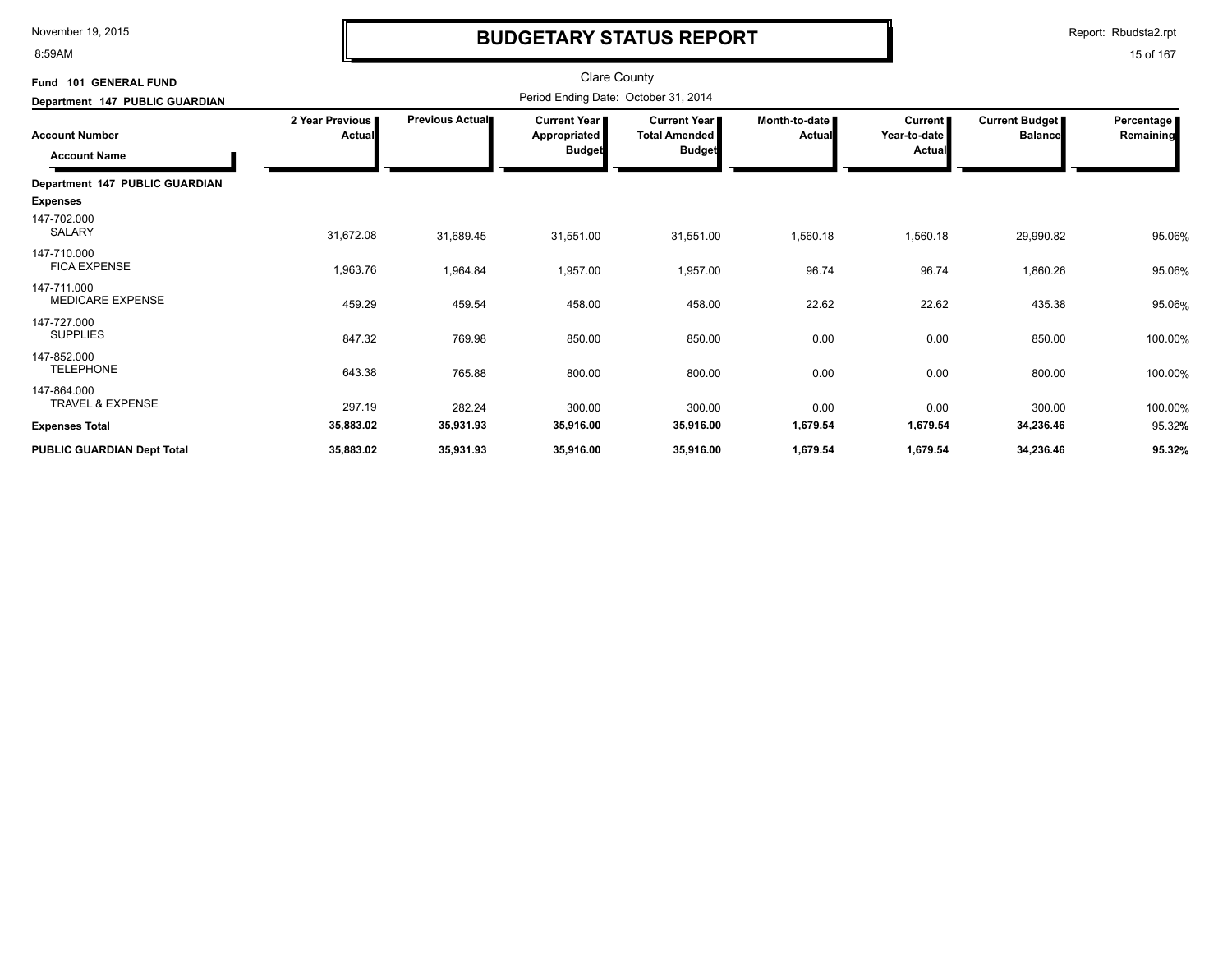8:59AM

# **BUDGETARY STATUS REPORT**

Report: Rbudsta2.rpt

| Fund 101 GENERAL FUND                               |                           |                 | Clare County                         |                                             |                           |                                |                                         |                         |
|-----------------------------------------------------|---------------------------|-----------------|--------------------------------------|---------------------------------------------|---------------------------|--------------------------------|-----------------------------------------|-------------------------|
| Department 148 PROBATE/FAMILY COURT                 |                           |                 | Period Ending Date: October 31, 2014 |                                             |                           |                                |                                         |                         |
| <b>Account Number</b>                               | 2 Year Previous<br>Actual | Previous Actual | Current Year<br>Appropriated         | <b>Current Year</b><br><b>Total Amended</b> | Month-to-date  <br>Actual | <b>Current</b><br>Year-to-date | <b>Current Budget</b><br><b>Balance</b> | Percentage<br>Remaining |
| <b>Account Name</b>                                 |                           |                 | <b>Budget</b>                        | <b>Budget</b>                               |                           | Actual                         |                                         |                         |
| Department 148 PROBATE/FAMILY COURT                 |                           |                 |                                      |                                             |                           |                                |                                         |                         |
| <b>Expenses</b>                                     |                           |                 |                                      |                                             |                           |                                |                                         |                         |
| 148-702.000<br><b>JUDGES SALARY</b>                 | 119,802.39                | 119,868.00      | 119,343.00                           | 119,343.00                                  | 5,901.56                  | 5,901.56                       | 113,441.44                              | 95.05%                  |
| 148-704.000<br><b>REG &amp; JUVENILE REG SALARY</b> | 101,932.88                | 104,196.95      | 105,437.00                           | 105,437.00                                  | 5,271.82                  | 5,271.82                       | 100,165.18                              | 95.00%                  |
| 148-704.001<br>PROBATION OFFICER                    | 48,330.68                 | 48,330.68       | 48,146.00                            | 48,146.00                                   | 2,407.27                  | 2,407.27                       | 45,738.73                               | 95.00%                  |
| 148-704.002<br>CIRCUIT/PROBATE CT ADMIN             | 56,253.33                 | 57,020.05       | 62,424.00                            | 62,424.00                                   | 3,086.84                  | 3,086.84                       | 59,337.16                               | 95.06%                  |
| 148-707.000<br>VISITING JUDGE PER DIEM              | 0.00                      | 0.00            | 100.00                               | 100.00                                      | 0.00                      | 0.00                           | 100.00                                  | 100.00%                 |
| 148-710.000<br><b>FICA EXPENSE</b>                  | 20,267.92                 | 20,759.67       | 20,792.00                            | 20,792.00                                   | 1,066.46                  | 1,066.46                       | 19,725.54                               | 94.87%                  |
| 148-711.000<br>MEDICARE EXPENSE                     | 4,874.13                  | 4,936.91        | 4,863.00                             | 4,863.00                                    | 249.43                    | 249.43                         | 4,613.57                                | 94.87%                  |
| 148-715.000<br><b>HEALTH INSURANCE</b>              | 57,521.33                 | 60,654.76       | 62,300.00                            | 62,300.00                                   | 5,732.12                  | 5,732.12                       | 56,567.88                               | 90.80%                  |
| 148-715.001<br><b>BENNY CARD</b>                    | 93.60                     | 0.00            | 0.00                                 | 0.00                                        | 0.00                      | 0.00                           | 0.00                                    | 0.00%                   |
| 148-715.002<br><b>HRA</b>                           | 240.00                    | 0.00            | 0.00                                 | 0.00                                        | 0.00                      | 0.00                           | 0.00                                    | 0.00%                   |
| 148-715.006<br><b>CIC BUNDLE</b>                    | 0.00                      | 1,809.10        | 1,896.00                             | 1,896.00                                    | 158.00                    | 158.00                         | 1,738.00                                | 91.67%                  |
| 148-717.000<br>LIFE INSURANCE                       | 295.00                    | 290.00          | 350.00                               | 350.00                                      | 25.00                     | 25.00                          | 325.00                                  | 92.86%                  |
| 148-717.002<br><b>COBRA/HIPPA</b>                   | 44.65                     | 0.00            | 100.00                               | 100.00                                      | 0.00                      | 0.00                           | 100.00                                  | 100.00%                 |
| 148-720.000<br><b>VACATIONS</b>                     | 925.88                    | 925.88          | 930.00                               | 930.00                                      | 0.00                      | 0.00                           | 930.00                                  | 100.00%                 |
| 148-721.000<br><b>SICK LEAVE</b>                    | 1,111.05                  | 1,111.05        | 1,125.00                             | 1,125.00                                    | 0.00                      | 0.00                           | 1,125.00                                | 100.00%                 |
| 148-727.000<br>OFFICE SUPPLIES                      | 2,503.70                  | 1,193.95        | 1,500.00                             | 1,500.00                                    | 115.00                    | 115.00                         | 1,385.00                                | 92.33%                  |
| 148-746.000<br><b>GAS OIL &amp; GREASE</b>          | 2,640.45                  | 2,961.53        | 2,750.00                             | 2,750.00                                    | 188.82                    | 188.82                         | 2,561.18                                | 93.13%                  |
| 148-801.000<br>CONTRACTED SERVICE                   | 1,331.21                  | 893.35          | 1,000.00                             | 1,000.00                                    | 0.00                      | 0.00                           | 1,000.00                                | 100.00%                 |
| 148-810.000<br>COURT APPOINTED ATTORNEYS            | 57,864.00                 | 51,784.10       | 56,000.00                            | 56,000.00                                   | 96.00                     | 96.00                          | 55,904.00                               | 99.83%                  |
| 148-812.000<br><b>JURY FEES</b>                     | 1,190.08                  | 0.00            | 500.00                               | 500.00                                      | 0.00                      | 0.00                           | 500.00                                  | 100.00%                 |
| 148-813.000<br><b>WITNESS FEES</b>                  | 143.84                    | 0.00            | 500.00                               | 500.00                                      | 14.16                     | 14.16                          | 485.84                                  | 97.17%                  |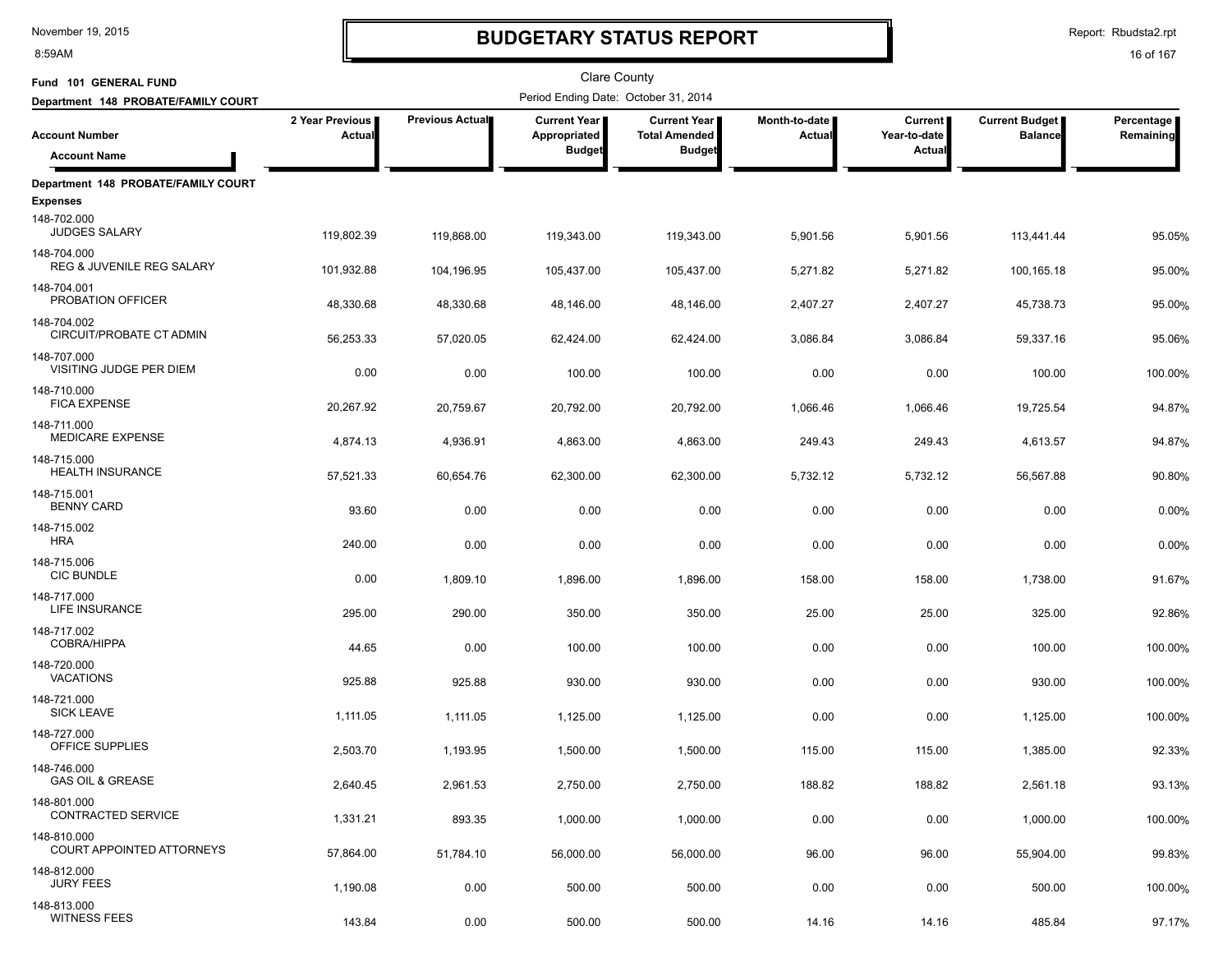#### 8:59AM

### **BUDGETARY STATUS REPORT**

Report: Rbudsta2.rpt

| Fund 101 GENERAL FUND<br>Department 148 PROBATE/FAMILY COURT |                           |                        | Clare County<br>Period Ending Date: October 31, 2014 |                                                              |                         |                                          |                                  |                           |
|--------------------------------------------------------------|---------------------------|------------------------|------------------------------------------------------|--------------------------------------------------------------|-------------------------|------------------------------------------|----------------------------------|---------------------------|
| <b>Account Number</b><br><b>Account Name</b>                 | 2 Year Previous<br>Actual | <b>Previous Actual</b> | Current Year<br>Appropriated<br><b>Budget</b>        | <b>Current Year</b><br><b>Total Amended</b><br><b>Budget</b> | Month-to-date<br>Actual | <b>Current</b><br>Year-to-date<br>Actual | Current Budget<br><b>Balance</b> | Percentage  <br>Remaining |
| 148-814.000<br><b>DUES &amp; SUBSCRIPTIONS</b>               | 405.00                    | 1,019.50               | 1,000.00                                             | 1,000.00                                                     | 190.00                  | 190.00                                   | 810.00                           | 81.00%                    |
| 148-815.000<br><b>SERVER FEES</b>                            | 0.00                      | 133.13                 | 200.00                                               | 200.00                                                       | 0.00                    | 0.00                                     | 200.00                           | 100.00%                   |
| 148-816.000<br><b>TRANSCRIPTS</b>                            | 1,389.05                  | 2,624.10               | 500.00                                               | 500.00                                                       | 0.00                    | 0.00                                     | 500.00                           | 100.00%                   |
| 148-851.000<br>MAINTENANCE CONTRACTS                         | 7,795.52                  | 7,777.35               | 8,600.00                                             | 8,600.00                                                     | 2,817.24                | 2,817.24                                 | 5,782.76                         | 67.24%                    |
| 148-852.000<br><b>TELEPHONE</b>                              | 4,307.44                  | 4,328.24               | 3,900.00                                             | 3,900.00                                                     | 77.77                   | 77.77                                    | 3,822.23                         | 98.01%                    |
| 148-862.000<br><b>REPAIRS &amp; MAINTENANCE</b>              | 213.00                    | 323.34                 | 300.00                                               | 300.00                                                       | 0.00                    | 0.00                                     | 300.00                           | 100.00%                   |
| 148-864.000<br><b>TRAVEL &amp; EXPENSE</b>                   | 2,036.31                  | 2,057.01               | 1,500.00                                             | 1,500.00                                                     | 32.92                   | 32.92                                    | 1,467.08                         | 97.81%                    |
| 148-956.000<br><b>MISCELLANEOUS</b>                          | 453.52                    | 204.00                 | 300.00                                               | 300.00                                                       | 0.00                    | 0.00                                     | 300.00                           | 100.00%                   |
| 148-978.000<br><b>NEW EQUIPMENT</b>                          | 7,812.97                  | 2,437.17               | 0.00                                                 | 0.00                                                         | 0.00                    | 0.00                                     | 0.00                             | 0.00%                     |
| 148-982.000<br><b>NEW LAW BOOKS</b>                          | 919.48                    | 730.88                 | 1,000.00                                             | 1,000.00                                                     | 0.00                    | 0.00                                     | 1,000.00                         | 100.00%                   |
| <b>Expenses Total</b>                                        | 502,698.41                | 498,370.70             | 507,356.00                                           | 507,356.00                                                   | 27,430.41               | 27,430.41                                | 479,925.59                       | 94.59%                    |
| <b>PROBATE/FAMILY COURT Dept Total</b>                       | 502,698.41                | 498,370.70             | 507,356.00                                           | 507,356.00                                                   | 27,430.41               | 27,430.41                                | 479,925.59                       | 94.59%                    |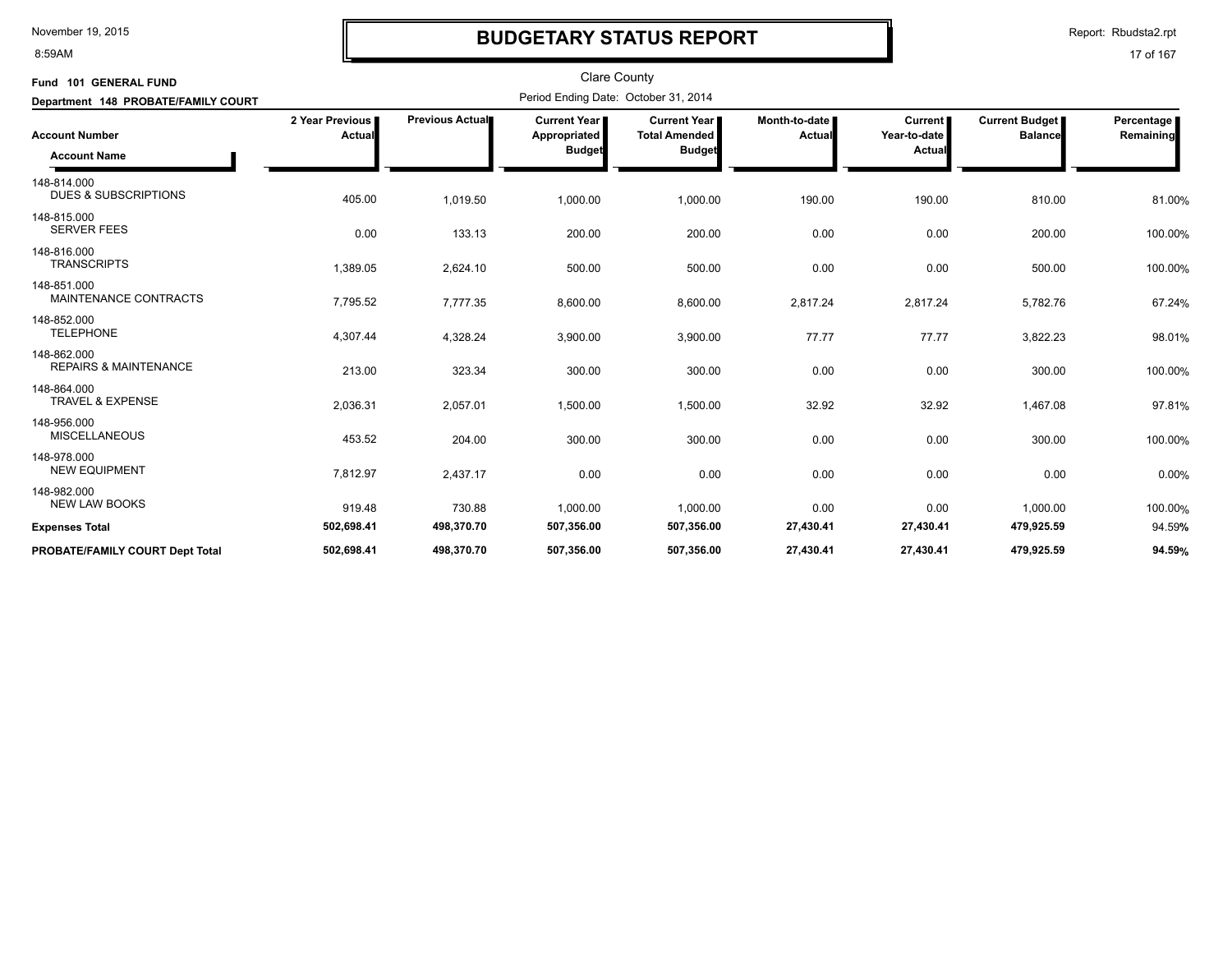8:59AM

# **BUDGETARY STATUS REPORT**

Report: Rbudsta2.rpt

| Fund 101 GENERAL FUND                     |                           |                        | <b>Clare County</b>                   |                                             |                                |                           |                                         |                         |
|-------------------------------------------|---------------------------|------------------------|---------------------------------------|---------------------------------------------|--------------------------------|---------------------------|-----------------------------------------|-------------------------|
| Department 151 CIRCUIT COURT PROBATION    |                           |                        | Period Ending Date: October 31, 2014  |                                             |                                |                           |                                         |                         |
| <b>Account Number</b>                     | 2 Year Previous<br>Actual | <b>Previous Actual</b> | Current Year  <br><b>Appropriated</b> | <b>Current Year</b><br><b>Total Amended</b> | Month-to-date<br><b>Actual</b> | Current  <br>Year-to-date | <b>Current Budget</b><br><b>Balance</b> | Percentage<br>Remaining |
| <b>Account Name</b>                       |                           |                        | <b>Budget</b>                         | <b>Budget</b>                               |                                | Actual                    |                                         |                         |
| Department 151 CIRCUIT COURT PROBATION    |                           |                        |                                       |                                             |                                |                           |                                         |                         |
| <b>Expenses</b>                           |                           |                        |                                       |                                             |                                |                           |                                         |                         |
| 151-727.000<br>OFFICE SUPPLIES            | 449.21                    | 330.77                 | 600.00                                | 600.00                                      | 229.44                         | 229.44                    | 370.56                                  | 61.76%                  |
| 151-732.000<br>POSTAGE                    | 483.83                    | 532.61                 | 500.00                                | 500.00                                      | 0.00                           | 0.00                      | 500.00                                  | 100.00%                 |
| 151-852.000<br><b>TELEPHONE</b>           | 1,102.66                  | 1,143.92               | 1,164.00                              | 1,164.00                                    | 77.77                          | 77.77                     | 1,086.23                                | 93.32%                  |
| 151-978.000<br><b>NEW EQUIPMENT</b>       | 399.98                    | 0.00                   | 0.00                                  | 0.00                                        | 0.00                           | 0.00                      | 0.00                                    | 0.00%                   |
| <b>Expenses Total</b>                     | 2,435.68                  | 2,007.30               | 2,264.00                              | 2,264.00                                    | 307.21                         | 307.21                    | 1,956.79                                | 86.43%                  |
| <b>CIRCUIT COURT PROBATION Dept Total</b> | 2,435.68                  | 2,007.30               | 2,264.00                              | 2,264.00                                    | 307.21                         | 307.21                    | 1,956.79                                | 86.43%                  |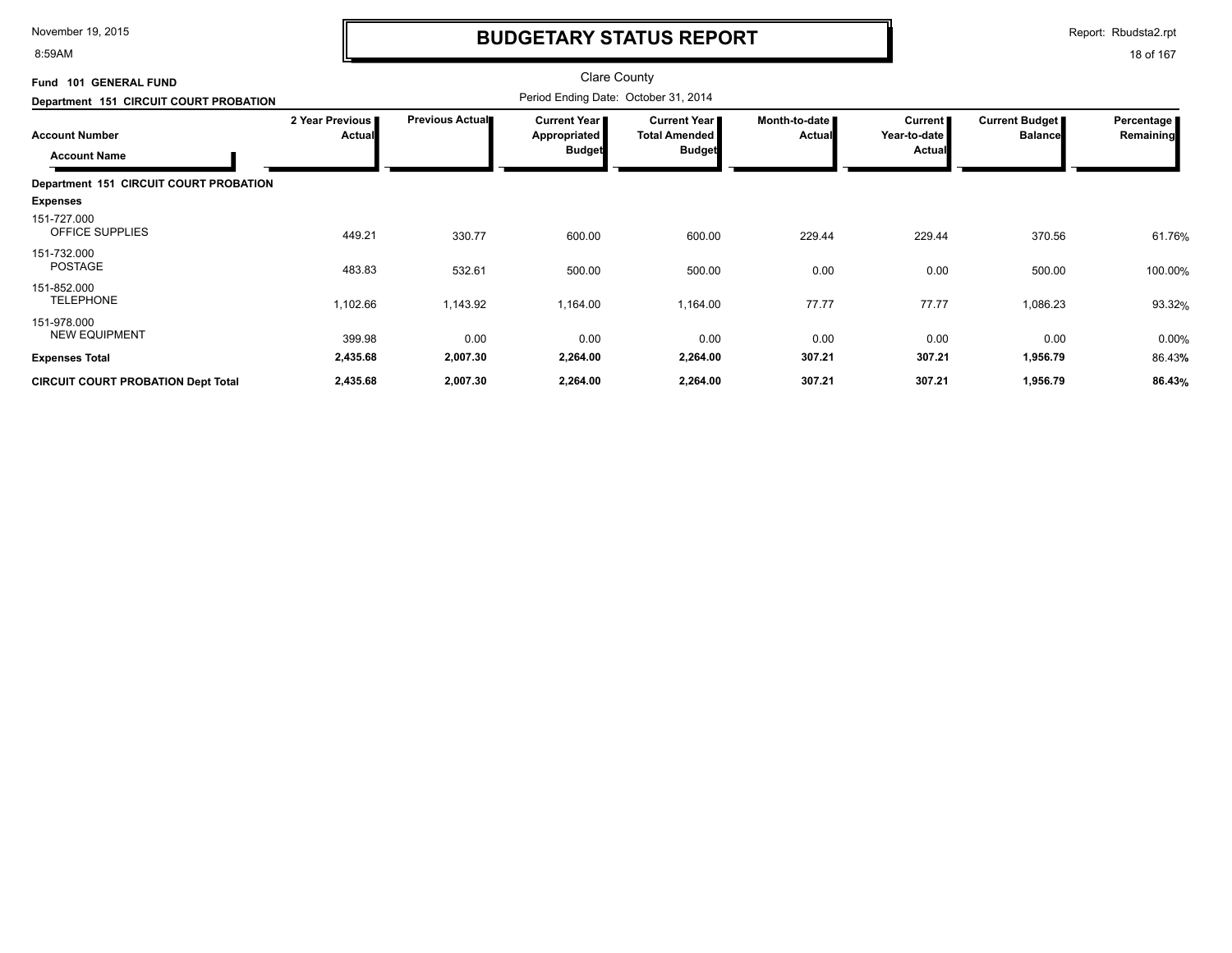8:59AM

### **BUDGETARY STATUS REPORT**

Report: Rbudsta2.rpt

| Fund 101 GENERAL FUND                   |                                  |                        | <b>Clare County</b>                                      |                                                         |                                |                                             |                                         |                           |
|-----------------------------------------|----------------------------------|------------------------|----------------------------------------------------------|---------------------------------------------------------|--------------------------------|---------------------------------------------|-----------------------------------------|---------------------------|
| Department 166 FAMILY COUNSELING        |                                  |                        |                                                          |                                                         |                                |                                             |                                         |                           |
| <b>Account Number</b>                   | 2 Year Previous<br><b>Actual</b> | <b>Previous Actual</b> | <b>Current Year I</b><br>Appropriated L<br><b>Budget</b> | Current Year I<br><b>Total Amended</b><br><b>Budget</b> | Month-to-date<br><b>Actual</b> | Current <b>II</b><br>Year-to-date<br>Actual | <b>Current Budget</b><br><b>Balance</b> | Percentage  <br>Remaining |
| <b>Account Name</b>                     |                                  |                        |                                                          |                                                         |                                |                                             |                                         |                           |
| Department 166 FAMILY COUNSELING        |                                  |                        |                                                          |                                                         |                                |                                             |                                         |                           |
| <b>Expenses</b>                         |                                  |                        |                                                          |                                                         |                                |                                             |                                         |                           |
| 166-801.000<br>COUNSELOR SERVICES - FOC | 1,200.00                         | 1.200.00               | .200.00                                                  | 1,200.00                                                | 0.00                           | 0.00                                        | 1,200.00                                | 100.00%                   |
| <b>Expenses Total</b>                   | 1,200.00                         | 1,200.00               | 1,200.00                                                 | 1,200.00                                                | 0.00                           | 0.00                                        | 1,200.00                                | 100.00%                   |
| <b>FAMILY COUNSELING Dept Total</b>     | 1.200.00                         | 1.200.00               | 1.200.00                                                 | 1.200.00                                                | 0.00                           | 0.00                                        | 1.200.00                                | 100.00%                   |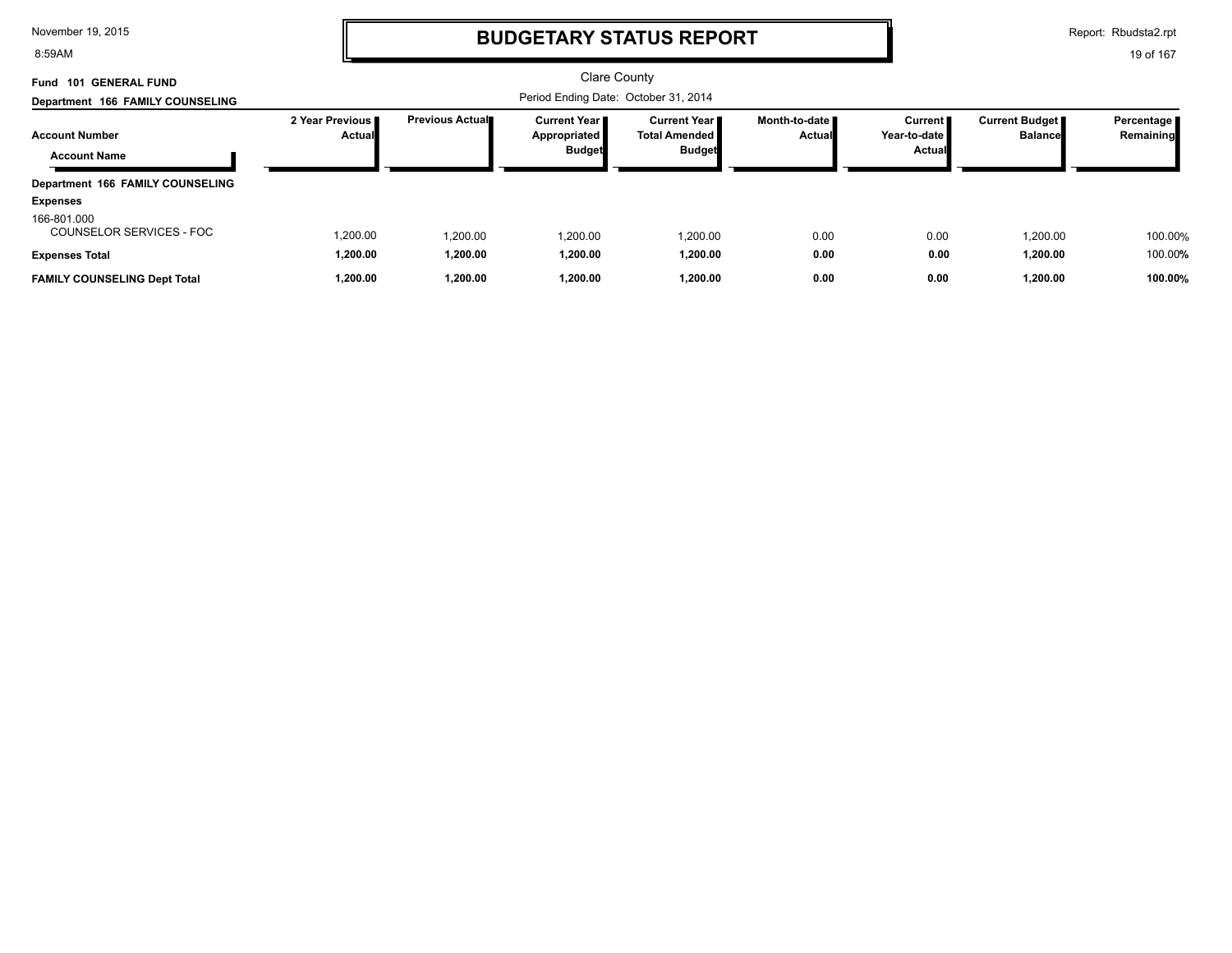8:59AM

# **BUDGETARY STATUS REPORT**

Report: Rbudsta2.rpt

| Fund 101 GENERAL FUND                        |                           |                 | <b>Clare County</b>                                  |                                                       |                                  |                                     |                                         |                         |
|----------------------------------------------|---------------------------|-----------------|------------------------------------------------------|-------------------------------------------------------|----------------------------------|-------------------------------------|-----------------------------------------|-------------------------|
| Department 167 JURY BOARD                    |                           |                 | Period Ending Date: October 31, 2014                 |                                                       |                                  |                                     |                                         |                         |
| <b>Account Number</b><br><b>Account Name</b> | 2 Year Previous<br>Actual | Previous Actual | <b>Current Year</b><br>Appropriated<br><b>Budget</b> | Current Year<br><b>Total Amended</b><br><b>Budget</b> | Month-to-date  <br><b>Actual</b> | Current  <br>Year-to-date<br>Actual | <b>Current Budget</b><br><b>Balance</b> | Percentage<br>Remaining |
| Department 167 JURY BOARD                    |                           |                 |                                                      |                                                       |                                  |                                     |                                         |                         |
| <b>Expenses</b>                              |                           |                 |                                                      |                                                       |                                  |                                     |                                         |                         |
| 167-707.000<br>PER DIEM                      | 0.00                      | 700.00          | 900.00                                               | 900.00                                                | 0.00                             | 0.00                                | 900.00                                  | 100.00%                 |
| 167-710.000<br><b>FICA EXPENSE</b>           | 0.00                      | 55.79           | 56.00                                                | 56.00                                                 | 0.00                             | 0.00                                | 56.00                                   | 100.00%                 |
| 167-711.000<br><b>MEDICARE EXPENSE</b>       | 0.00                      | 13.04           | 14.00                                                | 14.00                                                 | 0.00                             | 0.00                                | 14.00                                   | 100.00%                 |
| 167-727.000<br>OFFICE SUPPLIES               | 390.00                    | 1,552.28        | 10.00                                                | 10.00                                                 | 0.00                             | 0.00                                | 10.00                                   | 100.00%                 |
| 167-732.000<br><b>POSTAGE</b>                | 0.00                      | 1,330.93        | 1,520.00                                             | 1,520.00                                              | 0.00                             | 0.00                                | 1,520.00                                | 100.00%                 |
| 167-802.000<br><b>CONTRACTED SERVICES</b>    | 0.00                      | 0.00            | 1,577.00                                             | 1,577.00                                              | 0.00                             | 0.00                                | 1,577.00                                | 100.00%                 |
| 167-864.000<br>MILEAGE                       | 0.00                      | 200.01          | 300.00                                               | 300.00                                                | 0.00                             | 0.00                                | 300.00                                  | 100.00%                 |
| <b>Expenses Total</b>                        | 390.00                    | 3,852.05        | 4,377.00                                             | 4,377.00                                              | 0.00                             | 0.00                                | 4,377.00                                | 100.00%                 |
| <b>JURY BOARD Dept Total</b>                 | 390.00                    | 3,852.05        | 4,377.00                                             | 4,377.00                                              | 0.00                             | 0.00                                | 4,377.00                                | 100.00%                 |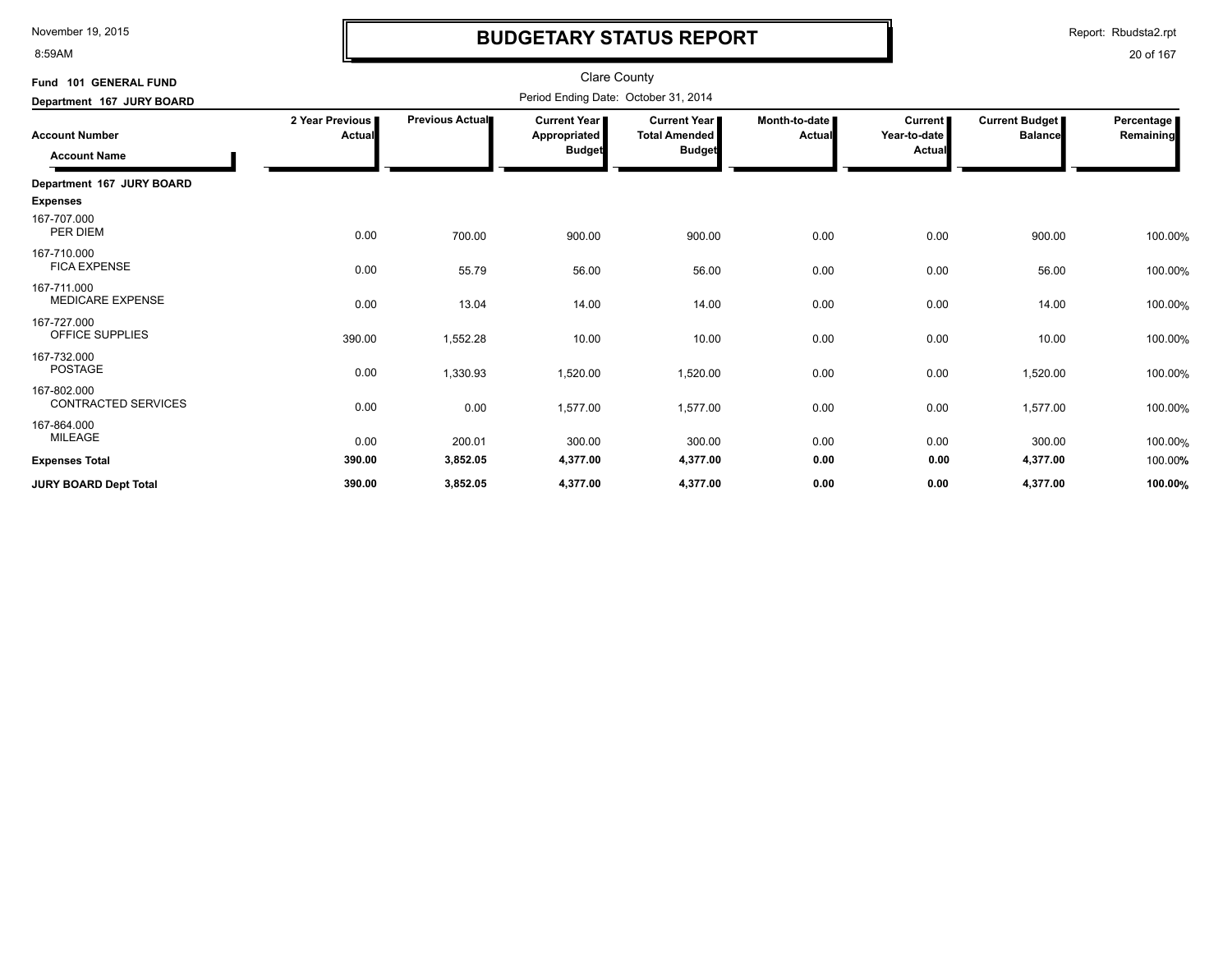8:59AM

# **BUDGETARY STATUS REPORT**

Report: Rbudsta2.rpt

| Fund 101 GENERAL FUND                               |                                  |                 | <b>Clare County</b>                           |                                                              |                         |                                          |                                         |                         |
|-----------------------------------------------------|----------------------------------|-----------------|-----------------------------------------------|--------------------------------------------------------------|-------------------------|------------------------------------------|-----------------------------------------|-------------------------|
| Department 172 COUNTY ADMINISTRATOR                 |                                  |                 | Period Ending Date: October 31, 2014          |                                                              |                         |                                          |                                         |                         |
| <b>Account Number</b>                               | 2 Year Previous<br><b>Actual</b> | Previous Actual | Current Year<br>Appropriated<br><b>Budget</b> | <b>Current Year</b><br><b>Total Amended</b><br><b>Budget</b> | Month-to-date<br>Actual | <b>Current</b><br>Year-to-date<br>Actual | <b>Current Budget</b><br><b>Balance</b> | Percentage<br>Remaining |
| <b>Account Name</b>                                 |                                  |                 |                                               |                                                              |                         |                                          |                                         |                         |
| Department 172 COUNTY ADMINISTRATOR                 |                                  |                 |                                               |                                                              |                         |                                          |                                         |                         |
| <b>Expenses</b>                                     |                                  |                 |                                               |                                                              |                         |                                          |                                         |                         |
| 172-702.000<br>SALARY                               | 55,211.67                        | 58,479.02       | 60,000.00                                     | 60,000.00                                                    | 3,000.00                | 3,000.00                                 | 57,000.00                               | 95.00%                  |
| 172-704.000<br><b>FULL TIME ADMIN ASSIST</b>        | 30,145.50                        | 30,622.29       | 30,753.00                                     | 30,753.00                                                    | 1,531.74                | 1,531.74                                 | 29,221.26                               | 95.02%                  |
| 172-710.000<br><b>FICA EXPENSE</b>                  | 5,131.40                         | 5,424.24        | 5,642.00                                      | 5,642.00                                                     | 295.34                  | 295.34                                   | 5,346.66                                | 94.77%                  |
| 172-711.000<br><b>MEDICARE EXPENSE</b>              | 1,200.08                         | 1,268.58        | 1,315.00                                      | 1,315.00                                                     | 69.08                   | 69.08                                    | 1,245.92                                | 94.75%                  |
| 172-715.000<br><b>HEALTH INSURANCE</b>              | 16,272.64                        | 15,847.02       | 15,584.00                                     | 15,584.00                                                    | 1,274.82                | 1,274.82                                 | 14,309.18                               | 91.82%                  |
| 172-715.001<br><b>BENNY CARD</b>                    | 46.80                            | 0.00            | 0.00                                          | 0.00                                                         | 0.00                    | 0.00                                     | 0.00                                    | 0.00%                   |
| 172-715.002<br><b>HRA</b>                           | 120.00                           | 0.00            | 0.00                                          | 0.00                                                         | 0.00                    | 0.00                                     | 0.00                                    | 0.00%                   |
| 172-715.006<br><b>CIC BUNDLE</b>                    | 0.00                             | 878.50          | 900.00                                        | 900.00                                                       | 39.50                   | 39.50                                    | 860.50                                  | 95.61%                  |
| 172-717.000<br>LIFE INSURANCE                       | 118.00                           | 120.00          | 120.00                                        | 120.00                                                       | 10.00                   | 10.00                                    | 110.00                                  | 91.67%                  |
| 172-717.002<br><b>COBRA/HIPPA</b>                   | 22.80                            | 0.00            | 0.00                                          | 0.00                                                         | 0.00                    | 0.00                                     | 0.00                                    | 0.00%                   |
| 172-727.000<br>OFFICE SUPPLIES                      | 372.29                           | 1,174.65        | 1,500.00                                      | 1,500.00                                                     | 67.48                   | 67.48                                    | 1,371.87                                | 91.46%                  |
| 172-728.000<br>PRINTING & BINDING                   | 82.00                            | 420.25          | 500.00                                        | 500.00                                                       | 0.00                    | 0.00                                     | 500.00                                  | 100.00%                 |
| 172-814.000<br><b>DUES &amp; SUBSCRIPTIONS</b>      | 380.00                           | 860.00          | 860.00                                        | 860.00                                                       | 380.00                  | 380.00                                   | 480.00                                  | 55.81%                  |
| 172-815.000<br><b>SERVICE SUPPORT</b>               | 0.00                             | 3,908.08        | 3,500.00                                      | 3,500.00                                                     | 0.00                    | 0.00                                     | 3,500.00                                | 100.00%                 |
| 172-852.000<br><b>TELEPHONE</b>                     | 1,011.54                         | 1,042.61        | 1,800.00                                      | 1,800.00                                                     | 44.44                   | 44.44                                    | 1,755.56                                | 97.53%                  |
| 172-864.000<br><b>TRAVEL &amp; EXPENSE</b>          | 5,275.01                         | 4,857.51        | 5,372.00                                      | 5,372.00                                                     | 181.44                  | 181.44                                   | 5,190.56                                | 96.62%                  |
| 172-933.000<br><b>EQUIPMENT REPAIRS &amp; MAINT</b> | 0.00                             | 0.00            | 200.00                                        | 200.00                                                       | 0.00                    | 0.00                                     | 200.00                                  | 100.00%                 |
| 172-978.000<br><b>NEW EQUIPMENT</b>                 | 2,986.49                         | 1,427.12        | 0.00                                          | 0.00                                                         | 0.00                    | 0.00                                     | 0.00                                    | 0.00%                   |
| <b>Expenses Total</b>                               | 118,376.22                       | 126,329.87      | 128,046.00                                    | 128,046.00                                                   | 6,893.84                | 6,893.84                                 | 121,091.51                              | 94.62%                  |
| <b>COUNTY ADMINISTRATOR Dept Total</b>              | 118,376.22                       | 126,329.87      | 128,046.00                                    | 128,046.00                                                   | 6,893.84                | 6,893.84                                 | 121,091.51                              | 94.62%                  |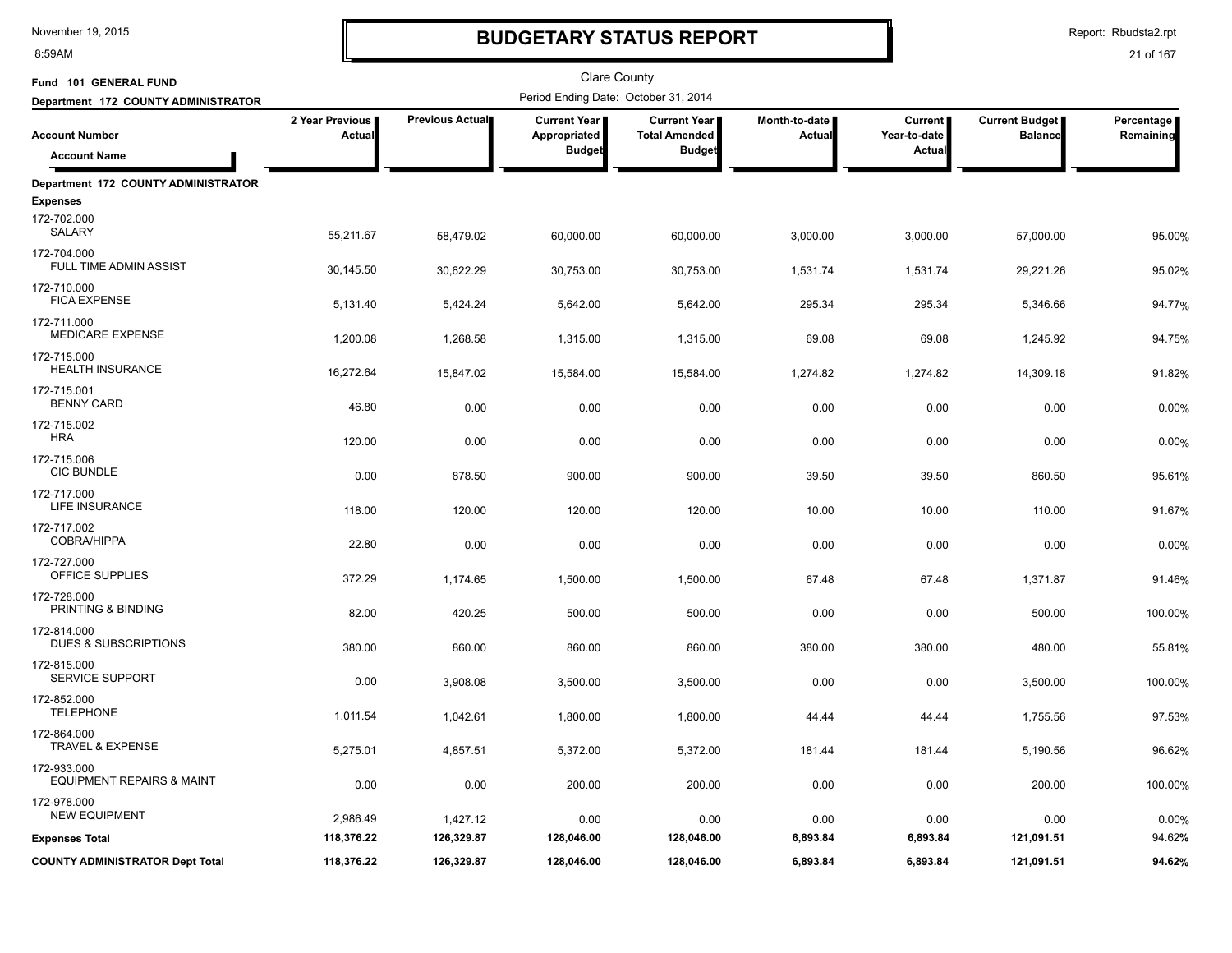8:59AM

# **BUDGETARY STATUS REPORT**

Report: Rbudsta2.rpt

| Fund 101 GENERAL FUND                        |                                  |                 | <b>Clare County</b>                                    |                                                              |                         |                                                 |                                         |                         |
|----------------------------------------------|----------------------------------|-----------------|--------------------------------------------------------|--------------------------------------------------------------|-------------------------|-------------------------------------------------|-----------------------------------------|-------------------------|
| Department 191 ELECTION EXPENSE              |                                  |                 | Period Ending Date: October 31, 2014                   |                                                              |                         |                                                 |                                         |                         |
| <b>Account Number</b><br><b>Account Name</b> | 2 Year Previous<br><b>Actual</b> | Previous Actual | <b>Current Year I</b><br>Appropriated<br><b>Budget</b> | <b>Current Year</b><br><b>Total Amended</b><br><b>Budget</b> | Month-to-date<br>Actual | <b>Current</b><br>Year-to-date<br><b>Actual</b> | <b>Current Budget</b><br><b>Balance</b> | Percentage<br>Remaining |
| Department 191 ELECTION EXPENSE              |                                  |                 |                                                        |                                                              |                         |                                                 |                                         |                         |
| <b>Expenses</b>                              |                                  |                 |                                                        |                                                              |                         |                                                 |                                         |                         |
| 191-704.000<br><b>FULL TIME SALARY</b>       | 30,190.29                        | 30,635.06       | 30,518.00                                              | 30,518.00                                                    | 1,525.49                | 1,525.49                                        | 28,992.51                               | 95.00%                  |
| 191-706.000<br><b>OVERTIME</b>               | 1,525.97                         | 2,075.74        | 1,000.00                                               | 1,000.00                                                     | 34.71                   | 34.71                                           | 965.29                                  | 96.53%                  |
| 191-710.000<br><b>FICA EXPENSE</b>           | 1,935.93                         | 2,028.07        | 1,954.00                                               | 1,954.00                                                     | 94.92                   | 94.92                                           | 1,859.08                                | 95.14%                  |
| 191-711.000<br><b>MEDICARE EXPENSE</b>       | 452.75                           | 474.31          | 457.00                                                 | 457.00                                                       | 22.20                   | 22.20                                           | 434.80                                  | 95.14%                  |
| 191-717.000<br>LIFE INSURANCE                | 0.00                             | 0.00            | 212.00                                                 | 212.00                                                       | 0.00                    | 0.00                                            | 212.00                                  | 100.00%                 |
| 191-717.002<br>COBRA/HIPPA                   | 0.00                             | 0.00            | 30.00                                                  | 30.00                                                        | 0.00                    | 0.00                                            | 30.00                                   | 100.00%                 |
| 191-717.004<br>SECTION 125 PLAN              | 0.00                             | 0.00            | 120.00                                                 | 120.00                                                       | 0.00                    | 0.00                                            | 120.00                                  | 100.00%                 |
| 191-719.000<br><b>LONGEVITY</b>              | 0.00                             | 0.00            | 1,948.00                                               | 1,948.00                                                     | 0.00                    | 0.00                                            | 1,948.00                                | 100.00%                 |
| 191-727.000<br><b>SUPPLIES</b>               | 4,004.22                         | 34,879.97       | 35,000.00                                              | 35,000.00                                                    | 0.00                    | 0.00                                            | 35,000.00                               | 100.00%                 |
| 191-851.000<br>MAINTENANCE AND REPAIRS       | 9,159.25                         | 2,551.53        | 6,379.00                                               | 6,379.00                                                     | 0.00                    | 0.00                                            | 6,379.00                                | 100.00%                 |
| 191-864.000<br><b>TRAVEL &amp; EXPENSE</b>   | 210.45                           | 273.04          | 400.00                                                 | 400.00                                                       | 0.00                    | 0.00                                            | 400.00                                  | 100.00%                 |
| 191-900.000<br><b>PUBLIC NOTICES</b>         | 3,296.50                         | 5,418.28        | 4,000.00                                               | 4,000.00                                                     | 67.50                   | 67.50                                           | 3,932.50                                | 98.31%                  |
| 191-978.000<br><b>NEW EQUIPMENT</b>          | 0.00                             | 0.00            | 1,900.00                                               | 1,900.00                                                     | 0.00                    | 0.00                                            | 1,900.00                                | 100.00%                 |
| <b>Expenses Total</b>                        | 50,775.36                        | 78,336.00       | 83,918.00                                              | 83,918.00                                                    | 1,744.82                | 1,744.82                                        | 82,173.18                               | 97.92%                  |
| <b>ELECTION EXPENSE Dept Total</b>           | 50,775.36                        | 78,336.00       | 83,918.00                                              | 83,918.00                                                    | 1.744.82                | 1,744.82                                        | 82,173.18                               | 97.92%                  |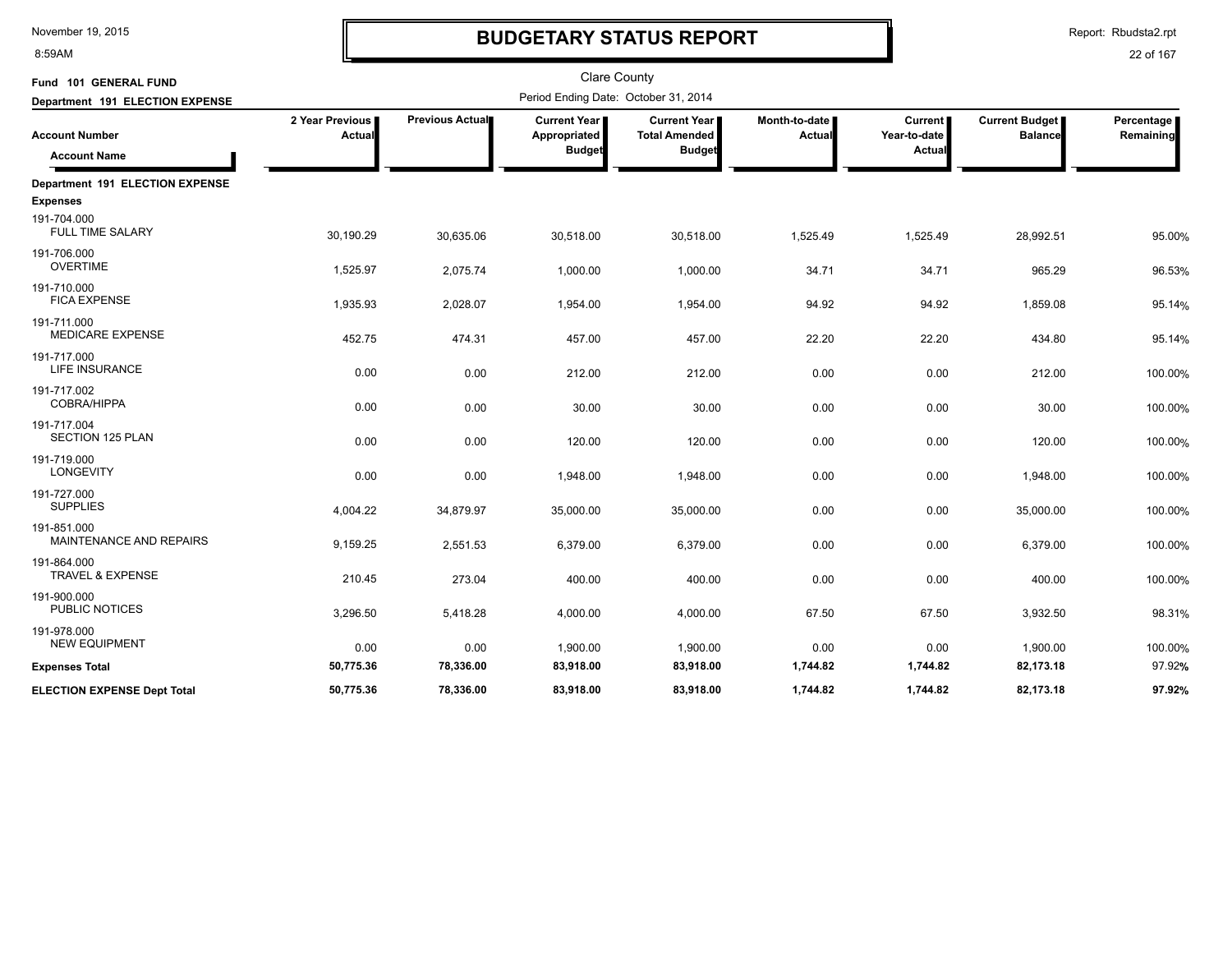8:59AM

# **BUDGETARY STATUS REPORT**

Report: Rbudsta2.rpt

| Fund 101 GENERAL FUND                                    |                           |                 | <b>Clare County</b>                                    |                                                                |                                |                                     |                                         |                         |
|----------------------------------------------------------|---------------------------|-----------------|--------------------------------------------------------|----------------------------------------------------------------|--------------------------------|-------------------------------------|-----------------------------------------|-------------------------|
| Department 193 BOARD OF CONVASSERS-PER DIEM              |                           |                 | Period Ending Date: October 31, 2014                   |                                                                |                                |                                     |                                         |                         |
| <b>Account Number</b><br><b>Account Name</b>             | 2 Year Previous<br>Actual | Previous Actual | Current Year  <br><b>Appropriated</b><br><b>Budget</b> | <b>Current Year I</b><br><b>Total Amended</b><br><b>Budget</b> | Month-to-date<br><b>Actual</b> | Current  <br>Year-to-date<br>Actual | <b>Current Budget</b><br><b>Balance</b> | Percentage<br>Remaining |
| Department 193 BOARD OF CONVASSERS-PER DIEM              |                           |                 |                                                        |                                                                |                                |                                     |                                         |                         |
| <b>Expenses</b>                                          |                           |                 |                                                        |                                                                |                                |                                     |                                         |                         |
| 193-707.000<br>PER DIEM                                  | 420.00                    | 975.00          | 1,200.00                                               | 1,200.00                                                       | 0.00                           | 0.00                                | 1,200.00                                | 100.00%                 |
| 193-710.000<br><b>FICA EXPENSE</b>                       | 35.76                     | 81.04           | 75.00                                                  | 75.00                                                          | 0.00                           | 0.00                                | 75.00                                   | 100.00%                 |
| 193-711.000<br><b>MEDICARE EXPENSE</b>                   | 8.37                      | 18.95           | 18.00                                                  | 18.00                                                          | 0.00                           | 0.00                                | 18.00                                   | 100.00%                 |
| 193-864.000<br>MILEAGE                                   | 156.88                    | 388.72          | 300.00                                                 | 300.00                                                         | 0.00                           | 0.00                                | 300.00                                  | 100.00%                 |
| <b>Expenses Total</b>                                    | 621.01                    | 1,463.71        | 1,593.00                                               | 1,593.00                                                       | 0.00                           | 0.00                                | 1,593.00                                | 100.00%                 |
| <b>BOARD OF CONVASSERS-PER DIEM</b><br><b>Dept Total</b> | 621.01                    | 1,463.71        | 1,593.00                                               | 1,593.00                                                       | 0.00                           | 0.00                                | 1,593.00                                | 100.00%                 |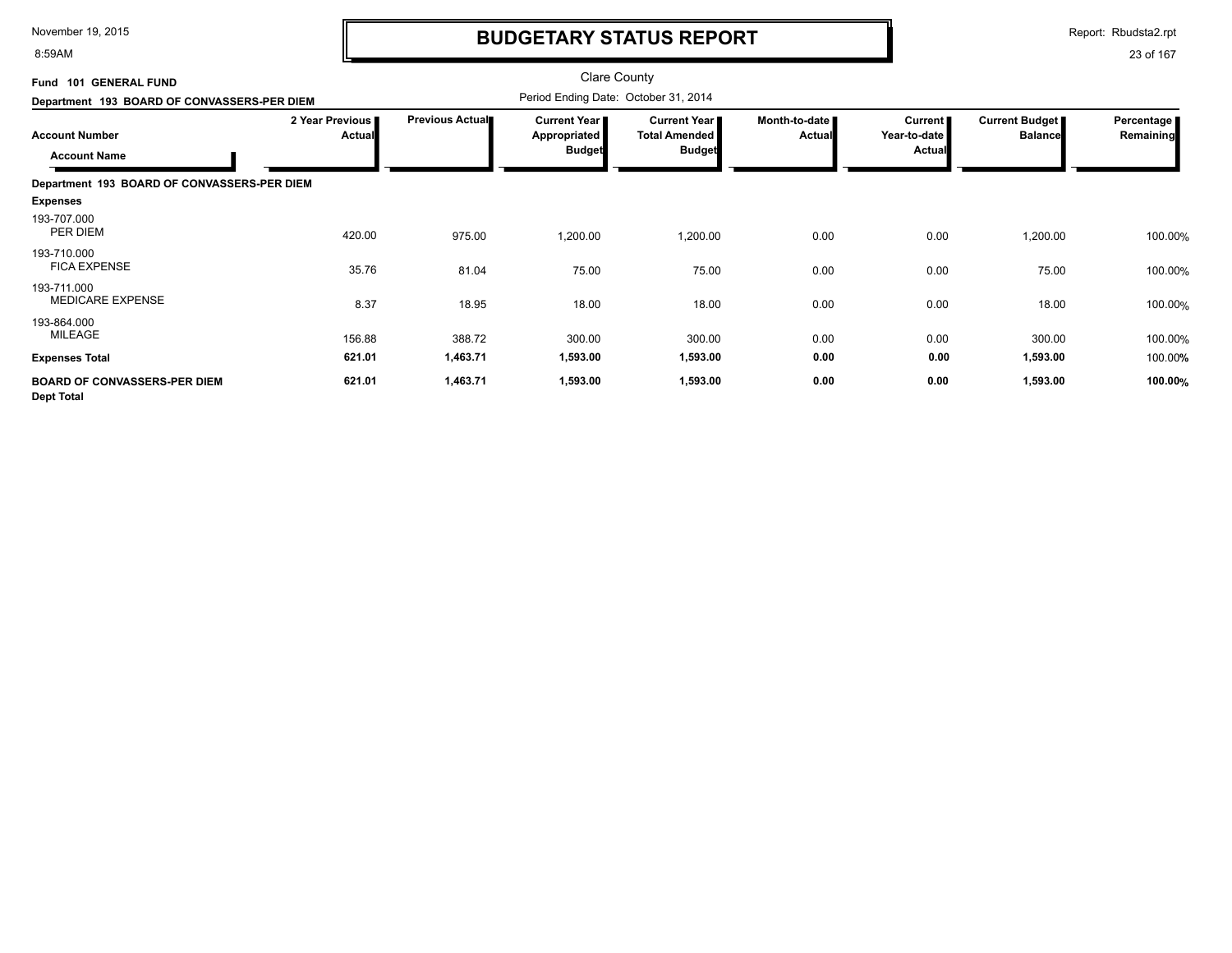8:59AM

# **BUDGETARY STATUS REPORT**

Report: Rbudsta2.rpt

| Fund 101 GENERAL FUND                          |                           |                 | Clare County                         |                                             |                                  |                                |                                         |                         |
|------------------------------------------------|---------------------------|-----------------|--------------------------------------|---------------------------------------------|----------------------------------|--------------------------------|-----------------------------------------|-------------------------|
| Department 215 COUNTY CLERK                    |                           |                 | Period Ending Date: October 31, 2014 |                                             |                                  |                                |                                         |                         |
| <b>Account Number</b>                          | 2 Year Previous<br>Actual | Previous Actual | <b>Current Year</b><br>Appropriated  | <b>Current Year</b><br><b>Total Amended</b> | Month-to-date  <br><b>Actual</b> | <b>Current</b><br>Year-to-date | <b>Current Budget</b><br><b>Balance</b> | Percentage<br>Remaining |
| <b>Account Name</b>                            |                           |                 | <b>Budget</b>                        | <b>Budget</b>                               |                                  | Actual                         |                                         |                         |
| Department 215 COUNTY CLERK<br><b>Expenses</b> |                           |                 |                                      |                                             |                                  |                                |                                         |                         |
| 215-702.000<br><b>SALARY</b>                   | 18,390.06                 | 18,689.21       | 18,686.00                            | 18,686.00                                   | 923.98                           | 923.98                         | 17,762.02                               | 95.06%                  |
| 215-704.000<br><b>FULL TIME SALARIES</b>       | 193,089.71                | 220,021.92      | 222,212.00                           | 222,212.00                                  | 11, 117.31                       | 11, 117. 31                    | 211,094.69                              | 95.00%                  |
| 215-705.000<br>PART TIME                       | 1,276.96                  | 0.00            | 0.00                                 | 0.00                                        | 0.00                             | 0.00                           | 0.00                                    | 0.00%                   |
| 215-706.000<br><b>OVERTIME</b>                 | 1,905.48                  | 2,752.72        | 2,000.00                             | 2,000.00                                    | 181.88                           | 181.88                         | 1,818.12                                | 90.91%                  |
| 215-710.000<br><b>FICA EXPENSE</b>             | 13,036.28                 | 14,717.25       | 14,936.00                            | 14,936.00                                   | 740.60                           | 740.60                         | 14,195.40                               | 95.04%                  |
| 215-711.000<br><b>MEDICARE EXPENSE</b>         | 3,048.91                  | 3,441.95        | 3,493.00                             | 3,493.00                                    | 173.20                           | 173.20                         | 3,319.80                                | 95.04%                  |
| 215-715.000<br><b>HEALTH INSURANCE</b>         | 82,204.43                 | 88,345.46       | 81,353.00                            | 81,353.00                                   | 7,727.05                         | 7,727.05                       | 73,625.95                               | 90.50%                  |
| 215-715.001<br><b>BENNY CARD</b>               | 165.75                    | 0.00            | 0.00                                 | 0.00                                        | 0.00                             | 0.00                           | 0.00                                    | 0.00%                   |
| 215-715.002<br><b>HRA</b>                      | 424.92                    | 0.00            | 0.00                                 | 0.00                                        | 0.00                             | 0.00                           | 0.00                                    | 0.00%                   |
| 215-715.006<br><b>CIC BUNDLE</b>               | 0.00                      | 3,816.68        | 3,951.00                             | 3,951.00                                    | 329.17                           | 329.17                         | 3,621.83                                | 91.67%                  |
| 215-717.000<br>LIFE INSURANCE                  | 454.82                    | 559.32          | 0.00                                 | 0.00                                        | 48.06                            | 48.06                          | $-48.06$                                | 0.00%                   |
| 215-717.002<br><b>COBRA/HIPPA</b>              | 80.79                     | 0.00            | 135.00                               | 135.00                                      | 0.00                             | 0.00                           | 135.00                                  | 100.00%                 |
| 215-721.000<br><b>SICK LEAVE</b>               | 437.31                    | 748.21          | 800.00                               | 800.00                                      | 0.00                             | 0.00                           | 800.00                                  | 100.00%                 |
| 215-727.000<br>OFFICE SUPPLIES                 | 3,256.79                  | 3,448.64        | 4,300.00                             | 4,300.00                                    | 0.00                             | 0.00                           | 4,300.00                                | 100.00%                 |
| 215-728.000<br>PRINTING & BINDING              | 7,056.31                  | 4,400.00        | 1,250.00                             | 1,250.00                                    | 0.00                             | 0.00                           | 1,250.00                                | 100.00%                 |
| 215-801.000<br>CONTRACTED SERVICE              | 512.50                    | 0.00            | 3,900.00                             | 3,900.00                                    | 0.00                             | 0.00                           | 3,900.00                                | 100.00%                 |
| 215-814.000<br>DUES AND SUBSCRIPTIONS          | 674.00                    | 395.00          | 420.00                               | 420.00                                      | 10.00                            | 10.00                          | 410.00                                  | 97.62%                  |
| 215-815.000<br>SERVICE SUPPORT                 | 9,134.51                  | 8,293.52        | 9,000.00                             | 9,000.00                                    | 0.00                             | 0.00                           | 9,000.00                                | 100.00%                 |
| 215-851.000<br>MAINTENANCE CONTRACTS           | 662.50                    | 695.00          | 750.00                               | 750.00                                      | 0.00                             | 0.00                           | 750.00                                  | 100.00%                 |
| 215-852.000<br><b>TELEPHONE</b>                | 1,573.12                  | 1,503.15        | 1,700.00                             | 1,700.00                                    | 111.10                           | 111.10                         | 1,588.90                                | 93.46%                  |
| 215-864.000<br>TRAVEL & EXPENSE                | 1,607.19                  | 1,648.46        | 1,600.00                             | 1,600.00                                    | 110.96                           | 110.96                         | 1,489.04                                | 93.07%                  |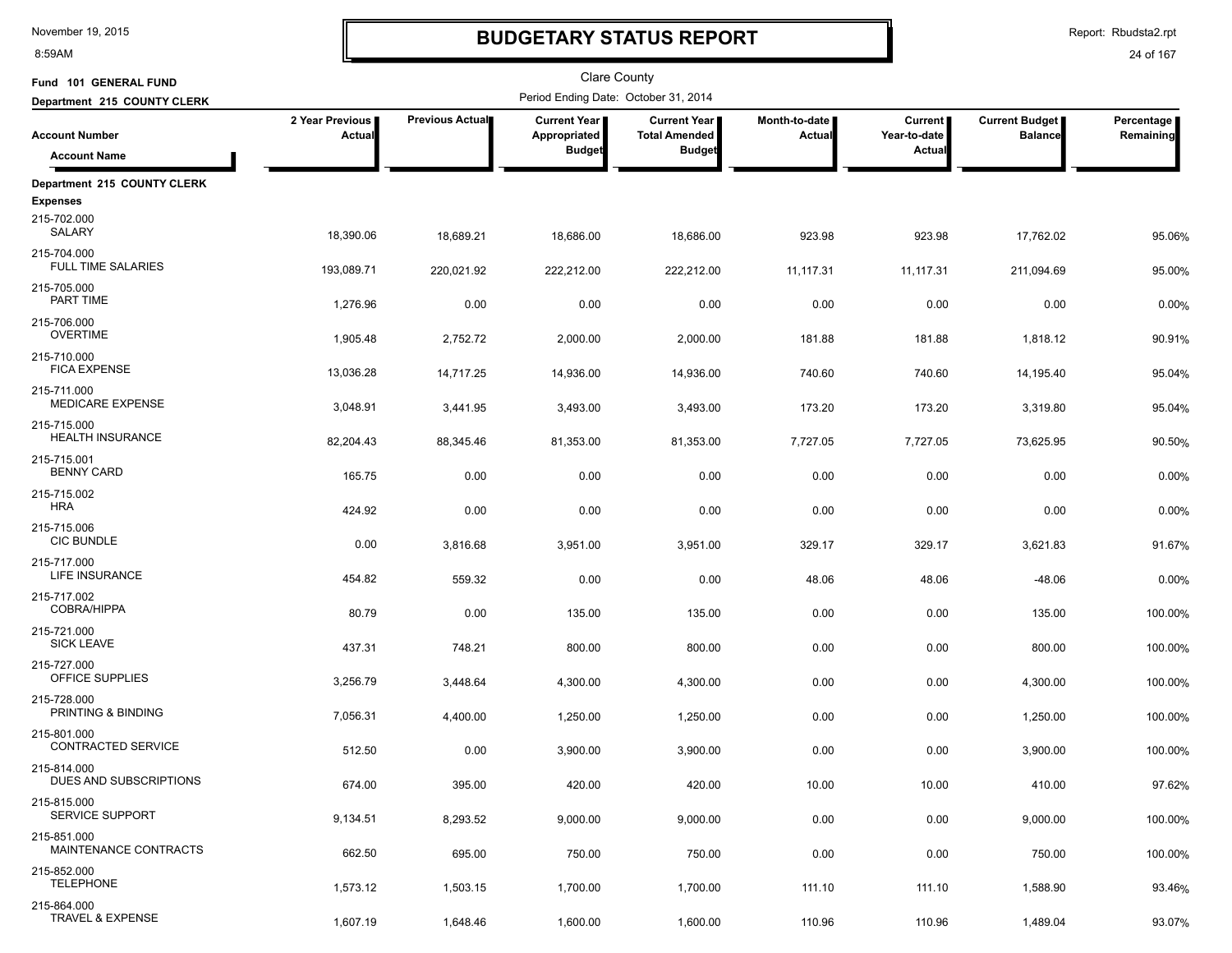8:59AM

### **BUDGETARY STATUS REPORT**

Report: Rbudsta2.rpt

| Fund 101 GENERAL FUND<br>Department 215 COUNTY CLERK |                                  |                        |                                               |                                                                |                                |                                                 |                                  |                           |
|------------------------------------------------------|----------------------------------|------------------------|-----------------------------------------------|----------------------------------------------------------------|--------------------------------|-------------------------------------------------|----------------------------------|---------------------------|
| <b>Account Number</b><br><b>Account Name</b>         | 2 Year Previous<br><b>Actual</b> | <b>Previous Actual</b> | Current Year<br>Appropriated<br><b>Budget</b> | <b>Current Year I</b><br><b>Total Amended</b><br><b>Budget</b> | Month-to-date<br><b>Actual</b> | <b>Current</b><br>Year-to-date<br><b>Actual</b> | Current Budget<br><b>Balance</b> | Percentage  <br>Remaining |
| 215-933.000<br>OFFICE EQUIP REPAIRS & MAINT          | 0.00                             | 109.77                 | 300.00                                        | 300.00                                                         | 0.00                           | 0.00                                            | 300.00                           | 100.00%                   |
| 215-956.000<br><b>MISCELLANEOUS</b>                  | 0.00                             | 0.00                   | 50.00                                         | 50.00                                                          | 0.00                           | 0.00                                            | 50.00                            | 100.00%                   |
| 215-956.001<br>PAYROLL BANK CHARGES                  | 1,381.80                         | 1,379.59               | 1,300.00                                      | 1,300.00                                                       | 117.71                         | 117.71                                          | 1,182.29                         | 90.95%                    |
| 215-957.000<br><b>COMPUTER TRAINING</b>              | 10.00                            | 0.00                   | 750.00                                        | 750.00                                                         | 0.00                           | 0.00                                            | 750.00                           | 100.00%                   |
| 215-978.000<br><b>NEW EQUIPMENT</b>                  | 15,967.47                        | 0.00                   | 3,450.00                                      | 3,450.00                                                       | 0.00                           | 0.00                                            | 3,450.00                         | 100.00%                   |
| <b>Expenses Total</b>                                | 356,351.61                       | 374,965.85             | 376,336.00                                    | 376,336.00                                                     | 21,591.02                      | 21,591.02                                       | 354,744.98                       | 94.26%                    |
| <b>COUNTY CLERK Dept Total</b>                       | 356,351.61                       | 374,965.85             | 376,336.00                                    | 376,336.00                                                     | 21,591.02                      | 21,591.02                                       | 354,744.98                       | 94.26%                    |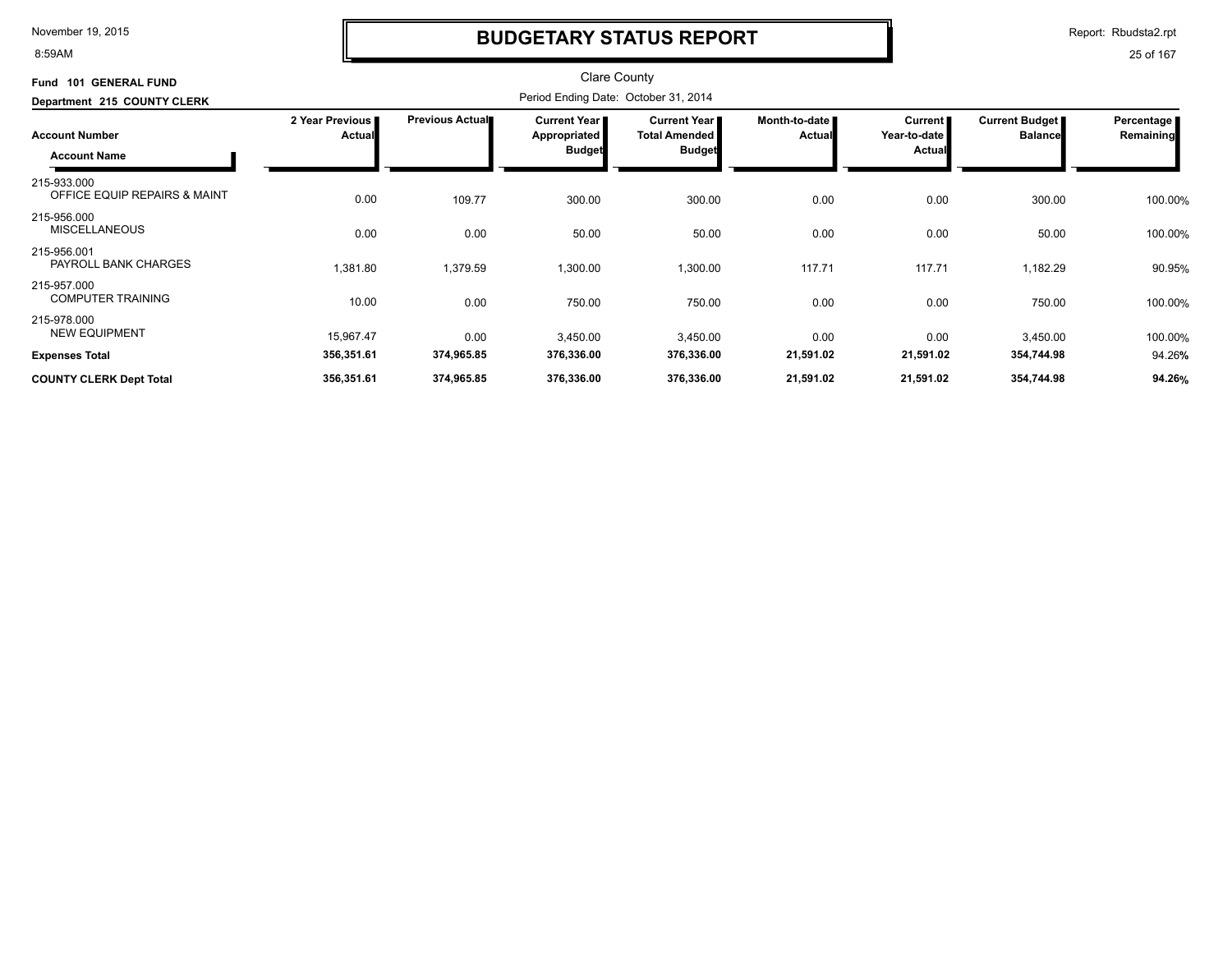8:59AM

# **BUDGETARY STATUS REPORT**

Report: Rbudsta2.rpt

| Fund 101 GENERAL FUND                          |                           |                 | <b>Clare County</b>                  |                                             |                         |                                |                                         |                         |
|------------------------------------------------|---------------------------|-----------------|--------------------------------------|---------------------------------------------|-------------------------|--------------------------------|-----------------------------------------|-------------------------|
| Department 225 EQUALIZATION                    |                           |                 | Period Ending Date: October 31, 2014 |                                             |                         |                                |                                         |                         |
| <b>Account Number</b>                          | 2 Year Previous<br>Actual | Previous Actual | <b>Current Year</b><br>Appropriated  | <b>Current Year</b><br><b>Total Amended</b> | Month-to-date<br>Actual | <b>Current</b><br>Year-to-date | <b>Current Budget</b><br><b>Balance</b> | Percentage<br>Remaining |
| <b>Account Name</b>                            |                           |                 | <b>Budget</b>                        | <b>Budget</b>                               |                         | Actual                         |                                         |                         |
| Department 225 EQUALIZATION                    |                           |                 |                                      |                                             |                         |                                |                                         |                         |
| <b>Expenses</b>                                |                           |                 |                                      |                                             |                         |                                |                                         |                         |
| 225-702.000<br><b>DIRECTORS SALARY</b>         | 43,165.47                 | 43,843.29       | 43,860.00                            | 43,860.00                                   | 2,192.99                | 2,192.99                       | 41,667.01                               | 95.00%                  |
| 225-704.000<br><b>FULL TIME SALARIES</b>       | 57,374.48                 | 62,259.55       | 64,515.00                            | 64,515.00                                   | 3,175.29                | 3,175.29                       | 61,339.71                               | 95.08%                  |
| 225-710.000<br><b>FICA EXPENSE</b>             | 6,182.37                  | 6,415.24        | 6,720.00                             | 6,720.00                                    | 304.60                  | 304.60                         | 6,415.40                                | 95.47%                  |
| 225-711.000<br><b>MEDICARE EXPENSE</b>         | 1,445.87                  | 1,500.33        | 1,572.00                             | 1,572.00                                    | 71.24                   | 71.24                          | 1,500.76                                | 95.47%                  |
| 225-715.000<br><b>HEALTH INSURANCE</b>         | 26,474.10                 | 32,209.59       | 31,734.00                            | 31,734.00                                   | 2,799.93                | 2,799.93                       | 28,934.07                               | 91.18%                  |
| 225-715.001<br><b>BENNY CARD</b>               | 60.45                     | 0.00            | 0.00                                 | 0.00                                        | 0.00                    | 0.00                           | 0.00                                    | 0.00%                   |
| 225-715.002<br><b>HRA</b>                      | 160.00                    | 0.00            | 0.00                                 | 0.00                                        | 0.00                    | 0.00                           | 0.00                                    | 0.00%                   |
| 225-715.006<br><b>CIC BUNDLE</b>               | 0.00                      | 1,374.00        | 1,423.00                             | 1,423.00                                    | 118.50                  | 118.50                         | 1,304.50                                | 91.67%                  |
| 225-717.000<br>LIFE INSURANCE                  | 150.00                    | 129.60          | 192.00                               | 192.00                                      | 10.80                   | 10.80                          | 181.20                                  | 94.38%                  |
| 225-717.002<br>COBRA/HIPPA                     | 29.45                     | 0.00            | 0.00                                 |                                             |                         |                                | 0.00                                    |                         |
| 225-717.004                                    |                           |                 |                                      | 0.00                                        | 0.00                    | 0.00                           |                                         | 0.00%                   |
| <b>SECTION 125 PLAN</b>                        | 12.50                     | 0.00            | 0.00                                 | 0.00                                        | 0.00                    | 0.00                           | 0.00                                    | 0.00%                   |
| 225-720.000<br><b>VACATION</b>                 | 1,794.15                  | 0.00            | 0.00                                 | 0.00                                        | 0.00                    | 0.00                           | 0.00                                    | 0.00%                   |
| 225-721.000<br><b>SICK LEAVE</b>               | 150.62                    | 0.00            | 0.00                                 | 0.00                                        | 0.00                    | 0.00                           | 0.00                                    | 0.00%                   |
| 225-727.000<br>OFFICE SUPPLIES                 | 7,352.62                  | 4,596.07        | 7,000.00                             | 6,786.01                                    | 0.00                    | 0.00                           | 6,786.01                                | 100.00%                 |
| 225-728.000<br>PRINTING & BINDING              | 405.00                    | 412.00          | 600.00                               | 600.00                                      | 0.00                    | 0.00                           | 600.00                                  | 100.00%                 |
| 225-814.000<br><b>DUES &amp; SUBSCRIPTIONS</b> | 783.75                    | 640.00          | 785.00                               | 785.00                                      | 0.00                    | 0.00                           | 785.00                                  | 100.00%                 |
| 225-815.000<br>SERVICE SUPPORT                 | 3,415.00                  | 3,475.00        | 4,500.00                             | 4,500.00                                    | 0.00                    | 0.00                           | 4,500.00                                | 100.00%                 |
| 225-851.000<br>MAINTENANCE CONTRACTS           | 2,079.28                  | 2,145.78        | 2,200.00                             | 2,200.00                                    | 0.00                    | 0.00                           | 2,200.00                                | 100.00%                 |
| 225-852.000<br><b>TELEPHONE</b>                | 449.86                    | 442.69          | 400.00                               | 400.00                                      | 33.33                   | 33.33                          | 366.67                                  | 91.67%                  |
| 225-864.000<br>TRAVEL & EXPENSE                | 3,014.93                  | 2,668.45        | 3,100.00                             | 3,100.00                                    | 0.00                    | 0.00                           | 3,100.00                                | 100.00%                 |
| 225-900.000<br><b>ADVERTISING</b>              | 92.25                     | 0.00            | 150.00                               | 150.00                                      | 0.00                    | 0.00                           | 150.00                                  | 100.00%                 |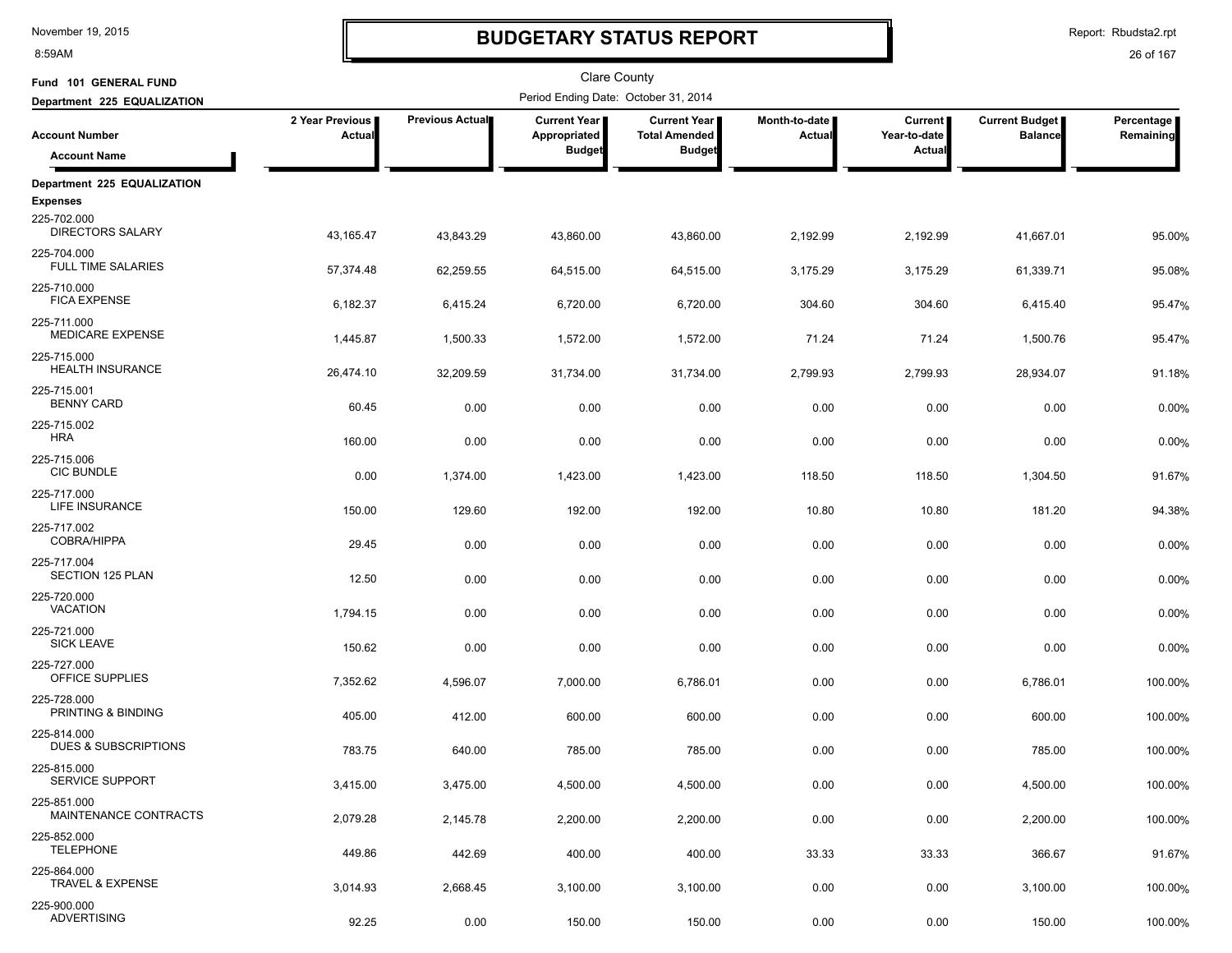8:59AM

### **BUDGETARY STATUS REPORT**

Report: Rbudsta2.rpt

| Fund 101 GENERAL FUND                        |                                  |                         | <b>Clare County</b>                                    |                                                   |                                  |                                     |                                  |                         |
|----------------------------------------------|----------------------------------|-------------------------|--------------------------------------------------------|---------------------------------------------------|----------------------------------|-------------------------------------|----------------------------------|-------------------------|
| Department 225 EQUALIZATION                  |                                  |                         | Period Ending Date: October 31, 2014                   |                                                   |                                  |                                     |                                  |                         |
| <b>Account Number</b><br><b>Account Name</b> | 2 Year Previous<br><b>Actual</b> | <b>Previous Actual■</b> | <b>Current Year I</b><br>Appropriated<br><b>Budget</b> | Current Year II<br>Total Amended<br><b>Budget</b> | Month-to-date <b>■</b><br>Actual | Current  <br>Year-to-date<br>Actual | Current Budget<br><b>Balance</b> | Percentage<br>Remaining |
| 225-957.000<br><b>TRAINING</b>               | 885.00                           | 400.00                  | 730.00                                                 | 730.00                                            | 0.00                             | 0.00                                | 730.00                           | 100.00%                 |
| 225-978.000<br><b>NEW EQUIPMENT</b>          | 0.00                             | 1,998.77                | 0.00                                                   | 213.99                                            | 0.00                             | 0.00                                | 213.99                           | 100.00%                 |
| 225-979.000<br><b>NEW BOOKS</b>              | 170.13                           | 0.00                    | 200.00                                                 | 200.00                                            | 0.00                             | 0.00                                | 200.00                           | 100.00%                 |
| <b>Expenses Total</b>                        | 155,647.28                       | 164,510.36              | 169,681.00                                             | 169,681.00                                        | 8,706.68                         | 8,706.68                            | 160,974.32                       | 94.87%                  |
| <b>EQUALIZATION Dept Total</b>               | 155,647.28                       | 164,510.36              | 169,681.00                                             | 169,681.00                                        | 8,706.68                         | 8,706.68                            | 160,974.32                       | 94.87%                  |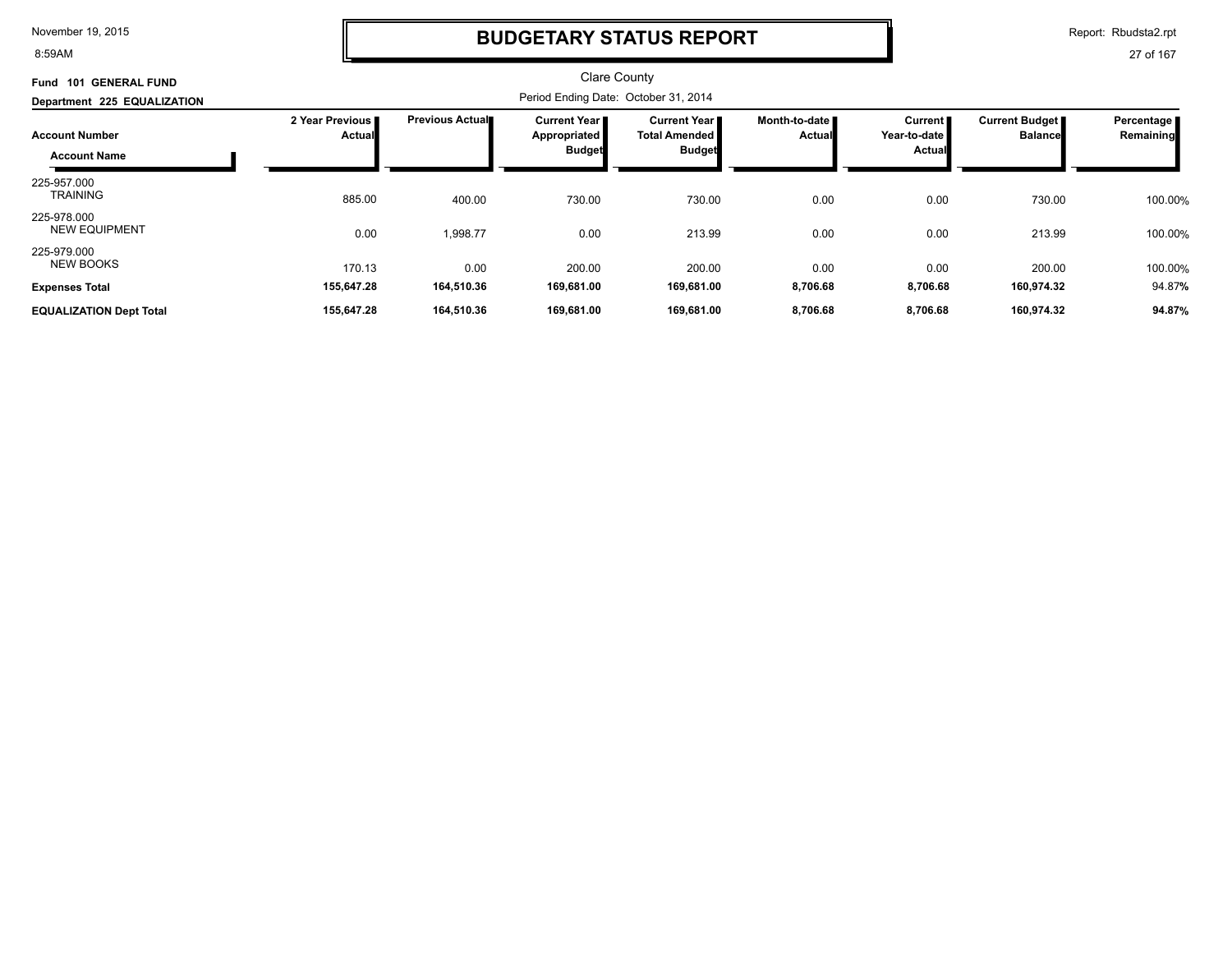8:59AM

# **BUDGETARY STATUS REPORT**

Report: Rbudsta2.rpt

| Fund 101 GENERAL FUND                  |                           |                 | Clare County                          |                                               |                         |                                |                                         |                         |
|----------------------------------------|---------------------------|-----------------|---------------------------------------|-----------------------------------------------|-------------------------|--------------------------------|-----------------------------------------|-------------------------|
| Department 229 PROSECUTOR              |                           |                 | Period Ending Date: October 31, 2014  |                                               |                         |                                |                                         |                         |
| <b>Account Number</b>                  | 2 Year Previous<br>Actual | Previous Actual | <b>Current Year  </b><br>Appropriated | <b>Current Year I</b><br><b>Total Amended</b> | Month-to-date<br>Actual | <b>Current</b><br>Year-to-date | <b>Current Budget</b><br><b>Balance</b> | Percentage<br>Remaining |
| <b>Account Name</b>                    |                           |                 | <b>Budget</b>                         | <b>Budget</b>                                 |                         | Actual                         |                                         |                         |
| Department 229 PROSECUTOR              |                           |                 |                                       |                                               |                         |                                |                                         |                         |
| <b>Expenses</b>                        |                           |                 |                                       |                                               |                         |                                |                                         |                         |
| 229-702.000<br>SALARY                  | 81,974.88                 | 83,308.26       | 83,294.00                             | 83,294.00                                     | 4,118.92                | 4,118.92                       | 79.175.08                               | 95.05%                  |
| 229-703.000<br><b>ASST SALARY</b>      | 51,841.86                 | 44,262.98       | 48,019.00                             | 48,019.00                                     | 2,400.93                | 2,400.93                       | 45,618.07                               | 95.00%                  |
| 229-703.001<br>CHIEF ASSISTANT SALARY  | 60,230.73                 | 61,210.43       | 61,200.00                             | 61,200.00                                     | 3,026.30                | 3,026.30                       | 58,173.70                               | 95.06%                  |
| 229-704.000<br>SECRETARY SALARY        | 91,053.26                 | 93,391.22       | 123,963.00                            | 123,963.00                                    | 6,196.82                | 6,196.82                       | 117,766.18                              | 95.00%                  |
| 229-705.000<br>PART TIME               | 0.00                      | 0.00            | 18,974.00                             | 18,974.00                                     | 1,251.51                | 1,251.51                       | 17,722.49                               | 93.40%                  |
| 229-705.002<br><b>CRIME VICTIM</b>     | 30,041.47                 | 30,537.33       | 37,063.00                             | 37,063.00                                     | 0.00                    | 0.00                           | 37,063.00                               | 100.00%                 |
| 229-706.000<br><b>OVERTIME</b>         | 30.68                     | 50.85           | 500.00                                | 500.00                                        | 0.00                    | 0.00                           | 500.00                                  | 100.00%                 |
| 229-710.000<br><b>FICA EXPENSE</b>     | 19,663.38                 | 18,792.30       | 19,622.00                             | 19,622.00                                     | 996.53                  | 996.53                         | 18,625.47                               | 94.92%                  |
| 229-711.000<br>MEDICARE EXPENSE        | 4,598.70                  | 4,394.97        | 4,588.00                              | 4,588.00                                      | 233.05                  | 233.05                         | 4,354.95                                | 94.92%                  |
| 229-715.000<br><b>HEALTH INSURANCE</b> | 66,582.45                 | 65,214.58       | 64,949.00                             | 64,949.00                                     | 5,520.80                | 5,520.80                       | 59,428.20                               | 91.50%                  |
| 229-715.001<br><b>BENNY CARD</b>       | 117.00                    | 0.00            | 155.00                                | 155.00                                        | 0.00                    | 0.00                           | 155.00                                  | 100.00%                 |
| 229-715.002<br><b>HRA</b>              | 300.00                    | 0.00            | 355.00                                | 355.00                                        | 0.00                    | 0.00                           | 355.00                                  | 100.00%                 |
| 229-715.006<br><b>CIC BUNDLE</b>       | 0.00                      | 2,627.50        | 2,844.00                              | 2,844.00                                      | 237.00                  | 237.00                         | 2,607.00                                | 91.67%                  |
| 229-717.000<br>LIFE INSURANCE          | 441.40                    | 453.40          | 442.00                                | 442.00                                        | 38.20                   | 38.20                          | 403.80                                  | 91.36%                  |
| 229-717.002<br>COBRA/HIPPA             | 57.00                     | 0.00            | 0.00                                  | 0.00                                          | 0.00                    | 0.00                           | 0.00                                    | 0.00%                   |
| 229-717.004<br><b>SECTION 125 PLAN</b> | 30.00                     | 0.00            | 28.00                                 | 28.00                                         | 0.00                    | 0.00                           | 28.00                                   | 100.00%                 |
| 229-720.000<br><b>VACATIONS</b>        | 2,330.83                  | 0.00            | 0.00                                  | 0.00                                          | 0.00                    | 0.00                           | 0.00                                    | 0.00%                   |
| 229-721.000<br><b>SICK LEAVE</b>       | 1,446.19                  | 0.00            | 0.00                                  | 0.00                                          | 0.00                    | 0.00                           | 0.00                                    | 0.00%                   |
| 229-727.000<br><b>OFFICE SUPPLIES</b>  | 3,638.35                  | 6,790.19        | 3,000.00                              | 3,000.00                                      | 0.00                    | 0.00                           | 3,000.00                                | 100.00%                 |
| 229-727.003<br>OFFICE SUPPLIES         | 422.00                    | 430.45          | 500.00                                | 500.00                                        | 0.00                    | 0.00                           | 500.00                                  | 100.00%                 |
| 229-728.000<br>PRINTING & BINDING      | 519.50                    | 910.22          | 1,200.00                              | 1,200.00                                      | 0.00                    | 0.00                           | 1,200.00                                | 100.00%                 |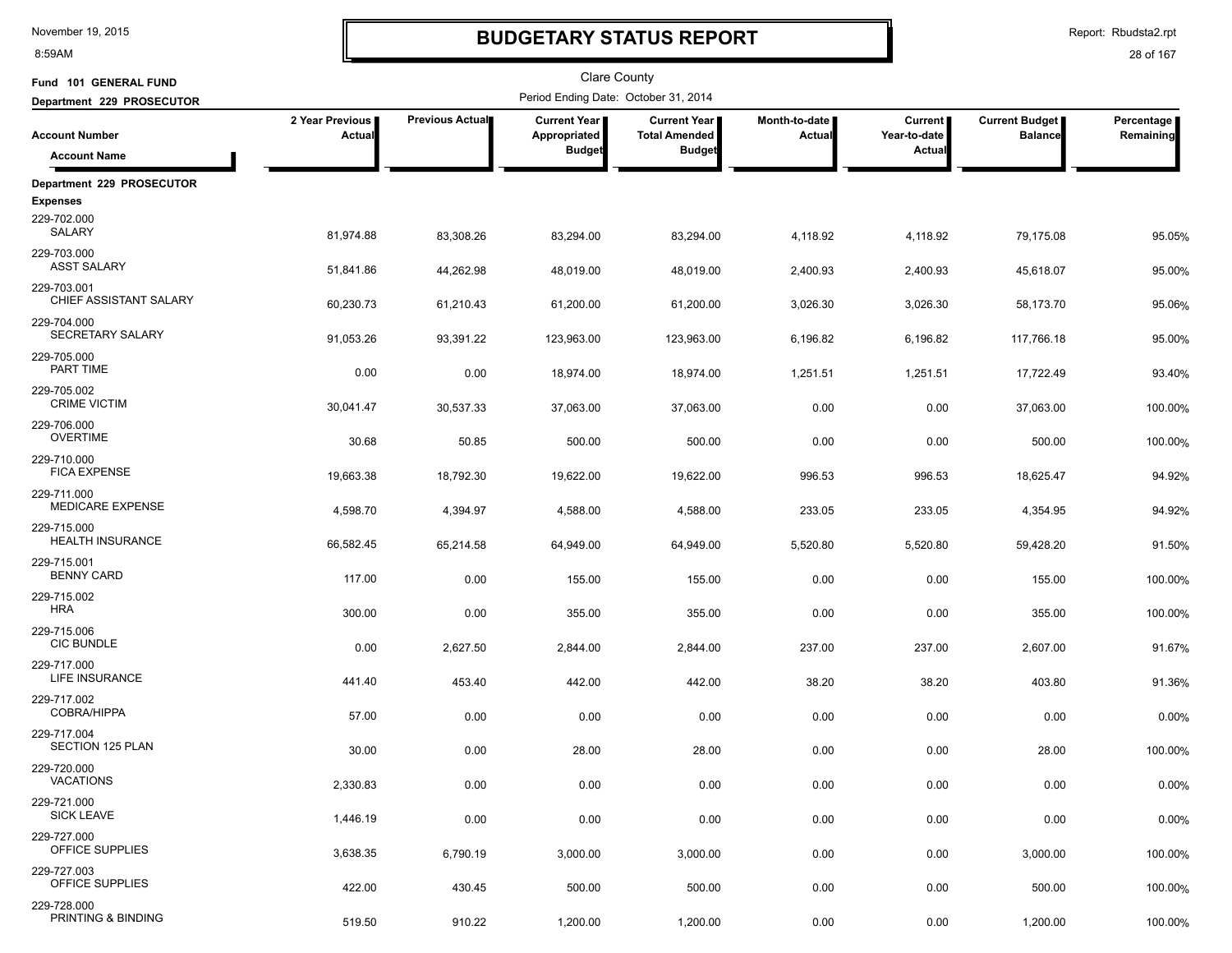#### 8:59AM

### **BUDGETARY STATUS REPORT**

Report: Rbudsta2.rpt

| Fund 101 GENERAL FUND                          |                           |                 | <b>Clare County</b>                                  |                                                              |                           |                                   |                                         |                         |
|------------------------------------------------|---------------------------|-----------------|------------------------------------------------------|--------------------------------------------------------------|---------------------------|-----------------------------------|-----------------------------------------|-------------------------|
| Department 229 PROSECUTOR                      |                           |                 | Period Ending Date: October 31, 2014                 |                                                              |                           |                                   |                                         |                         |
| <b>Account Number</b><br><b>Account Name</b>   | 2 Year Previous<br>Actual | Previous Actual | <b>Current Year</b><br>Appropriated<br><b>Budget</b> | <b>Current Year</b><br><b>Total Amended</b><br><b>Budget</b> | Month-to-date  <br>Actual | Current<br>Year-to-date<br>Actual | <b>Current Budget</b><br><b>Balance</b> | Percentage<br>Remaining |
| 229-728.001<br><b>CRIME VICTIM'S RIGHTS</b>    | 0.00                      | 110.25          | 500.00                                               | 500.00                                                       | 0.00                      | 0.00                              | 500.00                                  | 100.00%                 |
| 229-728.002<br><b>SUBPOENA</b>                 | 0.00                      | 0.00            | 1,500.00                                             | 1,500.00                                                     | 0.00                      | 0.00                              | 1,500.00                                | 100.00%                 |
| 229-732.000<br><b>POSTAGE</b>                  | 3,528.25                  | 3,955.38        | 3,500.00                                             | 3,500.00                                                     | 42.00                     | 42.00                             | 3,458.00                                | 98.80%                  |
| 229-801.000<br><b>CONTRACT SERVICES</b>        | 5,369.20                  | 5,096.20        | 5,400.00                                             | 5,400.00                                                     | 0.00                      | 0.00                              | 5,400.00                                | 100.00%                 |
| 229-813.000<br><b>WITNESS FEES</b>             | 400.00                    | 1,153.75        | 4,000.00                                             | 4,000.00                                                     | 0.00                      | 0.00                              | 4,000.00                                | 100.00%                 |
| 229-814.000<br><b>DUES &amp; SUBSCRIPTIONS</b> | 3,906.00                  | 3,847.00        | 3,900.00                                             | 3,900.00                                                     | 3,886.00                  | 3,886.00                          | 14.00                                   | 0.36%                   |
| 229-815.000<br><b>SERVICE FEES</b>             | 676.00                    | 493.96          | 500.00                                               | 500.00                                                       | 165.89                    | 165.89                            | 334.11                                  | 66.82%                  |
| 229-851.000<br>EQUIPMENT MAINTENANCE CONTRACT  | 1,020.00                  | 1,071.00        | 1,125.00                                             | 1,125.00                                                     | 0.00                      | 0.00                              | 1,125.00                                | 100.00%                 |
| 229-852.000<br><b>TELEPHONE</b>                | 1,574.90                  | 1,576.55        | 3,031.00                                             | 3,031.00                                                     | 142.75                    | 142.75                            | 2,888.25                                | 95.29%                  |
| 229-852.006<br><b>TELECOMMUNICATIONS</b>       | 147.28                    | 96.25           | 168.00                                               | 168.00                                                       | 0.00                      | 0.00                              | 168.00                                  | 100.00%                 |
| 229-864.000<br><b>TRAVEL &amp; EXPENSE</b>     | 3,109.06                  | 2,645.79        | 4,000.00                                             | 4,000.00                                                     | 500.75                    | 500.75                            | 3,499.25                                | 87.48%                  |
| 229-956.000<br>MISCELLANEOUS-DRUG FORFEITURE   | 2,611.63                  | 635.91          | 5,000.00                                             | 5,000.00                                                     | 0.00                      | 0.00                              | 5,000.00                                | 100.00%                 |
| 229-982.000<br><b>NEW LAW BOOKS</b>            | 5,461.35                  | 6,098.99        | 6,500.00                                             | 6,500.00                                                     | 466.47                    | 466.47                            | 6,033.53                                | 92.82%                  |
| <b>Expenses Total</b>                          | 443,123.35                | 439,155.71      | 509,820.00                                           | 509,820.00                                                   | 29,223.92                 | 29,223.92                         | 480,596.08                              | 94.27%                  |
| <b>PROSECUTOR Dept Total</b>                   | 443.123.35                | 439.155.71      | 509.820.00                                           | 509.820.00                                                   | 29.223.92                 | 29.223.92                         | 480.596.08                              | 94.27%                  |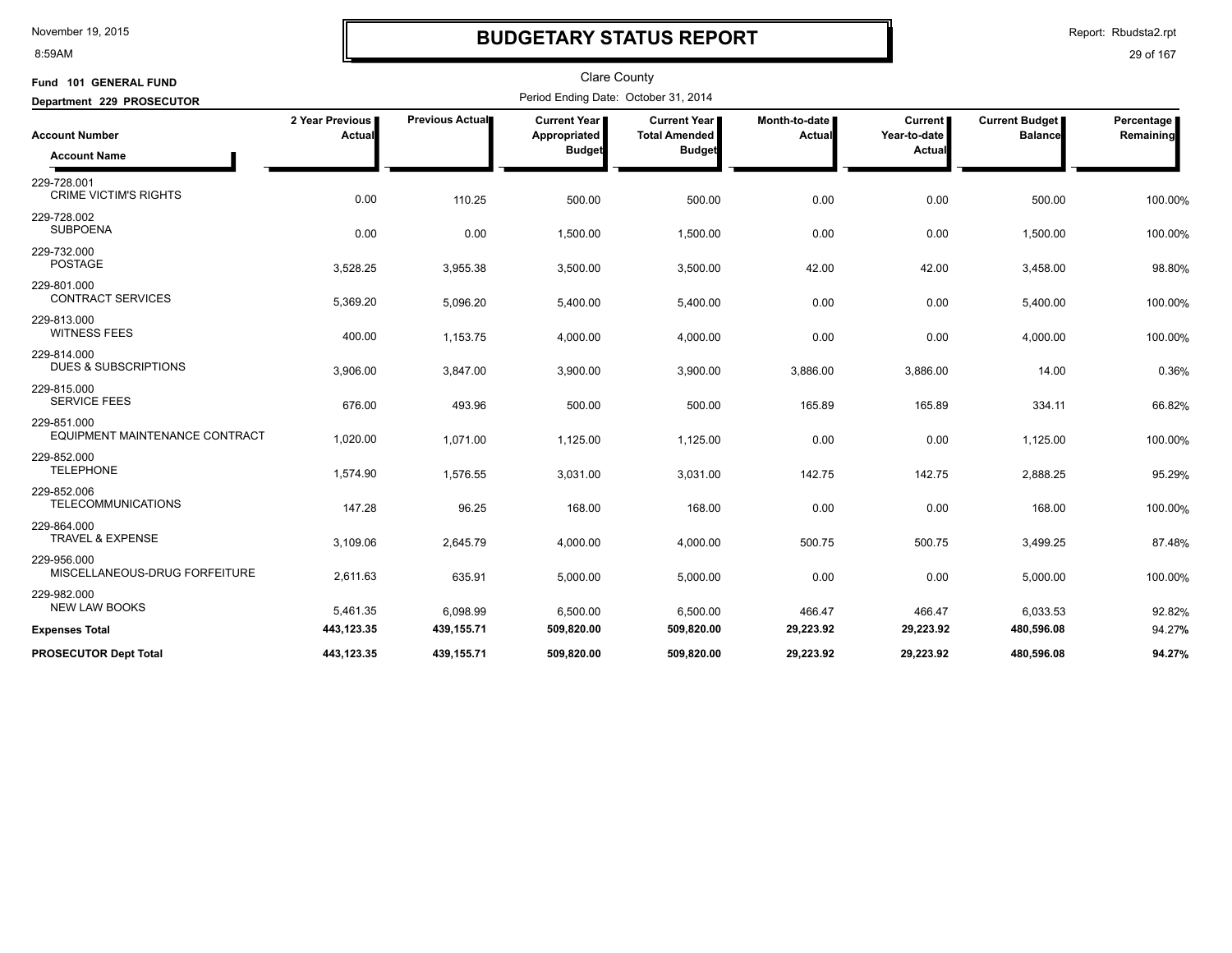8:59AM

# **BUDGETARY STATUS REPORT**

Report: Rbudsta2.rpt

| Fund 101 GENERAL FUND                               |                                  |                        | <b>Clare County</b>                  |                                             |                         |                                |                                         |                         |
|-----------------------------------------------------|----------------------------------|------------------------|--------------------------------------|---------------------------------------------|-------------------------|--------------------------------|-----------------------------------------|-------------------------|
| Department 236 REGISTER OF DEEDS                    |                                  |                        | Period Ending Date: October 31, 2014 |                                             |                         |                                |                                         |                         |
| <b>Account Number</b>                               | 2 Year Previous<br><b>Actual</b> | <b>Previous Actual</b> | <b>Current Year</b><br>Appropriated  | <b>Current Year</b><br><b>Total Amended</b> | Month-to-date<br>Actual | <b>Current</b><br>Year-to-date | <b>Current Budget</b><br><b>Balance</b> | Percentage<br>Remaining |
| <b>Account Name</b>                                 |                                  |                        | <b>Budget</b>                        | <b>Budget</b>                               |                         | Actual                         |                                         |                         |
| Department 236 REGISTER OF DEEDS<br><b>Expenses</b> |                                  |                        |                                      |                                             |                         |                                |                                         |                         |
| 236-702.000<br>SALARY                               | 18,389.54                        | 18,688.72              | 18,686.00                            | 18,686.00                                   | 923.94                  | 923.94                         | 17,762.06                               | 95.06%                  |
| 236-704.000<br>FULL TIME SALARIES                   | 75,092.08                        | 60,787.19              | 75,740.00                            | 75,740.00                                   | 2,288.24                | 2,288.24                       | 73,451.76                               | 96.98%                  |
| 236-706.000<br><b>OVERTIME</b>                      | 291.43                           | 1,500.07               | 500.00                               | 500.00                                      | 62.58                   | 62.58                          | 437.42                                  | 87.48%                  |
| 236-710.000<br><b>FICA EXPENSE</b>                  | 5,690.18                         | 5,186.65               | 5,885.00                             | 5,885.00                                    | 199.67                  | 199.67                         | 5,685.33                                | 96.61%                  |
| 236-711.000<br><b>MEDICARE EXPENSE</b>              | 1,330.68                         | 1,212.99               | 1,376.00                             | 1,376.00                                    | 46.71                   | 46.71                          | 1,329.29                                | 96.61%                  |
| 236-715.000<br><b>HEALTH INSURANCE</b>              | 25,978.94                        | 17,624.59              | 23,193.00                            | 23,193.00                                   | 1,221.72                | 1,221.72                       | 21,971.28                               | 94.73%                  |
| 236-715.001<br><b>BENNY CARD</b>                    | 66.36                            | 0.00                   | 0.00                                 | 0.00                                        | 0.00                    | 0.00                           | 0.00                                    | 0.00%                   |
| 236-715.002<br><b>HRA</b>                           | 170.04                           | 0.00                   | 0.00                                 | 0.00                                        | 0.00                    | 0.00                           | 0.00                                    | 0.00%                   |
| 236-715.006<br><b>CIC BUNDLE</b>                    | 0.00                             | 1,072.68               | 1,343.00                             | 1,343.00                                    | 0.00                    | 0.00                           | 1,343.00                                | 100.00%                 |
| 236-717.000<br>LIFE INSURANCE                       | 191.19                           | 153.44                 | 265.00                               | 265.00                                      | 10.37                   | 10.37                          | 254.63                                  | 96.09%                  |
| 236-717.002<br><b>COBRA/HIPPA</b>                   | 32.40                            | 0.00                   | 60.00                                | 60.00                                       | 0.00                    | 0.00                           | 60.00                                   | 100.00%                 |
| 236-720.000<br><b>VACATION</b>                      | 0.00                             | 2,120.03               | 0.00                                 | 0.00                                        | 0.00                    | 0.00                           | 0.00                                    | 0.00%                   |
| 236-721.000<br><b>SICK LEAVE</b>                    | 0.00                             | 2,423.18               | 0.00                                 | 0.00                                        | 0.00                    | 0.00                           | 0.00                                    | 0.00%                   |
| 236-727.000<br>OFFICE SUPPLIES                      | 234.94                           | 545.97                 | 500.00                               | 500.00                                      | 0.00                    | 0.00                           | 500.00                                  | 100.00%                 |
| 236-728.000<br>PRINTING & BINDING                   | 394.03                           | 0.00                   | 1,800.00                             | 1,800.00                                    | 0.00                    | 0.00                           | 1,800.00                                | 100.00%                 |
| 236-750.000<br>PHOTO SUPPLIES & FILMING             | 0.00                             | 0.00                   | 300.00                               | 300.00                                      | 0.00                    | 0.00                           | 300.00                                  | 100.00%                 |
| 236-814.000<br><b>DUES &amp; SUBSCRIPTIONS</b>      | 237.00                           | 187.00                 | 325.00                               | 325.00                                      | 0.00                    | 0.00                           | 325.00                                  | 100.00%                 |
| 236-851.000<br><b>MAINTENANCE CONTRACTS</b>         | 45,510.60                        | 41,871.70              | 45,600.00                            | 45,600.00                                   | 0.00                    | 0.00                           | 45,600.00                               | 100.00%                 |
| 236-864.000<br>TRAVEL & EXPENSE                     | 1,209.52                         | 1,509.00               | 1,300.00                             | 1,300.00                                    | 25.00                   | 25.00                          | 1,275.00                                | 98.08%                  |
| 236-957.000<br><b>REG OF DEEDS TRAINING</b>         | 250.00                           | 0.00                   | 250.00                               | 250.00                                      | 0.00                    | 0.00                           | 250.00                                  | 100.00%                 |
| <b>Expenses Total</b>                               | 175,068.93                       | 154,883.21             | 177,123.00                           | 177,123.00                                  | 4,778.23                | 4,778.23                       | 172,344.77                              | 97.30%                  |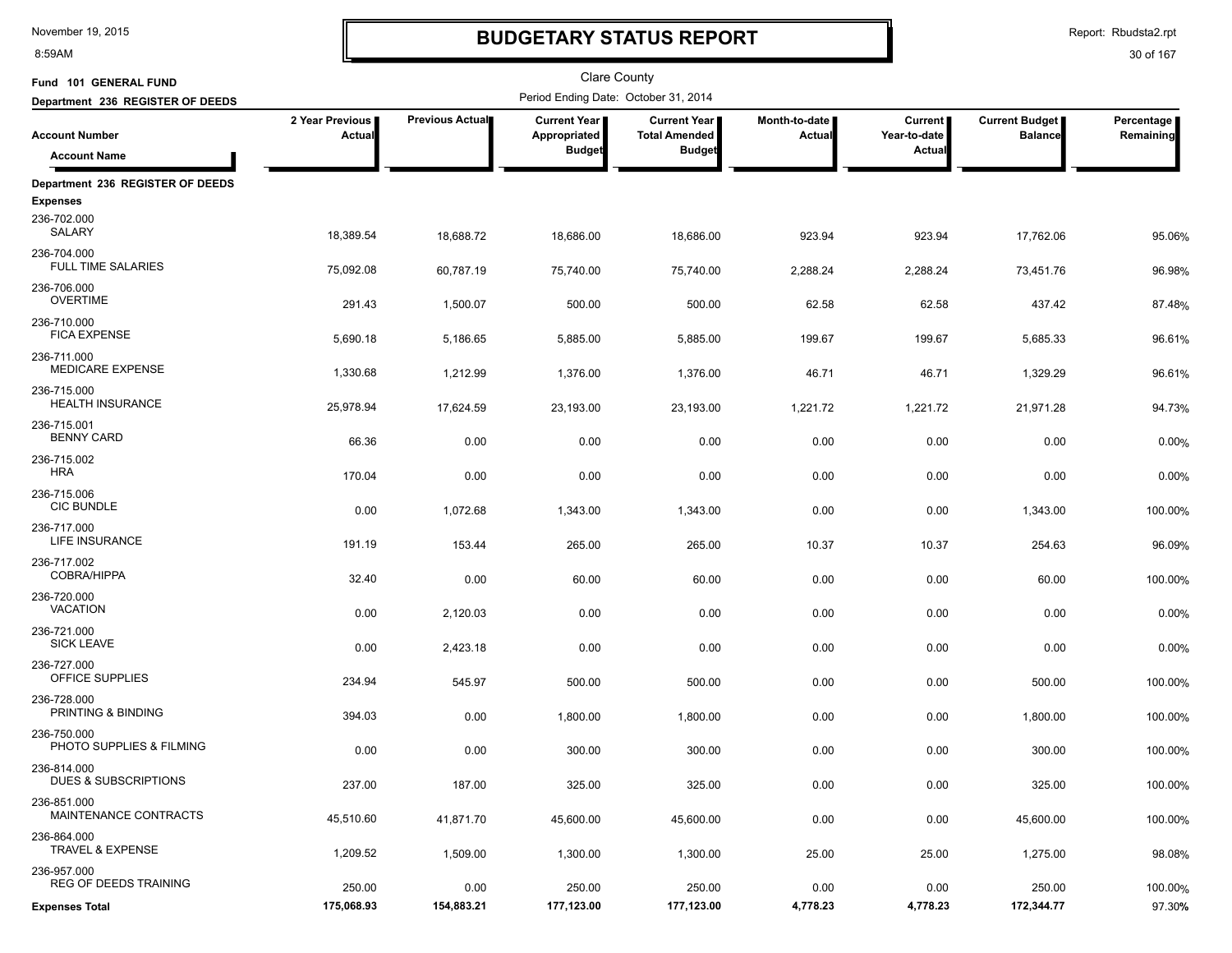8:59AM

# **BUDGETARY STATUS REPORT**

Report: Rbudsta2.rpt

31 of 167

#### Clare County Period Ending Date: October 31, 2014 **Account Number Department 236 REGISTER OF DEEDS Fund 101 GENERAL FUND 2 Year Previous Actual Previous Actual Current Year Appropriated Budget Current Year Total Amended Budget Month-to-date Actual Current Year-to-date Actual Current Budget Balance Percentage Remaining Account Name**

**REGISTER OF DEEDS Dept Total 175,068.93 154,883.21 177,123.00 177,123.00 4,778.23 4,778.23 172,344.77 97.30%**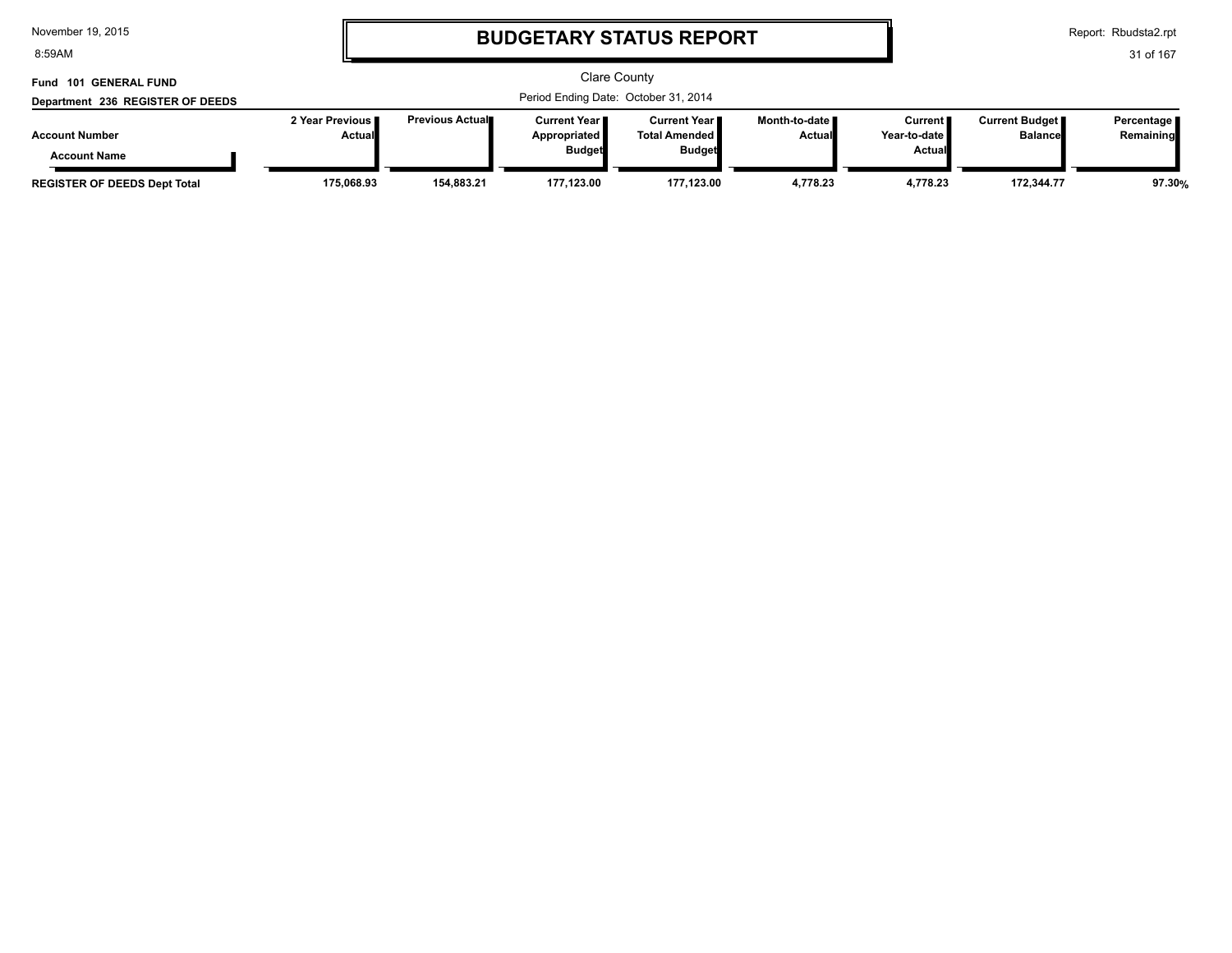8:59AM

# **BUDGETARY STATUS REPORT**

Report: Rbudsta2.rpt

| Fund 101 GENERAL FUND                        |                           |                 | <b>Clare County</b>                                  |                                                              |                                |                                          |                                         |                         |
|----------------------------------------------|---------------------------|-----------------|------------------------------------------------------|--------------------------------------------------------------|--------------------------------|------------------------------------------|-----------------------------------------|-------------------------|
| Department 241 ABSTRACT DEPARTMENT           |                           |                 | Period Ending Date: October 31, 2014                 |                                                              |                                |                                          |                                         |                         |
| <b>Account Number</b><br><b>Account Name</b> | 2 Year Previous<br>Actual | Previous Actual | <b>Current Year</b><br>Appropriated<br><b>Budget</b> | <b>Current Year</b><br><b>Total Amended</b><br><b>Budget</b> | Month-to-date<br><b>Actual</b> | <b>Current</b><br>Year-to-date<br>Actual | <b>Current Budget</b><br><b>Balance</b> | Percentage<br>Remaining |
| Department 241 ABSTRACT DEPARTMENT           |                           |                 |                                                      |                                                              |                                |                                          |                                         |                         |
| <b>Expenses</b>                              |                           |                 |                                                      |                                                              |                                |                                          |                                         |                         |
| 241-702.000<br><b>SALARY</b>                 | 18,389.54                 | 18,688.71       | 18,686.00                                            | 18,686.00                                                    | 923.94                         | 923.94                                   | 17,762.06                               | 95.06%                  |
| 241-704.000<br><b>FULL TIME SALARIES</b>     | 15,013.00                 | 15,249.08       | 15,259.00                                            | 15,259.00                                                    | 762.76                         | 762.76                                   | 14,496.24                               | 95.00%                  |
| 241-706.000<br><b>OVERTIME</b>               | 15.34                     | 0.00            | 0.00                                                 | 0.00                                                         | 0.00                           | 0.00                                     | 0.00                                    | 0.00%                   |
| 241-710.000<br><b>FICA EXPENSE</b>           | 2,014.02                  | 2,072.90        | 2,105.00                                             | 2,105.00                                                     | 102.00                         | 102.00                                   | 2,003.00                                | 95.15%                  |
| 241-711.000<br><b>MEDICARE EXPENSE</b>       | 470.98                    | 484.85          | 492.00                                               | 492.00                                                       | 23.84                          | 23.84                                    | 468.16                                  | 95.15%                  |
| 241-715.000<br><b>HEALTH INSURANCE</b>       | 9,543.35                  | 9,358.25        | 9,357.00                                             | 9,357.00                                                     | 811.82                         | 811.82                                   | 8,545.18                                | 91.32%                  |
| 241-715.001<br><b>BENNY CARD</b>             | 19.44                     | 0.00            | 396.00                                               | 396.00                                                       | 0.00                           | 0.00                                     | 396.00                                  | 100.00%                 |
| 241-715.002<br><b>HRA</b>                    | 50.04                     | 0.00            | 53.00                                                | 53.00                                                        | 0.00                           | 0.00                                     | 53.00                                   | 100.00%                 |
| 241-715.006<br><b>CIC BUNDLE</b>             | 0.00                      | 381.68          | 30.00                                                | 30.00                                                        | 32.91                          | 32.91                                    | $-2.91$                                 | $-9.70%$                |
| 241-717.000<br><b>LIFE INSURANCE</b>         | 53.99                     | 54.84           | 120.00                                               | 120.00                                                       | 4.57                           | 4.57                                     | 115.43                                  | 96.19%                  |
| 241-717.002<br>COBRA/HIPPA                   | 9.36                      | 0.00            | 0.00                                                 | 0.00                                                         | 0.00                           | 0.00                                     | 0.00                                    | 0.00%                   |
| <b>Expenses Total</b>                        | 45,579.06                 | 46,290.31       | 46,498.00                                            | 46,498.00                                                    | 2,661.84                       | 2,661.84                                 | 43,836.16                               | 94.28%                  |
| <b>ABSTRACT DEPARTMENT Dept Total</b>        | 45,579.06                 | 46,290.31       | 46,498.00                                            | 46,498.00                                                    | 2,661.84                       | 2,661.84                                 | 43,836.16                               | 94.28%                  |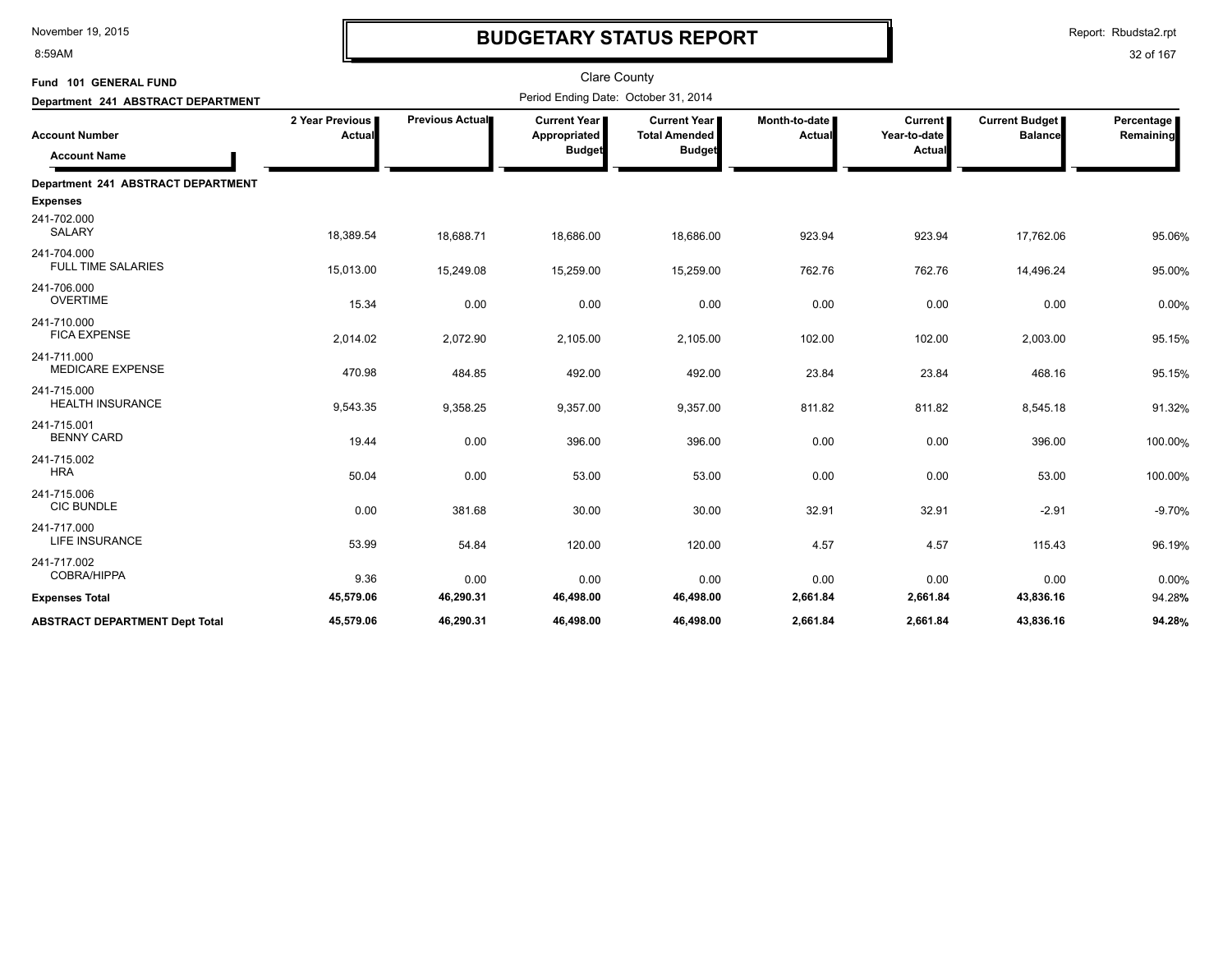8:59AM

# **BUDGETARY STATUS REPORT**

Report: Rbudsta2.rpt

| Fund 101 GENERAL FUND                        |                             |                                      | <b>Clare County</b>                                  |                                                              |                                  |                                          |                                  |                         |
|----------------------------------------------|-----------------------------|--------------------------------------|------------------------------------------------------|--------------------------------------------------------------|----------------------------------|------------------------------------------|----------------------------------|-------------------------|
| Department 242 SURVEYOR                      |                             | Period Ending Date: October 31, 2014 |                                                      |                                                              |                                  |                                          |                                  |                         |
| <b>Account Number</b><br><b>Account Name</b> | 2 Year Previous I<br>Actual | Previous Actual                      | <b>Current Year</b><br>Appropriated<br><b>Budget</b> | <b>Current Year</b><br><b>Total Amended</b><br><b>Budget</b> | Month-to-date I<br><b>Actual</b> | <b>Current</b><br>Year-to-date<br>Actual | Current Budget<br><b>Balance</b> | Percentage<br>Remaining |
| Department 242 SURVEYOR                      |                             |                                      |                                                      |                                                              |                                  |                                          |                                  |                         |
| <b>Expenses</b>                              |                             |                                      |                                                      |                                                              |                                  |                                          |                                  |                         |
| 242-705.000<br><b>PART TIME</b>              | 3,780.44                    | 3,743.01                             | 3,919.00                                             | 3,919.00                                                     | 226.08                           | 226.08                                   | 3,692.92                         | 94.23%                  |
| 242-710.000<br><b>FICA EXPENSE</b>           | 234.39                      | 232.06                               | 243.00                                               | 243.00                                                       | 14.02                            | 14.02                                    | 228.98                           | 94.23%                  |
| 242-711.000<br><b>MEDICARE EXPENSE</b>       | 54.81                       | 54.28                                | 57.00                                                | 57.00                                                        | 3.28                             | 3.28                                     | 53.72                            | 94.25%                  |
| 242-727.000<br><b>OFFICE SUPPLIES</b>        | 10.43                       | 0.00                                 | 100.00                                               | 100.00                                                       | 0.00                             | 0.00                                     | 100.00                           | 100.00%                 |
| 242-728.000<br>PRINTING & BINDING            | 3.14                        | 0.00                                 | 75.00                                                | 75.00                                                        | 0.00                             | 0.00                                     | 75.00                            | 100.00%                 |
| 242-815.000<br><b>RECORDING FEES</b>         | 21.00                       | 36.00                                | 75.00                                                | 75.00                                                        | 0.00                             | 0.00                                     | 75.00                            | 100.00%                 |
| 242-852.000<br><b>TELEPHONE</b>              | 0.00                        | 0.00                                 | 25.00                                                | 25.00                                                        | 0.00                             | 0.00                                     | 25.00                            | 100.00%                 |
| 242-978.000<br><b>NEW EQUIPMENT</b>          | 0.00                        | 0.00                                 | 1,500.00                                             | 1,500.00                                                     | 0.00                             | 0.00                                     | 1,500.00                         | 100.00%                 |
| <b>Expenses Total</b>                        | 4,104.21                    | 4,065.35                             | 5,994.00                                             | 5,994.00                                                     | 243.38                           | 243.38                                   | 5,750.62                         | 95.94%                  |
| <b>SURVEYOR Dept Total</b>                   | 4,104.21                    | 4,065.35                             | 5,994.00                                             | 5,994.00                                                     | 243.38                           | 243.38                                   | 5,750.62                         | 95.94%                  |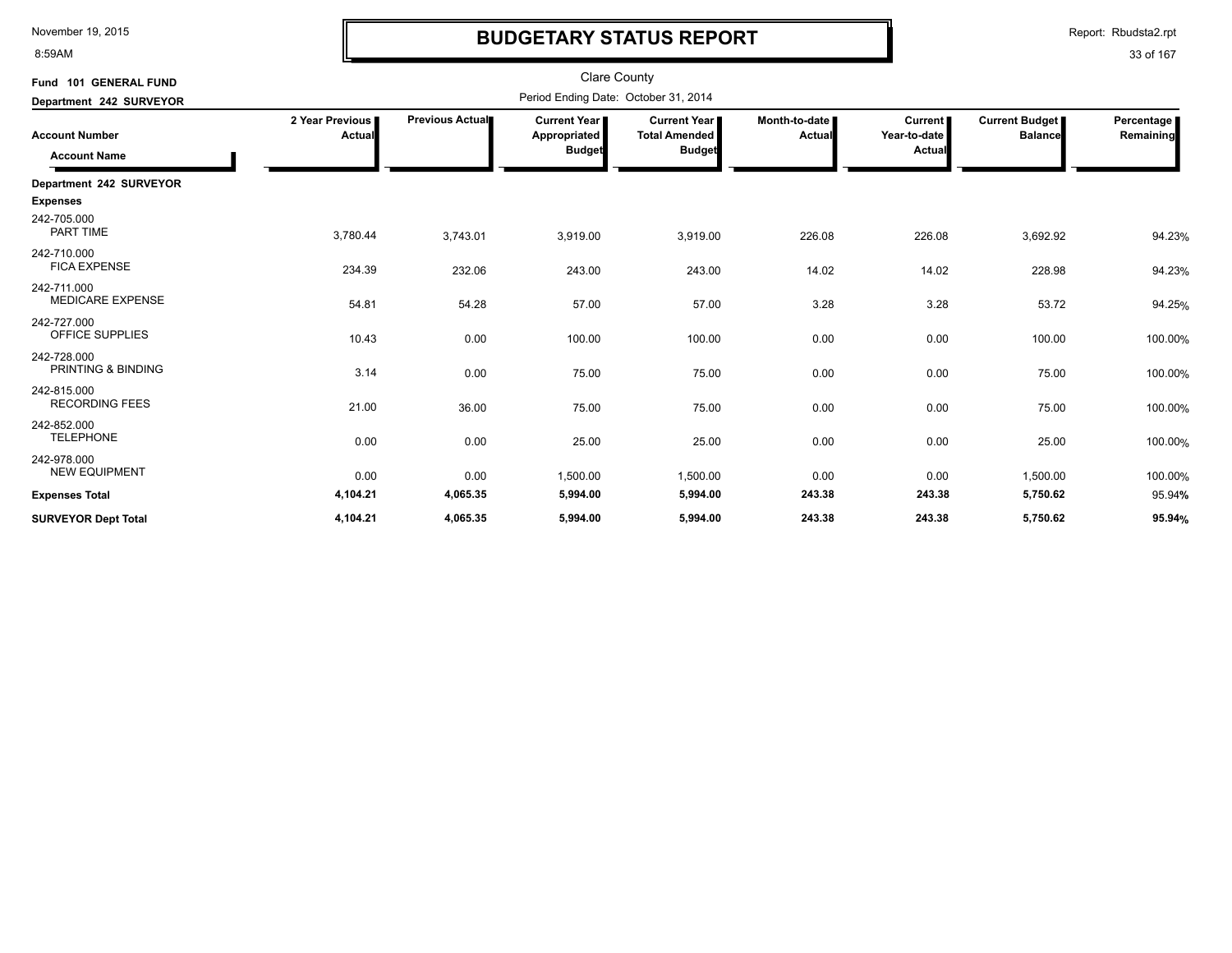8:59AM

### **BUDGETARY STATUS REPORT**

Report: Rbudsta2.rpt

| Fund 101 GENERAL FUND                    |                             |                                      | <b>Clare County</b>                                    |                                                          |                                  |                                          |                                         |                           |
|------------------------------------------|-----------------------------|--------------------------------------|--------------------------------------------------------|----------------------------------------------------------|----------------------------------|------------------------------------------|-----------------------------------------|---------------------------|
| Department 245 REMONUMENTATION           |                             | Period Ending Date: October 31, 2014 |                                                        |                                                          |                                  |                                          |                                         |                           |
| <b>Account Number</b>                    | 2 Year Previous I<br>Actual | <b>Previous Actual</b>               | <b>Current Year I</b><br>Appropriated<br><b>Budget</b> | Current Year II<br><b>Total Amended</b><br><b>Budget</b> | Month-to-date ■<br><b>Actual</b> | <b>Current</b><br>Year-to-date<br>Actual | <b>Current Budget</b><br><b>Balance</b> | Percentage  <br>Remaining |
| <b>Account Name</b>                      |                             |                                      |                                                        |                                                          |                                  |                                          |                                         |                           |
| Department 245 REMONUMENTATION           |                             |                                      |                                                        |                                                          |                                  |                                          |                                         |                           |
| <b>Expenses</b>                          |                             |                                      |                                                        |                                                          |                                  |                                          |                                         |                           |
| 245-810.000<br>PROFESSIONAL CONSULTATION | 2,500.00                    | 90.226.75                            | 59,600.00                                              | 59,600.00                                                | 0.00                             | 0.00                                     | 59.600.00                               | 100.00%                   |
| <b>Expenses Total</b>                    | 2,500.00                    | 90.226.75                            | 59,600.00                                              | 59,600.00                                                | 0.00                             | 0.00                                     | 59,600.00                               | 100.00%                   |
| <b>REMONUMENTATION Dept Total</b>        | 2,500.00                    | 90.226.75                            | 59.600.00                                              | 59.600.00                                                | 0.00                             | 0.00                                     | 59.600.00                               | 100.00%                   |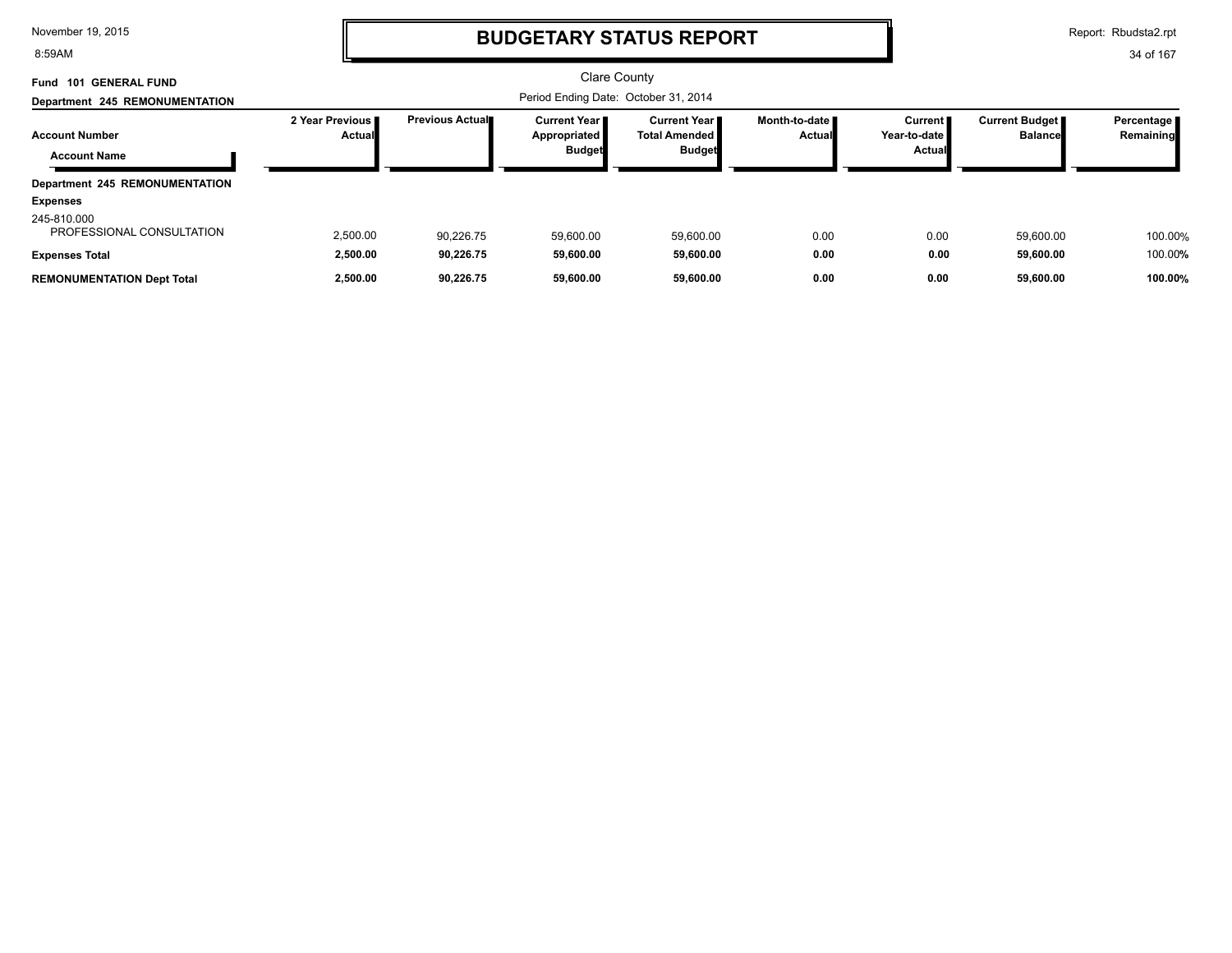8:59AM

# **BUDGETARY STATUS REPORT**

Report: Rbudsta2.rpt

| Fund 101 GENERAL FUND                      |                           |                 | <b>Clare County</b>                   |                                             |                                |                           |                                         |                         |
|--------------------------------------------|---------------------------|-----------------|---------------------------------------|---------------------------------------------|--------------------------------|---------------------------|-----------------------------------------|-------------------------|
| Department 253 COUNTY TREASURER            |                           |                 | Period Ending Date: October 31, 2014  |                                             |                                |                           |                                         |                         |
| <b>Account Number</b>                      | 2 Year Previous<br>Actual | Previous Actual | <b>Current Year I</b><br>Appropriated | <b>Current Year</b><br><b>Total Amended</b> | Month-to-date<br><b>Actual</b> | Current  <br>Year-to-date | <b>Current Budget</b><br><b>Balance</b> | Percentage<br>Remaining |
| <b>Account Name</b>                        |                           |                 | <b>Budget</b>                         | <b>Budget</b>                               |                                | Actua                     |                                         |                         |
| Department 253 COUNTY TREASURER            |                           |                 |                                       |                                             |                                |                           |                                         |                         |
| <b>Expenses</b><br>253-702.000             |                           |                 |                                       |                                             |                                |                           |                                         |                         |
| SALARY                                     | 47,312.98                 | 48,449.63       | 48,260.00                             | 48,260.00                                   | 2,386.46                       | 2,386.46                  | 45,873.54                               | 95.05%                  |
| 253-704.000<br><b>FULL TIME SALARIES</b>   | 94,203.06                 | 96,148.44       | 96,117.00                             | 96,117.00                                   | 4,805.41                       | 4,805.41                  | 91,311.59                               | 95.00%                  |
| 253-706.000<br><b>OVERTIME</b>             | 265.95                    | 106.39          | 300.00                                | 300.00                                      | 0.00                           | 0.00                      | 300.00                                  | 100.00%                 |
| 253-710.000<br><b>FICA EXPENSE</b>         | 8,298.09                  | 8,309.81        | 8,952.00                              | 8,952.00                                    | 406.17                         | 406.17                    | 8,545.83                                | 95.46%                  |
| 253-711.000<br><b>MEDICARE EXPENSE</b>     | 1,940.66                  | 1,943.44        | 2,100.00                              | 2,100.00                                    | 94.99                          | 94.99                     | 2,005.01                                | 95.48%                  |
| 253-715.000<br><b>HEALTH INSURANCE</b>     | 45,146.40                 | 43,957.44       | 43,929.00                             | 43,929.00                                   | 3,631.00                       | 3,631.00                  | 40,298.00                               | 91.73%                  |
| 253-715.001<br><b>BENNY CARD</b>           | 93.60                     | 0.00            | 0.00                                  | 0.00                                        | 0.00                           | 0.00                      | 0.00                                    | 0.00%                   |
| 253-715.002<br><b>HRA</b>                  | 240.00                    | 0.00            | 0.00                                  | 0.00                                        | 0.00                           | 0.00                      | 0.00                                    | 0.00%                   |
| 253-715.006                                |                           |                 |                                       |                                             |                                |                           |                                         |                         |
| <b>CIC BUNDLE</b><br>253-717.000           | 0.00                      | 1,832.00        | 1,900.00                              | 1,900.00                                    | 158.00                         | 158.00                    | 1,742.00                                | 91.68%                  |
| LIFE INSURANCE                             | 264.80                    | 268.80          | 265.00                                | 265.00                                      | 22.40                          | 22.40                     | 242.60                                  | 91.55%                  |
| 253-717.002<br>COBRA/HIPPA                 | 45.60                     | 0.00            | 0.00                                  | 0.00                                        | 0.00                           | 0.00                      | 0.00                                    | 0.00%                   |
| 253-728.000<br>PRINTING & BINDING          | 396.39                    | 243.22          | 1,200.00                              | 1,200.00                                    | 301.42                         | 301.42                    | 898.58                                  | 74.88%                  |
| 253-814.000<br>DUES & SUBSCRIPTIONS        | 0.00                      | 0.00            | 200.00                                | 200.00                                      | 125.00                         | 125.00                    | 75.00                                   | 37.50%                  |
| 253-815.000<br><b>SERVICE SUPPORT</b>      | 10,555.69                 | 9,736.83        | 12,000.00                             | 12,000.00                                   | 0.00                           | 0.00                      | 12,000.00                               | 100.00%                 |
| 253-852.000<br><b>TELEPHONE</b>            | 672.77                    | 617.74          | 800.00                                | 800.00                                      | 44.44                          | 44.44                     | 755.56                                  | 94.45%                  |
| 253-864.000<br><b>TRAVEL &amp; EXPENSE</b> | 339.28                    | 639.82          | 1,200.00                              | 1,200.00                                    | 0.00                           | 0.00                      | 1,200.00                                | 100.00%                 |
| 253-900.000<br><b>ADVERTISING</b>          | 0.00                      | 325.00          | 400.00                                | 400.00                                      | 0.00                           | 0.00                      | 400.00                                  | 100.00%                 |
| 253-915.000<br><b>BONDS</b>                | 860.29                    | 848.37          | 1,500.00                              | 1,500.00                                    | 0.00                           | 0.00                      | 1,500.00                                | 100.00%                 |
| 253-940.000<br>STORAGE FEE                 | 493.50                    | 507.60          | 500.00                                | 500.00                                      | 0.00                           | 0.00                      | 500.00                                  | 100.00%                 |
| 253-955.000                                |                           |                 |                                       |                                             |                                |                           |                                         |                         |
| <b>BANK CHARGES</b>                        | 1,036.05                  | 936.80          | 1,500.00                              | 1,500.00                                    | 80.16                          | 80.16                     | 1,419.84                                | 94.66%                  |
| 253-978.000<br>NEW EQUIPMENT UNDER \$5000  | 199.99                    | 6,209.32        | 3,000.00                              | 3,000.00                                    | 0.00                           | 0.00                      | 3,000.00                                | 100.00%                 |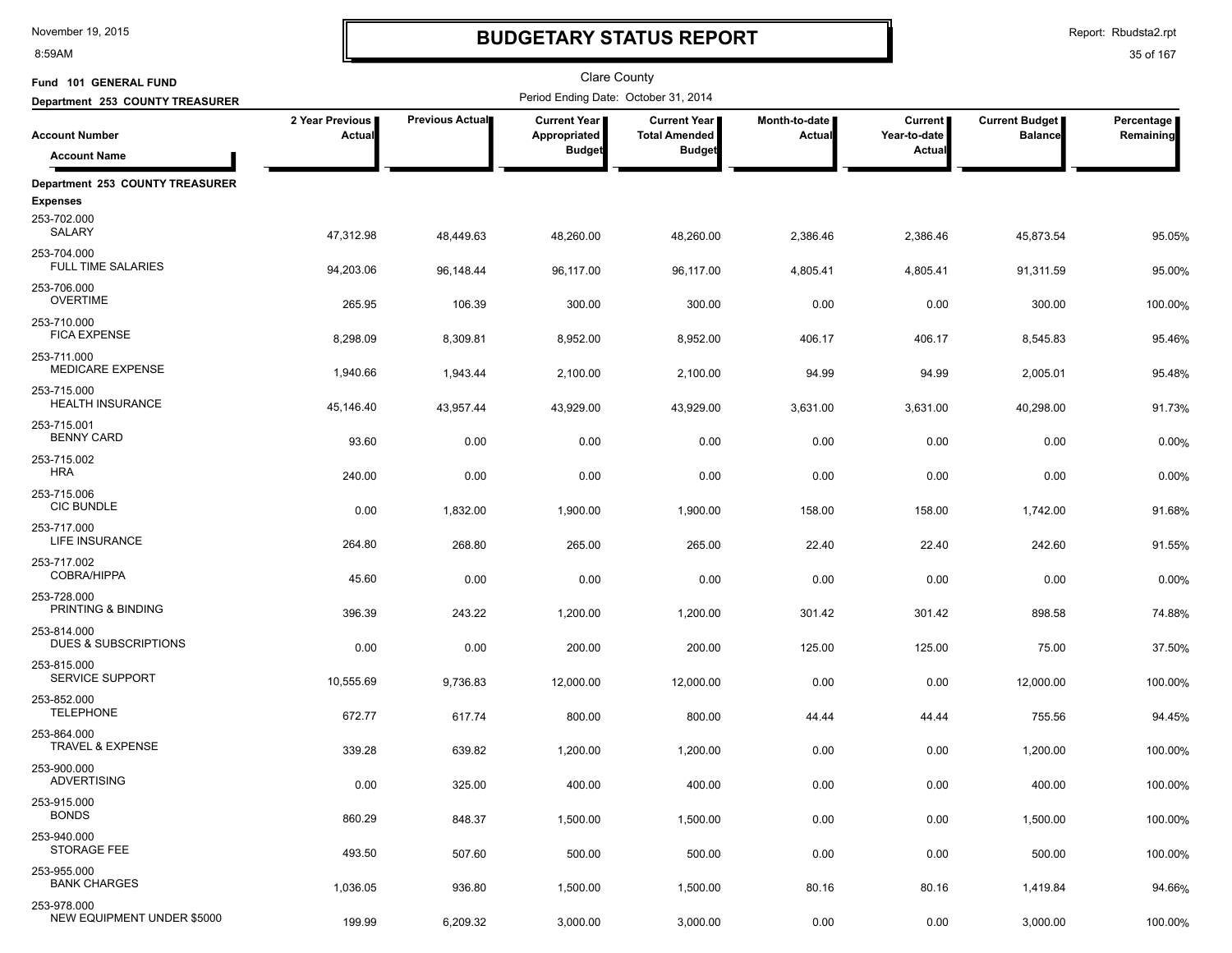8:59AM

# **BUDGETARY STATUS REPORT**

Report: Rbudsta2.rpt

| Fund 101 GENERAL FUND<br>Department 253 COUNTY TREASURER | <b>Clare County</b><br>Period Ending Date: October 31, 2014 |                         |                                                        |                                                                |                                  |                                                    |                                           |                           |
|----------------------------------------------------------|-------------------------------------------------------------|-------------------------|--------------------------------------------------------|----------------------------------------------------------------|----------------------------------|----------------------------------------------------|-------------------------------------------|---------------------------|
| <b>Account Number</b><br><b>Account Name</b>             | 2 Year Previous<br><b>Actual</b>                            | <b>Previous Actual■</b> | <b>Current Year</b> ∎<br>Appropriated<br><b>Budget</b> | <b>Current Year I</b><br><b>Total Amended</b><br><b>Budget</b> | Month-to-date ■<br><b>Actual</b> | Current <b>II</b><br>Year-to-date<br><b>Actual</b> | <b>Current Budget</b> ■<br><b>Balance</b> | Percentage  <br>Remaining |
| <b>Expenses Total</b>                                    | 212,365.10                                                  | 221.080.65              | 224.123.00                                             | 224.123.00                                                     | 12.055.45                        | 12.055.45                                          | 212,067.55                                | 94.62%                    |
| <b>COUNTY TREASURER Dept Total</b>                       | 212,365.10                                                  | 221.080.65              | 224.123.00                                             | 224.123.00                                                     | 12.055.45                        | 12.055.45                                          | 212.067.55                                | 94.62%                    |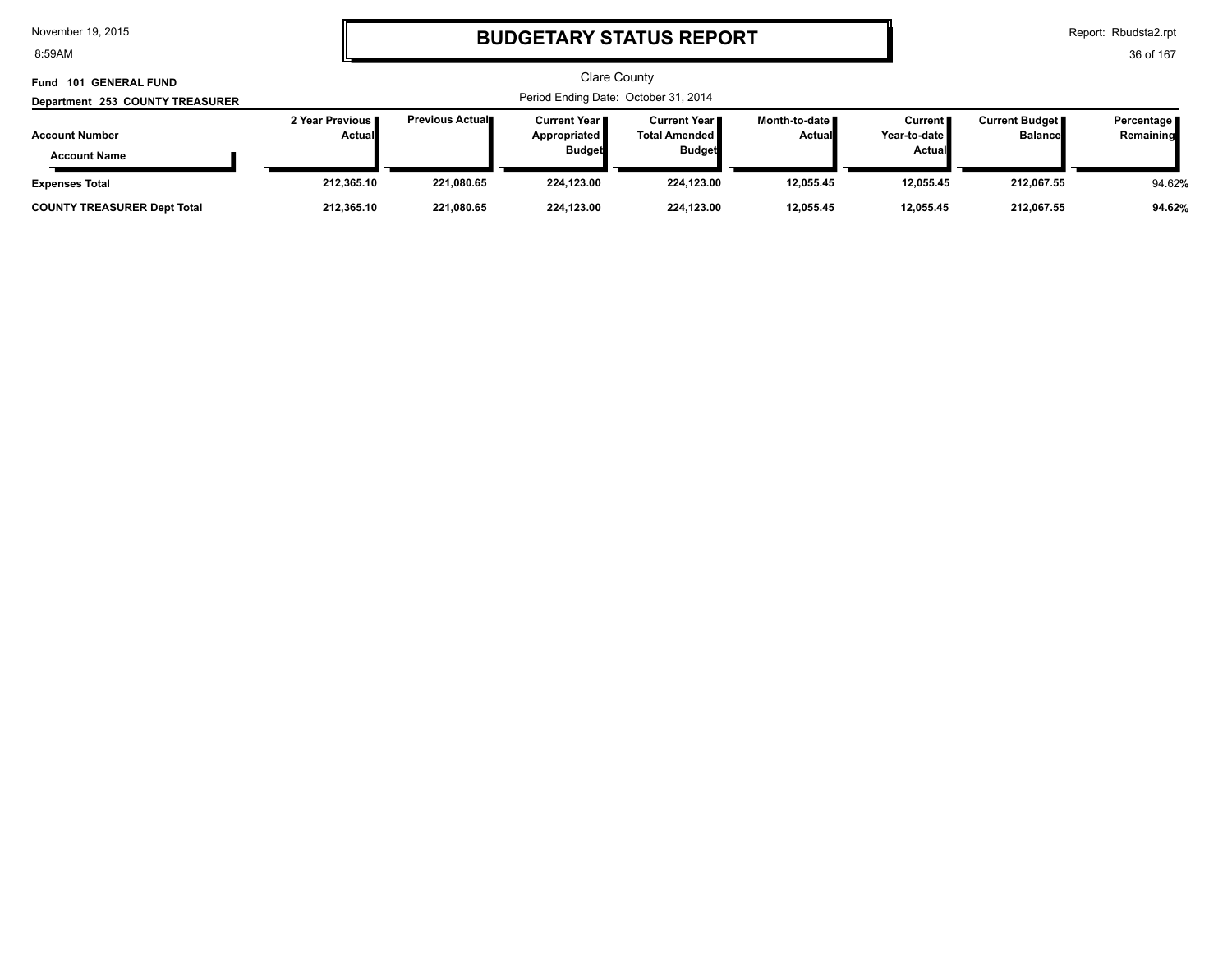8:59AM

# **BUDGETARY STATUS REPORT**

Report: Rbudsta2.rpt

| Fund 101 GENERAL FUND                        |                           |                        | <b>Clare County</b>                             |                                                              |                         |                                          |                                         |                         |
|----------------------------------------------|---------------------------|------------------------|-------------------------------------------------|--------------------------------------------------------------|-------------------------|------------------------------------------|-----------------------------------------|-------------------------|
| Department 257 COOPERATIVE EXTENSION         |                           |                        | Period Ending Date: October 31, 2014            |                                                              |                         |                                          |                                         |                         |
| <b>Account Number</b><br><b>Account Name</b> | 2 Year Previous<br>Actual | <b>Previous Actual</b> | Current Year ∎<br>Appropriated<br><b>Budget</b> | <b>Current Year</b><br><b>Total Amended</b><br><b>Budget</b> | Month-to-date<br>Actual | <b>Current</b><br>Year-to-date<br>Actual | <b>Current Budget</b><br><b>Balance</b> | Percentage<br>Remaining |
| Department 257 COOPERATIVE EXTENSION         |                           |                        |                                                 |                                                              |                         |                                          |                                         |                         |
| <b>Expenses</b>                              |                           |                        |                                                 |                                                              |                         |                                          |                                         |                         |
| 257-705.000<br>PART TIME SALARY              | 16,706.51                 | 20,860.33              | 18,512.00                                       | 18,512.00                                                    | 1,473.87                | 1,473.87                                 | 17,038.13                               | 92.04%                  |
| 257-710.000<br><b>FICA EXPENSE</b>           | 1,023.35                  | 1,254.45               | 1,148.00                                        | 1,148.00                                                     | 90.59                   | 90.59                                    | 1,057.41                                | 92.11%                  |
| 257-711.000<br><b>MEDICARE EXPENSE</b>       | 239.34                    | 293.37                 | 269.00                                          | 269.00                                                       | 21.18                   | 21.18                                    | 247.82                                  | 92.13%                  |
| 257-715.000<br><b>HEALTH INSURANCE</b>       | 4,424.28                  | 3,520.22               | 4,092.00                                        | 4,092.00                                                     | 337.49                  | 337.49                                   | 3,754.51                                | 91.75%                  |
| 257-715.001<br><b>BENNY CARD</b>             | 23.40                     | 0.00                   | 24.00                                           | 24.00                                                        | 0.00                    | 0.00                                     | 24.00                                   | 100.00%                 |
| 257-715.002<br><b>HRA</b>                    | 60.00                     | 0.00                   | 60.00                                           | 60.00                                                        | 0.00                    | 0.00                                     | 60.00                                   | 100.00%                 |
| 257-715.006<br><b>CIC BUNDLE</b>             | 0.00                      | 458.00                 | 480.00                                          | 480.00                                                       | 39.50                   | 39.50                                    | 440.50                                  | 91.77%                  |
| 257-717.002<br><b>COBRA/HIPPA</b>            | 11.40                     | 0.00                   | 15.00                                           | 15.00                                                        | 0.00                    | 0.00                                     | 15.00                                   | 100.00%                 |
| 257-727.000<br>OFFICE SUPPLIES               | 50.07                     | 0.00                   | 100.00                                          | 100.00                                                       | 0.00                    | 0.00                                     | 100.00                                  | 100.00%                 |
| 257-802.000<br><b>CONTRACTED SERVICE</b>     | 40,278.00                 | 40,278.00              | 56,478.00                                       | 56,478.00                                                    | 14,119.12               | 14,119.12                                | 42,358.88                               | 75.00%                  |
| 257-852.000<br><b>TELEPHONE</b>              | 882.92                    | 844.14                 | 900.00                                          | 900.00                                                       | 66.66                   | 66.66                                    | 833.34                                  | 92.59%                  |
| 257-978.000<br><b>NEW EQUIPMENT</b>          | 0.00                      | 815.61                 | 0.00                                            | 0.00                                                         | 0.00                    | 0.00                                     | 0.00                                    | 0.00%                   |
| <b>Expenses Total</b>                        | 63,699.27                 | 68,324.12              | 82,078.00                                       | 82,078.00                                                    | 16,148.41               | 16,148.41                                | 65,929.59                               | 80.33%                  |
| <b>COOPERATIVE EXTENSION Dept Total</b>      | 63.699.27                 | 68.324.12              | 82.078.00                                       | 82.078.00                                                    | 16,148.41               | 16.148.41                                | 65.929.59                               | 80.33%                  |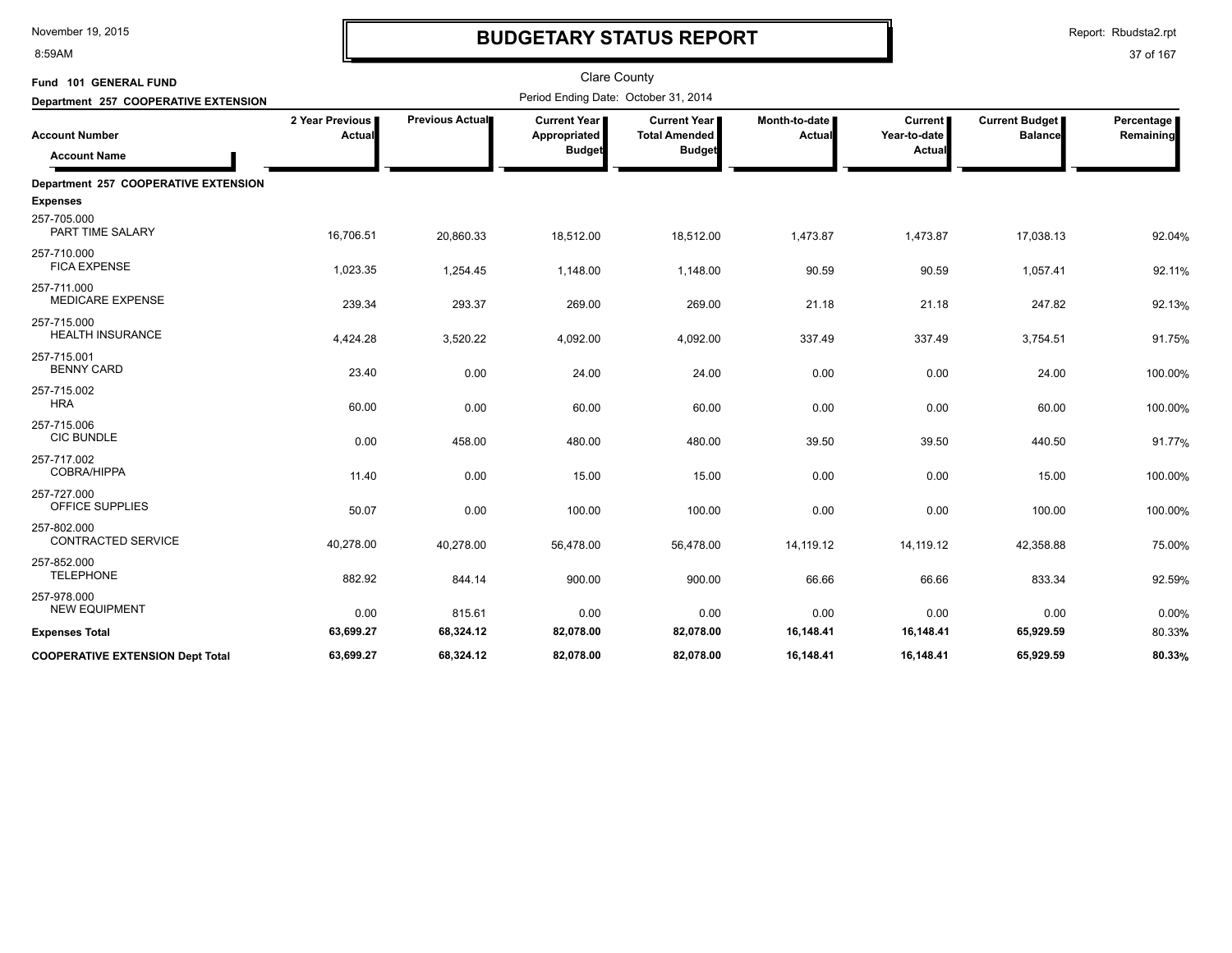8:59AM

# **BUDGETARY STATUS REPORT**

| Fund 101 GENERAL FUND                     |                           |                 | Clare County                          |                                             |                           |                                |                                         |                         |
|-------------------------------------------|---------------------------|-----------------|---------------------------------------|---------------------------------------------|---------------------------|--------------------------------|-----------------------------------------|-------------------------|
| Department 259 COMPUTERS                  |                           |                 | Period Ending Date: October 31, 2014  |                                             |                           |                                |                                         |                         |
| <b>Account Number</b>                     | 2 Year Previous<br>Actual | Previous Actual | <b>Current Year  </b><br>Appropriated | <b>Current Year</b><br><b>Total Amended</b> | Month-to-date  <br>Actual | <b>Current</b><br>Year-to-date | <b>Current Budget</b><br><b>Balance</b> | Percentage<br>Remaining |
| <b>Account Name</b>                       |                           |                 | <b>Budget</b>                         | <b>Budget</b>                               |                           | Actual                         |                                         |                         |
| Department 259 COMPUTERS                  |                           |                 |                                       |                                             |                           |                                |                                         |                         |
| <b>Expenses</b><br>259-702.000<br>SALARY  | 40,539.27                 | 51,714.49       | 61,192.00                             | 61,192.00                                   | 3,059.58                  | 3,059.58                       | 58,132.42                               | 95.00%                  |
| 259-710.000<br><b>FICA EXPENSE</b>        | 2,507.88                  | 3,168.39        | 3,794.00                              | 3,794.00                                    | 180.04                    | 180.04                         | 3,613.96                                | 95.25%                  |
| 259-711.000<br><b>MEDICARE EXPENSE</b>    | 586.53                    | 741.01          | 889.00                                | 889.00                                      | 42.11                     | 42.11                          | 846.89                                  | 95.26%                  |
| 259-715.000<br><b>HEALTH INSURANCE</b>    | 12,161.47                 | 15,892.69       | 15,006.00                             | 15,006.00                                   | 1,589.07                  | 1,589.07                       | 13,416.93                               | 89.41%                  |
| 259-715.001<br><b>BENNY CARD</b>          | 23.40                     | 0.00            | 0.00                                  | 0.00                                        | 0.00                      | 0.00                           | 0.00                                    | 0.00%                   |
| 259-715.002<br><b>HRA</b>                 | 60.00                     | 0.00            | 0.00                                  | 0.00                                        | 0.00                      | 0.00                           | 0.00                                    | 0.00%                   |
| 259-715.006<br><b>CIC BUNDLE</b>          | 0.00                      | 570.50          | 480.00                                | 480.00                                      | 59.25                     | 59.25                          | 420.75                                  | 87.66%                  |
| 259-717.000<br>LIFE INSURANCE             | 59.00                     | 77.50           | 75.00                                 | 75.00                                       | 7.50                      | 7.50                           | 67.50                                   | 90.00%                  |
| 259-717.002<br><b>COBRA/HIPPA</b>         | 11.40                     | 0.00            | 20.00                                 | 20.00                                       | 0.00                      | 0.00                           | 20.00                                   | 100.00%                 |
| 259-717.004<br>SECTION 125 PLAN           | 30.00                     | 0.00            | 0.00                                  | 0.00                                        | 0.00                      | 0.00                           | 0.00                                    | 0.00%                   |
| 259-721.000<br><b>SICK LEAVE</b>          | 969.23                    | 807.99          | 1,000.00                              | 1,000.00                                    | 0.00                      | 0.00                           | 1,000.00                                | 100.00%                 |
| 259-727.000<br>OFFICE SUPPLIES            | 541.23                    | 694.88          | 600.00                                | 600.00                                      | 0.00                      | 0.00                           | 600.00                                  | 100.00%                 |
| 259-801.000<br>CONTRACTED SERVICES        | 15,187.50                 | 3,896.16        | 15,000.00                             | 15,000.00                                   | 0.00                      | 0.00                           | 15,000.00                               | 100.00%                 |
| 259-801.001<br>CONTRACTED SERVICE WEBSITE | 1,583.50                  | 1,825.50        | 3,500.00                              | 3,500.00                                    | 0.00                      | 0.00                           | 3,500.00                                | 100.00%                 |
| 259-814.000<br>DUES & SUBSCRIPTIONS       | 0.00                      | 0.00            | 150.00                                | 150.00                                      | 0.00                      | 0.00                           | 150.00                                  | 100.00%                 |
| 259-815.000<br>SERVICE-SUPPORT FEES       | 29,077.62                 | 18,596.32       | 23,000.00                             | 23,000.00                                   | 0.00                      | 0.00                           | 23,000.00                               | 100.00%                 |
| 259-851.000<br><b>MAINTENANCE</b>         | 186.46                    | 656.01          | 1,000.00                              | 1,000.00                                    | 0.00                      | 0.00                           | 1,000.00                                | 100.00%                 |
| 259-852.000<br><b>TELEPHONE</b>           | 77.78                     | 528.73          | 1,500.00                              | 1,500.00                                    | 104.59                    | 104.59                         | 1,395.41                                | 93.03%                  |
| 259-863.000<br><b>FREIGHT</b>             | 0.00                      | 12.73           | 0.00                                  | 0.00                                        | 0.00                      | 0.00                           | 0.00                                    | 0.00%                   |
| 259-864.000<br>TRAVEL & EXPENSE           | 0.00                      | 0.00            | 1,000.00                              | 1,000.00                                    | 0.00                      | 0.00                           | 1,000.00                                | 100.00%                 |
| 259-957.000<br><b>COMPUTER TRAINING</b>   | 0.00                      | 200.00          | 12,000.00                             | 12,000.00                                   | 0.00                      | 0.00                           | 12,000.00                               | 100.00%                 |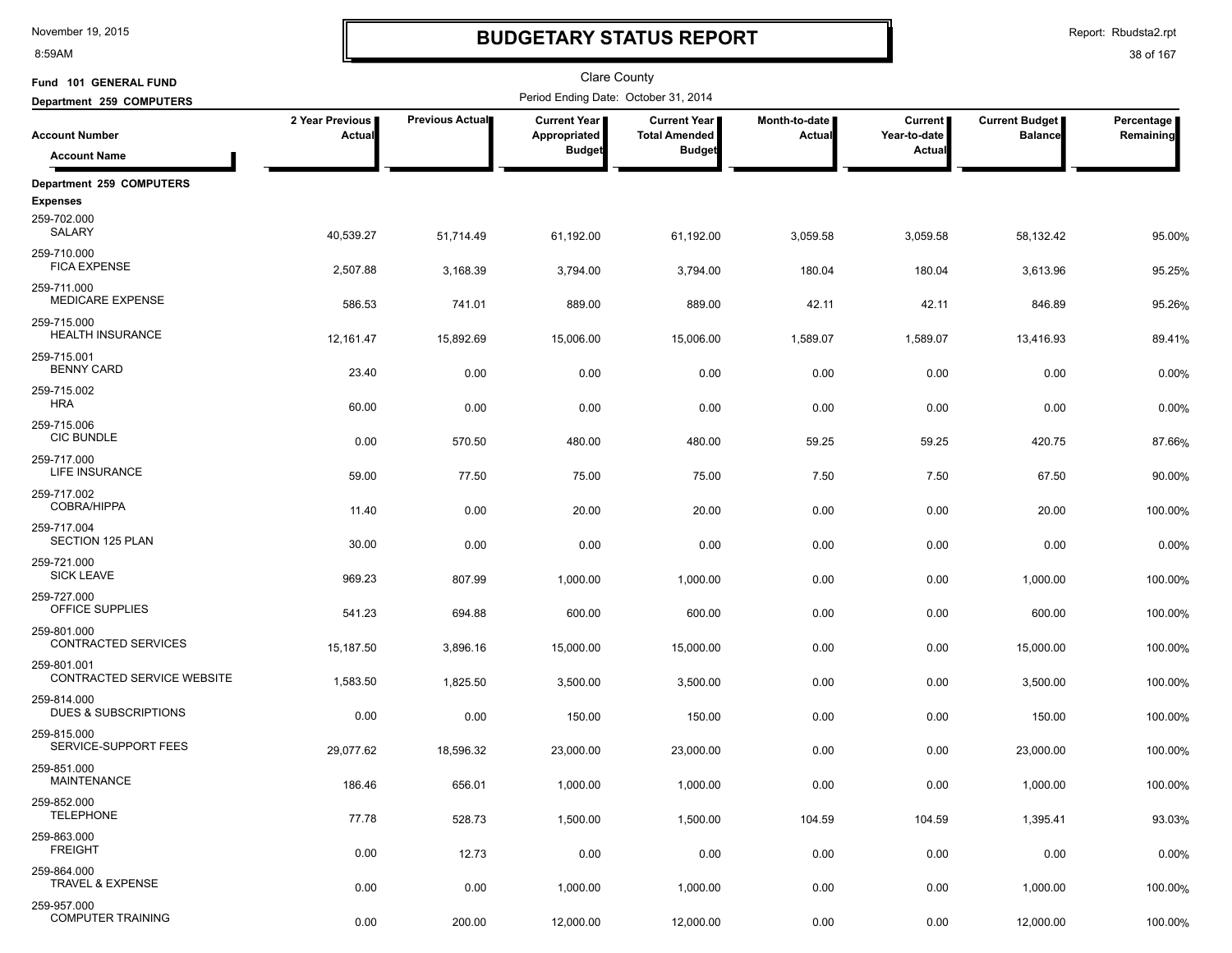8:59AM

### **BUDGETARY STATUS REPORT**

Report: Rbudsta2.rpt

| <b>GENERAL FUND</b><br>Fund 101              |                 |                         | Clare County<br>Period Ending Date: October 31, 2014 |                                |                 |                        |                |           |
|----------------------------------------------|-----------------|-------------------------|------------------------------------------------------|--------------------------------|-----------------|------------------------|----------------|-----------|
| Department 259 COMPUTERS                     | 2 Year Previous | <b>Previous Actual■</b> | <b>Current Year</b>                                  | Current Year II                | Month-to-date ∎ | <b>Current</b>         | Percentage     |           |
| <b>Account Number</b><br><b>Account Name</b> | <b>Actual</b>   |                         | Appropriated<br><b>Budget</b>                        | Total Amended<br><b>Budget</b> | <b>Actual</b>   | Year-to-date<br>Actual | <b>Balance</b> | Remaining |
| 259-978.000<br><b>NEW EQUIPMENT</b>          | 935.77          | 11,550.10               | 0.00                                                 | 0.00                           | 0.00            | 0.00                   | 0.00           | 0.00%     |
| <b>Expenses Total</b>                        | 104.538.04      | 110,933.00              | 140.206.00                                           | 140.206.00                     | 5.042.14        | 5,042.14               | 135,163.86     | 96.40%    |
| <b>COMPUTERS Dept Total</b>                  | 104,538.04      | 110,933.00              | 140,206.00                                           | 140,206.00                     | 5.042.14        | 5.042.14               | 135,163.86     | 96.40%    |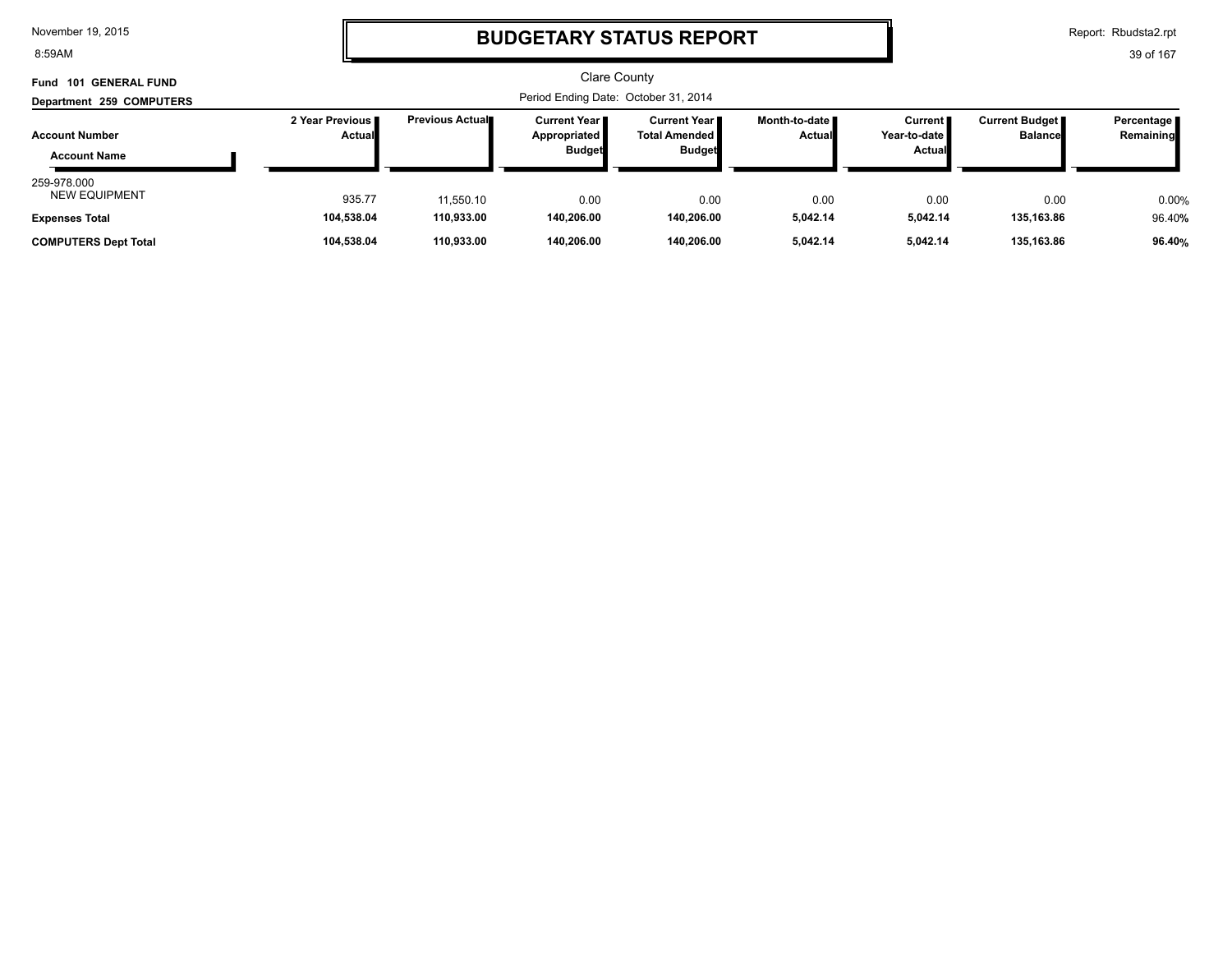8:59AM

# **BUDGETARY STATUS REPORT**

40 of 167 Report: Rbudsta2.rpt

| Fund 101 GENERAL FUND                        |                           |                 | <b>Clare County</b>                                    |                                                                |                                  |                                          |                                  |                         |
|----------------------------------------------|---------------------------|-----------------|--------------------------------------------------------|----------------------------------------------------------------|----------------------------------|------------------------------------------|----------------------------------|-------------------------|
| Department 260 BROADBAND NETWORK GROUP       |                           |                 | Period Ending Date: October 31, 2014                   |                                                                |                                  |                                          |                                  |                         |
| <b>Account Number</b><br><b>Account Name</b> | 2 Year Previous<br>Actual | Previous Actual | <b>Current Year I</b><br>Appropriated<br><b>Budget</b> | <b>Current Year I</b><br><b>Total Amended</b><br><b>Budget</b> | Month-to-date ∎<br><b>Actual</b> | <b>Current</b><br>Year-to-date<br>Actual | Current Budget<br><b>Balance</b> | Percentage<br>Remaining |
| Department 260 BROADBAND NETWORK GROUP       |                           |                 |                                                        |                                                                |                                  |                                          |                                  |                         |
| <b>Expenses</b>                              |                           |                 |                                                        |                                                                |                                  |                                          |                                  |                         |
| 260-727.000<br><b>SUPPLIES</b>               | 499.50                    | 0.00            | 0.00                                                   | 0.00                                                           | 0.00                             | 0.00                                     | 0.00                             | 0.00%                   |
| 260-728.000<br><b>PRINTING &amp; BINDING</b> | 500.00                    | 0.00            | 0.00                                                   | 0.00                                                           | 0.00                             | 0.00                                     | 0.00                             | 0.00%                   |
| <b>Expenses Total</b>                        | 999.50                    | 0.00            | 0.00                                                   | 0.00                                                           | 0.00                             | 0.00                                     | 0.00                             | %                       |
| <b>BROADBAND NETWORK GROUP Dept</b>          | 999.50                    | 0.00            | 0.00                                                   | 0.00                                                           | 0.00                             | 0.00                                     | 0.00                             | 0.00%                   |

**Total**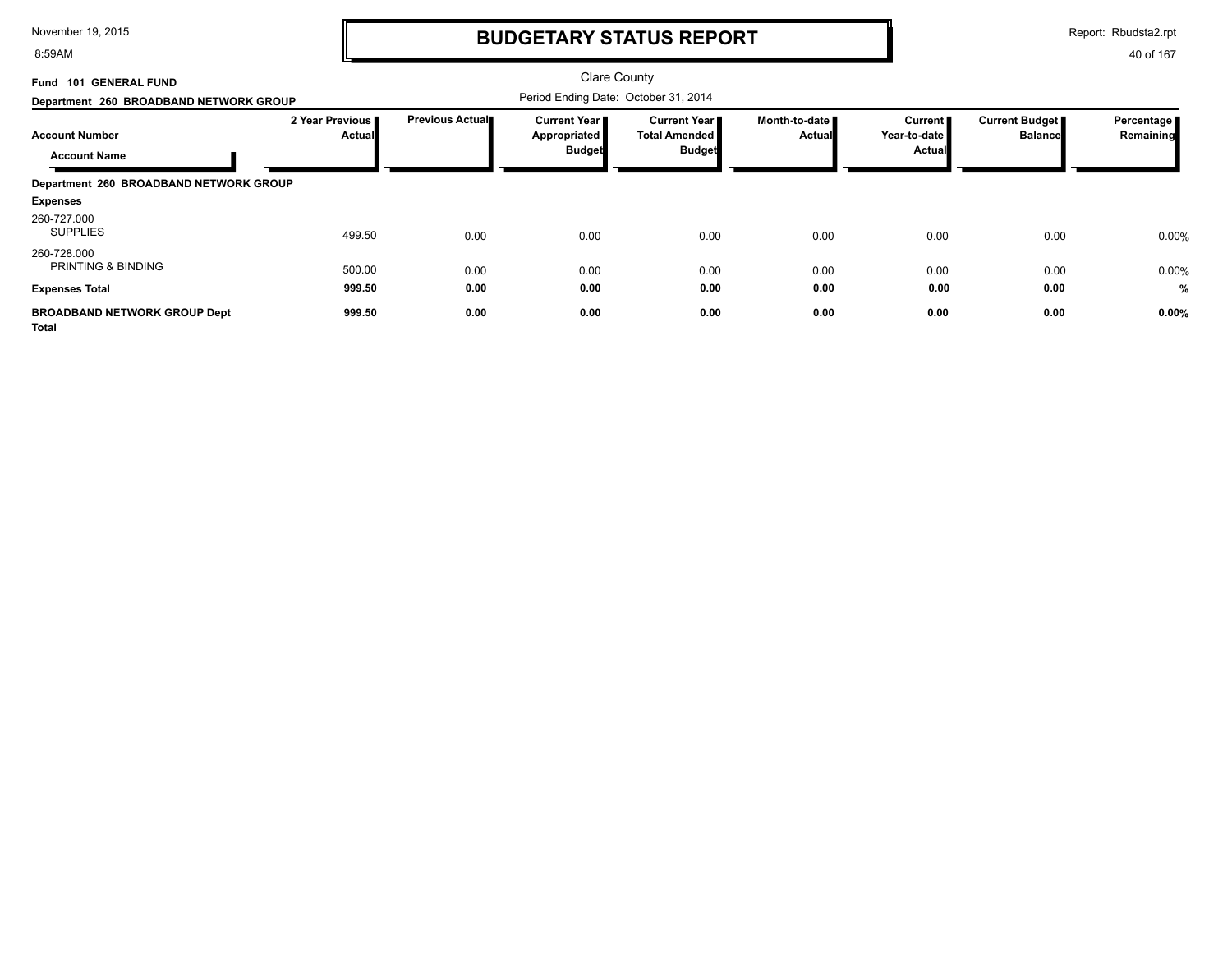8:59AM

### **BUDGETARY STATUS REPORT**

Report: Rbudsta2.rpt

| Fund 101 GENERAL FUND                        |                           |                 | Clare County                                         |                                                              |                                |                                            |                                  |                         |
|----------------------------------------------|---------------------------|-----------------|------------------------------------------------------|--------------------------------------------------------------|--------------------------------|--------------------------------------------|----------------------------------|-------------------------|
| Department 261 BUILDING AUTHORITY            |                           |                 | Period Ending Date: October 31, 2014                 |                                                              |                                |                                            |                                  |                         |
| <b>Account Number</b><br><b>Account Name</b> | 2 Year Previous<br>Actual | Previous Actual | <b>Current Year</b><br>Appropriated<br><b>Budget</b> | <b>Current Year</b><br><b>Total Amended</b><br><b>Budget</b> | Month-to-date<br><b>Actual</b> | Current  <br>Year-to-date<br><b>Actual</b> | Current Budget<br><b>Balance</b> | Percentage<br>Remaining |
| Department 261 BUILDING AUTHORITY            |                           |                 |                                                      |                                                              |                                |                                            |                                  |                         |
| <b>Expenses</b>                              |                           |                 |                                                      |                                                              |                                |                                            |                                  |                         |
| 261-707.000<br>PER DIEM                      | 0.00                      | 0.00            | 150.00                                               | 150.00                                                       | 0.00                           | 0.00                                       | 150.00                           | 100.00%                 |
| 261-710.000<br><b>FICA EXPENSE</b>           | 0.00                      | 0.00            | 13.00                                                | 13.00                                                        | 0.00                           | 0.00                                       | 13.00                            | 100.00%                 |
| 261-711.000<br><b>MEDICARE EXPENSE</b>       | 0.00                      | 0.00            | 3.00                                                 | 3.00                                                         | 0.00                           | 0.00                                       | 3.00                             | 100.00%                 |
| <b>Expenses Total</b>                        | 0.00                      | 0.00            | 166.00                                               | 166.00                                                       | 0.00                           | 0.00                                       | 166.00                           | 100.00%                 |
| <b>BUILDING AUTHORITY Dept Total</b>         | 0.00                      | 0.00            | 166.00                                               | 166.00                                                       | 0.00                           | 0.00                                       | 166.00                           | 100.00%                 |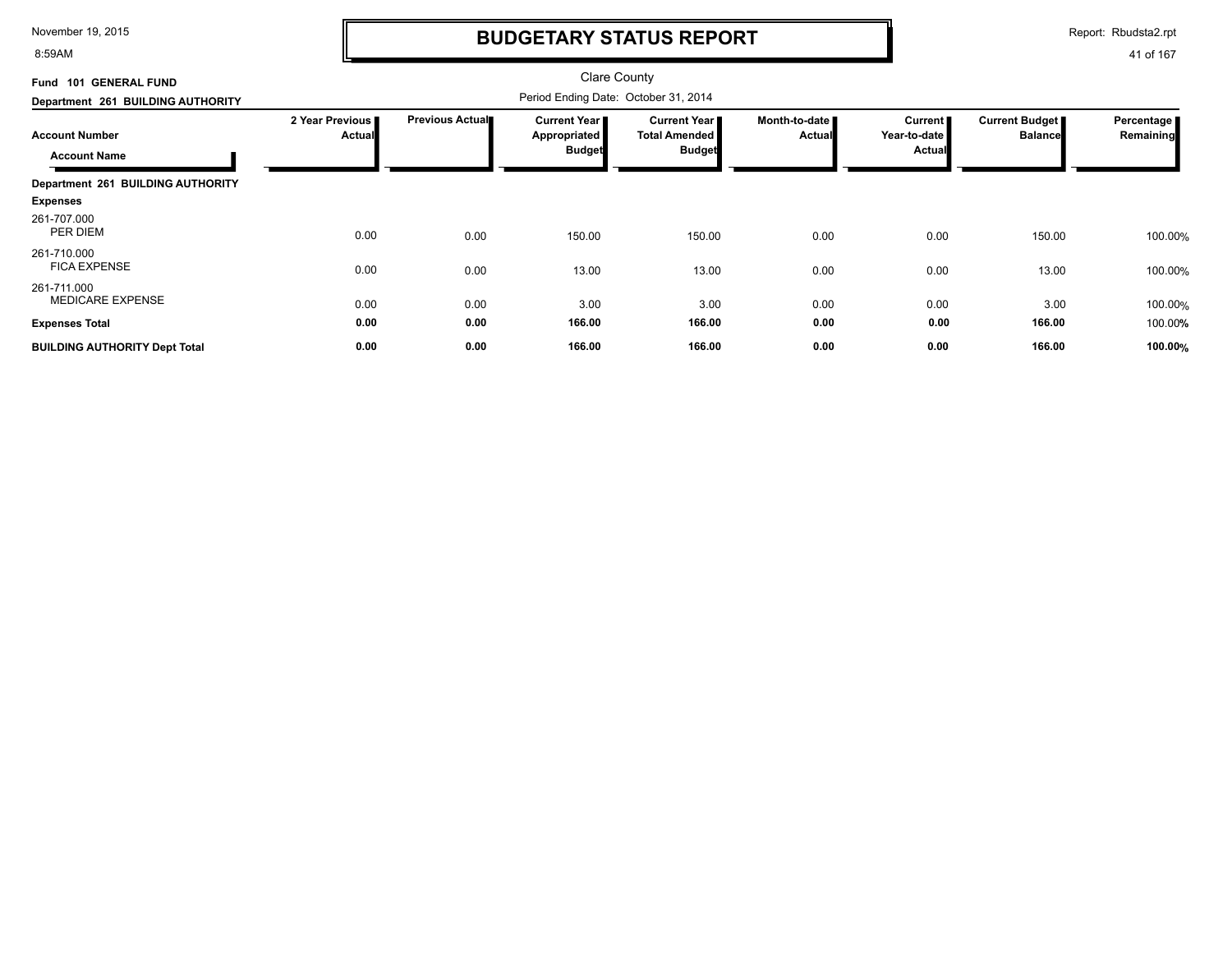8:59AM

# **BUDGETARY STATUS REPORT**

Report: Rbudsta2.rpt

| Fund 101 GENERAL FUND                                    |                           |                        | <b>Clare County</b>                   |                                             |                         |                           |                                         |                         |
|----------------------------------------------------------|---------------------------|------------------------|---------------------------------------|---------------------------------------------|-------------------------|---------------------------|-----------------------------------------|-------------------------|
| Department 265 COURTHOUSE & GROUNDS                      |                           |                        | Period Ending Date: October 31, 2014  |                                             |                         |                           |                                         | Percentage<br>Remaining |
| <b>Account Number</b>                                    | 2 Year Previous<br>Actual | <b>Previous Actual</b> | <b>Current Year I</b><br>Appropriated | <b>Current Year</b><br><b>Total Amended</b> | Month-to-date<br>Actual | Current  <br>Year-to-date | <b>Current Budget</b><br><b>Balance</b> |                         |
| <b>Account Name</b>                                      |                           |                        | <b>Budget</b>                         | <b>Budget</b>                               |                         | Actual                    |                                         |                         |
| Department 265 COURTHOUSE & GROUNDS                      |                           |                        |                                       |                                             |                         |                           |                                         |                         |
| <b>Expenses</b>                                          |                           |                        |                                       |                                             |                         |                           |                                         |                         |
| 265-705.001<br><b>TEMP-PART TIME</b>                     | 151.46                    | 0.00                   | 0.00                                  | 0.00                                        | 0.00                    | 0.00                      | 0.00                                    | 0.00%                   |
| 265-710.000<br><b>FICA EXPENSE</b>                       | 50.30                     | 0.00                   | 0.00                                  | 0.00                                        | 0.00                    | 0.00                      | 0.00                                    | 0.00%                   |
| 265-711.000<br><b>MEDICARE EXPENSE</b>                   | 2.20                      | 0.00                   | 0.00                                  | 0.00                                        | 0.00                    | 0.00                      | 0.00                                    | 0.00%                   |
| 265-728.000<br>PRINTING & BINDING                        | 720.00                    | 0.00                   | 0.00                                  | 0.00                                        | 0.00                    | 0.00                      | 0.00                                    | 0.00%                   |
| 265-745.000<br>FIRE FIGHTING EQUIPMENT                   | 0.00                      | 0.00                   | 200.00                                | 200.00                                      | 0.00                    | 0.00                      | 200.00                                  | 100.00%                 |
| 265-746.000<br><b>GAS OIL &amp; GREASE</b>               | 1,676.55                  | 2,513.71               | 2,700.00                              | 2,700.00                                    | 83.33                   | 83.33                     | 2,616.67                                | 96.91%                  |
| 265-749.000<br><b>JANITORIAL SUPPLIES</b>                | 7,498.86                  | 7,409.78               | 11,564.00                             | 11,564.00                                   | 1,211.99                | 1,211.99                  | 10,352.01                               | 89.52%                  |
| 265-749.001<br><b>JANITORIAL SERVICE</b>                 | 74,088.64                 | 73,327.76              | 79,994.00                             | 79,994.00                                   | 6,666.16                | 6,666.16                  | 73,327.84                               | 91.67%                  |
| 265-749.002<br><b>TOOLS &amp; EQUIPMENT</b>              | 500.00                    | 8.54                   | 500.00                                | 500.00                                      | 0.00                    | 0.00                      | 500.00                                  | 100.00%                 |
| 265-752.000<br><b>FOOD &amp; PROVISIONS</b>              | 8.17                      | 82.54                  | 200.00                                | 200.00                                      | 0.00                    | 0.00                      | 50.00                                   | 25.00%                  |
| 265-852.000<br>TELEPHONE/TELEPHONE MAINTENANC            | 8,472.30                  | 8,894.94               | 8,500.00                              | 8,500.00                                    | 22.55                   | 22.55                     | 8,477.45                                | 99.73%                  |
| 265-862.000<br><b>VEHICLE REPAIRS &amp; MAINTENANCE</b>  | 1,744.89                  | 0.00                   | 770.00                                | 770.00                                      | 0.00                    | 0.00                      | 770.00                                  | 100.00%                 |
| 265-914.000<br><b>LIABILITY INS-TRUSTEES</b>             | 240.00                    | 176.38                 | 240.00                                | 240.00                                      | 0.00                    | 0.00                      | 240.00                                  | 100.00%                 |
| 265-921.000<br>LIGHTS-CONSUMERS                          | 51,402.06                 | 50,107.78              | 45,584.00                             | 45,584.00                                   | 0.00                    | 0.00                      | 45,584.00                               | 100.00%                 |
| 265-922.000<br>HEATING-MI CON GAS CO                     | 14,289.82                 | 15,341.03              | 21,786.00                             | 21,786.00                                   | 744.80                  | 744.80                    | 21,041.20                               | 96.58%                  |
| 265-923.000<br><b>SEWER &amp; WATER</b>                  | 7,396.07                  | 7,346.67               | 6,837.00                              | 6,837.00                                    | 0.00                    | 0.00                      | 6,837.00                                | 100.00%                 |
| 265-931.000<br><b>BUILDING REPAIRS &amp; MAINTENANCE</b> | 14,021.67                 | 12,572.13              | 12,800.00                             | 12,800.00                                   | 201.82                  | 201.82                    | 12,441.17                               | 97.20%                  |
| 265-931.002<br><b>HVAC MAINT &amp; REPAIRS</b>           | 14,842.84                 | 10,544.25              | 9,400.00                              | 9,400.00                                    | 0.00                    | 0.00                      | 9,173.12                                | 97.59%                  |
| 265-933.000<br>EQUIP REPAIRS & MAINT & GENERATOF         | 297.50                    | 1,148.15               | 1,000.00                              | 1,000.00                                    | 108.00                  | 108.00                    | 830.90                                  | 83.09%                  |
| 265-935.000<br><b>GROUND CARE &amp; MAINTENANCE</b>      | 12,498.39                 | 13,953.30              | 13,780.00                             | 13,780.00                                   | 507.92                  | 507.92                    | 13,272.08                               | 96.31%                  |
| 265-956.000<br><b>MISC</b>                               | 0.00                      | 37,585.32              | 0.00                                  | 0.00                                        | 0.00                    | 0.00                      | 0.00                                    | 0.00%                   |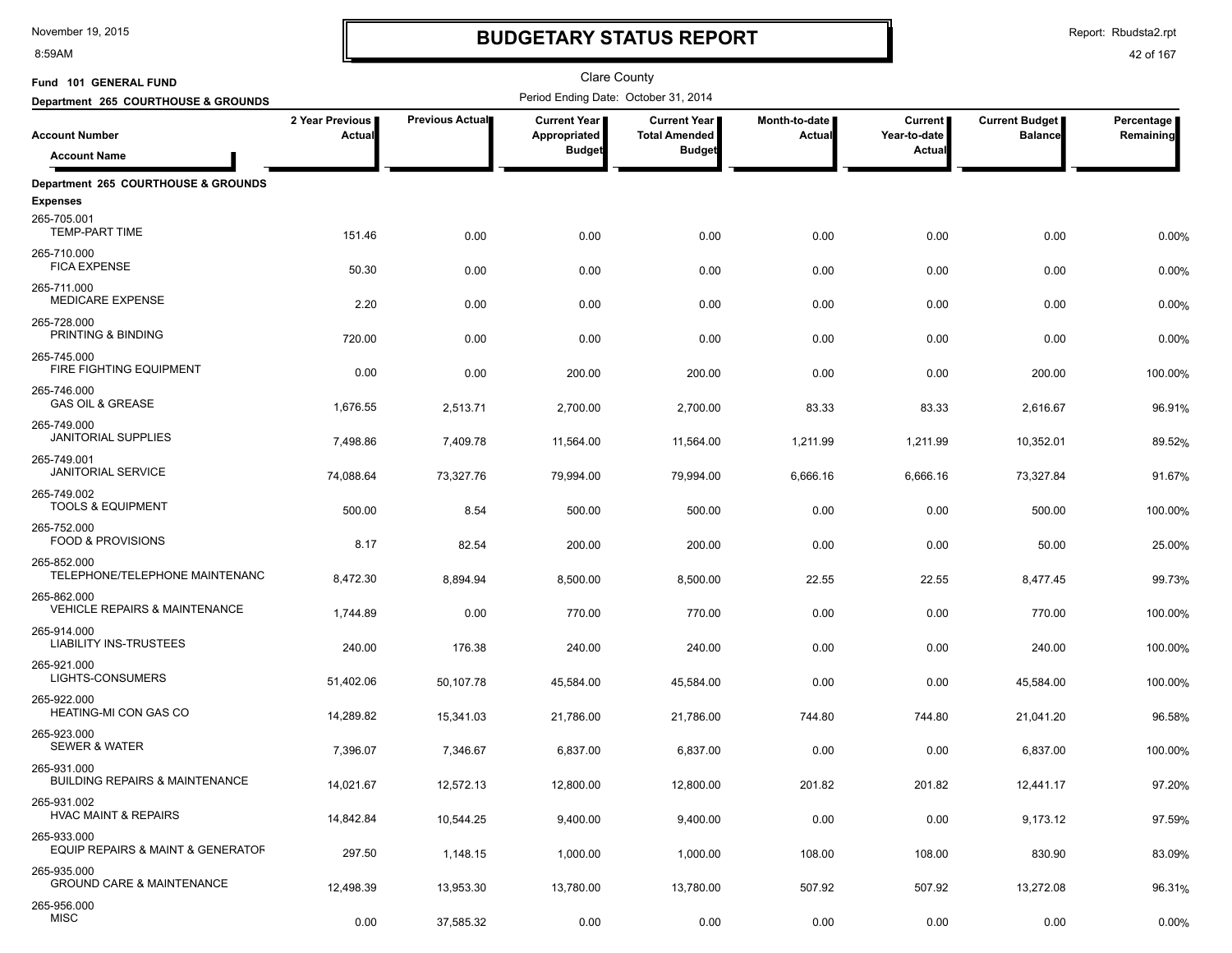8:59AM

# **BUDGETARY STATUS REPORT**

Report: Rbudsta2.rpt

43 of 167

#### Clare County Period Ending Date: October 31, 2014 **Account Number Department 265 COURTHOUSE & GROUNDS Fund 101 GENERAL FUND 2 Year Previous Actual Previous Actual Current Year Appropriated Budget Current Year Total Amended Budget Month-to-date Actual Current Year-to-date Actual Current Budget Balance Percentage Remaining Account Name** 8,794.00 0.00 0.00 RAP GRANT % 265-978.000<br>RAP GRANT 0.00 0.00 0.00 0.00 0.00 0.00 0.00 150,000.00 NEW EQUIPMENT UNDER % 265-978.001<br>NEW EQUIPMENT UNDER 150,000.00 0.00 0.00 150,000.00 100.00 **Expenses Total 218,695.72 241,012.28 365,855.00 365,855.00 9,546.57 9,546.57 355,713.44** 97.39**% COURTHOUSE & GROUNDS Dept Total 218,695.72 241,012.28 365,855.00 365,855.00 9,546.57 9,546.57 355,713.44 97.39%**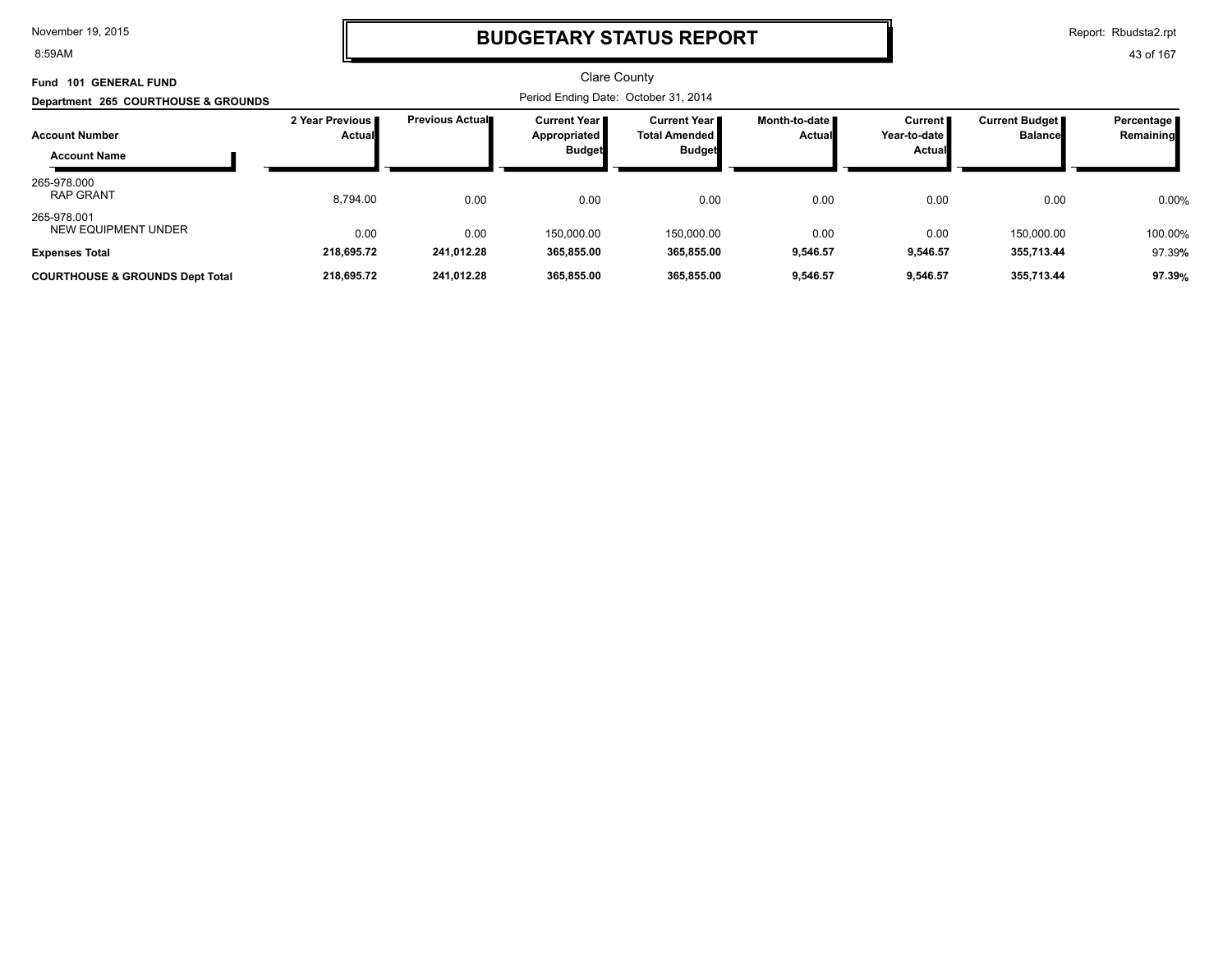8:59AM

# **BUDGETARY STATUS REPORT**

Report: Rbudsta2.rpt

| Fund 101 GENERAL FUND                          |                           |                 | Clare County                                         |                                                              |                                |                                          |                                         |                         |
|------------------------------------------------|---------------------------|-----------------|------------------------------------------------------|--------------------------------------------------------------|--------------------------------|------------------------------------------|-----------------------------------------|-------------------------|
| Department 275 DRAIN COMMISSIONER              |                           |                 | Period Ending Date: October 31, 2014                 |                                                              |                                |                                          |                                         |                         |
| <b>Account Number</b><br><b>Account Name</b>   | 2 Year Previous<br>Actual | Previous Actual | <b>Current Year</b><br>Appropriated<br><b>Budget</b> | <b>Current Year</b><br><b>Total Amended</b><br><b>Budget</b> | Month-to-date<br><b>Actual</b> | <b>Current</b><br>Year-to-date<br>Actual | <b>Current Budget</b><br><b>Balance</b> | Percentage<br>Remaining |
| Department 275 DRAIN COMMISSIONER              |                           |                 |                                                      |                                                              |                                |                                          |                                         |                         |
| <b>Expenses</b>                                |                           |                 |                                                      |                                                              |                                |                                          |                                         |                         |
| 275-702.000<br>SALARY                          | 31,583.37                 | 32,079.53       | 32,092.00                                            | 32,092.00                                                    | 1,604.57                       | 1,604.57                                 | 30,487.43                               | 95.00%                  |
| 275-704.000<br>SECRETARY SALARY                | 30,026.10                 | 30,498.21       | 30,518.00                                            | 30,518.00                                                    | 1,525.49                       | 1,525.49                                 | 28,992.51                               | 95.00%                  |
| 275-710.000<br><b>FICA</b>                     | 3,739.23                  | 3,840.93        | 3,882.00                                             | 3,882.00                                                     | 185.38                         | 185.38                                   | 3,696.62                                | 95.22%                  |
| 275-711.000<br><b>MEDICARE EXPENSE</b>         | 874.50                    | 898.29          | 908.00                                               | 908.00                                                       | 43.35                          | 43.35                                    | 864.65                                  | 95.23%                  |
| 275-715.000<br><b>HEALTH INSURANCE</b>         | 14,351.06                 | 14,286.70       | 13,842.00                                            | 13,842.00                                                    | 1,277.57                       | 1,277.57                                 | 12,564.43                               | 90.77%                  |
| 275-715.001<br><b>BENNY CARD</b>               | 46.80                     | 0.00            | 43.00                                                | 43.00                                                        | 0.00                           | 0.00                                     | 43.00                                   | 100.00%                 |
| 275-715.002<br><b>HRA</b>                      | 120.00                    | 0.00            | 98.00                                                | 98.00                                                        | 0.00                           | 0.00                                     | 98.00                                   | 100.00%                 |
| 275-715.006<br><b>CIC BUNDLE</b>               | 0.00                      | 916.00          | 948.00                                               | 948.00                                                       | 79.00                          | 79.00                                    | 869.00                                  | 91.67%                  |
| 275-717.000<br>LIFE INSURANCE                  | 127.60                    | 199.20          | 125.00                                               | 125.00                                                       | 16.60                          | 16.60                                    | 108.40                                  | 86.72%                  |
| 275-717.002<br>COBRA/HIPPA                     | 22.80                     | 0.00            | 28.00                                                | 28.00                                                        | 0.00                           | 0.00                                     | 28.00                                   | 100.00%                 |
| 275-727.000<br>OFFICE SUPPLIES                 | 215.22                    | 115.97          | 300.00                                               | 300.00                                                       | 0.00                           | 0.00                                     | 300.00                                  | 100.00%                 |
| 275-814.000<br><b>DUES &amp; SUBSCRIPTIONS</b> | 260.38                    | 259.19          | 334.00                                               | 334.00                                                       | 0.00                           | 0.00                                     | 334.00                                  | 100.00%                 |
| 275-815.000<br><b>SERVICE FEES</b>             | 1,400.00                  | 1,484.00        | 1,500.00                                             | 1,500.00                                                     | 0.00                           | 0.00                                     | 1,500.00                                | 100.00%                 |
| 275-852.000<br><b>TELEPHONE</b>                | 273.26                    | 267.65          | 350.00                                               | 350.00                                                       | 22.22                          | 22.22                                    | 327.78                                  | 93.65%                  |
| 275-852.006<br><b>TELECOMMUNICATIONS</b>       | 42.08                     | 27.50           | 70.00                                                | 70.00                                                        | 0.00                           | 0.00                                     | 70.00                                   | 100.00%                 |
| 275-864.000<br><b>TRAVEL &amp; EXPENSE</b>     | 2,099.94                  | 2,639.06        | 3,000.00                                             | 3,000.00                                                     | 378.00                         | 378.00                                   | 2,622.00                                | 87.40%                  |
| 275-978.000<br><b>NEW EQUIPMENT</b>            | 0.00                      | 0.00            | 3,000.00                                             | 3,000.00                                                     | 0.00                           | 0.00                                     | 3,000.00                                | 100.00%                 |
| <b>Expenses Total</b>                          | 85,182.34                 | 87,512.23       | 91,038.00                                            | 91,038.00                                                    | 5,132.18                       | 5,132.18                                 | 85,905.82                               | 94.36%                  |
| <b>DRAIN COMMISSIONER Dept Total</b>           | 85,182.34                 | 87,512.23       | 91,038.00                                            | 91,038.00                                                    | 5,132.18                       | 5,132.18                                 | 85,905.82                               | 94.36%                  |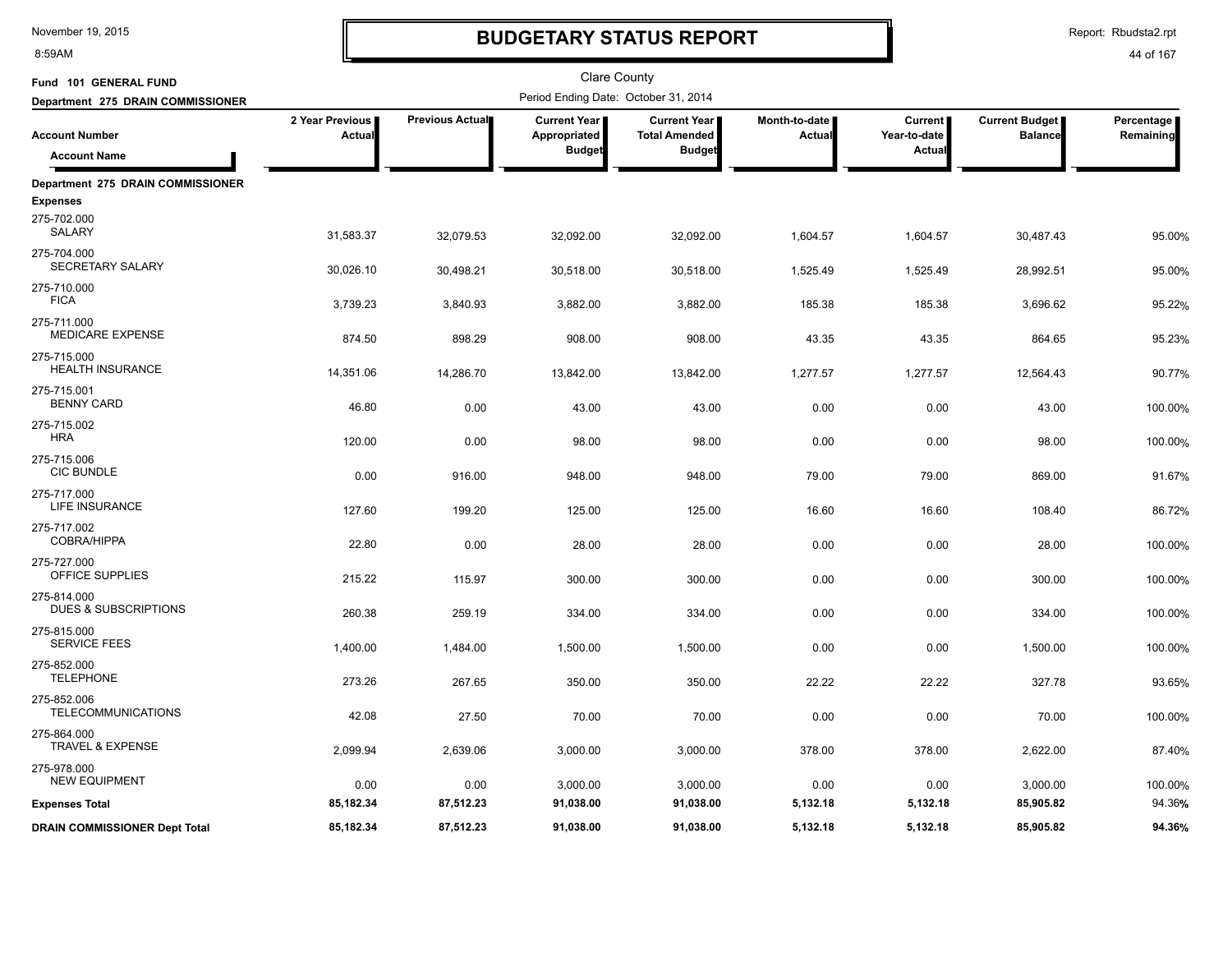8:59AM

### **BUDGETARY STATUS REPORT**

Report: Rbudsta2.rpt

| Fund 101 GENERAL FUND<br>Department 280 SOIL CONSERVATION          |                              |                        | Clare County<br>Period Ending Date: October 31, 2014          |                                                                 |                                  |                                          |                                         |                           |
|--------------------------------------------------------------------|------------------------------|------------------------|---------------------------------------------------------------|-----------------------------------------------------------------|----------------------------------|------------------------------------------|-----------------------------------------|---------------------------|
| <b>Account Number</b><br><b>Account Name</b>                       | 2 Year Previous II<br>Actual | <b>Previous Actual</b> | <b>Current Year I</b><br><b>Appropriated</b><br><b>Budget</b> | <b>Current Year II</b><br><b>Total Amended</b><br><b>Budget</b> | Month-to-date ■<br><b>Actual</b> | <b>Current</b><br>Year-to-date<br>Actual | <b>Current Budget</b><br><b>Balance</b> | Percentage  <br>Remaining |
| Department 280 SOIL CONSERVATION<br><b>Expenses</b>                |                              |                        |                                                               |                                                                 |                                  |                                          |                                         |                           |
| 280-998.000<br>APPROPRIATION TRANSFER OUT<br><b>Expenses Total</b> | 1,500.00<br>1,500.00         | 3.000.00<br>3,000.00   | 3,000.00<br>3,000.00                                          | 3,000.00<br>3,000.00                                            | 0.00<br>0.00                     | 0.00<br>0.00                             | 3,000.00<br>3,000.00                    | 100.00%<br>100.00%        |
| <b>SOIL CONSERVATION Dept Total</b>                                | 1,500.00                     | 3,000.00               | 3,000.00                                                      | 3,000.00                                                        | 0.00                             | 0.00                                     | 3,000.00                                | 100.00%                   |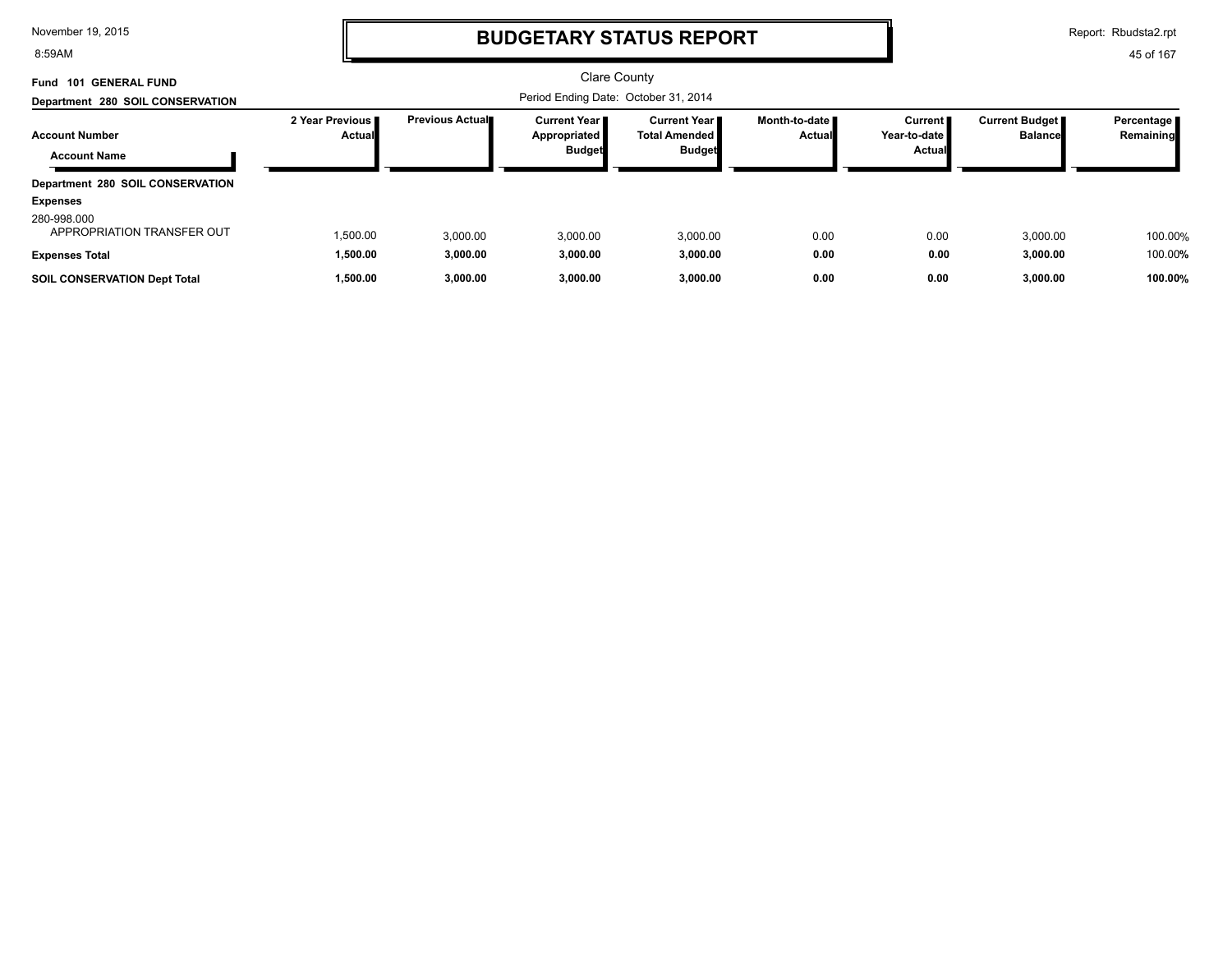8:59AM

### **BUDGETARY STATUS REPORT**

Report: Rbudsta2.rpt

| <b>GENERAL FUND</b><br>101<br>Fund                             |                           |                        | Clare County                                           |                                                          |                                |                                            |                                         |                         |
|----------------------------------------------------------------|---------------------------|------------------------|--------------------------------------------------------|----------------------------------------------------------|--------------------------------|--------------------------------------------|-----------------------------------------|-------------------------|
| Department 282 SOIL EROSION & SED-ENVIRON AFF                  |                           |                        | Period Ending Date: October 31, 2014                   |                                                          |                                |                                            |                                         |                         |
| <b>Account Number</b><br><b>Account Name</b>                   | 2 Year Previous<br>Actual | <b>Previous Actual</b> | <b>Current Year I</b><br>Appropriated<br><b>Budget</b> | Current Year II<br><b>Total Amended</b><br><b>Budget</b> | Month-to-date<br><b>Actual</b> | Current <b>F</b><br>Year-to-date<br>Actual | <b>Current Budget</b><br><b>Balance</b> | Percentage<br>Remaining |
| Department 282 SOIL EROSION & SED-ENVIRON AFF                  |                           |                        |                                                        |                                                          |                                |                                            |                                         |                         |
| <b>Expenses</b>                                                |                           |                        |                                                        |                                                          |                                |                                            |                                         |                         |
| 282-814.000<br>DUES AND SUBSCRIPTIONS                          | 21,645.00                 | 18,360.00              | 18,000.00                                              | 18,000.00                                                | 0.00                           | 0.00                                       | 18,000.00                               | 100.00%                 |
| 282-978.000<br><b>OFFICE EQUIPMENT</b>                         | 0.00                      | 0.00                   | 1,500.00                                               | 1,500.00                                                 | 0.00                           | 0.00                                       | 1,500.00                                | 100.00%                 |
| <b>Expenses Total</b>                                          | 21,645.00                 | 18,360.00              | 19,500.00                                              | 19,500.00                                                | 0.00                           | 0.00                                       | 19,500.00                               | 100.00%                 |
| <b>SOIL EROSION &amp; SED-ENVIRON AFF</b><br><b>Dept Total</b> | 21,645.00                 | 18,360.00              | 19,500.00                                              | 19,500.00                                                | 0.00                           | 0.00                                       | 19,500.00                               | 100.00%                 |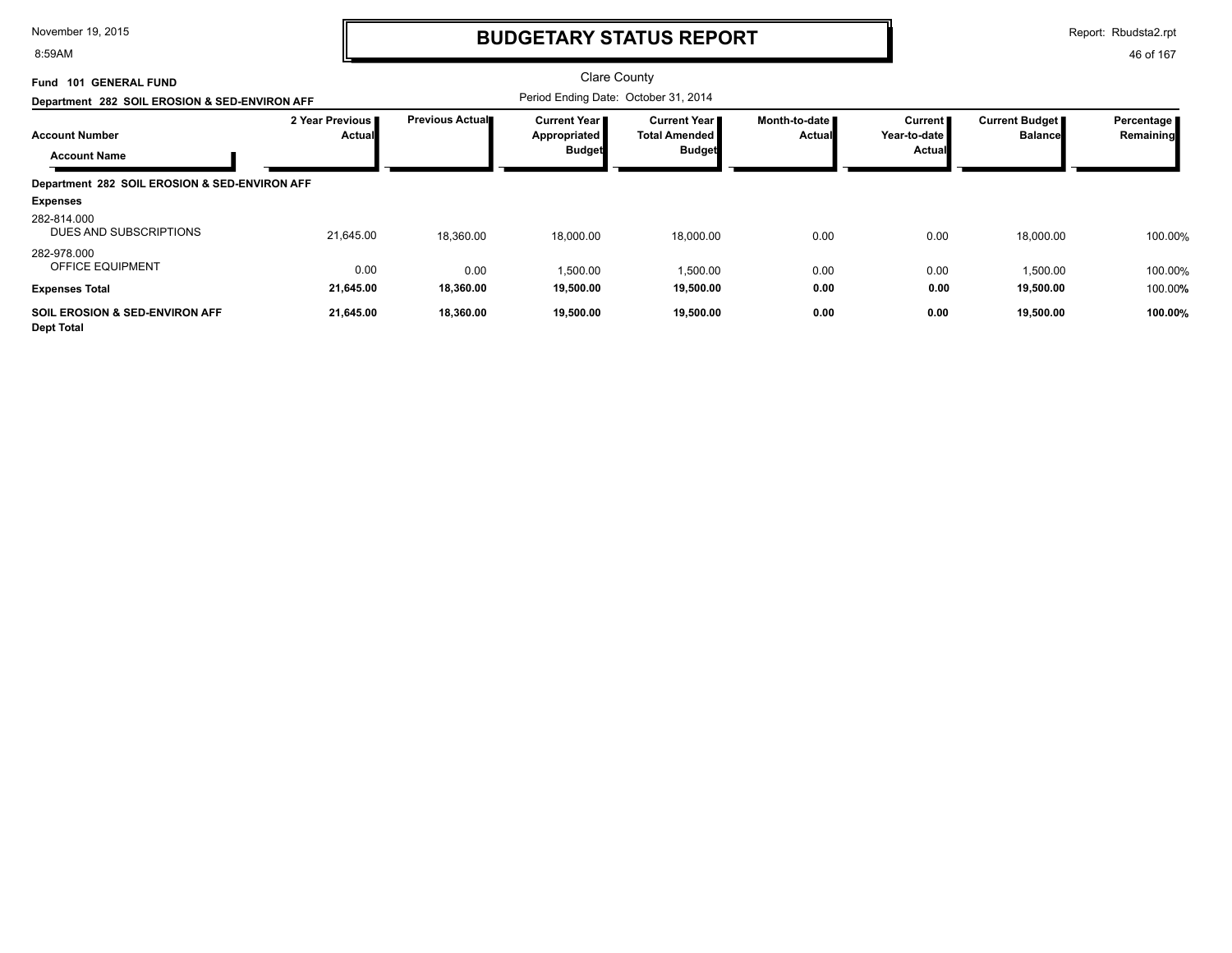8:59AM

### **BUDGETARY STATUS REPORT**

Report: Rbudsta2.rpt

| 101 GENERAL FUND<br>Fund                     |                           |                        | Clare County                                           |                                                         |                                |                                              |                                  |                           |
|----------------------------------------------|---------------------------|------------------------|--------------------------------------------------------|---------------------------------------------------------|--------------------------------|----------------------------------------------|----------------------------------|---------------------------|
| Department 294 DUPLICATING DEPARTMENT        |                           |                        | Period Ending Date: October 31, 2014                   |                                                         |                                |                                              |                                  |                           |
| <b>Account Number</b><br><b>Account Name</b> | 2 Year Previous<br>Actual | <b>Previous Actual</b> | <b>Current Year I</b><br>Appropriated<br><b>Budget</b> | Current Year I<br><b>Total Amended</b><br><b>Budget</b> | Month-to-date<br><b>Actual</b> | Current  <br>Year-to-date I<br><b>Actual</b> | Current Budget<br><b>Balance</b> | Percentage  <br>Remaining |
| Department 294 DUPLICATING DEPARTMENT        |                           |                        |                                                        |                                                         |                                |                                              |                                  |                           |
| <b>Expenses</b>                              |                           |                        |                                                        |                                                         |                                |                                              |                                  |                           |
| 294-727.000<br><b>SUPPLIES</b>               | 12,563.21                 | 12.042.39              | 13,000.00                                              | 13.000.00                                               | 0.00                           | 0.00                                         | 13,000.00                        | 100.00%                   |
| 294-933.000<br>MAINTENANCE CONTRACTS         | 26.414.61                 | 30,382.58              | 25,000.00                                              | 25,000.00                                               | 1,943.00                       | 1,943.00                                     | 23,057.00                        | 92.23%                    |
| <b>Expenses Total</b>                        | 38,977.82                 | 42,424.97              | 38,000.00                                              | 38,000.00                                               | 1,943.00                       | 1,943.00                                     | 36,057.00                        | 94.89%                    |
| <b>DUPLICATING DEPARTMENT Dept Total</b>     | 38,977.82                 | 42,424.97              | 38,000.00                                              | 38,000.00                                               | 1,943.00                       | 1,943.00                                     | 36,057.00                        | 94.89%                    |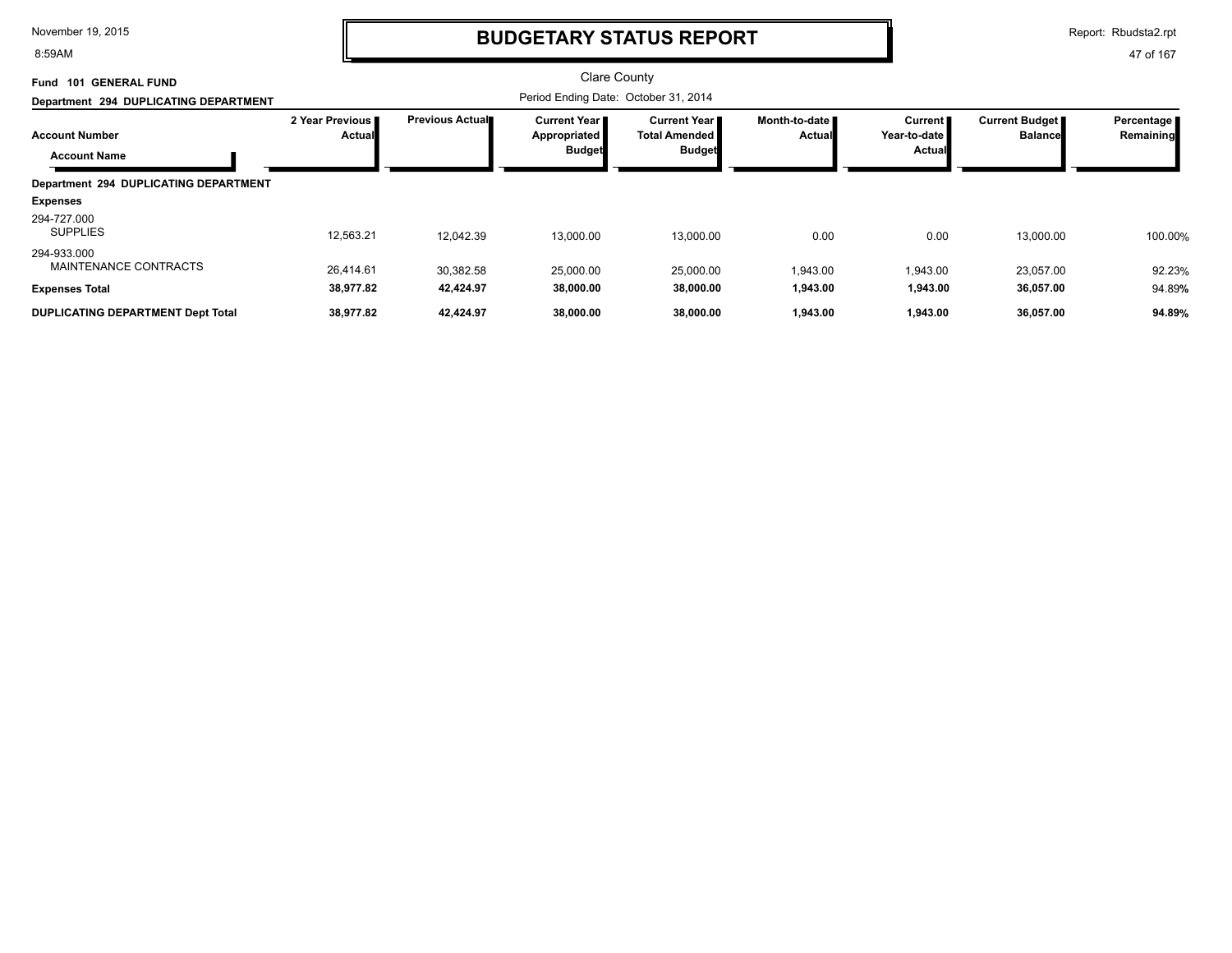8:59AM

# **BUDGETARY STATUS REPORT**

Report: Rbudsta2.rpt

| Fund 101 GENERAL FUND                                 |                           |                        | <b>Clare County</b>                  |                                               |                                |                                |                                         |                         |
|-------------------------------------------------------|---------------------------|------------------------|--------------------------------------|-----------------------------------------------|--------------------------------|--------------------------------|-----------------------------------------|-------------------------|
| Department 295 MAILING DEPARTMENT                     |                           |                        | Period Ending Date: October 31, 2014 |                                               |                                |                                |                                         |                         |
| <b>Account Number</b>                                 | 2 Year Previous<br>Actual | <b>Previous Actual</b> | <b>Current Year</b><br>Appropriated  | <b>Current Year I</b><br><b>Total Amended</b> | Month-to-date<br><b>Actual</b> | <b>Current</b><br>Year-to-date | <b>Current Budget</b><br><b>Balance</b> | Percentage<br>Remaining |
| <b>Account Name</b>                                   |                           |                        | <b>Budget</b>                        | <b>Budget</b>                                 |                                | <b>Actual</b>                  |                                         |                         |
| Department 295 MAILING DEPARTMENT                     |                           |                        |                                      |                                               |                                |                                |                                         |                         |
| <b>Expenses</b>                                       |                           |                        |                                      |                                               |                                |                                |                                         |                         |
| 295-727.000<br><b>SUPPLIES</b>                        | 1,202.88                  | 943.43                 | 1,200.00                             | 1,200.00                                      | 0.00                           | 0.00                           | $-814.62$                               | $-67.89%$               |
| 295-732.000<br><b>POSTAGE</b>                         | 61,396.78                 | 62,109.49              | 62,000.00                            | 62,000.00                                     | 20,000.00                      | 20,000.00                      | 42,000.00                               | 67.74%                  |
| 295-851.000<br><b>MAINTENANCE CONTRACTS</b>           | 976.00                    | 928.50                 | 960.00                               | 960.00                                        | 0.00                           | 0.00                           | 960.00                                  | 100.00%                 |
| 295-933.000<br><b>EQUIP REPAIRS &amp; MAINTENANCE</b> | 0.00                      | 0.00                   | 150.00                               | 150.00                                        | 0.00                           | 0.00                           | 150.00                                  | 100.00%                 |
| <b>Expenses Total</b>                                 | 63,575.66                 | 63,981.42              | 64,310.00                            | 64,310.00                                     | 20,000.00                      | 20,000.00                      | 42,295.38                               | 68.90%                  |
| <b>MAILING DEPARTMENT Dept Total</b>                  | 63,575.66                 | 63,981.42              | 64,310.00                            | 64,310.00                                     | 20,000.00                      | 20,000.00                      | 42,295.38                               | 68.90%                  |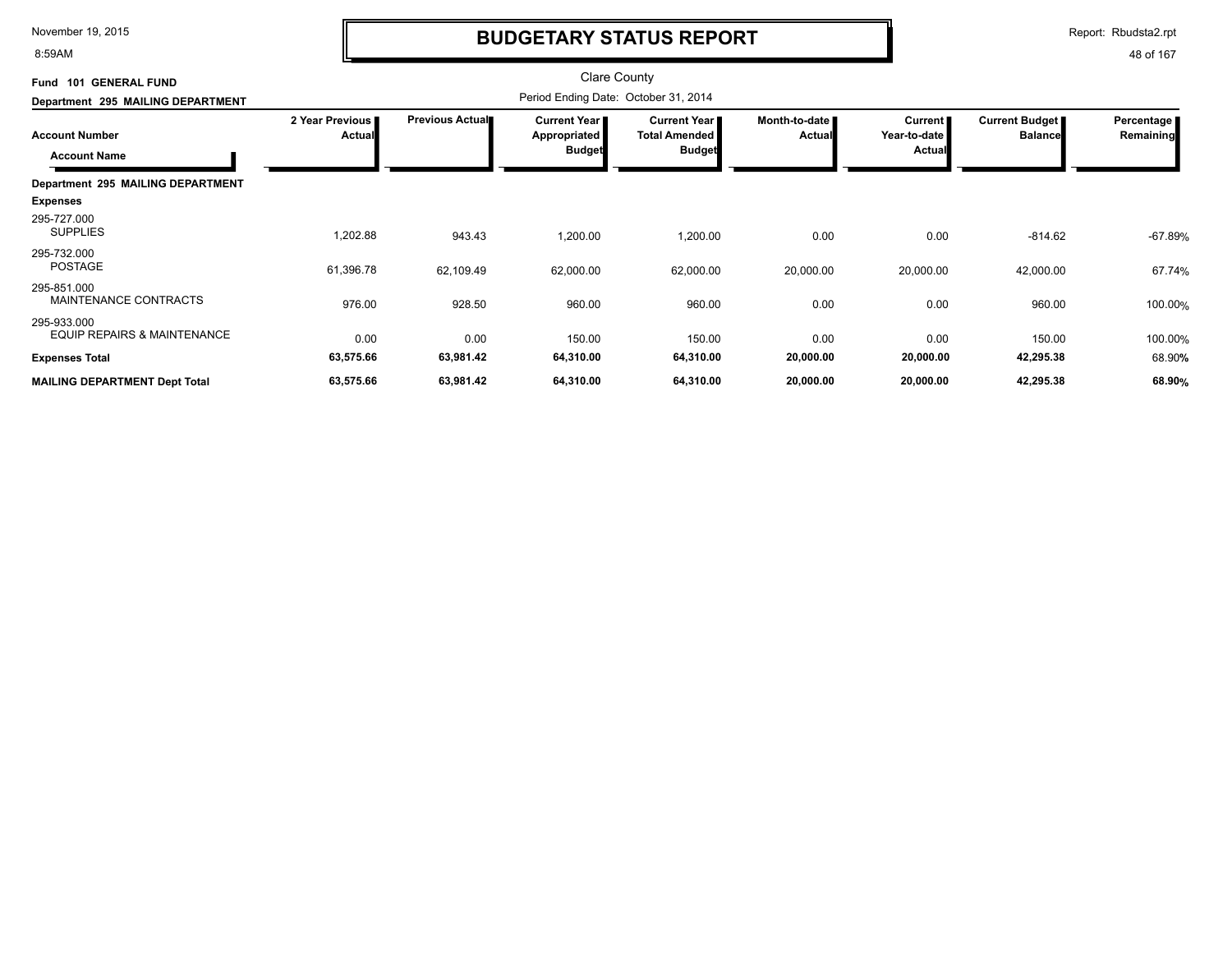8:59AM

### **BUDGETARY STATUS REPORT**

Report: Rbudsta2.rpt

| <b>101 GENERAL FUND</b><br>Fund              |                             |                                      | <b>Clare County</b>                                    |                                                          |                                         |                                             |                                  |                           |
|----------------------------------------------|-----------------------------|--------------------------------------|--------------------------------------------------------|----------------------------------------------------------|-----------------------------------------|---------------------------------------------|----------------------------------|---------------------------|
| Department 296 COUNTY AUDIT                  |                             | Period Ending Date: October 31, 2014 |                                                        |                                                          |                                         |                                             |                                  |                           |
| <b>Account Number</b><br><b>Account Name</b> | 2 Year Previous I<br>Actual | Previous Actual                      | <b>Current Year I</b><br>Appropriated<br><b>Budget</b> | Current Year II<br><b>Total Amended</b><br><b>Budget</b> | Month-to-date <b>I</b><br><b>Actual</b> | <b>Current II</b><br>Year-to-date<br>Actual | Current Budget<br><b>Balance</b> | Percentage  <br>Remaining |
| Department 296 COUNTY AUDIT                  |                             |                                      |                                                        |                                                          |                                         |                                             |                                  |                           |
| <b>Expenses</b>                              |                             |                                      |                                                        |                                                          |                                         |                                             |                                  |                           |
| 296-805.000<br><b>COUNTY AUDIT</b>           | 40.940.00                   | 44,550.00                            | 44,550.00                                              | 44,550.00                                                | 0.00                                    | 0.00                                        | 44.550.00                        | 100.00%                   |
| <b>Expenses Total</b>                        | 40,940.00                   | 44,550.00                            | 44,550.00                                              | 44,550.00                                                | 0.00                                    | 0.00                                        | 44,550.00                        | 100.00%                   |
| <b>COUNTY AUDIT Dept Total</b>               | 40.940.00                   | 44.550.00                            | 44.550.00                                              | 44.550.00                                                | 0.00                                    | 0.00                                        | 44.550.00                        | 100.00%                   |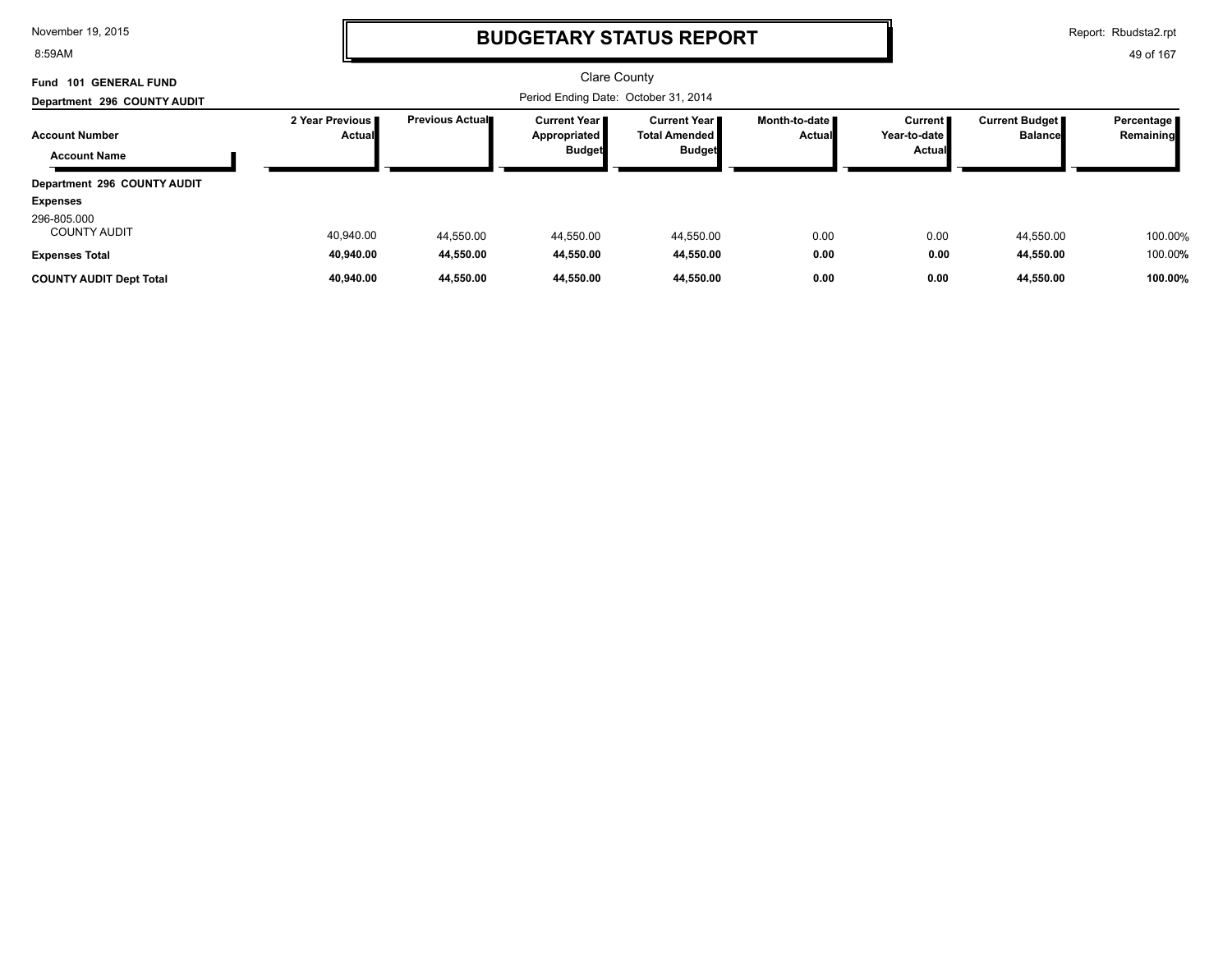8:59AM

# **BUDGETARY STATUS REPORT**

Report: Rbudsta2.rpt

| Fund 101 GENERAL FUND                      |                                  |                        | Clare County                         |                                               |                                |                           |                                  |                         |
|--------------------------------------------|----------------------------------|------------------------|--------------------------------------|-----------------------------------------------|--------------------------------|---------------------------|----------------------------------|-------------------------|
| Department 297 PLAT BOARD                  |                                  |                        | Period Ending Date: October 31, 2014 |                                               |                                |                           |                                  |                         |
| <b>Account Number</b>                      | 2 Year Previous<br><b>Actual</b> | <b>Previous Actual</b> | Current Year<br>Appropriated         | <b>Current Year I</b><br><b>Total Amended</b> | Month-to-date<br><b>Actual</b> | Current  <br>Year-to-date | Current Budget<br><b>Balance</b> | Percentage<br>Remaining |
| <b>Account Name</b>                        |                                  |                        | <b>Budget</b>                        | <b>Budget</b>                                 |                                | <b>Actual</b>             |                                  |                         |
| Department 297 PLAT BOARD                  |                                  |                        |                                      |                                               |                                |                           |                                  |                         |
| <b>Expenses</b>                            |                                  |                        |                                      |                                               |                                |                           |                                  |                         |
| 297-707.000<br>PER DIEM                    | 0.00                             | 0.00                   | 100.00                               | 100.00                                        | 0.00                           | 0.00                      | 100.00                           | 100.00%                 |
| 297-710.000<br><b>FICA EXPENSE</b>         | 0.00                             | 0.00                   | 7.00                                 | 7.00                                          | 0.00                           | 0.00                      | 7.00                             | 100.00%                 |
| 297-711.000<br><b>MEDICARE EXPENSE</b>     | 0.00                             | 0.00                   | 5.00                                 | 5.00                                          | 0.00                           | 0.00                      | 5.00                             | 100.00%                 |
| 297-864.000<br><b>TRAVEL &amp; EXPENSE</b> | 0.00                             | 0.00                   | 50.00                                | 50.00                                         | 0.00                           | 0.00                      | 50.00                            | 100.00%                 |
| <b>Expenses Total</b>                      | 0.00                             | 0.00                   | 162.00                               | 162.00                                        | 0.00                           | 0.00                      | 162.00                           | 100.00%                 |
| PLAT BOARD Dept Total                      | 0.00                             | 0.00                   | 162.00                               | 162.00                                        | 0.00                           | 0.00                      | 162.00                           | 100.00%                 |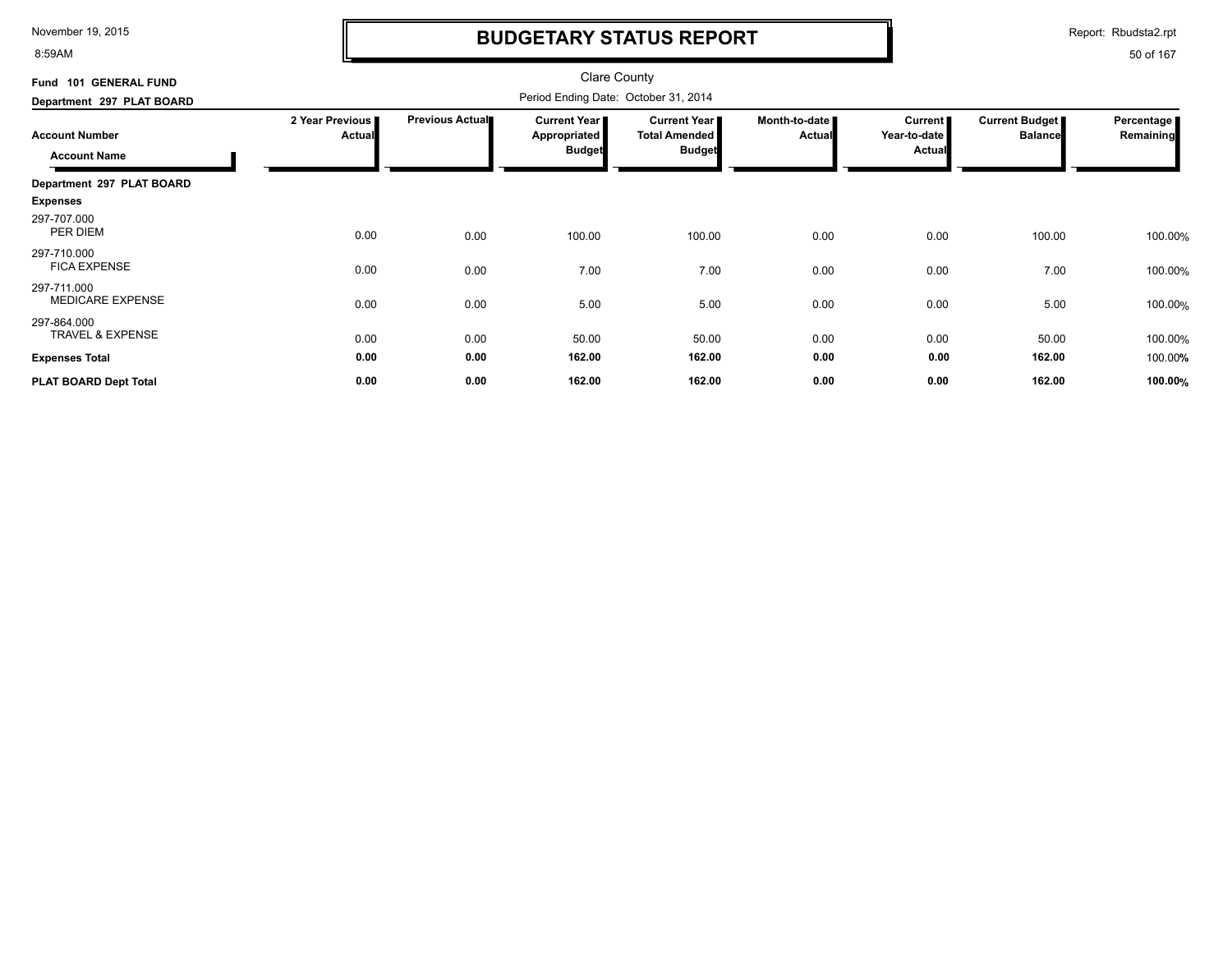8:59AM

# **BUDGETARY STATUS REPORT**

Report: Rbudsta2.rpt

| Fund 101 GENERAL FUND                    |                           |                 | <b>Clare County</b>                                    |                                                              |                                  |                                          |                                  |                         |
|------------------------------------------|---------------------------|-----------------|--------------------------------------------------------|--------------------------------------------------------------|----------------------------------|------------------------------------------|----------------------------------|-------------------------|
| Department 301 SHERIFF                   |                           |                 | Period Ending Date: October 31, 2014                   |                                                              |                                  |                                          |                                  |                         |
| <b>Account Number</b>                    | 2 Year Previous<br>Actual | Previous Actual | <b>Current Year I</b><br>Appropriated<br><b>Budget</b> | <b>Current Year</b><br><b>Total Amended</b><br><b>Budget</b> | Month-to-date  <br><b>Actual</b> | <b>Current</b><br>Year-to-date<br>Actual | Current Budget<br><b>Balance</b> | Percentage<br>Remaining |
| <b>Account Name</b>                      |                           |                 |                                                        |                                                              |                                  |                                          |                                  |                         |
| Department 301 SHERIFF                   |                           |                 |                                                        |                                                              |                                  |                                          |                                  |                         |
| <b>Expenses</b>                          |                           |                 |                                                        |                                                              |                                  |                                          |                                  |                         |
| 301-702.000<br>SHERIFF SALARY            | 56,416.97                 | 57,334.73       | 57,325.00                                              | 57,325.00                                                    | 2,834.70                         | 2,834.70                                 | 54,490.30                        | 95.06%                  |
| 301-703.000<br>UNDERSHERIFF SALARY       | 40,707.63                 | 55,089.46       | 55,080.00                                              | 55,080.00                                                    | 2,723.72                         | 2,723.72                                 | 52,356.28                        | 95.05%                  |
| 301-704.000<br><b>FULL TIME SALARIES</b> | 767,577.66                | 804,134.83      | 854,510.00                                             | 854,510.00                                                   | 40,771.96                        | 40,771.96                                | 813,738.04                       | 95.23%                  |
| 301-705.000<br>PART TIME SALARIES        | 14,414.80                 | 18,624.00       | 20,500.00                                              | 20,500.00                                                    | 1,044.40                         | 1,044.40                                 | 19,455.60                        | 94.91%                  |
| 301-706.000<br><b>OVERTIME</b>           | 52,828.23                 | 44,337.75       | 49,826.00                                              | 49,826.00                                                    | 1,620.20                         | 1,620.20                                 | 48,205.80                        | 96.75%                  |
| 301-706.002<br><b>OVERTIME-CID</b>       | 6,865.15                  | 12,140.60       | 7,750.00                                               | 7,750.00                                                     | 878.22                           | 878.22                                   | 6,871.78                         | 88.67%                  |
| 301-706.003<br>PART TIME OVERTIME        | 349.55                    | 450.18          | 3,850.00                                               | 3,850.00                                                     | 0.00                             | 0.00                                     | 3,850.00                         | 100.00%                 |
| 301-710.000<br><b>FICA EXPENSE</b>       | 60,385.92                 | 63,556.04       | 70,191.00                                              | 70,191.00                                                    | 3,090.32                         | 3,090.32                                 | 67,100.68                        | 95.60%                  |
| 301-711.000<br><b>MEDICARE EXPENSE</b>   | 14,122.61                 | 14,863.90       | 16,416.00                                              | 16,416.00                                                    | 722.77                           | 722.77                                   | 15,693.23                        | 95.60%                  |
| 301-715.000<br><b>HEALTH INSURANCE</b>   | 206,312.57                | 167,669.57      | 165,666.00                                             | 165,666.00                                                   | 15,400.87                        | 15,400.87                                | 150,265.13                       | 90.70%                  |
| 301-715.001<br><b>BENNY CARD</b>         | 441.56                    | 0.00            | 0.00                                                   | 0.00                                                         | 0.00                             | 0.00                                     | 0.00                             | 0.00%                   |
| 301-715.002<br><b>HRA</b>                | 1,132.13                  | 0.00            | 0.00                                                   | 0.00                                                         | 0.00                             | 0.00                                     | 0.00                             | 0.00%                   |
| 301-715.006<br><b>CIC BUNDLE</b>         | 0.00                      | 8,651.90        | 8,829.00                                               | 8,829.00                                                     | 720.87                           | 720.87                                   | 8,108.13                         | 91.84%                  |
| 301-717.000<br>LIFE INSURANCE            | 1,301.94                  | 1,271.25        | 1,418.00                                               | 1,418.00                                                     | 111.25                           | 111.25                                   | 1,306.75                         | 92.15%                  |
| 301-717.002<br>COBRA/HIPPA               | 212.08                    | 0.00            | 0.00                                                   | 0.00                                                         | 0.00                             | 0.00                                     | 0.00                             | 0.00%                   |
| 301-717.004<br>SECTION 125 PLAN          | 30.00                     | 0.00            | 0.00                                                   | 0.00                                                         | 0.00                             | 0.00                                     | 0.00                             | 0.00%                   |
| 301-719.000<br><b>LONGEVITY</b>          | 2,800.00                  | 2,800.00        | 2,800.00                                               | 2,800.00                                                     | 0.00                             | 0.00                                     | 2,800.00                         | 100.00%                 |
| 301-720.000<br><b>VACATIONS</b>          | 3,574.45                  | 9,133.39        | 5,000.00                                               | 5,000.00                                                     | 0.00                             | 0.00                                     | 5,000.00                         | 100.00%                 |
| 301-721.000<br><b>SICK LEAVE</b>         | 7,717.75                  | 7,094.38        | 5,701.00                                               | 5,701.00                                                     | 0.00                             | 0.00                                     | 5,701.00                         | 100.00%                 |
| 301-722.000<br><b>HOLIDAYS</b>           | 28,805.40                 | 29,098.58       | 34,119.00                                              | 34,119.00                                                    | 0.00                             | 0.00                                     | 34,119.00                        | 100.00%                 |
| 301-727.000<br>OFFICE SUPPLIES           | 4,265.45                  | 3,170.99        | 3,500.00                                               | 3,500.00                                                     | 0.00                             | 0.00                                     | 2,552.44                         | 72.93%                  |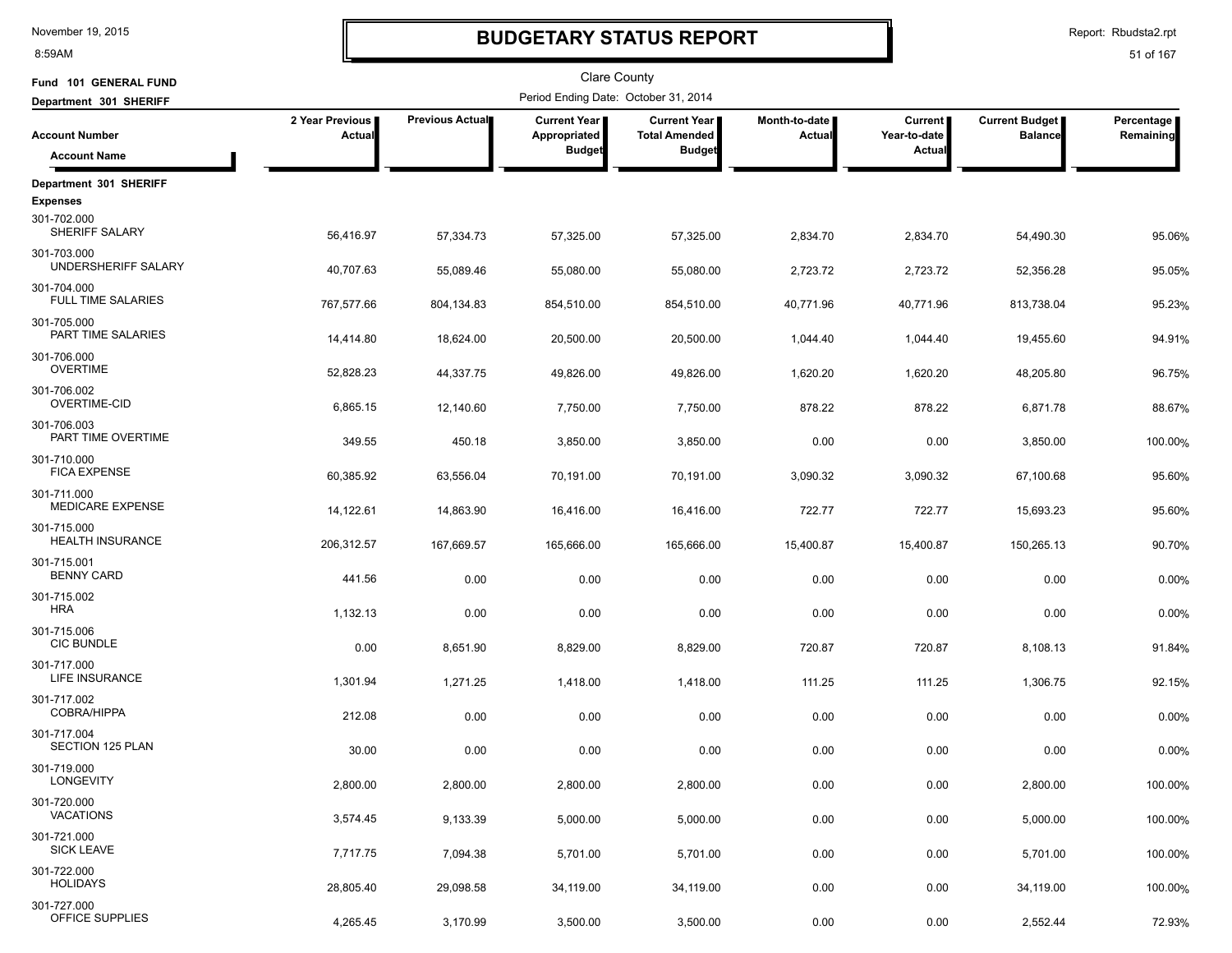8:59AM

### **BUDGETARY STATUS REPORT**

Report: Rbudsta2.rpt

| Fund 101 GENERAL FUND                                   |                           |                 | <b>Clare County</b>                  |                                               |                         |                                |                                         |                         |
|---------------------------------------------------------|---------------------------|-----------------|--------------------------------------|-----------------------------------------------|-------------------------|--------------------------------|-----------------------------------------|-------------------------|
| Department 301 SHERIFF                                  |                           |                 | Period Ending Date: October 31, 2014 |                                               |                         |                                |                                         |                         |
| <b>Account Number</b>                                   | 2 Year Previous<br>Actual | Previous Actual | Current Year<br>Appropriated         | <b>Current Year I</b><br><b>Total Amended</b> | Month-to-date<br>Actual | <b>Current</b><br>Year-to-date | <b>Current Budget</b><br><b>Balance</b> | Percentage<br>Remaining |
| <b>Account Name</b>                                     |                           |                 | <b>Budget</b>                        | <b>Budget</b>                                 |                         | Actual                         |                                         |                         |
| 301-728.000<br>PRINTING & BINDING                       | 146.00                    | 767.60          | 1,000.00                             | 1,000.00                                      | 0.00                    | 0.00                           | 758.20                                  | 75.82%                  |
| 301-728.001<br>PRINTING & BINDING-CITATIONS             | 730.00                    | 760.00          | 1,025.00                             | 1,025.00                                      | 0.00                    | 0.00                           | 1,025.00                                | 100.00%                 |
| 301-729.000<br><b>AMMUNITION</b>                        | 3,346.60                  | 4,235.37        | 4,250.00                             | 4,250.00                                      | 0.00                    | 0.00                           | 4,250.00                                | 100.00%                 |
| 301-741.000<br>OTHER SUPPLIES & BREATHALIZER            | 2,000.00                  | 1,355.78        | 2,050.00                             | 2,050.00                                      | 0.00                    | 0.00                           | 1,851.33                                | 90.31%                  |
| 301-745.000<br><b>CCTC BLDG-FIRE FIGHTING EQUIPMENT</b> | 0.00                      | 294.55          | 450.00                               | 450.00                                        | 0.00                    | 0.00                           | 450.00                                  | 100.00%                 |
| 301-746.000<br><b>GAS OIL &amp; GREASE</b>              | 108,655.18                | 112,891.11      | 117,000.00                           | 117,000.00                                    | 7,057.15                | 7,057.15                       | 109,942.85                              | 93.97%                  |
| 301-747.000<br><b>UNIFORMS</b>                          | 9,427.25                  | 7,849.59        | 11,550.00                            | 11,550.00                                     | 2,862.50                | 2,862.50                       | 7,794.80                                | 67.49%                  |
| 301-747.001<br>PLAIN CLOTHES ALLOWANCE                  | 1,375.38                  | 1,583.57        | 2,500.00                             | 2,500.00                                      | 500.00                  | 500.00                         | 2,000.00                                | 80.00%                  |
| 301-747.002<br><b>BULLET PROOF VESTS</b>                | 2,600.00                  | 0.00            | 2,600.00                             | 2,600.00                                      | 0.00                    | 0.00                           | 2,600.00                                | 100.00%                 |
| 301-749.000<br><b>CCTC BLDG-JANITORIAL SUPPLIES</b>     | 0.00                      | 0.00            | 200.00                               | 200.00                                        | 0.00                    | 0.00                           | 200.00                                  | 100.00%                 |
| 301-750.000<br>PHOTO SUPPLIES & REPAIR                  | 368.14                    | 0.00            | 500.00                               | 500.00                                        | 0.00                    | 0.00                           | 500.00                                  | 100.00%                 |
| 301-752.000<br>K-9 CARE AND MAINTANCE                   | 292.89                    | 145.50          | 750.00                               | 750.00                                        | 0.00                    | 0.00                           | 750.00                                  | 100.00%                 |
| 301-752.001<br>K9 RESTRICTED DONATIONS                  | 3,834.13                  | 5,207.59        | 1,325.00                             | 1,325.00                                      | 0.00                    | 0.00                           | 1,325.00                                | 100.00%                 |
| 301-752.002<br>DONATIONS - NEIGHBORHOOD WATCH           | 4,333.66                  | 507.40          | 1,000.00                             | 2,028.60                                      | 0.00                    | 0.00                           | 2,028.60                                | 100.00%                 |
| 301-801.000<br>CONTRACTED SERVICES                      | 2,325.00                  | 1,315.50        | 1,000.00                             | 1,000.00                                      | 600.00                  | 600.00                         | 400.00                                  | 40.00%                  |
| 301-814.000<br><b>DUES &amp; SUBSCRIPTIONS</b>          | 944.25                    | 1,235.02        | 1,200.00                             | 1,200.00                                      | 0.00                    | 0.00                           | 1,190.00                                | 99.17%                  |
| 301-835.001<br>HEALTH SERVICES EMPLOYEES                | 1,125.00                  | 663.50          | 1,000.00                             | 1,000.00                                      | 0.00                    | 0.00                           | 1,000.00                                | 100.00%                 |
| 301-835.002<br>OUIL BLOOD DRAWS                         | 2,190.00                  | 1,132.20        | 2,500.00                             | 2,500.00                                      | 0.00                    | 0.00                           | 2,500.00                                | 100.00%                 |
| 301-851.001<br>MAINT CONTRACTS - COMPUTER               | 25,862.64                 | 28,052.75       | 30,000.00                            | 30,000.00                                     | 6,040.88                | 6,040.88                       | 23,959.12                               | 79.86%                  |
| 301-852.000<br><b>TELEPHONE</b>                         | 28,007.26                 | 39,841.84       | 26,500.00                            | 26,500.00                                     | 1,002.98                | 1,002.98                       | 25,497.02                               | 96.22%                  |
| 301-852.006<br><b>TELECOMMUNICATIONS</b>                | 748.00                    | 399.00          | 750.00                               | 750.00                                        | 0.00                    | 0.00                           | 750.00                                  | 100.00%                 |
| 301-862.000<br>VEHICLE REPAIRS & MAINTENANCE            | 36,105.45                 | 37,751.57       | 39,000.00                            | 39,000.00                                     | 1,820.78                | 1,820.78                       | 36,502.60                               | 93.60%                  |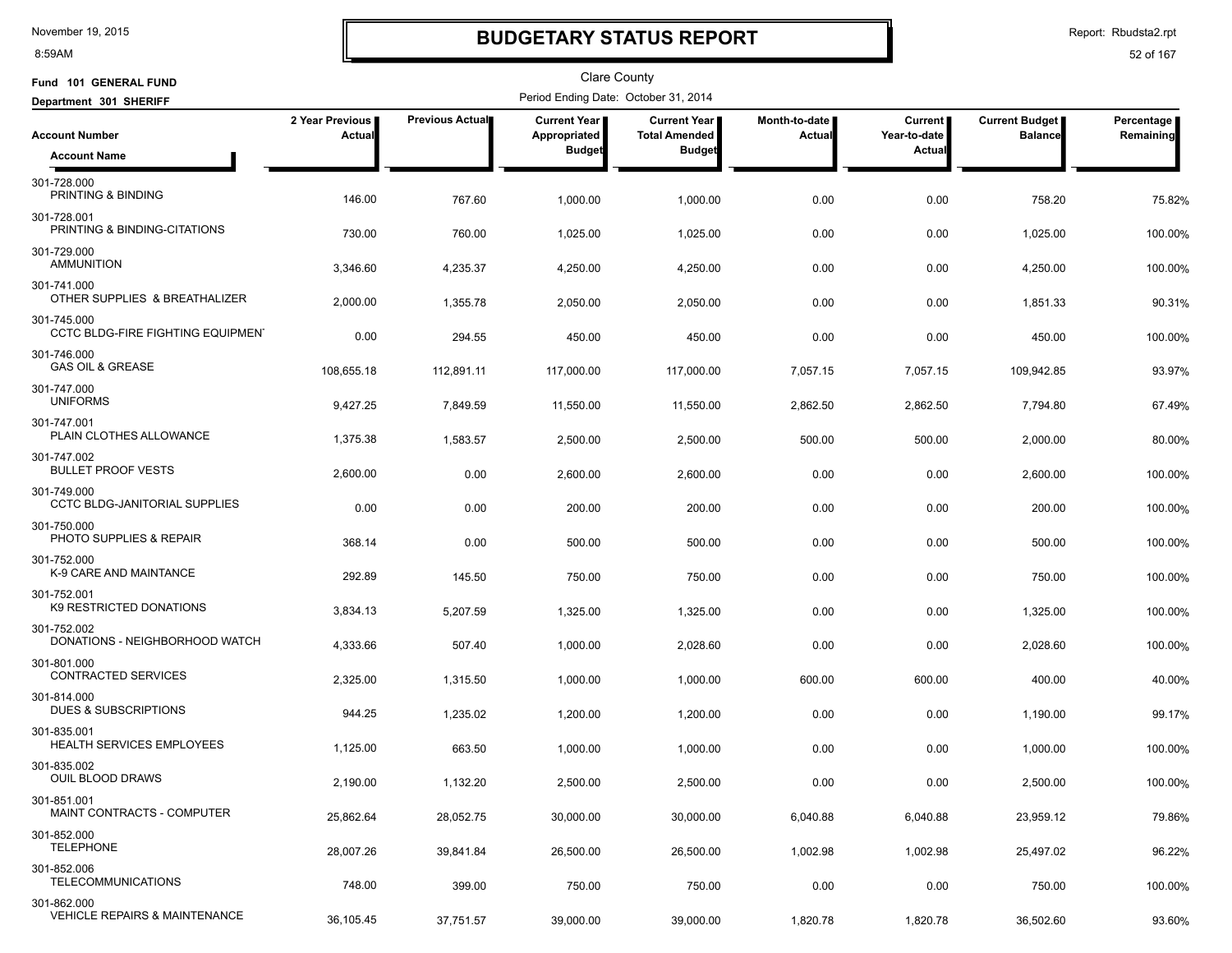8:59AM

# **BUDGETARY STATUS REPORT**

Report: Rbudsta2.rpt

| Fund 101 GENERAL FUND                                    |                                  |                 | <b>Clare County</b>                             |                                                                |                                |                                          |                                         |                         |
|----------------------------------------------------------|----------------------------------|-----------------|-------------------------------------------------|----------------------------------------------------------------|--------------------------------|------------------------------------------|-----------------------------------------|-------------------------|
| Department 301 SHERIFF                                   |                                  |                 | Period Ending Date: October 31, 2014            |                                                                |                                |                                          |                                         |                         |
| <b>Account Number</b><br><b>Account Name</b>             | 2 Year Previous<br><b>Actual</b> | Previous Actual | Current Year  <br>Appropriated<br><b>Budget</b> | <b>Current Year I</b><br><b>Total Amended</b><br><b>Budget</b> | Month-to-date<br><b>Actual</b> | Current<br>Year-to-date<br><b>Actual</b> | <b>Current Budget</b><br><b>Balance</b> | Percentage<br>Remaining |
|                                                          |                                  |                 |                                                 |                                                                |                                |                                          |                                         |                         |
| 301-862.001<br><b>VEHICLE-EQUIPMENT</b>                  | 1,251.00                         | 680.42          | 1,500.00                                        | 1,500.00                                                       | 148.00                         | 148.00                                   | 1,352.00                                | 90.13%                  |
| 301-862.002<br><b>TOWING/DECALS</b>                      | 5,471.50                         | 2,641.30        | 4,000.00                                        | 4,000.00                                                       | 160.50                         | 160.50                                   | 3,429.39                                | 85.73%                  |
| 301-863.000<br><b>FREIGHT</b>                            | 600.37                           | 1,138.59        | 1,150.00                                        | 1,150.00                                                       | 35.43                          | 35.43                                    | 1,114.43                                | 96.91%                  |
| 301-864.000<br><b>TRAVEL &amp; EXPENSE</b>               | 408.63                           | 688.66          | 400.00                                          | 400.00                                                         | 0.00                           | 0.00                                     | 400.00                                  | 100.00%                 |
| 301-864.001<br><b>EXTRADITION</b>                        | 4,247.00                         | 466.31          | 5,000.00                                        | 5,000.00                                                       | 0.00                           | 0.00                                     | 3,863.00                                | 77.26%                  |
| 301-921.000<br><b>CCTC BLDG-UTILITIES</b>                | 0.00                             | 3,669.09        | 6,800.00                                        | 6,800.00                                                       | 236.29                         | 236.29                                   | 6,563.71                                | 96.53%                  |
| 301-931.000<br><b>CCTC BLDG-BLDG REPAIRS &amp; MAINT</b> | 0.00                             | 1,057.20        | 2,000.00                                        | 2,000.00                                                       | 0.00                           | 0.00                                     | 2,000.00                                | 100.00%                 |
| 301-932.000<br>OFFICE EQUIP MAINT                        | 80.39                            | 103.96          | 400.00                                          | 400.00                                                         | 0.00                           | 0.00                                     | 400.00                                  | 100.00%                 |
| 301-932.001<br>OFFICE EQUIP MAINT - LEIN                 | 6,468.00                         | 6,666.00        | 6,732.00                                        | 6,732.00                                                       | 0.00                           | 0.00                                     | 6,732.00                                | 100.00%                 |
| 301-933.000<br><b>EQUIP REPAIRS &amp; MAINT</b>          | 2,651.37                         | 2,952.46        | 4,500.00                                        | 4,500.00                                                       | 0.00                           | 0.00                                     | 3,967.15                                | 88.16%                  |
| 301-956.002<br><b>BANK SERVICE FEES</b>                  | 0.00                             | 100.00          | 125.00                                          | 125.00                                                         | 0.00                           | 0.00                                     | 125.00                                  | 100.00%                 |
| 301-957.000<br><b>SCHOOLING &amp; TRAINING-STATE</b>     | 4,865.19                         | 4,901.68        | 5,500.00                                        | 5,500.00                                                       | 1,415.00                       | 1,415.00                                 | 3,344.00                                | 60.80%                  |
| 301-957.001<br>SCHOOLING & TRAINING-COUNTY               | 2,060.36                         | 4,682.72        | 6,000.00                                        | 6,000.00                                                       | 370.30                         | 370.30                                   | 5,559.70                                | 92.66%                  |
| 301-978.000<br><b>NEW EQUIPMENT</b>                      | 17,638.46                        | 11,689.48       | 0.00                                            | 2,250.00                                                       | 0.00                           | 0.00                                     | 2,250.00                                | 100.00%                 |
| 301-978.302<br><b>NEW EQUIPMENT CARS</b>                 | 892.64                           | 0.00            | 0.00                                            | 0.00                                                           | 0.00                           | 0.00                                     | 0.00                                    | 0.00%                   |
| <b>Expenses Total</b>                                    | 1,551,313.59                     | 1,586,848.86    | 1,654,738.00                                    | 1,658,016.60                                                   | 92,169.09                      | 92,169.09                                | 1,559,989.06                            | 94.44%                  |
| <b>SHERIFF Dept Total</b>                                | 1,551,313.59                     | 1,586,848.86    | 1,654,738.00                                    | 1,658,016.60                                                   | 92.169.09                      | 92,169.09                                | 1,559,989.06                            | 94.44%                  |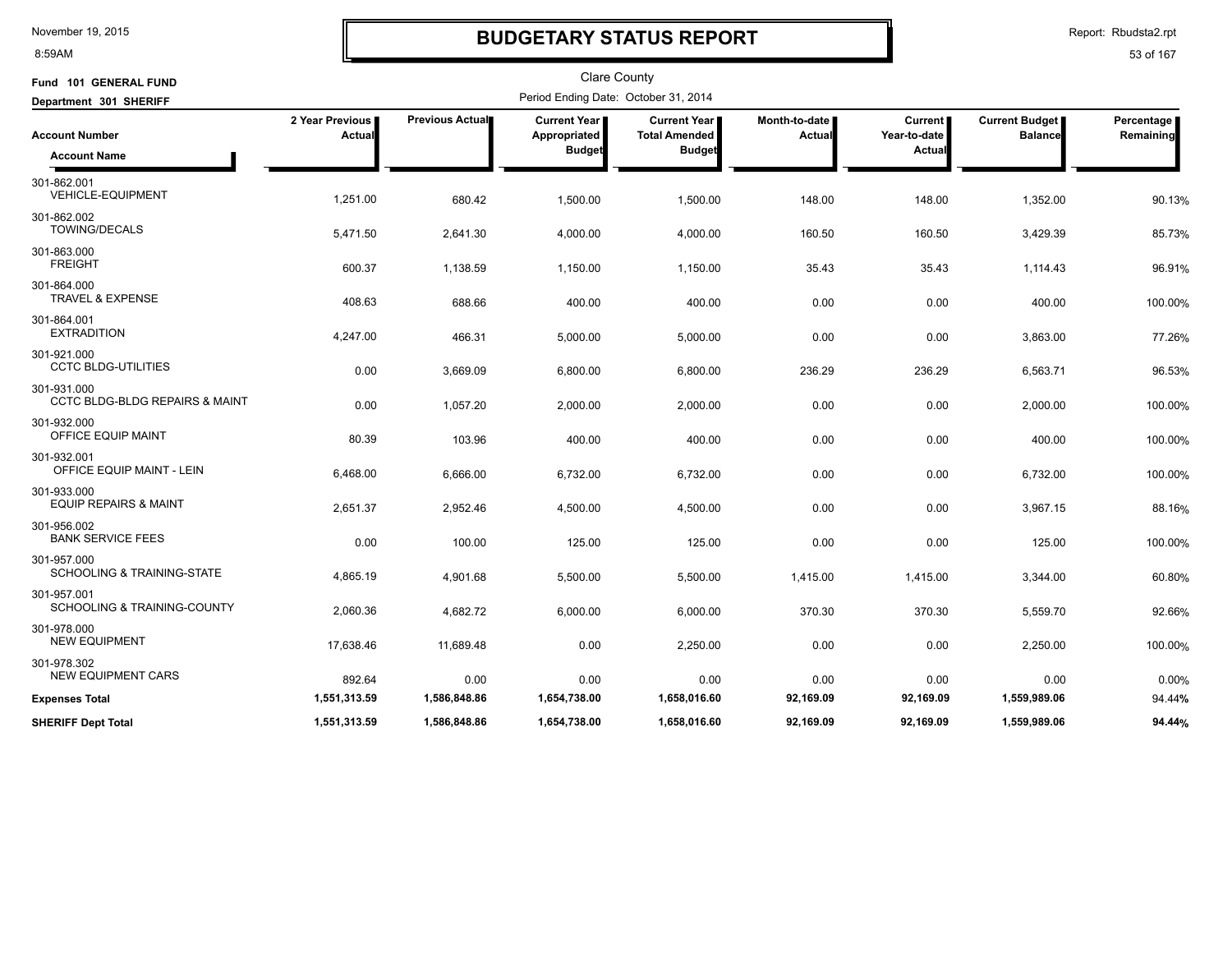8:59AM

# **BUDGETARY STATUS REPORT**

Report: Rbudsta2.rpt

| Fund 101 GENERAL FUND<br>Department 314 BAYONET |                                  | <b>Clare County</b><br>Period Ending Date: October 31, 2014 |                                                      |                                                              |                                |                                   |                                         |                         |  |  |
|-------------------------------------------------|----------------------------------|-------------------------------------------------------------|------------------------------------------------------|--------------------------------------------------------------|--------------------------------|-----------------------------------|-----------------------------------------|-------------------------|--|--|
| <b>Account Number</b><br><b>Account Name</b>    | 2 Year Previous<br><b>Actual</b> | Previous Actual                                             | <b>Current Year</b><br>Appropriated<br><b>Budget</b> | <b>Current Year</b><br><b>Total Amended</b><br><b>Budget</b> | Month-to-date<br><b>Actual</b> | Current<br>Year-to-date<br>Actual | <b>Current Budget</b><br><b>Balance</b> | Percentage<br>Remaining |  |  |
| Department 314 BAYONET<br><b>Expenses</b>       |                                  |                                                             |                                                      |                                                              |                                |                                   |                                         |                         |  |  |
| 314-704.000<br><b>FULL TIME SALARY'S</b>        | 42,822.79                        | 40,307.82                                                   | 31,755.00                                            | 31,755.00                                                    | 1,847.04                       | 1,847.04                          | 29,907.96                               | 94.18%                  |  |  |
| 314-706.000<br><b>OVERTIME</b>                  | 2,057.32                         | 861.29                                                      | 1,689.00                                             | 1,689.00                                                     | 319.68                         | 319.68                            | 1,369.32                                | 81.07%                  |  |  |
| 314-710.000<br>FICA-EXPENSE                     | 2,767.36                         | 2,553.59                                                    | 2,117.00                                             | 2,117.00                                                     | 132.53                         | 132.53                            | 1,984.47                                | 93.74%                  |  |  |
| 314-711.000<br><b>MEDICARE EXPENSE</b>          | 647.21                           | 597.23                                                      | 495.00                                               | 495.00                                                       | 30.99                          | 30.99                             | 464.01                                  | 93.74%                  |  |  |
| 314-715.000<br><b>HEALTH INSURANCE</b>          | 4,424.28                         | 4,948.16                                                    | 8,474.00                                             | 8,474.00                                                     | 907.08                         | 907.08                            | 7,566.92                                | 89.30%                  |  |  |
| 314-715.001<br><b>BENNY CARD</b>                | 23.40                            | 0.00                                                        | 0.00                                                 | 0.00                                                         | 0.00                           | 0.00                              | 0.00                                    | 0.00%                   |  |  |
| 314-715.002<br><b>HRA</b>                       | 60.00                            | 0.00                                                        | 0.00                                                 | 0.00                                                         | 0.00                           | 0.00                              | 0.00                                    | 0.00%                   |  |  |
| 314-715.006<br><b>CIC BUNDLE</b>                | 0.00                             | 458.00                                                      | 394.00                                               | 394.00                                                       | 39.50                          | 39.50                             | 354.50                                  | 89.97%                  |  |  |
| 314-717.000<br><b>LIFE INSURANCE</b>            | 54.20                            | 60.00                                                       | 50.00                                                | 50.00                                                        | 5.00                           | 5.00                              | 45.00                                   | 90.00%                  |  |  |
| 314-717.002<br><b>COBRA/HIPPA</b>               | 11.40                            | 0.00                                                        | 0.00                                                 | 0.00                                                         | 0.00                           | 0.00                              | 0.00                                    | 0.00%                   |  |  |
| 314-722.000<br><b>HOLIDAYS</b>                  | 0.00                             | 344.96                                                      | 692.00                                               | 692.00                                                       | 0.00                           | 0.00                              | 692.00                                  | 100.00%                 |  |  |
| <b>Expenses Total</b>                           | 52,867.96                        | 50,131.05                                                   | 45,666.00                                            | 45,666.00                                                    | 3,281.82                       | 3,281.82                          | 42,384.18                               | 92.81%                  |  |  |
| <b>BAYONET Dept Total</b>                       | 52,867.96                        | 50,131.05                                                   | 45,666.00                                            | 45,666.00                                                    | 3,281.82                       | 3,281.82                          | 42,384.18                               | 92.81%                  |  |  |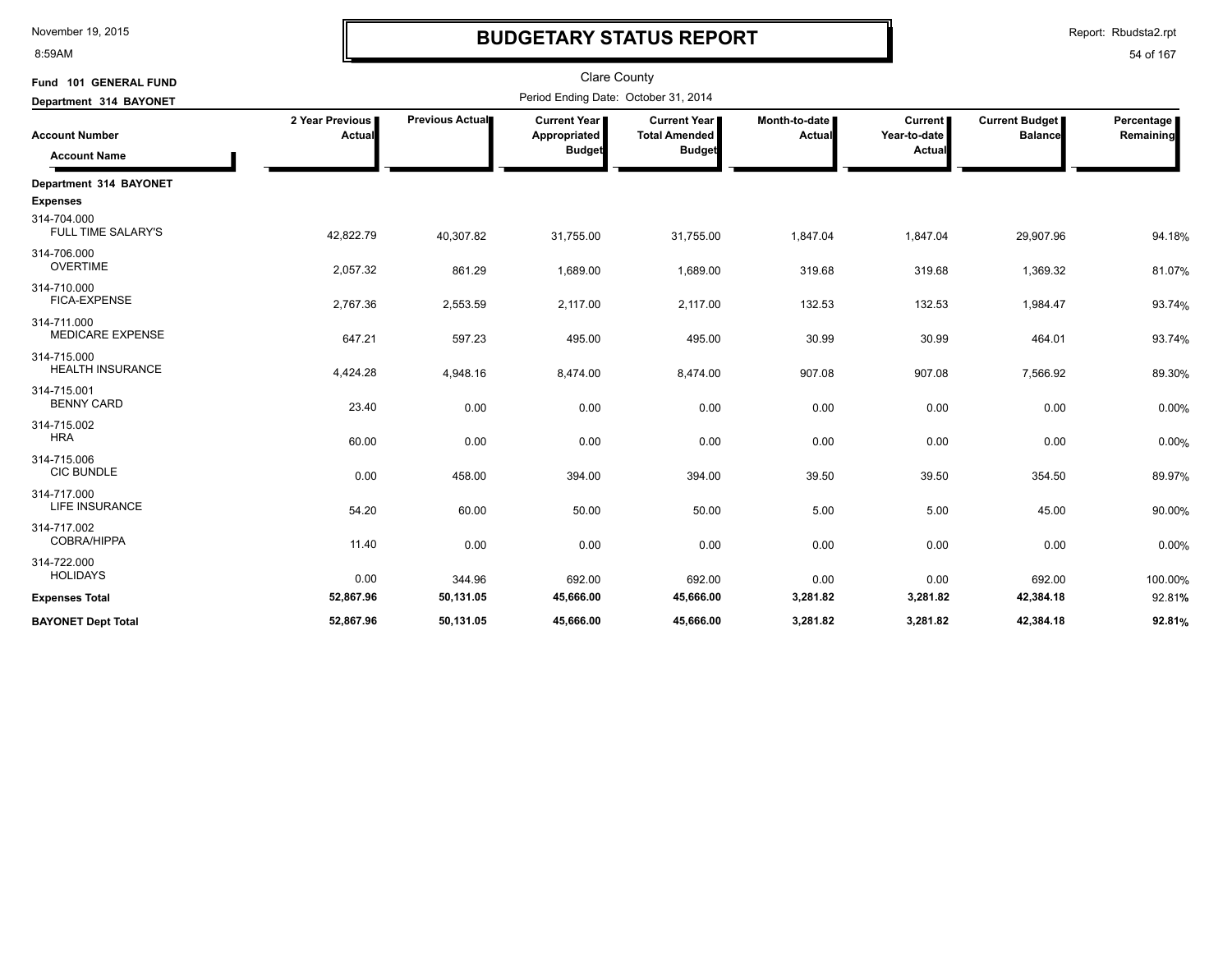8:59AM

### **BUDGETARY STATUS REPORT**

Report: Rbudsta2.rpt

| <b>GENERAL FUND</b><br><b>Fund 101</b>       |                                  |                        | Clare County                                  |                                                              |                                |                                            |                                         |                         |
|----------------------------------------------|----------------------------------|------------------------|-----------------------------------------------|--------------------------------------------------------------|--------------------------------|--------------------------------------------|-----------------------------------------|-------------------------|
| Department 316 WEIGHTMASTER                  |                                  |                        | Period Ending Date: October 31, 2014          |                                                              |                                |                                            |                                         |                         |
| <b>Account Number</b><br><b>Account Name</b> | 2 Year Previous<br><b>Actual</b> | <b>Previous Actual</b> | Current Year<br>Appropriated<br><b>Budget</b> | <b>Current Year</b><br><b>Total Amended</b><br><b>Budget</b> | Month-to-date<br><b>Actual</b> | Current  <br>Year-to-date<br><b>Actual</b> | <b>Current Budget</b><br><b>Balance</b> | Percentage<br>Remaining |
| Department 316 WEIGHTMASTER                  |                                  |                        |                                               |                                                              |                                |                                            |                                         |                         |
| <b>Expenses</b>                              |                                  |                        |                                               |                                                              |                                |                                            |                                         |                         |
| 316-705.000<br>SALARY-PART TIME-ROAD         | 2,982.47                         | 3,841.60               | 5,763.00                                      | 5,763.00                                                     | 0.00                           | 0.00                                       | 5,763.00                                | 100.00%                 |
| 316-710.000<br>FICA EXPENSE-ROAD             | 180.63                           | 226.03                 | 358.00                                        | 358.00                                                       | 0.00                           | 0.00                                       | 358.00                                  | 100.00%                 |
| 316-711.000<br>MEDICARE EXPENSE-ROAD         | 42.26                            | 52.86                  | 84.00                                         | 84.00                                                        | 0.00                           | 0.00                                       | 84.00                                   | 100.00%                 |
| <b>Expenses Total</b>                        | 3,205.36                         | 4,120.49               | 6,205.00                                      | 6,205.00                                                     | 0.00                           | 0.00                                       | 6,205.00                                | 100.00%                 |
| <b>WEIGHTMASTER Dept Total</b>               | 3,205.36                         | 4,120.49               | 6,205.00                                      | 6,205.00                                                     | 0.00                           | 0.00                                       | 6,205.00                                | 100.00%                 |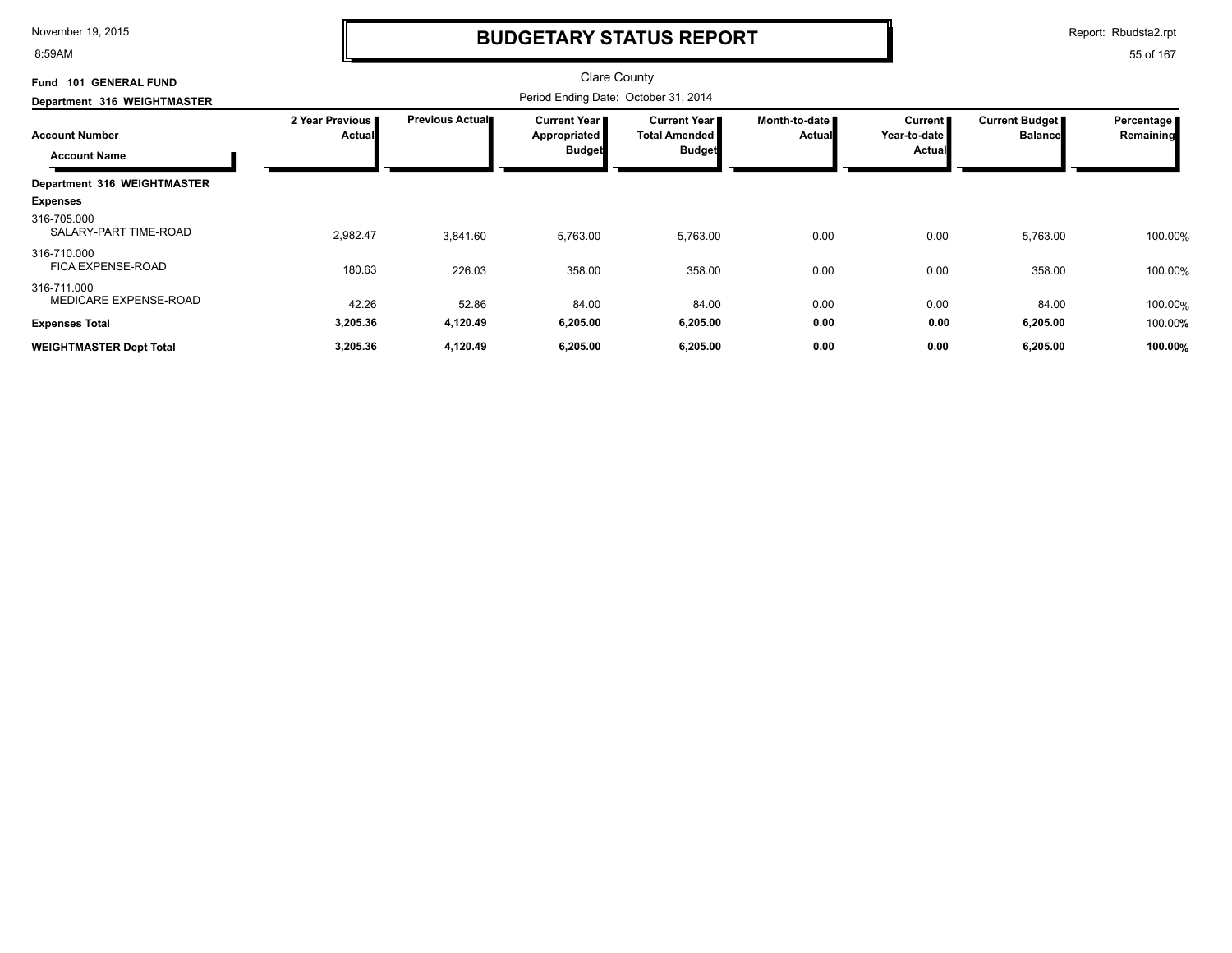8:59AM

# **BUDGETARY STATUS REPORT**

Report: Rbudsta2.rpt

| Fund 101 GENERAL FUND                                 |                           |                 | Clare County                                  |                                                       |                                  |                                          |                                  |                         |
|-------------------------------------------------------|---------------------------|-----------------|-----------------------------------------------|-------------------------------------------------------|----------------------------------|------------------------------------------|----------------------------------|-------------------------|
| Department 321 SCHOOL SAFETY GRANT                    |                           |                 | Period Ending Date: October 31, 2014          |                                                       |                                  |                                          |                                  |                         |
| <b>Account Number</b><br><b>Account Name</b>          | 2 Year Previous<br>Actual | Previous Actual | Current Year<br>Appropriated<br><b>Budget</b> | Current Year<br><b>Total Amended</b><br><b>Budget</b> | Month-to-date  <br><b>Actual</b> | <b>Current</b><br>Year-to-date<br>Actual | Current Budget<br><b>Balance</b> | Percentage<br>Remaining |
| Department 321 SCHOOL SAFETY GRANT<br><b>Expenses</b> |                           |                 |                                               |                                                       |                                  |                                          |                                  |                         |
| 321-704.000<br>SALARY - HARRISON                      | 26,409.45                 | 28,363.08       | 23,746.00                                     | 23,746.00                                             | 2,174.68                         | 2,174.68                                 | 21,571.32                        | 90.84%                  |
| 321-704.001<br>SALARY - FARWELL                       | 28,588.25                 | 26,406.70       | 0.00                                          | 0.00                                                  | 0.00                             | 0.00                                     | 0.00                             | 0.00%                   |
| 321-706.000<br><b>OVERTIME</b>                        | 652.80                    | 0.00            | 761.00                                        | 761.00                                                | 0.00                             | 0.00                                     | 761.00                           | 100.00%                 |
| 321-710.000<br>FICA EXPENSE - HARRISON                | 3,467.94                  | 3,600.78        | 1,548.00                                      | 1,548.00                                              | 132.90                           | 132.90                                   | 1,415.10                         | 91.41%                  |
| 321-711.000<br>MEDICARE EXPENSE - HARRISON            | 811.03                    | 842.10          | 362.00                                        | 362.00                                                | 31.08                            | 31.08                                    | 330.92                           | 91.41%                  |
| 321-715.000<br><b>HEALTH INSURANCE - HARRISON</b>     | 9,525.65                  | 9,131.88        | 6,671.00                                      | 6,671.00                                              | 813.87                           | 813.87                                   | 5,857.13                         | 87.80%                  |
| 321-715.001<br>HEALTH INSURANCE - FARWELL             | 3,318.31                  | 3,064.28        | 0.00                                          | 0.00                                                  | 0.00                             | 0.00                                     | 0.00                             | 0.00%                   |
| 321-715.002<br><b>BENNY CARD-HARRISON</b>             | 17.52                     | 0.00            | 0.00                                          | 0.00                                                  | 0.00                             | 0.00                                     | 0.00                             | 0.00%                   |
| 321-715.003<br><b>BENNY CARD-FARWELL</b>              | 17.52                     | 0.00            | 0.00                                          | 0.00                                                  | 0.00                             | 0.00                                     | 0.00                             | 0.00%                   |
| 321-715.004<br><b>HRA-HARRISON</b>                    | 45.00                     | 0.00            | 0.00                                          | 0.00                                                  | 0.00                             | 0.00                                     | 0.00                             | 0.00%                   |
| 321-715.005<br><b>HRA-FARWELL</b>                     | 45.00                     | 0.00            | 0.00                                          | 0.00                                                  | 0.00                             | 0.00                                     | 0.00                             | 0.00%                   |
| 321-715.006<br><b>CIC BUNDLE</b>                      | 0.00                      | 343.44          | 259.00                                        | 259.00                                                | 29.63                            | 29.63                                    | 229.37                           | 88.56%                  |
| 321-715.007<br><b>CIC BUNDLE</b>                      | 0.00                      | 343.44          | 0.00                                          | 0.00                                                  | 0.00                             | 0.00                                     | 0.00                             | 0.00%                   |
| 321-717.000<br>LIFE INSURANCE-HARRISON                | 44.25                     | 45.00           | 33.00                                         | 33.00                                                 | 3.75                             | 3.75                                     | 29.25                            | 88.64%                  |
| 321-717.001<br>LIFE INSURANCE-FARWELL                 | 44.25                     | 45.00           | 0.00                                          | 0.00                                                  | 0.00                             | 0.00                                     | 0.00                             | 0.00%                   |
| 321-717.002<br>COBRA/HIPPA-HARRISON                   | 8.64                      | 0.00            | 0.00                                          | 0.00                                                  | 0.00                             | 0.00                                     | 0.00                             | 0.00%                   |
| 321-717.003<br>COBRA/HIPPA-FARWELL                    | 8.64                      | 0.00            | 0.00                                          | 0.00                                                  | 0.00                             | 0.00                                     | 0.00                             | 0.00%                   |
| 321-722.000<br>HOLIDAYS-HARRISON                      | 910.04                    | 793.78          | 452.00                                        | 452.00                                                | 0.00                             | 0.00                                     | 452.00                           | 100.00%                 |
| 321-722.001<br><b>HOLIDAYS-FARWELL</b>                | 0.00                      | 753.12          | 0.00                                          | 0.00                                                  | 0.00                             | 0.00                                     | 0.00                             | $0.00\%$                |
| <b>Expenses Total</b>                                 | 73,914.29                 | 73,732.60       | 33,832.00                                     | 33,832.00                                             | 3,185.91                         | 3,185.91                                 | 30,646.09                        | 90.58%                  |
| <b>SCHOOL SAFETY GRANT Dept Total</b>                 | 73,914.29                 | 73,732.60       | 33,832.00                                     | 33,832.00                                             | 3,185.91                         | 3,185.91                                 | 30,646.09                        | 90.58%                  |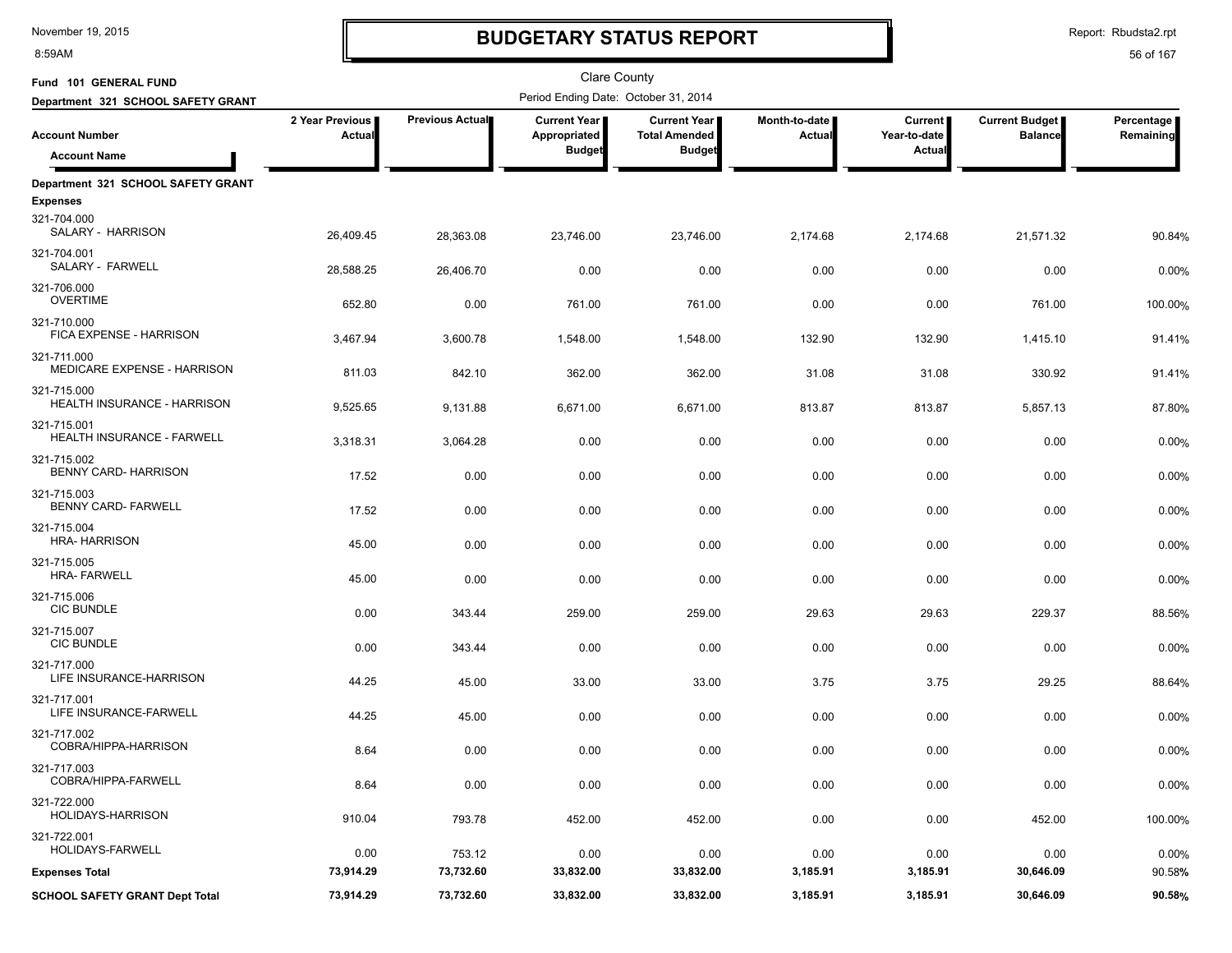8:59AM

# **BUDGETARY STATUS REPORT**

Report: Rbudsta2.rpt

| Fund 101 GENERAL FUND                         |                           |                        | Clare County                                         |                                                              |                                |                                          |                                         |                         |
|-----------------------------------------------|---------------------------|------------------------|------------------------------------------------------|--------------------------------------------------------------|--------------------------------|------------------------------------------|-----------------------------------------|-------------------------|
| Department 322 HARRISON CITY CONTRACT         |                           |                        | Period Ending Date: October 31, 2014                 |                                                              |                                |                                          |                                         |                         |
| <b>Account Number</b><br><b>Account Name</b>  | 2 Year Previous<br>Actual | Previous Actual        | <b>Current Year</b><br>Appropriated<br><b>Budget</b> | <b>Current Year</b><br><b>Total Amended</b><br><b>Budget</b> | Month-to-date<br><b>Actual</b> | <b>Current</b><br>Year-to-date<br>Actual | <b>Current Budget</b><br><b>Balance</b> | Percentage<br>Remaining |
| Department 322 HARRISON CITY CONTRACT         |                           |                        |                                                      |                                                              |                                |                                          |                                         |                         |
| <b>Expenses</b>                               |                           |                        |                                                      |                                                              |                                |                                          |                                         |                         |
| 322-704.000<br>SALARY                         | 67,724.53                 | 74,839.20              | 87,028.00                                            | 87,028.00                                                    | 3,242.83                       | 3,242.83                                 | 83,785.17                               | 96.27%                  |
| 322-705.000<br>PART TIME                      | 7,896.00                  | 8,866.58               | 8,640.00                                             | 8,640.00                                                     | 578.65                         | 578.65                                   | 8,061.35                                | 93.30%                  |
| 322-706.000<br><b>OVERTIME</b>                | 14,442.80                 | 16,132.74              | 10,655.00                                            | 10,655.00                                                    | 3,612.30                       | 3,612.30                                 | 7,042.70                                | 66.10%                  |
| 322-710.000<br><b>FICA EXPENSE</b>            | 5,967.95                  | 6,543.54               | 7,035.00                                             | 7,035.00                                                     | 438.87                         | 438.87                                   | 6,596.13                                | 93.76%                  |
| 322-711.000<br><b>MEDICARE EXPENSE</b>        | 1,395.69                  | 1,530.33               | 1,646.00                                             | 1,646.00                                                     | 102.62                         | 102.62                                   | 1,543.38                                | 93.77%                  |
| 322-715.000<br>HEALTH INSURANCE               | 16,801.76                 | 15,404.87              | 16,300.00                                            | 16,300.00                                                    | 1,345.31                       | 1,345.31                                 | 14,954.69                               | 91.75%                  |
| 322-715.001<br><b>BENNY CARD</b>              | 39.00                     | 0.00                   | 0.00                                                 | 0.00                                                         | 0.00                           | 0.00                                     | 0.00                                    | 0.00%                   |
| 322-715.002<br><b>HRA</b>                     | 100.00                    | 0.00                   | 0.00                                                 | 0.00                                                         | 0.00                           | 0.00                                     | 0.00                                    | 0.00%                   |
| 322-715.006<br><b>CIC BUNDLE</b>              | 0.00                      | 458.00                 | 948.00                                               | 948.00                                                       | 79.00                          | 79.00                                    | 869.00                                  | 91.67%                  |
| 322-717.000<br>LIFE INSURANCE                 | 118.00                    | 120.00                 | 120.00                                               | 120.00                                                       | 10.00                          | 10.00                                    | 110.00                                  | 91.67%                  |
| 322-717.002<br>COBRA/HIPPA                    | 18.05                     | 0.00                   | 0.00                                                 | 0.00                                                         | 0.00                           | 0.00                                     | 0.00                                    | 0.00%                   |
| 322-721.000<br><b>SICK LEAVE</b>              | 0.00                      | 0.00                   | 2,611.00                                             | 2,611.00                                                     | 0.00                           | 0.00                                     | 2,611.00                                | 100.00%                 |
| 322-722.000<br><b>HOLIDAYS</b>                | 4,548.08                  | 4,525.00               | 4,530.00                                             | 4,530.00                                                     | 0.00                           | 0.00                                     | 4,530.00                                | 100.00%                 |
| 322-747.000<br><b>UNIFORMS</b>                | 0.00                      | 410.50                 | 909.00                                               | 909.00                                                       | 504.00                         | 504.00                                   | 405.00                                  | 44.55%                  |
| 322-862.000<br><b>VEHICLE REPAIRS</b>         | 8,857.10                  | 8,811.27               | 8,500.00                                             | 8,500.00                                                     | 454.87                         | 454.87                                   | 8,045.13                                | 94.65%                  |
| 322-862.001<br><b>VEHICLE EQUIPMENT</b>       | 0.00                      | 115.29                 | 2,500.00                                             | 2,500.00                                                     | 0.00                           | 0.00                                     | 2,500.00                                | 100.00%                 |
| 322-978.000                                   |                           |                        |                                                      |                                                              |                                |                                          |                                         |                         |
| <b>NEW EQUIPMENT</b><br><b>Expenses Total</b> | 0.00<br>127,908.96        | 1,148.24<br>138,905.56 | 15,000.00<br>166,422.00                              | 15,000.00<br>166,422.00                                      | 0.00<br>10,368.45              | 0.00<br>10,368.45                        | 15,000.00<br>156,053.55                 | 100.00%<br>93.77%       |
| <b>HARRISON CITY CONTRACT Dept Total</b>      | 127,908.96                | 138,905.56             | 166,422.00                                           | 166,422.00                                                   | 10,368.45                      | 10,368.45                                | 156,053.55                              | 93.77%                  |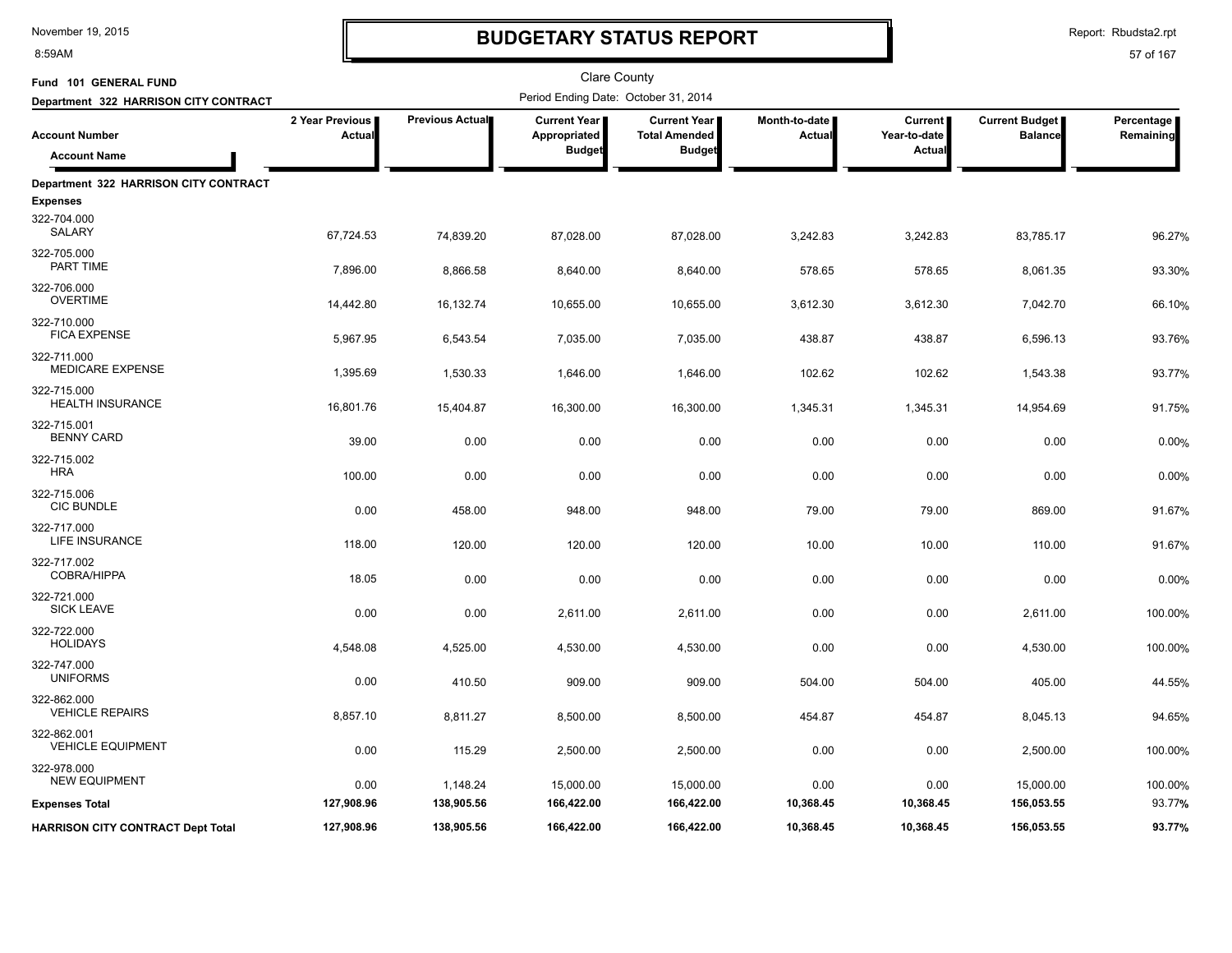8:59AM

# **BUDGETARY STATUS REPORT**

Report: Rbudsta2.rpt

| Fund 101 GENERAL FUND                                                                    |                           | <b>Clare County</b><br>Period Ending Date: October 31, 2014 |                                               |                                                                |                                |                                          |                                         |                         |  |
|------------------------------------------------------------------------------------------|---------------------------|-------------------------------------------------------------|-----------------------------------------------|----------------------------------------------------------------|--------------------------------|------------------------------------------|-----------------------------------------|-------------------------|--|
| Department 323 LINCOLN TOWNSHIP CONTRACT<br><b>Account Number</b><br><b>Account Name</b> | 2 Year Previous<br>Actual | Previous Actual                                             | Current Year<br>Appropriated<br><b>Budget</b> | <b>Current Year I</b><br><b>Total Amended</b><br><b>Budget</b> | Month-to-date<br><b>Actual</b> | <b>Current</b><br>Year-to-date<br>Actual | <b>Current Budget</b><br><b>Balance</b> | Percentage<br>Remaining |  |
| Department 323 LINCOLN TOWNSHIP CONTRACT                                                 |                           |                                                             |                                               |                                                                |                                |                                          |                                         |                         |  |
| <b>Expenses</b>                                                                          |                           |                                                             |                                               |                                                                |                                |                                          |                                         |                         |  |
| 323-704.000<br>SALARY                                                                    | 74,137.64                 | 71,697.74                                                   | 87,028.00                                     | 87,028.00                                                      | 3,691.08                       | 3,691.08                                 | 83,336.92                               | 95.76%                  |  |
| 323-706.000<br><b>OVERTIME</b>                                                           | 8,949.42                  | 10,518.76                                                   | 7,800.00                                      | 7,800.00                                                       | 0.00                           | 0.00                                     | 7,800.00                                | 100.00%                 |  |
| 323-710.000<br><b>FICA EXPENSE</b>                                                       | 5,373.75                  | 5,331.14                                                    | 6,123.00                                      | 6,123.00                                                       | 207.75                         | 207.75                                   | 5,915.25                                | 96.61%                  |  |
| 323-711.000<br><b>MEDICARE EXPENSE</b>                                                   | 1,256.75                  | 1,246.80                                                    | 1,432.00                                      | 1,432.00                                                       | 48.59                          | 48.59                                    | 1,383.41                                | 96.61%                  |  |
| 323-715.000<br><b>HEALTH INSURANCE</b>                                                   | 4,409.48                  | 11,913.85                                                   | 16,300.00                                     | 16,300.00                                                      | 1,345.31                       | 1,345.31                                 | 14,954.69                               | 91.75%                  |  |
| 323-715.001<br><b>BENNY CARD</b>                                                         | 23.40                     | 0.00                                                        | 0.00                                          | 0.00                                                           | 0.00                           | 0.00                                     | 0.00                                    | 0.00%                   |  |
| 323-715.002<br><b>HRA</b>                                                                | 60.00                     | 0.00                                                        | 0.00                                          | 0.00                                                           | 0.00                           | 0.00                                     | 0.00                                    | 0.00%                   |  |
| 323-715.006<br><b>CIC BUNDLE</b>                                                         | 0.00                      | 458.00                                                      | 948.00                                        | 948.00                                                         | 79.00                          | 79.00                                    | 869.00                                  | 91.67%                  |  |
| 323-717.000<br>LIFE INSURANCE                                                            | 118.00                    | 120.00                                                      | 120.00                                        | 120.00                                                         | 10.00                          | 10.00                                    | 110.00                                  | 91.67%                  |  |
| 323-717.002<br><b>COBRA/HIPPA</b>                                                        | 11.40                     | 0.00                                                        | 0.00                                          | 0.00                                                           | 0.00                           | 0.00                                     | 0.00                                    | 0.00%                   |  |
| 323-721.000<br><b>SICK LEAVE</b>                                                         | 1,119.79                  | 1,305.41                                                    | 0.00                                          | 0.00                                                           | 0.00                           | 0.00                                     | 0.00                                    | 0.00%                   |  |
| 323-722.000<br><b>HOLIDAYS</b>                                                           | 3,511.94                  | 4,148.51                                                    | 3,915.00                                      | 3,915.00                                                       | 0.00                           | 0.00                                     | 3,915.00                                | 100.00%                 |  |
| 323-862.000<br><b>VEHICLE REPAIRS &amp; MAINT</b>                                        | 13,922.80                 | 12,619.18                                                   | 12,700.00                                     | 12,700.00                                                      | 841.89                         | 841.89                                   | 11,534.12                               | 90.82%                  |  |
| 323-981.000<br><b>VEHICLE REPLACEMENT</b>                                                | 0.00                      | 0.00                                                        | 9,304.00                                      | 9,304.00                                                       | 0.00                           | 0.00                                     | 9,304.00                                | 100.00%                 |  |
| <b>Expenses Total</b>                                                                    | 112,894.37                | 119,359.39                                                  | 145,670.00                                    | 145,670.00                                                     | 6,223.62                       | 6,223.62                                 | 139,122.39                              | 95.73%                  |  |
| <b>LINCOLN TOWNSHIP CONTRACT Dept</b><br>Total                                           | 112,894.37                | 119,359.39                                                  | 145,670.00                                    | 145,670.00                                                     | 6,223.62                       | 6,223.62                                 | 139,122.39                              | 95.73%                  |  |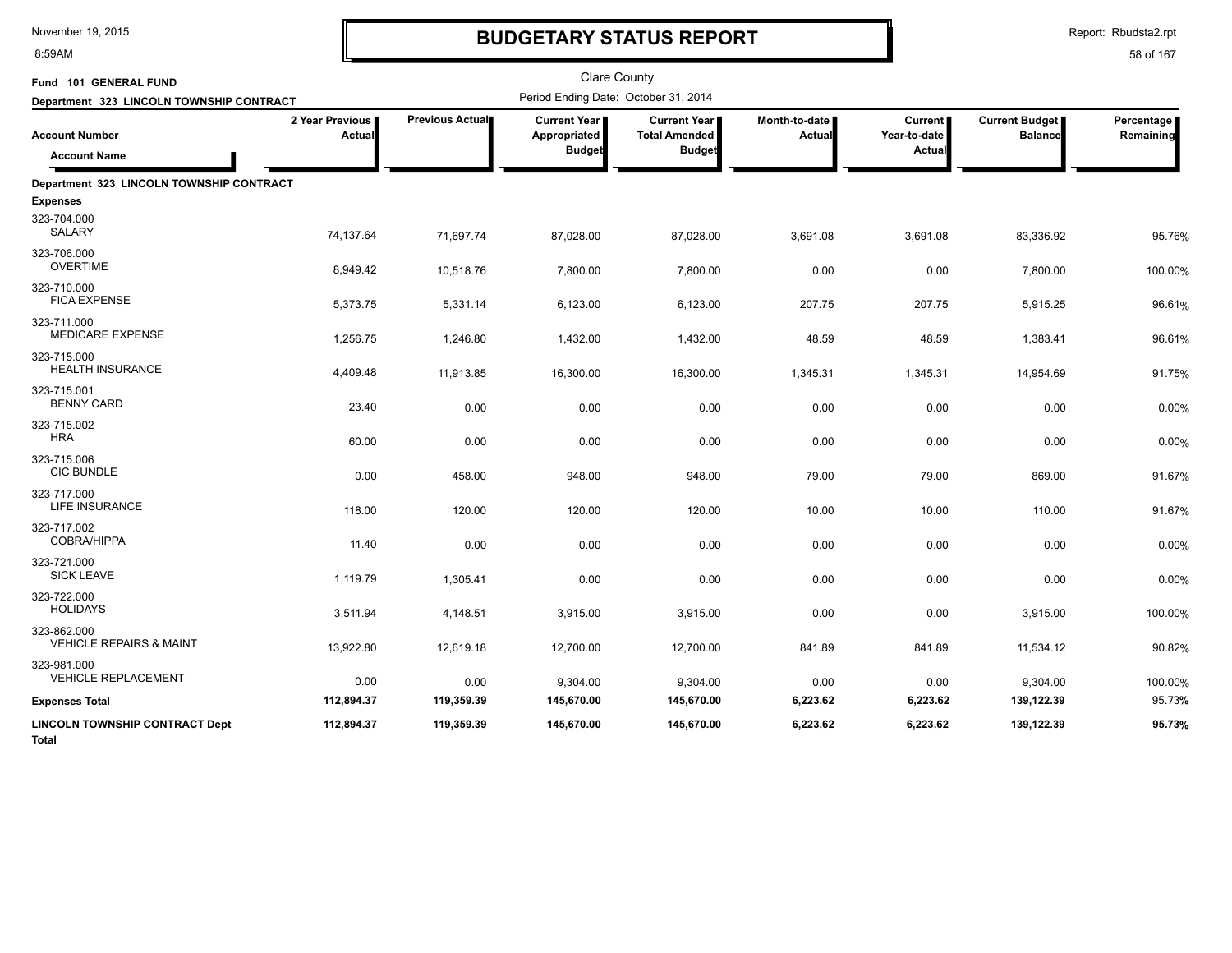8:59AM

# **BUDGETARY STATUS REPORT**

Report: Rbudsta2.rpt

| Fund 101 GENERAL FUND                                   |                           |                 | <b>Clare County</b>                                    |                                                                |                         |                                     |                                         |                         |
|---------------------------------------------------------|---------------------------|-----------------|--------------------------------------------------------|----------------------------------------------------------------|-------------------------|-------------------------------------|-----------------------------------------|-------------------------|
| Department 324 SURREY TWP/FARWELL CONTRACT              |                           |                 | Period Ending Date: October 31, 2014                   |                                                                |                         |                                     |                                         |                         |
| <b>Account Number</b><br><b>Account Name</b>            | 2 Year Previous<br>Actual | Previous Actual | <b>Current Year I</b><br>Appropriated<br><b>Budget</b> | <b>Current Year I</b><br><b>Total Amended</b><br><b>Budget</b> | Month-to-date<br>Actual | Current  <br>Year-to-date<br>Actual | <b>Current Budget</b><br><b>Balance</b> | Percentage<br>Remaining |
| Department 324 SURREY TWP/FARWELL CONTRACT              |                           |                 |                                                        |                                                                |                         |                                     |                                         |                         |
| <b>Expenses</b>                                         |                           |                 |                                                        |                                                                |                         |                                     |                                         |                         |
| 324-704.000<br><b>FULL TIME SALARY</b>                  | 12,133.55                 | 0.00            | 0.00                                                   | 0.00                                                           | 0.00                    | 0.00                                | 0.00                                    | 0.00%                   |
| 324-710.000<br><b>FICA EXPENSE</b>                      | 752.31                    | 0.00            | 0.00                                                   | 0.00                                                           | 0.00                    | 0.00                                | 0.00                                    | 0.00%                   |
| 324-711.000<br><b>MEDICARE EXPENSE</b>                  | 175.97                    | 0.00            | 0.00                                                   | 0.00                                                           | 0.00                    | 0.00                                | 0.00                                    | 0.00%                   |
| 324-715.000<br><b>HEALTH INSURANCE</b>                  | 4,784.75                  | 0.00            | 0.00                                                   | 0.00                                                           | 0.00                    | 0.00                                | 0.00                                    | 0.00%                   |
| 324-715.001<br><b>BENNY CARD</b>                        | 10.90                     | 0.00            | 0.00                                                   | 0.00                                                           | 0.00                    | 0.00                                | 0.00                                    | 0.00%                   |
| 324-715.002<br><b>HRA</b>                               | 27.87                     | 0.00            | 0.00                                                   | 0.00                                                           | 0.00                    | 0.00                                | 0.00                                    | 0.00%                   |
| 324-717.000<br><b>LIFE INSURANCE</b>                    | 29.76                     | 0.00            | 0.00                                                   | 0.00                                                           | 0.00                    | 0.00                                | 0.00                                    | 0.00%                   |
| 324-717.002<br><b>COBRA/HIPPA</b>                       | 5.29                      | 0.00            | 0.00                                                   | 0.00                                                           | 0.00                    | 0.00                                | 0.00                                    | 0.00%                   |
| <b>Expenses Total</b>                                   | 17,920.40                 | 0.00            | 0.00                                                   | 0.00                                                           | 0.00                    | 0.00                                | 0.00                                    | %                       |
| <b>SURREY TWP/FARWELL CONTRACT</b><br><b>Dept Total</b> | 17,920.40                 | 0.00            | 0.00                                                   | 0.00                                                           | 0.00                    | 0.00                                | 0.00                                    | 0.00%                   |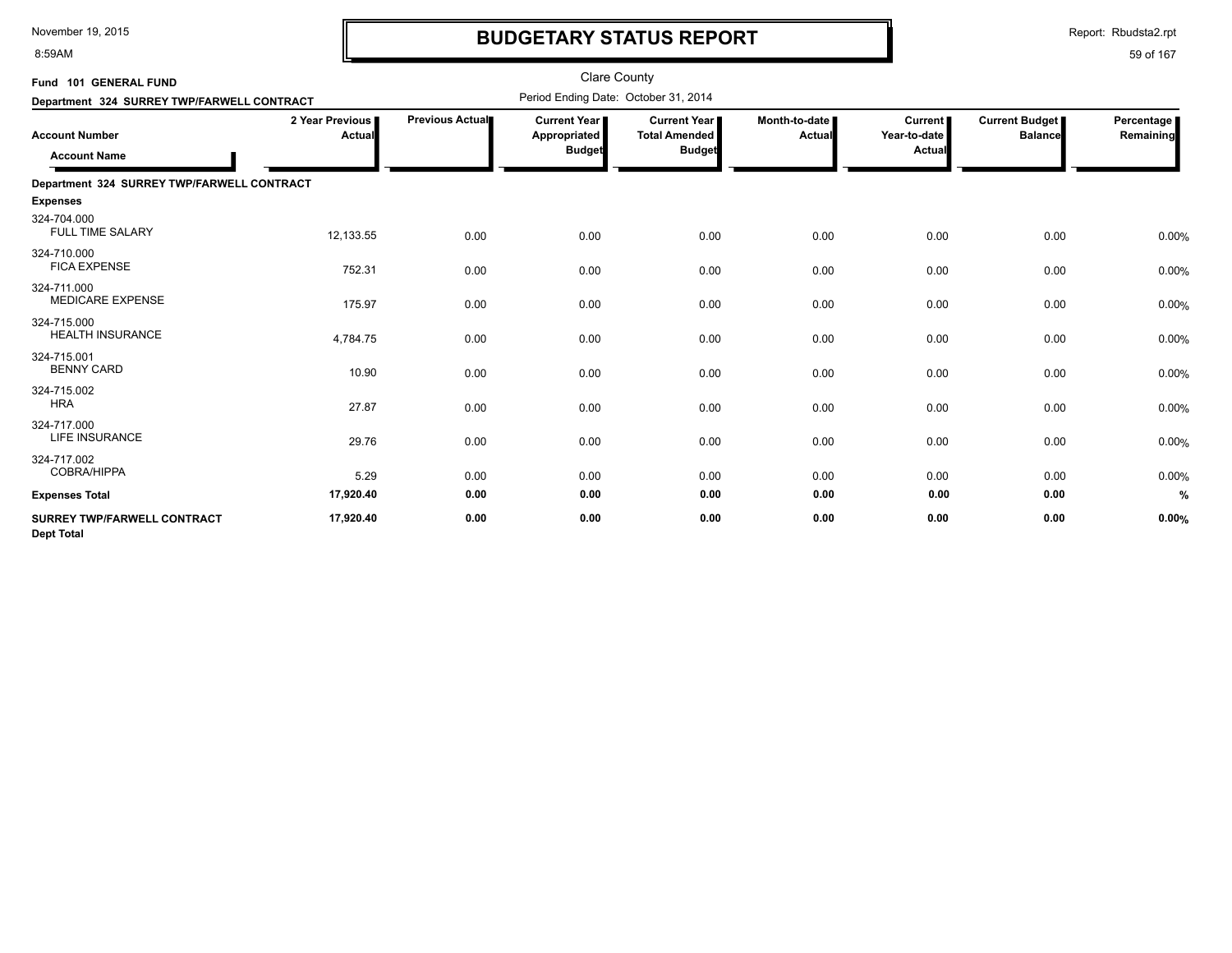8:59AM

### **BUDGETARY STATUS REPORT**

Report: Rbudsta2.rpt

| <b>GENERAL FUND</b><br><b>Fund 101</b>       |                           |                        | <b>Clare County</b>                                           |                                                              |                                |                                              |                                  |                         |
|----------------------------------------------|---------------------------|------------------------|---------------------------------------------------------------|--------------------------------------------------------------|--------------------------------|----------------------------------------------|----------------------------------|-------------------------|
| Department 326 GRANT TOWNSHIP                |                           |                        | Period Ending Date: October 31, 2014                          |                                                              |                                |                                              |                                  |                         |
| <b>Account Number</b><br><b>Account Name</b> | 2 Year Previous<br>Actual | <b>Previous Actual</b> | <b>Current Year</b> ∎<br><b>Appropriated</b><br><b>Budget</b> | <b>Current Year</b><br><b>Total Amended</b><br><b>Budget</b> | Month-to-date<br><b>Actual</b> | Current  <br>Year-to-date I<br><b>Actual</b> | Current Budget<br><b>Balance</b> | Percentage<br>Remaining |
| Department 326 GRANT TOWNSHIP                |                           |                        |                                                               |                                                              |                                |                                              |                                  |                         |
| <b>Expenses</b>                              |                           |                        |                                                               |                                                              |                                |                                              |                                  |                         |
| 326-705.000<br>PART TIME SALARY              | 3,984.40                  | 0.00                   | 0.00                                                          | 0.00                                                         | 0.00                           | 0.00                                         | 0.00                             | 0.00%                   |
| 326-710.000<br><b>FICA EXPENSE</b>           | 247.03                    | 0.00                   | 0.00                                                          | 0.00                                                         | 0.00                           | 0.00                                         | 0.00                             | 0.00%                   |
| 326-711.000<br><b>MEDICARE EXPENSE</b>       | 57.75                     | 0.00                   | 0.00                                                          | 0.00                                                         | 0.00                           | 0.00                                         | 0.00                             | 0.00%                   |
| <b>Expenses Total</b>                        | 4,289.18                  | 0.00                   | 0.00                                                          | 0.00                                                         | 0.00                           | 0.00                                         | 0.00                             | %                       |
| <b>GRANT TOWNSHIP Dept Total</b>             | 4,289.18                  | 0.00                   | 0.00                                                          | 0.00                                                         | 0.00                           | 0.00                                         | 0.00                             | 0.00%                   |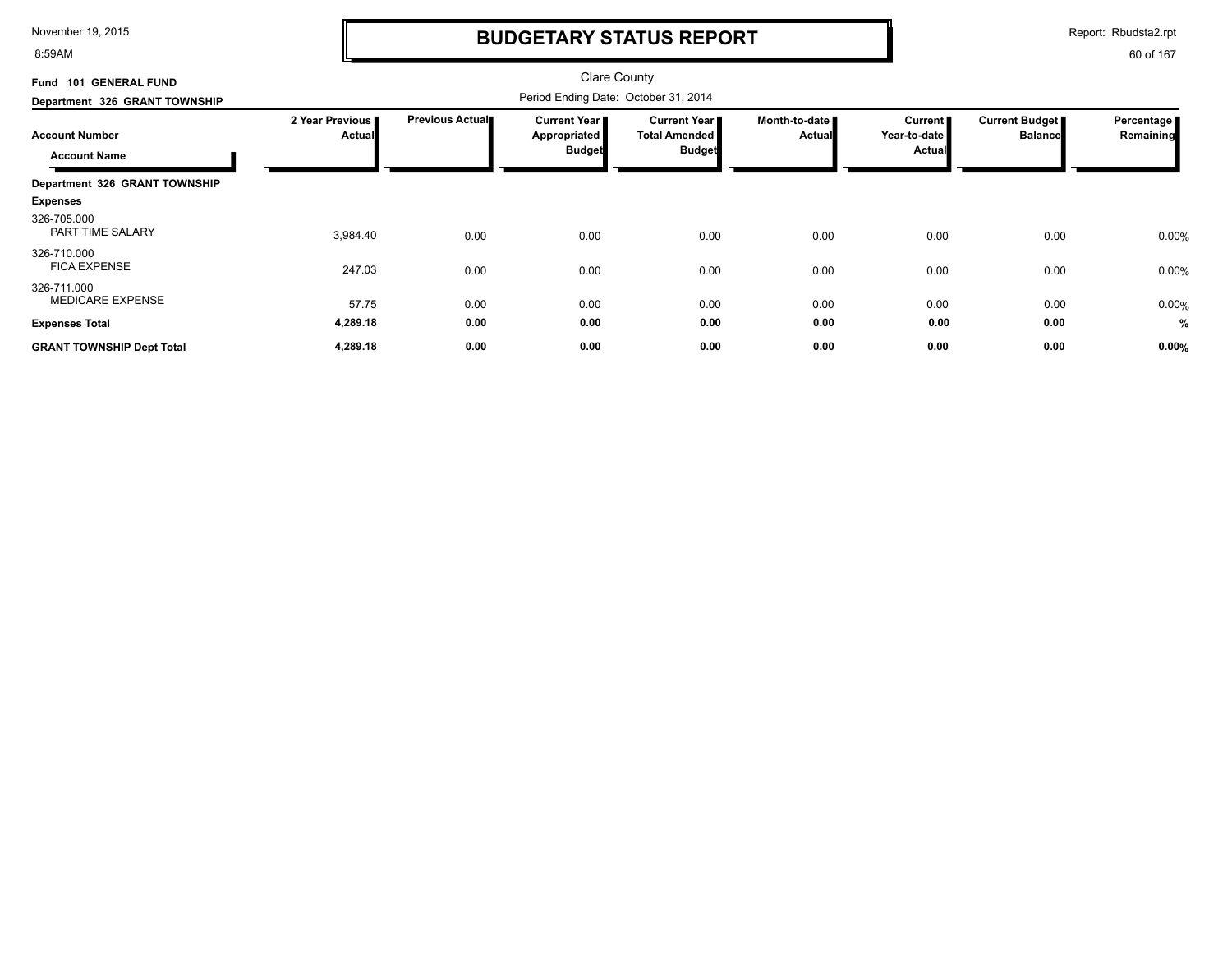8:59AM

# **BUDGETARY STATUS REPORT**

Report: Rbudsta2.rpt

| Fund 101 GENERAL FUND                          |                                  |                 | <b>Clare County</b>                                  |                                                                |                                |                                          |                                         |                         |
|------------------------------------------------|----------------------------------|-----------------|------------------------------------------------------|----------------------------------------------------------------|--------------------------------|------------------------------------------|-----------------------------------------|-------------------------|
| Department 328 HAYES TWP LAW ENFORCEMENT       |                                  |                 | Period Ending Date: October 31, 2014                 |                                                                |                                |                                          |                                         |                         |
| <b>Account Number</b><br><b>Account Name</b>   | 2 Year Previous<br><b>Actual</b> | Previous Actual | <b>Current Year</b><br>Appropriated<br><b>Budget</b> | <b>Current Year I</b><br><b>Total Amended</b><br><b>Budget</b> | Month-to-date<br><b>Actual</b> | <b>Current</b><br>Year-to-date<br>Actual | <b>Current Budget</b><br><b>Balance</b> | Percentage<br>Remaining |
|                                                |                                  |                 |                                                      |                                                                |                                |                                          |                                         |                         |
| Department 328 HAYES TWP LAW ENFORCEMENT       |                                  |                 |                                                      |                                                                |                                |                                          |                                         |                         |
| <b>Expenses</b>                                |                                  |                 |                                                      |                                                                |                                |                                          |                                         |                         |
| 328-704.000<br><b>SALARY</b>                   | 35,159.71                        | 38,511.99       | 37,391.00                                            | 37,391.00                                                      | 2,131.20                       | 2,131.20                                 | 35,259.80                               | 94.30%                  |
| 328-706.000<br><b>OVERTIME</b>                 | 1,498.54                         | 4,703.64        | 2,385.00                                             | 2,385.00                                                       | 719.28                         | 719.28                                   | 1,665.72                                | 69.84%                  |
| 328-706.003<br>P/T OT HAYES TWP CONTRACT       | 0.00                             | 0.00            | 2,600.00                                             | 2,600.00                                                       | 0.00                           | 0.00                                     | 2,600.00                                | 100.00%                 |
| 328-710.000<br>FICA-HAYES TWP CONTRACT         | 2,393.14                         | 2,715.45        | 608.00                                               | 608.00                                                         | 175.47                         | 175.47                                   | 432.53                                  | 71.14%                  |
| 328-711.000<br>MEDICARE-HAYES TWP CONTRACT     | 559.65                           | 635.06          | 0.00                                                 | 0.00                                                           | 41.03                          | 41.03                                    | $-41.03$                                | 0.00%                   |
| 328-715.000<br><b>HEALTH INSURANCE</b>         | 3,925.10                         | 12,200.87       | 9,786.00                                             | 9,786.00                                                       | 807.68                         | 807.68                                   | 8,978.32                                | 91.75%                  |
| 328-715.001<br><b>BENNY CARD</b>               | 9.75                             | 0.00            | 0.00                                                 | 0.00                                                           | 0.00                           | 0.00                                     | 0.00                                    | 0.00%                   |
| 328-715.002<br><b>HRA</b>                      | 25.00                            | 0.00            | 0.00                                                 | 0.00                                                           | 0.00                           | 0.00                                     | 0.00                                    | 0.00%                   |
| 328-715.006<br><b>CIC BUNDLE</b>               | 0.00                             | 458.00          | 474.00                                               | 474.00                                                         | 39.50                          | 39.50                                    | 434.50                                  | 91.67%                  |
| 328-717.000<br>LIFE INSURANCE                  | 14.40                            | 60.00           | 60.00                                                | 60.00                                                          | 5.00                           | 5.00                                     | 55.00                                   | 91.67%                  |
| 328-717.002<br><b>COBRA/HIPPA</b>              | 4.75                             | 0.00            | 0.00                                                 | 0.00                                                           | 0.00                           | 0.00                                     | 0.00                                    | 0.00%                   |
| 328-722.000<br><b>HOLIDAYS</b>                 | 2,093.40                         | 2,122.26        | 2,150.00                                             | 2,150.00                                                       | 0.00                           | 0.00                                     | 2,150.00                                | 100.00%                 |
| 328-978.000<br><b>NEW EQUIPMENT</b>            | 0.00                             | 0.00            | 1,000.00                                             | 1,000.00                                                       | 0.00                           | 0.00                                     | 1,000.00                                | 100.00%                 |
| <b>Expenses Total</b>                          | 45,683.44                        | 61,407.27       | 56,454.00                                            | 56,454.00                                                      | 3,919.16                       | 3,919.16                                 | 52,534.84                               | 93.06%                  |
| HAYES TWP LAW ENFORCEMENT Dept<br><b>Total</b> | 45,683.44                        | 61,407.27       | 56,454.00                                            | 56,454.00                                                      | 3,919.16                       | 3,919.16                                 | 52,534.84                               | 93.06%                  |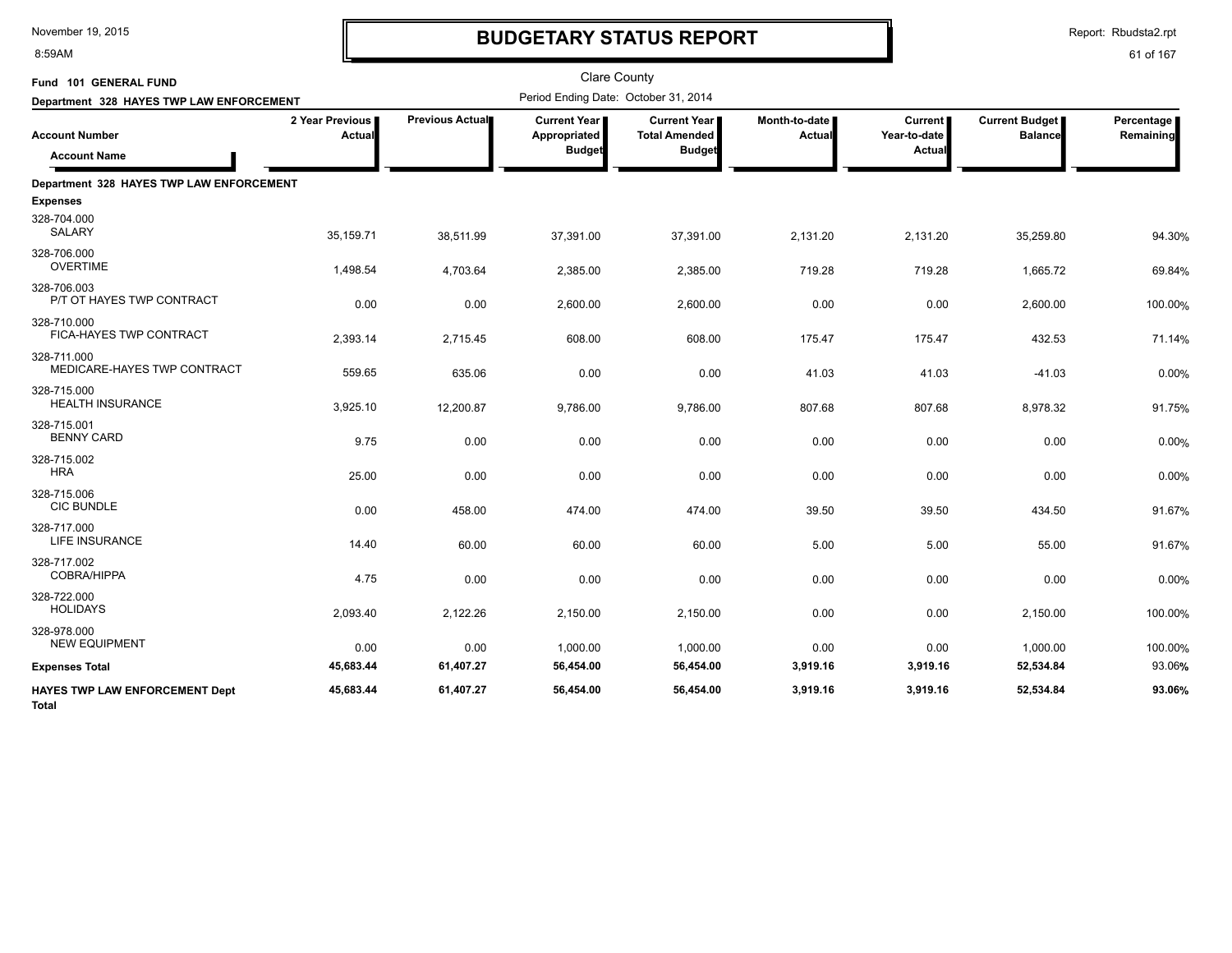8:59AM

### **BUDGETARY STATUS REPORT**

Report: Rbudsta2.rpt

| <b>GENERAL FUND</b><br><b>Fund 101</b>       |                           |                        | <b>Clare County</b>                                           |                                                                |                                |                                                 |                                  |                         |
|----------------------------------------------|---------------------------|------------------------|---------------------------------------------------------------|----------------------------------------------------------------|--------------------------------|-------------------------------------------------|----------------------------------|-------------------------|
| Department 329 GARFIELD TOWNSHIP             |                           |                        |                                                               |                                                                |                                |                                                 |                                  |                         |
| <b>Account Number</b><br><b>Account Name</b> | 2 Year Previous<br>Actual | <b>Previous Actual</b> | <b>Current Year</b> ∎<br><b>Appropriated</b><br><b>Budget</b> | <b>Current Year</b> I<br><b>Total Amended</b><br><b>Budget</b> | Month-to-date<br><b>Actual</b> | <b>Current</b><br>Year-to-date<br><b>Actual</b> | Current Budget<br><b>Balance</b> | Percentage<br>Remaining |
| Department 329 GARFIELD TOWNSHIP             |                           |                        |                                                               |                                                                |                                |                                                 |                                  |                         |
| <b>Expenses</b>                              |                           |                        |                                                               |                                                                |                                |                                                 |                                  |                         |
| 329-704.000<br><b>FULL TIME SALARIES</b>     | 0.00                      | 5,316.68               | 0.00                                                          | 0.00                                                           | 585.76                         | 585.76                                          | $-585.76$                        | 0.00%                   |
| 329-710.000<br><b>FICA EXPENSE</b>           | 0.00                      | 317.11                 | 0.00                                                          | 0.00                                                           | 36.32                          | 36.32                                           | $-36.32$                         | 0.00%                   |
| 329-711.000<br><b>MEDICARE EXPENSE</b>       | 0.00                      | 74.16                  | 0.00                                                          | 0.00                                                           | 8.48                           | 8.48                                            | $-8.48$                          | 0.00%                   |
| <b>Expenses Total</b>                        | 0.00                      | 5,707.95               | 0.00                                                          | 0.00                                                           | 630.56                         | 630.56                                          | $-630.56$                        | $\frac{0}{2}$           |
| <b>GARFIELD TOWNSHIP Dept Total</b>          | 0.00                      | 5,707.95               | 0.00                                                          | 0.00                                                           | 630.56                         | 630.56                                          | $-630.56$                        | 0.00%                   |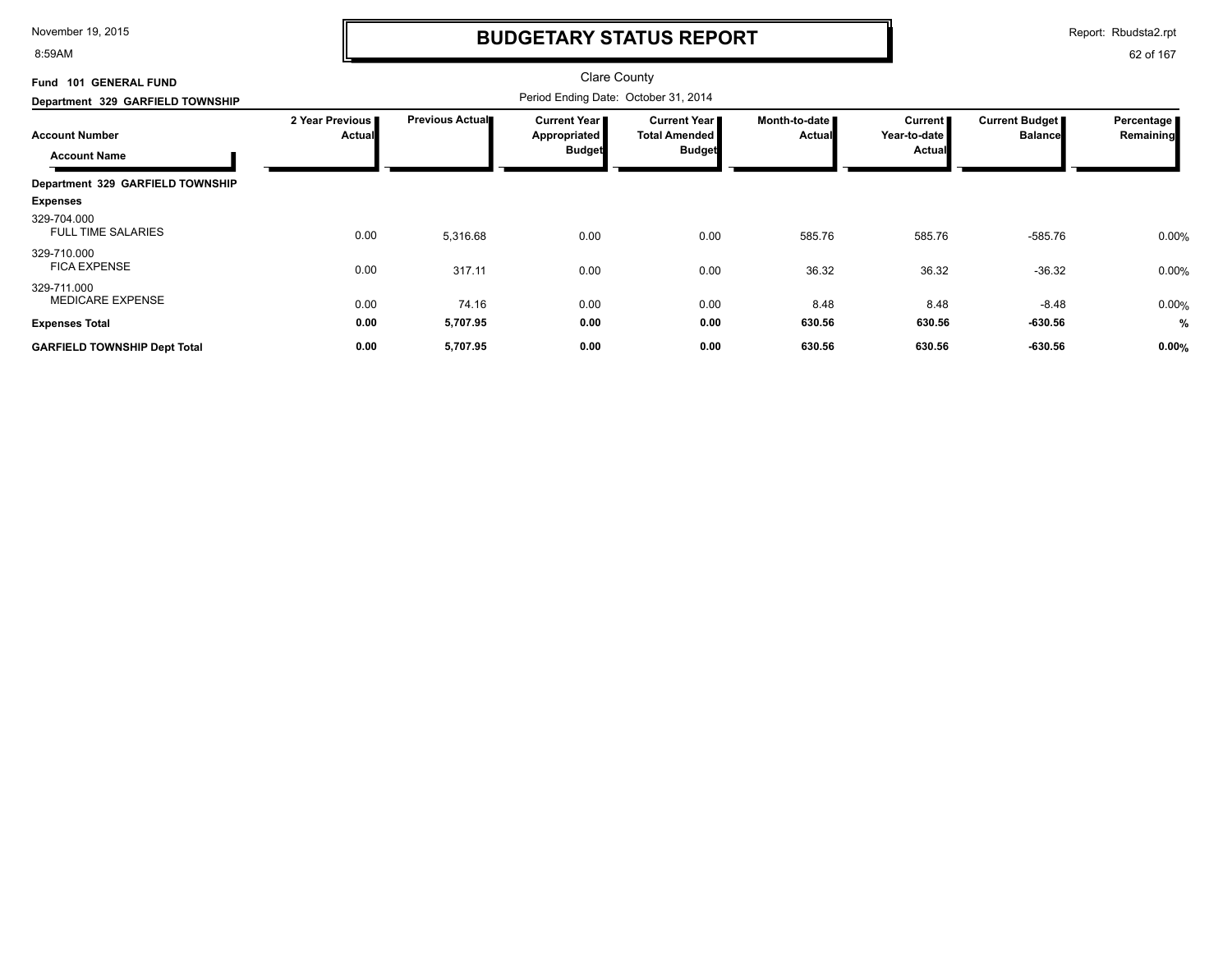8:59AM

# **BUDGETARY STATUS REPORT**

Report: Rbudsta2.rpt

| Fund 101 GENERAL FUND                        |                                  |                                      | <b>Clare County</b>                                    |                                                       |                           |                                   |                                         |                         |  |
|----------------------------------------------|----------------------------------|--------------------------------------|--------------------------------------------------------|-------------------------------------------------------|---------------------------|-----------------------------------|-----------------------------------------|-------------------------|--|
| Department 331 MARINE SAFETY                 |                                  | Period Ending Date: October 31, 2014 |                                                        |                                                       |                           |                                   |                                         |                         |  |
| <b>Account Number</b><br><b>Account Name</b> | 2 Year Previous<br><b>Actual</b> | Previous Actual                      | <b>Current Year I</b><br>Appropriated<br><b>Budget</b> | Current Year<br><b>Total Amended</b><br><b>Budget</b> | Month-to-date I<br>Actual | Current<br>Year-to-date<br>Actual | <b>Current Budget</b><br><b>Balance</b> | Percentage<br>Remaining |  |
| Department 331 MARINE SAFETY                 |                                  |                                      |                                                        |                                                       |                           |                                   |                                         |                         |  |
| <b>Expenses</b>                              |                                  |                                      |                                                        |                                                       |                           |                                   |                                         |                         |  |
| 331-704.000<br>SALARY-LAW ENFORCEMENT        | 5,585.70                         | 7,898.86                             | 3,563.00                                               | 3,563.00                                              | 0.00                      | 0.00                              | 3,563.00                                | 100.00%                 |  |
| 331-705.000<br>SALARY-EDUCATION              | 235.01                           | 134.96                               | 750.00                                                 | 750.00                                                | 0.00                      | 0.00                              | 750.00                                  | 100.00%                 |  |
| 331-706.000<br>SALARY-LIVERY-S&R-B&R         | 0.00                             | 0.00                                 | 250.00                                                 | 250.00                                                | 0.00                      | 0.00                              | 250.00                                  | 100.00%                 |  |
| 331-710.000<br><b>FICA EXPENSE</b>           | 354.50                           | 497.18                               | 283.00                                                 | 283.00                                                | 0.00                      | 0.00                              | 283.00                                  | 100.00%                 |  |
| 331-711.000<br><b>MEDICARE EXPENSE</b>       | 82.91                            | 116.31                               | 67.00                                                  | 67.00                                                 | 0.00                      | 0.00                              | 67.00                                   | 100.00%                 |  |
| 331-862.001<br>CCS&M                         | 433.56                           | 969.06                               | 1,000.00                                               | 1,000.00                                              | 357.00                    | 357.00                            | 643.00                                  | 64.30%                  |  |
| <b>Expenses Total</b>                        | 6,691.68                         | 9,616.37                             | 5,913.00                                               | 5,913.00                                              | 357.00                    | 357.00                            | 5,556.00                                | 93.96%                  |  |
| <b>MARINE SAFETY Dept Total</b>              | 6,691.68                         | 9,616.37                             | 5,913.00                                               | 5,913.00                                              | 357.00                    | 357.00                            | 5,556.00                                | 93.96%                  |  |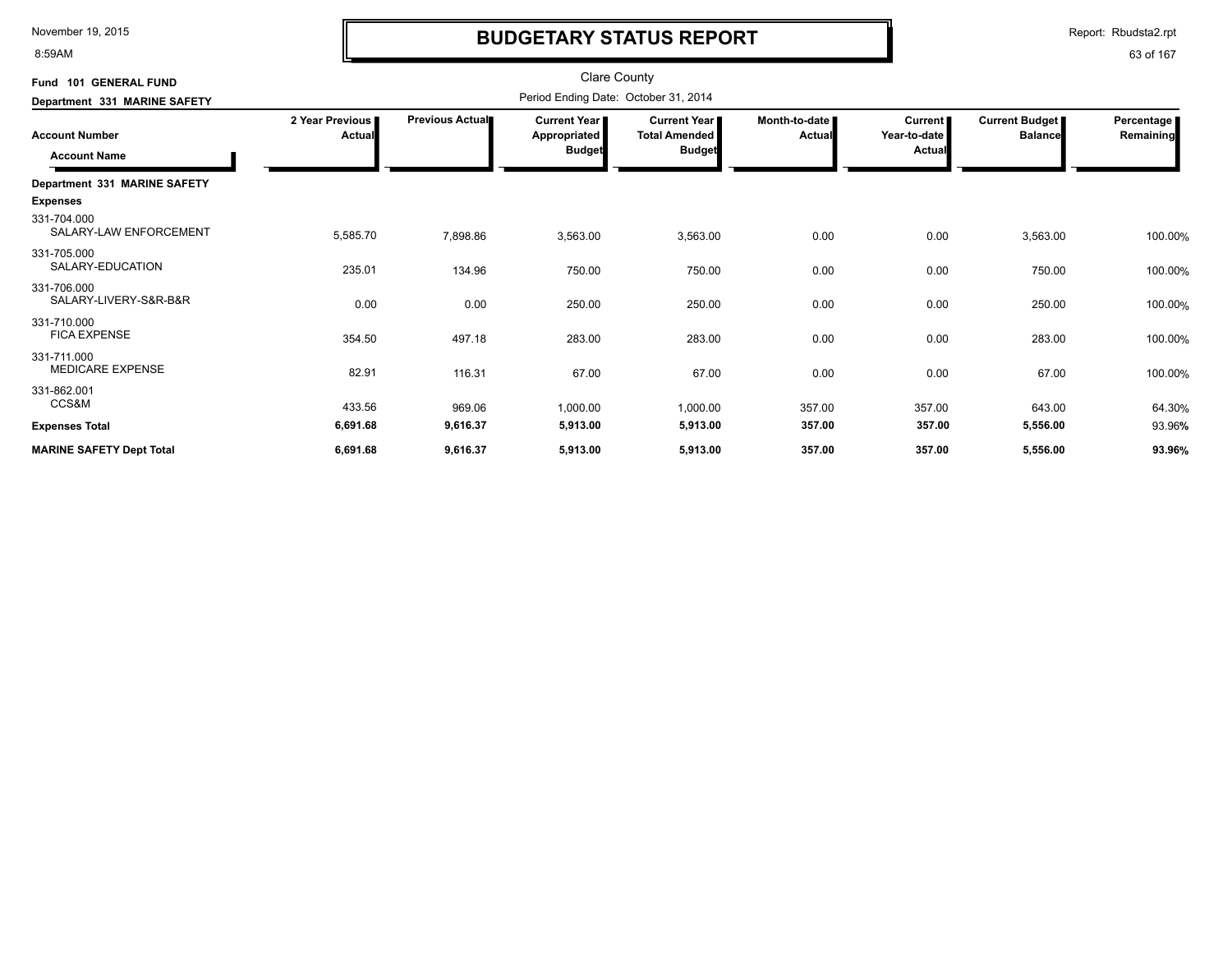8:59AM

# **BUDGETARY STATUS REPORT**

Report: Rbudsta2.rpt

| Fund 101 GENERAL FUND                                   |                                  |                        | <b>Clare County</b>                                    |                                                              |                         |                                   |                                         |                         |
|---------------------------------------------------------|----------------------------------|------------------------|--------------------------------------------------------|--------------------------------------------------------------|-------------------------|-----------------------------------|-----------------------------------------|-------------------------|
| Department 333 SECONDARY ROAD PATROL GRANT              |                                  |                        | Period Ending Date: October 31, 2014                   |                                                              |                         |                                   |                                         |                         |
| <b>Account Number</b>                                   | 2 Year Previous<br><b>Actual</b> | <b>Previous Actual</b> | <b>Current Year I</b><br>Appropriated<br><b>Budget</b> | <b>Current Year</b><br><b>Total Amended</b><br><b>Budget</b> | Month-to-date<br>Actual | Current<br>Year-to-date<br>Actual | <b>Current Budget</b><br><b>Balance</b> | Percentage<br>Remaining |
| <b>Account Name</b>                                     |                                  |                        |                                                        |                                                              |                         |                                   |                                         |                         |
| Department 333 SECONDARY ROAD PATROL GRANT              |                                  |                        |                                                        |                                                              |                         |                                   |                                         |                         |
| <b>Expenses</b>                                         |                                  |                        |                                                        |                                                              |                         |                                   |                                         |                         |
| 333-704.000<br><b>SALARY</b>                            | 40,926.70                        | 31,519.54              | 36,016.00                                              | 36,016.00                                                    | 1,989.40                | 1,989.40                          | 34,026.60                               | 94.48%                  |
| 333-706.000<br><b>OVERTIME</b>                          | 3,313.70                         | 3,059.30               | 2,175.00                                               | 2,175.00                                                     | 0.00                    | 0.00                              | 2,175.00                                | 100.00%                 |
| 333-710.000<br><b>FICA EXPENSE</b>                      | 2,865.94                         | 2,217.33               | 2,517.00                                               | 2,517.00                                                     | 116.47                  | 116.47                            | 2,400.53                                | 95.37%                  |
| 333-711.000<br><b>MEDICARE EXPENSE</b>                  | 670.25                           | 518.56                 | 589.00                                                 | 589.00                                                       | 27.24                   | 27.24                             | 561.76                                  | 95.38%                  |
| 333-715.000<br><b>HEALTH INSURANCE</b>                  | 10,173.83                        | 12,421.48              | 4,089.00                                               | 4,089.00                                                     | 337.49                  | 337.49                            | 3,751.51                                | 91.75%                  |
| 333-715.001<br><b>BENNY CARD</b>                        | 23.40                            | 0.00                   | 0.00                                                   | 0.00                                                         | 0.00                    | 0.00                              | 0.00                                    | 0.00%                   |
| 333-715.002<br><b>HRA</b>                               | 60.00                            | 0.00                   | 0.00                                                   | 0.00                                                         | 0.00                    | 0.00                              | 0.00                                    | 0.00%                   |
| 333-715.006<br><b>CIC BUNDLE</b>                        | 0.00                             | 458.00                 | 474.00                                                 | 474.00                                                       | 39.50                   | 39.50                             | 434.50                                  | 91.67%                  |
| 333-717.000<br>LIFE INSURANCE                           | 59.00                            | 60.00                  | 60.00                                                  | 60.00                                                        | 5.00                    | 5.00                              | 55.00                                   | 91.67%                  |
| 333-717.002<br>COBRA/HIPPA                              | 11.40                            | 0.00                   | 0.00                                                   | 0.00                                                         | 0.00                    | 0.00                              | 0.00                                    | 0.00%                   |
| 333-722.000<br><b>HOLIDAYS</b>                          | 2,512.35                         | 1,759.38               | 2,400.00                                               | 2,400.00                                                     | 0.00                    | 0.00                              | 2,400.00                                | 100.00%                 |
| 333-746.000<br><b>GAS OIL &amp; GREASE</b>              | 5,529.89                         | 8,101.91               | 7,395.00                                               | 7,395.00                                                     | 450.16                  | 450.16                            | 6,944.84                                | 93.91%                  |
| 333-862.000<br><b>VEHICLE REPAIRS &amp; MAINTENANCE</b> | 999.52                           | 1,833.50               | 1,985.00                                               | 1,985.00                                                     | 0.00                    | 0.00                              | 1,985.00                                | 100.00%                 |
| <b>Expenses Total</b>                                   | 67,145.98                        | 61,949.00              | 57,700.00                                              | 57,700.00                                                    | 2,965.26                | 2,965.26                          | 54,734.74                               | 94.86%                  |
| <b>SECONDARY ROAD PATROL GRANT</b><br><b>Dept Total</b> | 67,145.98                        | 61,949.00              | 57,700.00                                              | 57,700.00                                                    | 2,965.26                | 2,965.26                          | 54,734.74                               | 94.86%                  |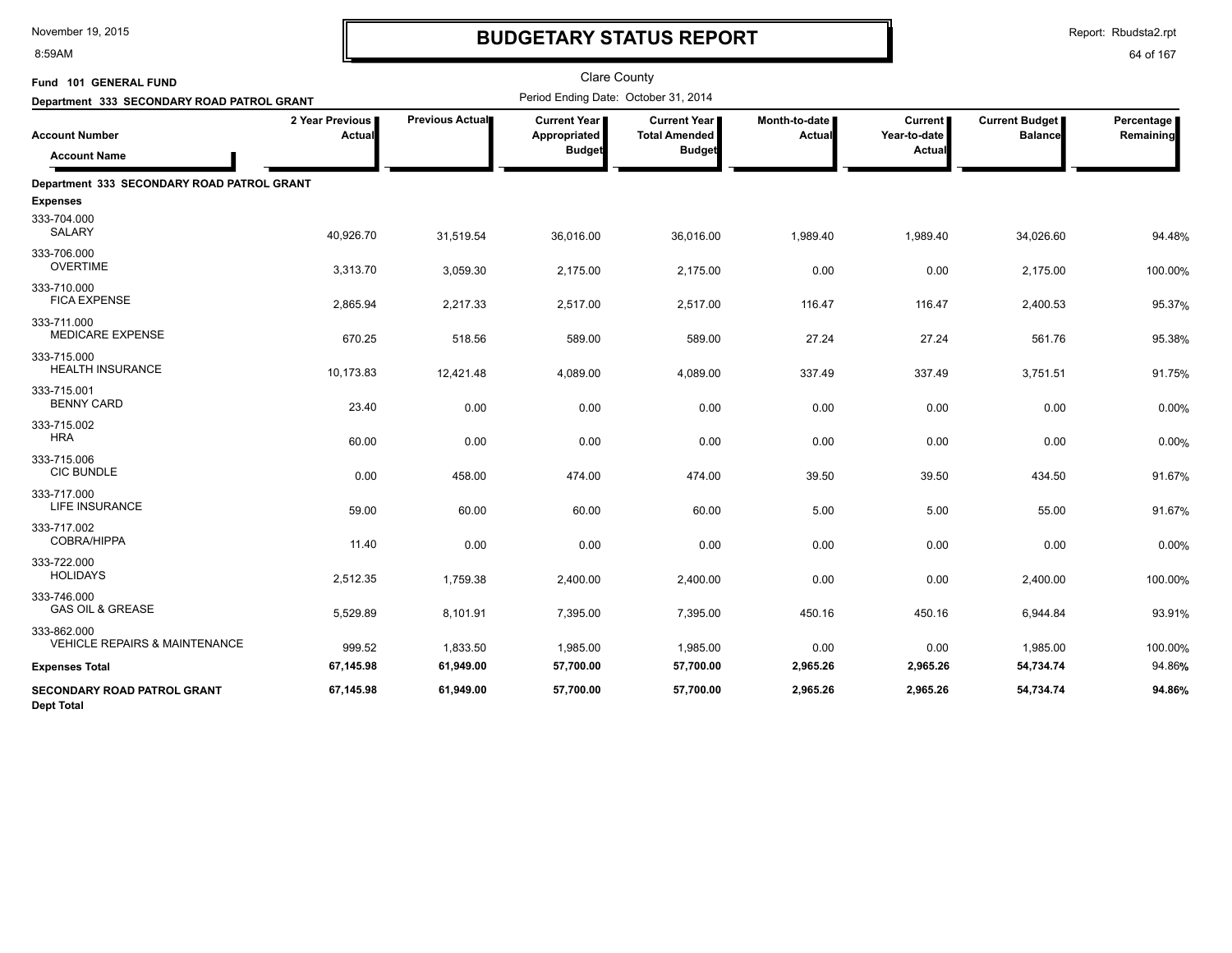8:59AM

# **BUDGETARY STATUS REPORT**

Report: Rbudsta2.rpt

| <b>GENERAL FUND</b><br><b>Fund 101</b> |                                  |                        | Clare County<br>Period Ending Date: October 31, 2014 |                                             |                                |                           |                                         |                         |
|----------------------------------------|----------------------------------|------------------------|------------------------------------------------------|---------------------------------------------|--------------------------------|---------------------------|-----------------------------------------|-------------------------|
| Department 346 O R V GRANT             |                                  |                        |                                                      |                                             |                                |                           |                                         |                         |
| <b>Account Number</b>                  | 2 Year Previous<br><b>Actual</b> | <b>Previous Actual</b> | Current Year  <br><b>Appropriated</b>                | <b>Current Year</b><br><b>Total Amended</b> | Month-to-date<br><b>Actual</b> | Current  <br>Year-to-date | <b>Current Budget</b><br><b>Balance</b> | Percentage<br>Remaining |
| <b>Account Name</b>                    |                                  |                        | <b>Budget</b>                                        | <b>Budget</b>                               |                                | <b>Actual</b>             |                                         |                         |
| Department 346 OR V GRANT              |                                  |                        |                                                      |                                             |                                |                           |                                         |                         |
| <b>Expenses</b>                        |                                  |                        |                                                      |                                             |                                |                           |                                         |                         |
| 346-705.000<br>PART TIME               | 4,096.08                         | 3,796.72               | 3,014.00                                             | 3,014.00                                    | 0.00                           | 0.00                      | 3,014.00                                | 100.00%                 |
| 346-710.000<br><b>FICA EXPENSE</b>     | 253.94                           | 233.49                 | 187.00                                               | 187.00                                      | 0.00                           | 0.00                      | 187.00                                  | 100.00%                 |
| 346-711.000<br><b>MEDICARE EXPENSE</b> | 59.38                            | 54.60                  | 44.00                                                | 44.00                                       | 0.00                           | 0.00                      | 44.00                                   | 100.00%                 |
| 346-862.001<br>CCS & M                 | 0.00                             | 1,863.25               | 655.00                                               | 655.00                                      | 0.00                           | 0.00                      | 655.00                                  | 100.00%                 |
| <b>Expenses Total</b>                  | 4,409.40                         | 5,948.06               | 3,900.00                                             | 3,900.00                                    | 0.00                           | 0.00                      | 3,900.00                                | 100.00%                 |
| OR V GRANT Dept Total                  | 4,409.40                         | 5,948.06               | 3,900.00                                             | 3,900.00                                    | 0.00                           | 0.00                      | 3,900.00                                | 100.00%                 |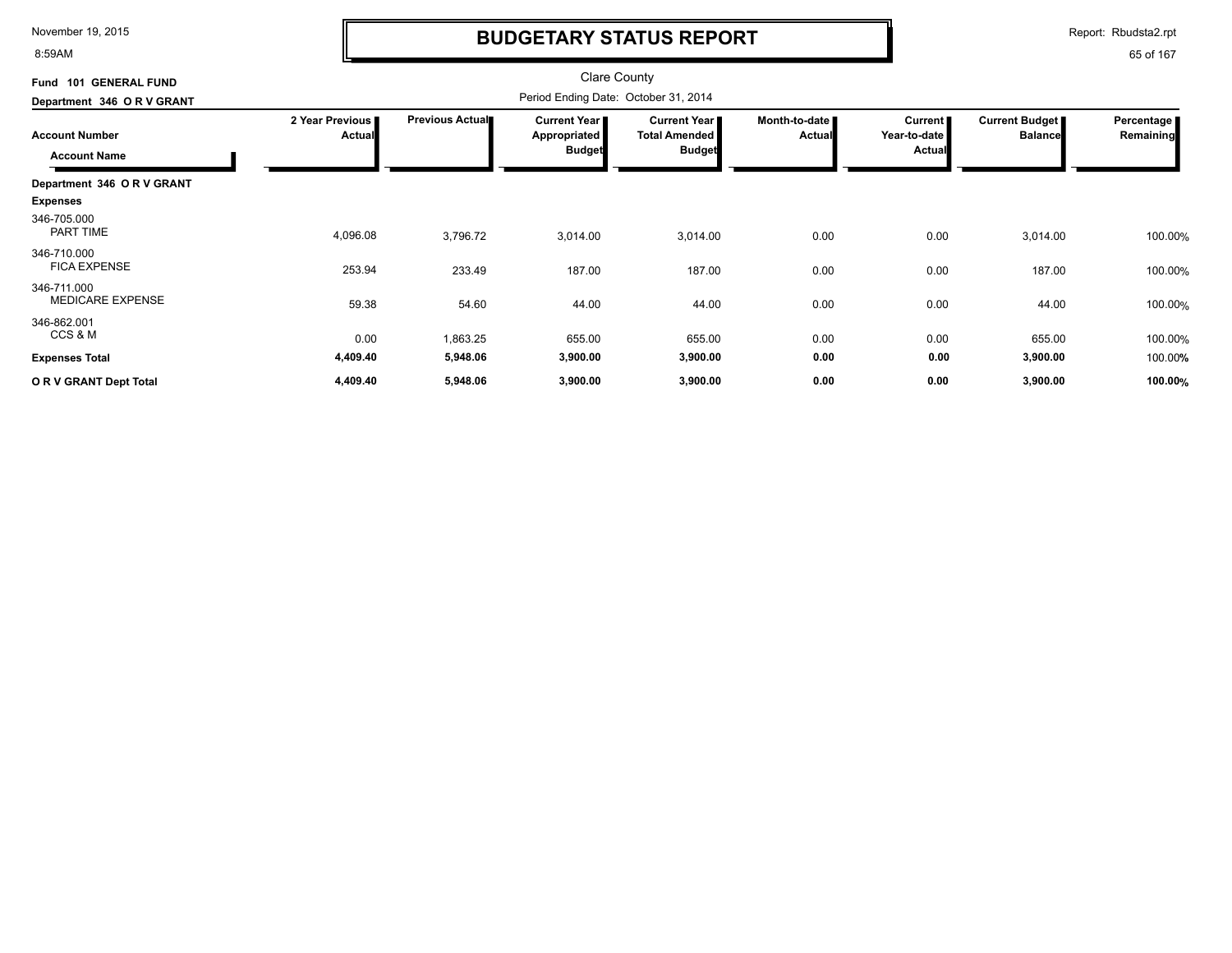8:59AM

# **BUDGETARY STATUS REPORT**

Report: Rbudsta2.rpt

| Fund 101 GENERAL FUND<br>Department 347 SNOWMOBILE GRANT    |                                  |                        |                                               |                                                              |                                |                                                   |                                  |                           |
|-------------------------------------------------------------|----------------------------------|------------------------|-----------------------------------------------|--------------------------------------------------------------|--------------------------------|---------------------------------------------------|----------------------------------|---------------------------|
| <b>Account Number</b><br><b>Account Name</b>                | 2 Year Previous<br><b>Actual</b> | <b>Previous Actual</b> | Current Year<br>Appropriated<br><b>Budget</b> | <b>Current Year</b><br><b>Total Amended</b><br><b>Budget</b> | Month-to-date<br><b>Actual</b> | Current <b>F</b><br>Year-to-date<br><b>Actual</b> | Current Budget<br><b>Balance</b> | Percentage  <br>Remaining |
| Department 347 SNOWMOBILE GRANT<br><b>Expenses</b>          |                                  |                        |                                               |                                                              |                                |                                                   |                                  |                           |
| 347-705.000<br>PART TIME                                    | 2,224.25                         | 3,759.84               | 2,409.00                                      | 2,409.00                                                     | 0.00                           | 0.00                                              | 2,409.00                         | 100.00%                   |
| 347-710.000<br><b>FICA EXPENSE</b>                          | 137.89                           | 233.11                 | 150.00                                        | 150.00                                                       | 0.00                           | 0.00                                              | 150.00                           | 100.00%                   |
| 347-711.000<br><b>MEDICARE EXPENSE</b>                      | 32.24                            | 54.52                  | 35.00                                         | 35.00                                                        | 0.00                           | 0.00                                              | 35.00                            | 100.00%                   |
| 347-862.001<br>CCS & M                                      | 1,253.62                         | 173.05                 | 1,054.00                                      | 1,054.00                                                     | 0.00                           | 0.00                                              | 1,054.00                         | 100.00%                   |
| <b>Expenses Total</b><br><b>SNOWMOBILE GRANT Dept Total</b> | 3,648.00<br>3,648.00             | 4,220.52<br>4,220.52   | 3,648.00<br>3,648.00                          | 3,648.00<br>3,648.00                                         | 0.00<br>0.00                   | 0.00<br>0.00                                      | 3,648.00<br>3,648.00             | 100.00%<br>100.00%        |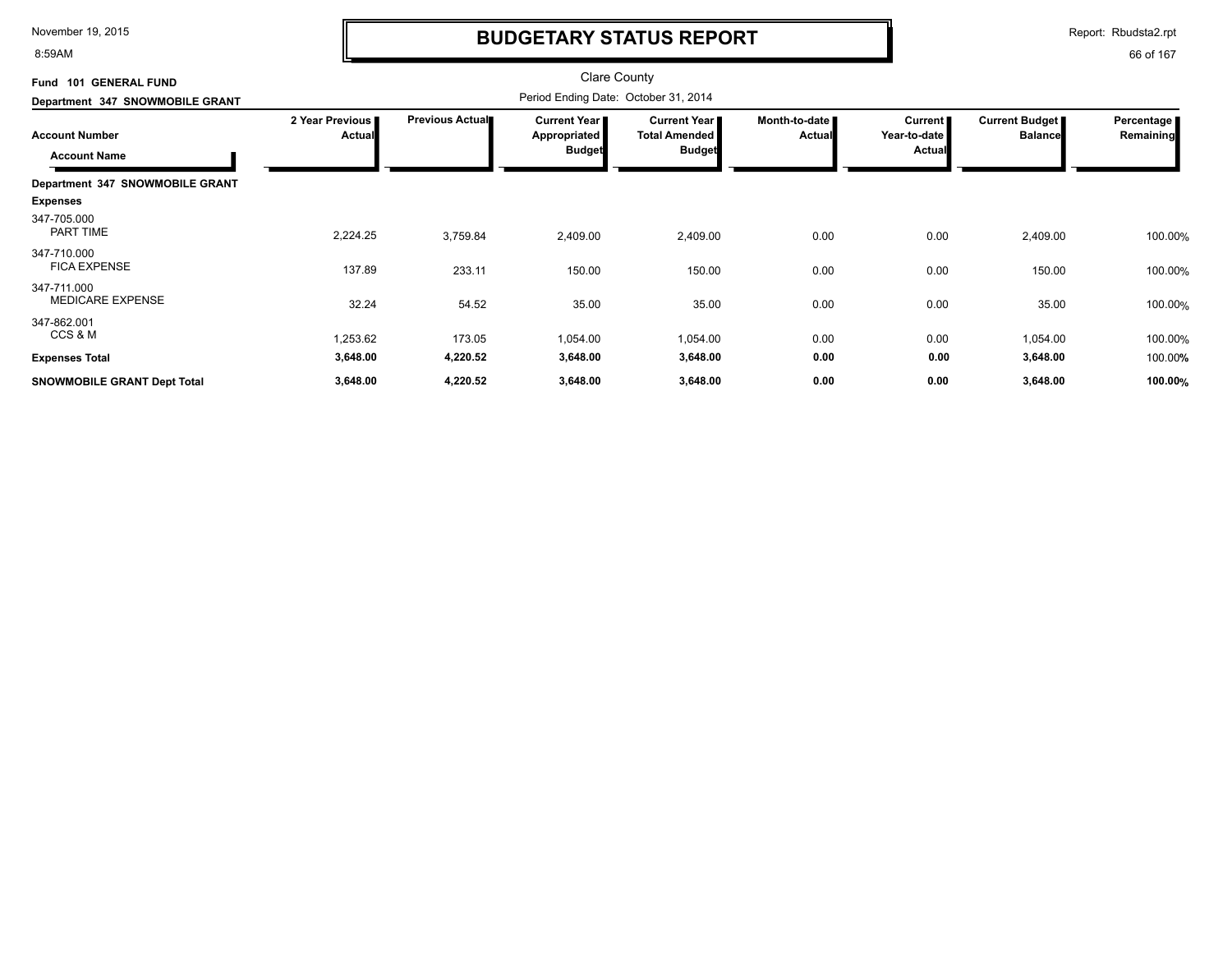8:59AM

# **BUDGETARY STATUS REPORT**

Report: Rbudsta2.rpt

| Fund 101 GENERAL FUND<br>Department 349 ORV SAFETY EDUCATION GRANT |                                  | <b>Clare County</b><br>Period Ending Date: October 31, 2014 |                                                        |                                                                |                                |                                          |                                         |                         |
|--------------------------------------------------------------------|----------------------------------|-------------------------------------------------------------|--------------------------------------------------------|----------------------------------------------------------------|--------------------------------|------------------------------------------|-----------------------------------------|-------------------------|
| <b>Account Number</b><br><b>Account Name</b>                       | 2 Year Previous<br><b>Actual</b> | Previous Actual                                             | <b>Current Year I</b><br>Appropriated<br><b>Budget</b> | <b>Current Year I</b><br><b>Total Amended</b><br><b>Budget</b> | Month-to-date<br><b>Actual</b> | <b>Current</b><br>Year-to-date<br>Actual | <b>Current Budget</b><br><b>Balance</b> | Percentage<br>Remaining |
| Department 349 ORV SAFETY EDUCATION GRANT                          |                                  |                                                             |                                                        |                                                                |                                |                                          |                                         |                         |
| <b>Expenses</b>                                                    |                                  |                                                             |                                                        |                                                                |                                |                                          |                                         |                         |
| 349-705.000<br>PART TIME SALARIES                                  | 786.97                           | 472.56                                                      | 2,879.00                                               | 2,879.00                                                       | 0.00                           | 0.00                                     | 2,879.00                                | 100.00%                 |
| 349-710.000<br><b>FICA EXPENSE</b>                                 | 48.51                            | 29.29                                                       | 179.00                                                 | 179.00                                                         | 0.00                           | 0.00                                     | 179.00                                  | 100.00%                 |
| 349-711.000<br>MEDICARE EXPENSE                                    | 11.35                            | 6.85                                                        | 42.00                                                  | 42.00                                                          | 0.00                           | 0.00                                     | 42.00                                   | 100.00%                 |
| 349-727.000<br><b>SUPPLIES</b>                                     | 0.00                             | 0.00                                                        | 50.00                                                  | 50.00                                                          | 0.00                           | 0.00                                     | 50.00                                   | 100.00%                 |
| <b>Expenses Total</b>                                              | 846.83                           | 508.70                                                      | 3,150.00                                               | 3,150.00                                                       | 0.00                           | 0.00                                     | 3,150.00                                | 100.00%                 |
| ORV SAFETY EDUCATION GRANT Dept<br><b>Total</b>                    | 846.83                           | 508.70                                                      | 3,150.00                                               | 3,150.00                                                       | 0.00                           | 0.00                                     | 3,150.00                                | 100.00%                 |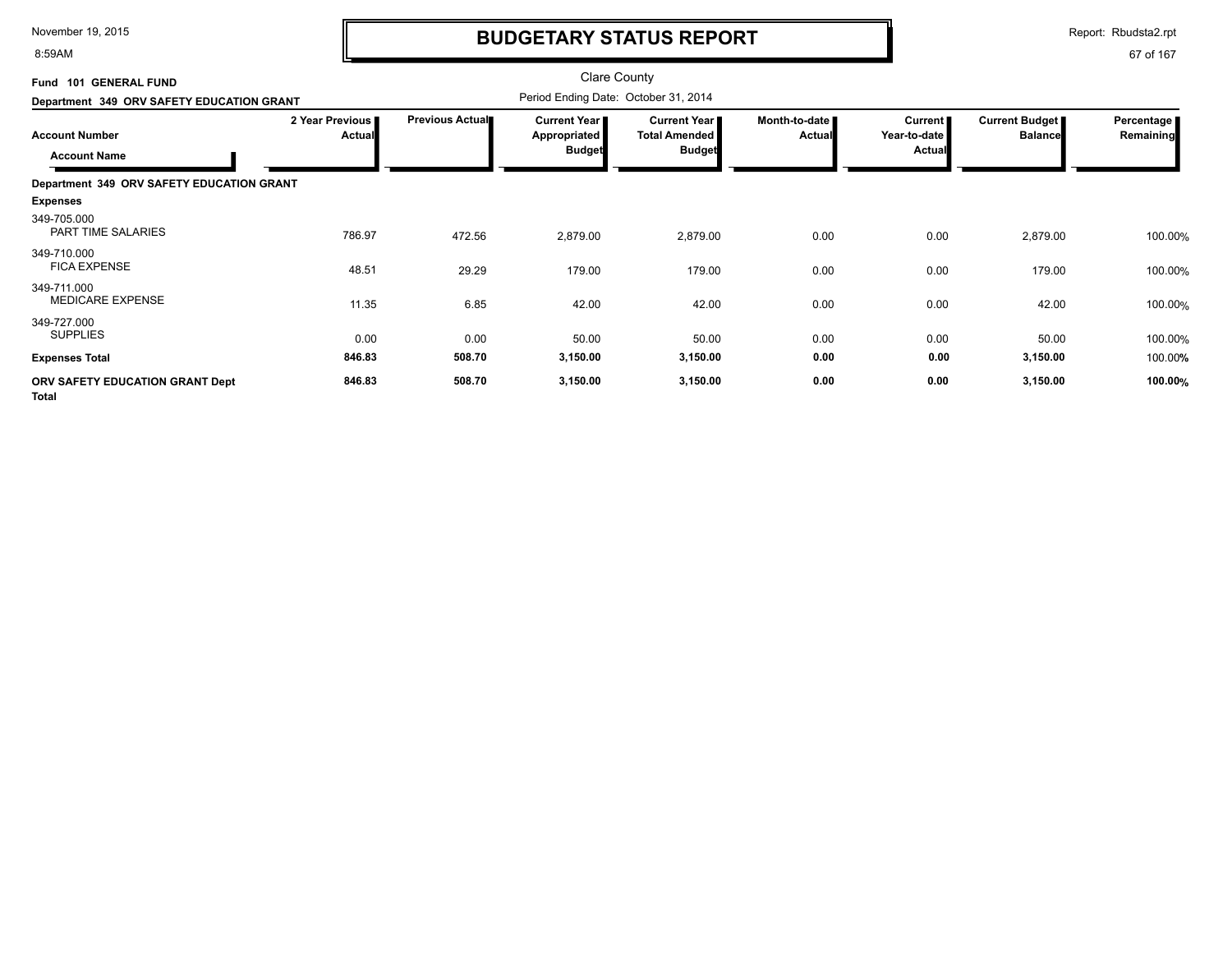8:59AM

# **BUDGETARY STATUS REPORT**

Report: Rbudsta2.rpt

| Fund 101 GENERAL FUND                     |                           |                 | Clare County                          |                                             |                         |                                |                                         |                         |
|-------------------------------------------|---------------------------|-----------------|---------------------------------------|---------------------------------------------|-------------------------|--------------------------------|-----------------------------------------|-------------------------|
| Department 351 JAIL & CORRECTIONS         |                           |                 | Period Ending Date: October 31, 2014  |                                             |                         |                                |                                         |                         |
| <b>Account Number</b>                     | 2 Year Previous<br>Actual | Previous Actual | <b>Current Year  </b><br>Appropriated | <b>Current Year</b><br><b>Total Amended</b> | Month-to-date<br>Actual | <b>Current</b><br>Year-to-date | <b>Current Budget</b><br><b>Balance</b> | Percentage<br>Remaining |
| <b>Account Name</b>                       |                           |                 | <b>Budget</b>                         | <b>Budget</b>                               |                         | Actual                         |                                         |                         |
| Department 351 JAIL & CORRECTIONS         |                           |                 |                                       |                                             |                         |                                |                                         |                         |
| <b>Expenses</b>                           |                           |                 |                                       |                                             |                         |                                |                                         |                         |
| 351-704.000<br><b>FULL TIME SALARIES</b>  | 803,345.10                | 913,536.84      | 960,449.00                            | 960,449.00                                  | 40,051.32               | 40,051.32                      | 920,397.68                              | 95.83%                  |
| 351-705.000<br>PART TIME SALARIES         | 69,881.67                 | 42,327.59       | 51,543.00                             | 51,543.00                                   | 4,113.48                | 4,113.48                       | 47,429.52                               | 92.02%                  |
| 351-706.000<br><b>OVERTIME</b>            | 44,794.69                 | 33,862.14       | 43,050.00                             | 43,050.00                                   | 3,588.06                | 3,588.06                       | 39,461.94                               | 91.67%                  |
| 351-706.003<br>PART TIME OVERTIME         | 3,979.91                  | 582.33          | 5,000.00                              | 5,000.00                                    | 148.68                  | 148.68                         | 4,851.32                                | 97.03%                  |
| 351-707.000<br><b>CONTRACT SERVICES</b>   | 23,068.09                 | 31,202.88       | 35,000.00                             | 35,000.00                                   | 355.00                  | 355.00                         | 34,645.00                               | 98.99%                  |
| 351-707.001                               |                           |                 |                                       |                                             |                         |                                |                                         |                         |
| <b>IMATE REIMBURSEMENT</b>                | 216.45                    | 43.00           | 100.00                                | 100.00                                      | 0.00                    | 0.00                           | 100.00                                  | 100.00%                 |
| 351-710.000<br><b>FICA EXPENSE</b>        | 59,128.01                 | 62,349.93       | 68,778.00                             | 68,778.00                                   | 2,917.86                | 2,917.86                       | 65,860.14                               | 95.76%                  |
| 351-711.000<br>MEDICARE EXPENSE           | 13,828.40                 | 14,581.81       | 16,086.00                             | 16,086.00                                   | 682.38                  | 682.38                         | 15,403.62                               | 95.76%                  |
| 351-715.000<br>HEALTH INSURANCE           | 214, 103. 17              | 242,402.00      | 232,415.00                            | 232,415.00                                  | 20,369.00               | 20,369.00                      | 212,046.00                              | 91.24%                  |
| 351-715.001<br><b>BENNY CARD</b>          | 421.20                    | 0.00            | 0.00                                  | 0.00                                        | 0.00                    | 0.00                           | 0.00                                    | 0.00%                   |
| 351-715.002                               |                           |                 |                                       |                                             |                         |                                |                                         |                         |
| <b>HRA</b>                                | 1,080.00                  | 0.00            | 0.00                                  | 0.00                                        | 0.00                    | 0.00                           | 0.00                                    | 0.00%                   |
| 351-715.006<br><b>CIC BUNDLE</b>          | 0.00                      | 10,330.50       | 9,954.00                              | 9,954.00                                    | 869.00                  | 869.00                         | 9,085.00                                | 91.27%                  |
| 351-717.000<br>LIFE INSURANCE             | 1,194.40                  | 1,495.00        | 1,440.00                              | 1,440.00                                    | 120.00                  | 120.00                         | 1,320.00                                | 91.67%                  |
| 351-717.002<br>COBRA/HIPPA                | 207.10                    | 0.00            | 0.00                                  | 0.00                                        | 0.00                    | 0.00                           | 0.00                                    | 0.00%                   |
| 351-720.000<br><b>VACATIONS</b>           | 3,553.99                  | 0.00            | 6,635.00                              | 6,635.00                                    | 0.00                    | 0.00                           | 6,635.00                                | 100.00%                 |
| 351-721.000<br><b>SICK LEAVE</b>          | 3,233.03                  | 5,052.97        | 12,759.00                             | 12,759.00                                   | 0.00                    | 0.00                           | 12,759.00                               | 100.00%                 |
| 351-722.000<br><b>HOLIDAYS</b>            | 32,417.64                 | 40,940.86       | 42,000.00                             | 42,000.00                                   | 0.00                    | 0.00                           | 42,000.00                               | 100.00%                 |
| 351-727.000<br>OFFICE SUPPLIES            | 854.70                    | 463.65          | 1,000.00                              | 1,000.00                                    | 0.00                    | 0.00                           | 798.34                                  |                         |
| 351-745.000<br>FIRE FIGHTING EQUIP        |                           |                 |                                       |                                             |                         |                                |                                         | 79.83%                  |
| 351-747.000                               | 1,450.00                  | 1,546.00        | 1,500.00                              | 1,500.00                                    | 0.00                    | 0.00                           | 1,500.00                                | 100.00%                 |
| UNIFORMS & ACCESSORIES                    | 5,384.19                  | 6,296.62        | 5,000.00                              | 5,000.00                                    | 0.00                    | 0.00                           | 4,992.00                                | 99.84%                  |
| 351-749.000<br><b>JANITORIAL SUPPLIES</b> | 26,776.38                 | 27,301.35       | 25,000.00                             | 25,000.00                                   | 466.80                  | 466.80                         | 24,533.20                               | 98.13%                  |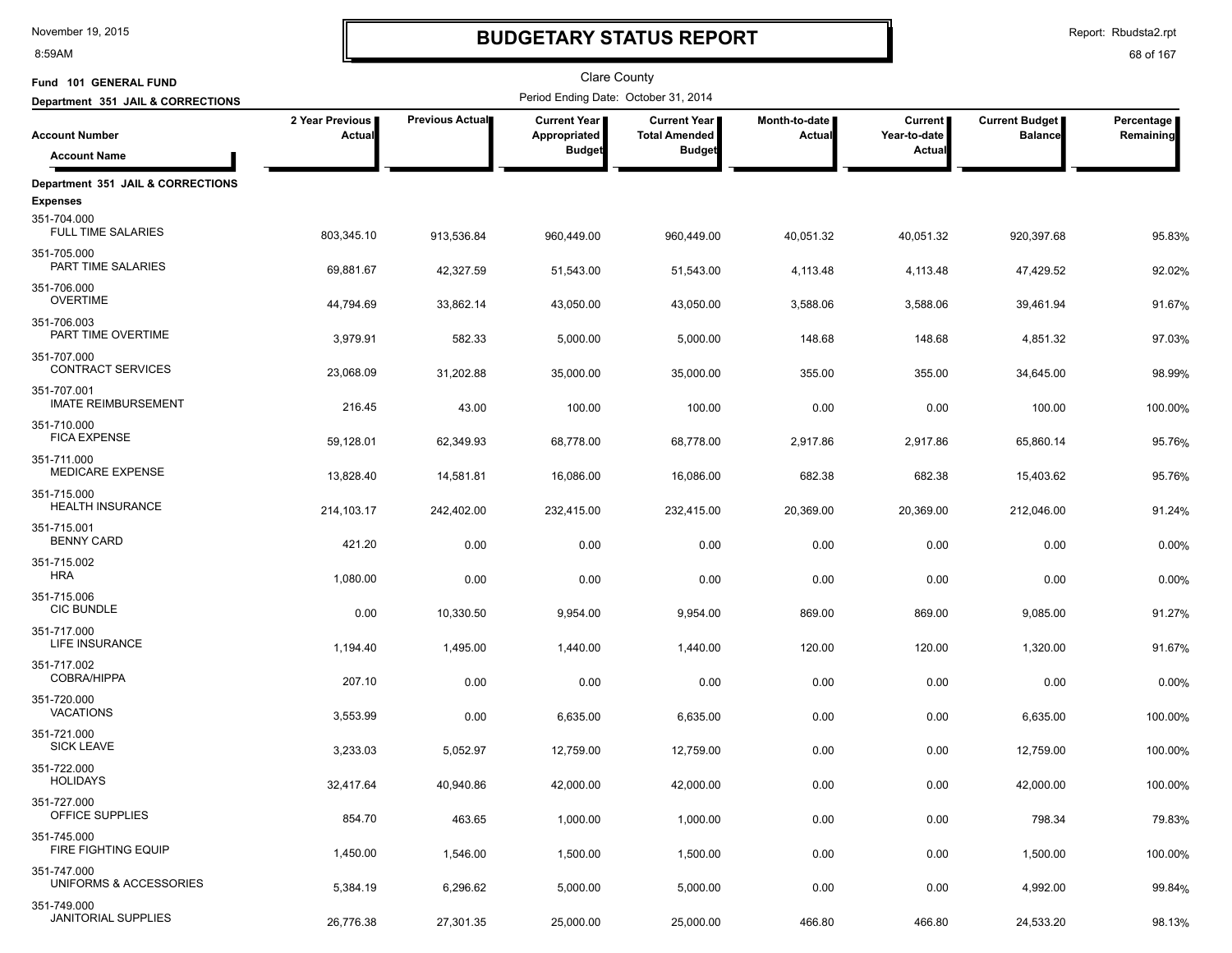8:59AM

# **BUDGETARY STATUS REPORT**

Report: Rbudsta2.rpt

| Fund 101 GENERAL FUND                                   |                           |                 | <b>Clare County</b>                   |                                               |                                  |                                |                                  |                           |
|---------------------------------------------------------|---------------------------|-----------------|---------------------------------------|-----------------------------------------------|----------------------------------|--------------------------------|----------------------------------|---------------------------|
| Department 351 JAIL & CORRECTIONS                       |                           |                 | Period Ending Date: October 31, 2014  |                                               |                                  |                                |                                  |                           |
| <b>Account Number</b>                                   | 2 Year Previous<br>Actual | Previous Actual | <b>Current Year I</b><br>Appropriated | <b>Current Year I</b><br><b>Total Amended</b> | Month-to-date I<br><b>Actual</b> | <b>Current</b><br>Year-to-date | Current Budget<br><b>Balance</b> | Percentage  <br>Remaining |
| <b>Account Name</b>                                     |                           |                 | <b>Budget</b>                         | <b>Budget</b>                                 |                                  | Actual                         |                                  |                           |
| 351-749.001<br>DISHWASHING SUPPLIES/CHEMICALS           | 1,493.26                  | 2,036.63        | 1,800.00                              | 1,800.00                                      | 0.00                             | 0.00                           | 1,800.00                         | 100.00%                   |
| 351-751.000<br><b>KITCHEN SUPPLIES</b>                  | 568.03                    | 728.52          | 800.00                                | 800.00                                        | 0.00                             | 0.00                           | 800.00                           | 100.00%                   |
| 351-760.000<br><b>MEDICAL SUPPLIES</b>                  | 348.18                    | 82.02           | 500.00                                | 500.00                                        | 0.00                             | 0.00                           | 500.00                           | 100.00%                   |
| 351-803.000<br>PRISONERS MEALS                          | 258,820.29                | 303,102.44      | 280,000.00                            | 280,000.00                                    | 13,762.48                        | 13,762.48                      | 266,237.52                       | 95.08%                    |
| 351-835.000<br>HEALTH SERVICES COUNTIES                 | 153,670.88                | 178,846.55      | 216,000.00                            | 216,000.00                                    | 40,923.25                        | 40,923.25                      | 175,076.75                       | 81.05%                    |
| 351-835.002<br>HEALTH SERVICE-EMPLOYEES                 | 2,091.75                  | 448.00          | 2,200.00                              | 2,200.00                                      | 0.00                             | 0.00                           | 2,200.00                         | 100.00%                   |
| 351-835.006<br><b>DRUG SCREENING</b>                    | 300.00                    | 700.00          | 840.00                                | 840.00                                        | 0.00                             | 0.00                           | 600.00                           | 71.43%                    |
| 351-851.000<br>MAINTANCE CONTRACT - RADIO REPAIF        | 200.00                    | 0.00            | 750.00                                | 750.00                                        | 312.50                           | 312.50                         | 437.50                           | 58.33%                    |
| 351-851.001<br><b>COMPUTER MAINT</b>                    | 5,599.16                  | 5,376.35        | 7,200.00                              | 7,200.00                                      | 1,633.50                         | 1,633.50                       | 5,566.50                         | 77.31%                    |
| 351-863.000<br><b>FREIGHT</b>                           | 493.39                    | 669.85          | 1,200.00                              | 1,200.00                                      | 0.00                             | 0.00                           | 1,185.00                         | 98.75%                    |
| 351-864.000<br><b>TRAVEL &amp; EXPENSE</b>              | 2,457.14                  | 2,617.38        | 2,500.00                              | 2,500.00                                      | 0.00                             | 0.00                           | 2,500.00                         | 100.00%                   |
| 351-875.000<br><b>SUPPLIES &amp; PARTS</b>              | 1,877.74                  | 2,852.66        | 3,500.00                              | 3,500.00                                      | 7.01                             | 7.01                           | 3,435.50                         | 98.16%                    |
| 351-921.000<br><b>UTILITIES</b>                         | 202,262.84                | 206,723.98      | 188,640.00                            | 188,640.00                                    | 0.00                             | 0.00                           | 188,640.00                       | 100.00%                   |
| 351-931.000<br><b>BUILDING REPAIR &amp; MAINTENANCE</b> | 24,020.10                 | 23,166.86       | 23,000.00                             | 21,436.90                                     | 1,473.13                         | 1,473.13                       | 19,874.46                        | 92.71%                    |
| 351-932.001<br>OFFICE EQUIPMENT MAINT-LEIN              | 1,932.00                  | 1,932.00        | 2,375.00                              | 2,375.00                                      | 0.00                             | 0.00                           | 2,375.00                         | 100.00%                   |
| 351-933.000<br><b>EQUIP MAINT</b>                       | 3,332.77                  | 2,265.19        | 3,000.00                              | 3,000.00                                      | 0.00                             | 0.00                           | 3,000.00                         | 100.00%                   |
| 351-935.000<br><b>GROUND CARE &amp; MAINTENANCE</b>     | 5,612.84                  | 6,960.82        | 7,000.00                              | 7,000.00                                      | 507.92                           | 507.92                         | 6,492.08                         | 92.74%                    |
| 351-957.000<br><b>EMPLOYEES TRAINING &amp; IMPROV</b>   | 2,812.66                  | 920.83          | 3,000.00                              | 3,000.00                                      | 256.90                           | 256.90                         | 2,743.10                         | 91.44%                    |
| 351-978.000<br><b>NEW EQUIPMENT</b>                     | 18,797.32                 | 19,212.27       | 0.00                                  | 1,563.10                                      | 0.00                             | 0.00                           | 0.00                             | 0.00%                     |
| <b>Expenses Total</b>                                   | 1,995,608.47              | 2,192,957.82    | 2,262,014.00                          | 2,262,014.00                                  | 132,558.27                       | 132,558.27                     | 2,127,281.17                     | 94.14%                    |
| <b>JAIL &amp; CORRECTIONS Dept Total</b>                | 1,995,608.47              | 2,192,957.82    | 2,262,014.00                          | 2,262,014.00                                  | 132,558.27                       | 132,558.27                     | 2,127,281.17                     | 94.14%                    |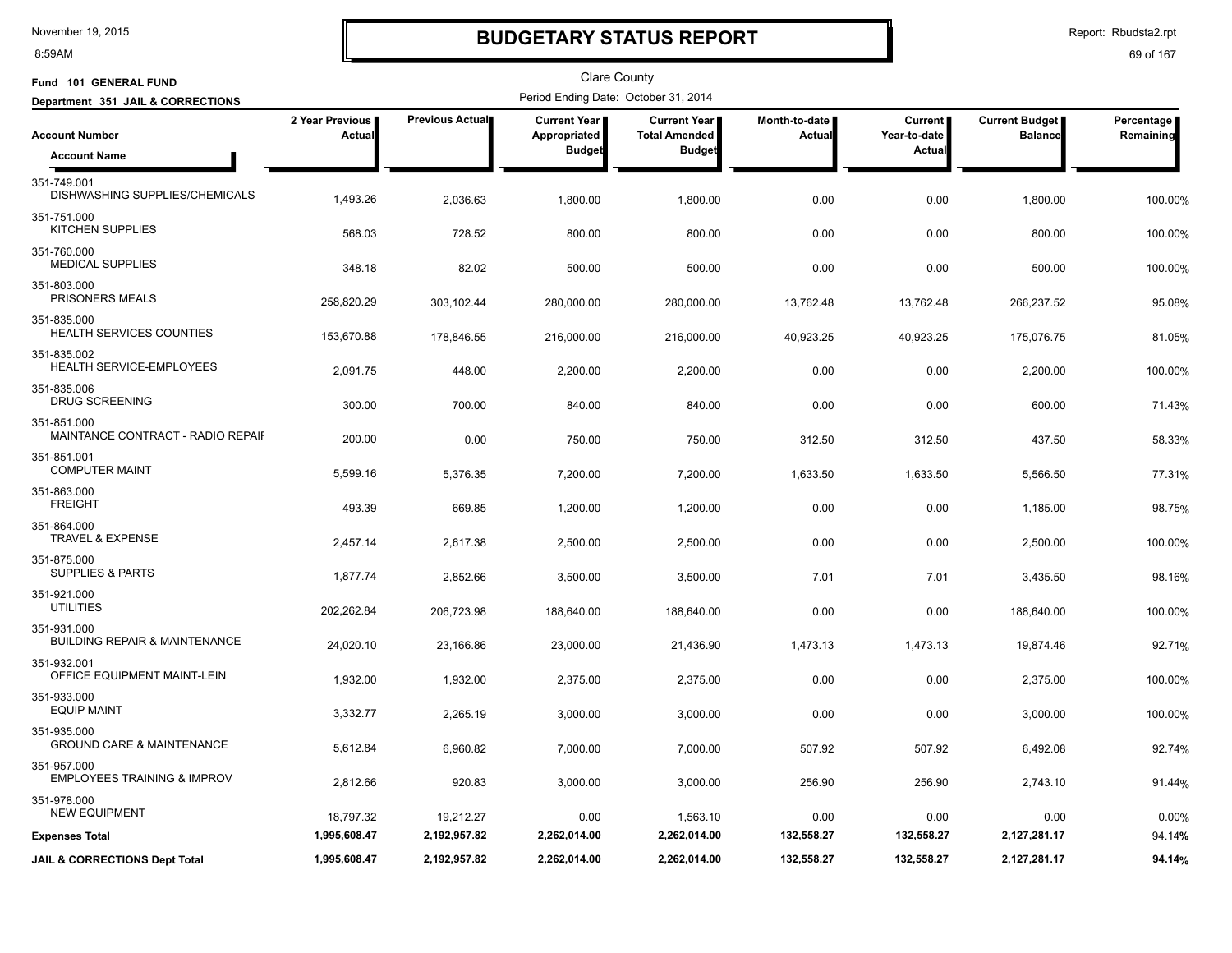8:59AM

# **BUDGETARY STATUS REPORT**

Report: Rbudsta2.rpt

| Fund 101 GENERAL FUND                                           |                             |                 | <b>Clare County</b>                  |                                             |                                |                                |                                         |                         |
|-----------------------------------------------------------------|-----------------------------|-----------------|--------------------------------------|---------------------------------------------|--------------------------------|--------------------------------|-----------------------------------------|-------------------------|
| Department 352 COURT SECURITY                                   |                             |                 | Period Ending Date: October 31, 2014 |                                             |                                |                                |                                         |                         |
| <b>Account Number</b>                                           | 2 Year Previous  <br>Actual | Previous Actual | Current Year<br>Appropriated         | <b>Current Year</b><br><b>Total Amended</b> | Month-to-date<br><b>Actual</b> | <b>Current</b><br>Year-to-date | <b>Current Budget</b><br><b>Balance</b> | Percentage<br>Remaining |
| <b>Account Name</b>                                             |                             |                 | <b>Budget</b>                        | <b>Budget</b>                               |                                | Actua                          |                                         |                         |
| Department 352 COURT SECURITY                                   |                             |                 |                                      |                                             |                                |                                |                                         |                         |
| <b>Expenses</b><br>352-704.000<br><b>SGT CRT SECURITY COORD</b> | 0.00                        | 0.00            | 35,693.00                            | 35,693.00                                   | 1,784.64                       | 1,784.64                       | 33,908.36                               | 95.00%                  |
| 352-705.000<br>PT COURT SECURITY                                | 0.00                        | 0.00            | 0.00                                 | 0.00                                        | 95.16                          | 95.16                          | $-95.16$                                | 0.00%                   |
| 352-705.001<br>PT CIRCUIT/PROBATE CRT BAILIFF                   | 33,971.02                   | 34,732.60       | 31,000.00                            | 31,000.00                                   | 1,330.14                       | 1,330.14                       | 29,669.86                               | 95.71%                  |
| 352-705.002<br>PT SECURITY TRANSPORT USM                        | 11,215.72                   | 12,927.78       | 10,000.00                            | 10,000.00                                   | 796.42                         | 796.42                         | 9,203.58                                | 92.04%                  |
| 352-705.003<br>PT SECURITY TRANSPORT OTHER                      | 4,905.14                    | 3,913.06        | 4,025.00                             | 4,025.00                                    | 165.31                         | 165.31                         | 3,859.69                                | 95.89%                  |
| 352-705.004<br>PT SECURITY FOC                                  | 4,219.72                    | 3,731.69        | 3,825.00                             | 3,825.00                                    | 195.15                         | 195.15                         | 3,629.85                                | 94.90%                  |
| 352-705.005<br>PT SECURITY PA                                   | 0.00                        | 0.00            | 125.00                               | 125.00                                      | 0.00                           | 0.00                           | 125.00                                  | 100.00%                 |
| 352-705.006<br>PT SECURITY OTHER                                | 16,631.46                   | 19,245.07       | 14,500.00                            | 14,500.00                                   | 976.74                         | 976.74                         | 13,523.26                               | 93.26%                  |
| 352-705.007<br><b>DISTRICT COURT BAILIFF</b>                    | 28,771.71                   | 28,841.57       | 24,000.00                            | 24,000.00                                   | 973.79                         | 973.79                         | 23,026.21                               | 95.94%                  |
| 352-706.000<br><b>OVERTIME</b>                                  | 0.00                        | 0.00            | 1,348.00                             | 1,348.00                                    | 0.00                           | 0.00                           | 1,348.00                                | 100.00%                 |
| 352-710.000<br><b>FICA</b>                                      | 6,193.13                    | 6,471.17        | 7,720.00                             | 7,720.00                                    | 391.68                         | 391.68                         | 7,328.32                                | 94.93%                  |
| 352-711.000<br><b>MEDICARE</b>                                  | 1,448.36                    | 1,513.39        | 1,805.00                             | 1,805.00                                    | 91.61                          | 91.61                          | 1,713.39                                | 94.92%                  |
| 352-715.000<br><b>HEALTH INSURANCE</b>                          | 0.00                        | 0.00            | 12,211.00                            | 12,211.00                                   | 807.68                         | 807.68                         | 11,403.32                               | 93.39%                  |
| 352-716.006<br><b>CIC BUNDLE</b>                                | 0.00                        | 0.00            | 474.00                               | 474.00                                      | 0.00                           | 0.00                           | 474.00                                  | 100.00%                 |
| 352-717.000<br><b>LIFE INSURANCE</b>                            | 0.00                        | 0.00            | 60.00                                | 60.00                                       | 0.00                           | 0.00                           | 60.00                                   | 100.00%                 |
| 352-747.000<br>UNIFORMS & ACCESSORIES                           | 557.38                      | 885.00          | 2,000.00                             | 2,000.00                                    | 0.00                           | 0.00                           | 2,000.00                                | 100.00%                 |
| <b>Expenses Total</b>                                           | 107,913.64                  | 112,261.33      | 148,786.00                           | 148,786.00                                  | 7,608.32                       | 7,608.32                       | 141,177.68                              | 94.89%                  |
| <b>COURT SECURITY Dept Total</b>                                | 107.913.64                  | 112,261.33      | 148,786.00                           | 148,786.00                                  | 7,608.32                       | 7.608.32                       | 141,177.68                              | 94.89%                  |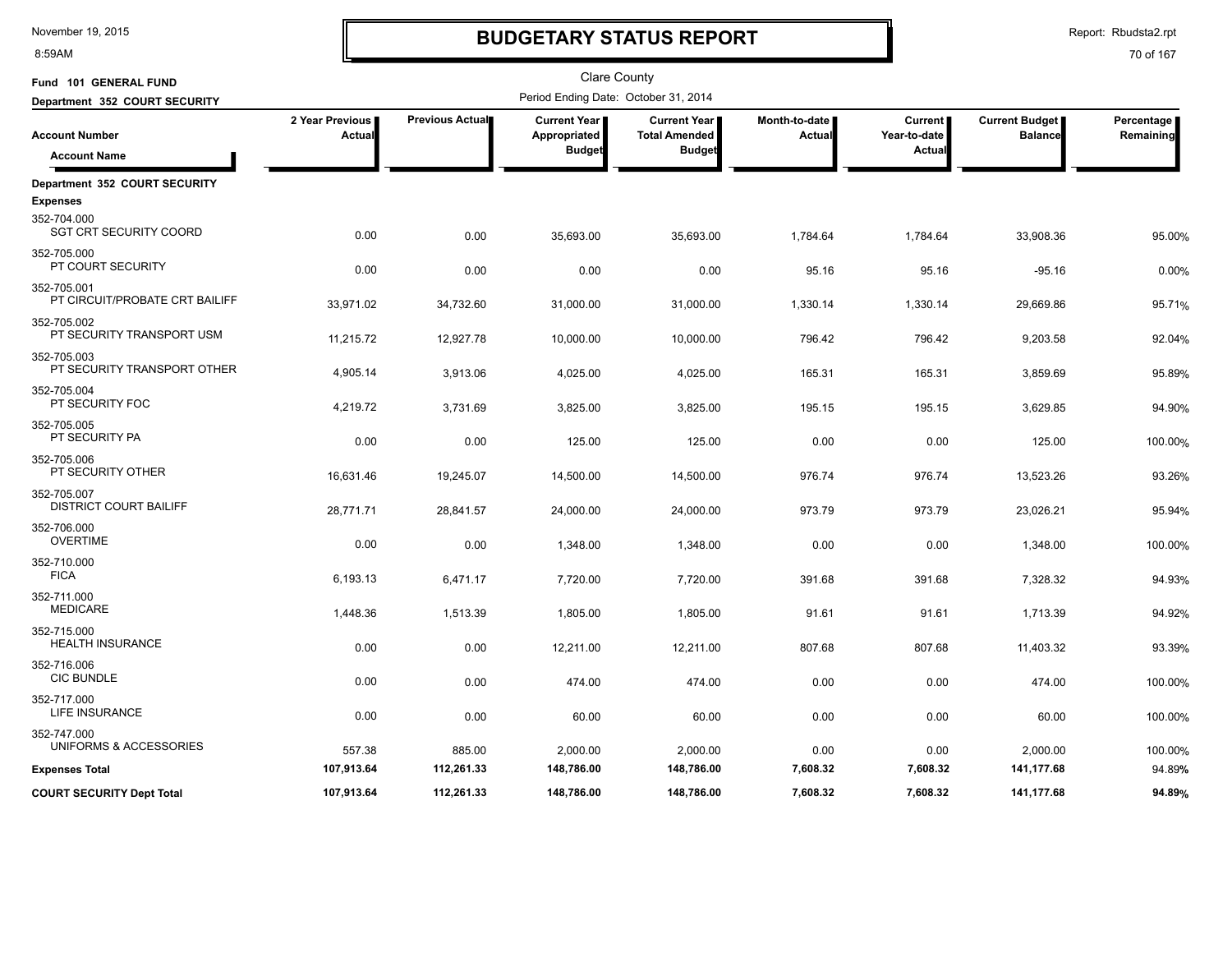8:59AM

# **BUDGETARY STATUS REPORT**

Report: Rbudsta2.rpt

| Fund 101 GENERAL FUND                          |                           |                        | <b>Clare County</b>                                  |                                                       |                           |                                          |                                         |                         |
|------------------------------------------------|---------------------------|------------------------|------------------------------------------------------|-------------------------------------------------------|---------------------------|------------------------------------------|-----------------------------------------|-------------------------|
| Department 400 PLANNING COMMISSION             |                           |                        | Period Ending Date: October 31, 2014                 |                                                       |                           |                                          |                                         |                         |
| <b>Account Number</b><br><b>Account Name</b>   | 2 Year Previous<br>Actual | <b>Previous Actual</b> | <b>Current Year</b><br>Appropriated<br><b>Budget</b> | Current Year<br><b>Total Amended</b><br><b>Budget</b> | Month-to-date  <br>Actual | Current<br>Year-to-date<br><b>Actual</b> | <b>Current Budget</b><br><b>Balance</b> | Percentage<br>Remaining |
| Department 400 PLANNING COMMISSION             |                           |                        |                                                      |                                                       |                           |                                          |                                         |                         |
| <b>Expenses</b>                                |                           |                        |                                                      |                                                       |                           |                                          |                                         |                         |
| 400-707.000<br>PER DIEM                        | 1,090.00                  | 0.00                   | 0.00                                                 | 0.00                                                  | 0.00                      | 0.00                                     | 0.00                                    | 0.00%                   |
| 400-710.000<br><b>FICA EXPENSE</b>             | 94.99                     | 0.00                   | 0.00                                                 | 0.00                                                  | 0.00                      | 0.00                                     | 0.00                                    | 0.00%                   |
| 400-711.000<br><b>MEDICARE EXPENSE</b>         | 22.21                     | 0.00                   | 0.00                                                 | 0.00                                                  | 0.00                      | 0.00                                     | 0.00                                    | 0.00%                   |
| 400-727.000<br><b>OFFICE SUPPLIES</b>          | 32.54                     | 0.00                   | 0.00                                                 | 0.00                                                  | 0.00                      | 0.00                                     | 0.00                                    | 0.00%                   |
| 400-728.000<br>PRINTING & BINDING              | 800.00                    | 0.00                   | 0.00                                                 | 0.00                                                  | 0.00                      | 0.00                                     | 0.00                                    | 0.00%                   |
| 400-814.000<br><b>DUES &amp; SUBSCRIPTIONS</b> | 0.00                      | 350.00                 | 350.00                                               | 350.00                                                | 0.00                      | 0.00                                     | 350.00                                  | 100.00%                 |
| 400-864.000<br><b>TRAVEL &amp; EXPENSE</b>     | 546.76                    | 0.00                   | 0.00                                                 | 0.00                                                  | 0.00                      | 0.00                                     | 0.00                                    | 0.00%                   |
| <b>Expenses Total</b>                          | 2,586.50                  | 350.00                 | 350.00                                               | 350.00                                                | 0.00                      | 0.00                                     | 350.00                                  | 100.00%                 |
| <b>PLANNING COMMISSION Dept Total</b>          | 2,586.50                  | 350.00                 | 350.00                                               | 350.00                                                | 0.00                      | 0.00                                     | 350.00                                  | 100.00%                 |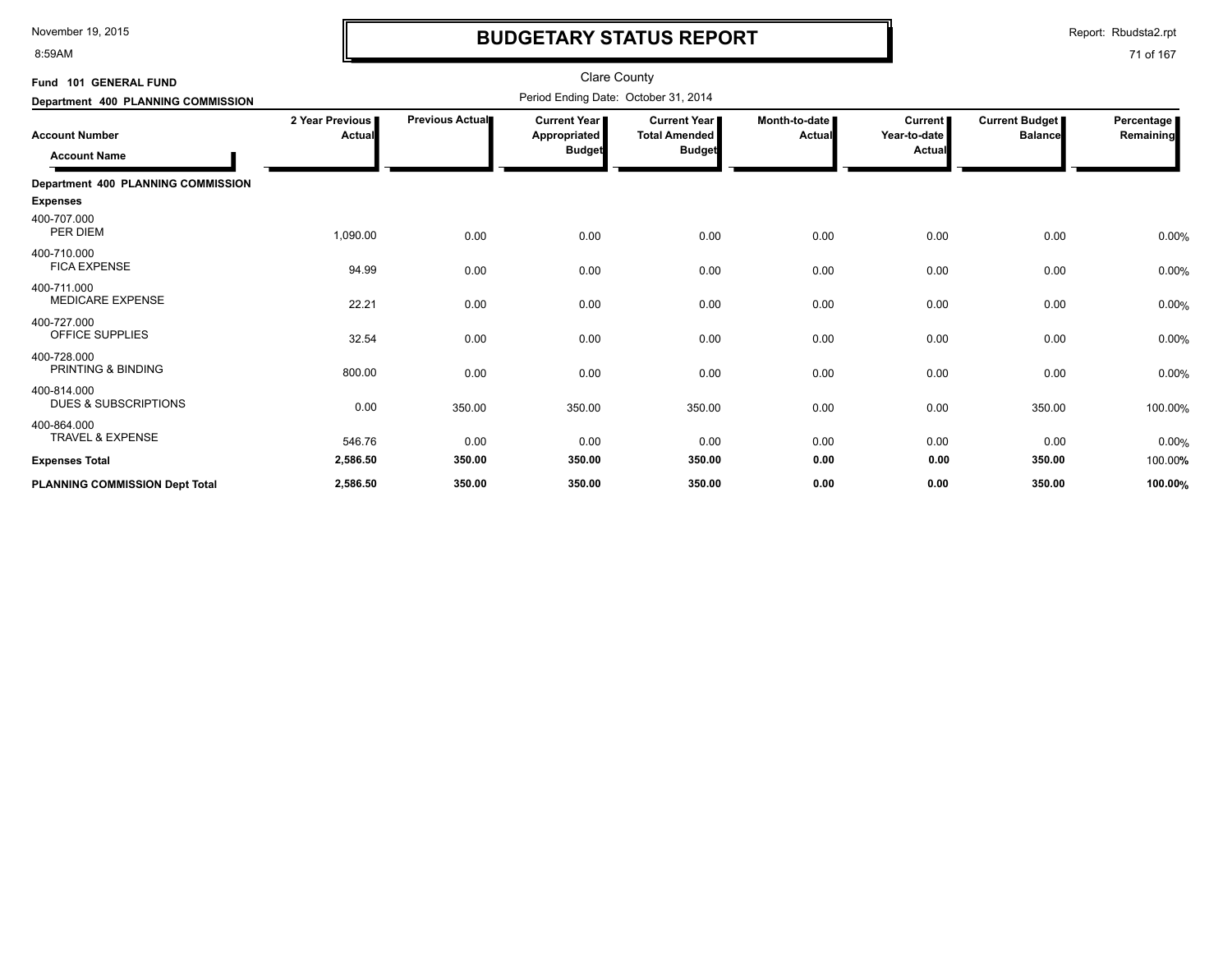8:59AM

# **BUDGETARY STATUS REPORT**

Report: Rbudsta2.rpt

| Fund 101 GENERAL FUND                          |                           |                 | <b>Clare County</b>                                  |                                                              |                         |                                          |                                         |                         |
|------------------------------------------------|---------------------------|-----------------|------------------------------------------------------|--------------------------------------------------------------|-------------------------|------------------------------------------|-----------------------------------------|-------------------------|
| Department 426 EMERGENCY PREPARDNESS           |                           |                 | Period Ending Date: October 31, 2014                 |                                                              |                         |                                          |                                         |                         |
| <b>Account Number</b><br><b>Account Name</b>   | 2 Year Previous<br>Actual | Previous Actual | <b>Current Year</b><br>Appropriated<br><b>Budget</b> | <b>Current Year</b><br><b>Total Amended</b><br><b>Budget</b> | Month-to-date<br>Actual | <b>Current</b><br>Year-to-date<br>Actual | <b>Current Budget</b><br><b>Balance</b> | Percentage<br>Remaining |
|                                                |                           |                 |                                                      |                                                              |                         |                                          |                                         |                         |
| Department 426 EMERGENCY PREPARDNESS           |                           |                 |                                                      |                                                              |                         |                                          |                                         |                         |
| <b>Expenses</b>                                |                           |                 |                                                      |                                                              |                         |                                          |                                         |                         |
| 426-702.000<br>SALARY                          | 25,168.31                 | 25,222.65       | 40,000.00                                            | 40,000.00                                                    | 2,000.00                | 2,000.00                                 | 38,000.00                               | 95.00%                  |
| 426-705.000<br><b>PART TIME</b>                | 13,950.00                 | 0.00            | 0.00                                                 | 0.00                                                         | 0.00                    | 0.00                                     | 0.00                                    | 0.00%                   |
| 426-710.000<br><b>FICA EXPENSE</b>             | 2,401.61                  | 1,563.80        | 2,480.00                                             | 2,480.00                                                     | 124.00                  | 124.00                                   | 2,356.00                                | 95.00%                  |
| 426-711.000<br><b>MEDICARE EXPENSE</b>         | 561.68                    | 365.73          | 580.00                                               | 580.00                                                       | 29.00                   | 29.00                                    | 551.00                                  | 95.00%                  |
| 426-715.000<br><b>HEALTH INSURANCE</b>         | 0.00                      | 0.00            | 10,000.00                                            | 10,000.00                                                    | 0.00                    | 0.00                                     | 10,000.00                               | 100.00%                 |
| 426-715.006<br><b>CIC BUNDLE</b>               | 0.00                      | 0.00            | 38.00                                                | 38.00                                                        | 0.00                    | 0.00                                     | 38.00                                   | 100.00%                 |
| 426-727.000<br>OFFICE SUPPLIES                 | 301.61                    | 794.09          | 1,000.00                                             | 1,000.00                                                     | 0.00                    | 0.00                                     | 1,000.00                                | 100.00%                 |
| 426-728.000<br>SUPPLIES WMSDC - AUDIT ADJ ONLY | 29,553.27                 | 16,543.77       | 0.00                                                 | 0.00                                                         | 0.00                    | 0.00                                     | 0.00                                    | 0.00%                   |
| 426-732.000<br><b>POSTAGE</b>                  | 58.41                     | 30.20           | 250.00                                               | 250.00                                                       | 0.00                    | 0.00                                     | 250.00                                  | 100.00%                 |
| 426-746.000<br><b>GAS OIL &amp; GREASE</b>     | 0.00                      | 0.00            | 100.00                                               | 100.00                                                       | 0.00                    | 0.00                                     | 100.00                                  | 100.00%                 |
| 426-804.000<br><b>EXPENSE OF SALE</b>          |                           |                 |                                                      |                                                              |                         |                                          |                                         |                         |
| 426-814.000                                    | 0.00                      | 480.00          | 0.00                                                 | 0.00                                                         | 0.00                    | 0.00                                     | 0.00                                    | 0.00%                   |
| DUES & SUBSCRIPTIONS-MEETINGS<br>426-851.000   | 70.00                     | 1,578.68        | 400.00                                               | 400.00                                                       | 0.00                    | 0.00                                     | 400.00                                  | 100.00%                 |
| EQUIP MAINTENANCE & CONTRACTS                  | 872.40                    | 682.92          | 1,500.00                                             | 1,500.00                                                     | 16.32                   | 16.32                                    | 1,483.68                                | 98.91%                  |
| 426-852.000<br><b>TELEPHONE</b>                | 0.00                      | 0.00            | 500.00                                               | 500.00                                                       | 0.00                    | 0.00                                     | 500.00                                  | 100.00%                 |
| 426-864.000<br><b>TRAVEL &amp; EXPENSE</b>     | 6,060.67                  | 4,873.41        | 4,000.00                                             | 4,000.00                                                     | 0.00                    | 0.00                                     | 4,000.00                                | 100.00%                 |
| 426-933.000<br><b>EQUIPMENT MAINTENANCE</b>    | 596.97                    | 913.03          | 2,500.00                                             | 2,500.00                                                     | 0.00                    | 0.00                                     | 2,500.00                                | 100.00%                 |
| 426-957.000<br><b>TRAINING</b>                 | 206.70                    | 0.00            | 500.00                                               | 500.00                                                       | 0.00                    | 0.00                                     | 500.00                                  | 100.00%                 |
| 426-978.000<br><b>NEW EQUIPMENT</b>            | 508.86                    | 352.21          | 0.00                                                 | 0.00                                                         | 0.00                    | 0.00                                     | 0.00                                    | 0.00%                   |
| <b>Expenses Total</b>                          | 80,310.49                 | 53,400.49       | 63,848.00                                            | 63,848.00                                                    | 2,169.32                | 2,169.32                                 | 61,678.68                               | 96.60%                  |
| <b>EMERGENCY PREPARDNESS Dept Total</b>        | 80,310.49                 | 53,400.49       | 63,848.00                                            | 63,848.00                                                    | 2,169.32                | 2,169.32                                 | 61,678.68                               | 96.60%                  |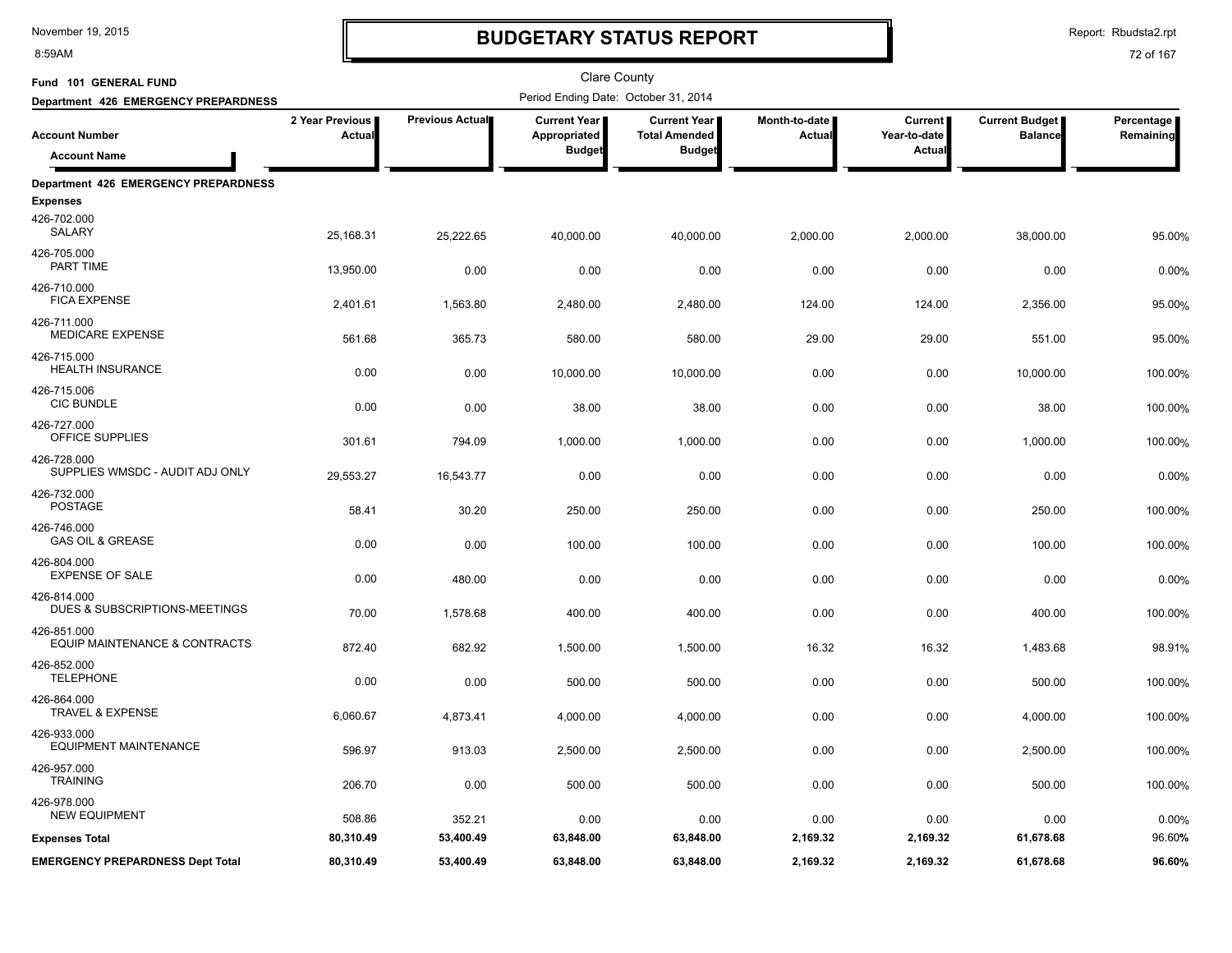8:59AM

# **BUDGETARY STATUS REPORT**

Report: Rbudsta2.rpt

| Fund 101 GENERAL FUND                      |                           |                 | Clare County                         |                                               |                                  |                                |                                         |                         |
|--------------------------------------------|---------------------------|-----------------|--------------------------------------|-----------------------------------------------|----------------------------------|--------------------------------|-----------------------------------------|-------------------------|
| Department 430 ANIMAL CONTROL              |                           |                 | Period Ending Date: October 31, 2014 |                                               |                                  |                                |                                         |                         |
| <b>Account Number</b>                      | 2 Year Previous<br>Actual | Previous Actual | <b>Current Year</b><br>Appropriated  | <b>Current Year I</b><br><b>Total Amended</b> | Month-to-date  <br><b>Actual</b> | <b>Current</b><br>Year-to-date | <b>Current Budget</b><br><b>Balance</b> | Percentage<br>Remaining |
| <b>Account Name</b>                        |                           |                 | <b>Budget</b>                        | <b>Budget</b>                                 |                                  | Actual                         |                                         |                         |
| Department 430 ANIMAL CONTROL              |                           |                 |                                      |                                               |                                  |                                |                                         |                         |
| <b>Expenses</b>                            |                           |                 |                                      |                                               |                                  |                                |                                         |                         |
| 430-702.000<br><b>SALARY</b>               | 34,119.48                 | 35, 132. 75     | 35,089.00                            | 35,089.00                                     | 1,736.47                         | 1,736.47                       | 33,352.53                               | 95.05%                  |
| 430-704.000<br>DEPARTMENT MANANGER         | 11,786.82                 | 26,517.41       | 27,698.00                            | 27,698.00                                     | 1,333.13                         | 1,333.13                       | 26,364.87                               | 95.19%                  |
| 430-705.000<br>PART TIME                   | 40,618.56                 | 45,589.23       | 74,133.00                            | 74,133.00                                     | 3,799.74                         | 3,799.74                       | 70,333.26                               | 94.87%                  |
| 430-706.000<br><b>OVERTIME</b>             | 1,660.16                  | 1,485.95        | 1,500.00                             | 1,500.00                                      | 121.65                           | 121.65                         | 1,378.35                                | 91.89%                  |
| 430-710.000<br><b>FICA EXPENSE</b>         | 5,350.03                  | 6,469.78        | 8,582.00                             | 8,582.00                                      | 424.35                           | 424.35                         | 8,157.65                                | 95.06%                  |
| 430-711.000<br><b>MEDICARE EXPENSE</b>     | 1,251.22                  | 1,513.09        | 2,007.00                             | 2,007.00                                      | 99.24                            | 99.24                          | 1,907.76                                | 95.06%                  |
| 430-715.000<br><b>HEALTH INSURANCE</b>     | 16,684.24                 | 21,978.72       | 21,996.00                            | 21,996.00                                     | 1,815.50                         | 1,815.50                       | 20,180.50                               | 91.75%                  |
| 430-715.001<br><b>BENNY CARD</b>           | 31.20                     | 0.00            | 0.00                                 | 0.00                                          | 0.00                             | 0.00                           | 0.00                                    | 0.00%                   |
| 430-715.002<br><b>HRA</b>                  | 80.00                     | 0.00            | 0.00                                 | 0.00                                          | 0.00                             | 0.00                           | 0.00                                    | 0.00%                   |
| 430-715.006<br><b>CIC BUNDLE</b>           | 0.00                      | 916.00          | 948.00                               | 948.00                                        | 79.00                            | 79.00                          | 869.00                                  | 91.67%                  |
| 430-717.000<br>LIFE INSURANCE              | 74.40                     | 139.20          | 212.00                               | 212.00                                        | 11.60                            | 11.60                          | 200.40                                  | 94.53%                  |
| 430-717.002<br><b>COBRA/HIPPA</b>          | 17.10                     | 0.00            | 30.00                                | 30.00                                         | 0.00                             | 0.00                           | 30.00                                   | 100.00%                 |
| 430-727.000<br>ANIMAL FOOD, ETC            | 80.23                     | 0.00            | 0.00                                 | 0.00                                          | 0.00                             | 0.00                           | 0.00                                    | 0.00%                   |
| 430-727.001<br>OFFICE SUPPLIES             | 282.07                    | 1,233.05        | 350.00                               | 350.00                                        | 0.00                             | 0.00                           | 350.00                                  | 100.00%                 |
| 430-727.002<br><b>VETS SUPPLIES</b>        | 1,654.42                  | 1,735.40        | 1,500.00                             | 1,500.00                                      | 378.33                           | 378.33                         | 1,121.67                                | 74.78%                  |
| 430-728.000<br>PRINTING & BINDING          | 535.40                    | 253.80          | 400.00                               | 400.00                                        | 0.00                             | 0.00                           | 400.00                                  | 100.00%                 |
| 430-732.000<br><b>POSTAGE</b>              | 634.74                    | 562.16          | 300.00                               | 300.00                                        | 0.00                             | 0.00                           | 300.00                                  | 100.00%                 |
| 430-746.000<br><b>GAS OIL &amp; GREASE</b> | 9,531.16                  | 9,000.00        | 9,500.00                             | 9,500.00                                      | 448.47                           | 448.47                         | 9,051.53                                | 95.28%                  |
| 430-747.000<br><b>UNIFORMS</b>             | 0.00                      | 339.10          | 300.00                               | 300.00                                        | 0.00                             | 0.00                           | 300.00                                  | 100.00%                 |
| 430-749.000<br><b>JANITORIAL SUPPLIES</b>  | 4,350.76                  | 5,634.91        | 4,000.00                             | 4,000.00                                      | 0.00                             | 0.00                           | 4,000.00                                | 100.00%                 |
| 430-801.001<br>RESTRICTED-DONATIONS        | 7,379.29                  | 7,446.30        | 12,000.00                            | 12,000.00                                     | 0.00                             | 0.00                           | 12,000.00                               | 100.00%                 |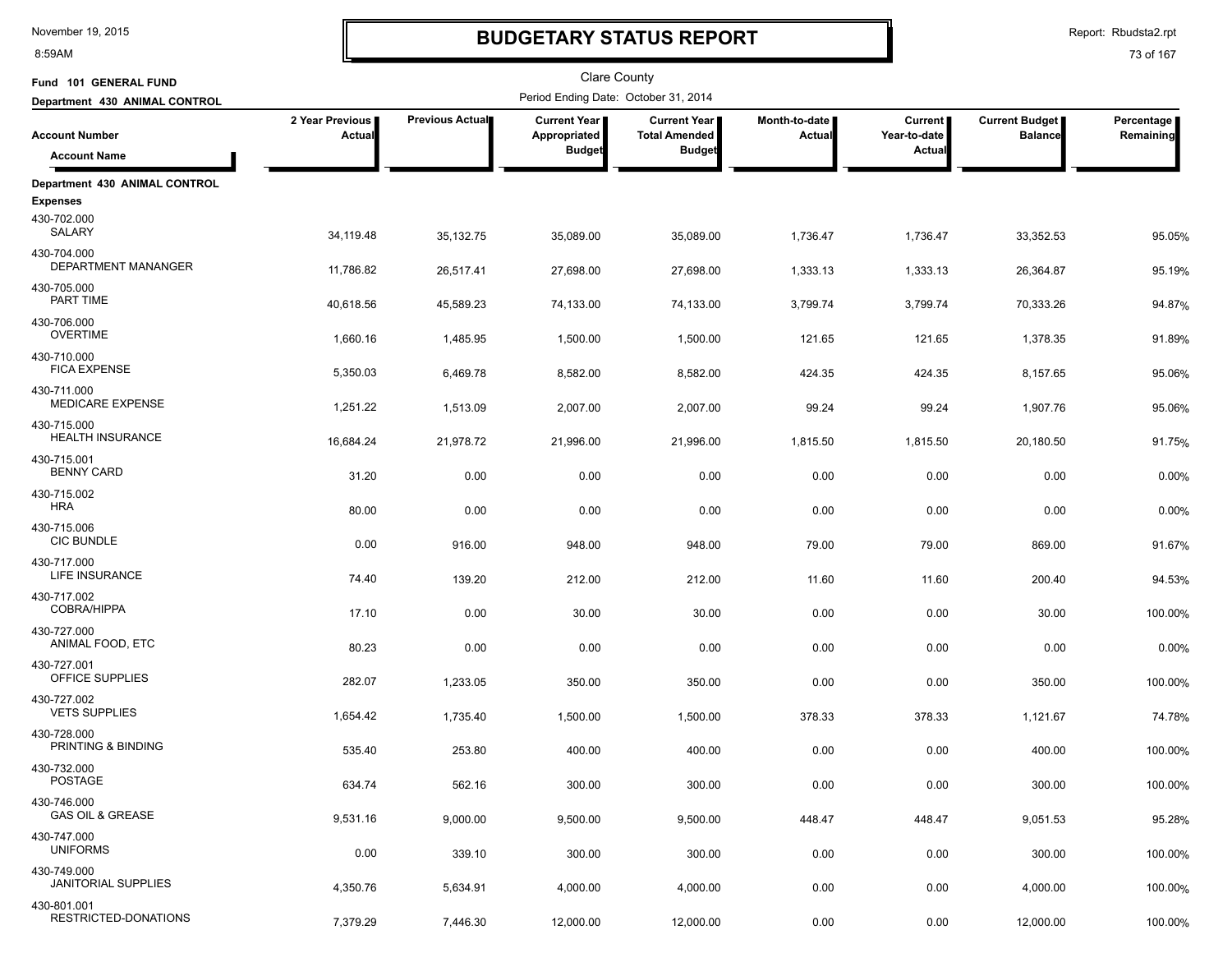#### 8:59AM

### **BUDGETARY STATUS REPORT**

Report: Rbudsta2.rpt

| Fund 101 GENERAL FUND                             |                           |                        | <b>Clare County</b>                  |                                             |                           |                                |                                         |                         |
|---------------------------------------------------|---------------------------|------------------------|--------------------------------------|---------------------------------------------|---------------------------|--------------------------------|-----------------------------------------|-------------------------|
| Department 430 ANIMAL CONTROL                     |                           |                        | Period Ending Date: October 31, 2014 |                                             |                           |                                |                                         |                         |
| <b>Account Number</b>                             | 2 Year Previous<br>Actual | <b>Previous Actual</b> | Current Year  <br>Appropriated       | <b>Current Year</b><br><b>Total Amended</b> | Month-to-date  <br>Actual | <b>Current</b><br>Year-to-date | <b>Current Budget</b><br><b>Balance</b> | Percentage<br>Remaining |
| <b>Account Name</b>                               |                           |                        | <b>Budget</b>                        | <b>Budget</b>                               |                           | Actual                         |                                         |                         |
| 430-801.002<br><b>RESTRICTED SPAY/NEUTER</b>      | 11,585.00                 | 9,926.00               | 10,000.00                            | 10,000.00                                   | 535.00                    | 535.00                         | 9,465.00                                | 94.65%                  |
| 430-801.003<br>RESTRICTED RAB/VAC.LIC DEPOSIT     | 700.00                    | 675.00                 | 700.00                               | 700.00                                      | 40.00                     | 40.00                          | 660.00                                  | 94.29%                  |
| 430-801.004<br><b>CONTRACTED SERVICES</b>         | 0.00                      | 0.00                   | 0.00                                 | 0.00                                        | 310.00                    | 310.00                         | $-310.00$                               | 0.00%                   |
| 430-814.000<br><b>DUES &amp; SUBSCRIPTION</b>     | 0.00                      | 351.50                 | 300.00                               | 300.00                                      | 0.00                      | 0.00                           | 300.00                                  | 100.00%                 |
| 430-819.001<br>ADOPTION FEE REFUND                | 165.00                    | 150.00                 | 75.00                                | 75.00                                       | 30.00                     | 30.00                          | 45.00                                   | 60.00%                  |
| 430-835.002<br><b>EMPLOYEE PHYSICALS</b>          | 1,351.00                  | 0.00                   | 0.00                                 | 0.00                                        | 0.00                      | 0.00                           | 0.00                                    | 0.00%                   |
| 430-852.000<br><b>TELEPHONE</b>                   | 4,080.61                  | 2,351.48               | 2,400.00                             | 2,400.00                                    | 30.00                     | 30.00                          | 2,370.00                                | 98.75%                  |
| 430-852.006<br><b>TELECOMMUNICATIONS</b>          | 0.00                      | 891.03                 | 0.00                                 | 0.00                                        | 0.00                      | 0.00                           | 0.00                                    | 0.00%                   |
| 430-862.000<br>VEHICLE REPAIRS & MAINTENANCE      | 1,162.85                  | 4,153.64               | 3,500.00                             | 3,500.00                                    | 67.60                     | 67.60                          | 3,432.40                                | 98.07%                  |
| 430-864.000<br><b>TRAVEL &amp; CONFERENCE</b>     | 824.66                    | 0.00                   | 900.00                               | 900.00                                      | 0.00                      | 0.00                           | 900.00                                  | 100.00%                 |
| 430-921.000<br><b>UTILITIES</b>                   | 22,157.73                 | 19,717.70              | 18,500.00                            | 18,500.00                                   | 0.00                      | 0.00                           | 18,500.00                               | 100.00%                 |
| 430-933.000<br>EQUIP REPAIRS & MAINTENANCE        | 1,400.54                  | 175.00                 | 750.00                               | 750.00                                      | 0.00                      | 0.00                           | 750.00                                  | 100.00%                 |
| 430-933.001<br>SHELTER REPAIR-MAINTENANCE         | 6,697.53                  | 2,770.42               | 1,500.00                             | 1,500.00                                    | 156.41                    | 156.41                         | 1,343.59                                | 89.57%                  |
| 430-935.000<br><b>GROUND CARE-RUBBISH REMOVAL</b> | 4,078.19                  | 4,514.91               | 4,900.00                             | 4,900.00                                    | 283.81                    | 283.81                         | 4,616.19                                | 94.21%                  |
| 430-957.000<br><b>TRAINING</b>                    | 741.34                    | 0.00                   | 800.00                               | 800.00                                      | 0.00                      | 0.00                           | 800.00                                  | 100.00%                 |
| 430-961.000<br>DOG DAMAGE                         | 770.00                    | 0.00                   | 0.00                                 | 0.00                                        | 0.00                      | 0.00                           | 0.00                                    | 0.00%                   |
| 430-978.000<br><b>NEW EQUIPMENT</b>               | 0.00                      | 69.95                  | 0.00                                 | 0.00                                        | 0.00                      | 0.00                           | 0.00                                    | 0.00%                   |
| <b>Expenses Total</b>                             | 191,835.73                | 211,693.48             | 244,870.00                           | 244,870.00                                  | 11,700.30                 | 11,700.30                      | 233,169.70                              | 95.22%                  |
| <b>ANIMAL CONTROL Dept Total</b>                  | 191,835.73                | 211,693.48             | 244,870.00                           | 244,870.00                                  | 11.700.30                 | 11,700.30                      | 233,169.70                              | 95.22%                  |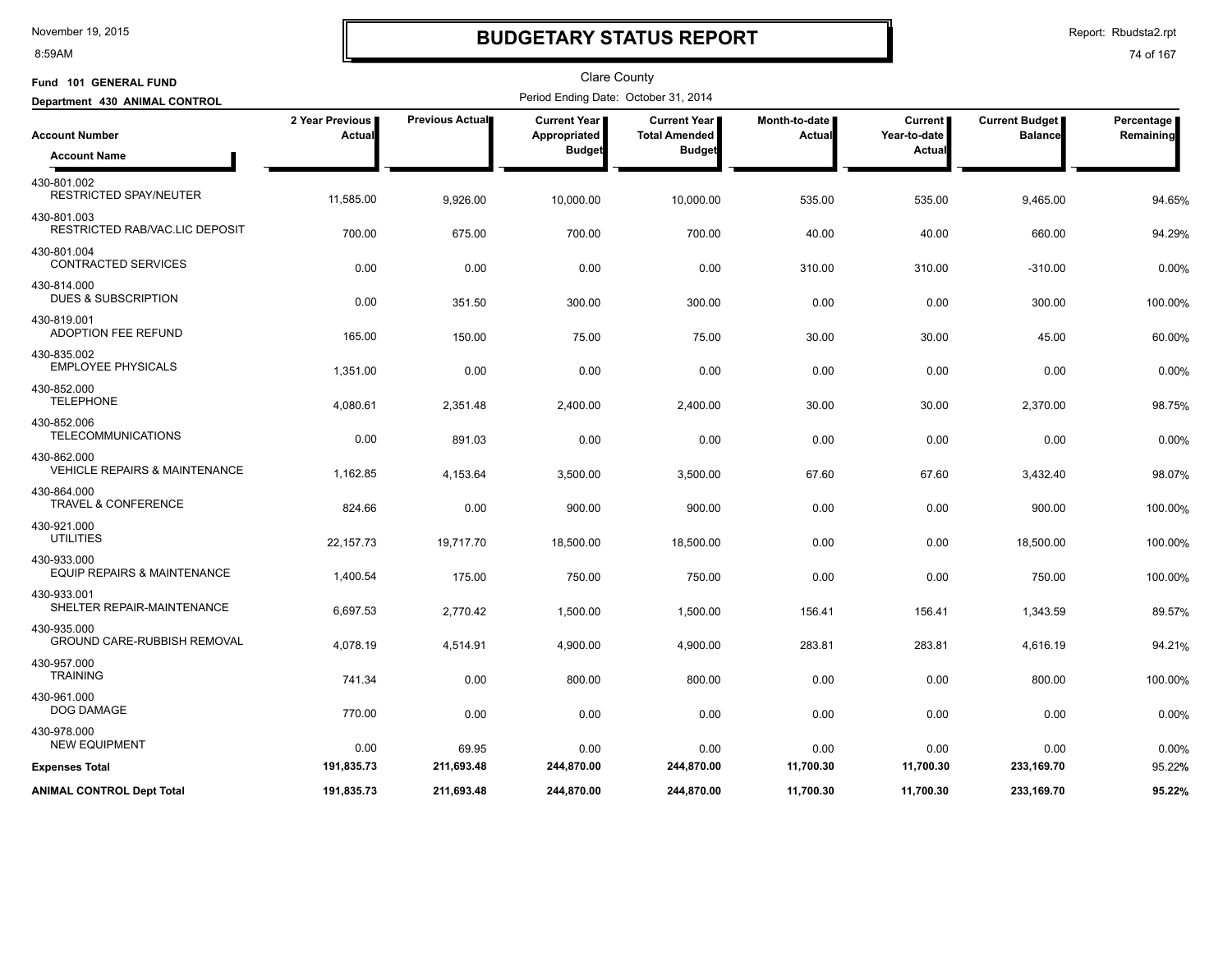8:59AM

# **BUDGETARY STATUS REPORT**

Report: Rbudsta2.rpt

| Fund 101 GENERAL FUND<br>Department 441 DEPT OF PUBLIC WORKS-ADMIN          |                             |                        | Clare County<br>Period Ending Date: October 31, 2014   |                                                    |                                         |                                                 |                                  |                           |
|-----------------------------------------------------------------------------|-----------------------------|------------------------|--------------------------------------------------------|----------------------------------------------------|-----------------------------------------|-------------------------------------------------|----------------------------------|---------------------------|
| <b>Account Number</b><br><b>Account Name</b>                                | 2 Year Previous I<br>Actual | <b>Previous Actual</b> | <b>Current Year I</b><br>Appropriated<br><b>Budget</b> | Current Year I<br>Total Amended ■<br><b>Budget</b> | Month-to-date <i>∎</i><br><b>Actual</b> | <b>Current</b><br>Year-to-date<br><b>Actual</b> | Current Budget<br><b>Balance</b> | Percentage  <br>Remaining |
| Department 441 DEPT OF PUBLIC WORKS-ADMIN<br><b>Expenses</b><br>441-707.000 |                             |                        |                                                        |                                                    |                                         |                                                 |                                  |                           |
| PER DIEM<br><b>Expenses Total</b>                                           | 0.00<br>0.00                | 0.00<br>0.00           | 100.00<br>100.00                                       | 100.00<br>100.00                                   | 0.00<br>0.00                            | 0.00<br>0.00                                    | 100.00<br>100.00                 | 100.00%<br>100.00%        |
| DEPT OF PUBLIC WORKS-ADMIN Dept<br>Total                                    | 0.00                        | 0.00                   | 100.00                                                 | 100.00                                             | 0.00                                    | 0.00                                            | 100.00                           | 100.00%                   |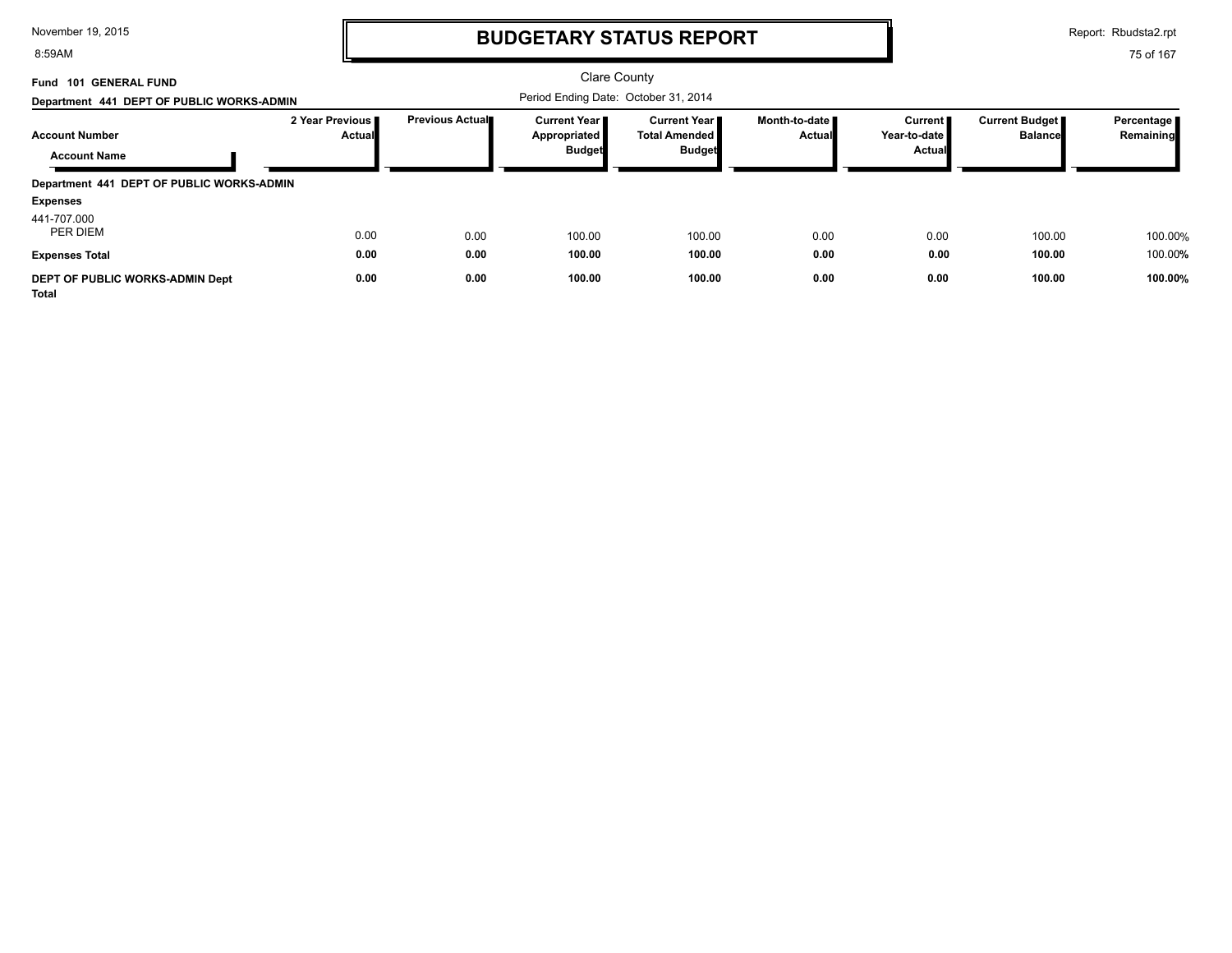8:59AM

# **BUDGETARY STATUS REPORT**

Report: Rbudsta2.rpt

| Fund 101 GENERAL FUND                                                               |                                  | <b>Clare County</b><br>Period Ending Date: October 31, 2014 |                                               |                                                              |                                |                                            |                                  |                           |
|-------------------------------------------------------------------------------------|----------------------------------|-------------------------------------------------------------|-----------------------------------------------|--------------------------------------------------------------|--------------------------------|--------------------------------------------|----------------------------------|---------------------------|
| Department 445 DRAIN PUBLIC BENEFIT<br><b>Account Number</b><br><b>Account Name</b> | 2 Year Previous<br><b>Actual</b> | <b>Previous Actual</b>                                      | Current Year<br>Appropriated<br><b>Budget</b> | <b>Current Year</b><br><b>Total Amended</b><br><b>Budget</b> | Month-to-date<br><b>Actual</b> | Current  <br>Year-to-date<br><b>Actual</b> | Current Budget<br><b>Balance</b> | Percentage  <br>Remaining |
| Department 445 DRAIN PUBLIC BENEFIT                                                 |                                  |                                                             |                                               |                                                              |                                |                                            |                                  |                           |
| <b>Expenses</b>                                                                     |                                  |                                                             |                                               |                                                              |                                |                                            |                                  |                           |
| 445-955.005<br><b>CUT-OFF DRAIN</b>                                                 | 0.00                             | 62.62                                                       | 303.00                                        | 303.00                                                       | 0.00                           | 0.00                                       | 303.00                           | 100.00%                   |
| 445-955.011<br><b>HICKOCK DRAIN</b>                                                 | 0.00                             | 202.00                                                      | 152.00                                        | 152.00                                                       | 0.00                           | 0.00                                       | 152.00                           | 100.00%                   |
| 445-955.015<br><b>LEITNER DRAIN</b>                                                 | 2,601.45                         | 2,509.58                                                    | 0.00                                          | 0.00                                                         | 0.00                           | 0.00                                       | 0.00                             | 0.00%                     |
| 445-955.018<br><b>WHISKEY CREEK DRAIN</b>                                           | 0.00                             | 274.17                                                      | 88.00                                         | 88.00                                                        | 0.00                           | 0.00                                       | 88.00                            | 100.00%                   |
| <b>Expenses Total</b>                                                               | 2,601.45                         | 3,048.37                                                    | 543.00                                        | 543.00                                                       | 0.00                           | 0.00                                       | 543.00                           | 100.00%                   |
| <b>DRAIN PUBLIC BENEFIT Dept Total</b>                                              | 2,601.45                         | 3,048.37                                                    | 543.00                                        | 543.00                                                       | 0.00                           | 0.00                                       | 543.00                           | 100.00%                   |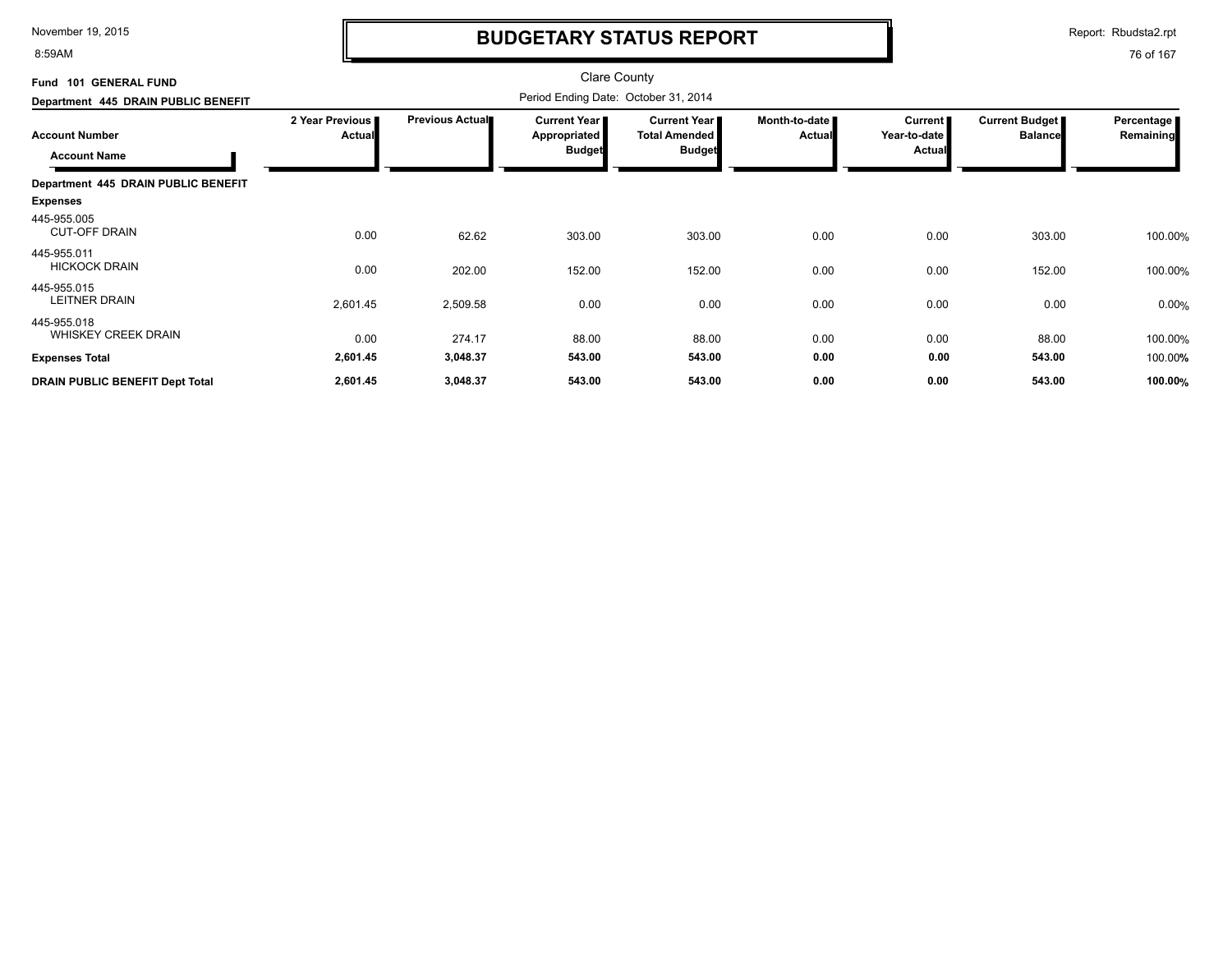8:59AM

### **BUDGETARY STATUS REPORT**

Report: Rbudsta2.rpt

77 of 167

#### Clare County Period Ending Date: October 31, 2014 **Account Number Department 601 CENTRAL MI DIST HEALTH DEPT Fund 101 GENERAL FUND 2 Year Previous Actual Previous Actual Current Year Appropriated Budget Current Year Total Amended Budget Month-to-date Actual Current Year-to-date Actual Current Budget Balance Percentage Remaining Account Name Department 601 CENTRAL MI DIST HEALTH DEPT Expenses** 210,628.00 210,628.00 216,948.00 216,948.00 216,948.00 216,948.00 54,244.50 54,244.50 162,703.50 75.00% APPROPRIATION TRANSFER OUT 601-998.000 216,948.00 54,244.50 54,244.50 162,703.50 75.00 1,154.82 868.92 0.00 CIGARETTE TAX % 601-998.001 0.00 0.00 0.00 0.00 0.00 **Expenses Total 211,782.82 211,496.92 216,948.00 216,948.00 54,244.50 54,244.50 162,703.50** 75.00**% CENTRAL MI DIST HEALTH DEPT Dept 211,782.82 211,496.92 216,948.00 216,948.00 54,244.50 54,244.50 162,703.50 75.00%**

**Total**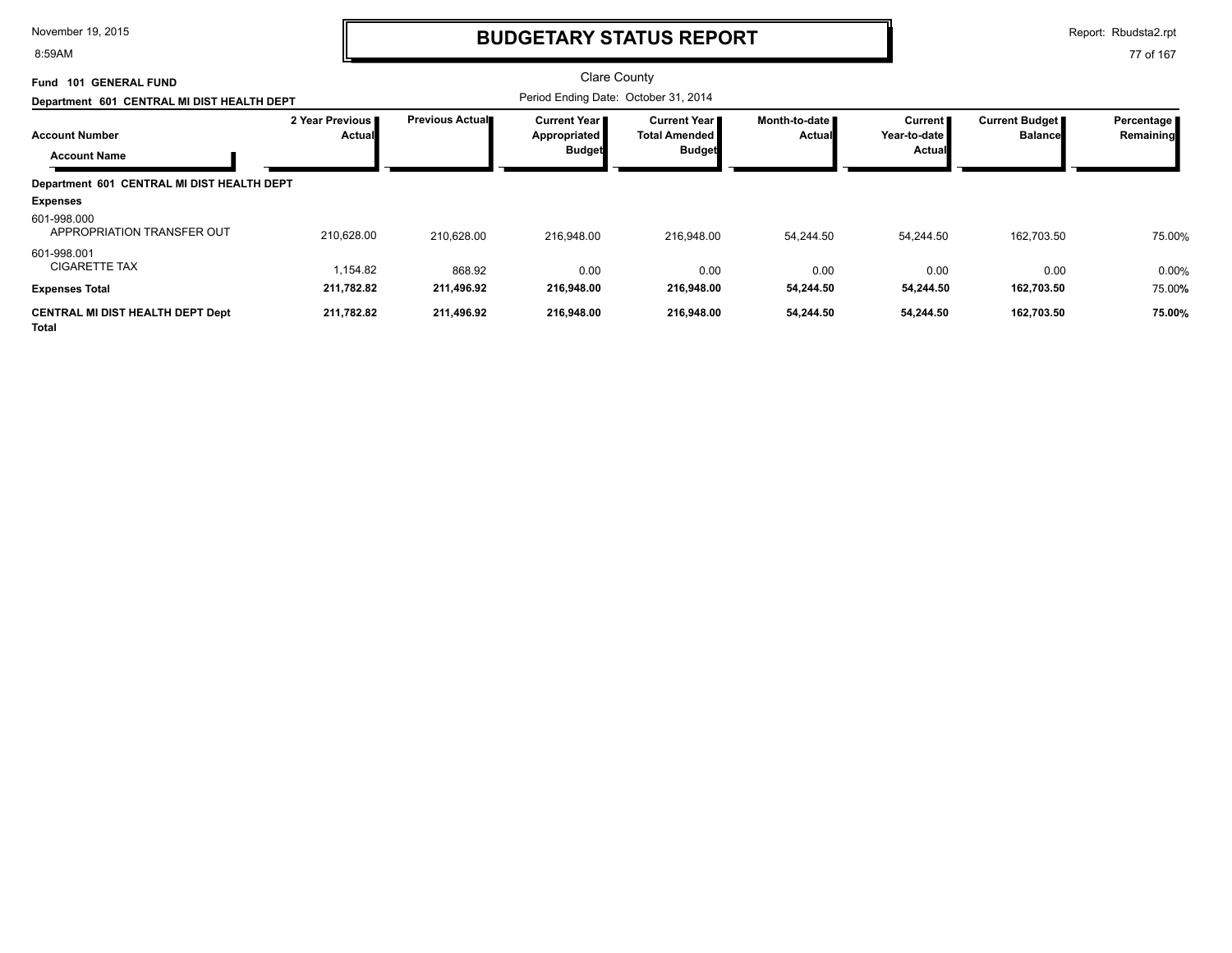8:59AM

# **BUDGETARY STATUS REPORT**

Report: Rbudsta2.rpt

| Fund 101 GENERAL FUND                        |                                  |                        | <b>Clare County</b>                                    |                                                                |                                |                                                 |                                  |                         |
|----------------------------------------------|----------------------------------|------------------------|--------------------------------------------------------|----------------------------------------------------------------|--------------------------------|-------------------------------------------------|----------------------------------|-------------------------|
| Department 605 CONTAGIOUS DISEASES           |                                  |                        |                                                        |                                                                |                                |                                                 |                                  |                         |
| <b>Account Number</b><br><b>Account Name</b> | 2 Year Previous<br><b>Actual</b> | <b>Previous Actual</b> | <b>Current Year</b> ■<br>Appropriated<br><b>Budget</b> | <b>Current Year I</b><br><b>Total Amended</b><br><b>Budget</b> | Month-to-date<br><b>Actual</b> | <b>Current</b><br>Year-to-date<br><b>Actual</b> | Current Budget<br><b>Balance</b> | Percentage<br>Remaining |
| Department 605 CONTAGIOUS DISEASES           |                                  |                        |                                                        |                                                                |                                |                                                 |                                  |                         |
| <b>Expenses</b>                              |                                  |                        |                                                        |                                                                |                                |                                                 |                                  |                         |
| 605-761.000<br>PRESCRIPTION DRUGS            | 0.00                             | 0.00                   | 100.00                                                 | 100.00                                                         | 0.00                           | 0.00                                            | 100.00                           | 100.00%                 |
| 605-834.000<br><b>OUTPATIENT CARE</b>        | 0.00                             | 0.00                   | 100.00                                                 | 100.00                                                         | 0.00                           | 0.00                                            | 100.00                           | 100.00%                 |
| 605-835.000<br><b>HEALTH SERVICES</b>        | 61.00                            | 1,063.00               | 1,000.00                                               | 1,000.00                                                       | 0.00                           | 0.00                                            | 1,000.00                         | 100.00%                 |
| <b>Expenses Total</b>                        | 61.00                            | 1,063.00               | 1,200.00                                               | 1,200.00                                                       | 0.00                           | 0.00                                            | 1,200.00                         | 100.00%                 |
| <b>CONTAGIOUS DISEASES Dept Total</b>        | 61.00                            | 1,063.00               | 1,200.00                                               | 1,200.00                                                       | 0.00                           | 0.00                                            | 1,200.00                         | 100.00%                 |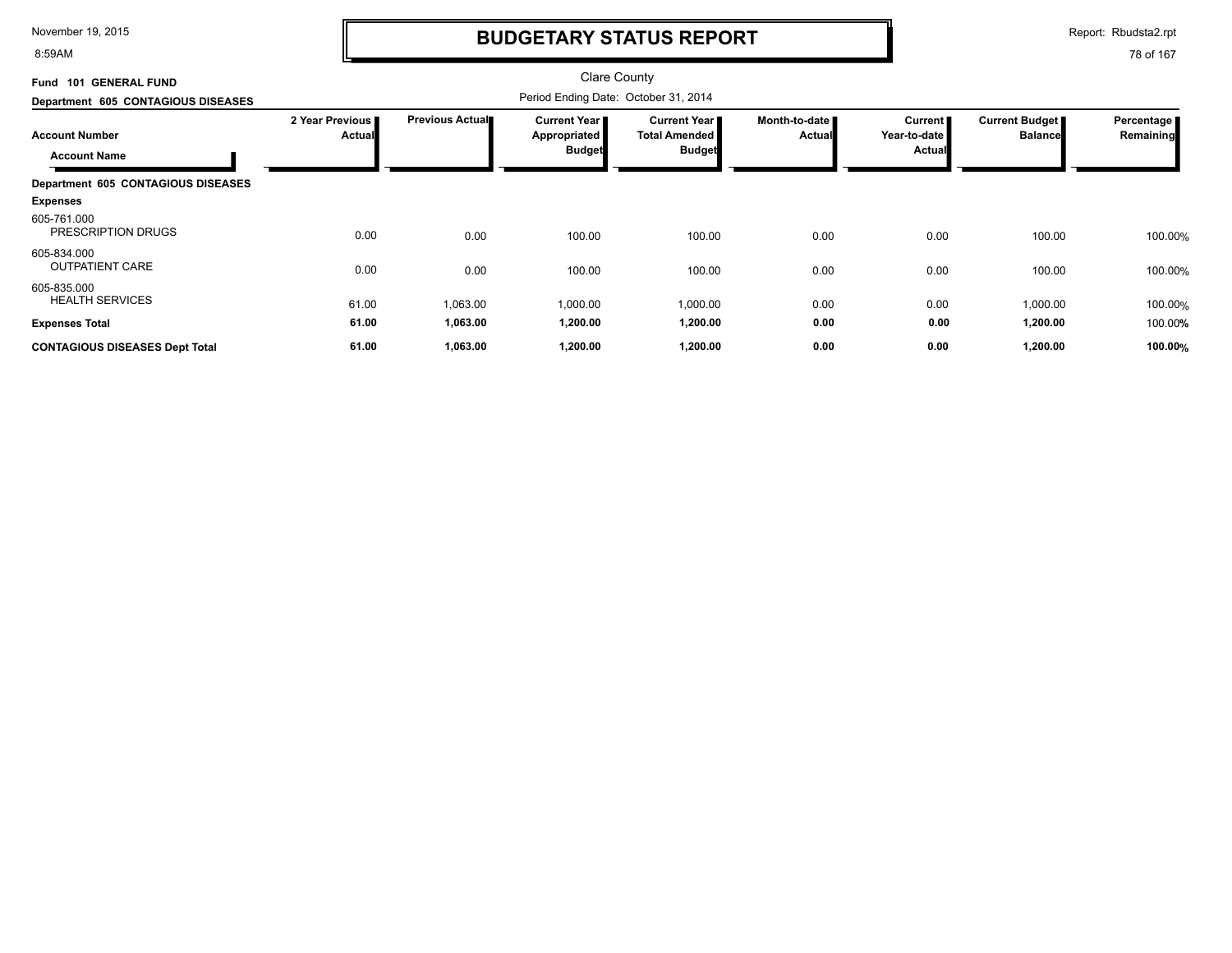8:59AM

## **BUDGETARY STATUS REPORT**

Report: Rbudsta2.rpt

| Fund 101 GENERAL FUND<br>Department 631 SUBSTANCE ABUSE          |                                    |                         | Clare County<br>Period Ending Date: October 31, 2014   |                                                                 |                                |                                          |                                         |                           |
|------------------------------------------------------------------|------------------------------------|-------------------------|--------------------------------------------------------|-----------------------------------------------------------------|--------------------------------|------------------------------------------|-----------------------------------------|---------------------------|
| <b>Account Number</b><br><b>Account Name</b>                     | 2 Year Previous I<br><b>Actual</b> | <b>Previous Actual■</b> | <b>Current Year I</b><br>Appropriated<br><b>Budget</b> | <b>Current Year II</b><br><b>Total Amended</b><br><b>Budget</b> | Month-to-date<br><b>Actual</b> | <b>Current</b><br>Year-to-date<br>Actual | <b>Current Budget</b><br><b>Balance</b> | Percentage  <br>Remaining |
| Department 631 SUBSTANCE ABUSE<br><b>Expenses</b><br>631-998.001 |                                    |                         |                                                        |                                                                 |                                |                                          |                                         |                           |
| <b>CONVENTION TAX</b>                                            | 81,170.50                          | 107.196.50              | 100.137.00                                             | 100.137.00                                                      | 0.00                           | 0.00                                     | 100.137.00                              | 100.00%                   |
| <b>Expenses Total</b>                                            | 81,170.50                          | 107.196.50              | 100,137.00                                             | 100,137.00                                                      | 0.00                           | 0.00                                     | 100,137.00                              | 100.00%                   |
| <b>SUBSTANCE ABUSE Dept Total</b>                                | 81.170.50                          | 107.196.50              | 100.137.00                                             | 100.137.00                                                      | 0.00                           | 0.00                                     | 100.137.00                              | 100.00%                   |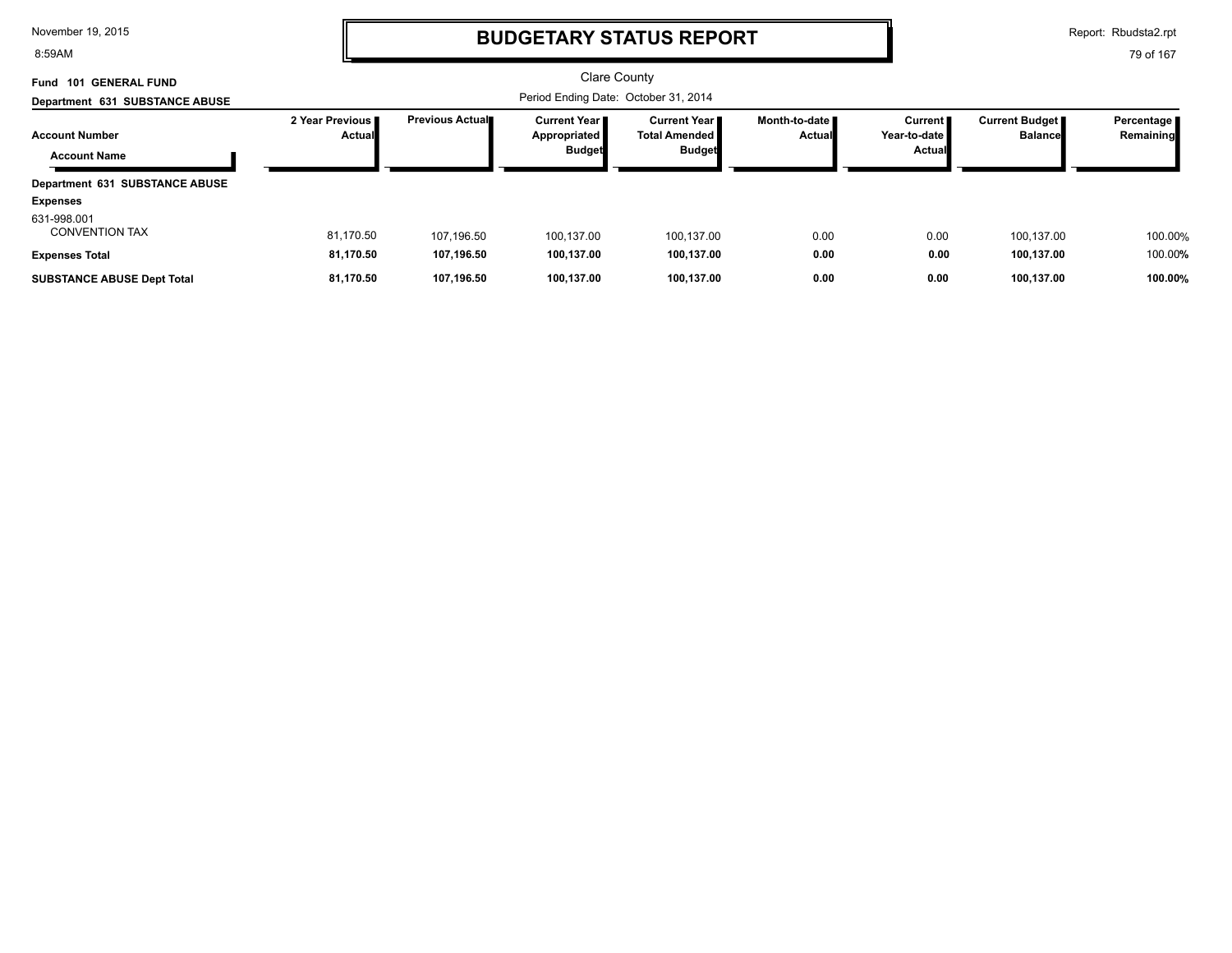8:59AM

# **BUDGETARY STATUS REPORT**

Report: Rbudsta2.rpt

| Fund 101 GENERAL FUND                              |                           |                        | <b>Clare County</b>                                    |                                                                |                         |                                   |                                         |                                |
|----------------------------------------------------|---------------------------|------------------------|--------------------------------------------------------|----------------------------------------------------------------|-------------------------|-----------------------------------|-----------------------------------------|--------------------------------|
| Department 648 MEDICAL EXAMINER                    |                           |                        | Period Ending Date: October 31, 2014                   |                                                                |                         |                                   |                                         |                                |
| <b>Account Number</b><br><b>Account Name</b>       | 2 Year Previous<br>Actual | <b>Previous Actual</b> | <b>Current Year I</b><br>Appropriated<br><b>Budget</b> | <b>Current Year I</b><br><b>Total Amended</b><br><b>Budget</b> | Month-to-date<br>Actual | Current<br>Year-to-date<br>Actual | <b>Current Budget</b><br><b>Balance</b> | Percentage<br><b>Remaining</b> |
| Department 648 MEDICAL EXAMINER                    |                           |                        |                                                        |                                                                |                         |                                   |                                         |                                |
| <b>Expenses</b>                                    |                           |                        |                                                        |                                                                |                         |                                   |                                         |                                |
| 648-707.000<br>PER DIEM                            | 0.00                      | 0.00                   | 8,000.00                                               | 8,000.00                                                       | 0.00                    | 0.00                              | 8,000.00                                | 100.00%                        |
| 648-727.000<br><b>SUPPLIES</b>                     | 0.00                      | 30.23                  | 1,000.00                                               | 1,000.00                                                       | 0.00                    | 0.00                              | 1,000.00                                | 100.00%                        |
| 648-732.000<br><b>POSTAGE</b>                      | 0.00                      | 0.00                   | 100.00                                                 | 100.00                                                         | 0.00                    | 0.00                              | 100.00                                  | 100.00%                        |
| 648-801.000<br><b>CONTRACTED SERVICES</b>          | 0.00                      | 5,883.54               | 7,200.00                                               | 7,200.00                                                       | 0.00                    | 0.00                              | 7,200.00                                | 100.00%                        |
| 648-801.001<br><b>MED ADMIN SERVICES</b>           | 0.00                      | 0.00                   | 10,700.00                                              | 10,700.00                                                      | 0.00                    | 0.00                              | 10,700.00                               | 100.00%                        |
| 648-814.000<br><b>DUES &amp; SUBSCRIPTIONS</b>     | 0.00                      | 0.00                   | 0.00                                                   | 200.00                                                         | 58.00                   | 58.00                             | 142.00                                  | 71.00%                         |
| 648-835.000<br><b>SERVICE &amp; INVESTIGATIONS</b> | 13,420.00                 | 23,567.44              | 6,000.00                                               | 6,000.00                                                       | 0.00                    | 0.00                              | 6,000.00                                | 100.00%                        |
| 648-837.000<br><b>AUTOPSIES</b>                    | 43,575.66                 | 47,765.55              | 28,000.00                                              | 27,800.00                                                      | 0.00                    | 0.00                              | 27,800.00                               | 100.00%                        |
| 648-852.000<br><b>TELEPHONE</b>                    | 0.00                      | 123.17                 | 2,015.00                                               | 2,015.00                                                       | 0.00                    | 0.00                              | 2,015.00                                | 100.00%                        |
| 648-864.000<br>MILEAGE/TRAVEL                      | 10,119.10                 | 8,400.84               | 3,485.00                                               | 3,485.00                                                       | 0.00                    | 0.00                              | 3,485.00                                | 100.00%                        |
| 648-914.000<br><b>LIABILITY INSURANCE</b>          | 0.00                      | 618.00                 | 618.00                                                 | 618.00                                                         | 0.00                    | 0.00                              | 618.00                                  | 100.00%                        |
| 648-957.000<br><b>TRAINING</b>                     | 0.00                      | 689.98                 | 2,400.00                                               | 2,400.00                                                       | 475.00                  | 475.00                            | 1,925.00                                | 80.21%                         |
| <b>Expenses Total</b>                              | 67,114.76                 | 87,078.75              | 69,518.00                                              | 69,518.00                                                      | 533.00                  | 533.00                            | 68,985.00                               | 99.23%                         |
| <b>MEDICAL EXAMINER Dept Total</b>                 | 67.114.76                 | 87,078.75              | 69,518.00                                              | 69,518.00                                                      | 533.00                  | 533.00                            | 68.985.00                               | 99.23%                         |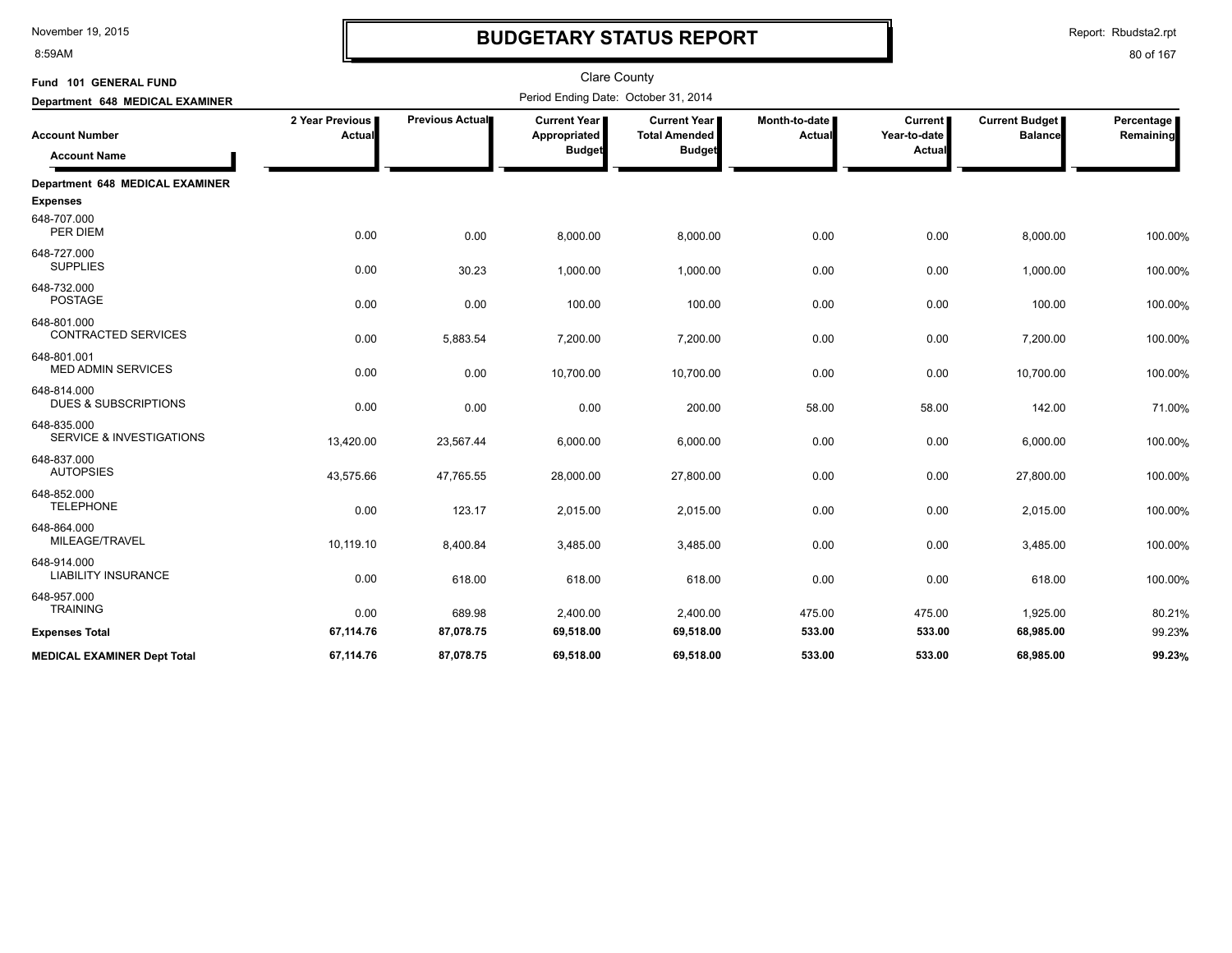8:59AM

### **BUDGETARY STATUS REPORT**

Report: Rbudsta2.rpt

| <b>101 GENERAL FUND</b><br>Fund<br>Department 649 CENTRAL MI COMM. MENTAL HEALTH |                                    |                        | Clare County<br>Period Ending Date: October 31, 2014 |                                                          |                           |                                                   |                                         |                           |
|----------------------------------------------------------------------------------|------------------------------------|------------------------|------------------------------------------------------|----------------------------------------------------------|---------------------------|---------------------------------------------------|-----------------------------------------|---------------------------|
| <b>Account Number</b><br><b>Account Name</b>                                     | 2 Year Previous I<br><b>Actual</b> | <b>Previous Actual</b> | Current Year I<br>Appropriated<br><b>Budget</b>      | Current Year II<br><b>Total Amended</b><br><b>Budget</b> | Month-to-date ∎<br>Actual | <b>Current</b><br>Year-to-date I<br><b>Actual</b> | <b>Current Budget</b><br><b>Balance</b> | Percentage  <br>Remaining |
| Department 649 CENTRAL MI COMM. MENTAL HEALTH                                    |                                    |                        |                                                      |                                                          |                           |                                                   |                                         |                           |
| <b>Expenses</b>                                                                  |                                    |                        |                                                      |                                                          |                           |                                                   |                                         |                           |
| 649-998.000<br>APPROPRIATION TRANSFER OUT                                        | 139,000.00                         | 139.000.00             | 139.000.00                                           | 139.000.00                                               | 34.750.00                 | 34,750.00                                         | 104.250.00                              | 75.00%                    |
| <b>Expenses Total</b>                                                            | 139,000.00                         | 139,000.00             | 139.000.00                                           | 139.000.00                                               | 34,750.00                 | 34,750.00                                         | 104,250.00                              | 75.00%                    |
| <b>CENTRAL MI COMM. MENTAL HEALTH</b><br><b>Dept Total</b>                       | 139.000.00                         | 139,000.00             | 139.000.00                                           | 139.000.00                                               | 34.750.00                 | 34,750.00                                         | 104,250.00                              | 75.00%                    |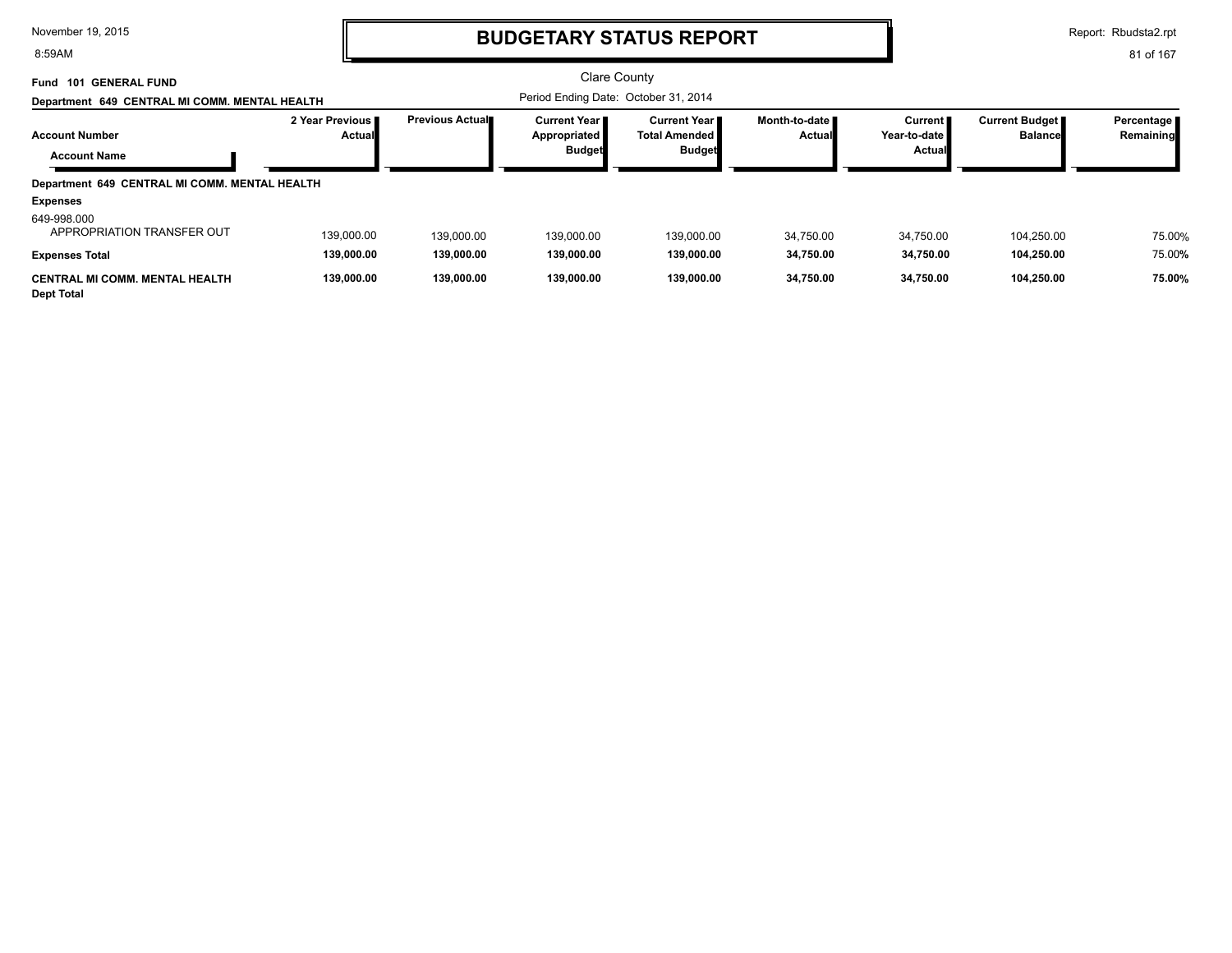8:59AM

# **BUDGETARY STATUS REPORT**

Report: Rbudsta2.rpt

| <b>GENERAL FUND</b><br>Fund<br>101           |                                  |                        | Clare County                                                |                                                              |                                |                                                 |                                           |                         |
|----------------------------------------------|----------------------------------|------------------------|-------------------------------------------------------------|--------------------------------------------------------------|--------------------------------|-------------------------------------------------|-------------------------------------------|-------------------------|
| Department 681 VETERANS BURIALS              |                                  |                        | Period Ending Date: October 31, 2014                        |                                                              |                                |                                                 |                                           |                         |
| <b>Account Number</b><br><b>Account Name</b> | 2 Year Previous<br><b>Actual</b> | <b>Previous Actual</b> | <b>Current Year</b><br><b>Appropriated</b><br><b>Budget</b> | <b>Current Year</b><br><b>Total Amended</b><br><b>Budget</b> | Month-to-date<br><b>Actual</b> | <b>Current</b><br>Year-to-date<br><b>Actual</b> | <b>Current Budget</b> ■<br><b>Balance</b> | Percentage<br>Remaining |
| <b>Department 681 VETERANS BURIALS</b>       |                                  |                        |                                                             |                                                              |                                |                                                 |                                           |                         |
| <b>Expenses</b>                              |                                  |                        |                                                             |                                                              |                                |                                                 |                                           |                         |
| 681-833.000<br><b>BURIALS</b>                | 11,100.00                        | 5,400.00               | 11,000.00                                                   | 11,000.00                                                    | 300.00                         | 300.00                                          | 10,700.00                                 | 97.27%                  |
| 681-834.000<br><b>HEADSTONE SETTING FEE</b>  | 854.40                           | 200.00                 | 800.00                                                      | 800.00                                                       | 0.00                           | 0.00                                            | 800.00                                    | 100.00%                 |
| <b>Expenses Total</b>                        | 11,954.40                        | 5,600.00               | 11,800.00                                                   | 11,800.00                                                    | 300.00                         | 300.00                                          | 11,500.00                                 | 97.46%                  |
| <b>VETERANS BURIALS Dept Total</b>           | 11,954.40                        | 5,600.00               | 11,800.00                                                   | 11,800.00                                                    | 300.00                         | 300.00                                          | 11,500.00                                 | 97.46%                  |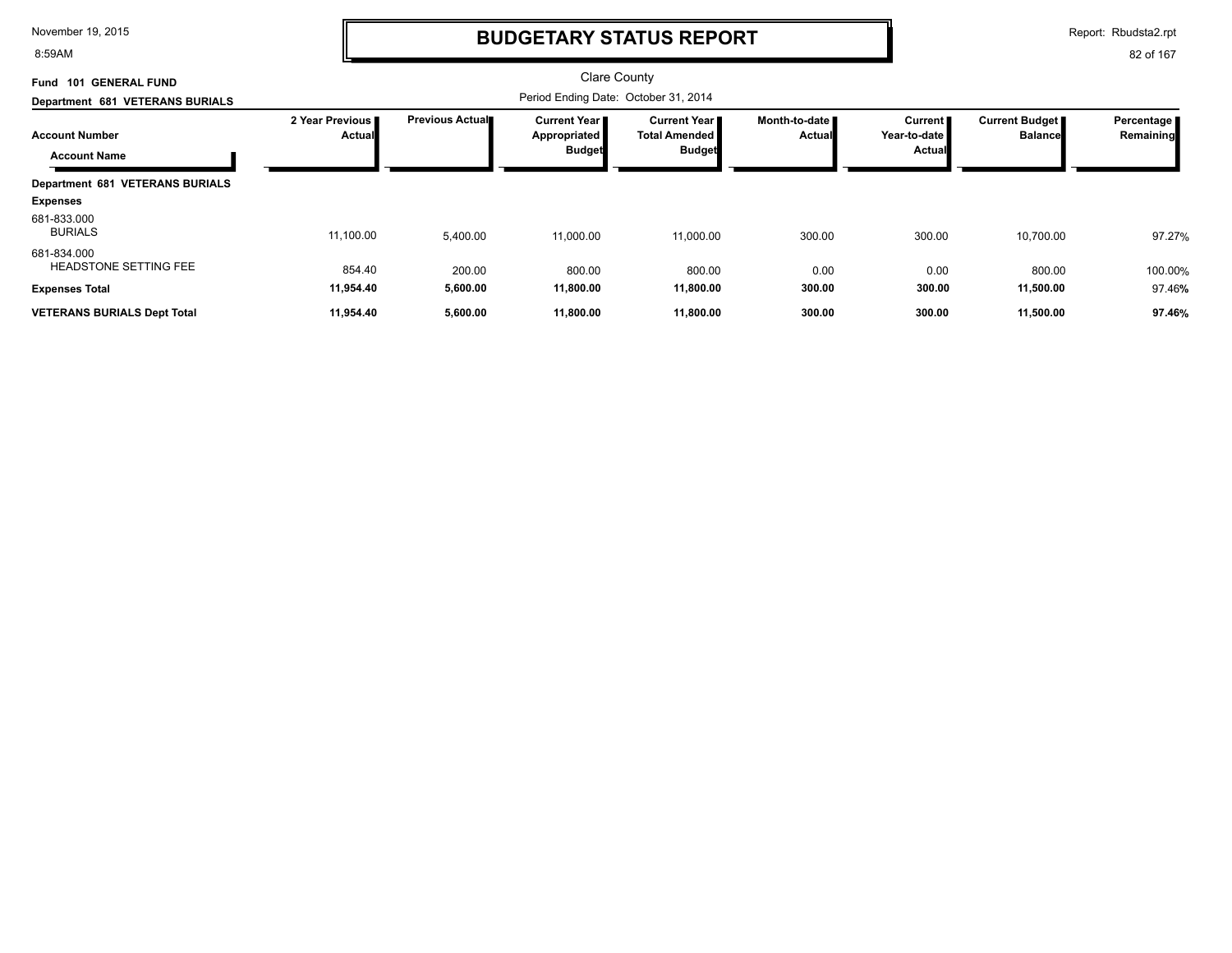8:59AM

# **BUDGETARY STATUS REPORT**

Report: Rbudsta2.rpt

| Fund 101 GENERAL FUND                                     |                           |                 | Clare County                                         |                                                              |                                |                                          |                                         |                         |
|-----------------------------------------------------------|---------------------------|-----------------|------------------------------------------------------|--------------------------------------------------------------|--------------------------------|------------------------------------------|-----------------------------------------|-------------------------|
| Department 682 VETERANS AFFAIRS                           |                           |                 | Period Ending Date: October 31, 2014                 |                                                              |                                |                                          |                                         |                         |
| <b>Account Number</b><br><b>Account Name</b>              | 2 Year Previous<br>Actual | Previous Actual | <b>Current Year</b><br>Appropriated<br><b>Budget</b> | <b>Current Year</b><br><b>Total Amended</b><br><b>Budget</b> | Month-to-date<br><b>Actual</b> | <b>Current</b><br>Year-to-date<br>Actual | <b>Current Budget</b><br><b>Balance</b> | Percentage<br>Remaining |
|                                                           |                           |                 |                                                      |                                                              |                                |                                          |                                         |                         |
| <b>Department 682 VETERANS AFFAIRS</b><br><b>Expenses</b> |                           |                 |                                                      |                                                              |                                |                                          |                                         |                         |
| 682-702.000<br><b>DIRECTOR SALARY</b>                     | 34,534.37                 | 35,152.12       | 35,081.00                                            | 35,081.00                                                    | 1,754.43                       | 1,754.43                                 | 33,326.57                               | 95.00%                  |
| 682-705.000<br>PART TIME                                  | 0.00                      | 1,179.61        | 0.00                                                 | 0.00                                                         | 375.63                         | 375.63                                   | $-375.63$                               | 0.00%                   |
| 682-710.000<br><b>FICA EXPENSE</b>                        | 2,096.61                  | 2,148.68        | 2,176.00                                             | 2,176.00                                                     | 129.88                         | 129.88                                   | 2,046.12                                | 94.03%                  |
| 682-711.000<br><b>MEDICARE EXPENSE</b>                    | 490.34                    | 502.50          | 509.00                                               | 509.00                                                       | 30.38                          | 30.38                                    | 478.62                                  | 94.03%                  |
| 682-715.000<br><b>HEALTH INSURANCE</b>                    | 12,839.74                 | 12,200.87       | 12,196.00                                            | 12,196.00                                                    | 1,007.82                       | 1,007.82                                 | 11,188.18                               | 91.74%                  |
| 682-715.001<br><b>BENNY CARD</b>                          | 23.40                     | 0.00            | 0.00                                                 | 0.00                                                         | 0.00                           | 0.00                                     | 0.00                                    | 0.00%                   |
| 682-715.002<br><b>HRA</b>                                 | 60.00                     | 0.00            | 0.00                                                 | 0.00                                                         | 0.00                           | 0.00                                     | 0.00                                    | 0.00%                   |
| 682-715.006<br><b>CIC BUNDLE</b>                          | 0.00                      | 458.00          | 480.00                                               | 480.00                                                       | 39.50                          | 39.50                                    | 440.50                                  | 91.77%                  |
| 682-717.000<br>LIFE INSURANCE                             | 68.60                     | 69.60           | 106.00                                               | 106.00                                                       | 5.80                           | 5.80                                     | 100.20                                  | 94.53%                  |
| 682-717.002<br>COBRA/HIPPA                                | 11.40                     | 0.00            | 29.00                                                | 29.00                                                        | 0.00                           | 0.00                                     | 29.00                                   | 100.00%                 |
| 682-721.000<br><b>SICK LEAVE</b>                          | 0.00                      | 204.78          | 0.00                                                 | 0.00                                                         | 0.00                           | 0.00                                     | 0.00                                    | 0.00%                   |
| 682-727.000<br>OFFICE SUPPLIES                            | 1,381.08                  | 931.30          | 1,150.00                                             | 1,950.00                                                     | 0.00                           | 0.00                                     | 1,950.00                                | 100.00%                 |
| 682-814.000<br><b>DUES &amp; SUBSCRIPTIONS</b>            | 294.57                    | 263.65          | 500.00                                               | 500.00                                                       | 55.00                          | 55.00                                    | 445.00                                  | 89.00%                  |
| 682-815.000<br>SERVICES/SUPPORT FEES                      | 399.00                    | 0.00            | 500.00                                               | 500.00                                                       | 0.00                           | 0.00                                     | 500.00                                  | 100.00%                 |
| 682-852.000<br>TELEPHONE                                  | 148.12                    | 133.80          | 150.00                                               | 150.00                                                       | 11.11                          | 11.11                                    | 138.89                                  | 92.59%                  |
| 682-864.000<br>TRAVEL & EXPENSE                           | 1,839.55                  | 2,618.52        | 2,500.00                                             | 2,500.00                                                     | 0.00                           | 0.00                                     | 2,500.00                                | 100.00%                 |
| 682-978.000<br><b>NEW EQUIPMENT</b>                       | 127.49                    | 0.00            | 0.00                                                 | 0.00                                                         | 0.00                           | 0.00                                     | 0.00                                    | 0.00%                   |
| <b>Expenses Total</b>                                     | 54,314.27                 | 55,863.43       | 55,377.00                                            | 56,177.00                                                    | 3,409.55                       | 3,409.55                                 | 52,767.45                               | 93.93%                  |
| <b>VETERANS AFFAIRS Dept Total</b>                        | 54,314.27                 | 55,863.43       | 55,377.00                                            | 56,177.00                                                    | 3,409.55                       | 3,409.55                                 | 52,767.45                               | 93.93%                  |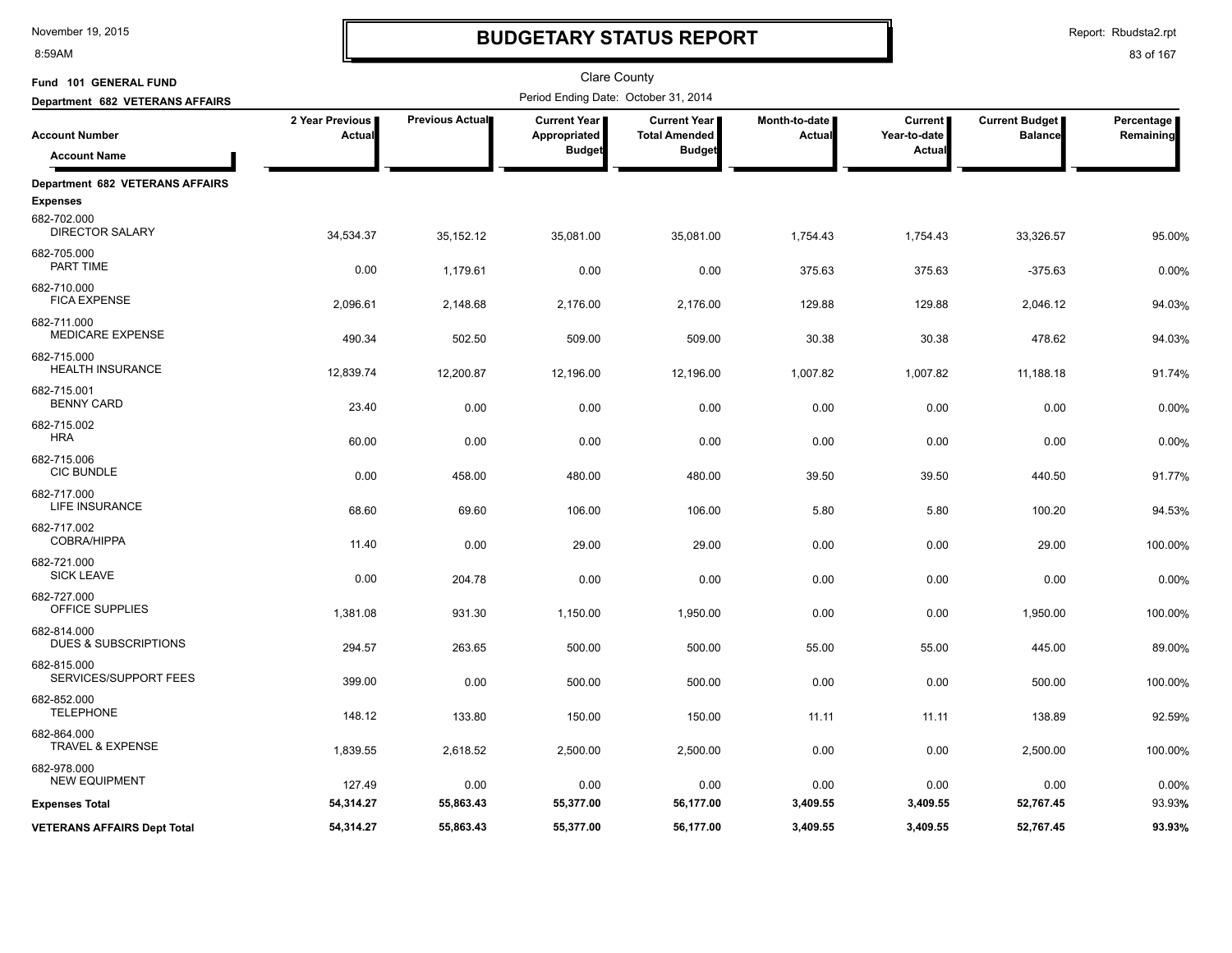8:59AM

# **BUDGETARY STATUS REPORT**

Report: Rbudsta2.rpt

| Fund 101 GENERAL FUND<br>Department 728 MIDDLE MICHIGAN DEVELOPMENT AP |                              |                        | Clare County<br>Period Ending Date: October 31, 2014   |                                                                 |                                  |                                               |                                         |                           |
|------------------------------------------------------------------------|------------------------------|------------------------|--------------------------------------------------------|-----------------------------------------------------------------|----------------------------------|-----------------------------------------------|-----------------------------------------|---------------------------|
| <b>Account Number</b><br><b>Account Name</b>                           | 2 Year Previous II<br>Actual | <b>Previous Actual</b> | <b>Current Year I</b><br>Appropriated<br><b>Budget</b> | <b>Current Year II</b><br><b>Total Amended</b><br><b>Budget</b> | Month-to-date ∎<br><b>Actual</b> | Current II<br>Year-to-date I<br><b>Actual</b> | <b>Current Budget</b><br><b>Balance</b> | Percentage  <br>Remaining |
| Department 728 MIDDLE MICHIGAN DEVELOPMENT AP                          |                              |                        |                                                        |                                                                 |                                  |                                               |                                         |                           |
| <b>Expenses</b>                                                        |                              |                        |                                                        |                                                                 |                                  |                                               |                                         |                           |
| 728-956.000<br>ECON DEV - MMDC APPROP                                  | 0.00                         | 22,500.00              | 22,500.00                                              | 22,500.00                                                       | 0.00                             | 0.00                                          | 22,500.00                               | 100.00%                   |
| <b>Expenses Total</b>                                                  | 0.00                         | 22,500.00              | 22,500.00                                              | 22,500.00                                                       | 0.00                             | 0.00                                          | 22,500.00                               | 100.00%                   |
| MIDDLE MICHIGAN DEVELOPMENT AP<br><b>Dept Total</b>                    | 0.00                         | 22,500.00              | 22,500.00                                              | 22,500.00                                                       | 0.00                             | 0.00                                          | 22,500.00                               | 100.00%                   |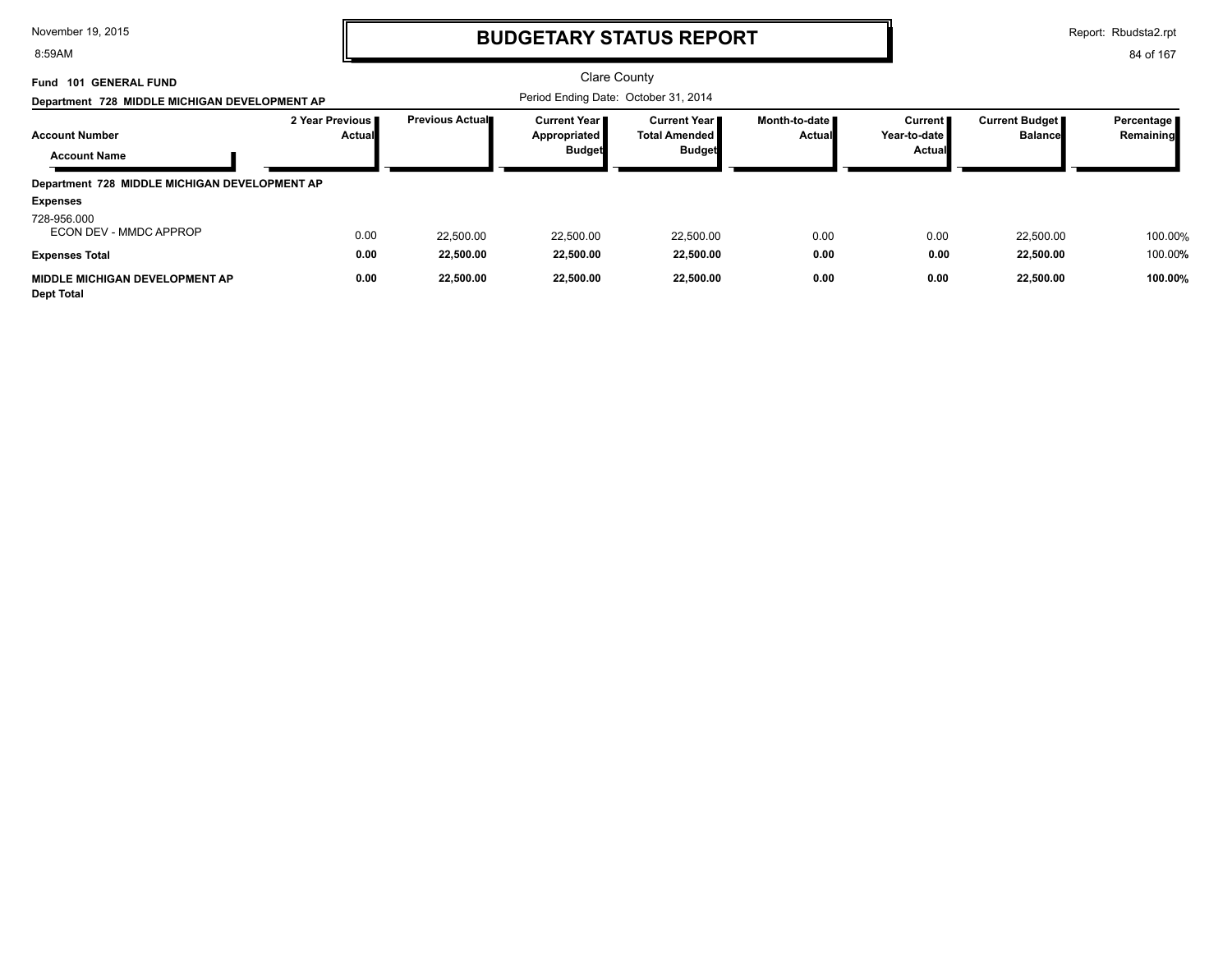8:59AM

# **BUDGETARY STATUS REPORT**

Report: Rbudsta2.rpt

| Fund 101 GENERAL FUND                      |                           |                        | <b>Clare County</b>                   |                                               |                         |                                |                                  |                         |
|--------------------------------------------|---------------------------|------------------------|---------------------------------------|-----------------------------------------------|-------------------------|--------------------------------|----------------------------------|-------------------------|
| Department 751 PARKS & RECREATION          |                           |                        | Period Ending Date: October 31, 2014  |                                               |                         |                                |                                  |                         |
| <b>Account Number</b>                      | 2 Year Previous<br>Actual | <b>Previous Actual</b> | <b>Current Year I</b><br>Appropriated | <b>Current Year I</b><br><b>Total Amended</b> | Month-to-date<br>Actual | <b>Current</b><br>Year-to-date | Current Budget<br><b>Balance</b> | Percentage<br>Remaining |
| <b>Account Name</b>                        |                           |                        | <b>Budget</b>                         | <b>Budget</b>                                 |                         | Actual                         |                                  |                         |
| Department 751 PARKS & RECREATION          |                           |                        |                                       |                                               |                         |                                |                                  |                         |
| <b>Expenses</b>                            |                           |                        |                                       |                                               |                         |                                |                                  |                         |
| 751-705.000<br>PART TIME SALARY            | 11,312.97                 | 11,542.58              | 11,473.00                             | 11,473.00                                     | 652.80                  | 652.80                         | 10,820.20                        | 94.31%                  |
| 751-707.000<br>PER DIEM                    | 65.00                     | 66.67                  | 345.00                                | 345.00                                        | 0.00                    | 0.00                           | 345.00                           | 100.00%                 |
| 751-710.000<br><b>FICA EXPENSE</b>         | 706.55                    | 719.76                 | 711.00                                | 711.00                                        | 40.48                   | 40.48                          | 670.52                           | 94.31%                  |
| 751-711.000<br><b>MEDICARE EXPENSE</b>     | 165.23                    | 168.34                 | 167.00                                | 167.00                                        | 9.46                    | 9.46                           | 157.54                           | 94.34%                  |
| 751-727.000<br><b>OFFICE SUPPLIES</b>      | 0.00                      | 0.00                   | 200.00                                | 200.00                                        | 0.00                    | 0.00                           | 200.00                           | 100.00%                 |
| 751-728.000<br>PRINTING & BINDING          | 0.00                      | 0.00                   | 100.00                                | 100.00                                        | 0.00                    | 0.00                           | 100.00                           | 100.00%                 |
| 751-732.000<br><b>POSTAGE</b>              | 0.00                      | 49.00                  | 50.00                                 | 50.00                                         | 0.00                    | 0.00                           | 50.00                            | 100.00%                 |
| 751-814.000<br><b>DUES</b>                 | 266.00                    | 408.00                 | 500.00                                | 500.00                                        | 0.00                    | 0.00                           | 500.00                           | 100.00%                 |
| 751-851.000<br><b>CONTRACTUAL SERVICES</b> | 0.00                      | 0.00                   | 600.00                                | 600.00                                        | 0.00                    | 0.00                           | 600.00                           | 100.00%                 |
| 751-852.000<br><b>TELEPHONE</b>            | 157.68                    | 147.55                 | 170.00                                | 170.00                                        | 11.11                   | 11.11                          | 158.89                           | 93.46%                  |
| 751-864.000<br>TRAVEL &                    | 318.08                    | 491.68                 | 300.00                                | 300.00                                        | 0.00                    | 0.00                           | 300.00                           | 100.00%                 |
| 751-967.002<br>MAPPING & MARKED SUPPLY     | 0.00                      | 0.00                   | 135.00                                | 135.00                                        | 0.00                    | 0.00                           | 135.00                           | 100.00%                 |
| 751-967.003<br>ROADSIDE PARK/SUPPLIES      | 0.00                      | 0.00                   | 1,500.00                              | 1,500.00                                      | 0.00                    | 0.00                           | 1,500.00                         | 100.00%                 |
| 751-978.000<br><b>NEW EQUIPMENT UNDER</b>  | 0.00                      | 200.00                 | 0.00                                  | 0.00                                          | 0.00                    | 0.00                           | 0.00                             | 0.00%                   |
| <b>Expenses Total</b>                      | 12,991.51                 | 13,793.58              | 16,251.00                             | 16,251.00                                     | 713.85                  | 713.85                         | 15,537.15                        | 95.61%                  |
| <b>PARKS &amp; RECREATION Dept Total</b>   | 12,991.51                 | 13,793.58              | 16,251.00                             | 16,251.00                                     | 713.85                  | 713.85                         | 15,537.15                        | 95.61%                  |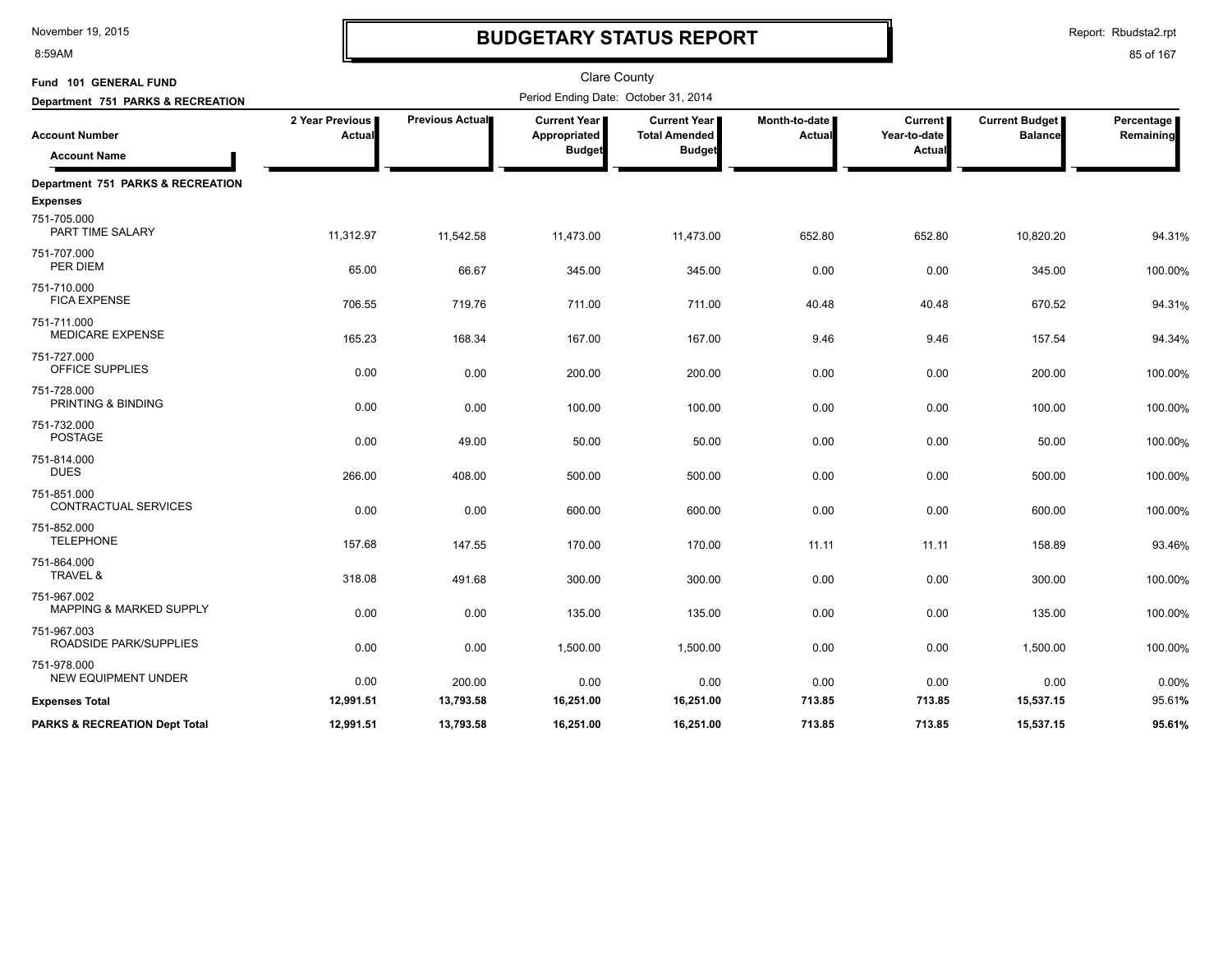8:59AM

# **BUDGETARY STATUS REPORT**

Report: Rbudsta2.rpt

| Fund 101 GENERAL FUND                                    |                           |                 | Clare County                         |                                             |                         |                                |                                         | Percentage<br>Remaining |
|----------------------------------------------------------|---------------------------|-----------------|--------------------------------------|---------------------------------------------|-------------------------|--------------------------------|-----------------------------------------|-------------------------|
| Department 851 INSURANCE & BONDS                         |                           |                 | Period Ending Date: October 31, 2014 |                                             |                         |                                |                                         |                         |
| <b>Account Number</b>                                    | 2 Year Previous<br>Actual | Previous Actual | <b>Current Year</b><br>Appropriated  | <b>Current Year</b><br><b>Total Amended</b> | Month-to-date<br>Actual | <b>Current</b><br>Year-to-date | <b>Current Budget</b><br><b>Balance</b> |                         |
| <b>Account Name</b>                                      |                           |                 | <b>Budget</b>                        | <b>Budget</b>                               |                         | Actual                         |                                         |                         |
| Department 851 INSURANCE & BONDS                         |                           |                 |                                      |                                             |                         |                                |                                         |                         |
| <b>Expenses</b>                                          |                           |                 |                                      |                                             |                         |                                |                                         |                         |
| 851-716.001<br><b>HEALTH INS-COBRA</b>                   | $-1,188.67$               | 9,963.35        | 1,500.00                             | 1,500.00                                    | 1,704.30                | 1,704.30                       | $-204.30$                               | $-13.62%$               |
| 851-716.002<br><b>HEALTH INS-SERVICE FEES/PCORI FEE:</b> | 0.00                      | 108.00          | 100.00                               | 595.00                                      | 495.00                  | 495.00                         | 100.00                                  | 16.81%                  |
| 851-716.004<br><b>HEALTH INSURANCE - RETIREES</b>        | 73,417.08                 | 59,392.09       | 58,773.00                            | 58,773.00                                   | 5,344.22                | 5,344.22                       | 53,428.78                               | 90.91%                  |
| 851-716.005<br><b>HEALTH INS - RX REIMBURSEMENT</b>      | 1,222.67                  | 1,888.23        | 3,100.00                             | 3,100.00                                    | 152.00                  | 152.00                         | 2,948.00                                | 95.10%                  |
| 851-716.006<br><b>FLEX REIMBURSEMENT</b>                 | 5,859.71                  | 5,444.69        | 5,900.00                             | 5,900.00                                    | 122.69                  | 122.69                         | 5,777.31                                | 97.92%                  |
| 851-716.007<br>HEALTH ACH REIMBURSEMENT                  | 276,595.36                | 239,937.76      | 180,750.00                           | 179,630.00                                  | 100.00                  | 100.00                         | 179,530.00                              | 99.94%                  |
| 851-716.008<br>SMART CARD REIMBURSEMENT                  | 15,949.08                 | 14,654.01       | 15,481.00                            | 15,481.00                                   | 1,026.08                | 1,026.08                       | 14,454.92                               | 93.37%                  |
| 851-716.009<br><b>ADMIN FEES</b>                         | 8,337.00                  | 54,797.69       | 45,000.00                            | 45,000.00                                   | 5,920.46                | 5,920.46                       | 39,079.54                               | 86.84%                  |
| 851-716.010<br><b>A2CT PROGRAM</b>                       | 0.00                      | 367.68          | 800.00                               | 800.00                                      | 276.84                  | 276.84                         | 523.16                                  | 65.40%                  |
| 851-716.011<br><b>WELLNESS PROGRAM</b>                   | 0.00                      | 101.79          | 300.00                               | 925.00                                      | 665.00                  | 665.00                         | 260.00                                  | 28.11%                  |
| 851-718.000<br><b>COUNTY PORTION-RETIREMENT</b>          | 425,132.06                | 460,730.91      | 601,692.00                           | 601,692.00                                  | 45,583.77               | 45,583.77                      | 556,108.23                              | 92.42%                  |
| 851-723.000<br>COUNTY PORTION UNEMPLOY COMP              | 40,272.13                 | 25,943.81       | 36,902.00                            | 36,902.00                                   | 0.00                    | 0.00                           | 36,902.00                               | 100.00%                 |
| 851-724.000<br><b>WORKMANS COMPENSATION</b>              | 47,518.02                 | 42,783.23       | 40,000.00                            | 40,000.00                                   | 0.00                    | 0.00                           | 40,000.00                               | 100.00%                 |
| 851-727.000<br><b>SUPPLIES</b>                           | 0.00                      | 0.00            | 300.00                               | 300.00                                      | 0.00                    | 0.00                           | 300.00                                  | 100.00%                 |
| 851-728.000<br>PRINTING & BINDING                        | 0.00                      | 0.00            | 300.00                               | 300.00                                      | 0.00                    | 0.00                           | 300.00                                  | 100.00%                 |
| 851-732.000<br><b>POSTAGE</b>                            | 0.00                      | 500.00          | 500.00                               | 500.00                                      | 0.00                    | 0.00                           | 500.00                                  | 100.00%                 |
| 851-864.000<br>LUNCH & MILEAGE TO MEETINGS               | 817.08                    | 1,185.16        | 500.00                               | 500.00                                      | 0.00                    | 0.00                           | 500.00                                  | 100.00%                 |
| 851-914.000<br><b>LIABILITY</b>                          | 206,247.00                | 204,301.00      | 204,301.00                           | 204,301.00                                  | 0.00                    | 0.00                           | 204,301.00                              | 100.00%                 |
| <b>Expenses Total</b>                                    | 1,100,178.52              | 1,122,099.40    | 1,196,199.00                         | 1,196,199.00                                | 61,390.36               | 61,390.36                      | 1,134,808.64                            | 94.87%                  |
| <b>INSURANCE &amp; BONDS Dept Total</b>                  | 1,100,178.52              | 1,122,099.40    | 1,196,199.00                         | 1,196,199.00                                | 61,390.36               | 61,390.36                      | 1,134,808.64                            | 94.87%                  |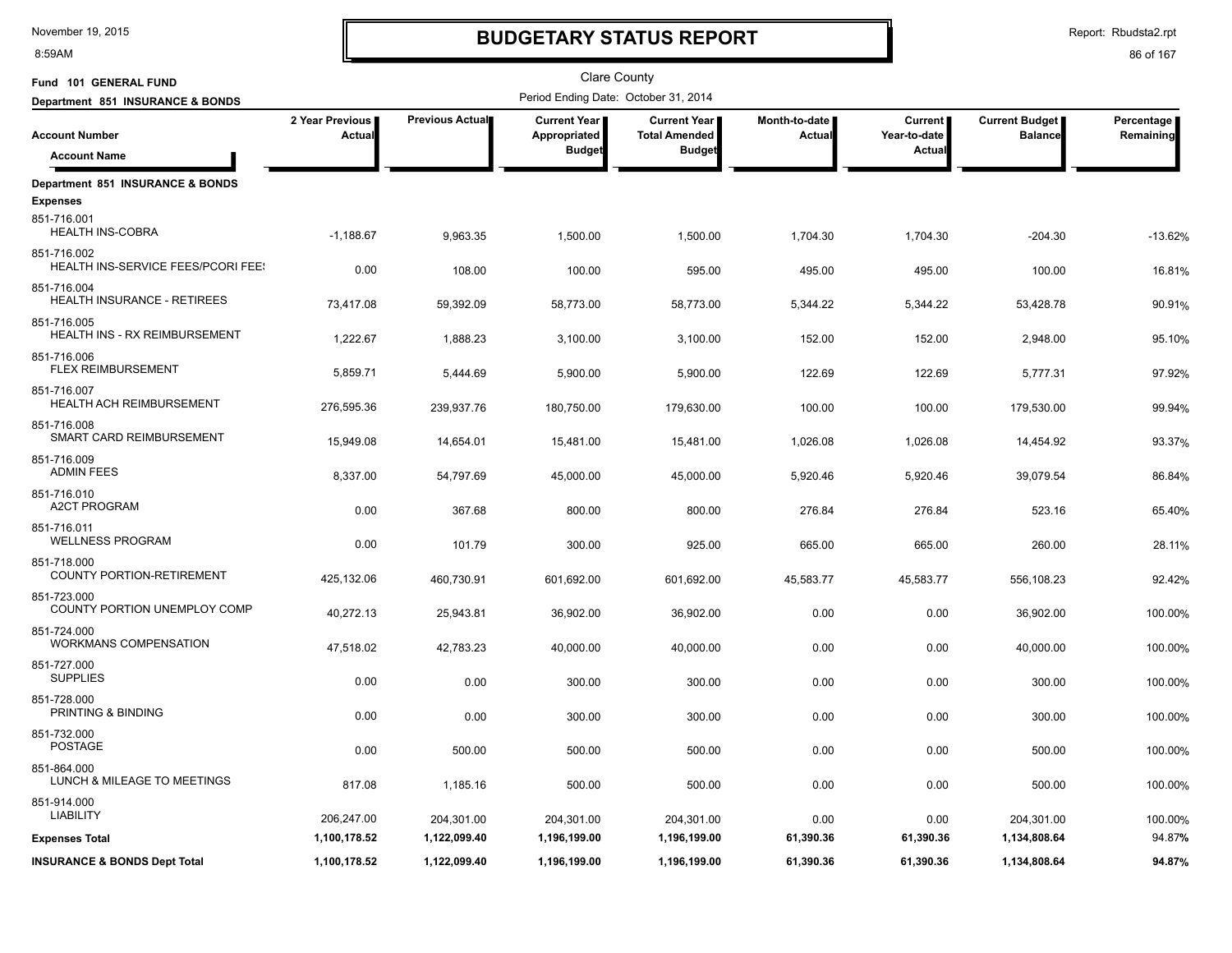8:59AM

# **BUDGETARY STATUS REPORT**

Report: Rbudsta2.rpt

| Fund 101 GENERAL FUND                        |                           |                 | Clare County                                         |                                                                |                                |                                                 |                                  |                         |
|----------------------------------------------|---------------------------|-----------------|------------------------------------------------------|----------------------------------------------------------------|--------------------------------|-------------------------------------------------|----------------------------------|-------------------------|
| Department 885 COUNTY OUTSIDE COUNSEL        |                           |                 | Period Ending Date: October 31, 2014                 |                                                                |                                |                                                 |                                  |                         |
| <b>Account Number</b><br><b>Account Name</b> | 2 Year Previous<br>Actual | Previous Actual | <b>Current Year</b><br>Appropriated<br><b>Budget</b> | <b>Current Year</b> I<br><b>Total Amended</b><br><b>Budget</b> | Month-to-date<br><b>Actual</b> | <b>Current</b><br>Year-to-date<br><b>Actual</b> | Current Budget<br><b>Balance</b> | Percentage<br>Remaining |
| Department 885 COUNTY OUTSIDE COUNSEL        |                           |                 |                                                      |                                                                |                                |                                                 |                                  |                         |
| <b>Expenses</b>                              |                           |                 |                                                      |                                                                |                                |                                                 |                                  |                         |
| 885-829.000<br><b>ARBITRATOR FEES</b>        | 0.00                      | 0.00            | 1,000.00                                             | 1,000.00                                                       | 0.00                           | 0.00                                            | 1,000.00                         | 100.00%                 |
| 885-830.000<br><b>ATTORNEY FEES</b>          | 33,062.87                 | 36,120.75       | 31,000.00                                            | 31,000.00                                                      | 0.00                           | 0.00                                            | 31,000.00                        | 100.00%                 |
| 885-830.001<br>ATTY-UNION NEGOTIATIONS       | 6,501.50                  | 6,748.50        | 1,000.00                                             | 1,000.00                                                       | 0.00                           | 0.00                                            | 1,000.00                         | 100.00%                 |
| <b>Expenses Total</b>                        | 39,564.37                 | 42,869.25       | 33,000.00                                            | 33,000.00                                                      | 0.00                           | 0.00                                            | 33,000.00                        | 100.00%                 |
| <b>COUNTY OUTSIDE COUNSEL Dept Total</b>     | 39,564.37                 | 42,869.25       | 33,000.00                                            | 33,000.00                                                      | 0.00                           | 0.00                                            | 33,000.00                        | 100.00%                 |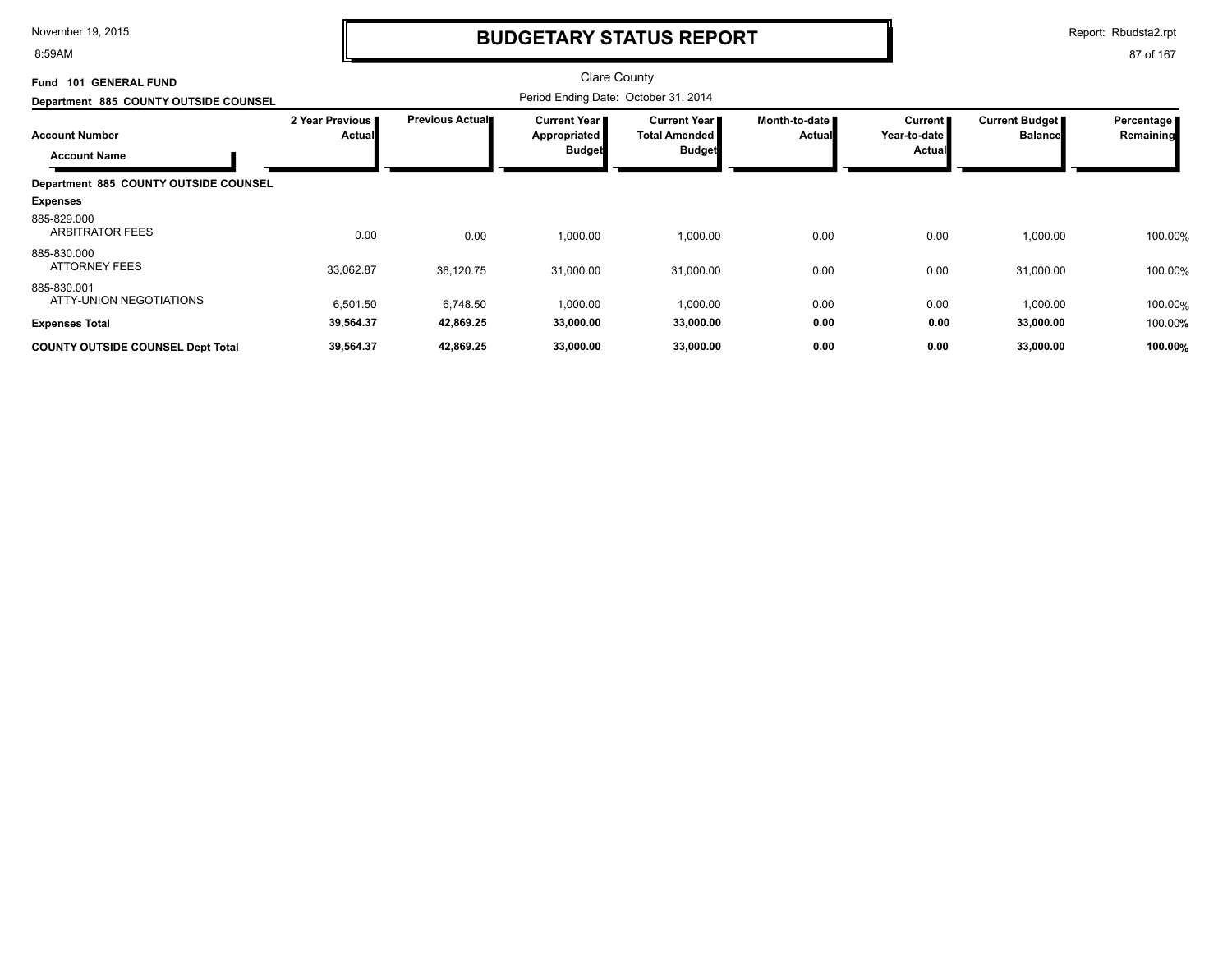8:59AM

# **BUDGETARY STATUS REPORT**

Report: Rbudsta2.rpt

| <b>GENERAL FUND</b><br><b>Fund 101</b>        |                           |                 | Clare County                                 |                                         |                                  |                                   |                                  |                         |
|-----------------------------------------------|---------------------------|-----------------|----------------------------------------------|-----------------------------------------|----------------------------------|-----------------------------------|----------------------------------|-------------------------|
| Department 890 CONTINGENCY                    |                           |                 |                                              |                                         |                                  |                                   |                                  |                         |
| <b>Account Number</b>                         | 2 Year Previous<br>Actual | Previous Actual | <b>Current Year I</b><br><b>Appropriated</b> | Current Year II<br><b>Total Amended</b> | Month-to-date ∎<br><b>Actual</b> | Current <b>II</b><br>Year-to-date | Current Budget<br><b>Balance</b> | Percentage<br>Remaining |
| <b>Account Name</b>                           |                           |                 | <b>Budget</b>                                | <b>Budget</b>                           |                                  | Actual                            |                                  |                         |
| <b>Department 890 CONTINGENCY</b>             |                           |                 |                                              |                                         |                                  |                                   |                                  |                         |
| <b>Expenses</b>                               |                           |                 |                                              |                                         |                                  |                                   |                                  |                         |
| 890-956.299<br>UNDISTRIBUTED BUDGETED AMOUNTS | 0.00                      | 0.00            | 50,000.00                                    | 50,000.00                               | 0.00                             | 0.00                              | 50,000.00                        | 100.00%                 |
| <b>Expenses Total</b>                         | 0.00                      | 0.00            | 50,000.00                                    | 50,000.00                               | 0.00                             | 0.00                              | 50,000.00                        | 100.00%                 |
| <b>CONTINGENCY Dept Total</b>                 | 0.00                      | 0.00            | 50.000.00                                    | 50,000.00                               | 0.00                             | 0.00                              | 50.000.00                        | 100.00%                 |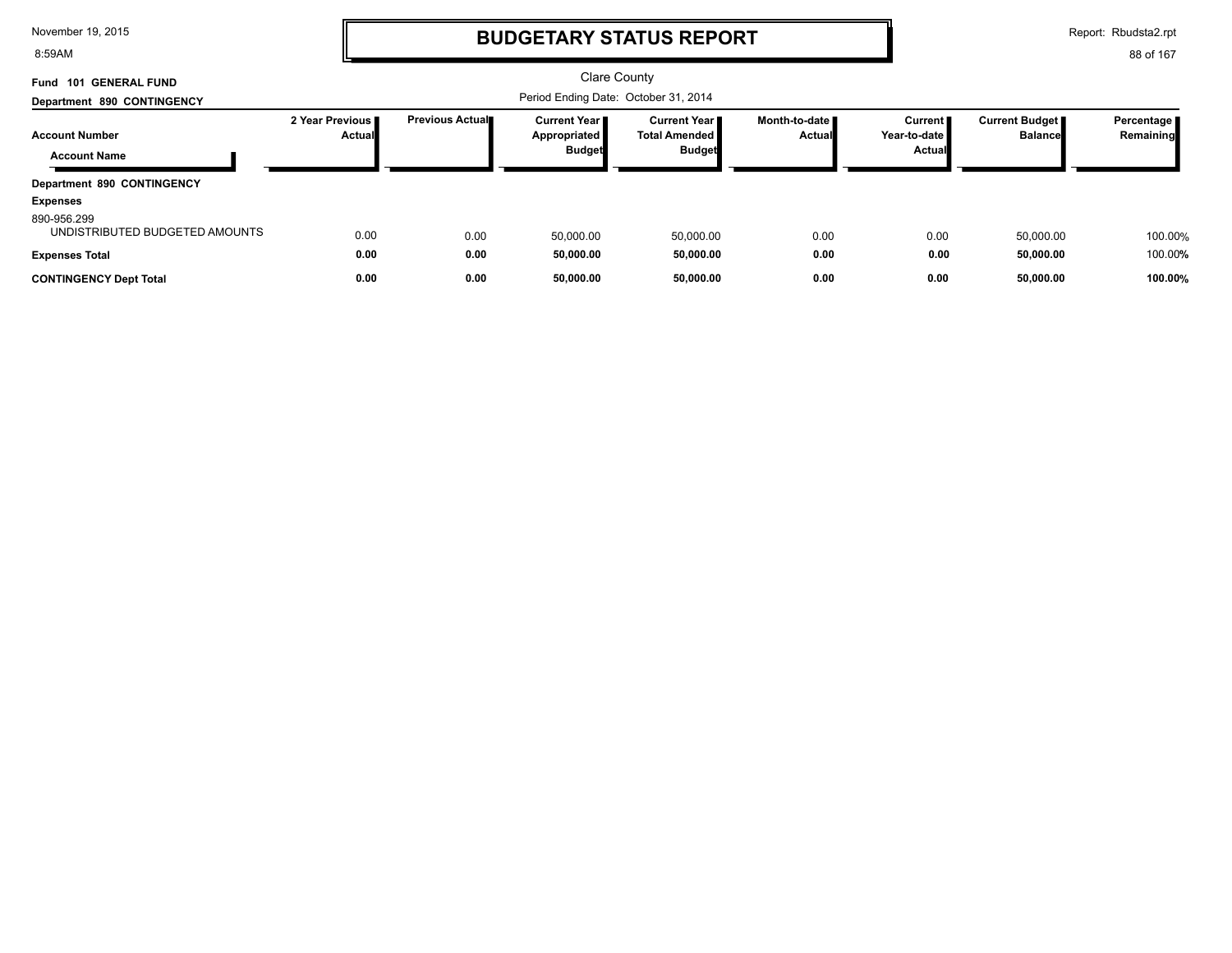8:59AM

# **BUDGETARY STATUS REPORT**

Report: Rbudsta2.rpt

| <b>GENERAL FUND</b><br>101<br>Fund           |                                    |                        | Clare County                                           |                                                              |                           |                                     |                                         |                           |
|----------------------------------------------|------------------------------------|------------------------|--------------------------------------------------------|--------------------------------------------------------------|---------------------------|-------------------------------------|-----------------------------------------|---------------------------|
| Department 895 COST STUDY CONTRACTS          |                                    |                        |                                                        |                                                              |                           |                                     |                                         |                           |
| <b>Account Number</b><br><b>Account Name</b> | 2 Year Previous I<br><b>Actual</b> | <b>Previous Actual</b> | <b>Current Year I</b><br>Appropriated<br><b>Budget</b> | <b>Current Year</b><br><b>Total Amended</b><br><b>Budget</b> | Month-to-date ∎<br>Actual | Current I<br>Year-to-date<br>Actual | <b>Current Budget</b><br><b>Balance</b> | Percentage  <br>Remaining |
| Department 895 COST STUDY CONTRACTS          |                                    |                        |                                                        |                                                              |                           |                                     |                                         |                           |
| <b>Expenses</b>                              |                                    |                        |                                                        |                                                              |                           |                                     |                                         |                           |
| 895-801.000<br><b>STUDY EXPENDITURES</b>     | 6,500.00                           | 7.000.00               | 8,000.00                                               | 8,000.00                                                     | 7,500.00                  | 7.500.00                            | 500.00                                  | 6.25%                     |
| <b>Expenses Total</b>                        | 6,500.00                           | 7,000.00               | 8,000.00                                               | 8,000.00                                                     | 7,500.00                  | 7,500.00                            | 500.00                                  | 6.25%                     |
| <b>COST STUDY CONTRACTS Dept Total</b>       | 6.500.00                           | 7.000.00               | 8.000.00                                               | 8.000.00                                                     | 7.500.00                  | 7.500.00                            | 500.00                                  | 6.25%                     |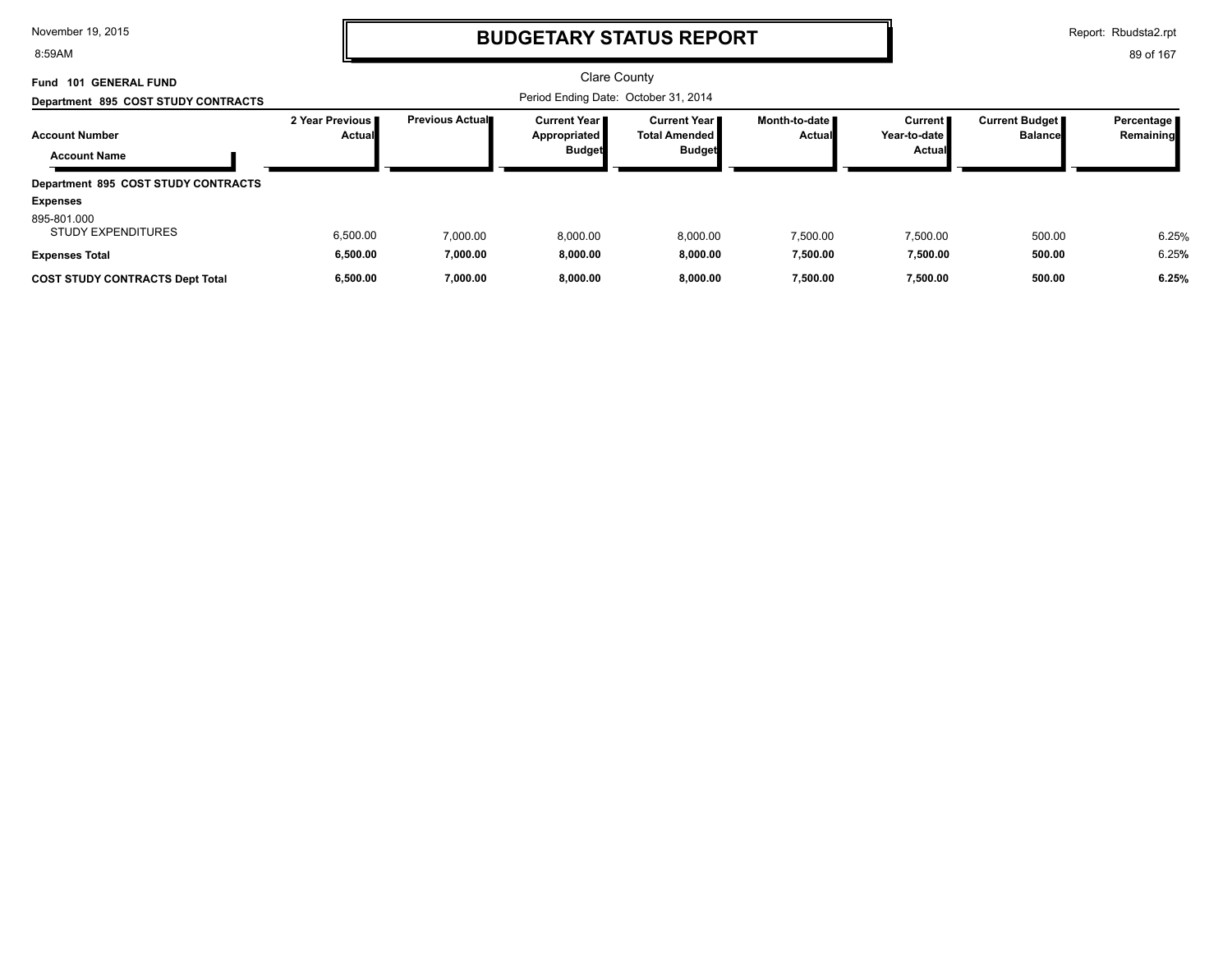8:59AM

# **BUDGETARY STATUS REPORT**

Report: Rbudsta2.rpt

| Fund 101 GENERAL FUND                        |                             |                         | Clare County                                           |                                                         |                                  |                                     |                                  |                           |
|----------------------------------------------|-----------------------------|-------------------------|--------------------------------------------------------|---------------------------------------------------------|----------------------------------|-------------------------------------|----------------------------------|---------------------------|
| Department 899 TAX APPEALS ADJUSTMENT        |                             |                         |                                                        |                                                         |                                  |                                     |                                  |                           |
| <b>Account Number</b><br><b>Account Name</b> | 2 Year Previous I<br>Actual | <b>Previous Actual■</b> | <b>Current Year I</b><br>Appropriated<br><b>Budget</b> | <b>Current Year</b> ■<br>Total Amended<br><b>Budget</b> | Month-to-date <b>■</b><br>Actual | Current  <br>Year-to-date<br>Actual | Current Budget<br><b>Balance</b> | Percentage  <br>Remaining |
| Department 899 TAX APPEALS ADJUSTMENT        |                             |                         |                                                        |                                                         |                                  |                                     |                                  |                           |
| <b>Expenses</b>                              |                             |                         |                                                        |                                                         |                                  |                                     |                                  |                           |
| 899-962.000<br><b>TAX APPEALS ADJUSTMENT</b> | 1,363.08                    | 7.910.54                | 4,500.00                                               | 4,500.00                                                | 287.58                           | 287.58                              | 4.212.42                         | 93.61%                    |
| <b>Expenses Total</b>                        | 1,363.08                    | 7.910.54                | 4,500.00                                               | 4,500.00                                                | 287.58                           | 287.58                              | 4,212.42                         | 93.61%                    |
| TAX APPEALS ADJUSTMENT Dept Total            | 1,363.08                    | 7,910.54                | 4.500.00                                               | 4,500.00                                                | 287.58                           | 287.58                              | 4,212.42                         | 93.61%                    |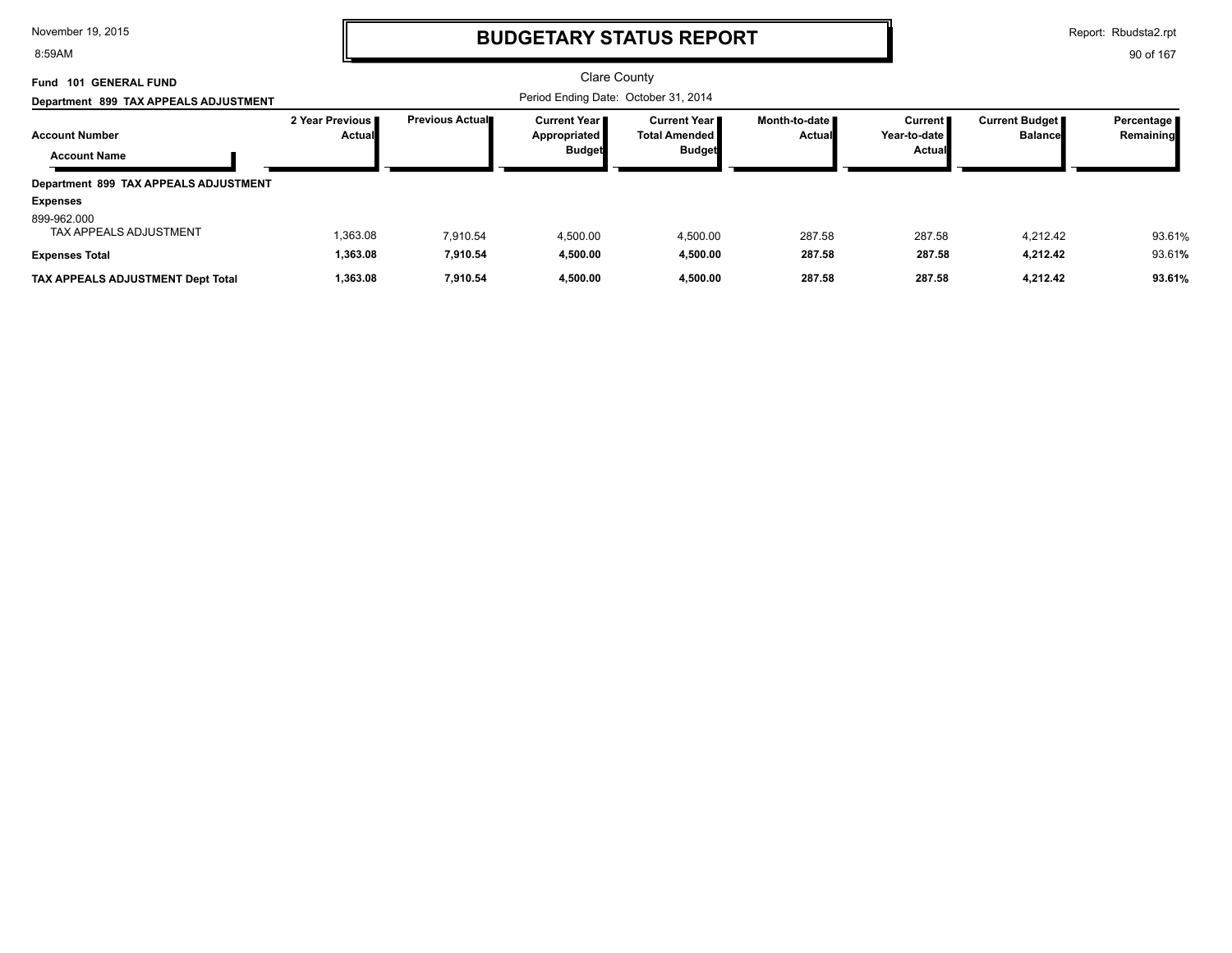8:59AM

# **BUDGETARY STATUS REPORT**

Report: Rbudsta2.rpt

| Fund 101 GENERAL FUND                             |                           |                 | <b>Clare County</b>                                  |                                                                |                         |                                            |                                         |                         |
|---------------------------------------------------|---------------------------|-----------------|------------------------------------------------------|----------------------------------------------------------------|-------------------------|--------------------------------------------|-----------------------------------------|-------------------------|
| Department 901 NEW EQUIPMENT-CAPITAL OUTLAY       |                           |                 | Period Ending Date: October 31, 2014                 |                                                                |                         |                                            |                                         |                         |
| <b>Account Number</b><br><b>Account Name</b>      | 2 Year Previous<br>Actual | Previous Actual | <b>Current Year</b><br>Appropriated<br><b>Budget</b> | <b>Current Year I</b><br><b>Total Amended</b><br><b>Budget</b> | Month-to-date<br>Actual | Current  <br>Year-to-date<br><b>Actual</b> | <b>Current Budget</b><br><b>Balance</b> | Percentage<br>Remaining |
| Department 901 NEW EQUIPMENT-CAPITAL OUTLAY       |                           |                 |                                                      |                                                                |                         |                                            |                                         |                         |
| <b>Expenses</b>                                   |                           |                 |                                                      |                                                                |                         |                                            |                                         |                         |
| 901-978.136<br>NEW EQUIPMENT - DISTRICT COURT     | 0.00                      | 0.00            | 18,000.00                                            | 18,000.00                                                      | 0.00                    | 0.00                                       | 18,000.00                               | 100.00%                 |
| 901-978.215<br>NEW EQUIPMENT - COUNTY CLERK       | 7,000.00                  | 20,400.00       | 0.00                                                 | 0.00                                                           | 0.00                    | 0.00                                       | 0.00                                    | 0.00%                   |
| 901-978.225<br>NEW EQUIPMENT - EQUALIZATION       | 12,385.00                 | 0.00            | 0.00                                                 | 0.00                                                           | 0.00                    | 0.00                                       | 0.00                                    | 0.00%                   |
| 901-978.259<br>NEW EQUIPMENT - COMPUTERS          | 48,028.75                 | 14,190.00       | 14,400.00                                            | 14,400.00                                                      | 0.00                    | 0.00                                       | 14,400.00                               | 100.00%                 |
| 901-978.265<br><b>NEW EQUIPMENT - COURTHOUSE</b>  | 11,968.00                 | 5,277.60        | 13,255.00                                            | 13,255.00                                                      | 0.00                    | 0.00                                       | 13,255.00                               | 100.00%                 |
| 901-978.301<br><b>NEW EQUIPMENT - SHERIFF</b>     | 76,853.00                 | 0.00            | 0.00                                                 | 0.00                                                           | 0.00                    | 0.00                                       | 0.00                                    | 0.00%                   |
| 901-978.302<br>NEW EQUIPMENT-CCSD-CAR             | 77,487.36                 | 64,773.56       | 116,037.00                                           | 113,787.00                                                     | 29,000.00               | 29,000.00                                  | 53,537.00                               | 47.05%                  |
| 901-978.351<br><b>NEW EQUIPMENT - JAIL</b>        | 42,105.64                 | 105,644.79      | 7,763.00                                             | 7,763.00                                                       | 0.00                    | 0.00                                       | 7,763.00                                | 100.00%                 |
| 901-978.426<br>NEW EQUIPMENT-EMG MGT-CIVIL DEFE   | 0.00                      | 22,466.67       | 0.00                                                 | 0.00                                                           | 0.00                    | 0.00                                       | 0.00                                    | 0.00%                   |
| <b>Expenses Total</b>                             | 275,827.75                | 232,752.62      | 169,455.00                                           | 167,205.00                                                     | 29,000.00               | 29,000.00                                  | 106,955.00                              | 82.66%                  |
| NEW EQUIPMENT-CAPITAL OUTLAY<br><b>Dept Total</b> | 275,827.75                | 232,752.62      | 169,455.00                                           | 167,205.00                                                     | 29,000.00               | 29,000.00                                  | 106,955.00                              | 82.66%                  |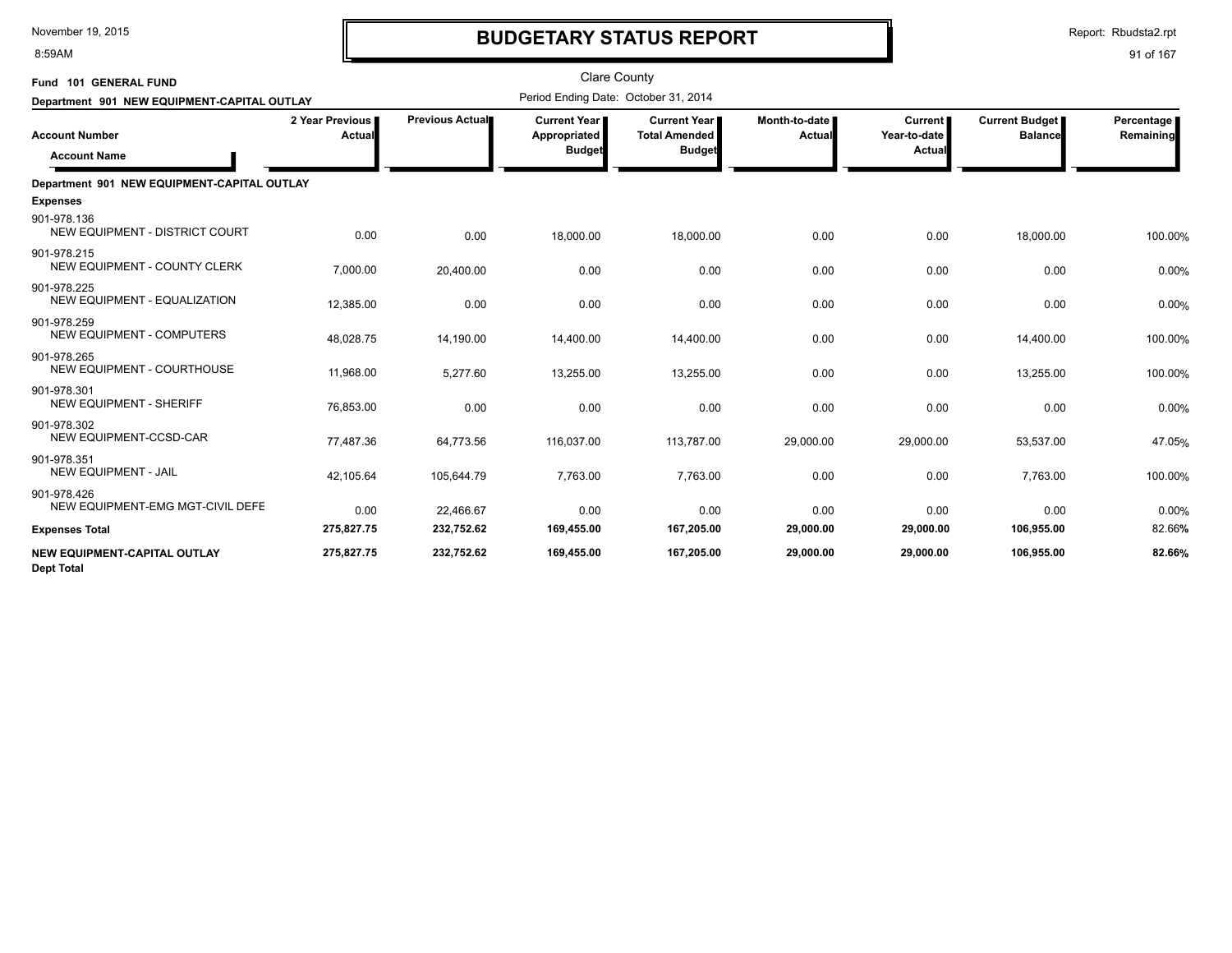8:59AM

## **BUDGETARY STATUS REPORT**

Report: Rbudsta2.rpt

| 101 GENERAL FUND<br>Fund                     |                                  |                         | <b>Clare County</b>                                    |                                                         |                                  |                                     |                                         |                         |
|----------------------------------------------|----------------------------------|-------------------------|--------------------------------------------------------|---------------------------------------------------------|----------------------------------|-------------------------------------|-----------------------------------------|-------------------------|
| Department 905 COUNTY DEBT SERVICE           |                                  |                         | Period Ending Date: October 31, 2014                   |                                                         |                                  |                                     |                                         |                         |
| <b>Account Number</b><br><b>Account Name</b> | 2 Year Previous<br><b>Actual</b> | <b>Previous Actual■</b> | <b>Current Year I</b><br>Appropriated<br><b>Budget</b> | Current Year I<br><b>Total Amended</b><br><b>Budget</b> | Month-to-date ∎<br><b>Actual</b> | Current I<br>Year-to-date<br>Actual | <b>Current Budget</b><br><b>Balance</b> | Percentage<br>Remaining |
| Department 905 COUNTY DEBT SERVICE           |                                  |                         |                                                        |                                                         |                                  |                                     |                                         |                         |
| <b>Expenses</b>                              |                                  |                         |                                                        |                                                         |                                  |                                     |                                         |                         |
| 905-991.000<br><b>PRINCIPAL</b>              | 49,402.45                        | 52,348.53               | 55,000.00                                              | 55,000.00                                               | 4,334.89                         | 4,334.89                            | 50,665.11                               | 92.12%                  |
| 905-995.000<br><b>INTEREST</b>               | 8,476.79                         | 5,530.71                | 12,000.00                                              | 12,000.00                                               | 845.54                           | 845.54                              | 11,154.46                               | 92.95%                  |
| <b>Expenses Total</b>                        | 57,879.24                        | 57,879.24               | 67,000.00                                              | 67,000.00                                               | 5,180.43                         | 5,180.43                            | 61,819.57                               | 92.27%                  |
| <b>COUNTY DEBT SERVICE Dept Total</b>        | 57,879.24                        | 57,879.24               | 67,000.00                                              | 67,000.00                                               | 5,180.43                         | 5,180.43                            | 61,819.57                               | 92.27%                  |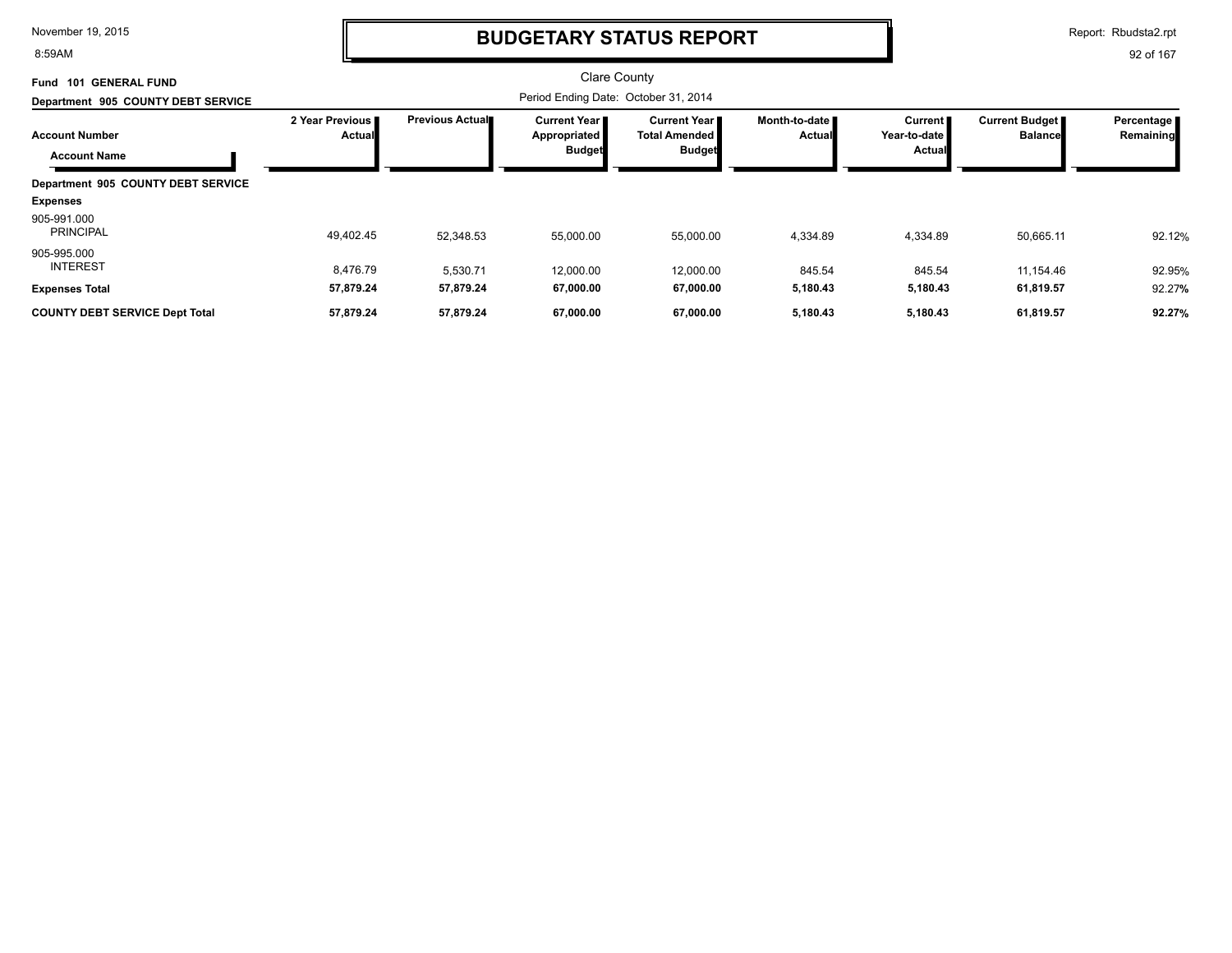8:59AM

# **BUDGETARY STATUS REPORT**

| Fund 101 GENERAL FUND                                   |                           |                 | <b>Clare County</b>                                    |                                                                |                         |                                          |                                         |                         |
|---------------------------------------------------------|---------------------------|-----------------|--------------------------------------------------------|----------------------------------------------------------------|-------------------------|------------------------------------------|-----------------------------------------|-------------------------|
| Department 990 APPROPIATIONS TRANSFERS OUT              |                           |                 | Period Ending Date: October 31, 2014                   |                                                                |                         |                                          |                                         |                         |
| <b>Account Number</b><br><b>Account Name</b>            | 2 Year Previous<br>Actual | Previous Actual | <b>Current Year I</b><br>Appropriated<br><b>Budget</b> | <b>Current Year I</b><br><b>Total Amended</b><br><b>Budget</b> | Month-to-date<br>Actual | <b>Current</b><br>Year-to-date<br>Actual | <b>Current Budget</b><br><b>Balance</b> | Percentage<br>Remaining |
| Department 990 APPROPIATIONS TRANSFERS OUT              |                           |                 |                                                        |                                                                |                         |                                          |                                         |                         |
| <b>Expenses</b>                                         |                           |                 |                                                        |                                                                |                         |                                          |                                         |                         |
| 990-998.215<br>FRIEND OF COURT FUND APPROP              | 77,058.00                 | 59,365.00       | 69,069.00                                              | 69,069.00                                                      | 10,000.00               | 10,000.00                                | 59,069.00                               | 85.52%                  |
| 990-998.268<br>APPROP CG RECOVERY CT                    | 7,500.00                  | 0.00            | 7,500.00                                               | 7,500.00                                                       | 0.00                    | 0.00                                     | 7,500.00                                | 100.00%                 |
| 990-998.290<br>SOCIAL WELFARE FUND APPROP               | 5,000.00                  | 5,000.00        | 0.00                                                   | 0.00                                                           | 0.00                    | 0.00                                     | 0.00                                    | 0.00%                   |
| 990-998.291<br>CHILD CARE PROBATE FUND APPROP           | 90,000.00                 | 150,000.00      | 150,000.00                                             | 150,000.00                                                     | 0.00                    | 0.00                                     | 150,000.00                              | 100.00%                 |
| 990-998.292<br>CHILD CARE DSS FUND APPROP               | 105,000.00                | 150,000.00      | 105,000.00                                             | 105,000.00                                                     | 26,250.00               | 26,250.00                                | 78,750.00                               | 75.00%                  |
| 990-998.293<br>SAILOR & SOLDIER RELIEF APPR.            | 10,000.00                 | 10,000.00       | 10,000.00                                              | 10,000.00                                                      | 0.00                    | 0.00                                     | 10,000.00                               | 100.00%                 |
| 990-998.295<br>AIRPORT FUND APPROPRIATION               | 5,100.00                  | 66,608.24       | 0.00                                                   | 0.00                                                           | 0.00                    | 0.00                                     | 0.00                                    | 0.00%                   |
| 990-998.370<br>CLARE CO BLDG AUTH REFUNDING BOI         | 107,878.11                | 105,184.25      | 106,301.00                                             | 106,301.00                                                     | 0.00                    | 0.00                                     | 106,301.00                              | 100.00%                 |
| 990-998.385<br>USDA LOAN DEBT FUND-ROOF BOND            | 10,227.50                 | 9,897.50        | 10,568.00                                              | 10,568.00                                                      | 0.00                    | 0.00                                     | 10,568.00                               | 100.00%                 |
| 990-998.519<br>APPROP TRANS OUT TAX ANTIC NOTE          | 10,531.67                 | 10,383.33       | 15,000.00                                              | 15,000.00                                                      | 0.00                    | 0.00                                     | 15,000.00                               | 100.00%                 |
| <b>Expenses Total</b>                                   | 428,295.28                | 566,438.32      | 473,438.00                                             | 473,438.00                                                     | 36,250.00               | 36,250.00                                | 437,188.00                              | 92.34%                  |
| <b>APPROPIATIONS TRANSFERS OUT</b><br><b>Dept Total</b> | 428,295.28                | 566,438.32      | 473,438.00                                             | 473,438.00                                                     | 36,250.00               | 36,250.00                                | 437,188.00                              | 92.34%                  |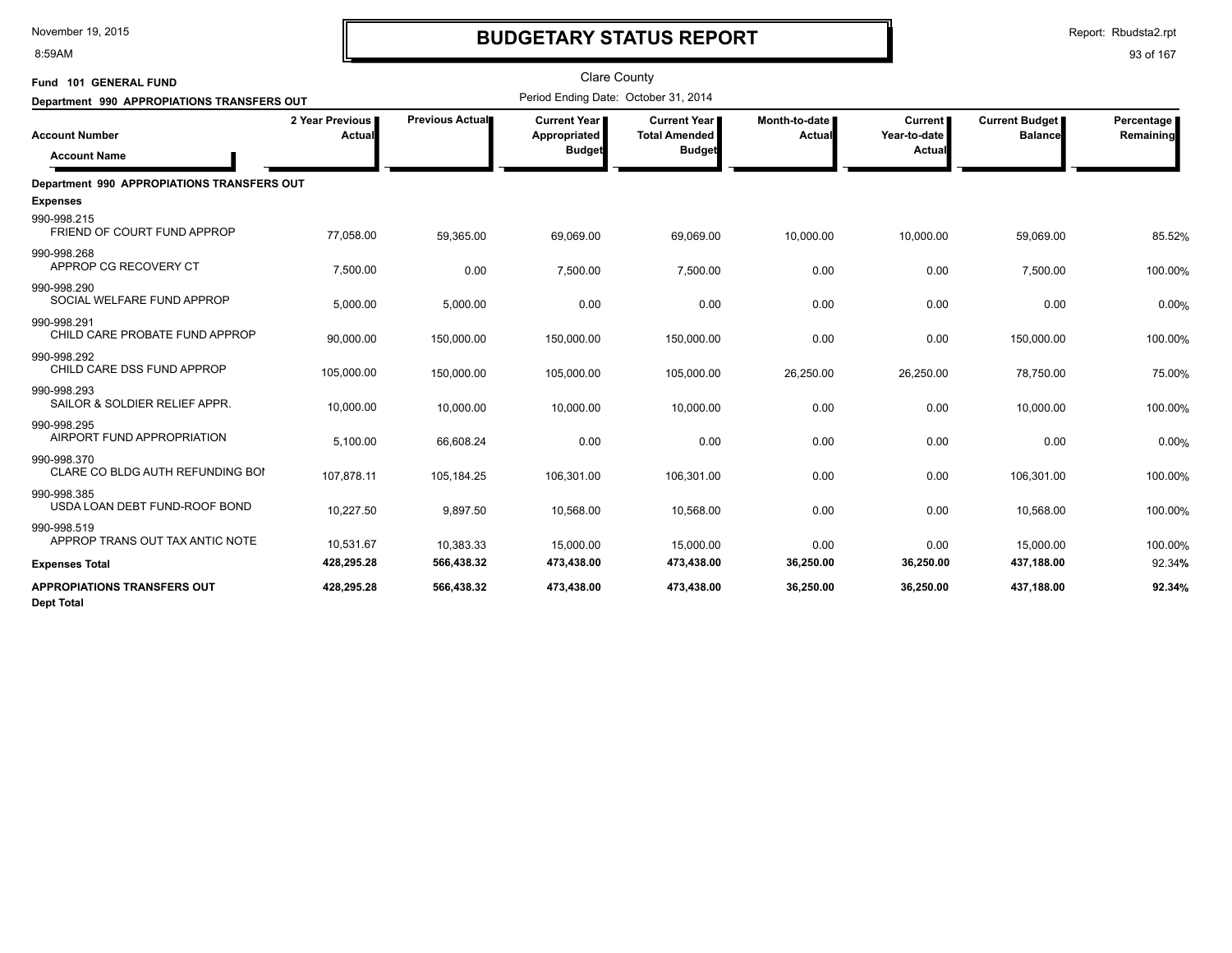8:59AM

# **BUDGETARY STATUS REPORT**

Report: Rbudsta2.rpt

| Fund 101 GENERAL FUND                     |                                  |                     | Clare County                        |                                               |                                |                                |                                         |                         |
|-------------------------------------------|----------------------------------|---------------------|-------------------------------------|-----------------------------------------------|--------------------------------|--------------------------------|-----------------------------------------|-------------------------|
| Department 997 ENDING FUND BALANCE        |                                  |                     |                                     |                                               |                                |                                |                                         |                         |
| <b>Account Number</b>                     | 2 Year Previous<br><b>Actual</b> | Previous Actual     | <b>Current Year</b><br>Appropriated | <b>Current Year I</b><br><b>Total Amended</b> | Month-to-date<br><b>Actual</b> | <b>Current</b><br>Year-to-date | <b>Current Budget</b><br><b>Balance</b> | Percentage<br>Remaining |
| <b>Account Name</b>                       |                                  |                     | <b>Budget</b>                       | <b>Budget</b>                                 |                                | Actual                         |                                         |                         |
| Department 997 ENDING FUND BALANCE        |                                  |                     |                                     |                                               |                                |                                |                                         |                         |
| <b>Expenses</b>                           |                                  |                     |                                     |                                               |                                |                                |                                         |                         |
| 997-998.900<br><b>ENDING FUND BALANCE</b> | 0.00                             | 0.00                | 784,985.00                          | 783,556.40                                    | 0.00                           | 0.00                           | 783,556.40                              | 100.00%                 |
| <b>Expenses Total</b>                     | 0.00                             | 0.00                | 784,985.00                          | 783,556.40                                    | 0.00                           | 0.00                           | 783,556.40                              | 100.00%                 |
| <b>ENDING FUND BALANCE Dept Total</b>     | 0.00                             | 0.00                | 784,985.00                          | 783,556.40                                    | 0.00                           | 0.00                           | 783,556.40                              | 100.00%                 |
| <b>Revenues Total</b>                     | 10,982,430.74                    | 11,827,573.33       | 12,569,718.00                       | 12,570,118.00                                 | 238,994.47                     | 238,994.47                     | 12,331,123.53                           | 98.10%                  |
| <b>Expenses Fund Total</b>                | 10,711,972.12                    | 11,385,090.20       | 12,569,718.00                       | 12,570,118.00                                 | 746,847.25                     | 746,847.25                     | 11,780,993.49                           | 94.06%                  |
| Net (Rev/Exp)                             | 270,458.62                       | 442,483.13          | 0.00                                | 0.00                                          | $-507,852.78$                  | $-507,852.78$                  | 550,130.04                              |                         |
| <b>Beginning/Adjusted Balance</b>         | <b>YTD Revenues</b>              | <b>YTD Expenses</b> |                                     | <b>Current Fund Balance</b>                   |                                |                                |                                         |                         |
| 2,006,773.25<br>٠                         | 238,994.47                       | 746,847.25          | $\equiv$                            | 1,498,920.47                                  |                                |                                |                                         |                         |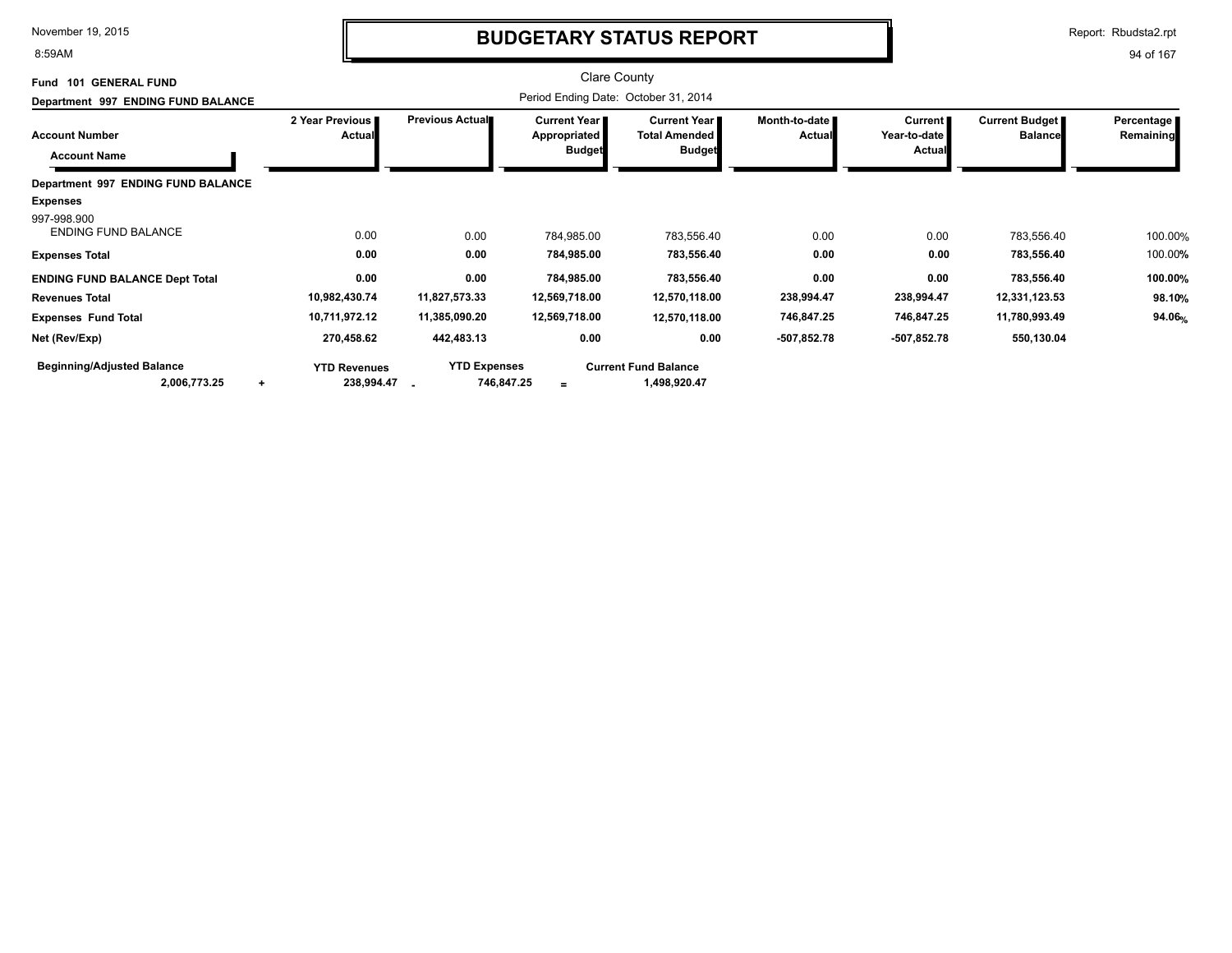8:59AM

# **BUDGETARY STATUS REPORT**

Report: Rbudsta2.rpt

| Fund 201 COUNTY ROAD FUND                         |                                                 |                                   | <b>Clare County</b>                                    |                                                       |                           |                                          |                                         |                         |
|---------------------------------------------------|-------------------------------------------------|-----------------------------------|--------------------------------------------------------|-------------------------------------------------------|---------------------------|------------------------------------------|-----------------------------------------|-------------------------|
| <b>Department</b>                                 |                                                 |                                   | Period Ending Date: October 31, 2014                   |                                                       |                           |                                          |                                         |                         |
| <b>Account Number</b><br><b>Account Name</b>      | 2 Year Previous<br>Actual                       | Previous Actual                   | <b>Current Year I</b><br>Appropriated<br><b>Budget</b> | Current Year<br><b>Total Amended</b><br><b>Budget</b> | Month-to-date I<br>Actual | <b>Current</b><br>Year-to-date<br>Actual | <b>Current Budget</b><br><b>Balance</b> | Percentage<br>Remaining |
| Fund 201 COUNTY ROAD FUND                         |                                                 |                                   |                                                        |                                                       |                           |                                          |                                         |                         |
| 2015<br><b>Fiscal Year</b>                        |                                                 |                                   |                                                        |                                                       |                           |                                          |                                         |                         |
| Department 000                                    |                                                 |                                   |                                                        |                                                       |                           |                                          |                                         |                         |
| <b>Revenues</b>                                   |                                                 |                                   |                                                        |                                                       |                           |                                          |                                         |                         |
| 000-401.000<br><b>REVENUE CONTROL</b>             | 6,964,791.35                                    | 5,850,893.35                      | 6,000,000.00                                           | 6,000,000.00                                          | 71,645.20                 | 71,645.20                                | 5,928,354.80                            | 98.81%                  |
| <b>Revenues Total</b>                             | 6,964,791.35                                    | 5,850,893.35                      | 6,000,000.00                                           | 6,000,000.00                                          | 71,645.20                 | 71,645.20                                | 5,928,354.80                            | 98.81%                  |
| <b>Expenses</b>                                   |                                                 |                                   |                                                        |                                                       |                           |                                          |                                         |                         |
| 000-701.000<br><b>EXPENDITURE CONTROL</b>         | 6,134,228.35                                    | 5,391,678.49                      | 6,000,000.00                                           | 6,000,000.00                                          | 752.179.87                | 752.179.87                               | 5.247.820.13                            | 87.46%                  |
| <b>Expenses Total</b>                             | 6,134,228.35                                    | 5,391,678.49                      | 6,000,000.00                                           | 6,000,000.00                                          | 752,179.87                | 752,179.87                               | 5,247,820.13                            | 87.46%                  |
| <b>Dept Total</b>                                 | 830,563.00                                      | 459,214.86                        | 0.00                                                   | 0.00                                                  | -680,534.67               | -680,534.67                              | 680,534.67                              | 0.00%                   |
| <b>Revenues Total</b>                             | 6,964,791.35                                    | 5,850,893.35                      | 6,000,000.00                                           | 6,000,000.00                                          | 71,645.20                 | 71,645.20                                | 5,928,354.80                            | 98.81%                  |
| <b>Expenses Fund Total</b>                        | 6,134,228.35                                    | 5,391,678.49                      | 6,000,000.00                                           | 6,000,000.00                                          | 752,179.87                | 752,179.87                               | 5,247,820.13                            | 87.46%                  |
| Net (Rev/Exp)                                     | 830,563.00                                      | 459,214.86                        | 0.00                                                   | 0.00                                                  | -680,534.67               | -680,534.67                              | 680,534.67                              |                         |
| <b>Beginning/Adjusted Balance</b><br>5,123,336.10 | <b>YTD Revenues</b><br>71,645.20 .<br>$\ddot{}$ | <b>YTD Expenses</b><br>752,179.87 | $=$                                                    | <b>Current Fund Balance</b><br>4,442,801.43           |                           |                                          |                                         |                         |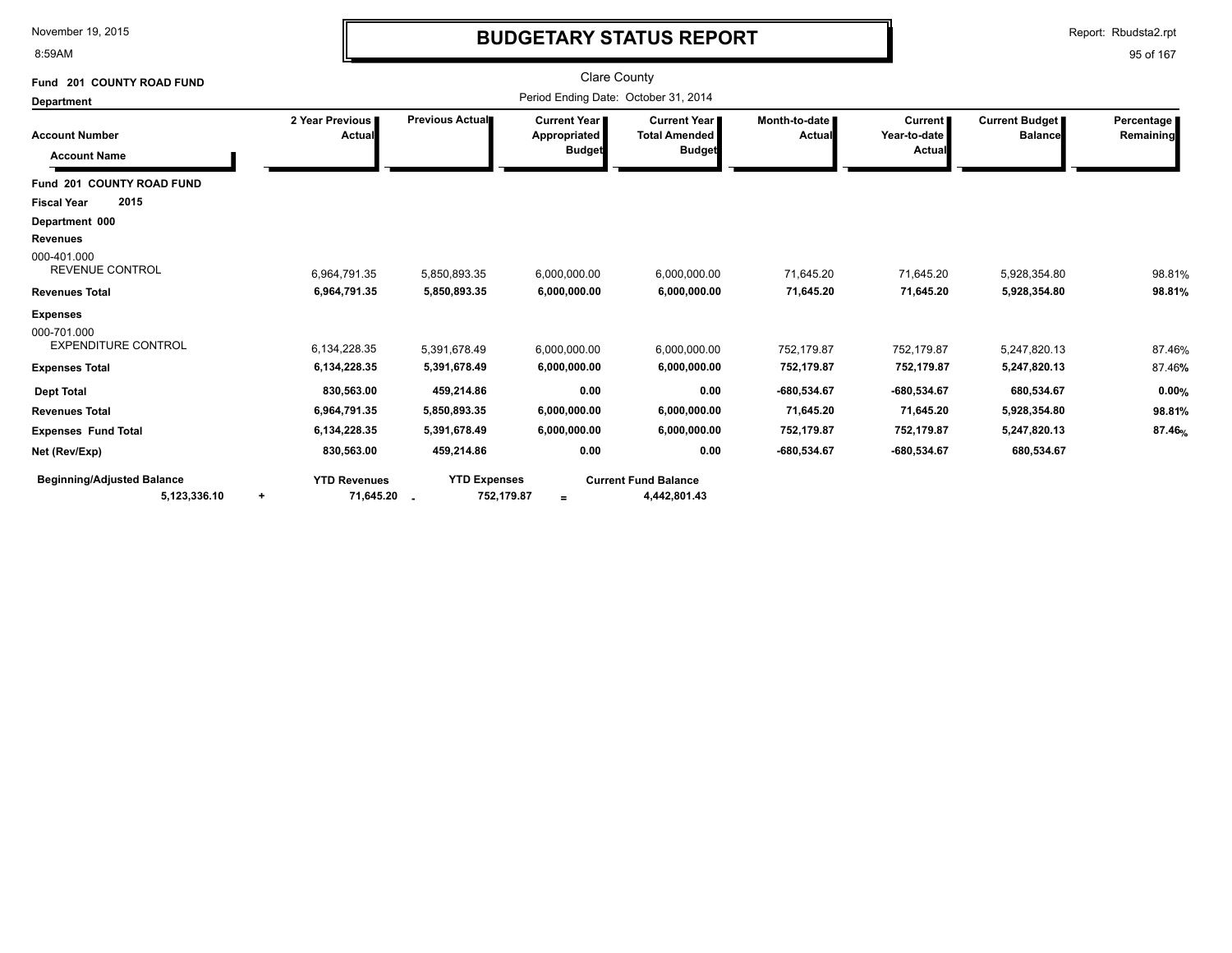8:59AM

# **BUDGETARY STATUS REPORT**

Report: Rbudsta2.rpt

| Fund 215 FRIEND OF THE COURT FUND                               |                           |                        | <b>Clare County</b>                                  |                                                              |                                |                                          |                                         |                         |
|-----------------------------------------------------------------|---------------------------|------------------------|------------------------------------------------------|--------------------------------------------------------------|--------------------------------|------------------------------------------|-----------------------------------------|-------------------------|
| <b>Department</b>                                               |                           |                        | Period Ending Date: October 31, 2014                 |                                                              |                                |                                          |                                         |                         |
| <b>Account Number</b>                                           | 2 Year Previous<br>Actual | <b>Previous Actual</b> | <b>Current Year</b><br>Appropriated<br><b>Budget</b> | <b>Current Year</b><br><b>Total Amended</b><br><b>Budget</b> | Month-to-date<br><b>Actual</b> | <b>Current</b><br>Year-to-date<br>Actual | <b>Current Budget</b><br><b>Balance</b> | Percentage<br>Remaining |
| <b>Account Name</b>                                             |                           |                        |                                                      |                                                              |                                |                                          |                                         |                         |
| Fund 215 FRIEND OF THE COURT FUND<br>2015<br><b>Fiscal Year</b> |                           |                        |                                                      |                                                              |                                |                                          |                                         |                         |
| Department 000                                                  |                           |                        |                                                      |                                                              |                                |                                          |                                         |                         |
| <b>Revenues</b><br>000-520.000<br>FEDERAL GRANTS-INCENTIVE-FOC  | 30,575.00                 | 33,731.00              | 33,000.00                                            | 33,000.00                                                    | 0.00                           | 0.00                                     | 33,000.00                               | 100.00%                 |
| 000-521.000<br>CRP - FRIEND OF COURT - FED                      | 192,534.94                | 239,261.80             | 193,057.00                                           | 193,057.00                                                   | 0.00                           | 0.00                                     | 193,057.00                              | 100.00%                 |
| 000-562.000<br><b>GFGP STATE REVENUE</b>                        | 20,179.50                 | 22,262.46              | 20,000.00                                            | 20,000.00                                                    | 0.00                           | 0.00                                     | 20,000.00                               | 100.00%                 |
| 000-604.000<br>JUDGEMENT FEES/NON IV-D                          | 7,840.00                  | 7,200.00               | 7,200.00                                             | 7,200.00                                                     | 560.00                         | 560.00                                   | 6,640.00                                | 92.22%                  |
| 000-604.001<br>FOC SUPPT/IV-D                                   | 1,080.00                  | 840.00                 | 1,000.00                                             | 1,000.00                                                     | 240.00                         | 240.00                                   | 760.00                                  | 76.00%                  |
| 000-608.000<br><b>SERVICES</b>                                  | 17,461.85                 | 18,024.41              | 19,000.00                                            | 19,000.00                                                    | 1,846.54                       | 1,846.54                                 | 17,153.46                               | 90.28%                  |
| 000-626.000<br>20%STATE PROCESS FEE CO PORTION                  | 2,279.28                  | 2,678.60               | 2,500.00                                             | 2,500.00                                                     | 251.96                         | 251.96                                   | 2,248.04                                | 89.92%                  |
| 000-627.000<br><b>RECORD COPYING</b>                            | 315.50                    | 357.40                 | 300.00                                               | 300.00                                                       | 32.00                          | 32.00                                    | 268.00                                  | 89.33%                  |
| 000-699.101<br>APPROPRIATION TRANSFER IN                        | 77,058.00                 | 59,365.00              | 69,069.00                                            | 69,069.00                                                    | 10,000.00                      | 10,000.00                                | 59,069.00                               | 85.52%                  |
| <b>Revenues Total</b>                                           | 349,324.07                | 383,720.67             | 345,126.00                                           | 345,126.00                                                   | 12,930.50                      | 12,930.50                                | 332,195.50                              | 96.25%                  |
| <b>Expenses</b>                                                 |                           |                        |                                                      |                                                              |                                |                                          |                                         |                         |
| 000-702.000<br><b>SALARY</b>                                    | 53,103.32                 | 53,132.39              | 54,630.00                                            | 54,630.00                                                    | 2,615.92                       | 2,615.92                                 | 52,014.08                               | 95.21%                  |
| 000-704.000<br><b>SECY SALARIES</b>                             | 170,332.50                | 176,440.35             | 179,007.00                                           | 179,007.00                                                   | 8,884.20                       | 8,884.20                                 | 170,122.80                              | 95.04%                  |
| 000-710.000<br><b>FICA EXPENSE</b>                              | 13,933.90                 | 14,200.36              | 14,485.00                                            | 14,485.00                                                    | 705.92                         | 705.92                                   | 13,779.08                               | 95.13%                  |
| 000-711.000<br><b>MEDICARE EXPENSE</b>                          | 3,258.71                  | 3,321.03               | 3,388.00                                             | 3,388.00                                                     | 165.08                         | 165.08                                   | 3,222.92                                | 95.13%                  |
| 000-715.000<br><b>HEALTH INSURANCE</b>                          | 65,241.44                 | 68,582.74              | 61.000.00                                            | 61.000.00                                                    | 6.566.50                       | 6.566.50                                 | 54,433.50                               | 89.24%                  |
| 000-715.001<br><b>BENNY CARD</b>                                | 118.95                    | 0.00                   | 0.00                                                 | 0.00                                                         | 0.00                           | 0.00                                     | 0.00                                    | 0.00%                   |
| 000-715.002<br><b>HRA</b>                                       | 304.50                    | 0.00                   | 0.00                                                 | 0.00                                                         | 0.00                           | 0.00                                     | 0.00                                    | 0.00%                   |
| 000-715.006<br><b>CIC BUNDLE</b>                                | 0.00                      | 2,290.00               | 2,000.00                                             | 2,000.00                                                     | 197.50                         | 197.50                                   | 1,802.50                                | 90.13%                  |
| 000-716.005<br>HEALTH INS RX REIMBURSEMENT                      | 0.00                      | 20.00                  | 0.00                                                 | 0.00                                                         | 0.00                           | 0.00                                     | 0.00                                    | 0.00%                   |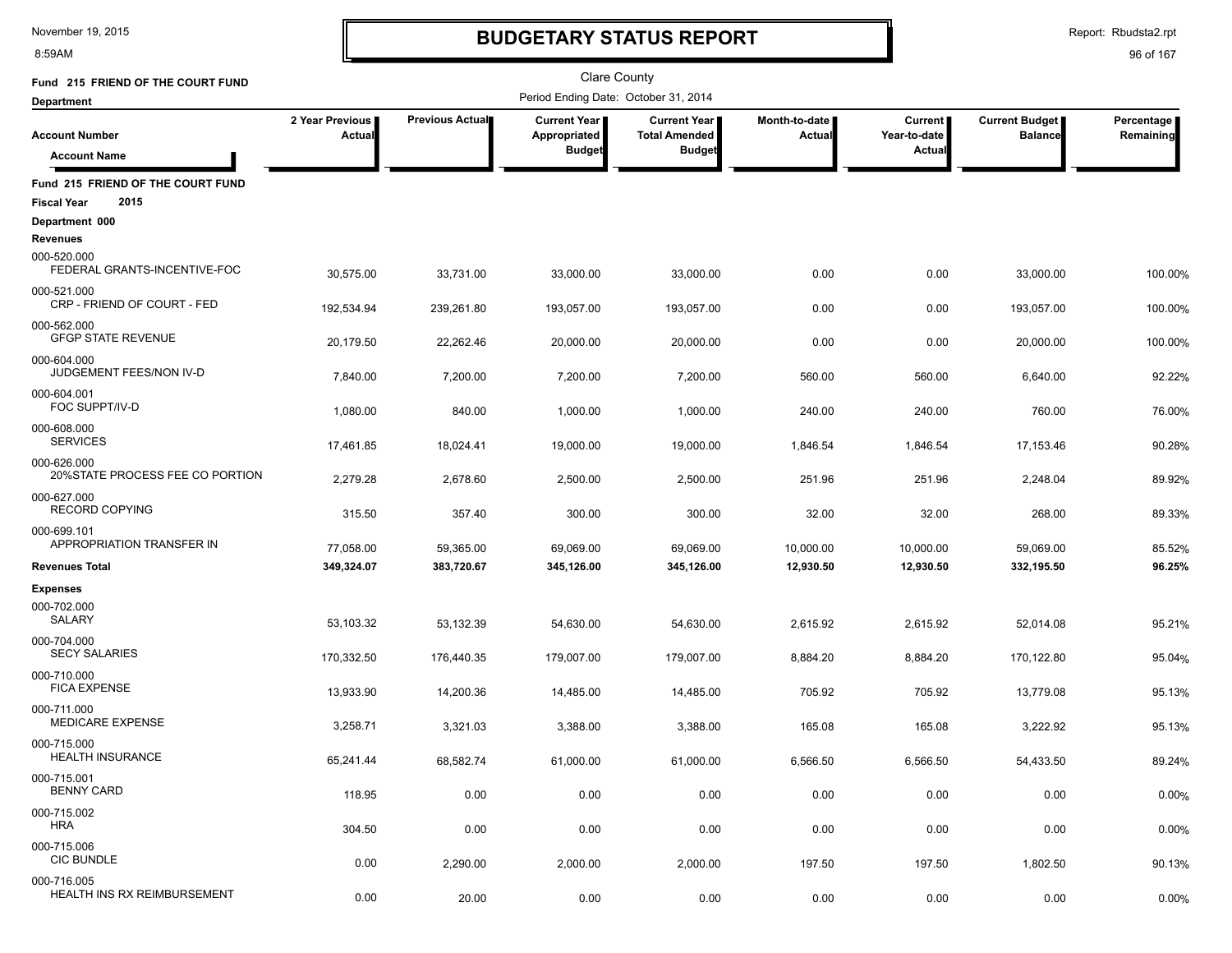8:59AM

# **BUDGETARY STATUS REPORT**

Report: Rbudsta2.rpt

| Fund 215 FRIEND OF THE COURT FUND                      |                           |                 | Clare County                          |                                             |                                |                                |                                         |                           |
|--------------------------------------------------------|---------------------------|-----------------|---------------------------------------|---------------------------------------------|--------------------------------|--------------------------------|-----------------------------------------|---------------------------|
| Department                                             |                           |                 | Period Ending Date: October 31, 2014  |                                             |                                |                                |                                         |                           |
| <b>Account Number</b>                                  | 2 Year Previous<br>Actual | Previous Actual | <b>Current Year</b>  <br>Appropriated | <b>Current Year</b><br><b>Total Amended</b> | Month-to-date<br><b>Actual</b> | <b>Current</b><br>Year-to-date | <b>Current Budget</b><br><b>Balance</b> | Percentage  <br>Remaining |
| <b>Account Name</b>                                    |                           |                 | <b>Budget</b>                         | <b>Budget</b>                               |                                | Actual                         |                                         |                           |
| 000-716.006<br>FLEX REIMBURSEMENT                      | 0.00                      | 1,482.00        | 11,600.00                             | 11,600.00                                   | 0.00                           | 0.00                           | 11,600.00                               | 100.00%                   |
| 000-716.007<br>HEALTH ACH REIMBURSEMENT                | 21,943.14                 | 9,759.79        | 240.00                                | 240.00                                      | 0.00                           | 0.00                           | 240.00                                  | 100.00%                   |
| 000-716.008<br>SMART CARD REIMBURSEMENT                | 461.08                    | 337.40          | 400.00                                | 400.00                                      | 60.00                          | 60.00                          | 340.00                                  | 85.00%                    |
| 000-716.009<br><b>ADMIN FEES</b>                       | 513.59                    | 3,397.80        | 636.00                                | 636.00                                      | 401.73                         | 401.73                         | 234.27                                  | 36.83%                    |
| 000-717.000<br><b>LIFE INSURANCE</b>                   | 295.00                    | 300.00          | 90.00                                 | 90.00                                       | 25.00                          | 25.00                          | 65.00                                   | 72.22%                    |
| 000-717.002<br>COBRA/HIPPA                             | 57.00                     | 0.00            | 0.00                                  | 0.00                                        | 0.00                           | 0.00                           | 0.00                                    | 0.00%                     |
| 000-720.000<br><b>VACATIONS</b>                        | 1,305.91                  | 606.75          | 0.00                                  | 0.00                                        | 0.00                           | 0.00                           | 0.00                                    | 0.00%                     |
| 000-727.000<br>OFFICE SUPPLIES                         | 1,995.98                  | 2,428.28        | 3,000.00                              | 3,000.00                                    | 318.95                         | 318.95                         | 2,681.05                                | 89.37%                    |
| 000-728.000<br>PRINTING & BINDING                      | 181.64                    | 110.60          | 500.00                                | 500.00                                      | 0.00                           | 0.00                           | 500.00                                  | 100.00%                   |
| 000-732.000<br><b>POSTAGE</b>                          | 4,111.02                  | 4,692.88        | 4,200.00                              | 4,200.00                                    | 0.00                           | 0.00                           | 4,200.00                                | 100.00%                   |
| 000-801.000<br><b>CONTRACT SERVICES</b>                | 5,825.60                  | 5,461.60        | 6,500.00                              | 6,500.00                                    | 0.00                           | 0.00                           | 6,500.00                                | 100.00%                   |
| 000-852.000<br><b>TELEPHONE</b>                        | 819.80                    | 802.89          | 900.00                                | 900.00                                      | 66.66                          | 66.66                          | 833.34                                  | 92.59%                    |
| 000-852.006<br><b>TELECOMMUNICATIONS</b>               | 126.24                    | 82.50           | 0.00                                  | 0.00                                        | 0.00                           | 0.00                           | 0.00                                    | 0.00%                     |
| 000-864.000<br><b>CONVENTION &amp; SEMINAR EXPENSE</b> | 0.00                      | 274.58          | 600.00                                | 600.00                                      | 272.75                         | 272.75                         | 327.25                                  | 54.54%                    |
| 000-933.000<br>EQUIP REPAIRS & MAINTENANCE             | 556.80                    | 506.00          | 900.00                                | 900.00                                      | 0.00                           | 0.00                           | 900.00                                  | 100.00%                   |
| 000-955.000<br><b>BANK CHARGES</b>                     | 100.00                    | 0.00            | 200.00                                | 200.00                                      | 0.00                           | 0.00                           | 200.00                                  | 100.00%                   |
| 000-956.000<br><b>MISCELLANEOUS</b>                    | 0.00                      | 0.00            | 150.00                                | 150.00                                      | 0.00                           | 0.00                           | 150.00                                  | 100.00%                   |
| 000-978.000<br><b>NEW EQUIPMENT</b>                    | 0.00                      | 0.00            | 700.00                                | 700.00                                      | 0.00                           | 0.00                           | 700.00                                  | 100.00%                   |
| <b>Expenses Total</b>                                  | 344,586.12                | 348,229.94      | 345,126.00                            | 345,126.00                                  | 20,280.21                      | 20,280.21                      | 324,845.79                              | 94.12%                    |
| <b>Dept Total</b>                                      | 4,737.95                  | 35,490.73       | 0.00                                  | 0.00                                        | $-7,349.71$                    | $-7,349.71$                    | 7,349.71                                | 0.00%                     |
| <b>Revenues Total</b>                                  | 349,324.07                | 383,720.67      | 345,126.00                            | 345,126.00                                  | 12,930.50                      | 12,930.50                      | 332,195.50                              | 96.25%                    |
| <b>Expenses Fund Total</b>                             | 344,586.12                | 348,229.94      | 345,126.00                            | 345,126.00                                  | 20,280.21                      | 20,280.21                      | 324,845.79                              | 94.12%                    |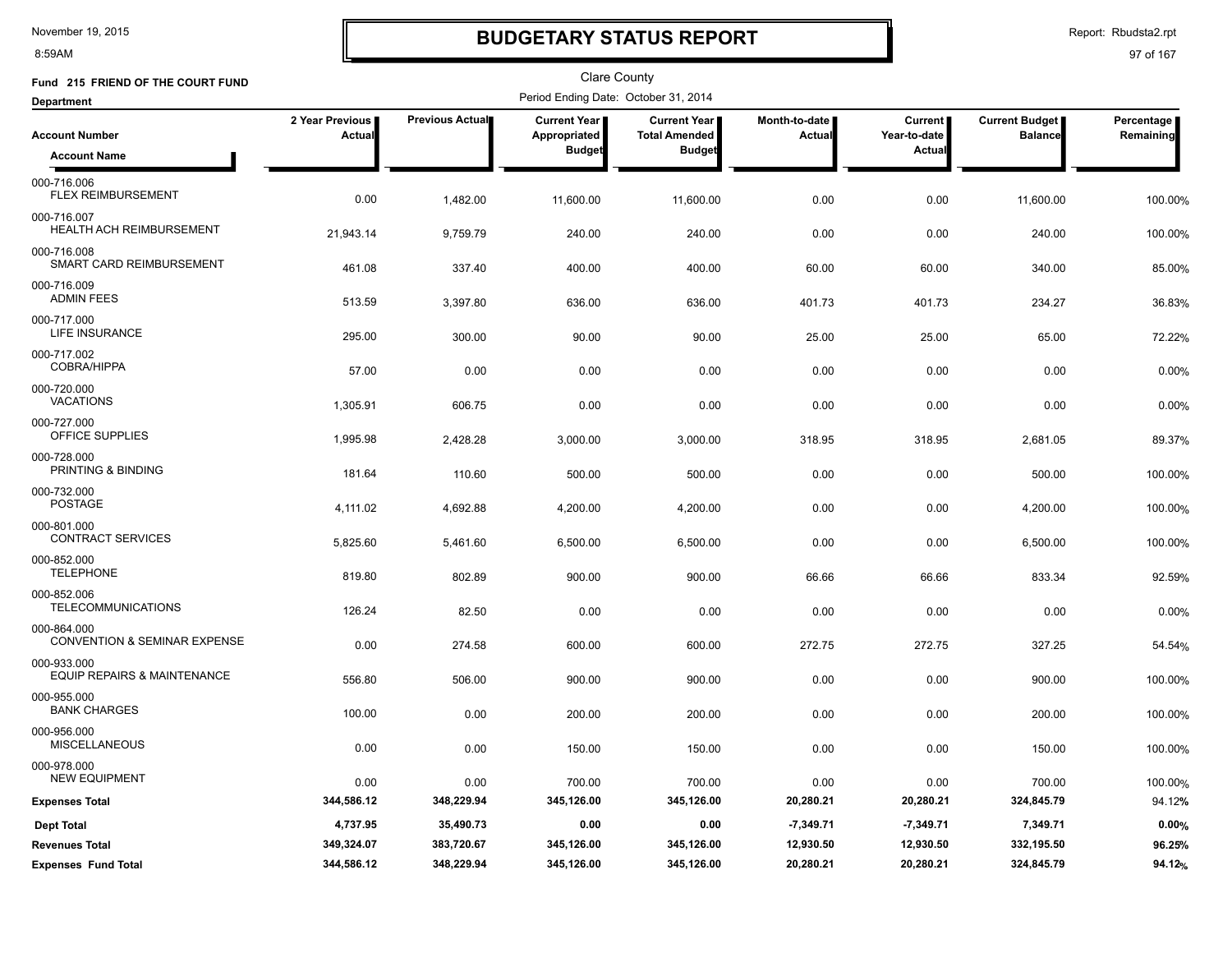8:59AM

# **BUDGETARY STATUS REPORT**

Report: Rbudsta2.rpt

98 of 167

#### Clare County Period Ending Date: October 31, 2014 **Account Number Department Fund 215 FRIEND OF THE COURT FUND 2 Year Previous Actual Previous Actual Current Year Appropriated Budget Current Year Total Amended Budget Month-to-date Actual Current Year-to-date Actual Current Budget Balance Percentage Remaining Account Name 4,737.95 35,490.73 0.00 -7,349.71 -7,349.71 YTD Revenues YTD Expenses Current Fund Balance 60,047.38 Net (Rev/Exp) 0.00 7,349.71 Beginning/Adjusted Balance**

**=**

 **67,397.09 20,280.21 + 12,930.50 -**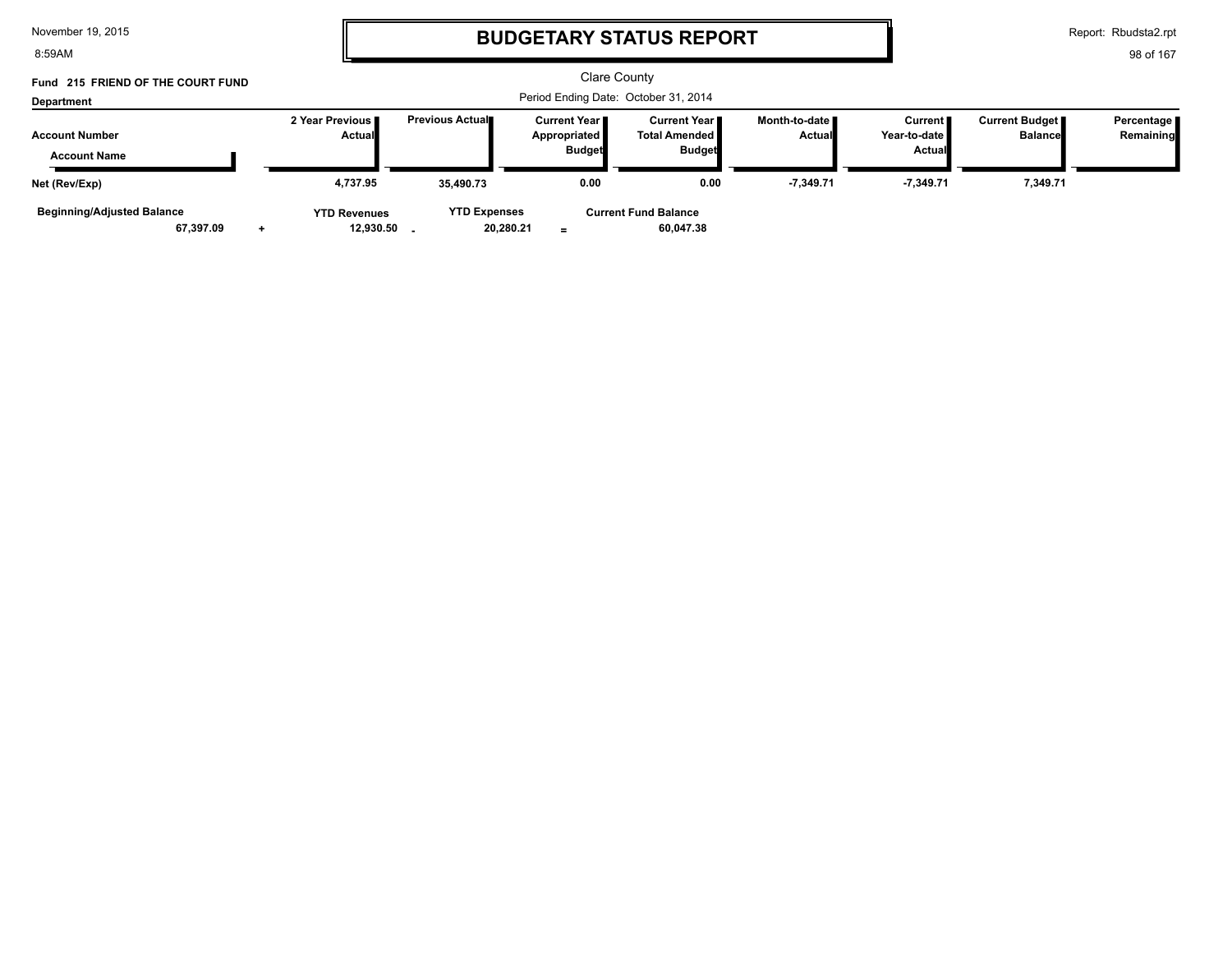8:59AM

# **BUDGETARY STATUS REPORT**

Report: Rbudsta2.rpt

| Fund 239 GYPSY MOTH FUND                               |                                  |                               |                                               | Clare County                                          |                                |                                          |                                         |                         |
|--------------------------------------------------------|----------------------------------|-------------------------------|-----------------------------------------------|-------------------------------------------------------|--------------------------------|------------------------------------------|-----------------------------------------|-------------------------|
| <b>Department</b>                                      |                                  |                               |                                               | Period Ending Date: October 31, 2014                  |                                |                                          |                                         |                         |
| <b>Account Number</b><br><b>Account Name</b>           | 2 Year Previous<br>Actual        | Previous Actual               | Current Year<br>Appropriated<br><b>Budget</b> | Current Year<br><b>Total Amended</b><br><b>Budget</b> | Month-to-date<br><b>Actual</b> | <b>Current</b><br>Year-to-date<br>Actual | <b>Current Budget</b><br><b>Balance</b> | Percentage<br>Remaining |
| Fund 239 GYPSY MOTH FUND<br><b>Fiscal Year</b><br>2015 |                                  |                               |                                               |                                                       |                                |                                          |                                         |                         |
| Department 000                                         |                                  |                               |                                               |                                                       |                                |                                          |                                         |                         |
| <b>Revenues</b>                                        |                                  |                               |                                               |                                                       |                                |                                          |                                         |                         |
| 000-665.000<br><b>INTEREST EARNED</b>                  | 3,827.85                         | 3,897.99                      | 4,000.00                                      | 4,000.00                                              | 5.96                           | 5.96                                     | 3,994.04                                | 99.85%                  |
| 000-676.000<br>REIMBURSEMENT-MISC                      | 0.00                             | 4,314.10                      | 0.00                                          | 0.00                                                  | 0.00                           | 0.00                                     | 0.00                                    | 0.00%                   |
| 000-699.900<br>BEGINNING FUND BALANCE                  | 0.00                             | 0.00                          | 910,395.00                                    | 910,395.00                                            | 0.00                           | 0.00                                     | 910,395.00                              | 100.00%                 |
| <b>Revenues Total</b>                                  | 3,827.85                         | 8,212.09                      | 914,395.00                                    | 914,395.00                                            | 5.96                           | 5.96                                     | 914,389.04                              | 100.00%                 |
| <b>Expenses</b>                                        |                                  |                               |                                               |                                                       |                                |                                          |                                         |                         |
| 000-705.001<br>PART TIME EGG MASS COUNTERS             | 6,031.26                         | 7,849.71                      | 17,962.00                                     | 17,962.00                                             | 3,088.83                       | 3,088.83                                 | 14,873.17                               | 82.80%                  |
| 000-710.000<br><b>FICA EXPENSE</b>                     | 429.10                           | 486.68                        | 1,000.00                                      | 1,000.00                                              | 191.50                         | 191.50                                   | 808.50                                  | 80.85%                  |
| 000-711.000<br><b>MEDICARE EXPENSE</b>                 | 100.36                           | 113.83                        | 250.00                                        | 250.00                                                | 44.80                          | 44.80                                    | 205.20                                  | 82.08%                  |
| 000-723.000<br><b>UNEMPLOYMENT</b>                     | 1,128.15                         | 0.00                          | 0.00                                          | 0.00                                                  | 0.00                           | 0.00                                     | 0.00                                    | 0.00%                   |
| 000-728.000<br>PRINTING & BINDING                      | 7.20                             | 0.00                          | 0.00                                          | 0.00                                                  | 0.00                           | 0.00                                     | 0.00                                    | 0.00%                   |
| 000-810.000<br><b>CONSULTING FEES</b>                  | 13,783.00                        | 17,500.00                     | 14,000.00                                     | 14,000.00                                             | 0.00                           | 0.00                                     | 14,000.00                               | 100.00%                 |
| 000-852.000<br><b>TELEPHONE</b>                        | 91.09                            | 133.80                        | 142.00                                        | 142.00                                                | 11.11                          | 11.11                                    | 130.89                                  | 92.18%                  |
| 000-852.006<br><b>TELECOMMUNICATIONS</b>               | 11.08                            | 0.00                          | 0.00                                          | 0.00                                                  | 0.00                           | 0.00                                     | 0.00                                    | 0.00%                   |
| 000-864.000<br><b>TRAVEL &amp; EXPENSE</b>             | 2,042.37                         | 2,679.36                      | 3,000.00                                      | 3,000.00                                              | 921.08                         | 921.08                                   | 2,078.92                                | 69.30%                  |
| 000-998.900<br><b>ENDING FUND BALANCE</b>              | 0.00                             | 0.00                          | 878,041.00                                    | 878,041.00                                            | 0.00                           | 0.00                                     | 878,041.00                              | 100.00%                 |
| <b>Expenses Total</b>                                  | 23,623.61                        | 28,763.38                     | 914,395.00                                    | 914,395.00                                            | 4,257.32                       | 4,257.32                                 | 910,137.68                              | 99.53%                  |
| <b>Dept Total</b>                                      | $-19,795.76$                     | -20,551.29                    | 0.00                                          | 0.00                                                  | $-4,251.36$                    | -4,251.36                                | 4,251.36                                | 0.00%                   |
| <b>Revenues Total</b>                                  | 3,827.85                         | 8,212.09                      | 914,395.00                                    | 914,395.00                                            | 5.96                           | 5.96                                     | 914,389.04                              | 100.00%                 |
| <b>Expenses Fund Total</b>                             | 23,623.61                        | 28,763.38                     | 914,395.00                                    | 914,395.00                                            | 4,257.32                       | 4,257.32                                 | 910,137.68                              | 99.53%                  |
| Net (Rev/Exp)                                          | $-19,795.76$                     | $-20,551.29$                  | 0.00                                          | 0.00                                                  | $-4,251.36$                    | $-4,251.36$                              | 4,251.36                                |                         |
| <b>Beginning/Adjusted Balance</b><br>907,083.19        | <b>YTD Revenues</b><br>5.96<br>÷ | <b>YTD Expenses</b><br>$\sim$ | 4,257.32<br>$=$                               | <b>Current Fund Balance</b><br>902,831.83             |                                |                                          |                                         |                         |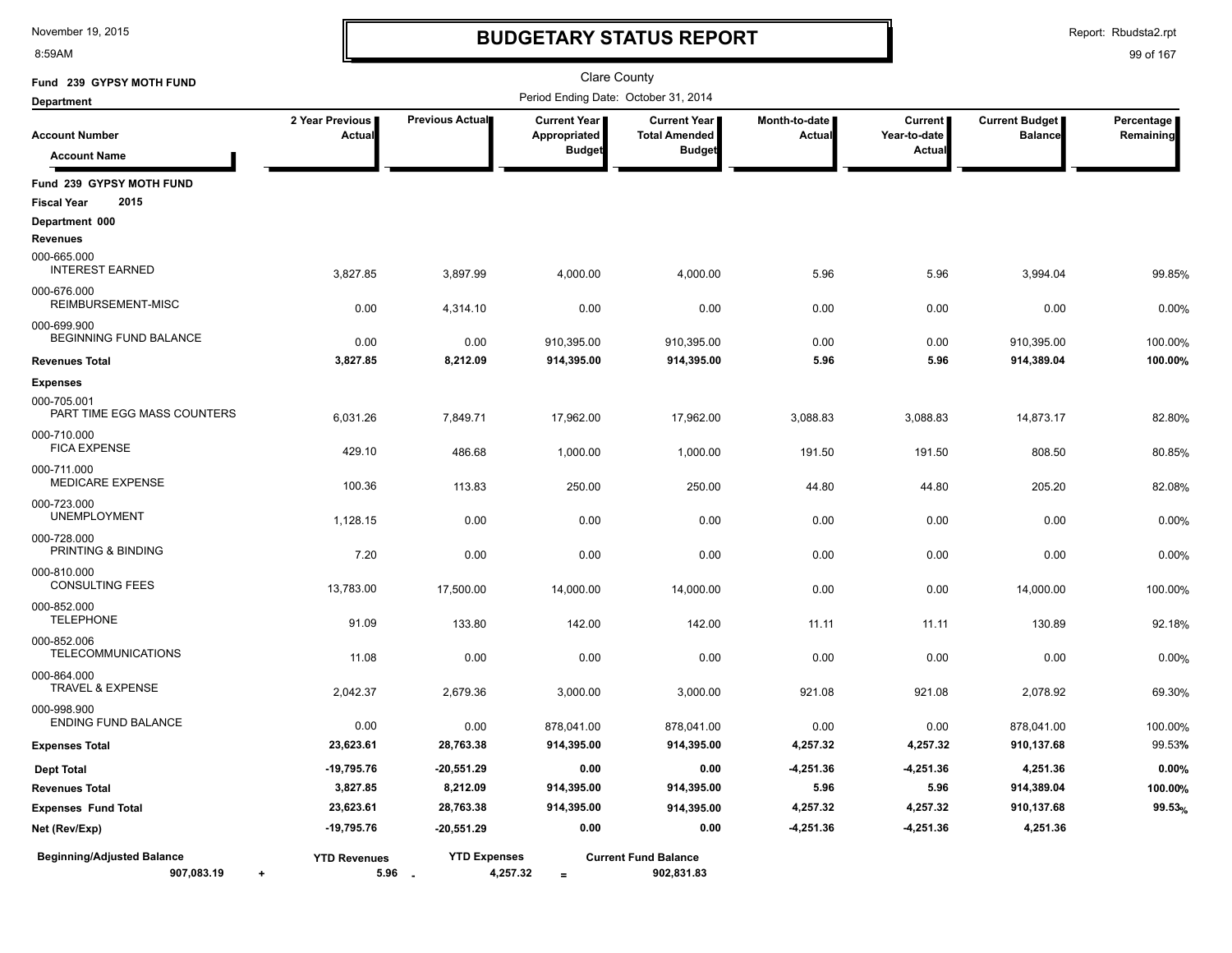8:59AM

# **BUDGETARY STATUS REPORT**

Report: Rbudsta2.rpt

| Fund 249 BUILDING DEPARTMENT FUND<br><b>Department</b> | <b>Clare County</b><br>Period Ending Date: October 31, 2014 |                 |                                               |                                                              |                         |                                   |                                         |                         |
|--------------------------------------------------------|-------------------------------------------------------------|-----------------|-----------------------------------------------|--------------------------------------------------------------|-------------------------|-----------------------------------|-----------------------------------------|-------------------------|
| <b>Account Number</b><br><b>Account Name</b>           | 2 Year Previous<br>Actual                                   | Previous Actual | Current Year<br>Appropriated<br><b>Budget</b> | <b>Current Year</b><br><b>Total Amended</b><br><b>Budget</b> | Month-to-date<br>Actual | Current<br>Year-to-date<br>Actual | <b>Current Budget</b><br><b>Balance</b> | Percentage<br>Remaining |
| Fund 249 BUILDING DEPARTMENT FUND                      |                                                             |                 |                                               |                                                              |                         |                                   |                                         |                         |
| 2015<br><b>Fiscal Year</b>                             |                                                             |                 |                                               |                                                              |                         |                                   |                                         |                         |
| Department 000                                         |                                                             |                 |                                               |                                                              |                         |                                   |                                         |                         |
| <b>Revenues</b>                                        |                                                             |                 |                                               |                                                              |                         |                                   |                                         |                         |
| 000-480.000<br><b>BUILDING PERMITS</b>                 | 64,423.93                                                   | 111,312.38      | 90,000.00                                     | 90,000.00                                                    | 9,010.00                | 9,010.00                          | 80,990.00                               | 89.99%                  |
| 000-481.000<br><b>ELECTRIC PERMITS</b>                 | 37,209.00                                                   | 40,712.00       | 45,000.00                                     | 45,000.00                                                    | 3,634.00                | 3,634.00                          | 41,366.00                               | 91.92%                  |
| 000-482.000<br><b>MECHANICAL PERMITS</b>               | 18,586.00                                                   | 23,103.00       | 23,000.00                                     | 23,000.00                                                    | 1,730.00                | 1,730.00                          | 21,270.00                               | 92.48%                  |
| 000-483.000<br>PLUMBING PERMITS                        | 11,038.00                                                   | 14,770.00       | 12,000.00                                     | 12,000.00                                                    | 1,149.00                | 1,149.00                          | 10,851.00                               | 90.43%                  |
| 000-601.000<br><b>FOIA FEES</b>                        | 0.00                                                        | 0.00            | 200.00                                        | 200.00                                                       | 0.00                    | 0.00                              | 200.00                                  | 100.00%                 |
| 000-607.000<br><b>ADDRESS FEES</b>                     | 60.00                                                       | 1,650.00        | 2,000.00                                      | 2,000.00                                                     | 210.00                  | 210.00                            | 1,790.00                                | 89.50%                  |
| 000-673.000<br>SALE OF FIXED ASSETS                    | 0.00                                                        | 0.00            | 0.00                                          | 0.00                                                         | 1,013.00                | 1,013.00                          | $-1,013.00$                             | 0.00%                   |
| 000-699.900<br><b>BEGINNING FUND BALANCE</b>           | 0.00                                                        | 0.00            | 9,385.00                                      | 9,385.00                                                     | 0.00                    | 0.00                              | 9,385.00                                | 100.00%                 |
| <b>Revenues Total</b>                                  | 131,316.93                                                  | 191,547.38      | 181,585.00                                    | 181,585.00                                                   | 16,746.00               | 16,746.00                         | 164,839.00                              | 90.78%                  |
| <b>Expenses</b>                                        |                                                             |                 |                                               |                                                              |                         |                                   |                                         |                         |
| 000-998.900<br><b>ENDING FUND BALANCE</b>              | 0.00                                                        | 0.00            | 10,850.00                                     | 10,850.00                                                    | 0.00                    | 0.00                              | 10,850.00                               | 100.00%                 |
| <b>Expenses Total</b>                                  | 0.00                                                        | 0.00            | 10,850.00                                     | 10,850.00                                                    | 0.00                    | 0.00                              | 10,850.00                               | 100.00%                 |
| <b>Dept Total</b>                                      | 131.316.93                                                  | 191,547.38      | 170,735.00                                    | 170.735.00                                                   | 16.746.00               | 16.746.00                         | 153.989.00                              | 90.19%                  |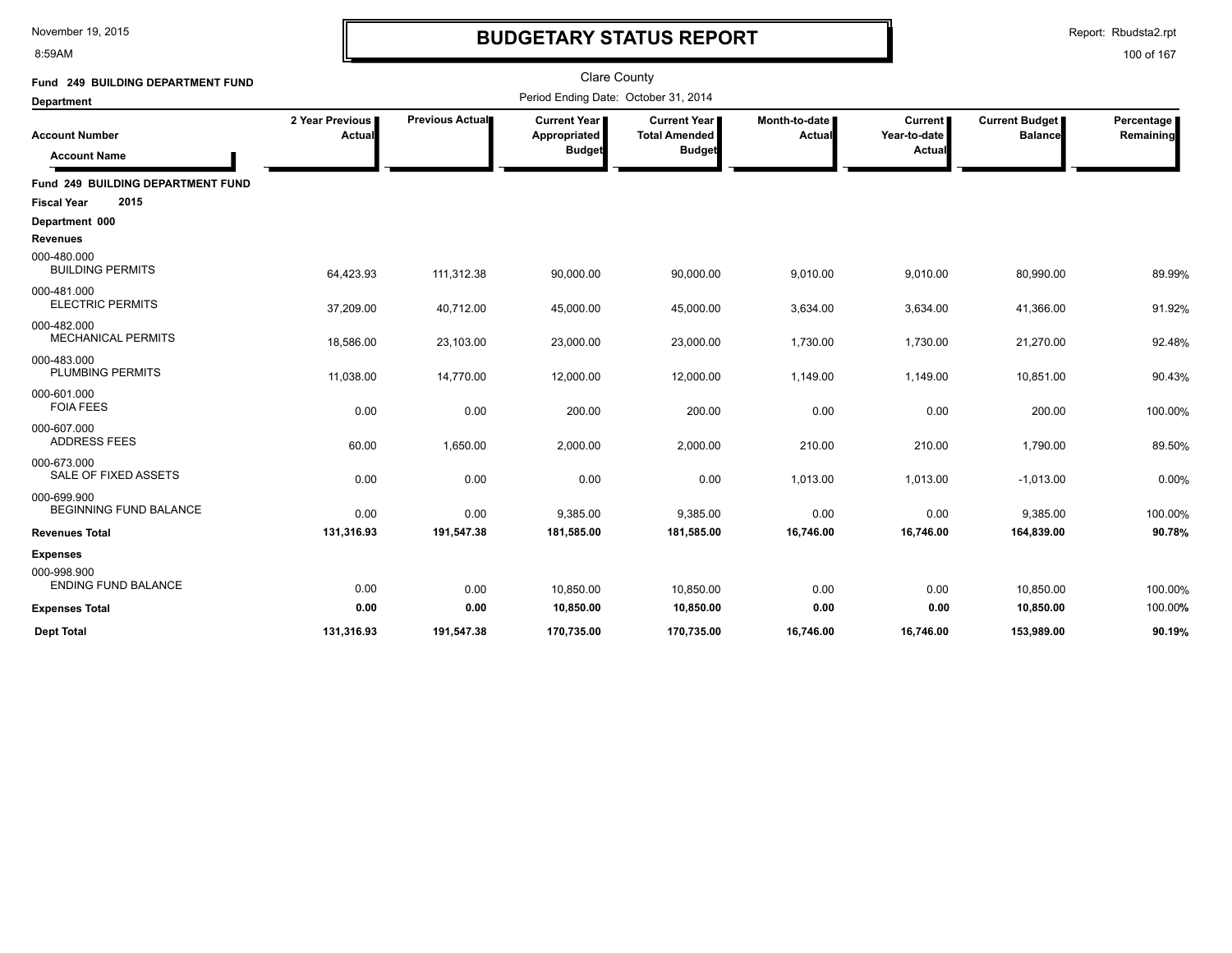8:59AM

# **BUDGETARY STATUS REPORT**

Report: Rbudsta2.rpt

| Fund 249 BUILDING DEPARTMENT FUND              |                                  |                        |                                      |                                      |                         |                           |                                  |                         |
|------------------------------------------------|----------------------------------|------------------------|--------------------------------------|--------------------------------------|-------------------------|---------------------------|----------------------------------|-------------------------|
| Department 371 BUILDING INSPECTOR              |                                  |                        | Period Ending Date: October 31, 2014 |                                      |                         |                           |                                  |                         |
| <b>Account Number</b>                          | 2 Year Previous<br><b>Actual</b> | <b>Previous Actual</b> | <b>Current Year</b><br>Appropriated  | Current Year<br><b>Total Amended</b> | Month-to-date<br>Actual | Current  <br>Year-to-date | Current Budget<br><b>Balance</b> | Percentage<br>Remaining |
| <b>Account Name</b>                            |                                  |                        | <b>Budget</b>                        | <b>Budget</b>                        |                         | Actual                    |                                  |                         |
| Department 371 BUILDING INSPECTOR              |                                  |                        |                                      |                                      |                         |                           |                                  |                         |
| <b>Expenses</b>                                |                                  |                        |                                      |                                      |                         |                           |                                  |                         |
| 371-702.000<br><b>BLDG INSPECTOR SALARY</b>    | 23,875.80                        | 18,148.55              | 30,000.00                            | 30,000.00                            | 1,534.77                | 1,534.77                  | 28,465.23                        | 94.88%                  |
| 371-704.000<br>SECRETARY SALARY                | 9,234.55                         | 10,221.14              | 15,367.00                            | 15,367.00                            | 915.29                  | 915.29                    | 14,451.71                        | 94.04%                  |
| 371-704.001<br><b>DIRECTORS SALARY</b>         | 5,429.53                         | 4,937.37               | 5,000.00                             | 5,000.00                             | 215.77                  | 215.77                    | 4,784.23                         | 95.68%                  |
| 371-705.000<br>PART TIME SALARIES              | 0.00                             | 2,832.01               | 0.00                                 | 0.00                                 | 0.00                    | 0.00                      | 0.00                             | 0.00%                   |
| 371-710.000<br><b>FICA EXPENSE</b>             | 2,707.87                         | 2,966.45               | 3,123.00                             | 3,123.00                             | 156.87                  | 156.87                    | 2,966.13                         | 94.98%                  |
| 371-711.000                                    |                                  |                        |                                      |                                      |                         |                           |                                  |                         |
| <b>MEDICARE EXPENSE</b>                        | 633.29                           | 693.78                 | 1,000.00                             | 1,000.00                             | 36.70                   | 36.70                     | 963.30                           | 96.33%                  |
| 371-715.000<br><b>HEALTH INSURANCE</b>         | 5,572.21                         | 5,086.72               | 5,593.00                             | 5,593.00                             | 478.72                  | 478.72                    | 5,114.28                         | 91.44%                  |
| 371-715.001<br><b>BENNY CARD</b>               | 11.64                            | 0.00                   | 0.00                                 | 0.00                                 | 0.00                    | 0.00                      | 0.00                             | 0.00%                   |
| 371-715.002<br><b>HRA</b>                      | 30.00                            | 0.00                   | 0.00                                 | 0.00                                 | 0.00                    | 0.00                      | 0.00                             | 0.00%                   |
| 371-715.006                                    |                                  |                        |                                      |                                      |                         |                           |                                  |                         |
| <b>CIC BUNDLE</b>                              | 0.00                             | 228.59                 | 226.00                               | 226.00                               | 19.74                   | 19.74                     | 206.26                           | 91.27%                  |
| 371-716.005<br>HEALTH INS RX REIMBURSEMENT     | 0.00                             | 28.96                  | 0.00                                 | 0.00                                 | 0.00                    | 0.00                      | 0.00                             | 0.00%                   |
| 371-716.007<br><b>HEALTH ACH REIMBURSEMENT</b> | 5,376.89                         | 5,054.43               | 6,000.00                             | 6,000.00                             | 0.00                    | 0.00                      | 6,000.00                         | 100.00%                 |
| 371-716.008<br>SMART CARD REIMBURSEMENT        | 64.51                            | 18.34                  | 0.00                                 | 0.00                                 | 0.00                    | 0.00                      | 0.00                             | 0.00%                   |
| 371-716.009<br><b>ADMIN FEES</b>               | 48.36                            | 203.41                 | 30.00                                | 30.00                                | 31.21                   | 31.21                     | $-1.21$                          | $-4.03%$                |
| 371-717.000<br><b>LIFE INSURANCE</b>           | 31.90                            | 32.40                  | 33.00                                | 33.00                                | 2.70                    | 2.70                      | 30.30                            | 91.82%                  |
| 371-717.002<br><b>COBRA/HIPPA</b>              | 5.66                             | 0.00                   | 0.00                                 | 0.00                                 | 0.00                    | 0.00                      | 0.00                             | 0.00%                   |
| 371-718.000<br><b>RETIREMENT</b>               | 1,819.31                         | 2,294.65               | 3,113.00                             | 3,113.00                             | 0.00                    | 0.00                      | 3,113.00                         | 100.00%                 |
| 371-723.000<br><b>UNEMPLOYMENT</b>             | 0.00                             | 849.33                 | 0.00                                 | 0.00                                 | 0.00                    | 0.00                      | 0.00                             | 0.00%                   |
| 371-724.000<br><b>WORKERS COMP</b>             | 235.38                           | 259.19                 | 298.00                               | 298.00                               | 0.00                    | 0.00                      | 298.00                           | 100.00%                 |
| 371-727.000                                    |                                  |                        |                                      |                                      |                         |                           |                                  |                         |
| OFFICE SUPPLIES                                | 336.05                           | 435.18                 | 500.00                               | 500.00                               | 410.50                  | 410.50                    | 89.50                            | 17.90%                  |
| 371-732.000<br>POSTAGE                         | 364.94                           | 5.74                   | 500.00                               | 500.00                               | 0.00                    | 0.00                      | 500.00                           | 100.00%                 |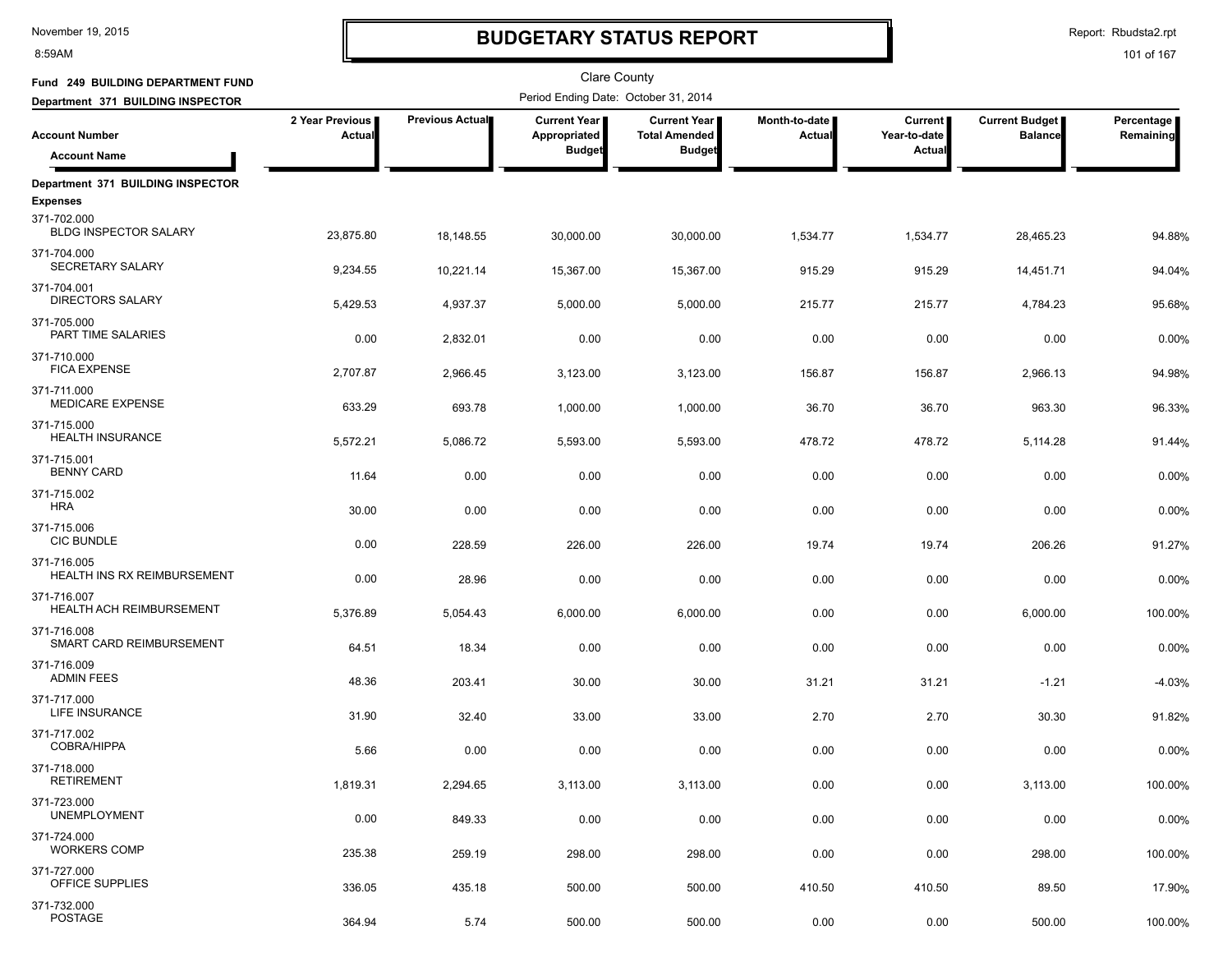#### 8:59AM

## **BUDGETARY STATUS REPORT**

Report: Rbudsta2.rpt

| Fund 249 BUILDING DEPARTMENT FUND<br>Department 371 BUILDING INSPECTOR |                           |                 |                                                        |                                                              |                         |                                         |                                         |                         |
|------------------------------------------------------------------------|---------------------------|-----------------|--------------------------------------------------------|--------------------------------------------------------------|-------------------------|-----------------------------------------|-----------------------------------------|-------------------------|
| <b>Account Number</b><br><b>Account Name</b>                           | 2 Year Previous<br>Actual | Previous Actual | <b>Current Year I</b><br>Appropriated<br><b>Budget</b> | <b>Current Year</b><br><b>Total Amended</b><br><b>Budget</b> | Month-to-date<br>Actual | <b>Current</b><br>Year-to-date<br>Actua | <b>Current Budget</b><br><b>Balance</b> | Percentage<br>Remaining |
| 371-746.000<br><b>GAS OIL &amp; GREASE</b>                             | 2,253.03                  | 2,181.58        | 2,500.00                                               | 2,500.00                                                     | 55.93                   | 55.93                                   | 2,444.07                                | 97.76%                  |
| 371-801.000<br><b>CONTRACTED SERVICE</b>                               | 0.00                      | 1,126.50        | 1,000.00                                               | 1,000.00                                                     | 0.00                    | 0.00                                    | 1,000.00                                | 100.00%                 |
| 371-814.000<br><b>DUES &amp; SUBSCRIPTIONS</b>                         | 0.00                      | 0.00            | 250.00                                                 | 250.00                                                       | 0.00                    | 0.00                                    | 250.00                                  | 100.00%                 |
| 371-852.000<br><b>TELEPHONE</b>                                        | 157.68                    | 147.55          | 160.00                                                 | 160.00                                                       | 11.11                   | 11.11                                   | 148.89                                  | 93.06%                  |
| 371-852.006<br><b>TELECOMMUNICATIONS</b>                               | 0.00                      | 0.00            | 200.00                                                 | 200.00                                                       | 0.00                    | 0.00                                    | 200.00                                  | 100.00%                 |
| 371-862.000<br><b>VEHICLE REPAIRS &amp; MAINTANCE</b>                  | 1,440.22                  | 165.61          | 2,000.00                                               | 2,000.00                                                     | 0.00                    | 0.00                                    | 2,000.00                                | 100.00%                 |
| 371-864.000<br><b>TRAVEL &amp; EXPENSE</b>                             | 0.00                      | 110.88          | 1,000.00                                               | 1,000.00                                                     | 0.00                    | 0.00                                    | 1,000.00                                | 100.00%                 |
| 371-900.000<br><b>ADVERTISING</b>                                      | 0.00                      | 40.00           | 0.00                                                   | 0.00                                                         | 0.00                    | 0.00                                    | 0.00                                    | 0.00%                   |
| 371-957.000<br><b>EMPLOYEES TRAINING</b>                               | 437.06                    | 571.92          | 2,000.00                                               | 2,000.00                                                     | 0.00                    | 0.00                                    | 2,000.00                                | 100.00%                 |
| 371-978.000<br><b>NEW EQUIPMENT</b>                                    | 0.00                      | 6,389.00        | 6,000.00                                               | 6,000.00                                                     | 0.00                    | 0.00                                    | 6,000.00                                | 100.00%                 |
| 371-978.001<br><b>NEW EQUIPMENT UNDER</b>                              | 0.00                      | 0.00            | 3,000.00                                               | 3,000.00                                                     | 0.00                    | 0.00                                    | 3,000.00                                | 100.00%                 |
| <b>Expenses Total</b>                                                  | 60,065.88                 | 65,029.28       | 88,893.00                                              | 88,893.00                                                    | 3,869.31                | 3,869.31                                | 85,023.69                               | 95.65%                  |
| <b>BUILDING INSPECTOR Dept Total</b>                                   | 60,065.88                 | 65,029.28       | 88,893.00                                              | 88,893.00                                                    | 3,869.31                | 3,869.31                                | 85,023.69                               | 95.65%                  |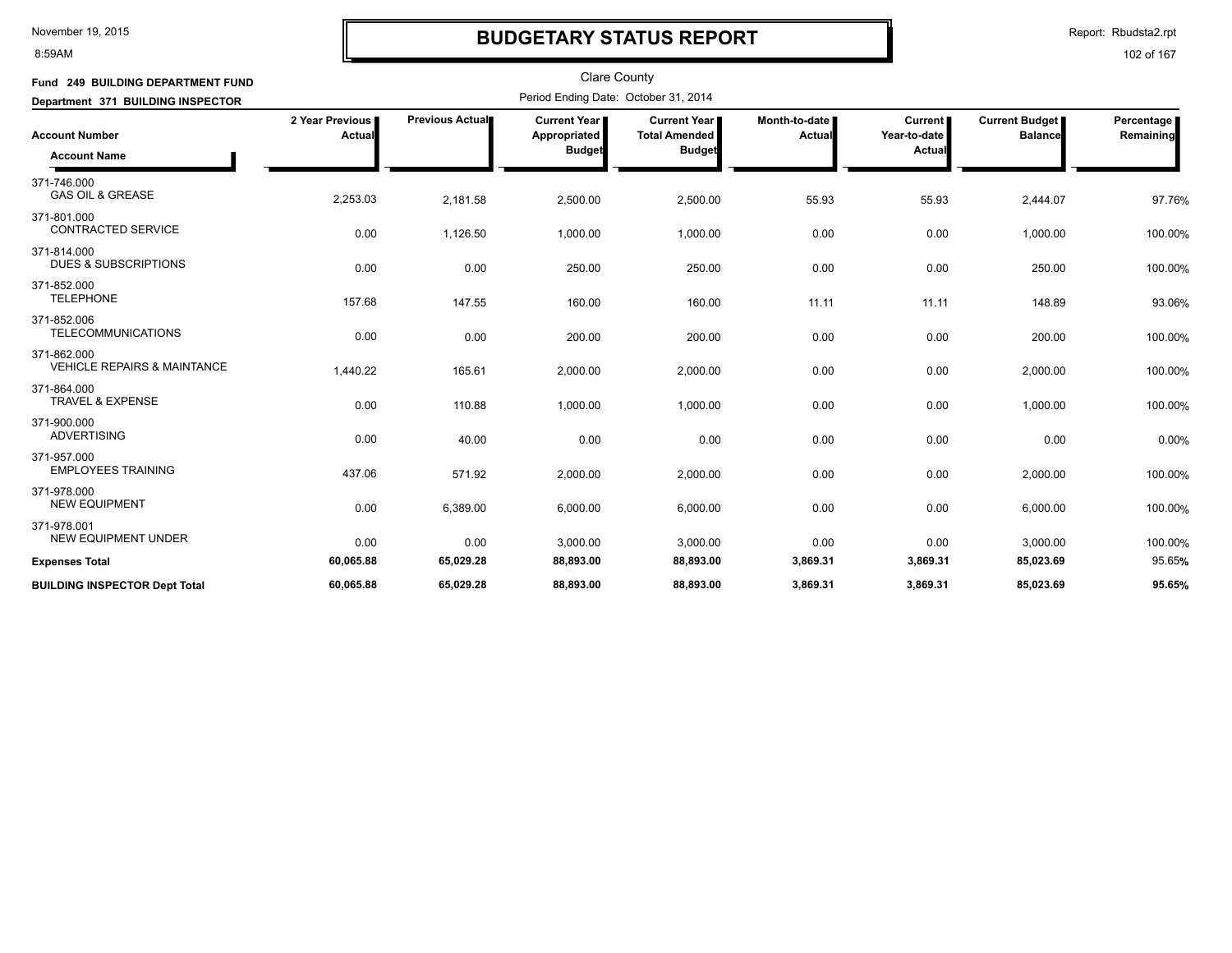8:59AM

# **BUDGETARY STATUS REPORT**

Report: Rbudsta2.rpt

| Fund 249 BUILDING DEPARTMENT FUND                 |                           |                 | <b>Clare County</b>                  |                                               |                         |                                |                                         |                         |
|---------------------------------------------------|---------------------------|-----------------|--------------------------------------|-----------------------------------------------|-------------------------|--------------------------------|-----------------------------------------|-------------------------|
| Department 372 ELECTRICAL INSPECTOR               |                           |                 | Period Ending Date: October 31, 2014 |                                               |                         |                                |                                         |                         |
| <b>Account Number</b>                             | 2 Year Previous<br>Actual | Previous Actual | Current Year<br>Appropriated         | <b>Current Year I</b><br><b>Total Amended</b> | Month-to-date<br>Actual | <b>Current</b><br>Year-to-date | <b>Current Budget</b><br><b>Balance</b> | Percentage<br>Remaining |
| <b>Account Name</b>                               |                           |                 | <b>Budget</b>                        | <b>Budget</b>                                 |                         | Actual                         |                                         |                         |
| Department 372 ELECTRICAL INSPECTOR               |                           |                 |                                      |                                               |                         |                                |                                         |                         |
| <b>Expenses</b>                                   |                           |                 |                                      |                                               |                         |                                |                                         |                         |
| 372-702.001<br><b>FULL TIME SALARY</b>            | 6,551.28                  | 6,310.96        | 6,551.00                             | 6,551.00                                      | 325.62                  | 325.62                         | 6,225.38                                | 95.03%                  |
| 372-704.000<br>SECRETARY SALARY                   | 4,678.44                  | 1,914.81        | 0.00                                 | 0.00                                          | 0.00                    | 0.00                           | 0.00                                    | 0.00%                   |
| 372-704.001<br><b>DIRECTORS SALARY</b>            | 3,138.60                  | 2,728.85        | 5,000.00                             | 5,000.00                                      | 0.00                    | 0.00                           | 5,000.00                                | 100.00%                 |
| 372-705.000<br>PART TIME SALARIES                 | 0.00                      | 2,284.40        | 0.00                                 | 0.00                                          | 0.00                    | 0.00                           | 0.00                                    | 0.00%                   |
| 372-710.000<br><b>FICA EXPENSE</b>                | 859.10                    | 770.71          | 1,101.00                             | 1,101.00                                      | 19.67                   | 19.67                          | 1,081.33                                | 98.21%                  |
| 372-711.000<br><b>MEDICARE EXPENSE</b>            | 200.95                    | 180.25          | 258.00                               | 258.00                                        | 4.60                    | 4.60                           | 253.40                                  | 98.22%                  |
| 372-715.000<br><b>HEALTH INSURANCE</b>            | 5,572.44                  | 5,086.98        | 5,593.00                             | 5,593.00                                      | 478.73                  | 478.73                         | 5,114.27                                | 91.44%                  |
| 372-715.001<br><b>BENNY CARD</b>                  | 11.76                     | 0.00            | 0.00                                 | 0.00                                          | 0.00                    | 0.00                           | 0.00                                    | 0.00%                   |
| 372-715.002<br><b>HRA</b>                         | 30.00                     | 0.00            | 0.00                                 | 0.00                                          | 0.00                    | 0.00                           | 0.00                                    | 0.00%                   |
| 372-715.006<br><b>CIC BUNDLE</b>                  | 0.00                      | 228.58          | 226.00                               | 226.00                                        | 19.74                   | 19.74                          | 206.26                                  | 91.27%                  |
| 372-716.005<br><b>HEALTH INS RX REIMBURSEMENT</b> | 0.00                      | 28.96           | 0.00                                 | 0.00                                          | 0.00                    | 0.00                           | 0.00                                    | 0.00%                   |
| 372-716.007<br>HEALTH ACH REIMBURSEMENT           | 4,916.83                  | 5,054.36        | 5,000.00                             | 5,000.00                                      | 0.00                    | 0.00                           | 5,000.00                                | 100.00%                 |
| 372-716.008<br>SMART CARD REIMBURSEMENT           | 64.51                     | 18.34           | 0.00                                 | 0.00                                          | 0.00                    | 0.00                           | 0.00                                    | 0.00%                   |
| 372-716.009<br><b>ADMIN FEES</b>                  | 48.36                     | 264.97          | 30.00                                | 30.00                                         | 31.22                   | 31.22                          | $-1.22$                                 | $-4.07%$                |
| 372-717.000<br>LIFE INSURANCE                     | 30.70                     | 32.40           | 33.00                                | 33.00                                         | 2.70                    | 2.70                           | 30.30                                   | 91.82%                  |
| 372-717.002<br><b>COBRA/HIPPA</b>                 | 5.65                      | 0.00            | 0.00                                 | 0.00                                          | 0.00                    | 0.00                           | 0.00                                    | 0.00%                   |
| 372-718.000<br><b>RETIREMENT</b>                  | 1,819.31                  | 2,294.64        | 2,000.00                             | 2,000.00                                      | 0.00                    | 0.00                           | 2,000.00                                | 100.00%                 |
| 372-723.000<br><b>UNEMPLOYMENT</b>                | 0.00                      | 849.33          | 0.00                                 | 0.00                                          | 0.00                    | 0.00                           | 0.00                                    | 0.00%                   |
| 372-724.000<br><b>WORKERS COMP</b>                | 104.26                    | 155.49          | 105.00                               | 105.00                                        | 0.00                    | 0.00                           | 105.00                                  | 100.00%                 |
| 372-727.000<br>OFFICE SUPPLIES                    | 0.00                      | 327.67          | 500.00                               | 500.00                                        | 0.00                    | 0.00                           | 500.00                                  | 100.00%                 |
| 372-732.000<br><b>POSTAGE</b>                     | 0.00                      | 0.00            | 200.00                               | 200.00                                        | 0.00                    | 0.00                           | 200.00                                  | 100.00%                 |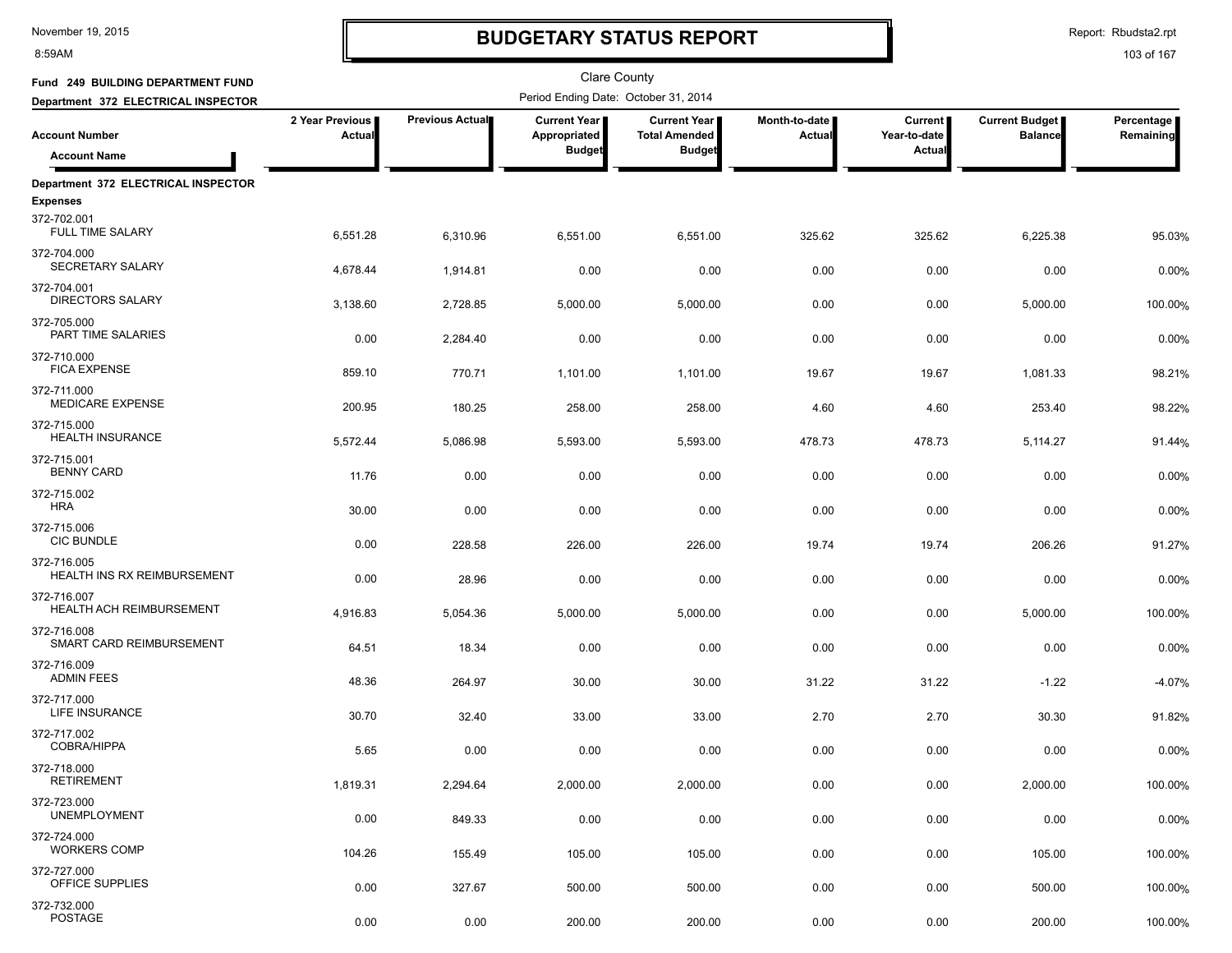#### 8:59AM

### **BUDGETARY STATUS REPORT**

Report: Rbudsta2.rpt

| Fund 249 BUILDING DEPARTMENT FUND<br>Department 372 ELECTRICAL INSPECTOR |                           |                        |                                                               |                                                              |                                |                                            |                                         |                         |
|--------------------------------------------------------------------------|---------------------------|------------------------|---------------------------------------------------------------|--------------------------------------------------------------|--------------------------------|--------------------------------------------|-----------------------------------------|-------------------------|
| <b>Account Number</b><br><b>Account Name</b>                             | 2 Year Previous<br>Actual | <b>Previous Actual</b> | <b>Current Year</b> ∎<br><b>Appropriated</b><br><b>Budget</b> | <b>Current Year</b><br><b>Total Amended</b><br><b>Budget</b> | Month-to-date<br><b>Actual</b> | Current  <br>Year-to-date<br><b>Actual</b> | <b>Current Budget</b><br><b>Balance</b> | Percentage<br>Remaining |
| 372-746.000<br><b>GAS OIL &amp; GREASE</b>                               | 1,954.29                  | 2,274.17               | 2,000.00                                                      | 2,000.00                                                     | 73.43                          | 73.43                                      | 1,926.57                                | 96.33%                  |
| 372-801.000<br><b>CONTRACTED SERVICE</b>                                 | 29,268.76                 | 25,477.42              | 20,000.00                                                     | 20,000.00                                                    | 0.00                           | 0.00                                       | 20,000.00                               | 100.00%                 |
| 372-852.000<br><b>TELEPHONE</b>                                          | 136.64                    | 147.55                 | 100.00                                                        | 100.00                                                       | 11.11                          | 11.11                                      | 88.89                                   | 88.89%                  |
| 372-862.000<br><b>VEHICLE REPAIRS &amp; MAINTENANCE</b>                  | 0.00                      | 0.00                   | 1,500.00                                                      | 1,500.00                                                     | 0.00                           | 0.00                                       | 1,500.00                                | 100.00%                 |
| 372-978.000<br><b>NEW EQUIPMENT</b>                                      | 0.00                      | 6,389.00               | 0.00                                                          | 0.00                                                         | 0.00                           | 0.00                                       | 0.00                                    | 0.00%                   |
| <b>Expenses Total</b>                                                    | 59,391.88                 | 62,819.84              | 50,197.00                                                     | 50,197.00                                                    | 966.82                         | 966.82                                     | 49,230.18                               | 98.07%                  |
| <b>ELECTRICAL INSPECTOR Dept Total</b>                                   | 59,391.88                 | 62,819.84              | 50,197.00                                                     | 50,197.00                                                    | 966.82                         | 966.82                                     | 49,230.18                               | 98.07%                  |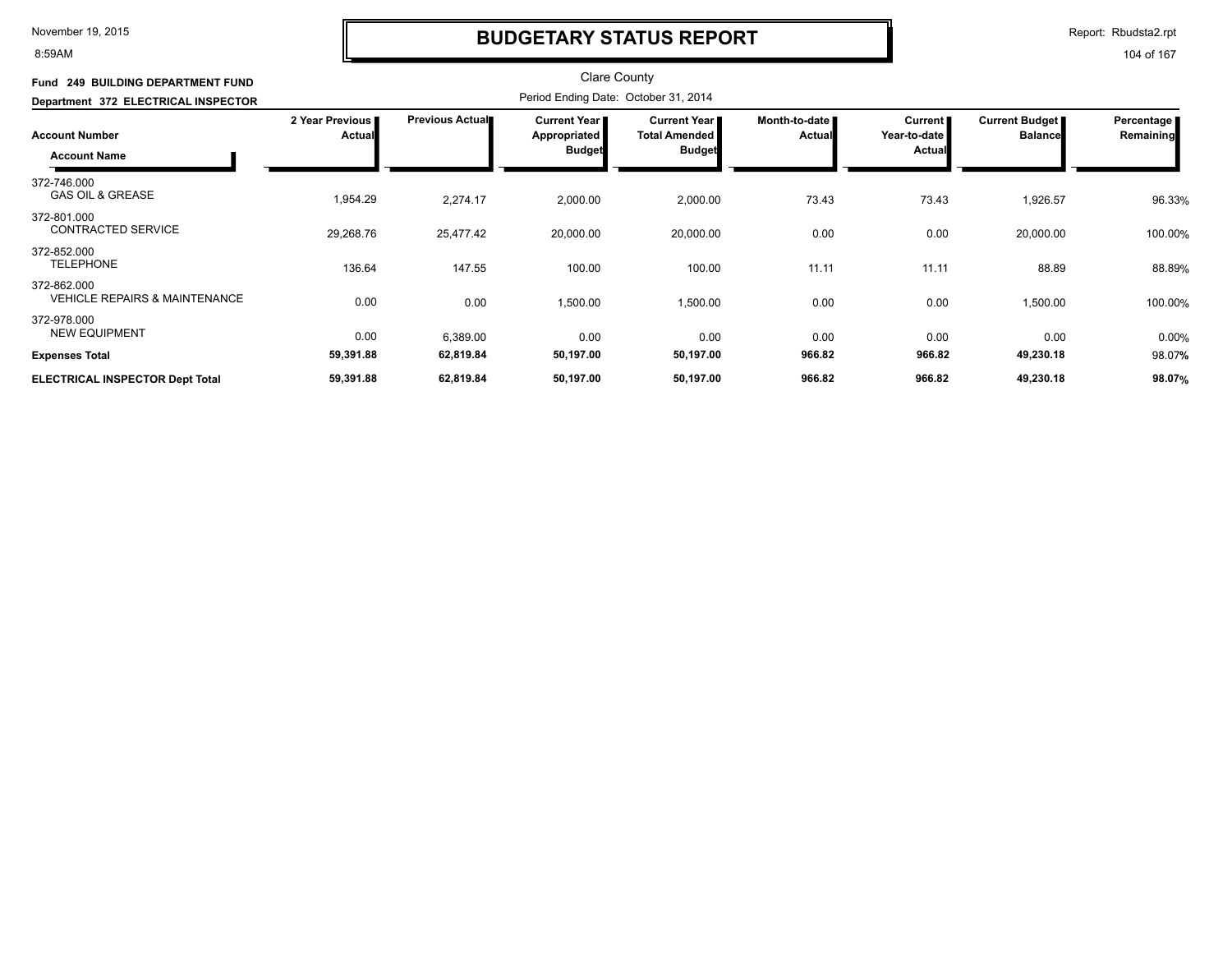8:59AM

### **BUDGETARY STATUS REPORT**

Report: Rbudsta2.rpt

| Fund 249 BUILDING DEPARTMENT FUND                                                   |                           |                        | <b>Clare County</b><br>Period Ending Date: October 31, 2014 |                                                              |                                |                                     |                                         |                         |
|-------------------------------------------------------------------------------------|---------------------------|------------------------|-------------------------------------------------------------|--------------------------------------------------------------|--------------------------------|-------------------------------------|-----------------------------------------|-------------------------|
| Department 373 MECHANICAL INSPECTOR<br><b>Account Number</b><br><b>Account Name</b> | 2 Year Previous<br>Actual | <b>Previous Actual</b> | <b>Current Year</b><br>Appropriated<br><b>Budget</b>        | <b>Current Year</b><br><b>Total Amended</b><br><b>Budget</b> | Month-to-date<br><b>Actual</b> | Current  <br>Year-to-date<br>Actual | <b>Current Budget</b><br><b>Balance</b> | Percentage<br>Remaining |
|                                                                                     |                           |                        |                                                             |                                                              |                                |                                     |                                         |                         |
| Department 373 MECHANICAL INSPECTOR<br><b>Expenses</b>                              |                           |                        |                                                             |                                                              |                                |                                     |                                         |                         |
| 373-702.000<br><b>DIRECTORS SALARY</b>                                              | 1,636.88                  | 0.00                   | 0.00                                                        | 0.00                                                         | 0.00                           | 0.00                                | 0.00                                    | 0.00%                   |
| 373-702.001<br>FULL TIME SALARY                                                     | 2,216.25                  | 2,712.32               | 2,500.00                                                    | 2,500.00                                                     | 150.71                         | 150.71                              | 2,349.29                                | 93.97%                  |
| 373-704.000<br>SECRETARY SALARY                                                     | 4,126.22                  | 1,400.35               | 0.00                                                        | 0.00                                                         | 0.00                           | 0.00                                | 0.00                                    | 0.00%                   |
| 373-710.000<br><b>FICA EXPENSE</b>                                                  | 477.06                    | 247.58                 | 400.00                                                      | 400.00                                                       | 8.93                           | 8.93                                | 391.07                                  | 97.77%                  |
| 373-711.000<br><b>MEDICARE EXPENSE</b>                                              | 111.64                    | 57.92                  | 95.00                                                       | 95.00                                                        | 2.09                           | 2.09                                | 92.91                                   | 97.80%                  |
| 373-715.000<br><b>HEALTH INSURANCE</b>                                              | 5,572.42                  | 5,086.80               | 6,000.00                                                    | 6,000.00                                                     | 478.72                         | 478.72                              | 5,521.28                                | 92.02%                  |
| 373-715.001<br><b>BENNY CARD</b>                                                    | 11.76                     | 0.00                   | 0.00                                                        | 0.00                                                         | 0.00                           | 0.00                                | 0.00                                    | 0.00%                   |
| 373-715.002<br><b>HRA</b>                                                           | 30.00                     | 0.00                   | 0.00                                                        | 0.00                                                         | 0.00                           | 0.00                                | 0.00                                    | 0.00%                   |
| 373-715.006<br><b>CIC BUNDLE</b>                                                    | 0.00                      | 228.45                 | 225.00                                                      | 225.00                                                       | 19.76                          | 19.76                               | 205.24                                  | 91.22%                  |
| 373-716.005<br><b>HEALTH INS RX REIMB</b><br>373-716.007                            | 0.00                      | 28.96                  | 0.00                                                        | 0.00                                                         | 0.00                           | 0.00                                | 0.00                                    | 0.00%                   |
| HEALTH ACH REIMBURSEMENT<br>373-716.008                                             | 3,989.73                  | 3,085.67               | 0.00                                                        | 0.00                                                         | 0.00                           | 0.00                                | 0.00                                    | 0.00%                   |
| SMART CARD REIMBURSEMENT<br>373-716.009                                             | 64.50                     | 5.00                   | 0.00                                                        | 0.00                                                         | 0.00                           | 0.00                                | 0.00                                    | 0.00%                   |
| <b>ADMIN FEES</b><br>373-717.000                                                    | 46.62                     | 234.14                 | 2.00                                                        | 2.00                                                         | 31.24                          | 31.24                               | $-29.24$                                | $-1,462.00%$            |
| LIFE INSURANCE<br>373-717.002                                                       | 20.25                     | 32.40                  | 33.00                                                       | 33.00                                                        | 2.70                           | 2.70                                | 30.30                                   | 91.82%                  |
| COBRA/HIPPA<br>373-718.000                                                          | 5.77                      | 0.00                   | 0.00                                                        | 0.00                                                         | 0.00                           | 0.00                                | 0.00                                    | 0.00%                   |
| <b>RETIREMENT</b><br>373-723.000                                                    | 1,819.30                  | 2,294.63               | 1,720.00                                                    | 1,720.00                                                     | 0.00                           | 0.00                                | 1,720.00                                | 100.00%                 |
| <b>UNEMPLOYMENT</b><br>373-724.000                                                  | 0.00                      | 849.33                 | 0.00                                                        | 0.00                                                         | 0.00                           | 0.00                                | 0.00                                    | 0.00%                   |
| <b>WORKERS COMP</b><br>373-746.000                                                  | 82.76                     | 141.13                 | 70.00                                                       | 70.00                                                        | 0.00                           | 0.00                                | 70.00                                   | 100.00%                 |
| <b>GAS OIL &amp; GREASE</b><br>373-801.000                                          | 1,596.29                  | 822.89                 | 1,300.00                                                    | 1,300.00                                                     | 52.24                          | 52.24                               | 1,247.76                                | 95.98%                  |
| <b>CONTRACTED SERVICES</b>                                                          | 14,317.49                 | 10,562.80              | 9,000.00                                                    | 9,000.00                                                     | 0.00                           | 0.00                                | 9,000.00                                | 100.00%                 |
| <b>Expenses Total</b>                                                               | 36,124.94                 | 27,790.37              | 21,345.00                                                   | 21,345.00                                                    | 746.39                         | 746.39                              | 20,598.61                               | 96.50%                  |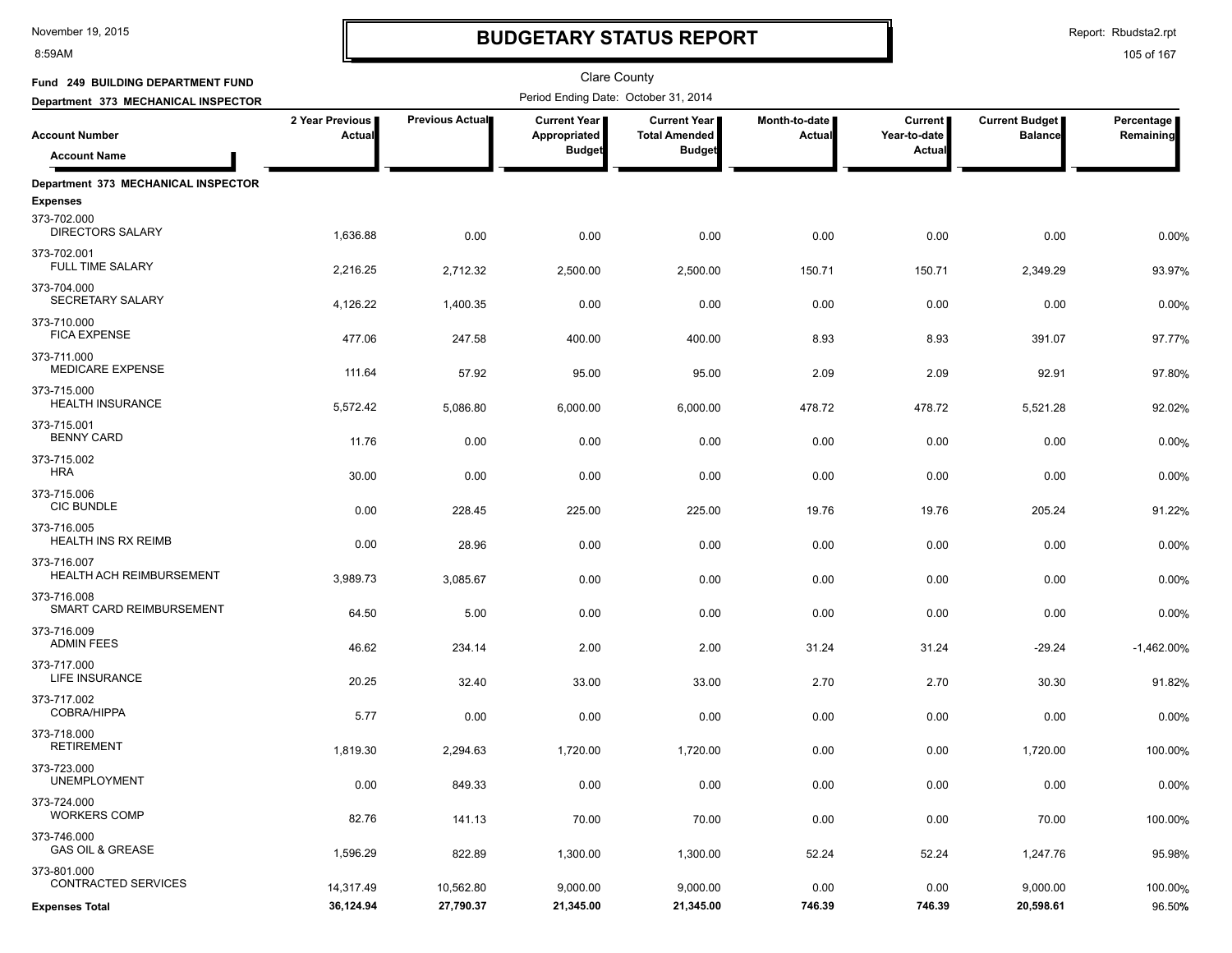8:59AM

# **BUDGETARY STATUS REPORT**

Report: Rbudsta2.rpt

| Fund 249 BUILDING DEPARTMENT FUND            |                                      | <b>Clare County</b>    |                                                        |                                                   |                                  |                                            |                                         |                           |
|----------------------------------------------|--------------------------------------|------------------------|--------------------------------------------------------|---------------------------------------------------|----------------------------------|--------------------------------------------|-----------------------------------------|---------------------------|
| Department 373 MECHANICAL INSPECTOR          | Period Ending Date: October 31, 2014 |                        |                                                        |                                                   |                                  |                                            |                                         |                           |
| <b>Account Number</b><br><b>Account Name</b> | 2 Year Previous I<br>Actual          | <b>Previous Actual</b> | Current Year I<br><b>Appropriated</b><br><b>Budget</b> | Current Year II<br>Total Amended<br><b>Budget</b> | Month-to-date ∎<br><b>Actual</b> | Current I<br>Year-to-date<br><b>Actual</b> | <b>Current Budget</b><br><b>Balance</b> | Percentage  <br>Remaining |
| <b>MECHANICAL INSPECTOR Dept Total</b>       | 36,124.94                            | 27,790.37              | 21.345.00                                              | 21,345.00                                         | 746.39                           | 746.39                                     | 20.598.61                               | 96.50%                    |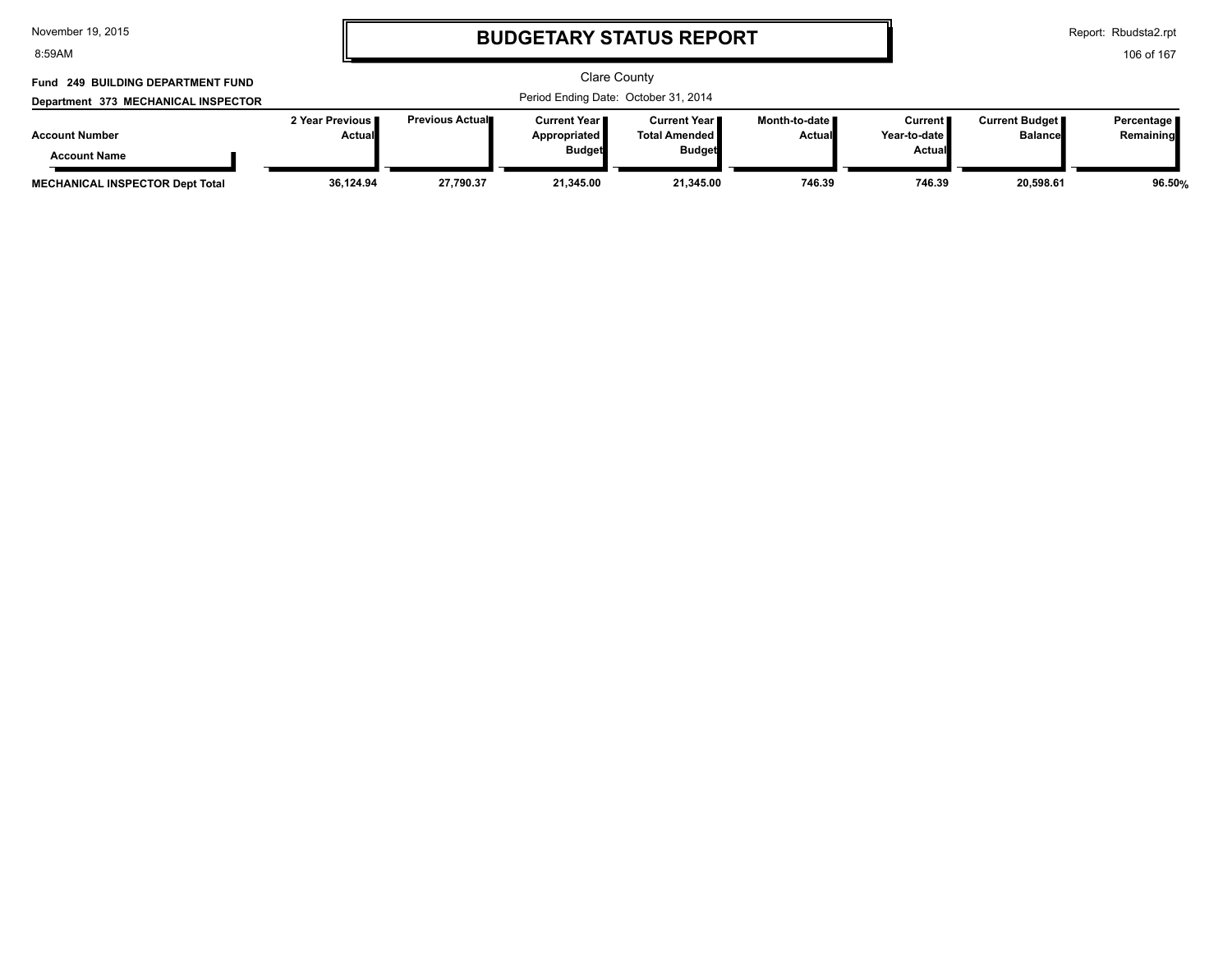8:59AM

# **BUDGETARY STATUS REPORT**

Report: Rbudsta2.rpt

| Fund 249 BUILDING DEPARTMENT FUND              |                           |                     | <b>Clare County</b>                                    |                                                              |                           |                                                 |                                  |                         |
|------------------------------------------------|---------------------------|---------------------|--------------------------------------------------------|--------------------------------------------------------------|---------------------------|-------------------------------------------------|----------------------------------|-------------------------|
| Department 374 PLUMBING INSPECTOR              |                           |                     |                                                        |                                                              |                           |                                                 |                                  |                         |
| <b>Account Number</b><br><b>Account Name</b>   | 2 Year Previous<br>Actual | Previous Actual     | <b>Current Year I</b><br>Appropriated<br><b>Budget</b> | <b>Current Year</b><br><b>Total Amended</b><br><b>Budget</b> | Month-to-date I<br>Actual | <b>Current</b><br>Year-to-date<br><b>Actual</b> | Current Budget<br><b>Balance</b> | Percentage<br>Remaining |
| Department 374 PLUMBING INSPECTOR              |                           |                     |                                                        |                                                              |                           |                                                 |                                  |                         |
| <b>Expenses</b>                                |                           |                     |                                                        |                                                              |                           |                                                 |                                  |                         |
| 374-716.007<br><b>HEALTH ACH REIMBURSEMENT</b> | 255.88                    | 344.23              | 0.00                                                   | 0.00                                                         | 0.00                      | 0.00                                            | 0.00                             | 0.00%                   |
| 374-746.000<br><b>GAS OIL &amp; GREASE</b>     | 955.50                    | 665.29              | 1,300.00                                               | 1,300.00                                                     | 135.06                    | 135.06                                          | 1,164.94                         | 89.61%                  |
| 374-801.000<br><b>CONTRACTED SERVICES</b>      | 11,090.00                 | 8,708.28            | 9,000.00                                               | 9,000.00                                                     | 0.00                      | 0.00                                            | 9,000.00                         | 100.00%                 |
| <b>Expenses Total</b>                          | 12,301.38                 | 9,717.80            | 10,300.00                                              | 10,300.00                                                    | 135.06                    | 135.06                                          | 10,164.94                        | 98.69%                  |
| PLUMBING INSPECTOR Dept Total                  | 12,301.38                 | 9,717.80            | 10,300.00                                              | 10,300.00                                                    | 135.06                    | 135.06                                          | 10,164.94                        | 98.69%                  |
| <b>Revenues Total</b>                          | 131,316.93                | 191,547.38          | 181,585.00                                             | 181,585.00                                                   | 16,746.00                 | 16,746.00                                       | 164,839.00                       | 90.78%                  |
| <b>Expenses Fund Total</b>                     | 167,884.08                | 165,357.29          | 181,585.00                                             | 181,585.00                                                   | 5,717.58                  | 5,717.58                                        | 175,867.42                       | 96.85%                  |
| Net (Rev/Exp)                                  | $-36,567.15$              | 26,190.09           | 0.00                                                   | 0.00                                                         | 11,028.42                 | 11,028.42                                       | $-11,028.42$                     |                         |
| <b>Beginning/Adjusted Balance</b>              | <b>YTD Revenues</b>       | <b>YTD Expenses</b> |                                                        | <b>Current Fund Balance</b>                                  |                           |                                                 |                                  |                         |
| 28,232.52<br>÷                                 | 16,746.00 .               | 5,717.58            | $\equiv$                                               | 39,260.94                                                    |                           |                                                 |                                  |                         |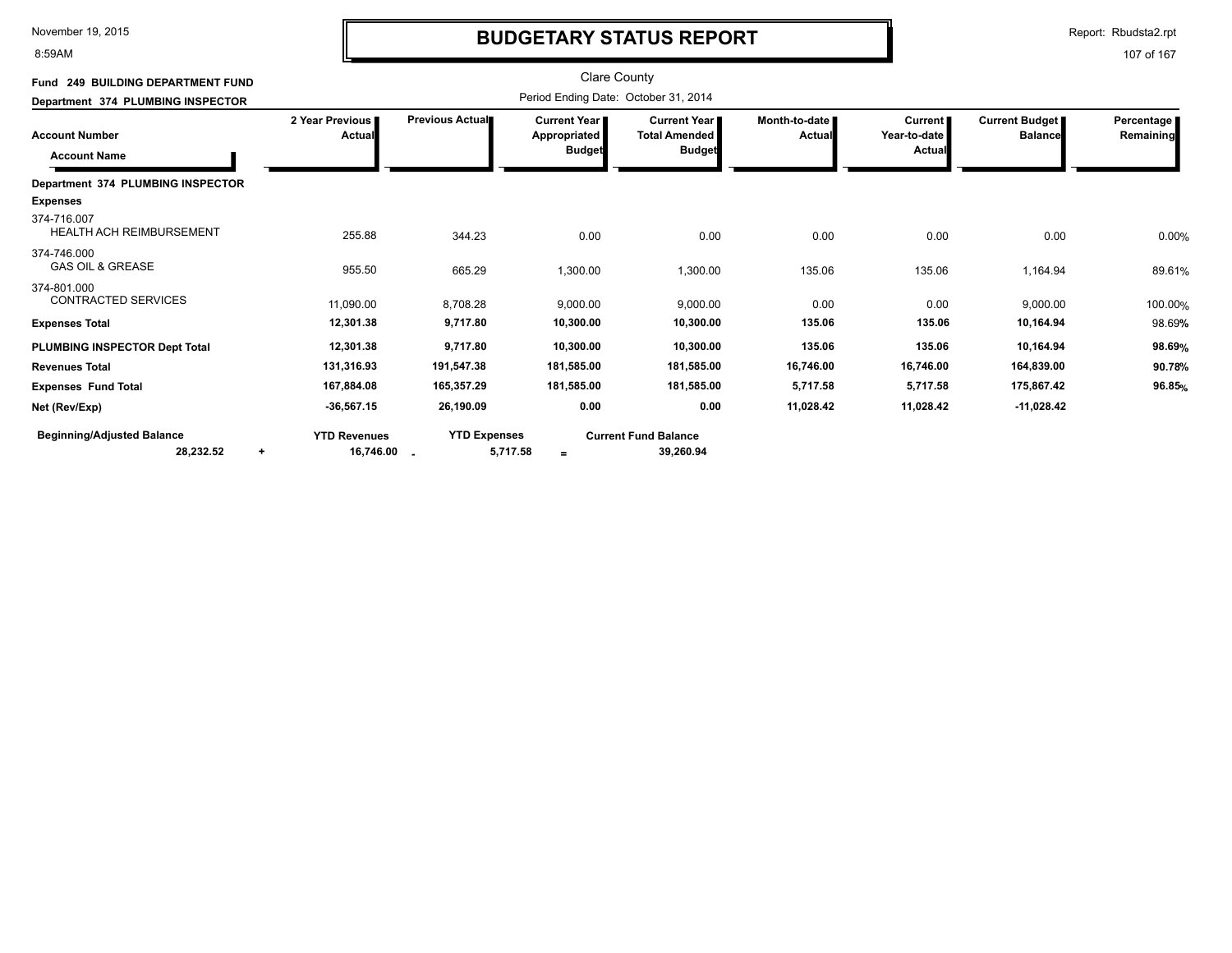8:59AM

# **BUDGETARY STATUS REPORT**

Report: Rbudsta2.rpt

| Fund 256 REGISTER OF DEEDS AUTOMATION F                      |                                   |                     |                                                      | <b>Clare County</b>                                   |                         |                                          |                                         |                         |
|--------------------------------------------------------------|-----------------------------------|---------------------|------------------------------------------------------|-------------------------------------------------------|-------------------------|------------------------------------------|-----------------------------------------|-------------------------|
| Department 000 REGISTER OF DEEDS                             |                                   |                     | Period Ending Date: October 31, 2014                 |                                                       |                         |                                          |                                         |                         |
| <b>Account Number</b><br><b>Account Name</b>                 | 2 Year Previous<br>Actual         | Previous Actual     | <b>Current Year</b><br>Appropriated<br><b>Budget</b> | Current Year<br><b>Total Amended</b><br><b>Budget</b> | Month-to-date<br>Actual | <b>Current</b><br>Year-to-date<br>Actual | <b>Current Budget</b><br><b>Balance</b> | Percentage<br>Remaining |
| Fund 256 REGISTER OF DEEDS AUTOMATION F                      |                                   |                     |                                                      |                                                       |                         |                                          |                                         |                         |
| 2015<br><b>Fiscal Year</b>                                   |                                   |                     |                                                      |                                                       |                         |                                          |                                         |                         |
| Department 000 REGISTER OF DEEDS<br><b>Revenues</b>          |                                   |                     |                                                      |                                                       |                         |                                          |                                         |                         |
| 000-610.000<br><b>RECORDING FEES</b>                         | 50,920.00                         | 46,925.00           | 48,000.00                                            | 48,000.00                                             | 3,855.00                | 3,855.00                                 | 44,145.00                               | 91.97%                  |
| 000-665.000<br><b>INTEREST</b>                               | 1,010.03                          | 670.46              | 1,000.00                                             | 1,000.00                                              | 20.03                   | 20.03                                    | 979.97                                  | 98.00%                  |
| 000-699.900<br>BEGINNING FUND BALANCE                        | 0.00                              | 0.00                | 269,444.00                                           | 269,444.00                                            | 0.00                    | 0.00                                     | 269,444.00                              | 100.00%                 |
| <b>Revenues Total</b>                                        | 51,930.03                         | 47,595.46           | 318,444.00                                           | 318,444.00                                            | 3,875.03                | 3,875.03                                 | 314,568.97                              | 98.78%                  |
| <b>Expenses</b><br>000-801.000<br>CONTRACTUAL SERVICES       | 512.50                            | 8,073.00            | 59,000.00                                            | 59,000.00                                             | 0.00                    | 0.00                                     | 59,000.00                               | 100.00%                 |
| 000-978.000<br><b>OFFICE EQUIPMENT</b>                       | 12,003.72                         | 27,698.57           | 20,000.00                                            | 20,000.00                                             | 0.00                    | 0.00                                     | 20,000.00                               | 100.00%                 |
| 000-978.001<br>NEW EQUIPMENT UNDER                           | 1,850.73                          | 1,978.99            | 4,500.00                                             | 4,500.00                                              | 0.00                    | 0.00                                     | 4,500.00                                | 100.00%                 |
| 000-998.900<br><b>ENDING FUND BALANCE</b>                    | 0.00                              | 0.00                | 234,944.00                                           | 234,944.00                                            | 0.00                    | 0.00                                     | 234,944.00                              | 100.00%                 |
| <b>Expenses Total</b>                                        | 14,366.95                         | 37,750.56           | 318,444.00                                           | 318,444.00                                            | 0.00                    | 0.00                                     | 318,444.00                              | 100.00%                 |
| <b>REGISTER OF DEEDS Dept Total</b>                          | 37,563.08                         | 9,844.90            | 0.00                                                 | 0.00                                                  | 3,875.03                | 3,875.03                                 | $-3,875.03$                             | 0.00%                   |
| <b>Revenues Total</b>                                        | 51,930.03                         | 47,595.46           | 318,444.00                                           | 318,444.00                                            | 3,875.03                | 3,875.03                                 | 314,568.97                              | 98.78%                  |
| <b>Expenses Fund Total</b>                                   | 14,366.95                         | 37,750.56           | 318,444.00                                           | 318,444.00                                            | 0.00                    | 0.00                                     | 318,444.00                              | 100.00%                 |
| Net (Rev/Exp)                                                | 37,563.08                         | 9,844.90            | 0.00                                                 | 0.00                                                  | 3,875.03                | 3,875.03                                 | $-3,875.03$                             |                         |
| <b>Beginning/Adjusted Balance</b><br>268,551.02<br>$\ddot{}$ | <b>YTD Revenues</b><br>3,875.03 _ | <b>YTD Expenses</b> | 0.00<br>$=$                                          | <b>Current Fund Balance</b><br>272,426.05             |                         |                                          |                                         |                         |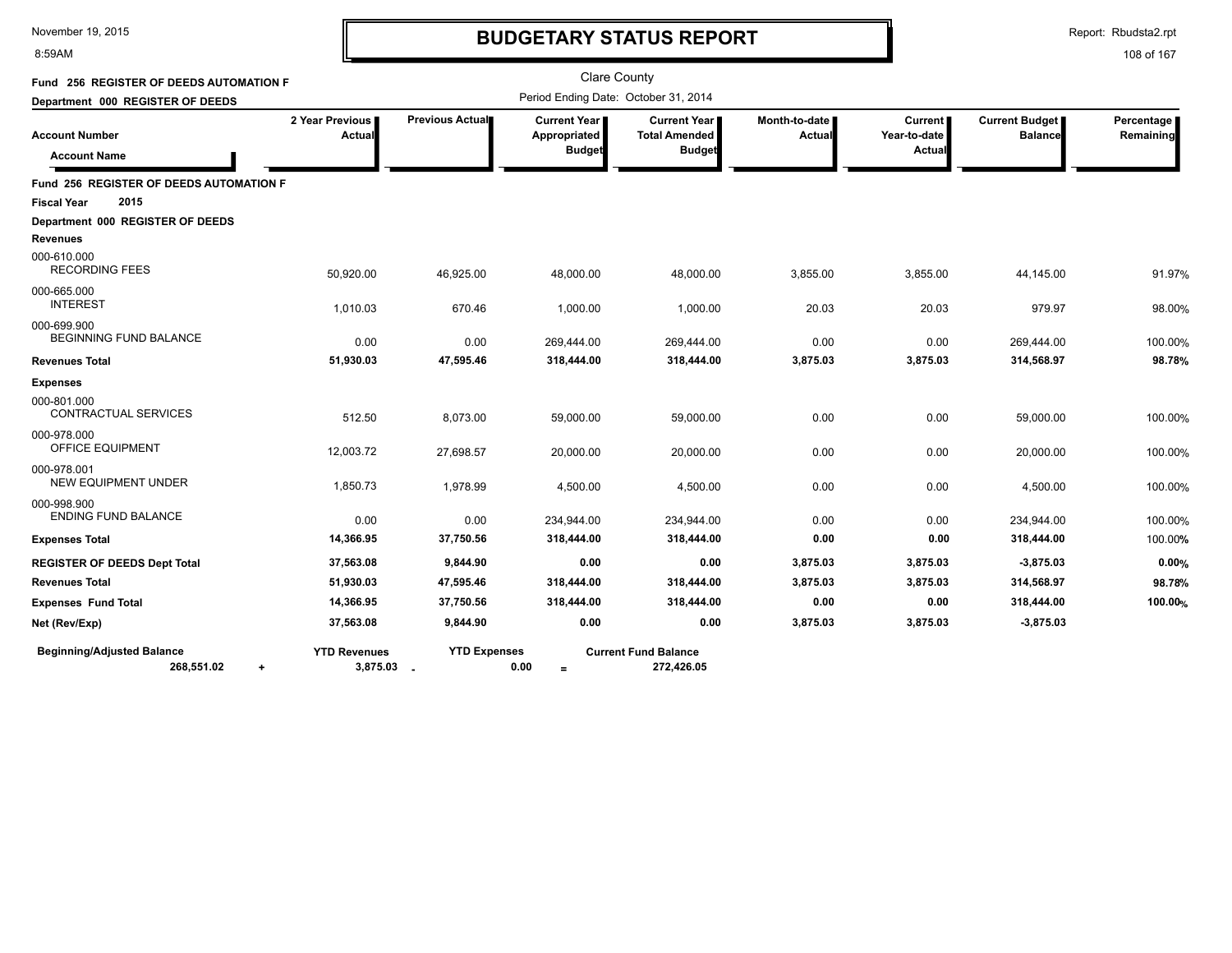8:59AM

### **BUDGETARY STATUS REPORT**

Report: Rbudsta2.rpt

| Fund 261 911 SERVICE FUND                               |                           |                    | <b>Clare County</b>                   |                                               |                         |                         |                                  |                         |
|---------------------------------------------------------|---------------------------|--------------------|---------------------------------------|-----------------------------------------------|-------------------------|-------------------------|----------------------------------|-------------------------|
| <b>Department</b>                                       |                           |                    | Period Ending Date: October 31, 2014  |                                               |                         |                         |                                  |                         |
| <b>Account Number</b>                                   | 2 Year Previous<br>Actual | Previous Actual    | <b>Current Year</b>  <br>Appropriated | <b>Current Year</b>  <br><b>Total Amended</b> | Month-to-date<br>Actual | Current<br>Year-to-date | Current Budget<br><b>Balance</b> | Percentage<br>Remaining |
| <b>Account Name</b>                                     |                           |                    | <b>Budget</b>                         | <b>Budget</b>                                 |                         | Actual                  |                                  |                         |
| Fund 261 911 SERVICE FUND<br>2015<br><b>Fiscal Year</b> |                           |                    |                                       |                                               |                         |                         |                                  |                         |
| Department 000                                          |                           |                    |                                       |                                               |                         |                         |                                  |                         |
| <b>Revenues</b>                                         |                           |                    |                                       |                                               |                         |                         |                                  |                         |
| 000-402.000<br><b>CURRENT TAXES</b>                     | 355,431.70                | 357,533.64         | 355,431.00                            | 355,431.00                                    | 0.00                    | 0.00                    | 355,431.00                       | 100.00%                 |
| 000-420.000<br>UNPAID PERSONAL PROPERTY                 | 388.56                    | 417.33             | 383.00                                | 383.00                                        | 15.55                   | 15.55                   | 367.45                           | 95.94%                  |
| 000-429.000<br><b>COMMERCIAL FOREST</b>                 | 3.01                      | 3.00               | 3.00                                  | 3.00                                          | 0.00                    | 0.00                    | 3.00                             | 100.00%                 |
| 000-437.000<br><b>INDUSTRIAL FACILITY TAX</b>           | 1,467.86                  | 1,429.69           | 1,500.00                              | 1,500.00                                      | 0.00                    | 0.00                    | 1,500.00                         | 100.00%                 |
| 000-444.000<br>HARRISON-IN LIEU OF TAXES                | 583.74                    | 590.71             | 583.00                                | 583.00                                        | 0.00                    | 0.00                    | 583.00                           | 100.00%                 |
| 000-444.001<br><b>CLARE - PILOT</b>                     | 178.03                    | 152.97             | 0.00                                  | 0.00                                          | 0.00                    | 0.00                    | 0.00                             | 0.00%                   |
| 000-543.000<br>911 PSAP TRAINING                        | 12,277.00                 | 11,145.00          | 11,000.00                             | 11,000.00                                     | 0.00                    | 0.00                    | 11,000.00                        | 100.00%                 |
| 000-545.000<br>STATE SURCHARGE TIER 1                   | 157,574.00                | 154.515.00         | 150,000.00                            | 150,000.00                                    | 0.00                    | 0.00                    | 150,000.00                       | 100.00%                 |
| 000-601.000<br><b>FOIA SERVICES</b>                     | 60.13                     | 16.78              | 100.00                                | 100.00                                        | 0.00                    | 0.00                    | 100.00                           | 100.00%                 |
| 000-665.000<br><b>INTEREST EARNED</b>                   | 599.66                    | 1,479.63           | 100.00                                | 100.00                                        | 0.07                    | 0.07                    | 99.93                            | 99.93%                  |
| 000-685.000<br>REIMBURSEMENTS - MISCELLANEOUS           | 8,000.00                  | 0.00               | 0.00                                  | 0.00                                          | 0.00                    | 0.00                    | 0.00                             | 0.00%                   |
| 000-690.000<br>OPERATIONAL SURCHARGE TIER 2             |                           |                    |                                       |                                               |                         |                         |                                  |                         |
| 000-699.900<br><b>BEGINNING FUND BALANCE</b>            | 145,239.42                | 128,448.96         | 140,000.00                            | 140,000.00                                    | 0.00                    | 0.00                    | 140,000.00                       | 100.00%                 |
| <b>Revenues Total</b>                                   | 0.00<br>681,803.11        | 0.00<br>655,732.71 | 442,270.00<br>1,101,370.00            | 442,270.00<br>1,101,370.00                    | 0.00<br>15.62           | 0.00<br>15.62           | 442,270.00<br>1,101,354.38       | 100.00%<br>100.00%      |
| <b>Expenses</b>                                         |                           |                    |                                       |                                               |                         |                         |                                  |                         |
| 000-702.000<br>SALARY                                   | 22,358.26                 | 41.571.22          | 42,000.00                             | 42,000.00                                     | 2.019.00                | 2,019.00                | 39,981.00                        | 95.19%                  |
| 000-704.000<br><b>FULL TIME SALARIES</b>                | 117,720.65                |                    |                                       |                                               |                         |                         |                                  |                         |
| 000-704.001<br><b>PSAP FULL TIME</b>                    |                           | 153,208.16         | 194,600.00                            | 194,600.00                                    | 230.76                  | 230.76                  | 194,369.24                       | 99.88%                  |
| 000-704.002<br><b>SURCHARGE FULL TIME</b>               | 1,977.98                  | 735.18             | 4,000.00                              | 4,000.00                                      | 0.00                    | 0.00                    | 4,000.00                         | 100.00%                 |
|                                                         | 177,044.89                | 198,209.00         | 198,209.00                            | 198,209.00                                    | 19,104.43               | 19,104.43               | 179,104.57                       | 90.36%                  |
| 000-705.000<br>PART TIME                                | 30,120.13                 | 3,453.47           | 30,000.00                             | 30,000.00                                     | 0.00                    | 0.00                    | 30,000.00                        | 100.00%                 |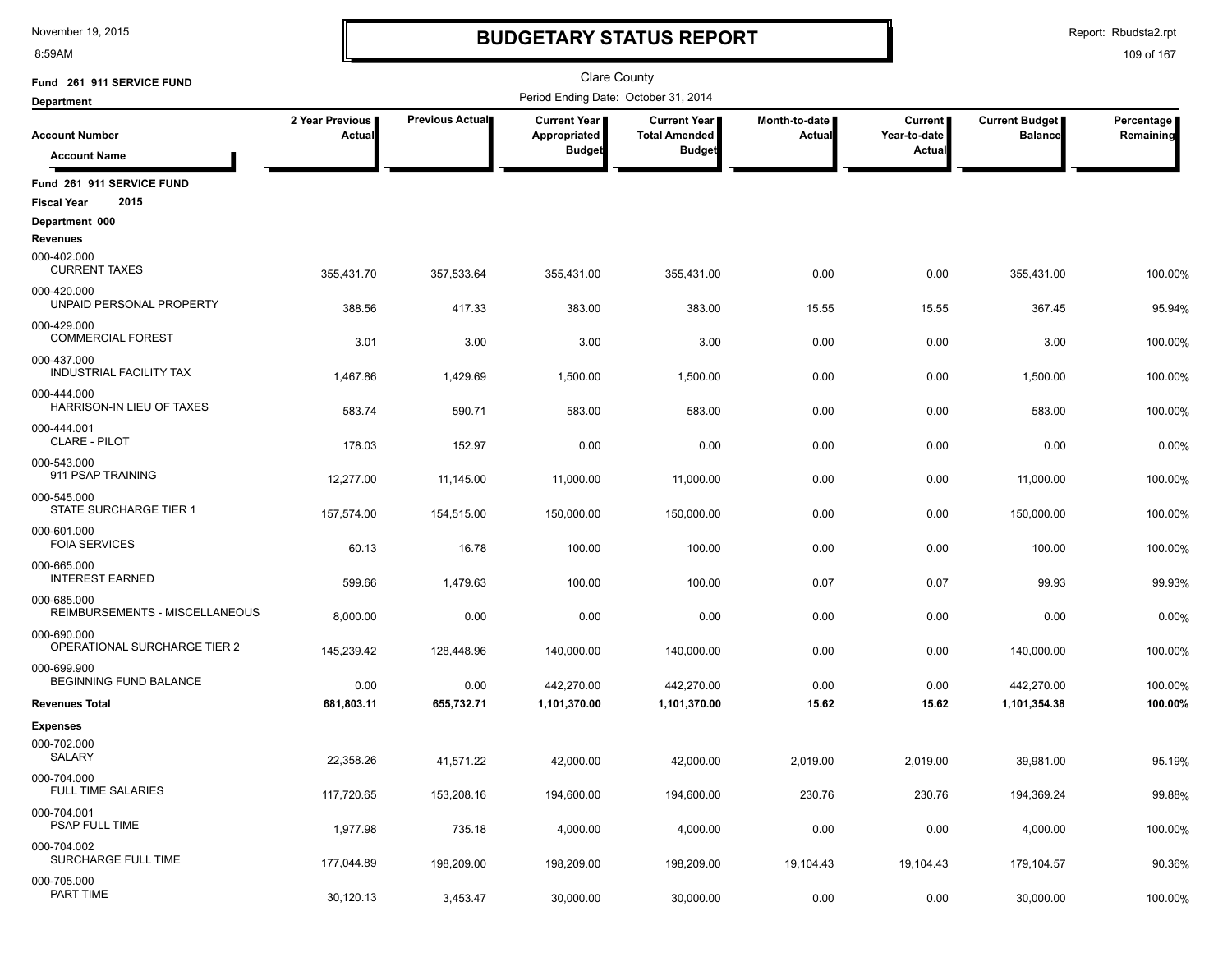8:59AM

### **BUDGETARY STATUS REPORT**

Report: Rbudsta2.rpt

| Fund 261 911 SERVICE FUND                         |                           |                        | Clare County                         |                                      |                         |                         |                                         |                         |
|---------------------------------------------------|---------------------------|------------------------|--------------------------------------|--------------------------------------|-------------------------|-------------------------|-----------------------------------------|-------------------------|
| <b>Department</b>                                 |                           |                        | Period Ending Date: October 31, 2014 |                                      |                         |                         |                                         |                         |
| <b>Account Number</b>                             | 2 Year Previous<br>Actual | <b>Previous Actual</b> | <b>Current Year</b><br>Appropriated  | Current Year<br><b>Total Amended</b> | Month-to-date<br>Actual | Current<br>Year-to-date | <b>Current Budget</b><br><b>Balance</b> | Percentage<br>Remaining |
| <b>Account Name</b>                               |                           |                        | <b>Budget</b>                        | <b>Budget</b>                        |                         | <b>Actual</b>           |                                         |                         |
| 000-705.001<br>PSAP PART TIME                     | 879.12                    | 0.00                   | 2,000.00                             | 2,000.00                             | 0.00                    | 0.00                    | 2,000.00                                | 100.00%                 |
| 000-705.002<br>SURCHARGE PART TIME                | 13,650.98                 | 13,121.01              | 40,000.00                            | 40,000.00                            | 0.00                    | 0.00                    | 40,000.00                               | 100.00%                 |
| 000-706.000<br><b>OVERTIME</b>                    | 19,046.06                 | 30,607.45              | 22,752.00                            | 22,752.00                            | 109.74                  | 109.74                  | 22,642.26                               | 99.52%                  |
| 000-706.001<br>SURCHARGE FT OVERTIME              | 18,100.64                 | 24,984.10              | 25,000.00                            | 25,000.00                            | 2,685.40                | 2,685.40                | 22,314.60                               | 89.26%                  |
| 000-706.002<br>SURCHARGE PT OVERTIME              | 2,738.41                  | 0.00                   | 5,000.00                             | 5,000.00                             | 0.00                    | 0.00                    | 5,000.00                                | 100.00%                 |
| 000-706.003<br>PART TIME OVERTIME                 | 109.72                    | 0.00                   | 4,000.00                             | 4,000.00                             | 0.00                    | 0.00                    | 4,000.00                                | 100.00%                 |
| 000-706.004<br><b>PSAP FT OVERTIME</b>            | 5,064.15                  | 2,895.79               | 3,500.00                             | 3,500.00                             | 0.00                    | 0.00                    | 3,500.00                                | 100.00%                 |
| 000-706.005<br>PSAP PT OVERTIME                   | 27.80                     | 0.00                   | 1,000.00                             | 1,000.00                             | 0.00                    | 0.00                    | 1,000.00                                | 100.00%                 |
| 000-710.000<br><b>FICA EXPENSE</b>                | 27,377.76                 | 30,949.40              | 31,889.00                            | 31,889.00                            | 1,503.15                | 1,503.15                | 30,385.85                               | 95.29%                  |
| 000-711.000<br><b>MEDICARE EXPENSE</b>            | 6,402.87                  | 7,238.14               | 7,458.00                             | 7,458.00                             | 351.54                  | 351.54                  | 7,106.46                                | 95.29%                  |
| 000-715.000<br><b>HEALTH INSURANCE</b>            | 67,095.12                 | 96,792.97              | 115,105.00                           | 115,105.00                           | 8,574.36                | 8,574.36                | 106,530.64                              | 92.55%                  |
| 000-715.001<br><b>BENNY CARD</b>                  | 123.82                    | 0.00                   | 150.00                               | 150.00                               | 0.00                    | 0.00                    | 150.00                                  | 100.00%                 |
| 000-715.002<br><b>HRA</b>                         | 315.00                    | 0.00                   | 0.00                                 | 0.00                                 | 0.00                    | 0.00                    | 0.00                                    | 0.00%                   |
| 000-715.006<br><b>CIC BUNDLE</b><br>000-716.005   | 0.00                      | 3,680.72               | 4,740.00                             | 4,740.00                             | 335.75                  | 335.75                  | 4,404.25                                | 92.92%                  |
| <b>HEALTH INS RX REIMBURSEMENT</b><br>000-716.007 | 303.00                    | 0.00                   | 1,000.00                             | 1,000.00                             | 0.00                    | 0.00                    | 1,000.00                                | 100.00%                 |
| HEALTH ACH REIMBURSEMENT<br>000-716.008           | 3,789.28                  | 28,963.25              | 15,849.00                            | 15,849.00                            | 0.00                    | 0.00                    | 15,849.00                               | 100.00%                 |
| SMART CARD REIMBURSEMENT                          | 13.09                     | 624.65                 | 160.00                               | 160.00                               | 0.00                    | 0.00                    | 160.00                                  | 100.00%                 |
| 000-716.009<br><b>ADMIN FEES</b>                  | 466.39                    | 4,643.90               | 500.00                               | 500.00                               | 589.09                  | 589.09                  | $-89.09$                                | $-17.82%$               |
| 000-717.000<br>LIFE INSURANCE                     | 545.40                    | 666.25                 | 780.00                               | 780.00                               | 57.50                   | 57.50                   | 722.50                                  | 92.63%                  |
| 000-717.002<br><b>COBRA/HIPPA</b>                 | 57.00                     | 0.00                   | 0.00                                 | 0.00                                 | 0.00                    | 0.00                    | 0.00                                    | 0.00%                   |
| 000-718.000<br>CENTRAL DISPATCH-RETIREMENT        | 24,164.29                 | 41,965.53              | 42,974.00                            | 42,974.00                            | 0.00                    | 0.00                    | 42,974.00                               | 100.00%                 |
| 000-720.000<br><b>VACATIONS</b>                   | 2,906.23                  | 2,477.56               | 3,000.00                             | 3,000.00                             | 0.00                    | 0.00                    | 3,000.00                                | 100.00%                 |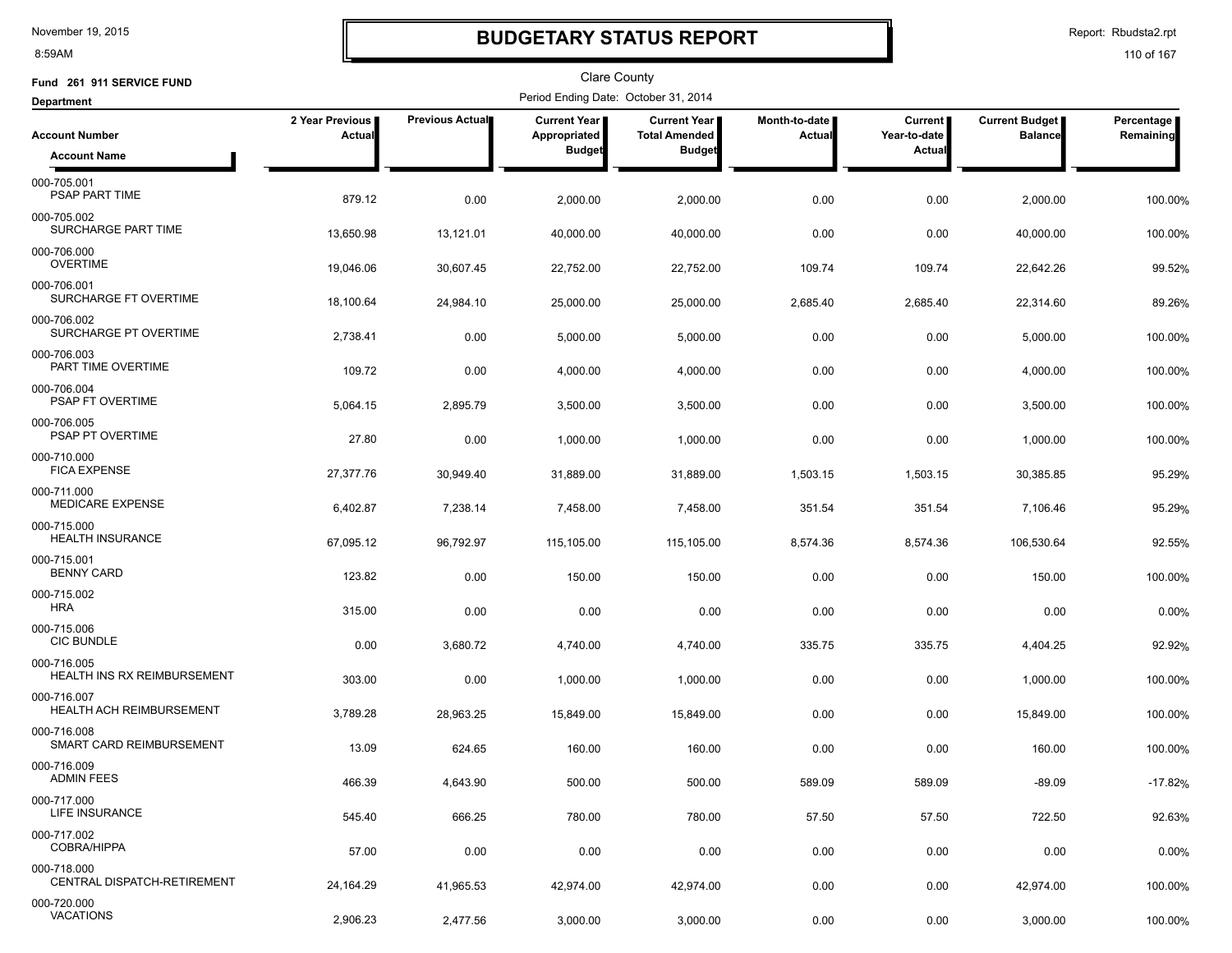8:59AM

### **BUDGETARY STATUS REPORT**

Report: Rbudsta2.rpt

| Fund 261 911 SERVICE FUND                                     |                           |                        | <b>Clare County</b>                  |                                             |                         |                                |                                         |                         |
|---------------------------------------------------------------|---------------------------|------------------------|--------------------------------------|---------------------------------------------|-------------------------|--------------------------------|-----------------------------------------|-------------------------|
| <b>Department</b>                                             |                           |                        | Period Ending Date: October 31, 2014 |                                             |                         |                                |                                         |                         |
| <b>Account Number</b>                                         | 2 Year Previous<br>Actual | <b>Previous Actual</b> | <b>Current Year</b><br>Appropriated  | <b>Current Year</b><br><b>Total Amended</b> | Month-to-date<br>Actual | <b>Current</b><br>Year-to-date | <b>Current Budget</b><br><b>Balance</b> | Percentage<br>Remaining |
| <b>Account Name</b>                                           |                           |                        | <b>Budget</b>                        | <b>Budget</b>                               |                         | <b>Actual</b>                  |                                         |                         |
| 000-721.000<br><b>SICK LEAVE</b>                              | 3,610.01                  | 2,347.75               | 2,271.00                             | 2,271.00                                    | 0.00                    | 0.00                           | 2,271.00                                | 100.00%                 |
| 000-722.000<br><b>HOLIDAYS</b>                                | 17,196.56                 | 20.818.27              | 22,000.00                            | 22,000.00                                   | 0.00                    | 0.00                           | 22,000.00                               | 100.00%                 |
| 000-723.001<br><b>CENTRAL DISP UNEMPLOYMENT</b>               | 6,516.00                  | 1,079.52               | 6,172.00                             | 6,172.00                                    | 0.00                    | 0.00                           | 6,172.00                                | 100.00%                 |
| 000-724.000<br>CENTRAL DISP WORK COMP                         | 1,657.18                  | 1,768.53               | 2,212.00                             | 2,212.00                                    | 0.00                    | 0.00                           | 2,212.00                                | 100.00%                 |
| 000-727.000<br>OFFICE SUPPLIES                                | 894.17                    | 810.68                 | 1,100.00                             | 1,100.00                                    | 0.00                    | 0.00                           | 691.67                                  | 62.88%                  |
| 000-728.000<br>PRINTING & BINDING                             | 1,356.43                  | 250.00                 | 500.00                               | 500.00                                      | 0.00                    | 0.00                           | 500.00                                  | 100.00%                 |
| 000-732.000<br><b>POSTAGE</b>                                 | 5.26                      | 14.90                  | 200.00                               | 200.00                                      | 0.00                    | 0.00                           | 200.00                                  | 100.00%                 |
| 000-747.000<br><b>UNIFORMS</b>                                | 2,655.39                  | 1,826.41               | 3,000.00                             | 3,000.00                                    | 0.00                    | 0.00                           | 3,000.00                                | 100.00%                 |
| 000-807.000<br><b>CONSULTANT FEES</b>                         | 0.00                      | 0.00                   | 1,000.00                             | 1,000.00                                    | 0.00                    | 0.00                           | 1,000.00                                | 100.00%                 |
| 000-814.000<br><b>DUES &amp; SUBSCRIPTIONS</b><br>000-835.001 | 972.76                    | 1,229.00               | 1,400.00                             | 1,400.00                                    | 0.00                    | 0.00                           | 1,400.00                                | 100.00%                 |
| <b>HEALTH SERVICES - EMPLOYEES</b><br>000-851.000             | 1,065.00                  | 1,074.00               | 1,500.00                             | 1,500.00                                    | 0.00                    | 0.00                           | 1,500.00                                | 100.00%                 |
| MAINT CONTRACTS - RADIOS/TOWERS<br>000-851.001                | 17,159.38                 | 17,853.87              | 10,000.00                            | 10,000.00                                   | 330.00                  | 330.00                         | 8,230.00                                | 82.30%                  |
| MAINT CONTRACTS - COMPUTER<br>000-851.002                     | 3,029.17                  | 3,234.16               | 5,000.00                             | 5,000.00                                    | 0.00                    | 0.00                           | 5,000.00                                | 100.00%                 |
| MAINT CONTRACTS - PHONES<br>000-852.000                       | 0.00                      | 0.00                   | 400.00                               | 400.00                                      | 0.00                    | 0.00                           | 400.00                                  | 100.00%                 |
| <b>TELEPHONE</b><br>000-864.000                               | 12,100.00                 | 8,844.38               | 12,100.00                            | 12,100.00                                   | 0.00                    | 0.00                           | 12,100.00                               | 100.00%                 |
| <b>TRAVEL &amp; EXPENSE</b><br>000-921.000                    | 98.57                     | 112.00                 | 1,000.00                             | 1,000.00                                    | 0.00                    | 0.00                           | 1,000.00                                | 100.00%                 |
| <b>UTILITIES</b><br>000-931.000                               | 770.02                    | 2,867.06               | 2,000.00                             | 2,000.00                                    | 291.41                  | 291.41                         | 1,708.59                                | 85.43%                  |
| <b>BUILDING REPAIRS &amp; MAINTENANCE</b>                     | 849.19                    | 2,489.48               | 17,540.00                            | 17,540.00                                   | 0.00                    | 0.00                           | 17,540.00                               | 100.00%                 |
| 000-932.000<br>OFFICE EQUIP MAINT                             | 3,178.45                  | 3,075.80               | 4,000.00                             | 4,000.00                                    | 0.00                    | 0.00                           | 4,000.00                                | 100.00%                 |
| 000-932.001<br>OFFICE EQUIP MAINT-LEIN/CORE                   | 0.00                      | 0.00                   | 5,000.00                             | 5,000.00                                    | 0.00                    | 0.00                           | 5,000.00                                | 100.00%                 |
| 000-955.000<br><b>BANK CHARGES</b>                            | 0.00                      | 0.00                   | 0.00                                 | 0.00                                        | 75.00                   | 75.00                          | $-75.00$                                | 0.00%                   |
| 000-957.001<br>SCHOOLING & TRAINING-COUNTY                    | 10,607.28                 | 11,464.51              | 12,000.00                            | 12,000.00                                   | 504.00                  | 504.00                         | 10,839.50                               | 90.33%                  |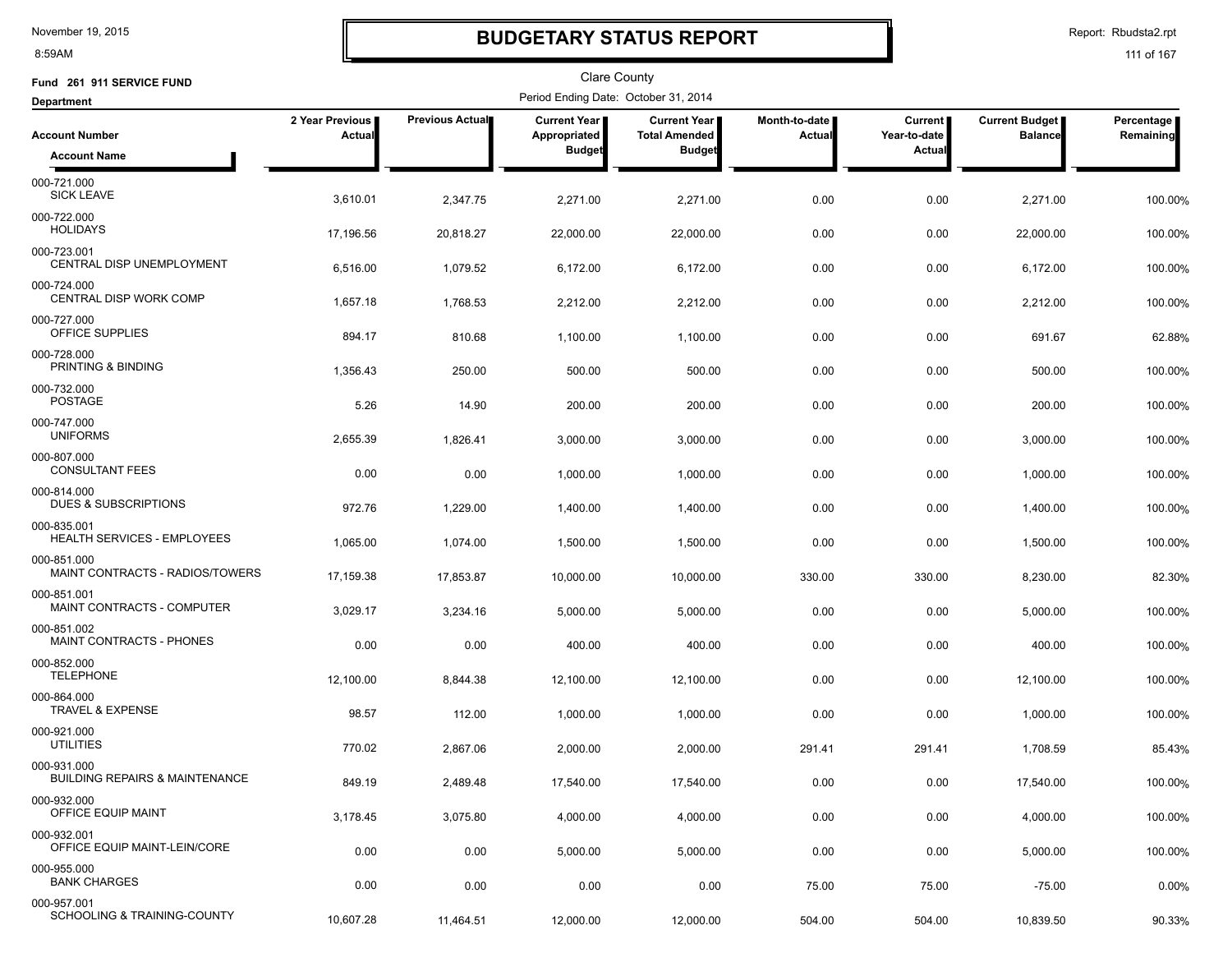8:59AM

### **BUDGETARY STATUS REPORT**

Report: Rbudsta2.rpt

| Fund 261 911 SERVICE FUND                                    |                           |                                                 | <b>Clare County</b>                  |                                           |                                  |                                |                                         |                         |
|--------------------------------------------------------------|---------------------------|-------------------------------------------------|--------------------------------------|-------------------------------------------|----------------------------------|--------------------------------|-----------------------------------------|-------------------------|
| <b>Department</b>                                            |                           |                                                 | Period Ending Date: October 31, 2014 |                                           |                                  |                                |                                         |                         |
| <b>Account Number</b>                                        | 2 Year Previous<br>Actual | Previous Actual                                 | Current Year<br>Appropriated         | Current Year<br><b>Total Amended</b>      | Month-to-date I<br><b>Actual</b> | <b>Current</b><br>Year-to-date | <b>Current Budget</b><br><b>Balance</b> | Percentage<br>Remaining |
| <b>Account Name</b>                                          |                           |                                                 | <b>Budget</b>                        | <b>Budget</b>                             |                                  | Actua                          |                                         |                         |
| 000-957.002<br><b>PSAP TRAINING</b>                          | 7,078.94                  | 8,793.41                                        | 10,500.00                            | 10,500.00                                 | 0.00                             | 0.00                           | 9,215.24                                | 87.76%                  |
| 000-961.000<br>SHORT TERM TAX BOND EXPENSE                   | 83.77                     | 84.08                                           | 145.00                               | 145.00                                    | 0.00                             | 0.00                           | 145.00                                  | 100.00%                 |
| 000-962.000<br><b>TAX APPEALS ADJUSTMENT</b>                 | 97.70                     | 582.19                                          | 400.00                               | 400.00                                    | 21.37                            | 21.37                          | 378.63                                  | 94.66%                  |
| 000-978.000<br><b>NEW EQUIPMENT</b>                          | 6,201.09                  | 41,002.18                                       | 20,000.00                            | 20,000.00                                 | 0.00                             | 0.00                           | 19,772.77                               | 98.86%                  |
| 000-978.001<br>C DISP FD-GIS MAPPING                         | 8,050.00                  | 4,743.88                                        | 15,600.00                            | 15,600.00                                 | 2,999.00                         | 2,999.00                       | 12,601.00                               | 80.78%                  |
| 000-978.003<br><b>NEW EQUIPMENT UNDER \$5000</b>             | 10,875.41                 | 16,855.40                                       | 5,000.00                             | 5,000.00                                  | 0.00                             | 0.00                           | 5,000.00                                | 100.00%                 |
| 000-998.900<br><b>ENDING FUND BALANCE</b>                    | 0.00                      | 0.00                                            | 143,664.00                           | 143,664.00                                | 0.00                             | 0.00                           | 143,664.00                              | 100.00%                 |
| <b>Expenses Total</b>                                        | 658,505.77                | 840,009.21                                      | 1,101,370.00                         | 1,101,370.00                              | 39,781.50                        | 39,781.50                      | 1,057,571.68                            | 96.39%                  |
| <b>Dept Total</b>                                            | 23,297.34                 | $-184,276.50$                                   | 0.00                                 | 0.00                                      | $-39,765.88$                     | $-39,765.88$                   | 43,782.70                               | 0.00%                   |
| <b>Revenues Total</b>                                        | 681,803.11                | 655,732.71                                      | 1,101,370.00                         | 1,101,370.00                              | 15.62                            | 15.62                          | 1,101,354.38                            | 100.00%                 |
| <b>Expenses Fund Total</b>                                   | 658,505.77                | 840,009.21                                      | 1,101,370.00                         | 1,101,370.00                              | 39,781.50                        | 39,781.50                      | 1,057,571.68                            | 96.39%                  |
| Net (Rev/Exp)                                                | 23,297.34                 | $-184.276.50$                                   | 0.00                                 | 0.00                                      | $-39,765.88$                     | $-39,765.88$                   | 43,782.70                               |                         |
| <b>Beginning/Adjusted Balance</b><br>341,190.68<br>$\ddot{}$ | <b>YTD Revenues</b>       | <b>YTD Expenses</b><br>$15.62$ $-$<br>39,781.50 | $=$                                  | <b>Current Fund Balance</b><br>301,424.80 |                                  |                                |                                         |                         |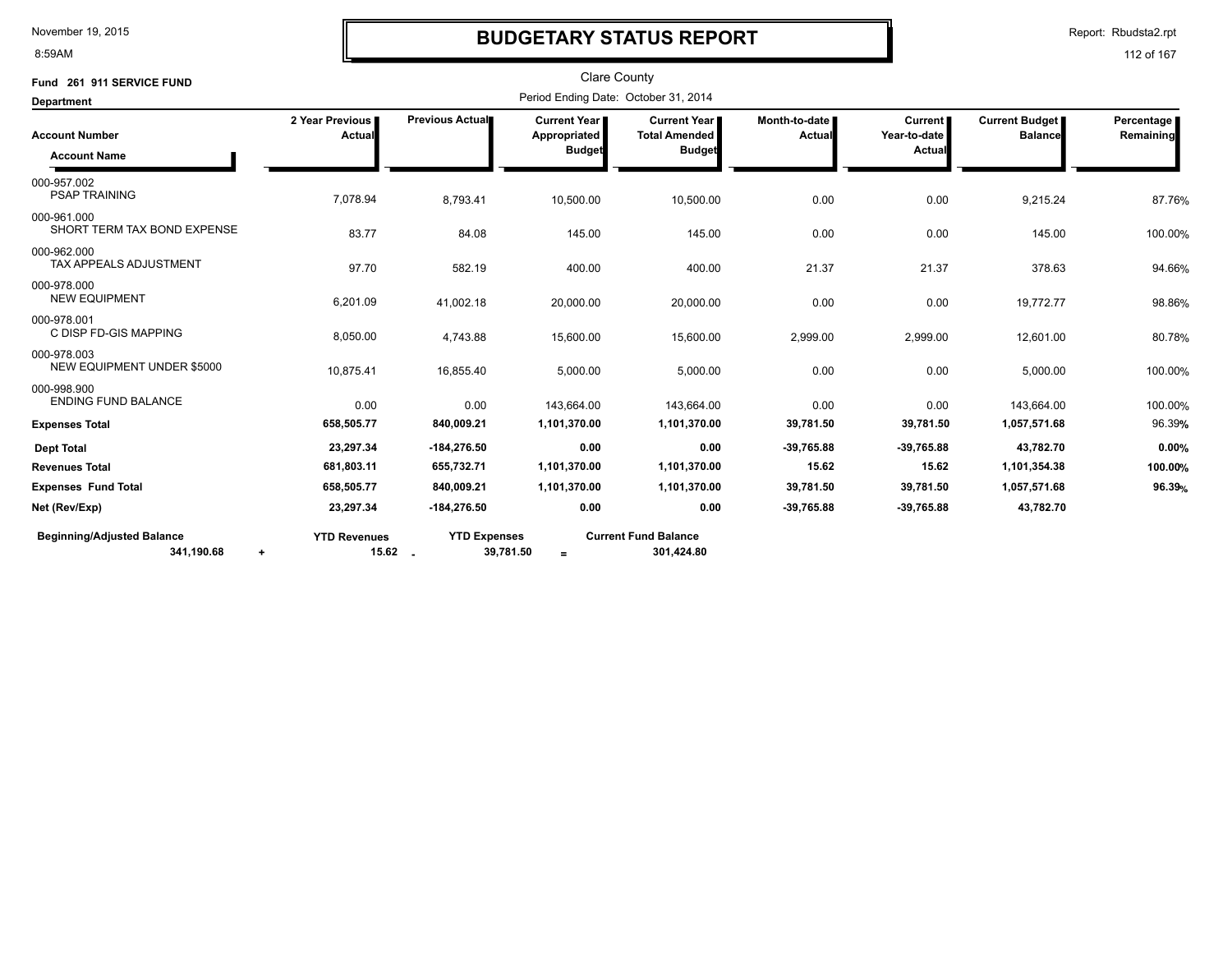#### 8:59AM

### **BUDGETARY STATUS REPORT**

Report: Rbudsta2.rpt

| Fund 264 LOCAL CORR OFFICERS TRAINING                      |                                 |                     | <b>Clare County</b>                                  |                                                                |                                  |                                          |                                         |                         |
|------------------------------------------------------------|---------------------------------|---------------------|------------------------------------------------------|----------------------------------------------------------------|----------------------------------|------------------------------------------|-----------------------------------------|-------------------------|
| <b>Department</b>                                          |                                 |                     | Period Ending Date: October 31, 2014                 |                                                                |                                  |                                          |                                         |                         |
| <b>Account Number</b><br><b>Account Name</b>               | 2 Year Previous<br>Actual       | Previous Actual     | <b>Current Year</b><br>Appropriated<br><b>Budget</b> | <b>Current Year I</b><br><b>Total Amended</b><br><b>Budget</b> | Month-to-date I<br><b>Actual</b> | <b>Current</b><br>Year-to-date<br>Actual | <b>Current Budget</b><br><b>Balance</b> | Percentage<br>Remaining |
| Fund 264 LOCAL CORR OFFICERS TRAINING                      |                                 |                     |                                                      |                                                                |                                  |                                          |                                         |                         |
| 2015<br><b>Fiscal Year</b>                                 |                                 |                     |                                                      |                                                                |                                  |                                          |                                         |                         |
| Department 000<br><b>Revenues</b>                          |                                 |                     |                                                      |                                                                |                                  |                                          |                                         |                         |
| 000-607.000<br><b>BOOKING FEES</b>                         | 3,280.00                        | 13,480.00           | 9,500.00                                             | 9,500.00                                                       | 200.00                           | 200.00                                   | 9,300.00                                | 97.89%                  |
| 000-699.900<br>BEGINNING FUND BALANCE                      | 0.00                            | 0.00                | 5,905.00                                             | 5,905.00                                                       | 0.00                             | 0.00                                     | 5,905.00                                | 100.00%                 |
| <b>Revenues Total</b>                                      | 3,280.00                        | 13,480.00           | 15,405.00                                            | 15,405.00                                                      | 200.00                           | 200.00                                   | 15,205.00                               | 98.70%                  |
| <b>Expenses</b>                                            |                                 |                     |                                                      |                                                                |                                  |                                          |                                         |                         |
| 000-700.000<br><b>EXPENSE CONTROL</b>                      | 10.00                           | 0.00                | 0.00                                                 | 0.00                                                           | 0.00                             | 0.00                                     | 0.00                                    | 0.00%                   |
| 000-702.000<br><b>TRAINING SALARIES</b>                    | 0.00                            | 1,733.80            | 3,500.00                                             | 3,500.00                                                       | 0.00                             | 0.00                                     | 3,500.00                                | 100.00%                 |
| 000-710.000<br><b>FICA EXPENSE</b>                         | 0.00                            | 105.58              | 200.00                                               | 200.00                                                         | 0.00                             | 0.00                                     | 200.00                                  | 100.00%                 |
| 000-711.000<br><b>MEDICARE EXPENSE</b>                     | 0.00                            | 24.70               | 50.00                                                | 50.00                                                          | 0.00                             | 0.00                                     | 50.00                                   | 100.00%                 |
| 000-864.000<br><b>TRAVEL &amp; EXPENSE</b>                 | 0.00                            | 1,114.40            | 600.00                                               | 600.00                                                         | 0.00                             | 0.00                                     | 600.00                                  | 100.00%                 |
| 000-957.000<br><b>TRAINING</b>                             | 1,876.00                        | 7,271.00            | 4,650.00                                             | 4,650.00                                                       | 2,999.00                         | 2,999.00                                 | 1,651.00                                | 35.51%                  |
| 000-998.900<br><b>ENDING FUND BALANCE</b>                  | 0.00                            | 0.00                | 6,405.00                                             | 6,405.00                                                       | 0.00                             | 0.00                                     | 6,405.00                                | 100.00%                 |
| <b>Expenses Total</b>                                      | 1,886.00                        | 10,249.48           | 15,405.00                                            | 15,405.00                                                      | 2,999.00                         | 2,999.00                                 | 12,406.00                               | 80.53%                  |
| <b>Dept Total</b>                                          | 1,394.00                        | 3,230.52            | 0.00                                                 | 0.00                                                           | $-2,799.00$                      | -2,799.00                                | 2,799.00                                | 0.00%                   |
| <b>Revenues Total</b>                                      | 3,280.00                        | 13,480.00           | 15,405.00                                            | 15,405.00                                                      | 200.00                           | 200.00                                   | 15,205.00                               | 98.70%                  |
| <b>Expenses Fund Total</b>                                 | 1,886.00                        | 10,249.48           | 15,405.00                                            | 15,405.00                                                      | 2,999.00                         | 2,999.00                                 | 12,406.00                               | 80.53%                  |
| Net (Rev/Exp)                                              | 1,394.00                        | 3,230.52            | 0.00                                                 | 0.00                                                           | $-2,799.00$                      | $-2,799.00$                              | 2,799.00                                |                         |
| <b>Beginning/Adjusted Balance</b><br>8,109.15<br>$\ddot{}$ | <b>YTD Revenues</b><br>200.00 . | <b>YTD Expenses</b> | 2,999.00<br>$=$                                      | <b>Current Fund Balance</b><br>5,310.15                        |                                  |                                          |                                         |                         |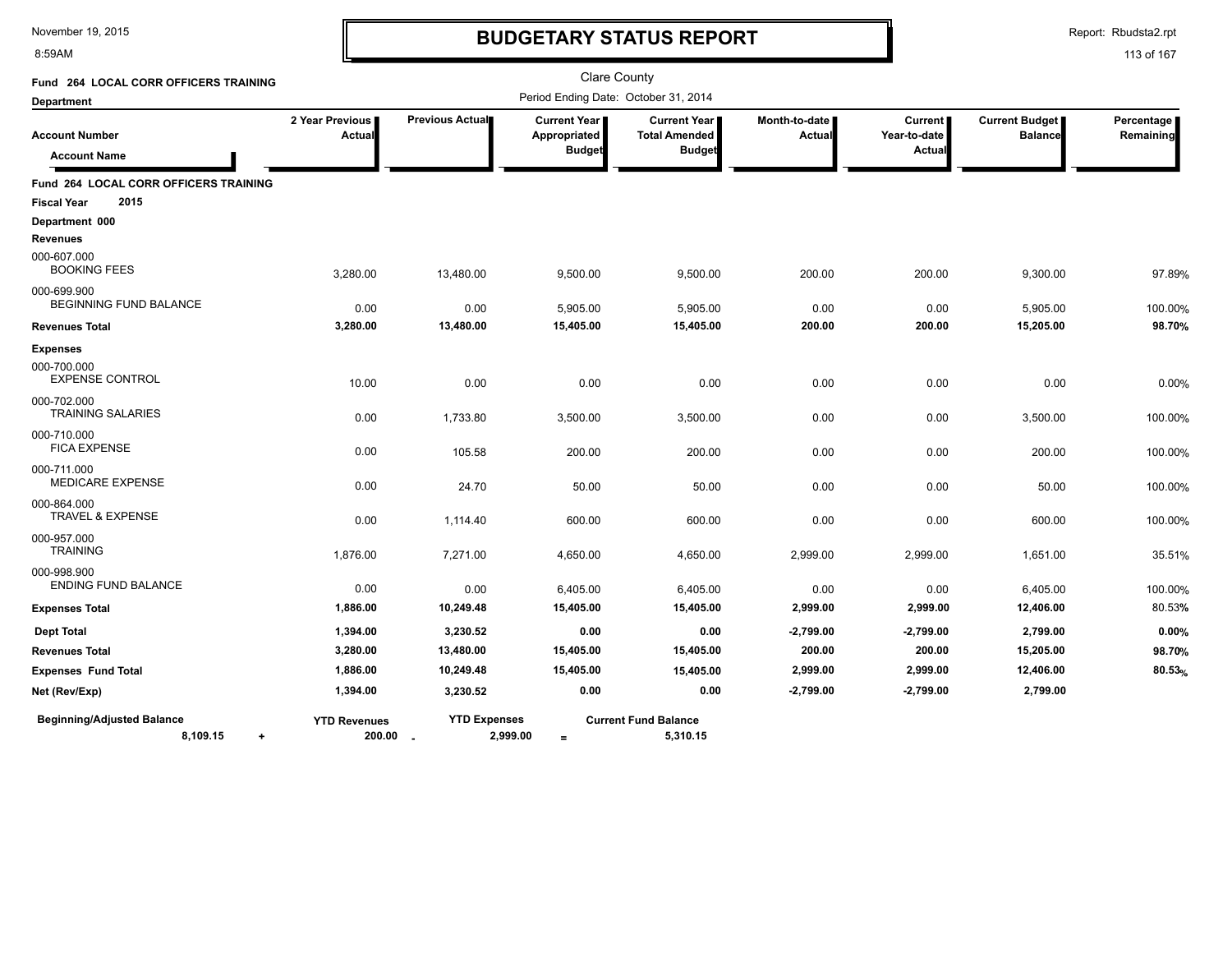8:59AM

# **BUDGETARY STATUS REPORT**

Report: Rbudsta2.rpt

| Fund 265 DRUG LAW ENFORCEMENT FUND                               |                                  |                                 | <b>Clare County</b>                                  |                                                              |                                |                                          |                                         |                         |
|------------------------------------------------------------------|----------------------------------|---------------------------------|------------------------------------------------------|--------------------------------------------------------------|--------------------------------|------------------------------------------|-----------------------------------------|-------------------------|
| <b>Department</b>                                                |                                  |                                 | Period Ending Date: October 31, 2014                 |                                                              |                                |                                          |                                         |                         |
| <b>Account Number</b><br><b>Account Name</b>                     | 2 Year Previous<br><b>Actual</b> | Previous Actual                 | <b>Current Year</b><br>Appropriated<br><b>Budget</b> | <b>Current Year</b><br><b>Total Amended</b><br><b>Budget</b> | Month-to-date<br><b>Actual</b> | <b>Current</b><br>Year-to-date<br>Actual | <b>Current Budget</b><br><b>Balance</b> | Percentage<br>Remaining |
| Fund 265 DRUG LAW ENFORCEMENT FUND<br>2015<br><b>Fiscal Year</b> |                                  |                                 |                                                      |                                                              |                                |                                          |                                         |                         |
| Department 000                                                   |                                  |                                 |                                                      |                                                              |                                |                                          |                                         |                         |
| <b>Revenues</b>                                                  |                                  |                                 |                                                      |                                                              |                                |                                          |                                         |                         |
| 000-643.301<br><b>DRUG FORFEITURES</b>                           | 3,047.30                         | 4,240.64                        | 0.00                                                 | 0.00                                                         | 0.00                           | 0.00                                     | 0.00                                    | 0.00%                   |
| 000-646.000<br>SALE OF CONFISCATED PROPERTY                      | 5,140.00                         | 4,630.00                        | 0.00                                                 | 0.00                                                         | 527.00                         | 527.00                                   | $-527.00$                               | 0.00%                   |
| 000-656.000<br>FORFEITURE BUY BACK                               | 0.00                             | 1,000.00                        | 0.00                                                 | 0.00                                                         | 0.00                           | 0.00                                     | 0.00                                    | 0.00%                   |
| 000-699.900<br>BEGINNING FUND BALANCE                            | 0.00                             | 0.00                            | 6,181.00                                             | 6,181.00                                                     | 0.00                           | 0.00                                     | 6,181.00                                | 100.00%                 |
| <b>Revenues Total</b>                                            | 8,187.30                         | 9,870.64                        | 6,181.00                                             | 6,181.00                                                     | 527.00                         | 527.00                                   | 5,654.00                                | 91.47%                  |
| <b>Expenses</b>                                                  |                                  |                                 |                                                      |                                                              |                                |                                          |                                         |                         |
| 000-727.301<br>SUPPLIES CCSD                                     | 135.00                           | 467.85                          | 0.00                                                 | 0.00                                                         | 0.00                           | 0.00                                     | 0.00                                    | 0.00%                   |
| 000-804.000<br><b>EXPENSE OF FORFEITURE SALE</b>                 | 411.53                           | 0.00                            | 0.00                                                 | 0.00                                                         | 0.00                           | 0.00                                     | 0.00                                    | 0.00%                   |
| 000-815.000<br>PROSECUTOR EXPENSE                                | 304.73                           | 860.66                          | 0.00                                                 | 0.00                                                         | 52.70                          | 52.70                                    | $-52.70$                                | 0.00%                   |
| 000-860.000<br>TOWING/STORAGE EXPENSE                            | 672.00                           | 886.50                          | 0.00                                                 | 0.00                                                         | 0.00                           | 0.00                                     | 0.00                                    | 0.00%                   |
| 000-978.001<br><b>NEW EQUIPMENT UNDER</b>                        | 4,233.49                         | 1,354.66                        | 0.00                                                 | 0.00                                                         | 0.00                           | 0.00                                     | 0.00                                    | 0.00%                   |
| 000-978.301<br><b>NEW EQUIPMENT CCSD</b>                         | 5,200.00                         | 7,505.48                        | 0.00                                                 | 0.00                                                         | 0.00                           | 0.00                                     | 0.00                                    | 0.00%                   |
| 000-998.101<br>APPROP TRANSFER OUT-GEN FUND                      | 0.00                             | 1,200.00                        | 0.00                                                 | 0.00                                                         | 0.00                           | 0.00                                     | 0.00                                    | 0.00%                   |
| 000-998.900<br><b>ENDING FUND BALANCE</b>                        | 0.00                             | 0.00                            | 6,181.00                                             | 6,181.00                                                     | 0.00                           | 0.00                                     | 6,181.00                                | 100.00%                 |
| <b>Expenses Total</b>                                            | 10,956.75                        | 12,275.15                       | 6,181.00                                             | 6,181.00                                                     | 52.70                          | 52.70                                    | 6,128.30                                | 99.15%                  |
| <b>Dept Total</b>                                                | $-2,769.45$                      | $-2,404.51$                     | 0.00                                                 | 0.00                                                         | 474.30                         | 474.30                                   | -474.30                                 | 0.00%                   |
| <b>Revenues Total</b>                                            | 8,187.30                         | 9,870.64                        | 6,181.00                                             | 6,181.00                                                     | 527.00                         | 527.00                                   | 5,654.00                                | 91.47%                  |
| <b>Expenses Fund Total</b>                                       | 10,956.75                        | 12,275.15                       | 6,181.00                                             | 6,181.00                                                     | 52.70                          | 52.70                                    | 6,128.30                                | 99.15%                  |
| Net (Rev/Exp)                                                    | $-2,769.45$                      | $-2,404.51$                     | 0.00                                                 | 0.00                                                         | 474.30                         | 474.30                                   | $-474.30$                               |                         |
| <b>Beginning/Adjusted Balance</b><br>4,334.64<br>$\ddot{}$       | <b>YTD Revenues</b>              | <b>YTD Expenses</b><br>527.00 - | 52.70<br>$=$                                         | <b>Current Fund Balance</b><br>4,808.94                      |                                |                                          |                                         |                         |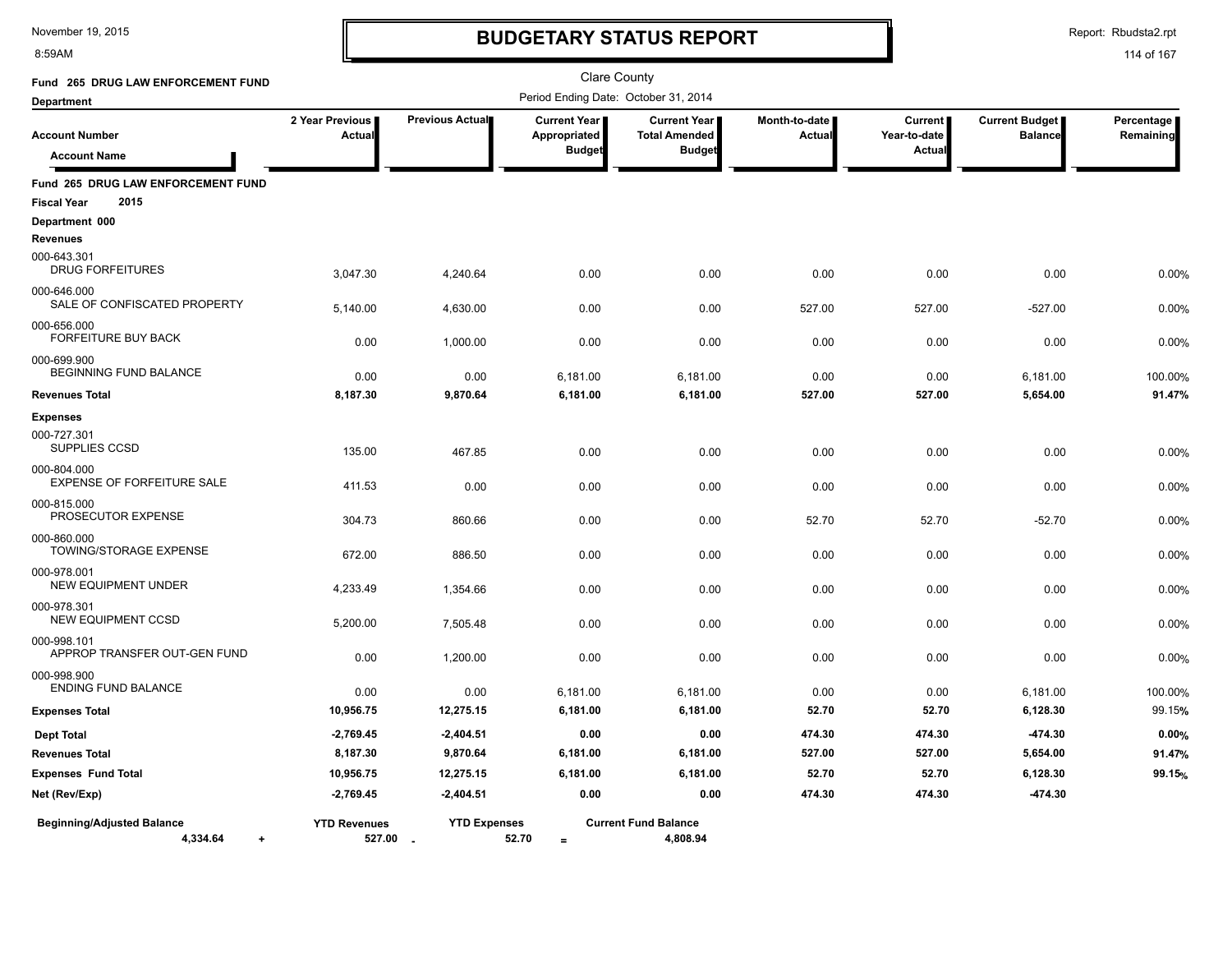8:59AM

### **BUDGETARY STATUS REPORT**

Report: Rbudsta2.rpt

| Fund 266 ORV ORDINANCE FUND                   |                                           |                                                 | <b>Clare County</b>                                    |                                                              |                         |                                          |                                         |                           |
|-----------------------------------------------|-------------------------------------------|-------------------------------------------------|--------------------------------------------------------|--------------------------------------------------------------|-------------------------|------------------------------------------|-----------------------------------------|---------------------------|
| Department                                    |                                           |                                                 | Period Ending Date: October 31, 2014                   |                                                              |                         |                                          |                                         |                           |
| <b>Account Number</b><br><b>Account Name</b>  | 2 Year Previous<br>Actual                 | Previous Actual                                 | <b>Current Year I</b><br>Appropriated<br><b>Budget</b> | <b>Current Year</b><br><b>Total Amended</b><br><b>Budget</b> | Month-to-date<br>Actual | <b>Current</b><br>Year-to-date<br>Actual | <b>Current Budget</b><br><b>Balance</b> | Percentage  <br>Remaining |
| Fund 266 ORV ORDINANCE FUND                   |                                           |                                                 |                                                        |                                                              |                         |                                          |                                         |                           |
| 2015<br><b>Fiscal Year</b>                    |                                           |                                                 |                                                        |                                                              |                         |                                          |                                         |                           |
| Department 000                                |                                           |                                                 |                                                        |                                                              |                         |                                          |                                         |                           |
| <b>Revenues</b>                               |                                           |                                                 |                                                        |                                                              |                         |                                          |                                         |                           |
| 000-655.000<br><b>ORDINANCE FINES</b>         | 2,913.00                                  | 1,489.50                                        | 0.00                                                   | 0.00                                                         | 95.00                   | 95.00                                    | $-95.00$                                | 0.00%                     |
| <b>Revenues Total</b>                         | 2,913.00                                  | 1,489.50                                        | 0.00                                                   | 0.00                                                         | 95.00                   | 95.00                                    | $-95.00$                                | 0.00%                     |
| <b>Expenses</b>                               |                                           |                                                 |                                                        |                                                              |                         |                                          |                                         |                           |
| 000-815.000<br><b>ROAD COMMISSION EXPENSE</b> | 1,456.50                                  | 744.75                                          | 0.00                                                   | 0.00                                                         | 47.50                   | 47.50                                    | $-47.50$                                | 0.00%                     |
| <b>Expenses Total</b>                         | 1,456.50                                  | 744.75                                          | 0.00                                                   | 0.00                                                         | 47.50                   | 47.50                                    | $-47.50$                                | %                         |
| <b>Dept Total</b>                             | 1,456.50                                  | 744.75                                          | 0.00                                                   | 0.00                                                         | 47.50                   | 47.50                                    | $-47.50$                                | 0.00%                     |
| <b>Revenues Total</b>                         | 2,913.00                                  | 1,489.50                                        | 0.00                                                   | 0.00                                                         | 95.00                   | 95.00                                    | $-95.00$                                | 0.00%                     |
| <b>Expenses Fund Total</b>                    | 1,456.50                                  | 744.75                                          | 0.00                                                   | 0.00                                                         | 47.50                   | 47.50                                    | $-47.50$                                | 0.00%                     |
| Net (Rev/Exp)                                 | 1,456.50                                  | 744.75                                          | 0.00                                                   | 0.00                                                         | 47.50                   | 47.50                                    | $-47.50$                                |                           |
| <b>Beginning/Adjusted Balance</b><br>4,185.75 | <b>YTD Revenues</b><br>95.00<br>$\ddot{}$ | <b>YTD Expenses</b><br>$\overline{\phantom{a}}$ | 47.50<br>$=$                                           | <b>Current Fund Balance</b><br>4,233.25                      |                         |                                          |                                         |                           |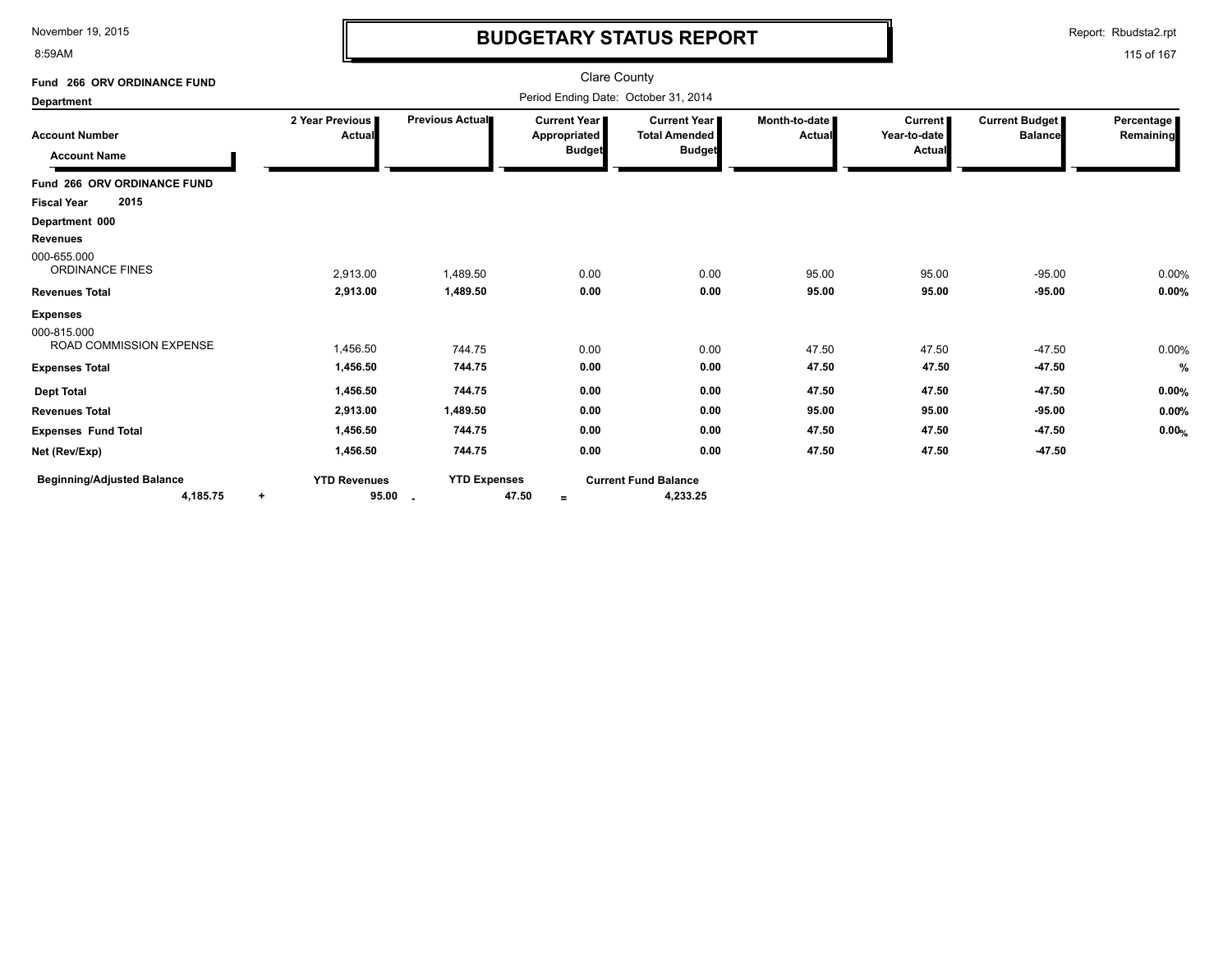8:59AM

### **BUDGETARY STATUS REPORT**

Report: Rbudsta2.rpt

| Fund 267 OWI FORFEITURE FUND                               |                           |                 | <b>Clare County</b>                  |                                               |                         |                                |                                         |                         |
|------------------------------------------------------------|---------------------------|-----------------|--------------------------------------|-----------------------------------------------|-------------------------|--------------------------------|-----------------------------------------|-------------------------|
| <b>Department</b>                                          |                           |                 | Period Ending Date: October 31, 2014 |                                               |                         |                                |                                         |                         |
| <b>Account Number</b>                                      | 2 Year Previous<br>Actual | Previous Actual | <b>Current Year</b><br>Appropriated  | <b>Current Year I</b><br><b>Total Amended</b> | Month-to-date<br>Actual | <b>Current</b><br>Year-to-date | <b>Current Budget</b><br><b>Balance</b> | Percentage<br>Remaining |
| <b>Account Name</b>                                        |                           |                 | <b>Budget</b>                        | <b>Budget</b>                                 |                         | Actual                         |                                         |                         |
| Fund 267 OWI FORFEITURE FUND<br>2015<br><b>Fiscal Year</b> |                           |                 |                                      |                                               |                         |                                |                                         |                         |
| Department 000                                             |                           |                 |                                      |                                               |                         |                                |                                         |                         |
| <b>Revenues</b><br>000-580.000<br><b>RAP GRANT</b>         | 0.00                      | 0.00            | 0.00                                 | 0.00                                          | 358.00                  | 358.00                         | $-358.00$                               | 0.00%                   |
| 000-608.301<br>STORAGE FEES - CCSD                         | 0.00                      | 0.00            | 2,000.00                             | 2,000.00                                      | 0.00                    | 0.00                           | 2,000.00                                | 100.00%                 |
| 000-655.000<br>SALE OF FORFEITED VEHICLES                  | 4,372.00                  | 3,975.30        | 6,000.00                             | 6,000.00                                      | 2,034.00                | 2,034.00                       | 3,966.00                                | 66.10%                  |
| 000-656.000<br><b>FORFEITURE BUYBACKS</b>                  | 15,531.00                 | 27,097.00       | 16,000.00                            | 16,000.00                                     | 1,850.00                | 1,850.00                       | 14,150.00                               | 88.44%                  |
| 000-676.000<br>REIMBURSEMENT - TOWING FEES                 | 3,303.50                  | 4,544.70        | 3,500.00                             | 3,500.00                                      | 240.00                  | 240.00                         | 3,260.00                                | 93.14%                  |
| 000-699.900<br>BEGINNING FUND BALANCE                      | 0.00                      | 0.00            | 22,000.00                            | 22,000.00                                     | 0.00                    | 0.00                           | 22,000.00                               | 100.00%                 |
| <b>Revenues Total</b>                                      | 23,206.50                 | 35,617.00       | 49,500.00                            | 49,500.00                                     | 4,482.00                | 4,482.00                       | 45,018.00                               | 90.95%                  |
| <b>Expenses</b>                                            |                           |                 |                                      |                                               |                         |                                |                                         |                         |
| 000-727.229<br>SUPPLIES - PA                               | 0.00                      | 641.59          | 800.00                               | 800.00                                        | 0.00                    | 0.00                           | 800.00                                  | 100.00%                 |
| 000-801.000<br><b>CONTRACTED SERVICES</b>                  | 0.00                      | 630.78          | 3,000.00                             | 3,000.00                                      | 151.05                  | 151.05                         | 2,848.95                                | 94.97%                  |
| 000-804.000<br><b>EXPENSE OF FORFEITURE &amp; SALE</b>     | 752.50                    | 250.00          | 500.00                               | 500.00                                        | 15.00                   | 15.00                          | 485.00                                  | 97.00%                  |
| 000-815.000<br>CITY POLICE DEPT EXPENSE                    | 0.00                      | 5,468.80        | 1,000.00                             | 1,000.00                                      | 0.00                    | 0.00                           | 1,000.00                                | 100.00%                 |
| 000-815.001<br><b>CRIME VICTIM'S EXPENSE</b>               | 0.00                      | 3,856.32        | 1,500.00                             | 4,314.00                                      | 2,814.00                | 2,814.00                       | 1,500.00                                | 34.77%                  |
| 000-860.000<br>TOWING/STORAGE EXPENSE                      | 4,477.20                  | 4,981.00        | 3,000.00                             | 3,000.00                                      | 242.00                  | 242.00                         | 2,758.00                                | 91.93%                  |
| 000-864.229<br><b>TRAVEL &amp; EXPENSE</b>                 | 0.00                      | 775.00          | 1,000.00                             | 1,000.00                                      | 0.00                    | 0.00                           | 1,000.00                                | 100.00%                 |
| 000-967.229<br>NEW EQUIPMENT PA UNDER \$5000               | 6,116.00                  | 0.00            | 2,500.00                             | 2,500.00                                      | 0.00                    | 0.00                           | 2.500.00                                | 100.00%                 |
| 000-967.301<br><b>NEW EQUIPMENT CCSD UNDER \$5000</b>      | 2,940.00                  | 0.00            | 5,000.00                             | 5,000.00                                      | 0.00                    | 0.00                           | 5,000.00                                | 100.00%                 |
| 000-978.301<br>NEW EQUIP CCSD PROJECT OVER \$500           | 0.00                      | 7,135.00        | 0.00                                 | 0.00                                          | 0.00                    | 0.00                           | 0.00                                    | 0.00%                   |
| 000-998.900<br><b>ENDING FUND BALANCE</b>                  | 0.00                      | 0.00            | 31,200.00                            | 28,386.00                                     | 0.00                    | 0.00                           | 28,386.00                               | 100.00%                 |
| <b>Expenses Total</b>                                      | 14,285.70                 | 23,738.49       | 49,500.00                            | 49,500.00                                     | 3,222.05                | 3,222.05                       | 46,277.95                               | 93.49%                  |
| <b>Dept Total</b>                                          | 8,920.80                  | 11,878.51       | 0.00                                 | 0.00                                          | 1,259.95                | 1,259.95                       | $-1,259.95$                             | 0.00%                   |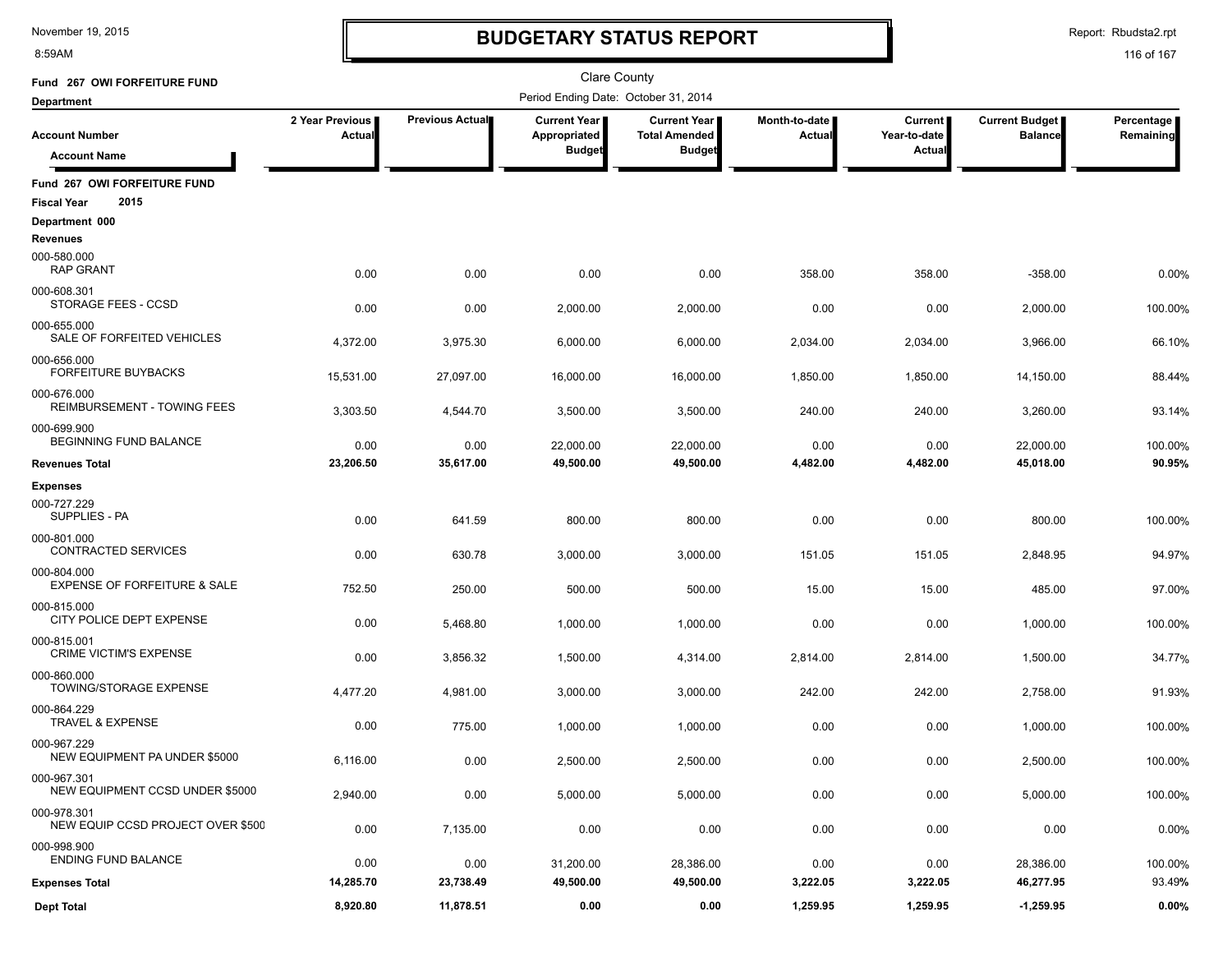8:59AM

### **BUDGETARY STATUS REPORT**

Report: Rbudsta2.rpt

| Fund 267 OWI FORFEITURE FUND                 |           |                                    |                        |                                                      | <b>Clare County</b>                                          |                                  |                                                            |                                         |                         |
|----------------------------------------------|-----------|------------------------------------|------------------------|------------------------------------------------------|--------------------------------------------------------------|----------------------------------|------------------------------------------------------------|-----------------------------------------|-------------------------|
| Department                                   |           |                                    |                        |                                                      | Period Ending Date: October 31, 2014                         |                                  |                                                            |                                         |                         |
| <b>Account Number</b><br><b>Account Name</b> |           | 2 Year Previous I<br><b>Actual</b> | <b>Previous Actual</b> | Current Year<br><b>Appropriated</b><br><b>Budget</b> | <b>Current Year</b><br><b>Total Amended</b><br><b>Budget</b> | Month-to-date ■<br><b>Actual</b> | Current <b>I</b><br>Year-to-date <b>■</b><br><b>Actual</b> | <b>Current Budget</b><br><b>Balance</b> | Percentage<br>Remaining |
| <b>Revenues Total</b>                        |           | 23.206.50                          | 35.617.00              | 49,500.00                                            | 49,500.00                                                    | 4,482.00                         | 4,482.00                                                   | 45,018.00                               | 90.95%                  |
| <b>Expenses Fund Total</b>                   |           | 14,285.70                          | 23,738.49              | 49,500.00                                            | 49,500.00                                                    | 3,222.05                         | 3,222.05                                                   | 46,277.95                               | 93.49%                  |
| Net (Rev/Exp)                                |           | 8,920.80                           | 11.878.51              | 0.00                                                 | 0.00                                                         | 1,259.95                         | 1,259.95                                                   | $-1,259.95$                             |                         |
| <b>Beginning/Adjusted Balance</b>            | 34,159.20 | <b>YTD Revenues</b><br>4,482.00    | <b>YTD Expenses</b>    | 3,222.05<br>$=$                                      | <b>Current Fund Balance</b><br>35.419.15                     |                                  |                                                            |                                         |                         |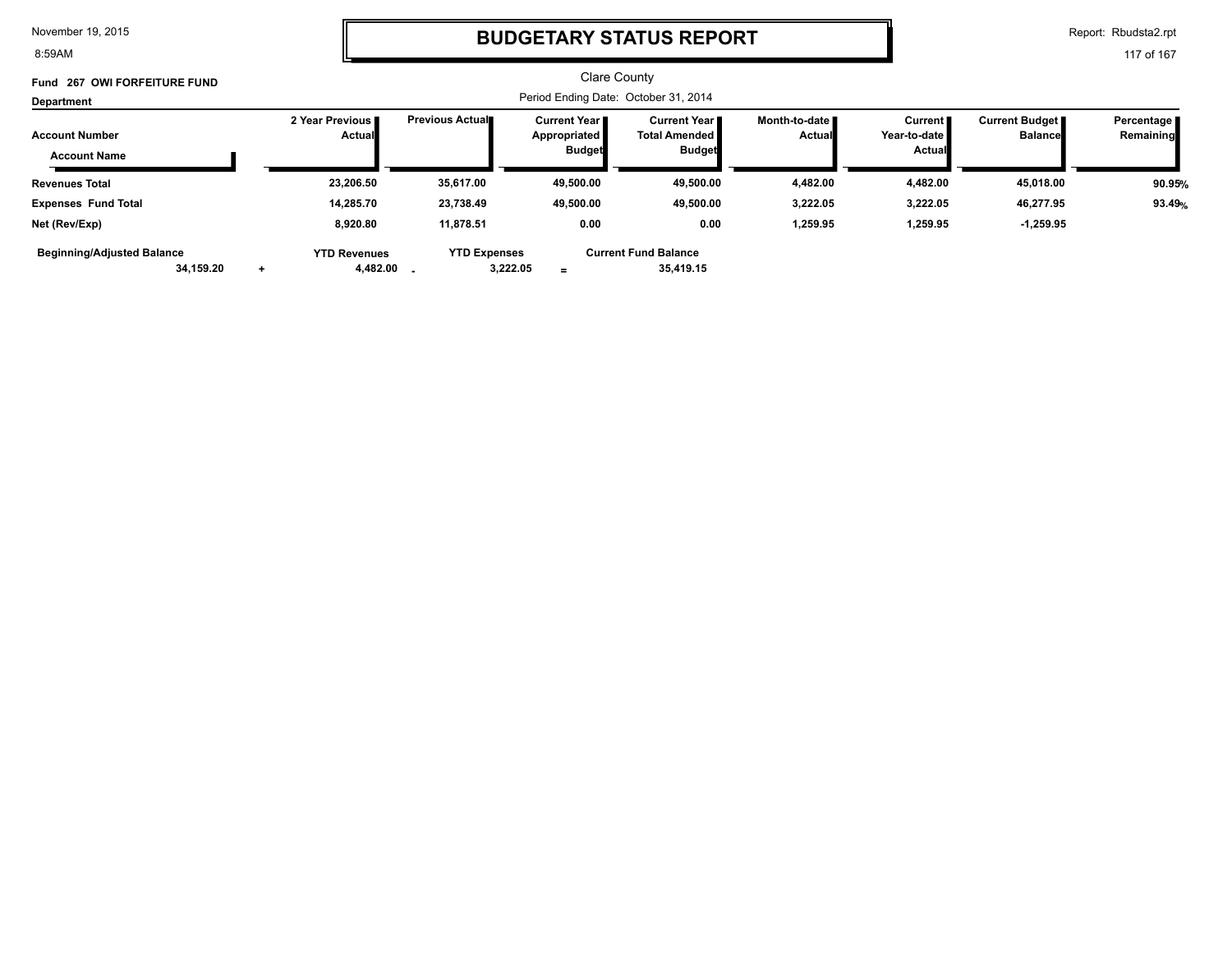#### 8:59AM

### **BUDGETARY STATUS REPORT**

Report: Rbudsta2.rpt

| Fund 268 CLARE-GLADWIN RECOVERY COURT                               |                           |                 | Clare County                         |                                             |                         |                           |                                         |                         |
|---------------------------------------------------------------------|---------------------------|-----------------|--------------------------------------|---------------------------------------------|-------------------------|---------------------------|-----------------------------------------|-------------------------|
| <b>Department</b>                                                   |                           |                 | Period Ending Date: October 31, 2014 |                                             |                         |                           |                                         |                         |
| <b>Account Number</b>                                               | 2 Year Previous<br>Actual | Previous Actual | Current Year<br>Appropriated         | <b>Current Year</b><br><b>Total Amended</b> | Month-to-date<br>Actual | Current  <br>Year-to-date | <b>Current Budget</b><br><b>Balance</b> | Percentage<br>Remaining |
| <b>Account Name</b>                                                 |                           |                 | <b>Budget</b>                        | <b>Budget</b>                               |                         | Actual                    |                                         |                         |
| Fund 268 CLARE-GLADWIN RECOVERY COURT<br>2015<br><b>Fiscal Year</b> |                           |                 |                                      |                                             |                         |                           |                                         |                         |
| Department 000                                                      |                           |                 |                                      |                                             |                         |                           |                                         |                         |
| Revenues<br>000-547.001<br><b>MDCGP GRANT</b>                       | 19,943.24                 | 27,570.85       | 104,735.00                           | 104,735.00                                  | 0.00                    | 0.00                      | 104,735.00                              | 100.00%                 |
| 000-602.002<br>SUPPLEMENTAL PART COSTS - CLARE                      | 1,310.00                  | 3,957.00        | 1,500.00                             | 1,500.00                                    | 488.00                  | 488.00                    | 1,012.00                                | 67.47%                  |
| 000-602.003<br>SUPPLEMENTAL PART COSTS - GLADWI                     | 2,797.00                  | 2,520.00        | 1,500.00                             | 1,500.00                                    | 0.00                    | 0.00                      | 1,500.00                                | 100.00%                 |
| 000-699.002<br>APPROPRIATION - CLARE COUNTY                         | 7,500.00                  | 0.00            | 7,500.00                             | 7,500.00                                    | 0.00                    | 0.00                      | 7,500.00                                | 100.00%                 |
| 000-699.003<br><b>APPROPRIATION - GLADWIN</b>                       | 7,500.00                  | 0.00            | 7,500.00                             | 7,500.00                                    | 0.00                    | 0.00                      | 7,500.00                                | 100.00%                 |
| 000-699.900<br>BEGINNING FUND BALANCE                               | 0.00                      | 0.00            | 6,159.00                             | 6,159.00                                    | 0.00                    | 0.00                      | 6,159.00                                | 100.00%                 |
| <b>Revenues Total</b>                                               | 39,050.24                 | 34,047.85       | 128,894.00                           | 128,894.00                                  | 488.00                  | 488.00                    | 128,406.00                              | 99.62%                  |
| <b>Expenses</b>                                                     |                           |                 |                                      |                                             |                         |                           |                                         |                         |
| 000-705.000<br>SALARIES - PART TIME                                 | 17,220.00                 | 0.00            | 0.00                                 | 0.00                                        | 0.00                    | 0.00                      | 0.00                                    | 0.00%                   |
| 000-705.001<br>PT SALARIES - GRANT                                  | 0.00                      | 23,510.00       | 32,500.00                            | 32,500.00                                   | 1,415.00                | 1,415.00                  | 31,085.00                               | 95.65%                  |
| 000-705.002<br>PT SALARIES - CLARE                                  | 0.00                      | 0.00            | 1,500.00                             | 1,500.00                                    | 0.00                    | 0.00                      | 1,500.00                                | 100.00%                 |
| 000-705.003<br>PT SALARIES - GLADWIN                                | 0.00                      | 0.00            | 1,500.00                             | 1,500.00                                    | 0.00                    | 0.00                      | 1,500.00                                | 100.00%                 |
| 000-710.000<br><b>FICA EXPENSE</b>                                  | 1,067.64                  | 1,457.62        | 0.00                                 | 0.00                                        | 87.73                   | 87.73                     | $-87.73$                                | 0.00%                   |
| 000-710.001<br>FICA EXP - GRANT                                     | 0.00                      | 0.00            | 4,315.00                             | 4,315.00                                    | 0.00                    | 0.00                      | 4,315.00                                | 100.00%                 |
| 000-710.002<br>FICA EXP - CLARE                                     | 0.00                      | 0.00            | 95.00                                | 95.00                                       | 0.00                    | 0.00                      | 95.00                                   | 100.00%                 |
| 000-710.003<br>FICA EXP - GLADWIN                                   | 0.00                      | 0.00            | 95.00                                | 95.00                                       | 0.00                    | 0.00                      | 95.00                                   | 100.00%                 |
| 000-711.000<br><b>MEDICARE</b>                                      | 249.70                    | 340.89          | 0.00                                 | 0.00                                        | 20.51                   | 20.51                     | $-20.51$                                | 0.00%                   |
| 000-711.001<br>MEDICARE EXP - GRANT                                 | 0.00                      | 0.00            | 1,010.00                             | 1,010.00                                    | 0.00                    | 0.00                      | 1,010.00                                | 100.00%                 |
| 000-711.002<br>MEDICARE EXP - CLARE                                 | 0.00                      | 0.00            | 25.00                                | 25.00                                       | 0.00                    | 0.00                      | 25.00                                   | 100.00%                 |
| 000-711.003<br>MEDICARE EXP - GLADWIN                               | 0.00                      | 0.00            | 25.00                                | 25.00                                       | 0.00                    | 0.00                      | 25.00                                   | 100.00%                 |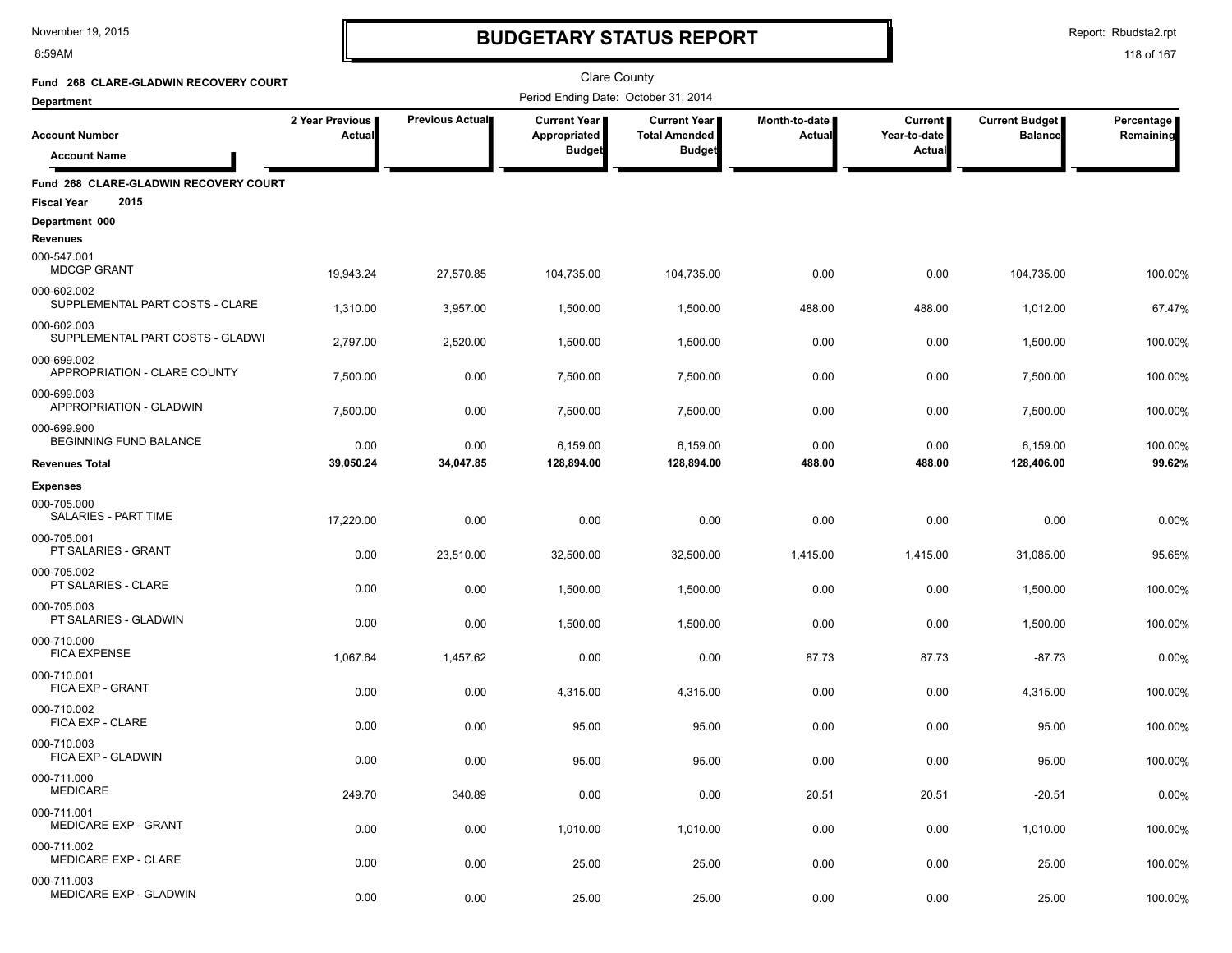8:59AM

# **BUDGETARY STATUS REPORT**

Report: Rbudsta2.rpt

| Fund 268 CLARE-GLADWIN RECOVERY COURT         |                           |                        | <b>Clare County</b>                   |                                             |                         |                           |                                         |                         |
|-----------------------------------------------|---------------------------|------------------------|---------------------------------------|---------------------------------------------|-------------------------|---------------------------|-----------------------------------------|-------------------------|
| <b>Department</b>                             |                           |                        | Period Ending Date: October 31, 2014  |                                             |                         |                           |                                         |                         |
| <b>Account Number</b>                         | 2 Year Previous<br>Actual | <b>Previous Actual</b> | <b>Current Year</b>  <br>Appropriated | <b>Current Year</b><br><b>Total Amended</b> | Month-to-date<br>Actual | Current  <br>Year-to-date | <b>Current Budget</b><br><b>Balance</b> | Percentage<br>Remaining |
| <b>Account Name</b>                           |                           |                        | <b>Budget</b>                         | <b>Budget</b>                               |                         | <b>Actual</b>             |                                         |                         |
| 000-724.000<br><b>WORKMANS COMP</b>           | 20.71                     | 96.09                  | 255.00                                | 255.00                                      | 0.00                    | 0.00                      | 255.00                                  | 100.00%                 |
| 000-724.002<br><b>WORKERS COMP - CLARE</b>    | 0.00                      | 0.00                   | 10.00                                 | 10.00                                       | 0.00                    | 0.00                      | 10.00                                   | 100.00%                 |
| 000-724.003<br>WORKERS COMP - GLADWIN         | 0.00                      | 0.00                   | 10.00                                 | 10.00                                       | 0.00                    | 0.00                      | 10.00                                   | 100.00%                 |
| 000-727.001<br>SUPPLIES - GRANT               | 448.67                    | 1,273.17               | 1,000.00                              | 1,000.00                                    | 15.99                   | 15.99                     | 984.01                                  | 98.40%                  |
| 000-727.002<br>SUPPLIES - CLARE               | 438.46                    | 1,014.52               | 750.00                                | 750.00                                      | 7.50                    | 7.50                      | 742.50                                  | 99.00%                  |
| 000-727.003<br>SUPPLIES - GLADWIN             | 462.91                    | 1,188.77               | 750.00                                | 750.00                                      | 7.50                    | 7.50                      | 742.50                                  | 99.00%                  |
| 000-730.001<br>OPERATING SUPPLIES             | 0.00                      | 0.00                   | 0.00                                  | 0.00                                        | 146.55                  | 146.55                    | $-146.55$                               | 0.00%                   |
| 000-730.002<br>OPERATING SUPPLIES - CLARE     | 0.00                      | 15.00                  | 750.00                                | 750.00                                      | 7.50                    | 7.50                      | 742.50                                  | 99.00%                  |
| 000-730.003<br>OPERATING SUPPLIES - GLADWIN   | 0.00                      | 15.00                  | 750.00                                | 750.00                                      | 7.49                    | 7.49                      | 742.51                                  | 99.00%                  |
| 000-801.001<br>CONTRACTUAL SERVICES - GRANT   | 0.00                      | 0.00                   | 11,000.00                             | 11,000.00                                   | 0.00                    | 0.00                      | 11,000.00                               | 100.00%                 |
| 000-801.002<br>CONTRACTUAL SERVICES - CLARE   | 37.50                     | 557.50                 | 2,870.00                              | 2,870.00                                    | 0.00                    | 0.00                      | 2,870.00                                | 100.00%                 |
| 000-801.003<br>CONTRACTUAL SERVICES - GLADWIN | 37.50                     | 1,093.86               | 2,870.00                              | 2,870.00                                    | 0.00                    | 0.00                      | 2,870.00                                | 100.00%                 |
| 000-864.001<br>TRAVEL EXP - GRANT             | 1,036.52                  | 1,684.73               | 3,000.00                              | 3,000.00                                    | 0.00                    | 0.00                      | 3,000.00                                | 100.00%                 |
| 000-864.002<br>TRAVEL EXP - CLARE             | 1,643.01                  | 3,239.45               | 2,000.00                              | 2,000.00                                    | 0.00                    | 0.00                      | 2,000.00                                | 100.00%                 |
| 000-864.003<br>TRAVEL EXP - GLADWIN           | 1,643.00                  | 3,378.31               | 2,000.00                              | 2,000.00                                    | 0.00                    | 0.00                      | 2,000.00                                | 100.00%                 |
| 000-977.002<br>NEW EQUIP UNDER \$5000 CLARE   | 0.00                      | 0.00                   | 1,000.00                              | 1,000.00                                    | 0.00                    | 0.00                      | 1,000.00                                | 100.00%                 |
| 000-977.003<br>NEW EQUIP UNDER \$5000 GLADWIN | 0.00                      | 0.00                   | 1,000.00                              | 1,000.00                                    | 0.00                    | 0.00                      | 1,000.00                                | 100.00%                 |
| 000-998.900<br><b>ENDING FUND BALANCE</b>     | 0.00                      | 0.00                   | 57,814.00                             | 57,814.00                                   | 0.00                    | 0.00                      | 57,814.00                               | 100.00%                 |
| <b>Expenses Total</b>                         | 24,305.62                 | 38,864.91              | 128,894.00                            | 128,894.00                                  | 1,715.77                | 1,715.77                  | 127,178.23                              | 98.67%                  |
| <b>Dept Total</b>                             | 14,744.62                 | $-4,817.06$            | 0.00                                  | 0.00                                        | $-1,227.77$             | $-1,227.77$               | 1,227.77                                | 0.00%                   |
| <b>Revenues Total</b>                         | 39,050.24                 | 34,047.85              | 128,894.00                            | 128,894.00                                  | 488.00                  | 488.00                    | 128,406.00                              | 99.62%                  |
| <b>Expenses Fund Total</b>                    | 24,305.62                 | 38,864.91              | 128,894.00                            | 128,894.00                                  | 1,715.77                | 1,715.77                  | 127, 178.23                             | 98.67%                  |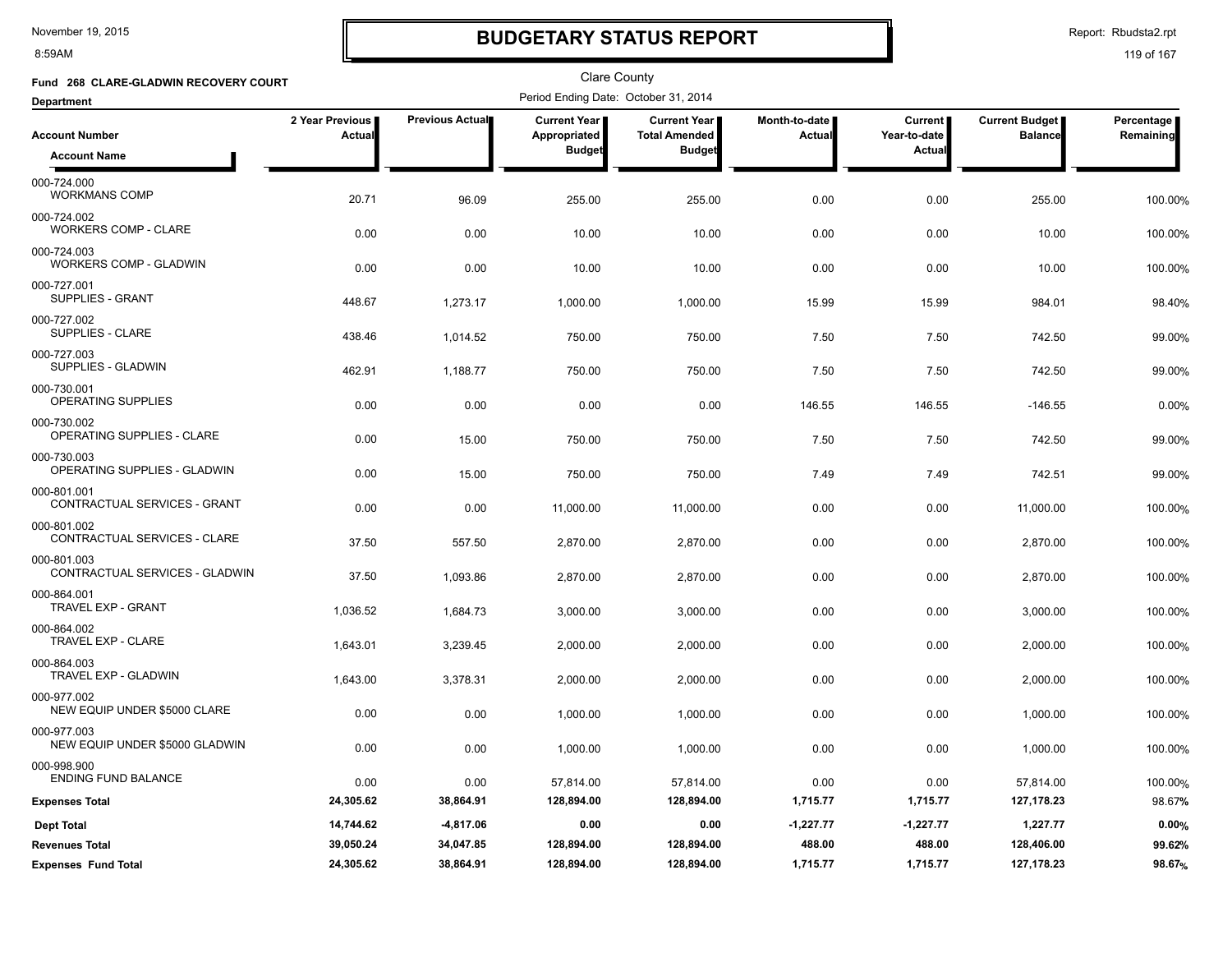| November 19, 2015 |  |  |  |
|-------------------|--|--|--|
|-------------------|--|--|--|

8:59AM

### **BUDGETARY STATUS REPORT**

Report: Rbudsta2.rpt

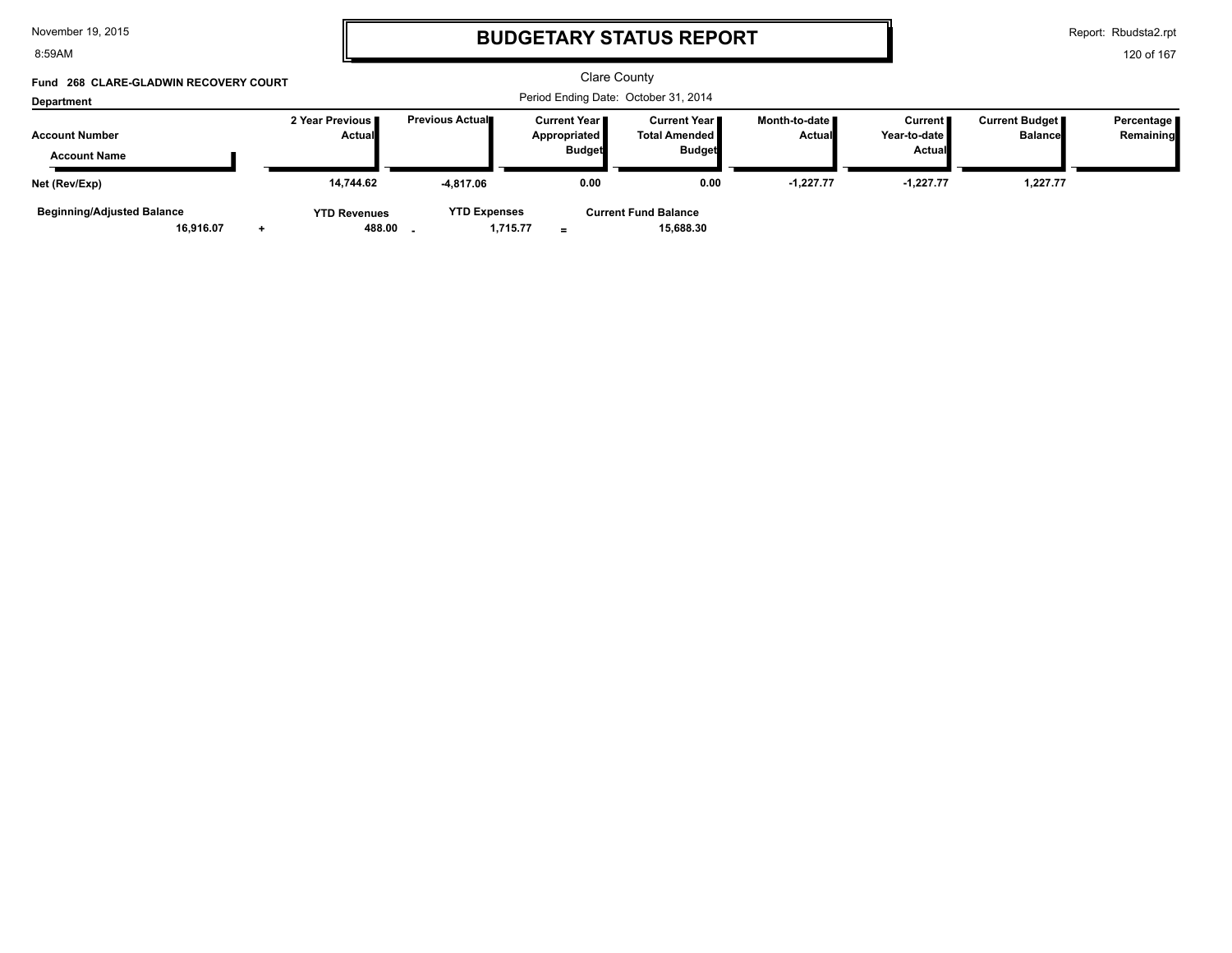8:59AM

### **BUDGETARY STATUS REPORT**

Report: Rbudsta2.rpt

| Fund 269 LAW LIBRARY FUND                      |                                          |                               | <b>Clare County</b>                                  |                                                              |                                |                                     |                                         |                         |
|------------------------------------------------|------------------------------------------|-------------------------------|------------------------------------------------------|--------------------------------------------------------------|--------------------------------|-------------------------------------|-----------------------------------------|-------------------------|
| <b>Department</b>                              |                                          |                               | Period Ending Date: October 31, 2014                 |                                                              |                                |                                     |                                         |                         |
| <b>Account Number</b><br><b>Account Name</b>   | 2 Year Previous<br>Actual                | Previous Actual               | <b>Current Year</b><br>Appropriated<br><b>Budget</b> | <b>Current Year</b><br><b>Total Amended</b><br><b>Budget</b> | Month-to-date<br><b>Actual</b> | Current  <br>Year-to-date<br>Actual | <b>Current Budget</b><br><b>Balance</b> | Percentage<br>Remaining |
| Fund 269 LAW LIBRARY FUND                      |                                          |                               |                                                      |                                                              |                                |                                     |                                         |                         |
| 2015<br><b>Fiscal Year</b>                     |                                          |                               |                                                      |                                                              |                                |                                     |                                         |                         |
| Department 000                                 |                                          |                               |                                                      |                                                              |                                |                                     |                                         |                         |
| <b>Revenues</b>                                |                                          |                               |                                                      |                                                              |                                |                                     |                                         |                         |
| 000-660.000<br><b>PENAL FINES</b>              | 5,250.00                                 | 5,250.00                      | 0.00                                                 | 0.00                                                         | 0.00                           | 0.00                                | 0.00                                    | 0.00%                   |
| 000-699.900<br>BEGINNING FUND BALANCE          | 0.00                                     | 0.00                          | 13,054.00                                            | 13,054.00                                                    | 0.00                           | 0.00                                | 13,054.00                               | 100.00%                 |
| <b>Revenues Total</b>                          | 5,250.00                                 | 5,250.00                      | 13,054.00                                            | 13,054.00                                                    | 0.00                           | 0.00                                | 13,054.00                               | 100.00%                 |
| <b>Expenses</b>                                |                                          |                               |                                                      |                                                              |                                |                                     |                                         |                         |
| 000-701.000<br><b>EXPENDITURE CONTROL</b>      | 3,205.47                                 | 3,717.96                      | 4,000.00                                             | 4,000.00                                                     | 0.00                           | 0.00                                | 4,000.00                                | 100.00%                 |
| 000-998.900<br><b>ENDING FUND BALANCE</b>      | 0.00                                     | 0.00                          | 9,054.00                                             | 9,054.00                                                     | 0.00                           | 0.00                                | 9,054.00                                | 100.00%                 |
| <b>Expenses Total</b>                          | 3,205.47                                 | 3,717.96                      | 13,054.00                                            | 13,054.00                                                    | 0.00                           | 0.00                                | 13,054.00                               | 100.00%                 |
| <b>Dept Total</b>                              | 2,044.53                                 | 1,532.04                      | 0.00                                                 | 0.00                                                         | 0.00                           | 0.00                                | 0.00                                    | 0.00%                   |
| <b>Revenues Total</b>                          | 5,250.00                                 | 5,250.00                      | 13,054.00                                            | 13,054.00                                                    | 0.00                           | 0.00                                | 13,054.00                               | 100.00%                 |
| <b>Expenses Fund Total</b>                     | 3,205.47                                 | 3,717.96                      | 13,054.00                                            | 13,054.00                                                    | 0.00                           | 0.00                                | 13,054.00                               | 100.00%                 |
| Net (Rev/Exp)                                  | 2,044.53                                 | 1,532.04                      | 0.00                                                 | 0.00                                                         | 0.00                           | 0.00                                | 0.00                                    |                         |
| <b>Beginning/Adjusted Balance</b><br>14,315.92 | <b>YTD Revenues</b><br>0.00<br>$\ddot{}$ | <b>YTD Expenses</b><br>$\sim$ | 0.00<br>$\equiv$                                     | <b>Current Fund Balance</b><br>14,315.92                     |                                |                                     |                                         |                         |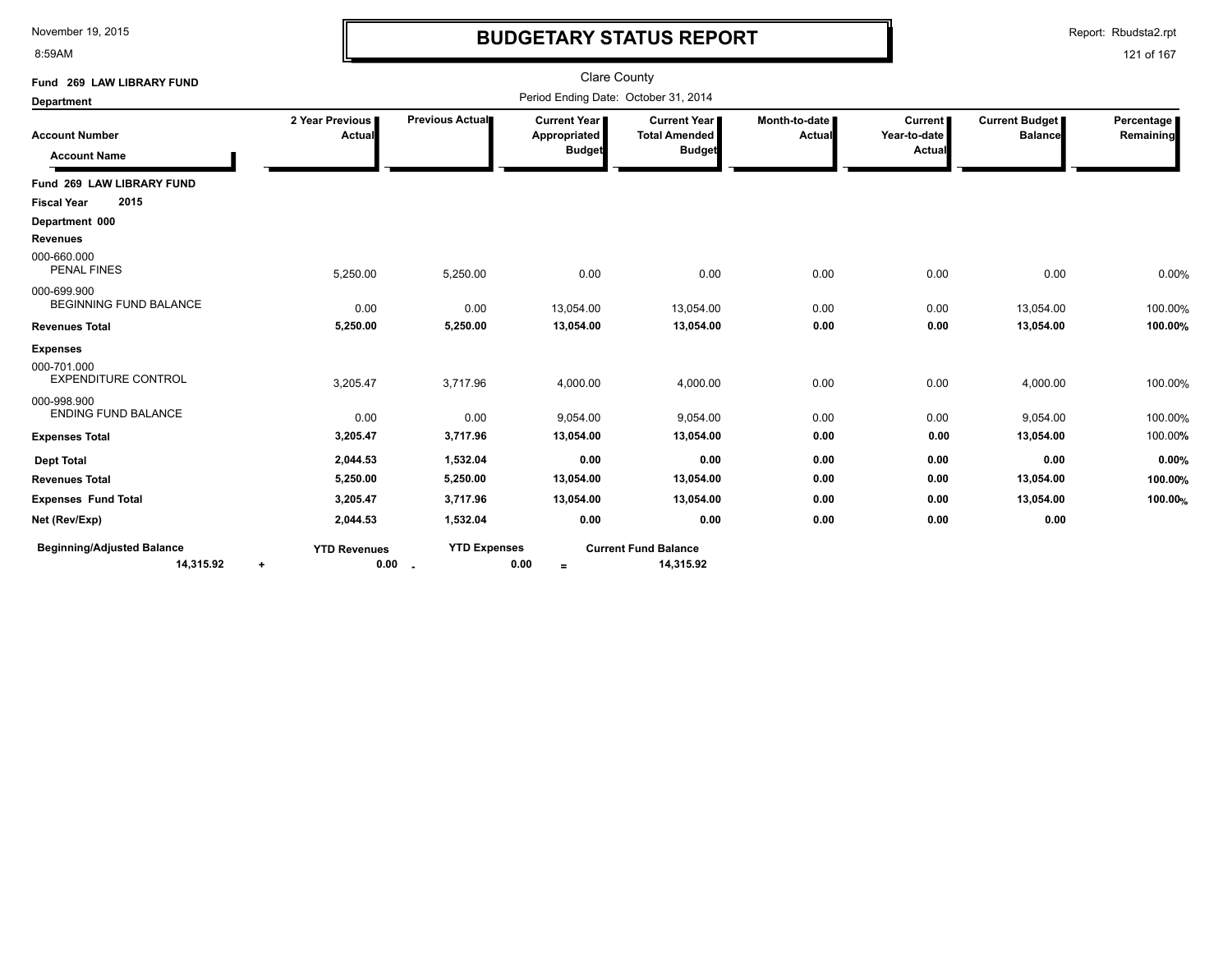8:59AM

### **BUDGETARY STATUS REPORT**

Report: Rbudsta2.rpt

| Fund 274 COMM DEV-GENERAL                                |                           |                        | <b>Clare County</b>                                    |                                                       |                         |                                                 |                                         |                         |
|----------------------------------------------------------|---------------------------|------------------------|--------------------------------------------------------|-------------------------------------------------------|-------------------------|-------------------------------------------------|-----------------------------------------|-------------------------|
| <b>Department</b>                                        |                           |                        | Period Ending Date: October 31, 2014                   |                                                       |                         |                                                 |                                         |                         |
| <b>Account Number</b>                                    | 2 Year Previous<br>Actual | <b>Previous Actual</b> | <b>Current Year I</b><br>Appropriated<br><b>Budget</b> | Current Year<br><b>Total Amended</b><br><b>Budget</b> | Month-to-date<br>Actual | <b>Current</b><br>Year-to-date<br><b>Actual</b> | <b>Current Budget</b><br><b>Balance</b> | Percentage<br>Remaining |
| <b>Account Name</b>                                      |                           |                        |                                                        |                                                       |                         |                                                 |                                         |                         |
| Fund 274 COMM DEV-GENERAL<br>2015<br><b>Fiscal Year</b>  |                           |                        |                                                        |                                                       |                         |                                                 |                                         |                         |
| Department 000                                           |                           |                        |                                                        |                                                       |                         |                                                 |                                         |                         |
| <b>Revenues</b><br>000-652.000<br>ADMINISTRATION REVENUE | 23,997.11                 | 43,423.00              | 55,000.00                                              | 55,000.00                                             | 5,034.50                | 5,034.50                                        | 49,965.50                               | 90.85%                  |
| 000-676.002<br>PRINCIPAL-PERSONAL LOAN                   | 160.00                    | 80.00                  | 150.00                                                 | 150.00                                                | 60.00                   | 60.00                                           | 90.00                                   | 60.00%                  |
| 000-690.000<br><b>MISCELLANEOUS</b>                      | 1,195.00                  | 0.00                   | 0.00                                                   | 0.00                                                  | 0.00                    | 0.00                                            | 0.00                                    | 0.00%                   |
| 000-699.900<br>BEGINNING FUND BALANCE                    | 0.00                      | 0.00                   | 32,009.00                                              | 32,009.00                                             | 0.00                    | 0.00                                            | 32,009.00                               | 100.00%                 |
| <b>Revenues Total</b>                                    | 25,352.11                 | 43,503.00              | 87,159.00                                              | 87,159.00                                             | 5,094.50                | 5,094.50                                        | 82,064.50                               | 94.15%                  |
| <b>Expenses</b><br>000-702.000<br><b>SALARY</b>          | 4,444.60                  | 0.00                   | 5,145.00                                               | 5,145.00                                              | 346.68                  | 346.68                                          | 4,798.32                                | 93.26%                  |
| 000-704.000<br><b>ASSISTANT SALARY</b>                   | 17,904.07                 | 27,141.41              | 12,204.00                                              | 12,204.00                                             | 469.39                  | 469.39                                          | 11,734.61                               | 96.15%                  |
| 000-710.000<br><b>FICA</b>                               | 919.82                    | 897.96                 | 1,076.00                                               | 1,076.00                                              | 48.94                   | 48.94                                           | 1,027.06                                | 95.45%                  |
| 000-711.000<br><b>MEDICARE</b>                           | 216.20                    | 210.03                 | 252.00                                                 | 252.00                                                | 11.45                   | 11.45                                           | 240.55                                  | 95.46%                  |
| 000-715.000<br><b>HEALTH INSURANCE</b>                   | 5,561.24                  | 4,884.91               | 5,592.00                                               | 5,592.00                                              | 478.71                  | 478.71                                          | 5,113.29                                | 91.44%                  |
| 000-715.001<br><b>BENNY CARD</b>                         | 10.67                     | 0.00                   | 0.00                                                   | 0.00                                                  | 0.00                    | 0.00                                            | 0.00                                    | 0.00%                   |
| 000-715.002<br><b>HRA</b>                                | 30.00                     | 0.00                   | 0.00                                                   | 0.00                                                  | 0.00                    | 0.00                                            | 0.00                                    | 0.00%                   |
| 000-715.006<br><b>CIC BUNDLE</b>                         | 0.00                      | 228.38                 | 225.00                                                 | 225.00                                                | 19.76                   | 19.76                                           | 205.24                                  | 91.22%                  |
| 000-716.005<br>HEALTH INS RX REIMBURSEMENT               | 0.00                      | 28.96                  | 100.00                                                 | 100.00                                                | 0.00                    | 0.00                                            | 100.00                                  | 100.00%                 |
| 000-716.007<br>HEALTH ACH REIMBURSEMENT                  | 3,736.24                  | 3.429.88               | 0.00                                                   | 0.00                                                  | 0.00                    | 0.00                                            | 0.00                                    | 0.00%                   |
| 000-716.008<br>SMART CARD REIMBURSEMENT                  | 64.49                     | 18.32                  | 0.00                                                   | 0.00                                                  | 0.00                    | 0.00                                            | 0.00                                    | 0.00%                   |
| 000-716.009<br><b>ADMIN FEES</b>                         | 48.27                     | 234.25                 | 2.00                                                   | 2.00                                                  | 32.30                   | 32.30                                           | $-30.30$                                | $-1,515.00\%$           |
| 000-717.000<br><b>LIFE INSURANCE</b>                     | 31.90                     | 32.40                  | 33.00                                                  | 33.00                                                 | 2.70                    | 2.70                                            | 30.30                                   | 91.82%                  |
| 000-717.002<br>COBRA/HIPPA                               | 5.77                      | 0.00                   | 0.00                                                   | 0.00                                                  | 0.00                    | 0.00                                            | 0.00                                    | 0.00%                   |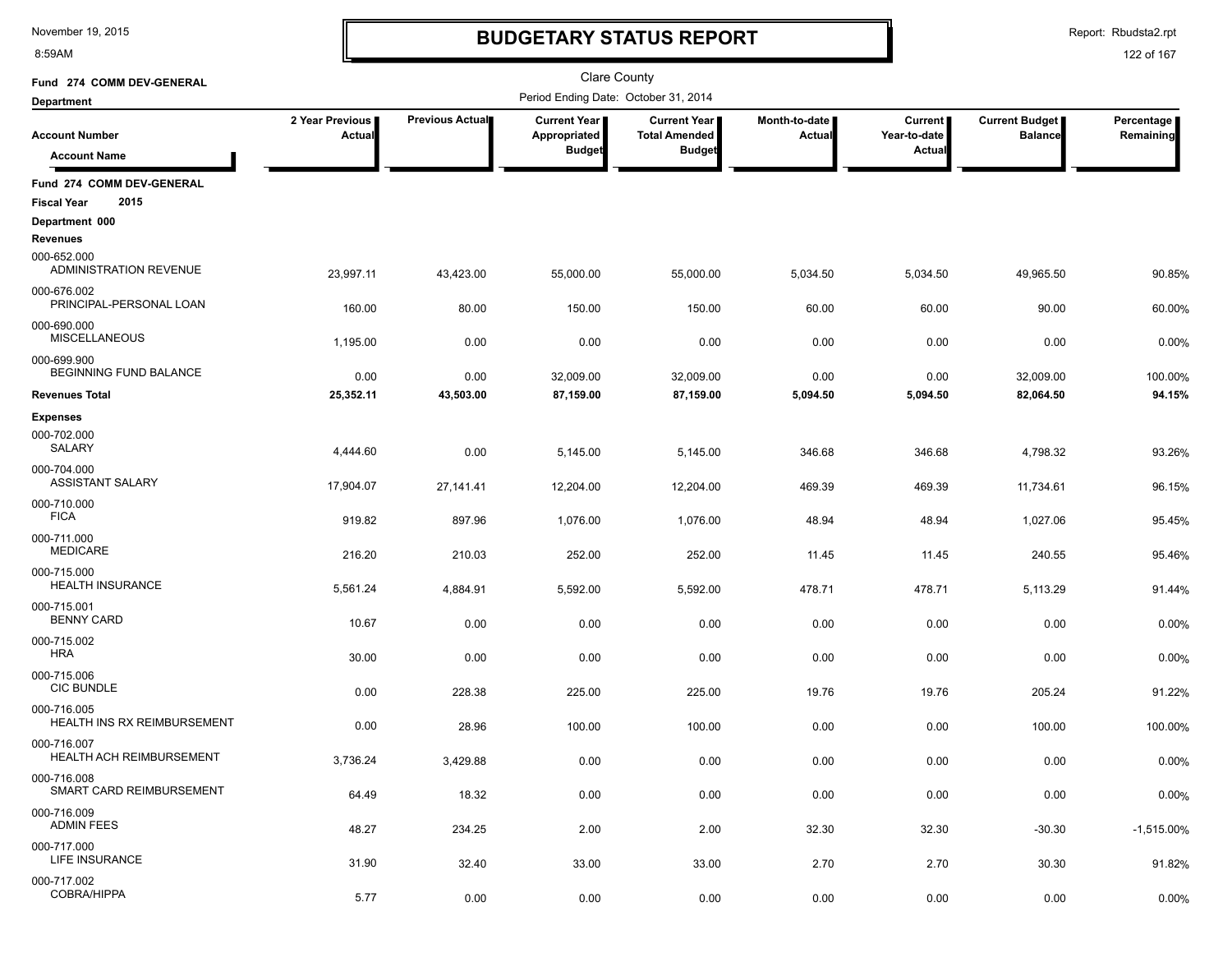8:59AM

### **BUDGETARY STATUS REPORT**

Report: Rbudsta2.rpt

| Fund 274 COMM DEV-GENERAL                                   |                                   |                     | Clare County                         |                                          |                         |                                |                                         |                         |
|-------------------------------------------------------------|-----------------------------------|---------------------|--------------------------------------|------------------------------------------|-------------------------|--------------------------------|-----------------------------------------|-------------------------|
| <b>Department</b>                                           |                                   |                     | Period Ending Date: October 31, 2014 |                                          |                         |                                |                                         |                         |
| <b>Account Number</b>                                       | 2 Year Previous<br>Actual         | Previous Actual     | <b>Current Year</b><br>Appropriated  | Current Year<br><b>Total Amended</b>     | Month-to-date<br>Actual | <b>Current</b><br>Year-to-date | <b>Current Budget</b><br><b>Balance</b> | Percentage<br>Remaining |
| <b>Account Name</b>                                         |                                   |                     | <b>Budget</b>                        | <b>Budget</b>                            |                         | Actual                         |                                         |                         |
| 000-718.000<br>CO PORTION RETIREMENT                        | 842.69                            | 1,973.77            | 900.00                               | 900.00                                   | 0.00                    | 0.00                           | 900.00                                  | 100.00%                 |
| 000-724.000<br><b>WORKMANS COMP</b>                         | 59.43                             | 123.46              | 100.00                               | 100.00                                   | 0.00                    | 0.00                           | 100.00                                  | 100.00%                 |
| 000-727.000<br><b>SUPPLIES</b>                              | 744.72                            | 595.00              | 500.00                               | 500.00                                   | 0.00                    | 0.00                           | 500.00                                  | 100.00%                 |
| 000-728.000<br>PRINTING & BINDING                           | 0.00                              | 31.00               | 0.00                                 | 0.00                                     | 0.00                    | 0.00                           | 0.00                                    | 0.00%                   |
| 000-732.000<br><b>POSTAGE</b>                               | 0.00                              | 0.00                | 100.00                               | 100.00                                   | 0.00                    | 0.00                           | 100.00                                  | 100.00%                 |
| 000-810.000<br><b>CONSULTING FEES</b>                       | 350.00                            | 900.00              | 0.00                                 | 0.00                                     | 0.00                    | 0.00                           | 0.00                                    | 0.00%                   |
| 000-852.000<br><b>TELEPHONE</b>                             | 136.64                            | 133.80              | 100.00                               | 100.00                                   | 11.11                   | 11.11                          | 88.89                                   | 88.89%                  |
| 000-852.006<br><b>TELECOMMUNICATIONS</b>                    | 21.04                             | 13.75               | 0.00                                 | 0.00                                     | 0.00                    | 0.00                           | 0.00                                    | 0.00%                   |
| 000-864.000<br>TRAVEL & EXPENSE                             | 333.26                            | 1,011.42            | 700.00                               | 700.00                                   | 209.44                  | 209.44                         | 490.56                                  | 70.08%                  |
| 000-880.000<br>COMMUNITY PROMOTION-CO MATCH                 | 5,000.00                          | 0.00                | 0.00                                 | 0.00                                     | 0.00                    | 0.00                           | 0.00                                    | 0.00%                   |
| 000-900.000<br><b>ADVERTISING</b>                           | 61.50                             | 82.00               | 0.00                                 | 0.00                                     | 0.00                    | 0.00                           | 0.00                                    | 0.00%                   |
| 000-957.000<br>TRAINING/CONFERENCE                          | 854.10                            | 610.26              | 1,000.00                             | 1,000.00                                 | 0.00                    | 0.00                           | 1,000.00                                | 100.00%                 |
| 000-978.001<br>NEW EQUIPMENT UNDER                          | 0.00                              | 0.00                | 3,000.00                             | 3,000.00                                 | 0.00                    | 0.00                           | 3,000.00                                | 100.00%                 |
| 000-998.900<br><b>ENDING FUND BALANCE</b>                   | 0.00                              | 0.00                | 56,130.00                            | 56,130.00                                | 0.00                    | 0.00                           | 56,130.00                               | 100.00%                 |
| <b>Expenses Total</b>                                       | 41,376.65                         | 42,580.96           | 87,159.00                            | 87,159.00                                | 1,630.48                | 1,630.48                       | 85,528.52                               | 98.13%                  |
| <b>Dept Total</b>                                           | $-16,024.54$                      | 922.04              | 0.00                                 | 0.00                                     | 3,464.02                | 3,464.02                       | $-3,464.02$                             | 0.00%                   |
| <b>Revenues Total</b>                                       | 25,352.11                         | 43,503.00           | 87,159.00                            | 87,159.00                                | 5,094.50                | 5,094.50                       | 82,064.50                               | 94.15%                  |
| <b>Expenses Fund Total</b>                                  | 41,376.65                         | 42,580.96           | 87,159.00                            | 87,159.00                                | 1,630.48                | 1,630.48                       | 85,528.52                               | 98.13%                  |
| Net (Rev/Exp)                                               | $-16,024.54$                      | 922.04              | 0.00                                 | 0.00                                     | 3,464.02                | 3,464.02                       | $-3,464.02$                             |                         |
| <b>Beginning/Adjusted Balance</b><br>25,201.65<br>$\ddot{}$ | <b>YTD Revenues</b><br>5,094.50 _ | <b>YTD Expenses</b> | 1,630.48<br>$=$                      | <b>Current Fund Balance</b><br>28,665.67 |                         |                                |                                         |                         |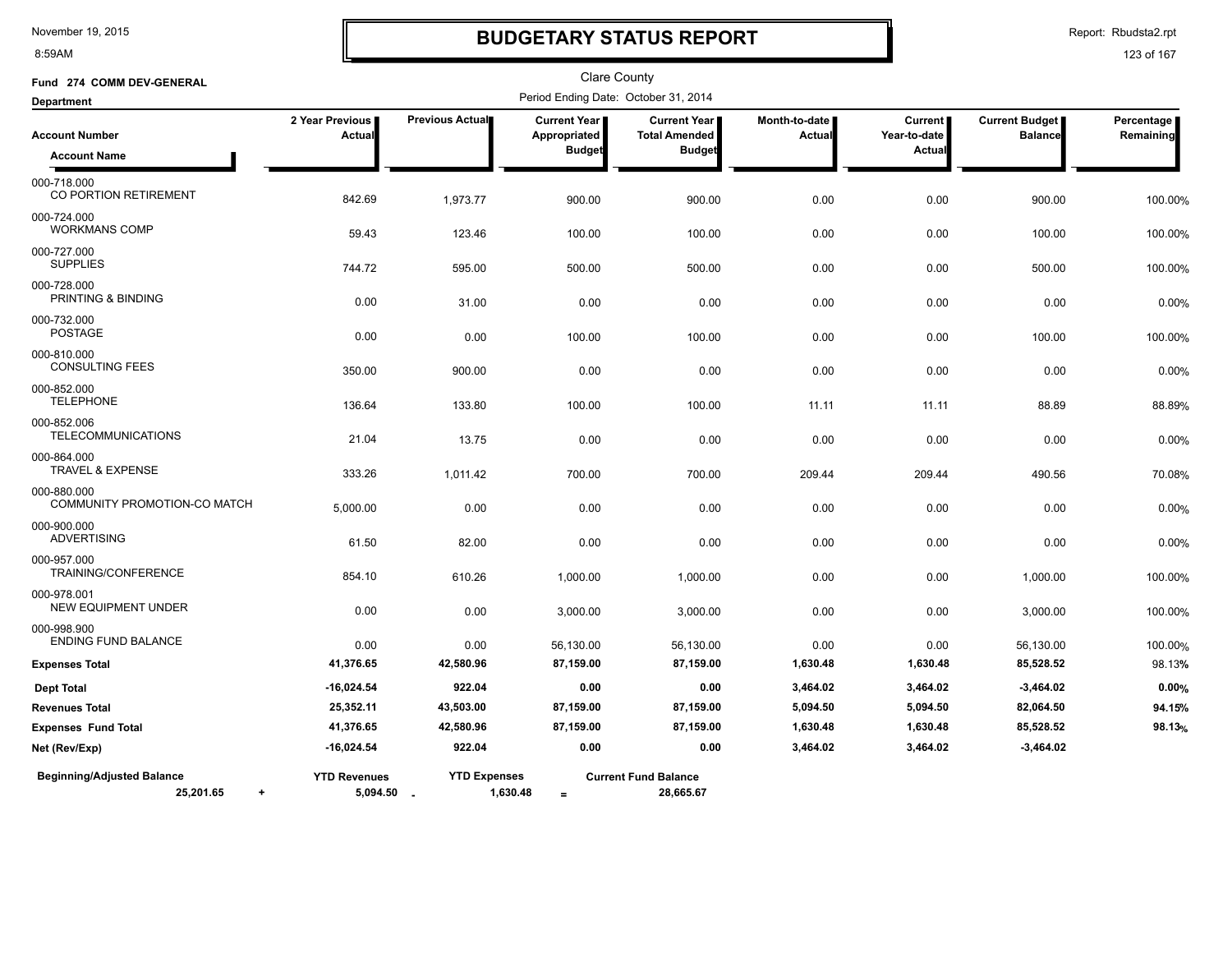8:59AM

### **BUDGETARY STATUS REPORT**

Report: Rbudsta2.rpt

| Fund 275 COMM DEV-ESCROW                               |                           |                 | <b>Clare County</b>                  |                                      |                                |                                |                                         |                         |
|--------------------------------------------------------|---------------------------|-----------------|--------------------------------------|--------------------------------------|--------------------------------|--------------------------------|-----------------------------------------|-------------------------|
| <b>Department</b>                                      |                           |                 | Period Ending Date: October 31, 2014 |                                      |                                |                                |                                         |                         |
| <b>Account Number</b>                                  | 2 Year Previous<br>Actual | Previous Actual | Current Year<br>Appropriated         | Current Year<br><b>Total Amended</b> | Month-to-date<br><b>Actual</b> | <b>Current</b><br>Year-to-date | <b>Current Budget</b><br><b>Balance</b> | Percentage<br>Remaining |
| <b>Account Name</b>                                    |                           |                 | <b>Budget</b>                        | <b>Budget</b>                        |                                | Actual                         |                                         |                         |
| Fund 275 COMM DEV-ESCROW<br>2015<br><b>Fiscal Year</b> |                           |                 |                                      |                                      |                                |                                |                                         |                         |
| Department 000                                         |                           |                 |                                      |                                      |                                |                                |                                         |                         |
| Revenues                                               |                           |                 |                                      |                                      |                                |                                |                                         |                         |
| 000-501.000<br><b>CDBG FUNDS</b>                       | 0.00                      | 144,768.00      | 150,000.00                           | 150,000.00                           | 0.00                           | 0.00                           | 150,000.00                              | 100.00%                 |
| 000-505.000<br>RURAL HOUSING PRESERV GRANT 2009        | 18,700.00                 | 0.00            | 25,000.00                            | 25,000.00                            | 0.00                           | 0.00                           | 25,000.00                               | 100.00%                 |
| 000-507.000<br><b>USDA GRANT - TRAINING</b>            | 0.00                      | 12,129.00       | 0.00                                 | 0.00                                 | 0.00                           | 0.00                           | 0.00                                    | 0.00%                   |
| 000-652.000<br><b>ADMIN FEES</b>                       | 0.00                      | 4,765.00        | 0.00                                 | 0.00                                 | 0.00                           | 0.00                           | 0.00                                    | 0.00%                   |
| 000-664.000<br><b>INTEREST - CDBG</b>                  | 2,137.10                  | 968.27          | 2,100.00                             | 2,100.00                             | 50.03                          | 50.03                          | 2,049.97                                | 97.62%                  |
| 000-664.001<br><b>INTEREST - HPG</b>                   | 91.31                     | 64.31           | 75.00                                | 75.00                                | 15.00                          | 15.00                          | 60.00                                   | 80.00%                  |
| 000-664.002<br><b>INTEREST - SBRLF</b>                 | 1,702.43                  | 1,326.41        | 400.00                               | 400.00                               | 153.83                         | 153.83                         | 246.17                                  | 61.54%                  |
| 000-665.000<br><b>BANK INTEREST</b>                    | 12.18                     | 100.47          | 100.00                               | 100.00                               | 6.13                           | 6.13                           | 93.87                                   | 93.87%                  |
| 000-667.000<br>PRINCIPAL - CDBG                        | 91,311.36                 | 27,605.00       | 40,000.00                            | 40,000.00                            | 364.97                         | 364.97                         | 39,635.03                               | 99.09%                  |
| 000-667.001<br>PRINCIPAL - HPG                         | 4,100.00                  | 1,913.99        | 4,000.00                             | 4,000.00                             | 0.00                           | 0.00                           | 4,000.00                                | 100.00%                 |
| 000-667.002<br>PRINCIPAL - SBRLF                       | 10,258.49                 | 16,421.31       | 20,000.00                            | 20,000.00                            | 789.33                         | 789.33                         | 19,210.67                               | 96.05%                  |
| 000-674.000<br><b>CONTRIBUTIONS</b>                    | 5,072.00                  | 0.00            | 0.00                                 | 0.00                                 | 0.00                           | 0.00                           | 0.00                                    | 0.00%                   |
| 000-699.900<br>BEGINNING FUND BALANCE                  | 0.00                      | 0.00            | 4,325.00                             | 4,325.00                             | 0.00                           | 0.00                           | 4,325.00                                | 100.00%                 |
| <b>Revenues Total</b>                                  | 133,384.87                | 210,061.76      | 246,000.00                           | 246,000.00                           | 1,379.29                       | 1,379.29                       | 244,620.71                              | 99.44%                  |
| <b>Expenses</b>                                        |                           |                 |                                      |                                      |                                |                                |                                         |                         |
| 000-801.000<br>CONTRACTED SERVICE - CDBG               | 32,452.68                 | 122,617.91      | 130,000.00                           | 130.000.00                           | 12,000.00                      | 12,000.00                      | 118,000.00                              | 90.77%                  |
| 000-801.001<br>CONTRACTED SERVICES - HPG               | 1,500.00                  | 0.00            | 20,000.00                            | 20,000.00                            | 0.00                           | 0.00                           | 20,000.00                               | 100.00%                 |
| 000-801.002<br>CONTRACTED SERVICES - SBRLF             | 37,594.00                 | 60,000.00       | 21,000.00                            | 21,000.00                            | 0.00                           | 0.00                           | 21,000.00                               | 100.00%                 |
| 000-801.100<br>CDBG - PROGRAM INCOME EXP               | 0.00                      | 34,840.68       | 20,000.00                            | 20,000.00                            | 0.00                           | 0.00                           | 20,000.00                               | 100.00%                 |
| 000-815.000<br><b>ADMIN EXPENSE</b>                    | 23,997.11                 | 43,423.00       | 55,000.00                            | 55,000.00                            | 0.00                           | 0.00                           | 55,000.00                               | 100.00%                 |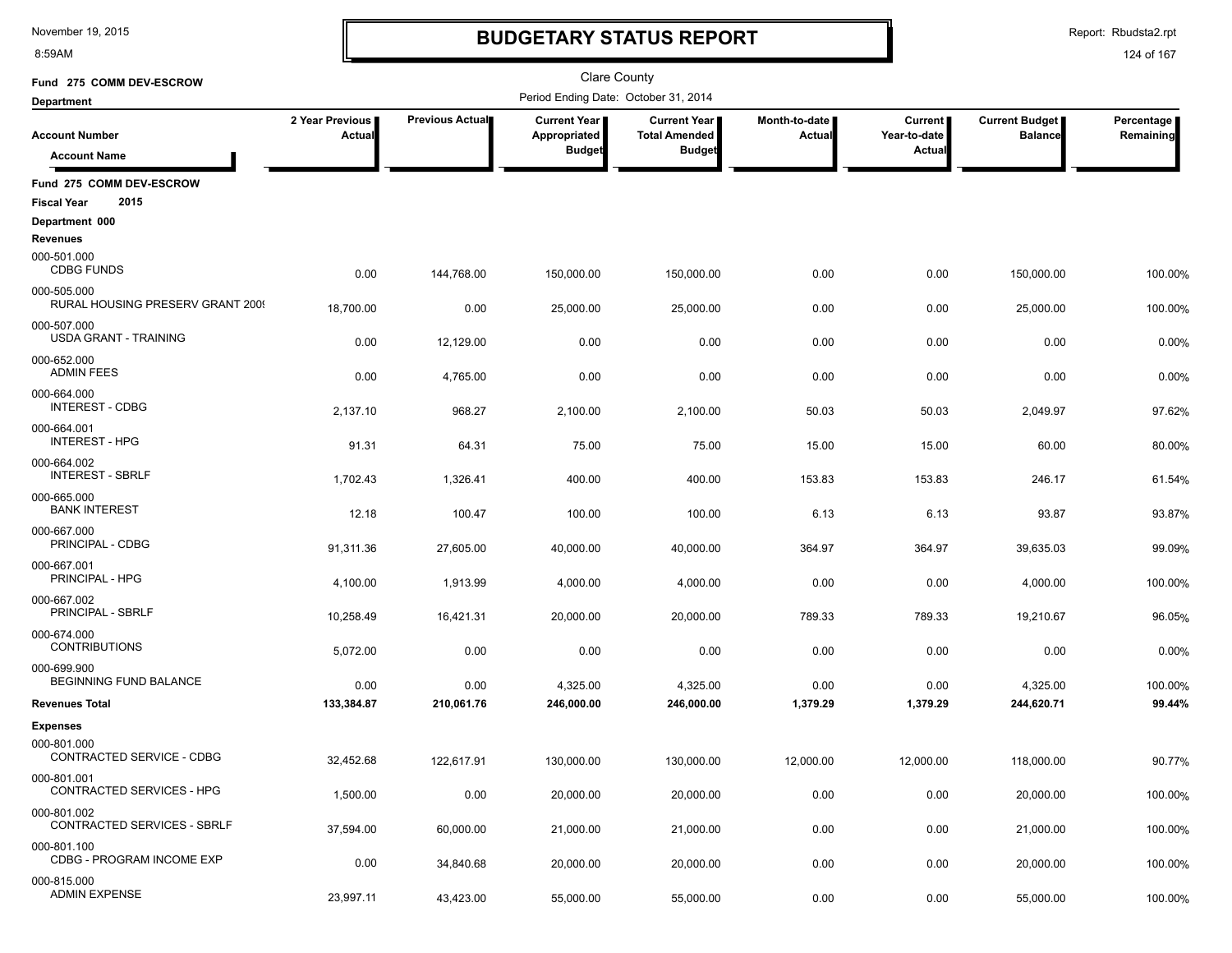8:59AM

### **BUDGETARY STATUS REPORT**

Report: Rbudsta2.rpt

| Fund 275 COMM DEV-ESCROW                       |                                              |                                  | <b>Clare County</b>                           |                                                                |                           |                                          |                                         |                         |
|------------------------------------------------|----------------------------------------------|----------------------------------|-----------------------------------------------|----------------------------------------------------------------|---------------------------|------------------------------------------|-----------------------------------------|-------------------------|
| <b>Department</b>                              |                                              |                                  |                                               | Period Ending Date: October 31, 2014                           |                           |                                          |                                         |                         |
| <b>Account Number</b><br><b>Account Name</b>   | 2 Year Previous<br>Actual                    | Previous Actual                  | Current Year<br>Appropriated<br><b>Budget</b> | <b>Current Year I</b><br><b>Total Amended</b><br><b>Budget</b> | Month-to-date  <br>Actual | <b>Current</b><br>Year-to-date<br>Actual | <b>Current Budget</b><br><b>Balance</b> | Percentage<br>Remaining |
| 000-914.000<br>HOME OWNERS INSURANCE - ADR     | 459.21                                       | 0.00                             | 0.00                                          | 0.00                                                           | 0.00                      | 0.00                                     | 0.00                                    | 0.00%                   |
| 000-921.000<br>UTILITIES - ADR                 | 340.49                                       | 0.00                             | 0.00                                          | 0.00                                                           | 0.00                      | 0.00                                     | 0.00                                    | 0.00%                   |
| 000-925.000<br><b>PROPERTY TAXES - ADR</b>     | 1,181.95                                     | 0.00                             | 0.00                                          | 0.00                                                           | 0.00                      | 0.00                                     | 0.00                                    | 0.00%                   |
| 000-955.000<br><b>BANK/NSF FEES</b>            | 0.65                                         | 0.00                             | 0.00                                          | 0.00                                                           | 0.00                      | 0.00                                     | 0.00                                    | 0.00%                   |
| 000-957.000<br><b>TRAINING - USDA GRANT</b>    | 0.00                                         | 12,129.00                        | 0.00                                          | 0.00                                                           | 0.00                      | 0.00                                     | 0.00                                    | 0.00%                   |
| <b>Expenses Total</b>                          | 97,526.09                                    | 273,010.59                       | 246,000.00                                    | 246,000.00                                                     | 12,000.00                 | 12,000.00                                | 234,000.00                              | 95.12%                  |
| <b>Dept Total</b>                              | 35,858.78                                    | $-62,948.83$                     | 0.00                                          | 0.00                                                           | $-10,620.71$              | $-10,620.71$                             | 10,620.71                               | 0.00%                   |
| <b>Revenues Total</b>                          | 133,384.87                                   | 210,061.76                       | 246,000.00                                    | 246,000.00                                                     | 1,379.29                  | 1,379.29                                 | 244,620.71                              | 99.44%                  |
| <b>Expenses Fund Total</b>                     | 97,526.09                                    | 273,010.59                       | 246,000.00                                    | 246,000.00                                                     | 12,000.00                 | 12,000.00                                | 234,000.00                              | 95.12%                  |
| Net (Rev/Exp)                                  | 35,858.78                                    | $-62,948.83$                     | 0.00                                          | 0.00                                                           | $-10,620.71$              | $-10,620.71$                             | 10,620.71                               |                         |
| <b>Beginning/Adjusted Balance</b><br>79,327.27 | <b>YTD Revenues</b><br>1,379.29<br>$\ddot{}$ | <b>YTD Expenses</b><br>12,000.00 | $=$                                           | <b>Current Fund Balance</b><br>68,706.56                       |                           |                                          |                                         |                         |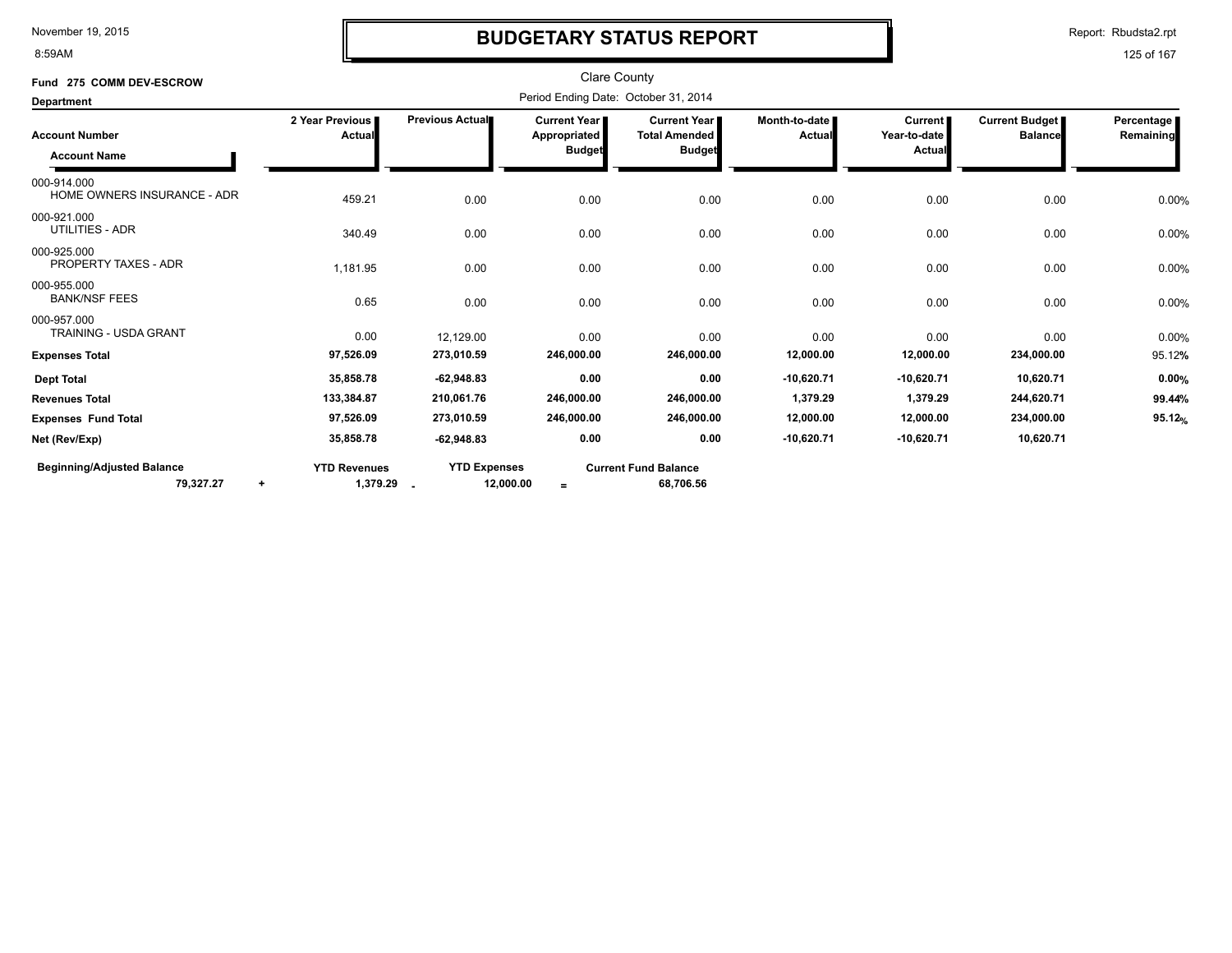8:59AM

# **BUDGETARY STATUS REPORT**

Report: Rbudsta2.rpt

| <b>Fund 288 CLARE COUNTY SENIOR SERVICES</b>                        |                           |                 | Clare County                                  |                                                              |                         |                                          |                                         |                         |
|---------------------------------------------------------------------|---------------------------|-----------------|-----------------------------------------------|--------------------------------------------------------------|-------------------------|------------------------------------------|-----------------------------------------|-------------------------|
| <b>Department</b>                                                   |                           |                 | Period Ending Date: October 31, 2014          |                                                              |                         |                                          |                                         |                         |
| <b>Account Number</b>                                               | 2 Year Previous<br>Actual | Previous Actual | Current Year<br>Appropriated<br><b>Budget</b> | <b>Current Year</b><br><b>Total Amended</b><br><b>Budget</b> | Month-to-date<br>Actual | <b>Current</b><br>Year-to-date<br>Actual | <b>Current Budget</b><br><b>Balance</b> | Percentage<br>Remaining |
| <b>Account Name</b>                                                 |                           |                 |                                               |                                                              |                         |                                          |                                         |                         |
| Fund 288 CLARE COUNTY SENIOR SERVICES<br>2015<br><b>Fiscal Year</b> |                           |                 |                                               |                                                              |                         |                                          |                                         |                         |
| Department 000<br><b>Revenues</b>                                   |                           |                 |                                               |                                                              |                         |                                          |                                         |                         |
| 000-402.000<br><b>CURRENT PROPERTY TAXES</b>                        | 228,377.58                | 195,342.08      | 180,876.00                                    | 180,876.00                                                   | 0.00                    | 0.00                                     | 180,876.00                              | 100.00%                 |
| 000-403.000<br>PERSONAL PROPERTY TAXES                              | 533.16                    | 572.46          | 550.00                                        | 550.00                                                       | 21.31                   | 21.31                                    | 528.69                                  | 96.13%                  |
| 000-429.000<br><b>COMMERICIAL FOREST TAX</b>                        | 4.13                      | 4.13            | 4.00                                          | 4.00                                                         | 0.00                    | 0.00                                     | 4.00                                    | 100.00%                 |
| 000-437.000<br><b>INDUSTRIAL FACILITY TAX</b>                       | 2,013.15                  | 1,960.79        | 2,100.00                                      | 2,100.00                                                     | 0.00                    | 0.00                                     | 2,100.00                                | 100.00%                 |
| 000-444.000<br>HAR HOUSING INC-LIEU OF TAXES                        | 800.55                    | 809.28          | 800.00                                        | 800.00                                                       | 0.00                    | 0.00                                     | 800.00                                  | 100.00%                 |
| 000-444.001<br><b>CLARE CITY - LIEU OF TAXES</b>                    | 244.15                    | 209.79          | 210.00                                        | 210.00                                                       | 0.00                    | 0.00                                     | 210.00                                  | 100.00%                 |
| 000-667.000<br><b>RENT</b>                                          | 0.00                      | 125.00          | 0.00                                          | 0.00                                                         | 0.00                    | 0.00                                     | 0.00                                    | 0.00%                   |
| 000-672.001<br>PROGRAM INCOME-FRIENDLY DRIVER                       | 6,717.80                  | 8,614.01        | 10,000.00                                     | 10,000.00                                                    | 0.00                    | 0.00                                     | 10,000.00                               | 100.00%                 |
| 000-673.000<br>SALE OF FIXED ASSETS                                 | 0.00                      | 0.00            | 500.00                                        | 500.00                                                       | 0.00                    | 0.00                                     | 500.00                                  | 100.00%                 |
| 000-676.000<br><b>REIMBURSMENT - MISC</b>                           | 0.00                      | 7,236.91        | 0.00                                          | 0.00                                                         | 0.00                    | 0.00                                     | 0.00                                    | 0.00%                   |
| 000-694.000<br><b>CASH OVER/SHORT</b>                               | 6.05                      | 124.88          | 0.00                                          | 0.00                                                         | 0.00                    | 0.00                                     | 0.00                                    | 0.00%                   |
| 000-698.000<br><b>BOND PROCEEDS</b>                                 | 0.00                      | 135,000.00      | 0.00                                          | 0.00                                                         | 0.00                    | 0.00                                     | 0.00                                    | 0.00%                   |
| 000-699.900<br>BEGINNING FUND BALANCE                               | 0.00                      | 0.00            | 177,183.00                                    | 177,183.00                                                   | 0.00                    | 0.00                                     | 177,183.00                              | 100.00%                 |
| <b>Revenues Total</b>                                               | 238,696.57                | 349,999.33      | 372,223.00                                    | 372,223.00                                                   | 21.31                   | 21.31                                    | 372,201.69                              | 99.99%                  |
| <b>Expenses</b>                                                     |                           |                 |                                               |                                                              |                         |                                          |                                         |                         |
| 000-703.000<br>SALARY                                               | 43.999.91                 | 44.334.22       | 45,900.00                                     | 45,900.00                                                    | 2,373.46                | 2,373.46                                 | 43.526.54                               | 94.83%                  |
| 000-704.000<br>FULL TIME SALARY                                     | 31,507.68                 | 32,627.90       | 12,203.00                                     | 12,203.00                                                    | 517.43                  | 517.43                                   | 11,685.57                               | 95.76%                  |
| 000-705.000<br>PART TIME SALARIES                                   | 8,338.50                  | 10,978.46       | 0.00                                          | 0.00                                                         | 572.22                  | 572.22                                   | $-572.22$                               | 0.00%                   |
| 000-710.000<br><b>FICA EXPENSE</b>                                  | 4,909.50                  | 5,657.22        | 3,603.00                                      | 3,603.00                                                     | 229.32                  | 229.32                                   | 3,373.68                                | 93.64%                  |
| 000-711.000<br>MEDICARE EXPENSE                                     | 1,148.12                  | 1,322.98        | 843.00                                        | 843.00                                                       | 53.62                   | 53.62                                    | 789.38                                  | 93.64%                  |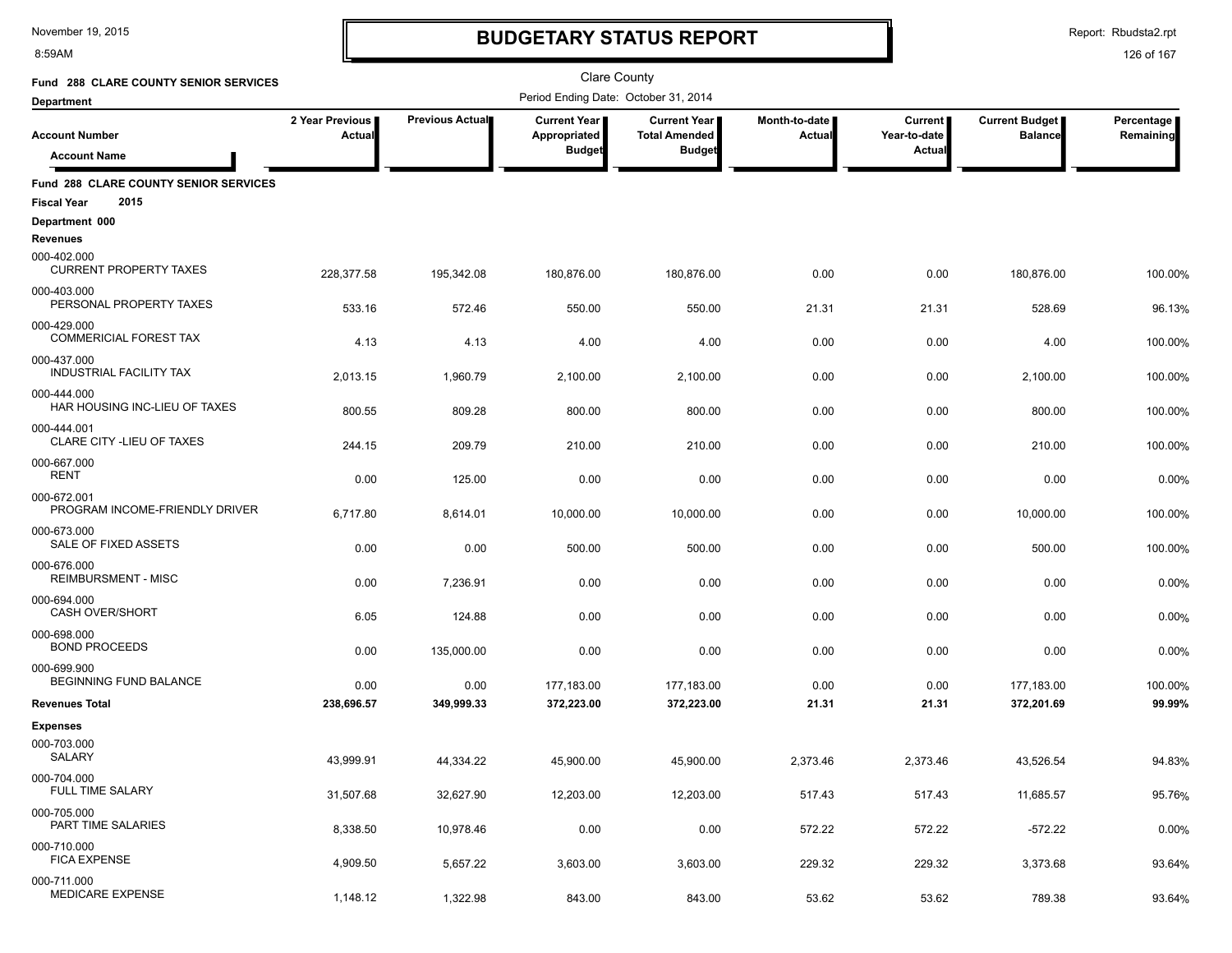8:59AM

### **BUDGETARY STATUS REPORT**

Report: Rbudsta2.rpt

| Fund 288 CLARE COUNTY SENIOR SERVICES           |                           |                        | <b>Clare County</b>                  |                                             |                         |                                |                                  |                           |
|-------------------------------------------------|---------------------------|------------------------|--------------------------------------|---------------------------------------------|-------------------------|--------------------------------|----------------------------------|---------------------------|
| <b>Department</b>                               |                           |                        | Period Ending Date: October 31, 2014 |                                             |                         |                                |                                  |                           |
| <b>Account Number</b>                           | 2 Year Previous<br>Actual | <b>Previous Actual</b> | <b>Current Year</b><br>Appropriated  | <b>Current Year</b><br><b>Total Amended</b> | Month-to-date<br>Actual | <b>Current</b><br>Year-to-date | Current Budget<br><b>Balance</b> | Percentage  <br>Remaining |
| <b>Account Name</b>                             |                           |                        | <b>Budget</b>                        | <b>Budget</b>                               |                         | <b>Actual</b>                  |                                  |                           |
| 000-715.000<br><b>HEALTH INSURANCE</b>          | 24,607.94                 | 27,786.45              | 25,000.00                            | 25,000.00                                   | 2,437.34                | 2,437.34                       | 22,562.66                        | 90.25%                    |
| 000-715.001<br><b>BENNY CARD</b>                | 115.05                    | 0.00                   | 0.00                                 | 0.00                                        | 0.00                    | 0.00                           | 0.00                             | 0.00%                     |
| 000-715.002<br><b>HRA</b>                       | 294.00                    | 0.00                   | 0.00                                 | 0.00                                        | 0.00                    | 0.00                           | 0.00                             | 0.00%                     |
| 000-715.006<br><b>CIC BUNDLE</b>                | 0.00                      | 916.00                 | 900.00                               | 900.00                                      | 79.00                   | 79.00                          | 821.00                           | 91.22%                    |
| 000-716.005<br>HEALTH INS RX REIMBURSEMENT      | 0.00                      | 40.00                  | 0.00                                 | 0.00                                        | 0.00                    | 0.00                           | 0.00                             | 0.00%                     |
| 000-716.007<br><b>HEALTH ACH REIMBURSEMENT</b>  | 10,546.87                 | 21,403.16              | 12,000.00                            | 12,000.00                                   | 0.70                    | 0.70                           | 11,999.30                        | 99.99%                    |
| 000-716.008<br>SMART CARD REIMBURSEMENT         | 553.75                    | 201.48                 | 400.00                               | 400.00                                      | 0.00                    | 0.00                           | 400.00                           | 100.00%                   |
| 000-716.009<br><b>ADMIN FEES</b>                | 517.16                    | 1,472.84               | 16.00                                | 16.00                                       | 167.79                  | 167.79                         | $-151.79$                        | -948.69%                  |
| 000-717.000<br><b>LIFE INSURANCE</b>            | 356.85                    | 360.00                 | 360.00                               | 360.00                                      | 30.00                   | 30.00                          | 330.00                           | 91.67%                    |
| 000-717.002<br><b>COBRA/HIPPA</b>               | 54.15                     | 0.00                   | 0.00                                 | 0.00                                        | 0.00                    | 0.00                           | 0.00                             | 0.00%                     |
| 000-718.000<br><b>COUNTY PORTION RETIREMENT</b> | 13,879.40                 | 22,566.85              | 11,586.00                            | 11,586.00                                   | 0.00                    | 0.00                           | 11,586.00                        | 100.00%                   |
| 000-723.000<br><b>UNEMPLOYMENT</b>              | 813.17                    | 0.00                   | 0.00                                 | 0.00                                        | 0.00                    | 0.00                           | 0.00                             | 0.00%                     |
| 000-724.000<br><b>WORKMANS COMP</b>             | 2,774.26                  | 5,517.88               | 2,775.00                             | 2,775.00                                    | 0.00                    | 0.00                           | 2,775.00                         | 100.00%                   |
| 000-727.000<br><b>SUPPLIES</b>                  | 949.38                    | 997.78                 | 500.00                               | 500.00                                      | 222.60                  | 222.60                         | 277.40                           | 55.48%                    |
| 000-728.000<br>PRINTING & BINDING               | 1,034.50                  | 0.00                   | 0.00                                 | 0.00                                        | 0.00                    | 0.00                           | 0.00                             | 0.00%                     |
| 000-732.000<br><b>POSTAGE</b>                   | 3,187.32                  | 2,014.11               | 0.00                                 | 0.00                                        | 0.00                    | 0.00                           | 0.00                             | 0.00%                     |
| 000-746.000<br><b>GAS OIL &amp; GREASE</b>      | 3,266.29                  | 2,436.62               | 2,000.00                             | 2,000.00                                    | 126.32                  | 126.32                         | 1,873.68                         | 93.68%                    |
| 000-814.000<br>DUES & SUBSCRIPTIONS             | 2,512.00                  | 8,386.00               | 500.00                               | 500.00                                      | 110.00                  | 110.00                         | 390.00                           | 78.00%                    |
| 000-818.000<br><b>CONTRACTED SERVICES</b>       | 0.00                      | 3,050.00               | 0.00                                 | 0.00                                        | 0.00                    | 0.00                           | 0.00                             | 0.00%                     |
| 000-852.000<br><b>TELEPHONE</b>                 | 861.62                    | 933.19                 | 870.00                               | 870.00                                      | 44.44                   | 44.44                          | 825.56                           | 94.89%                    |
| 000-852.006<br><b>TELECOMMUNICATIONS</b>        | 105.20                    | 587.90                 | 1,000.00                             | 1,000.00                                    | 0.00                    | 0.00                           | 1,000.00                         | 100.00%                   |
| 000-864.000<br><b>MEETINGS &amp; MILEAGE</b>    | 995.21                    | 873.50                 | 0.00                                 | 0.00                                        | 0.00                    | 0.00                           | 0.00                             | 0.00%                     |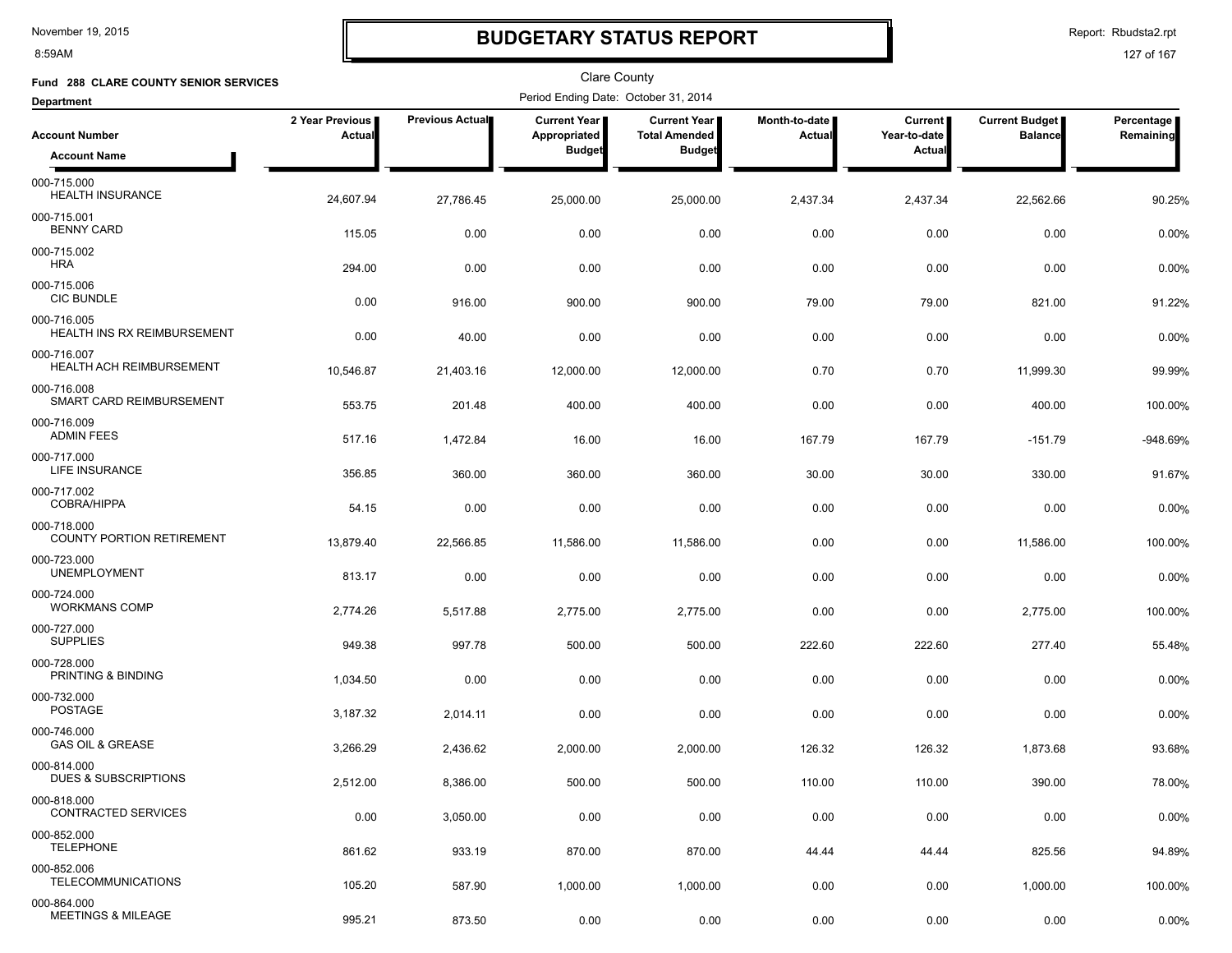8:59AM

### **BUDGETARY STATUS REPORT**

Report: Rbudsta2.rpt

| Fund 288 CLARE COUNTY SENIOR SERVICES                   |                           |                 |                                                        | <b>Clare County</b>                                            |                         |                                          |                                         |                         |
|---------------------------------------------------------|---------------------------|-----------------|--------------------------------------------------------|----------------------------------------------------------------|-------------------------|------------------------------------------|-----------------------------------------|-------------------------|
| <b>Department</b>                                       |                           |                 | Period Ending Date: October 31, 2014                   |                                                                |                         |                                          |                                         |                         |
| <b>Account Number</b><br><b>Account Name</b>            | 2 Year Previous<br>Actual | Previous Actual | <b>Current Year I</b><br>Appropriated<br><b>Budget</b> | <b>Current Year I</b><br><b>Total Amended</b><br><b>Budget</b> | Month-to-date<br>Actual | <b>Current</b><br>Year-to-date<br>Actual | <b>Current Budget</b><br><b>Balance</b> | Percentage<br>Remaining |
| 000-864.001<br><b>VOLUNTEER MILEAGE-FRIENDLY DRIVE</b>  | 9,856.81                  | 11,286.08       | 10,000.00                                              | 10,000.00                                                      | 0.00                    | 0.00                                     | 10,000.00                               | 100.00%                 |
| 000-900.000<br><b>ADVERTISING</b>                       | 2,271.90                  | 2,543.38        | 0.00                                                   | 0.00                                                           | 0.00                    | 0.00                                     | 0.00                                    | 0.00%                   |
| 000-921.000<br><b>UTILITIES</b>                         | 13,215.21                 | 14,224.08       | 12,500.00                                              | 12,500.00                                                      | 279.21                  | 279.21                                   | 12,220.79                               | 97.77%                  |
| 000-922.000<br>PERSONAL PROP TAXES                      | 7,929.30                  | 0.00            | 0.00                                                   | 0.00                                                           | 0.00                    | 0.00                                     | 0.00                                    | 0.00%                   |
| 000-933.000<br><b>EQUIPMT REPAIRS &amp; MAINTENANCE</b> | 947.57                    | 19,829.01       | 3,000.00                                               | 3,000.00                                                       | 4,495.60                | 4,495.60                                 | $-1,495.60$                             | -49.85%                 |
| 000-945.000<br><b>RENT</b>                              | 65,029.23                 | 66,980.16       | 68,993.00                                              | 68,993.00                                                      | 11,412.66               | 11,412.66                                | 57,580.34                               | 83.46%                  |
| 000-955.000<br><b>BANK CHARGES</b>                      | 68.85                     | 74.92           | 0.00                                                   | 0.00                                                           | 0.00                    | 0.00                                     | 0.00                                    | 0.00%                   |
| 000-957.000<br><b>TRAINING</b>                          | 485.20                    | 499.72          | 0.00                                                   | 0.00                                                           | 0.00                    | 0.00                                     | 0.00                                    | 0.00%                   |
| 000-961.000<br>SHORT TERM TAX BOND EXPENSE              | 114.87                    | 115.29          | 115.00                                                 | 115.00                                                         | 0.00                    | 0.00                                     | 115.00                                  | 100.00%                 |
| 000-962.000<br>TAX APPEALS ADJUSTMENT                   | 60.88                     | 798.37          | 500.00                                                 | 500.00                                                         | 29.32                   | 29.32                                    | 470.68                                  | 94.14%                  |
| 000-978.000<br><b>NEW EQUIPMENT</b>                     | 301.95                    | 132,692.83      | 3,000.00                                               | 3,000.00                                                       | 3,000.00                | 3,000.00                                 | 0.00                                    | 0.00%                   |
| 000-978.001<br><b>NEW EQUIPMENT UNDER</b>               | 5,966.30                  | 0.00            | 0.00                                                   | 0.00                                                           | 0.00                    | 0.00                                     | 0.00                                    | 0.00%                   |
| 000-998.900<br><b>ENDING FUND BALANCE</b>               | 0.00                      | 0.00            | 169,945.00                                             | 169,945.00                                                     | 0.00                    | 0.00                                     | 169,945.00                              | 100.00%                 |
| <b>Expenses Total</b>                                   | 263,575.90                | 443,508.38      | 388,509.00                                             | 388,509.00                                                     | 26,181.03               | 26,181.03                                | 362,327.97                              | 93.26%                  |
| <b>Dept Total</b>                                       | $-24.879.33$              | $-93.509.05$    | -16.286.00                                             | -16.286.00                                                     | $-26.159.72$            | -26.159.72                               | 9.873.72                                | $-60.63%$               |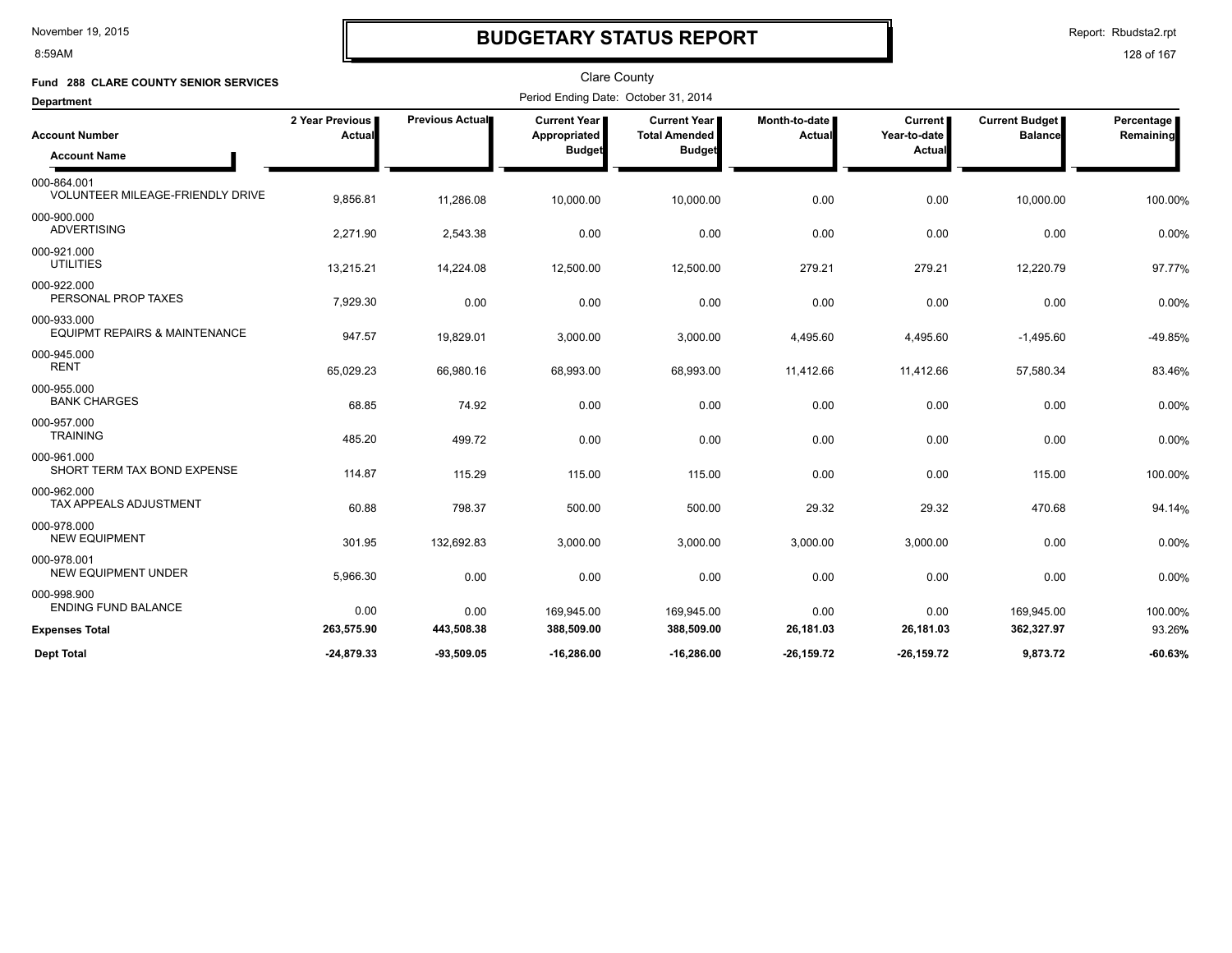8:59AM

### **BUDGETARY STATUS REPORT**

Report: Rbudsta2.rpt

| Fund 288 CLARE COUNTY SENIOR SERVICES           |                           |                 | Clare County                                  |                                                              |                         |                                          |                                         |                           |
|-------------------------------------------------|---------------------------|-----------------|-----------------------------------------------|--------------------------------------------------------------|-------------------------|------------------------------------------|-----------------------------------------|---------------------------|
| Department 610 CONGREGATE NUTRITION             |                           |                 | Period Ending Date: October 31, 2014          |                                                              |                         |                                          |                                         |                           |
| <b>Account Number</b>                           | 2 Year Previous<br>Actual | Previous Actual | Current Year<br>Appropriated<br><b>Budget</b> | <b>Current Year</b><br><b>Total Amended</b><br><b>Budget</b> | Month-to-date<br>Actual | <b>Current</b><br>Year-to-date<br>Actual | <b>Current Budget</b><br><b>Balance</b> | Percentage  <br>Remaining |
| <b>Account Name</b>                             |                           |                 |                                               |                                                              |                         |                                          |                                         |                           |
| Department 610 CONGREGATE NUTRITION<br>Revenues |                           |                 |                                               |                                                              |                         |                                          |                                         |                           |
| 610-401.500<br>ALLOCATED TAX REVENUE            | 67,351.00                 | 67,722.00       | 82,508.00                                     | 82,508.00                                                    | 0.00                    | 0.00                                     | 82,508.00                               | 100.00%                   |
| 610-401.501<br>TAX REV - REQUIRED MATCH         | 3,899.00                  | 3,566.00        | 0.00                                          | 0.00                                                         | 0.00                    | 0.00                                     | 0.00                                    | 0.00%                     |
| 610-519.000<br>FEDERAL GRANT REIMBURSEMENTS     | 35,092.00                 | 32,092.00       | 32,092.00                                     | 32,092.00                                                    | 0.00                    | 0.00                                     | 32,092.00                               | 100.00%                   |
| 610-520.000<br>FEDERAL GRANT REIMB - NSIP       | 9,221.00                  | 12,870.00       | 12,816.00                                     | 12,816.00                                                    | 0.00                    | 0.00                                     | 12,816.00                               | 100.00%                   |
| 610-672.000<br>PROGRAM INCOME                   | 26,555.75                 | 29,876.94       | 30,000.00                                     | 30,000.00                                                    | 1,976.41                | 1,976.41                                 | 28,023.59                               | 93.41%                    |
| 610-678.500<br>REQUIRED MATCH-TAX REV           | 0.00                      | 0.00            | 3,566.00                                      | 3,566.00                                                     | 0.00                    | 0.00                                     | 3,566.00                                | 100.00%                   |
| <b>Revenues Total</b>                           | 142,118.75                | 146,126.94      | 160,982.00                                    | 160,982.00                                                   | 1,976.41                | 1,976.41                                 | 159,005.59                              | 98.77%                    |
| <b>Expenses</b>                                 |                           |                 |                                               |                                                              |                         |                                          |                                         |                           |
| 610-704.000<br><b>FULL TIME SALARY</b>          | 10,663.06                 | 8,167.11        | 10,661.00                                     | 10,661.00                                                    | 293.76                  | 293.76                                   | 10,367.24                               | 97.24%                    |
| 610-704.001<br>PROJECT MANAGER SALARY           | 4,025.58                  | 4,942.07        | 20,794.00                                     | 20,794.00                                                    | 820.74                  | 820.74                                   | 19,973.26                               | 96.05%                    |
| 610-705.000<br>PART TIME SALARIES               | 31,974.57                 | 34,195.84       | 32,333.00                                     | 32,333.00                                                    | 2,172.89                | 2,172.89                                 | 30,160.11                               | 93.28%                    |
| 610-705.001<br>PROJ MGMT PART TIME              | 15,567.46                 | 15,771.29       | 19,565.00                                     | 19,565.00                                                    | 417.13                  | 417.13                                   | 19,147.87                               | 97.87%                    |
| 610-710.000<br><b>FICA EXPENSE</b>              | 3,943.76                  | 3,910.93        | 5,170.00                                      | 5,170.00                                                     | 228.29                  | 228.29                                   | 4,941.71                                | 95.58%                    |
| 610-711.000<br>MEDICARE EXPENSE                 | 922.62                    | 914.99          | 1,210.00                                      | 1,210.00                                                     | 53.43                   | 53.43                                    | 1,156.57                                | 95.58%                    |
| 610-715.000<br><b>HEALTH INSURANCE</b>          | 12,392.40                 | 8,443.97        | 8,334.00                                      | 8,334.00                                                     | 739.62                  | 739.62                                   | 7,594.38                                | 91.13%                    |
| 610-715.001<br>PROJECT MGR BENNY CARD           | 11.64                     | 0.00            | 0.00                                          | 0.00                                                         | 0.00                    | 0.00                                     | 0.00                                    | 0.00%                     |
| 610-715.002<br><b>HRA</b>                       | 30.00                     | 0.00            | 0.00                                          | 0.00                                                         | 0.00                    | 0.00                                     | 0.00                                    | 0.00%                     |
| 610-715.006<br><b>CIC BUNDLE</b>                | 0.00                      | 477.75          | 450.00                                        | 450.00                                                       | 39.50                   | 39.50                                    | 410.50                                  | 91.22%                    |
| 610-717.002<br>COBRA/HIPPA                      | 5.64                      | 0.00            | 0.00                                          | 0.00                                                         | 0.00                    | 0.00                                     | 0.00                                    | 0.00%                     |
| 610-727.000<br>NON-INGREDIENT SUPPLIES          | 7,609.99                  | 7,687.34        | 8,500.00                                      | 8,500.00                                                     | 1,025.27                | 1,025.27                                 | 7,474.73                                | 87.94%                    |
| 610-727.001<br><b>FOOD SUPPLIES</b>             | 43,918.75                 | 50,155.98       | 40,906.00                                     | 40,906.00                                                    | 5,146.55                | 5,146.55                                 | 35,759.45                               | 87.42%                    |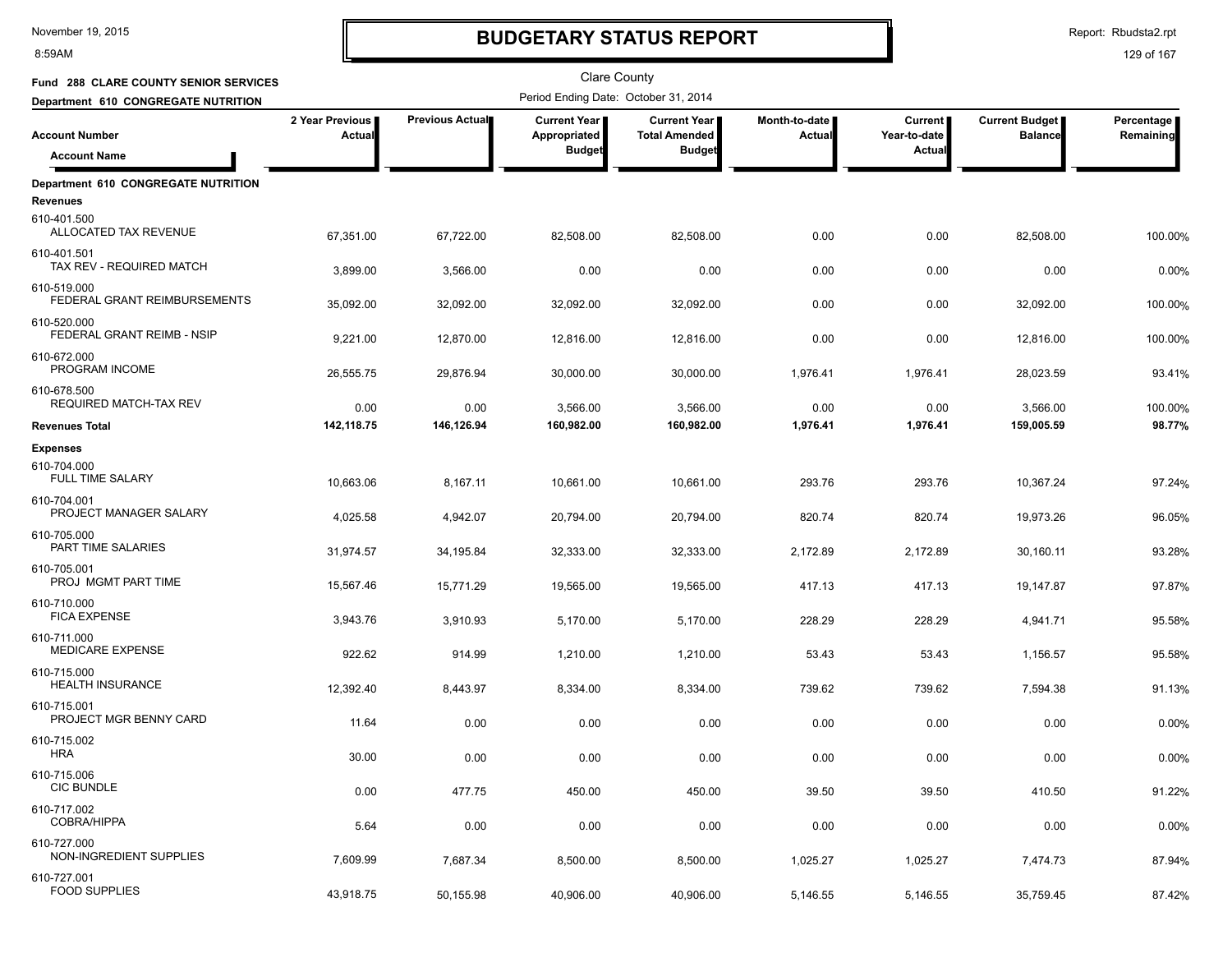8:59AM

### **BUDGETARY STATUS REPORT**

Report: Rbudsta2.rpt

| Fund 288 CLARE COUNTY SENIOR SERVICES                     |                           |                 | <b>Clare County</b>                          |                                             |                           |                           |                                  |                           |
|-----------------------------------------------------------|---------------------------|-----------------|----------------------------------------------|---------------------------------------------|---------------------------|---------------------------|----------------------------------|---------------------------|
| Department 610 CONGREGATE NUTRITION                       |                           |                 | Period Ending Date: October 31, 2014         |                                             |                           |                           |                                  |                           |
| Account Number                                            | 2 Year Previous<br>Actual | Previous Actual | <b>Current Year I</b><br><b>Appropriated</b> | <b>Current Year</b><br><b>Total Amended</b> | Month-to-date I<br>Actual | Current  <br>Year-to-date | Current Budget<br><b>Balance</b> | Percentage  <br>Remaining |
| <b>Account Name</b>                                       |                           |                 | Budget<br><b>Budget</b>                      |                                             | Actual                    |                           |                                  |                           |
| 610-732.000<br>CONGREGATE POSTAGE                         | 0.00                      | 700.00          | 772.00                                       | 772.00                                      | 0.00                      | 0.00                      | 772.00                           | 100.00%                   |
| 610-814.000<br><b>CONGREGATE DUES &amp; SUBSCRIPTIONS</b> | 1,058.00                  | 1,354.24        | 2,145.00                                     | 2,145.00                                    | 0.00                      | 0.00                      | 2,145.00                         | 100.00%                   |
| 610-852.000<br><b>TELEPHONE</b>                           | 1,099.07                  | 1,069.46        | 1,150.00                                     | 1,150.00                                    | 85.78                     | 85.78                     | 1,064.22                         | 92.54%                    |
| 610-852.006<br><b>TELECOMMUNICATIONS</b>                  | 1,328.00                  | 530.12          | 500.00                                       | 500.00                                      | 0.00                      | 0.00                      | 500.00                           | 100.00%                   |
| 610-864.000<br>STAFF MILEAGE REIMBURSEMENT                | 956.55                    | 1,085.10        | 3,330.00                                     | 3,330.00                                    | 259.84                    | 259.84                    | 3,070.16                         | 92.20%                    |
| 610-945.000<br><b>RENTAL EXPENSE</b>                      | 6,565.51                  | 6,715.36        | 3,912.00                                     | 3,912.00                                    | 851.00                    | 851.00                    | 3,061.00                         | 78.25%                    |
| 610-957.000<br><b>TRAINING</b>                            | 480.00                    | 484.00          | 1,250.00                                     | 1,250.00                                    | 1,474.00                  | 1,474.00                  | $-224.00$                        | $-17.92%$                 |
| Expenses Total                                            | 142,552.60                | 146,605.55      | 160,982.00                                   | 160,982.00                                  | 13,607.80                 | 13,607.80                 | 147,374.20                       | 91.55%                    |
| <b>CONGREGATE NUTRITION Dept Total</b>                    | -433.85                   | -478.61         | 0.00                                         | 0.00                                        | $-11,631.39$              | -11,631.39                | 11,631.39                        | 0.00%                     |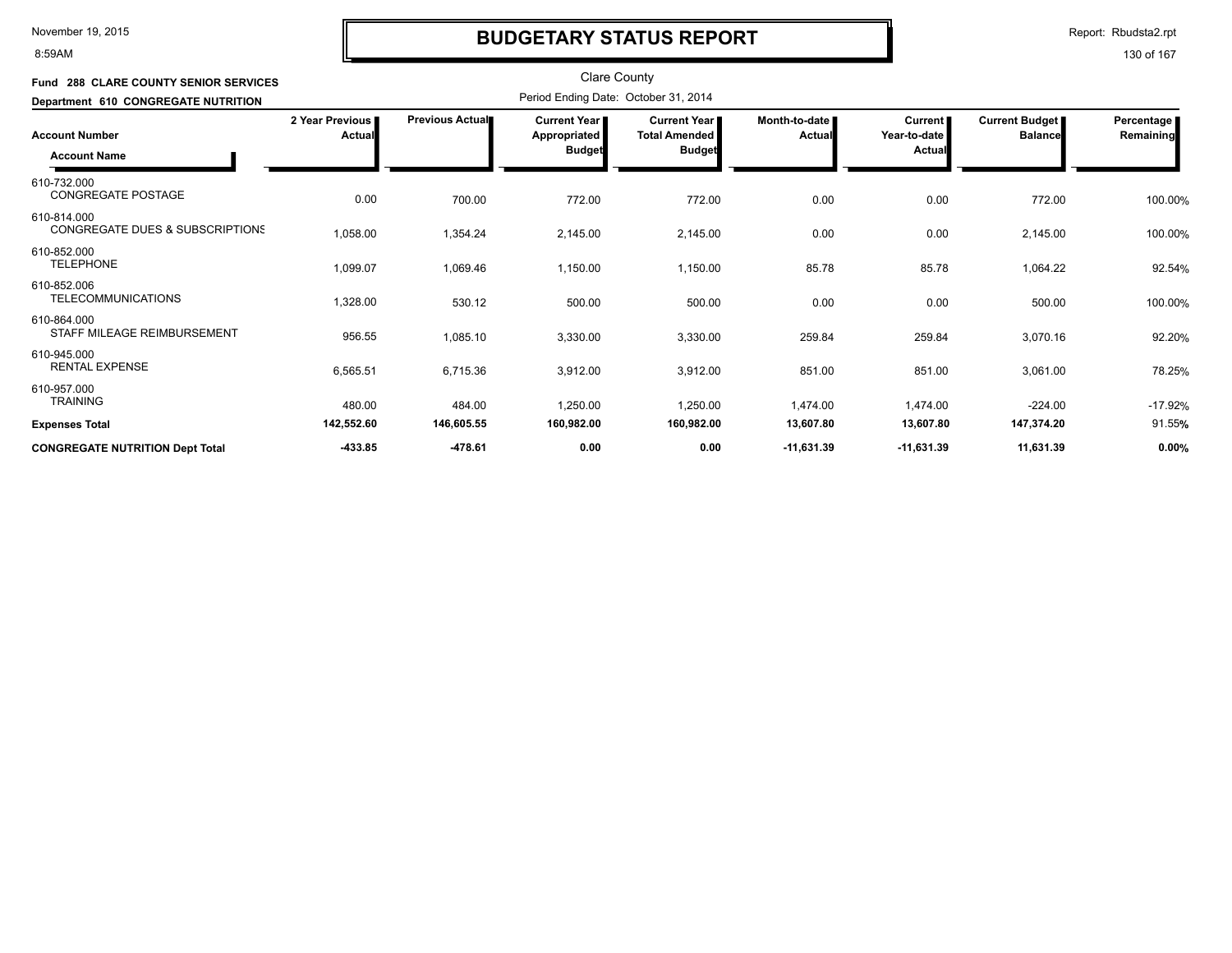8:59AM

### **BUDGETARY STATUS REPORT**

Report: Rbudsta2.rpt

| Fund 288 CLARE COUNTY SENIOR SERVICES        |                           |                 | <b>Clare County</b>                                    |                                                       |                                |                                     |                                         |                         |
|----------------------------------------------|---------------------------|-----------------|--------------------------------------------------------|-------------------------------------------------------|--------------------------------|-------------------------------------|-----------------------------------------|-------------------------|
| Department 611 HOME DELIVERED MEALS          |                           |                 | Period Ending Date: October 31, 2014                   |                                                       |                                |                                     |                                         |                         |
| <b>Account Number</b><br><b>Account Name</b> | 2 Year Previous<br>Actual | Previous Actual | <b>Current Year I</b><br>Appropriated<br><b>Budget</b> | Current Year<br><b>Total Amended</b><br><b>Budget</b> | Month-to-date<br><b>Actual</b> | Current  <br>Year-to-date<br>Actual | <b>Current Budget</b><br><b>Balance</b> | Percentage<br>Remaining |
| Department 611 HOME DELIVERED MEALS          |                           |                 |                                                        |                                                       |                                |                                     |                                         |                         |
| <b>Revenues</b>                              |                           |                 |                                                        |                                                       |                                |                                     |                                         |                         |
| 611-401.500<br>ALLOCATED TAX REVENUE         | 80,188.00                 | 95,700.00       | 121,473.00                                             | 121,473.00                                            | 0.00                           | 0.00                                | 121,473.00                              | 100.00%                 |
| 611-401.501<br>TAX REV - REQUIRED MATCH      | 10,280.00                 | 10,091.00       | 0.00                                                   | 0.00                                                  | 0.00                           | 0.00                                | 0.00                                    | 0.00%                   |
| 611-519.000<br>FEDERAL GRANT REIMBURSEMENTS  | 92,519.00                 | 90,815.00       | 100,201.00                                             | 100,201.00                                            | 0.00                           | 0.00                                | 100,201.00                              | 100.00%                 |
| 611-520.000<br>FEDERAL GRANT REIMB - NSIP    | 34,625.00                 | 33,745.00       | 33,603.00                                              | 33,603.00                                             | 0.00                           | 0.00                                | 33,603.00                               | 100.00%                 |
| 611-672.000<br>PROGRAM INCOME                | 53,215.92                 | 67,545.04       | 40,000.00                                              | 40,000.00                                             | 0.00                           | 0.00                                | 40,000.00                               | 100.00%                 |
| 611-678.000<br>REQUIRED MATCH - TAX REVENUE  | 0.00                      | 0.00            | 11,133.00                                              | 11,133.00                                             | 0.00                           | 0.00                                | 11,133.00                               | 100.00%                 |
| <b>Revenues Total</b>                        | 270,827.92                | 297,896.04      | 306,410.00                                             | 306,410.00                                            | 0.00                           | 0.00                                | 306,410.00                              | 100.00%                 |
| <b>Expenses</b>                              |                           |                 |                                                        |                                                       |                                |                                     |                                         |                         |
| 611-704.000<br><b>FULL TIME SALARY</b>       | 10,732.26                 | 8,167.65        | 10,661.00                                              | 10,661.00                                             | 321.30                         | 321.30                              | 10,339.70                               | 96.99%                  |
| 611-704.001<br>PROJECT MANAGER SALARY        | 9,175.36                  | 10,794.22       | 23,296.00                                              | 23,296.00                                             | 1,047.99                       | 1,047.99                            | 22,248.01                               | 95.50%                  |
| 611-705.000<br>PART TIME SALARIES            | 33,166.63                 | 34,208.78       | 37,626.00                                              | 37,626.00                                             | 2,110.98                       | 2,110.98                            | 35,515.02                               | 94.39%                  |
| 611-705.001<br>PROJ MGMT PART TIME           | 15,762.46                 | 15,865.30       | 19,565.00                                              | 19,565.00                                             | 806.20                         | 806.20                              | 18,758.80                               | 95.88%                  |
| 611-710.000<br><b>FICA EXPENSE</b>           | 4,352.61                  | 4,279.74        | 5,652.00                                               | 5,652.00                                              | 264.07                         | 264.07                              | 5,387.93                                | 95.33%                  |
| 611-711.000<br><b>MEDICARE EXPENSE</b>       | 1,017.65                  | 1,000.68        | 1,322.00                                               | 1,322.00                                              | 61.71                          | 61.71                               | 1,260.29                                | 95.33%                  |
| 611-715.000<br><b>HEALTH INSURANCE</b>       | 12,392.40                 | 8,444.02        | 8,334.00                                               | 8,334.00                                              | 739.60                         | 739.60                              | 7,594.40                                | 91.13%                  |
| 611-715.001<br>PROJECT MGR BENNY CARD        | 11.76                     | 0.00            | 0.00                                                   | 0.00                                                  | 0.00                           | 0.00                                | 0.00                                    | 0.00%                   |
| 611-715.002<br><b>HRA</b>                    | 30.00                     | 0.00            | 0.00                                                   | 0.00                                                  | 0.00                           | 0.00                                | 0.00                                    | 0.00%                   |
| 611-715.006<br><b>CIC BUNDLE</b>             | 0.00                      | 477.75          | 450.00                                                 | 450.00                                                | 39.50                          | 39.50                               | 410.50                                  | 91.22%                  |
| 611-717.002<br>COBRA/HIPPA                   | 5.76                      | 0.00            | 0.00                                                   | 0.00                                                  | 0.00                           | 0.00                                | 0.00                                    | 0.00%                   |
| 611-727.000<br>NON-INGREDIENT SUPPLIES       | 17,990.89                 | 18,196.83       | 22,767.00                                              | 22,767.00                                             | 2,004.99                       | 2,004.99                            | 20,762.01                               | 91.19%                  |
| 611-727.001<br>FOOD SUPPLIES (CON & HDM)     | 111,517.36                | 139,117.05      | 116,507.00                                             | 116,507.00                                            | 16,696.10                      | 16,696.10                           | 99,810.90                               | 85.67%                  |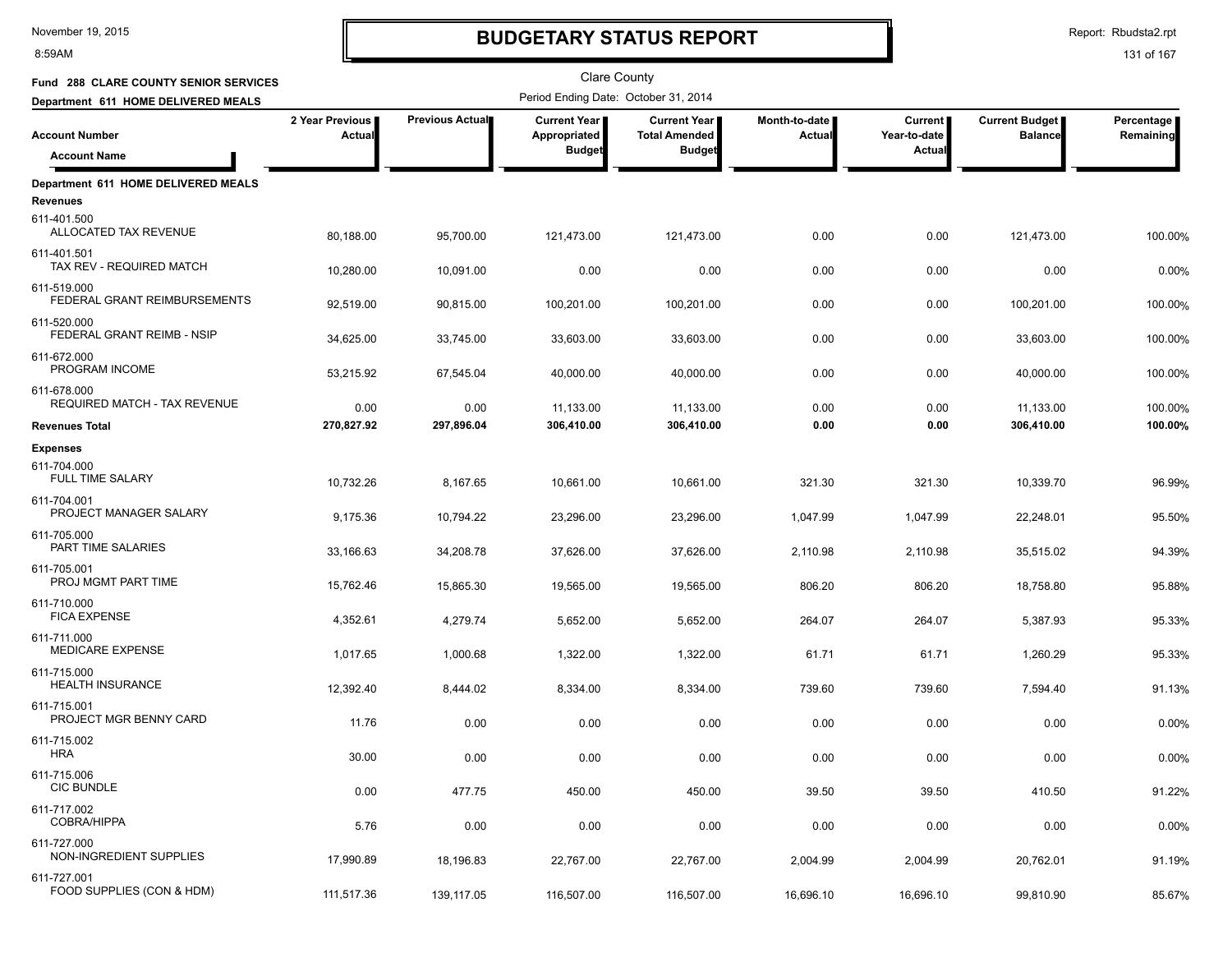8:59AM

### **BUDGETARY STATUS REPORT**

Report: Rbudsta2.rpt

| <b>Fund 288 CLARE COUNTY SENIOR SERVICES</b>         |                           |                        | <b>Clare County</b>                           |                                                                |                           |                                          |                                  |                         |
|------------------------------------------------------|---------------------------|------------------------|-----------------------------------------------|----------------------------------------------------------------|---------------------------|------------------------------------------|----------------------------------|-------------------------|
| Department 611 HOME DELIVERED MEALS                  |                           |                        | Period Ending Date: October 31, 2014          |                                                                |                           |                                          |                                  |                         |
| <b>Account Number</b><br><b>Account Name</b>         | 2 Year Previous<br>Actual | <b>Previous Actual</b> | Current Year<br>Appropriated<br><b>Budget</b> | <b>Current Year I</b><br><b>Total Amended</b><br><b>Budget</b> | Month-to-date  <br>Actual | <b>Current</b><br>Year-to-date<br>Actual | Current Budget<br><b>Balance</b> | Percentage<br>Remaining |
| 611-732.000<br><b>HDM POSTAGE</b>                    | 0.00                      | 1,469.54               | 2,400.00                                      | 2,400.00                                                       | 0.00                      | 0.00                                     | 2,400.00                         | 100.00%                 |
| 611-814.000<br><b>HDM DUES &amp; SUBSCRIPTIONS</b>   | 1,058.05                  | 706.24                 | 2,140.00                                      | 2,140.00                                                       | 0.00                      | 0.00                                     | 2,140.00                         | 100.00%                 |
| 611-852.000<br><b>TELEPHONE</b>                      | 243.15                    | 383.81                 | 900.00                                        | 900.00                                                         | 0.00                      | 0.00                                     | 900.00                           | 100.00%                 |
| 611-852.006<br><b>TELECOMMUNICATIONS</b>             | 157.00                    | 428.00                 | 428.00                                        | 428.00                                                         | 0.00                      | 0.00                                     | 428.00                           | 100.00%                 |
| 611-864.000<br>STAFF MILEAGE REIMBURSEMENT           | 15.82                     | 113.79                 | 0.00                                          | 0.00                                                           | 0.00                      | 0.00                                     | 0.00                             | 0.00%                   |
| 611-864.001<br><b>VOLUNTEER MILEAGE REIMBURSEMEN</b> | 46,188.27                 | 46,946.38              | 49,950.00                                     | 49,950.00                                                      | 2,489.29                  | 2,489.29                                 | 47,460.71                        | 95.02%                  |
| 611-945.000<br><b>RENTAL EXPENSE</b>                 | 6,594.34                  | 7,296.90               | 3,912.00                                      | 3,912.00                                                       | 851.00                    | 851.00                                   | 3,061.00                         | 78.25%                  |
| 611-957.000<br><b>TRAINING</b>                       | 417.16                    | 0.00                   | 500.00                                        | 500.00                                                         | 0.00                      | 0.00                                     | 500.00                           | 100.00%                 |
| <b>Expenses Total</b>                                | 270,828.93                | 297,896.68             | 306,410.00                                    | 306,410.00                                                     | 27,432.73                 | 27,432.73                                | 278,977.27                       | 91.05%                  |
| <b>HOME DELIVERED MEALS Dept Total</b>               | $-1.01$                   | $-0.64$                | 0.00                                          | 0.00                                                           | $-27,432.73$              | $-27,432.73$                             | 27,432.73                        | 0.00%                   |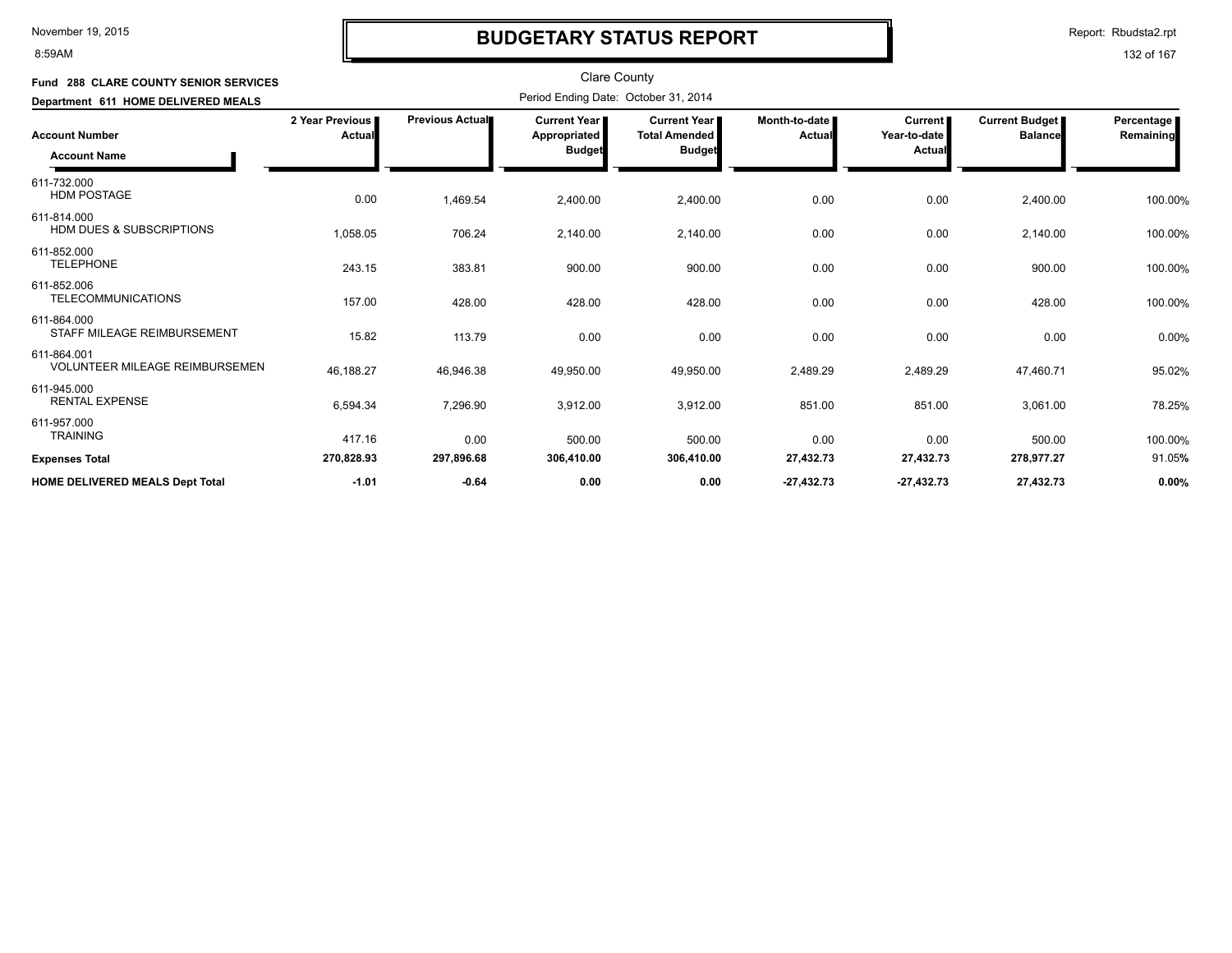8:59AM

# **BUDGETARY STATUS REPORT**

Report: Rbudsta2.rpt

| <b>Fund 288 CLARE COUNTY SENIOR SERVICES</b>                |                           |                 | <b>Clare County</b>                  |                                               |                         |                                |                                         |                         |
|-------------------------------------------------------------|---------------------------|-----------------|--------------------------------------|-----------------------------------------------|-------------------------|--------------------------------|-----------------------------------------|-------------------------|
| Department 612 CASE COORDINATION & SUPPORT                  |                           |                 | Period Ending Date: October 31, 2014 |                                               |                         |                                |                                         |                         |
| <b>Account Number</b>                                       | 2 Year Previous<br>Actual | Previous Actual | Current Year<br>Appropriated         | <b>Current Year I</b><br><b>Total Amended</b> | Month-to-date<br>Actual | <b>Current</b><br>Year-to-date | <b>Current Budget</b><br><b>Balance</b> | Percentage<br>Remaining |
| <b>Account Name</b>                                         |                           |                 | <b>Budget</b>                        | <b>Budget</b>                                 |                         | Actual                         |                                         |                         |
| Department 612 CASE COORDINATION & SUPPORT                  |                           |                 |                                      |                                               |                         |                                |                                         |                         |
| <b>Revenues</b>                                             |                           |                 |                                      |                                               |                         |                                |                                         |                         |
| 612-401.500<br>ALLOCATED TAX REVENUE                        | 10,795.00                 | 26,202.00       | 29,620.00                            | 29,620.00                                     | 0.00                    | 0.00                           | 29,620.00                               | 100.00%                 |
| 612-401.501<br>TAX REV - REQUIRED MATCH                     | 2,408.00                  | 2,310.00        | 0.00                                 | 0.00                                          | 0.00                    | 0.00                           | 0.00                                    | 0.00%                   |
| 612-519.000<br><b>FEDERAL GRANT</b>                         | 21,673.00                 | 20,789.00       | 22,789.00                            | 22,789.00                                     | 0.00                    | 0.00                           | 22,789.00                               | 100.00%                 |
| 612-672.000<br>PROGRAM INCOME                               | 1,240.00                  | 1,219.00        | 1,000.00                             | 1,000.00                                      | 0.00                    | 0.00                           | 1,000.00                                | 100.00%                 |
| 612-678.000<br><b>REQUIRED MATCH - HR</b>                   | 0.00                      | 0.00            | 2,532.00                             | 2,532.00                                      | 0.00                    | 0.00                           | 2,532.00                                | 100.00%                 |
| <b>Revenues Total</b>                                       | 36,116.00                 | 50,520.00       | 55,941.00                            | 55,941.00                                     | 0.00                    | 0.00                           | 55,941.00                               | 100.00%                 |
| <b>Expenses</b>                                             |                           |                 |                                      |                                               |                         |                                |                                         |                         |
| 612-704.000<br><b>FULL TIME SALARY</b>                      | 25,931.93                 | 38,643.23       | 40,588.00                            | 40,588.00                                     | 2,209.51                | 2,209.51                       | 38,378.49                               | 94.56%                  |
| 612-710.000<br><b>FICA EXPENSE</b>                          | 1,604.03                  | 2,362.21        | 2,517.00                             | 2,517.00                                      | 129.26                  | 129.26                         | 2,387.74                                | 94.86%                  |
| 612-711.000<br><b>MEDICARE EXPENSE</b>                      | 375.12                    | 552.47          | 589.00                               | 589.00                                        | 30.22                   | 30.22                          | 558.78                                  | 94.87%                  |
| 612-715.000<br><b>HEALTH INSURANCE</b>                      | 4,636.94                  | 3,677.11        | 3,681.00                             | 3,681.00                                      | 303.74                  | 303.74                         | 3,377.26                                | 91.75%                  |
| 612-715.006<br><b>CIC BUNDLE</b>                            | 0.00                      | 412.16          | 405.00                               | 405.00                                        | 35.55                   | 35.55                          | 369.45                                  | 91.22%                  |
| 612-732.000<br><b>POSTAGE</b>                               | 0.00                      | 0.00            | 450.00                               | 450.00                                        | 0.00                    | 0.00                           | 450.00                                  | 100.00%                 |
| 612-864.000<br>STAFF MILEAGE REIMBURSEMENT                  | 2,867.57                  | 4,448.91        | 5,556.00                             | 5,556.00                                      | 177.52                  | 177.52                         | 5,378.48                                | 96.80%                  |
| 612-902.000<br>PROGRAM MATERIALS                            | 367.44                    | 40.00           | 500.00                               | 500.00                                        | 0.00                    | 0.00                           | 500.00                                  | 100.00%                 |
| 612-931.000<br><b>MAINTENANCE</b>                           | 332.50                    | 384.00          | 405.00                               | 405.00                                        | 267.00                  | 267.00                         | 138.00                                  | 34.07%                  |
| <b>Expenses Total</b>                                       | 36,115.53                 | 50,520.09       | 54,691.00                            | 54,691.00                                     | 3,152.80                | 3,152.80                       | 51,538.20                               | 94.24%                  |
| <b>CASE COORDINATION &amp; SUPPORT</b><br><b>Dept Total</b> | 0.47                      | $-0.09$         | 1,250.00                             | 1,250.00                                      | $-3,152.80$             | $-3,152.80$                    | 4,402.80                                | 352.22%                 |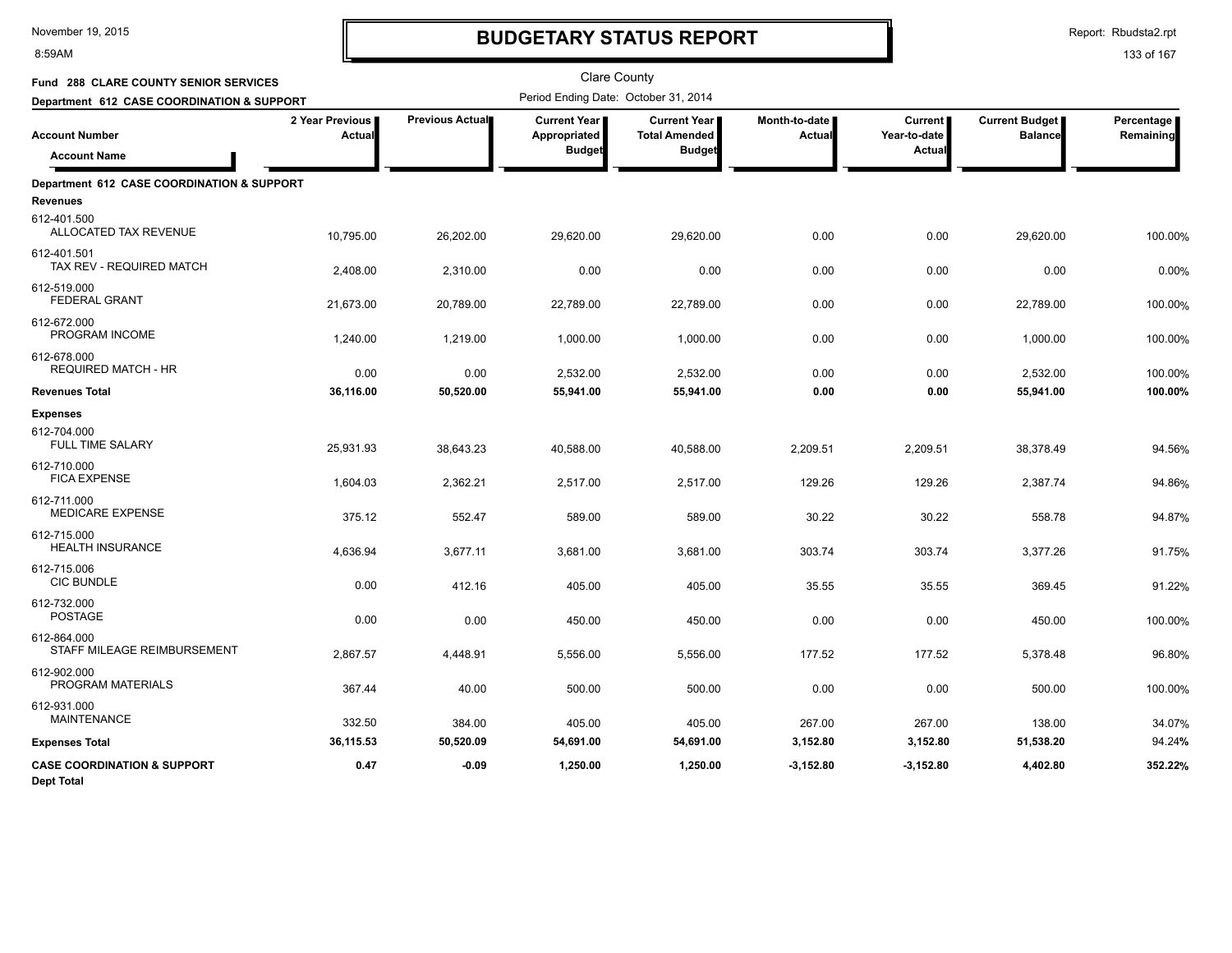8:59AM

### **BUDGETARY STATUS REPORT**

Report: Rbudsta2.rpt

| Fund 288 CLARE COUNTY SENIOR SERVICES         |                           |                 | <b>Clare County</b>                                    |                                                              |                                |                                                 |                                  |                         |
|-----------------------------------------------|---------------------------|-----------------|--------------------------------------------------------|--------------------------------------------------------------|--------------------------------|-------------------------------------------------|----------------------------------|-------------------------|
| Department 613 PERSONAL CARE                  |                           |                 | Period Ending Date: October 31, 2014                   |                                                              |                                |                                                 |                                  |                         |
| <b>Account Number</b><br><b>Account Name</b>  | 2 Year Previous<br>Actual | Previous Actual | <b>Current Year  </b><br>Appropriated<br><b>Budget</b> | <b>Current Year</b><br><b>Total Amended</b><br><b>Budget</b> | Month-to-date<br><b>Actual</b> | <b>Current</b><br>Year-to-date<br><b>Actual</b> | Current Budget<br><b>Balance</b> | Percentage<br>Remaining |
| Department 613 PERSONAL CARE                  |                           |                 |                                                        |                                                              |                                |                                                 |                                  |                         |
| <b>Revenues</b>                               |                           |                 |                                                        |                                                              |                                |                                                 |                                  |                         |
| 613-401.500<br>ALLOCATED TAX REVENUE          | 15,504.00                 | 15,073.00       | 10,788.00                                              | 10,788.00                                                    | 0.00                           | 0.00                                            | 10,788.00                        | 100.00%                 |
| 613-401.501<br>TAX REV - REQUIRED MATCH       | 1,127.00                  | 1,195.00        | 0.00                                                   | 0.00                                                         | 0.00                           | 0.00                                            | 0.00                             | 0.00%                   |
| 613-519.000<br>FEDERAL GRANT REIMBURSEMENTS   | 10,141.00                 | 10,857.25       | 12,456.00                                              | 12,456.00                                                    | 0.00                           | 0.00                                            | 12,456.00                        | 100.00%                 |
| 613-672.000<br>PROGRAM INCOME                 | 4,070.63                  | 6,268.51        | 5,000.00                                               | 5,000.00                                                     | 40.00                          | 40.00                                           | 4,960.00                         | 99.20%                  |
| 613-678.000<br>REQUIRED MATCH-TAX REVENUE     | 0.00                      | 0.00            | 1,384.00                                               | 1,384.00                                                     | 0.00                           | 0.00                                            | 1,384.00                         | 100.00%                 |
| <b>Revenues Total</b>                         | 30,842.63                 | 33,393.76       | 29,628.00                                              | 29,628.00                                                    | 40.00                          | 40.00                                           | 29,588.00                        | 99.86%                  |
| <b>Expenses</b>                               |                           |                 |                                                        |                                                              |                                |                                                 |                                  |                         |
| 613-704.000<br><b>FULL TIME SALARY</b>        | 7,919.36                  | 8,599.32        | 8,652.00                                               | 8,652.00                                                     | 532.42                         | 532.42                                          | 8,119.58                         | 93.85%                  |
| 613-705.000<br>PART TIME SALARIES             | 13,743.09                 | 14,959.48       | 10,560.00                                              | 10,560.00                                                    | 950.91                         | 950.91                                          | 9,609.09                         | 91.00%                  |
| 613-710.000<br><b>FICA EXPENSE</b>            | 1,345.56                  | 1,460.55        | 1,191.00                                               | 1,191.00                                                     | 91.61                          | 91.61                                           | 1,099.39                         | 92.31%                  |
| 613-711.000<br><b>MEDICARE</b>                | 314.70                    | 341.64          | 279.00                                                 | 279.00                                                       | 21.43                          | 21.43                                           | 257.57                           | 92.32%                  |
| 613-715.000<br><b>HEALTH INSURANCE</b>        | 1,151.04                  | 0.00            | 0.00                                                   | 0.00                                                         | 0.00                           | 0.00                                            | 0.00                             | 0.00%                   |
| 613-727.000<br><b>SUPPLIES</b>                | 678.57                    | 1,031.90        | 1,750.00                                               | 1,750.00                                                     | 0.00                           | 0.00                                            | 1,750.00                         | 100.00%                 |
| 613-732.000<br><b>POSTAGE</b>                 | 0.00                      | 0.00            | 450.00                                                 | 450.00                                                       | 0.00                           | 0.00                                            | 450.00                           | 100.00%                 |
| 613-864.000<br>STAFF MILEAGE REIMBURSEMENT    | 5,269.32                  | 6,515.80        | 4,500.00                                               | 4,500.00                                                     | 453.04                         | 453.04                                          | 4,046.96                         | 89.93%                  |
| 613-931.000<br><b>EQUIPMENT MAINT/REPAIRS</b> | 421.50                    | 384.00          | 805.00                                                 | 805.00                                                       | 156.00                         | 156.00                                          | 649.00                           | 80.62%                  |
| <b>Expenses Total</b>                         | 30,843.14                 | 33,292.69       | 28,187.00                                              | 28,187.00                                                    | 2,205.41                       | 2,205.41                                        | 25,981.59                        | 92.18%                  |
| <b>PERSONAL CARE Dept Total</b>               | $-0.51$                   | 101.07          | 1,441.00                                               | 1.441.00                                                     | $-2.165.41$                    | $-2.165.41$                                     | 3.606.41                         | 250.27%                 |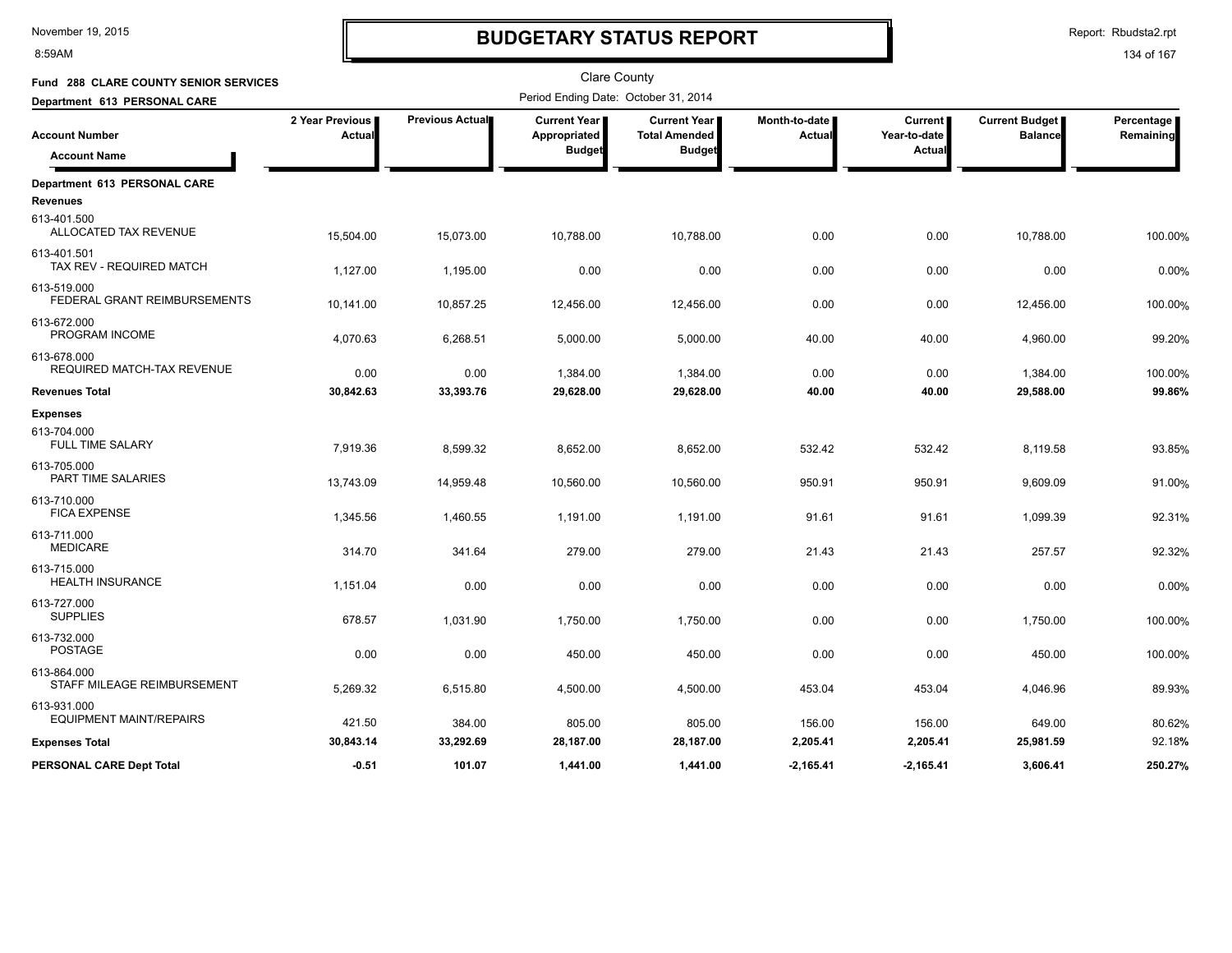8:59AM

### **BUDGETARY STATUS REPORT**

Report: Rbudsta2.rpt

| Fund 288 CLARE COUNTY SENIOR SERVICES         |                           |                 | <b>Clare County</b>                                    |                                                              |                                |                                                 |                                  |                         |
|-----------------------------------------------|---------------------------|-----------------|--------------------------------------------------------|--------------------------------------------------------------|--------------------------------|-------------------------------------------------|----------------------------------|-------------------------|
| Department 614 HOMEMAKING                     |                           |                 | Period Ending Date: October 31, 2014                   |                                                              |                                |                                                 |                                  |                         |
| <b>Account Number</b><br><b>Account Name</b>  | 2 Year Previous<br>Actual | Previous Actual | <b>Current Year  </b><br>Appropriated<br><b>Budget</b> | <b>Current Year</b><br><b>Total Amended</b><br><b>Budget</b> | Month-to-date<br><b>Actual</b> | <b>Current</b><br>Year-to-date<br><b>Actual</b> | Current Budget<br><b>Balance</b> | Percentage<br>Remaining |
| Department 614 HOMEMAKING                     |                           |                 |                                                        |                                                              |                                |                                                 |                                  |                         |
| <b>Revenues</b>                               |                           |                 |                                                        |                                                              |                                |                                                 |                                  |                         |
| 614-401.500<br>ALLOCATED TAX REVENUE          | 10,548.00                 | 28,582.00       | 12,225.00                                              | 12,225.00                                                    | 0.00                           | 0.00                                            | 12,225.00                        | 100.00%                 |
| 614-401.501<br>TAX REV - REQUIRED MATCH       | 2,017.00                  | 1,820.00        | 0.00                                                   | 0.00                                                         | 0.00                           | 0.00                                            | 0.00                             | 0.00%                   |
| 614-519.000<br>FEDERAL GRANT REIMBURSEMENTS   | 18,154.00                 | 16,376.00       | 19,376.00                                              | 19,376.00                                                    | 0.00                           | 0.00                                            | 19,376.00                        | 100.00%                 |
| 614-672.000<br>PROGRAM INCOME                 | 11,942.50                 | 13,172.50       | 10,000.00                                              | 10,000.00                                                    | 0.00                           | 0.00                                            | 10,000.00                        | 100.00%                 |
| 614-678.000<br>REQUIRED MATCH - TAX REVENUE   | 0.00                      | 0.00            | 2,153.00                                               | 2,153.00                                                     | 0.00                           | 0.00                                            | 2,153.00                         | 100.00%                 |
| <b>Revenues Total</b>                         | 42,661.50                 | 59,950.50       | 43,754.00                                              | 43,754.00                                                    | 0.00                           | 0.00                                            | 43,754.00                        | 100.00%                 |
| <b>Expenses</b>                               |                           |                 |                                                        |                                                              |                                |                                                 |                                  |                         |
| 614-704.000<br><b>FULL TIME SALARY</b>        | 7,900.49                  | 8,599.32        | 8,652.00                                               | 8,652.00                                                     | 436.19                         | 436.19                                          | 8,215.81                         | 94.96%                  |
| 614-705.000<br>PART TIME SALARIES             | 24,220.30                 | 37,349.05       | 23,633.00                                              | 23,633.00                                                    | 1,752.75                       | 1,752.75                                        | 21,880.25                        | 92.58%                  |
| 614-710.000<br><b>FICA EXPENSE</b>            | 1,986.15                  | 2,843.52        | 2,002.00                                               | 2,002.00                                                     | 135.33                         | 135.33                                          | 1,866.67                         | 93.24%                  |
| 614-711.000<br><b>MEDICARE EXPENSE</b>        | 464.50                    | 665.03          | 469.00                                                 | 469.00                                                       | 31.66                          | 31.66                                           | 437.34                           | 93.25%                  |
| 614-715.000<br><b>HEALTH INSURANCE</b>        | 1,150.98                  | 0.00            | 0.00                                                   | 0.00                                                         | 0.00                           | 0.00                                            | 0.00                             | 0.00%                   |
| 614-727.000<br><b>SUPPLIES</b>                | 0.00                      | 982.65          | 1,000.00                                               | 1,000.00                                                     | 0.00                           | 0.00                                            | 1,000.00                         | 100.00%                 |
| 614-732.000<br><b>POSTAGE</b>                 | 0.00                      | 0.00            | 450.00                                                 | 450.00                                                       | 0.00                           | 0.00                                            | 450.00                           | 100.00%                 |
| 614-864.000<br>STAFF MILEAGE REIMBURSEMENT    | 6,516.84                  | 8,860.40        | 5,530.00                                               | 5,530.00                                                     | 455.28                         | 455.28                                          | 5,074.72                         | 91.77%                  |
| 614-931.000<br><b>EQUIPMENT MAINT/REPAIRS</b> | 421.50                    | 651.00          | 705.00                                                 | 705.00                                                       | 156.00                         | 156.00                                          | 549.00                           | 77.87%                  |
| <b>Expenses Total</b>                         | 42,660.76                 | 59,950.97       | 42,441.00                                              | 42,441.00                                                    | 2,967.21                       | 2,967.21                                        | 39,473.79                        | 93.01%                  |
| <b>HOMEMAKING Dept Total</b>                  | 0.74                      | $-0.47$         | 1.313.00                                               | 1,313.00                                                     | $-2.967.21$                    | $-2.967.21$                                     | 4,280.21                         | 325.99%                 |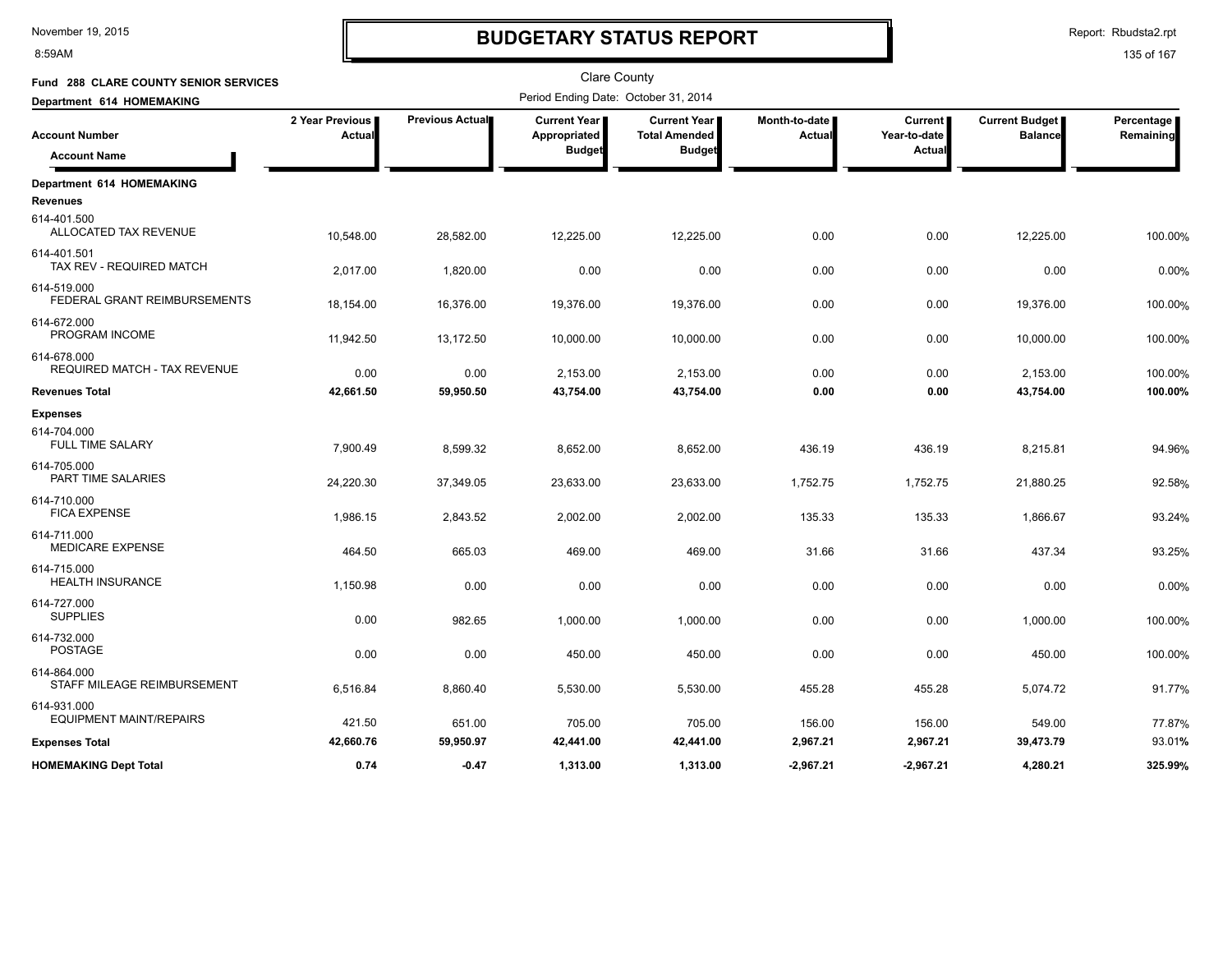8:59AM

### **BUDGETARY STATUS REPORT**

Report: Rbudsta2.rpt

| Fund 288 CLARE COUNTY SENIOR SERVICES              |                           |                 | <b>Clare County</b>                  |                                               |                           |                                |                                         |                         |
|----------------------------------------------------|---------------------------|-----------------|--------------------------------------|-----------------------------------------------|---------------------------|--------------------------------|-----------------------------------------|-------------------------|
| Department 615 RESPITE CARE                        |                           |                 | Period Ending Date: October 31, 2014 |                                               |                           |                                |                                         |                         |
| <b>Account Number</b>                              | 2 Year Previous<br>Actual | Previous Actual | <b>Current Year</b><br>Appropriated  | <b>Current Year I</b><br><b>Total Amended</b> | Month-to-date  <br>Actual | <b>Current</b><br>Year-to-date | <b>Current Budget</b><br><b>Balance</b> | Percentage<br>Remaining |
| <b>Account Name</b>                                |                           |                 | <b>Budget</b>                        | <b>Budget</b>                                 |                           | Actual                         |                                         |                         |
| Department 615 RESPITE CARE                        |                           |                 |                                      |                                               |                           |                                |                                         |                         |
| <b>Revenues</b>                                    |                           |                 |                                      |                                               |                           |                                |                                         |                         |
| 615-401.500<br>ALLOCATED TAX REVENUE               | 18,675.00                 | 25,394.00       | 18,271.00                            | 18,271.00                                     | 0.00                      | 0.00                           | 18,271.00                               | 100.00%                 |
| 615-401.501<br>TAX REV - REQUIRED MATCH            | 1,833.00                  | 1,750.00        | 0.00                                 | 0.00                                          | 0.00                      | 0.00                           | 0.00                                    | 0.00%                   |
| 615-519.000<br>FEDERAL GRANT REIMBURSEMENT         | 16,496.00                 | 15,745.00       | 10,567.00                            | 10,567.00                                     | 0.00                      | 0.00                           | 10,567.00                               | 100.00%                 |
| 615-672.000<br>PROGRAM INCOME                      | 4,986.43                  | 7,919.01        | 5,000.00                             | 5,000.00                                      | 0.00                      | 0.00                           | 5,000.00                                | 100.00%                 |
| 615-678.000<br><b>REQUIRED MATCH - TAX REVENUE</b> | 0.00                      | 0.00            | 1,174.00                             | 1,174.00                                      | 0.00                      | 0.00                           | 1,174.00                                | 100.00%                 |
| <b>Revenues Total</b>                              | 41,990.43                 | 50,808.01       | 35,012.00                            | 35,012.00                                     | 0.00                      | 0.00                           | 35,012.00                               | 100.00%                 |
| <b>Expenses</b>                                    |                           |                 |                                      |                                               |                           |                                |                                         |                         |
| 615-704.000<br><b>FULL TIME SALARY</b>             | 7,900.49                  | 8,605.74        | 8,652.00                             | 8,652.00                                      | 436.19                    | 436.19                         | 8,215.81                                | 94.96%                  |
| 615-705.000<br>PART TIME SALARIES                  | 24,791.53                 | 31,743.99       | 17,104.00                            | 17,104.00                                     | 1,450.25                  | 1,450.25                       | 15,653.75                               | 91.52%                  |
| 615-710.000<br><b>FICA EXPENSE</b>                 | 2,018.67                  | 2,500.55        | 1,597.00                             | 1,597.00                                      | 116.58                    | 116.58                         | 1,480.42                                | 92.70%                  |
| 615-711.000<br><b>MEDICARE EXPENSE</b>             | 472.13                    | 584.79          | 374.00                               | 374.00                                        | 27.29                     | 27.29                          | 346.71                                  | 92.70%                  |
| 615-715.000<br><b>HEALTH INSURANCE</b>             | 1,296.12                  | 0.00            | 0.00                                 | 0.00                                          | 0.00                      | 0.00                           | 0.00                                    | 0.00%                   |
| 615-727.000<br><b>SUPPLIES</b>                     | 853.63                    | 355.50          | 1,750.00                             | 1,750.00                                      | 0.00                      | 0.00                           | 1,750.00                                | 100.00%                 |
| 615-732.000<br><b>POSTAGE</b>                      | 0.00                      | 0.00            | 400.00                               | 400.00                                        | 0.00                      | 0.00                           | 400.00                                  | 100.00%                 |
| 615-852.006<br><b>TELECOMMUNICATIONS</b>           | 0.00                      | 0.00            | 50.00                                | 50.00                                         | 0.00                      | 0.00                           | 50.00                                   | 100.00%                 |
| 615-864.000<br>STAFF MILEAGE REIMBURSEMENT         | 3,555.15                  | 6,633.14        | 4,000.00                             | 4,000.00                                      | 222.32                    | 222.32                         | 3,777.68                                | 94.44%                  |
| 615-931.000<br><b>EQUIPMENT MAINT/REPAIRS</b>      | 243.50                    | 384.00          | 405.00                               | 405.00                                        | 156.00                    | 156.00                         | 249.00                                  | 61.48%                  |
| <b>Expenses Total</b>                              | 41,131.22                 | 50,807.71       | 34,332.00                            | 34,332.00                                     | 2,408.63                  | 2,408.63                       | 31,923.37                               | 92.98%                  |
| <b>RESPITE CARE Dept Total</b>                     | 859.21                    | 0.30            | 680.00                               | 680.00                                        | $-2.408.63$               | $-2.408.63$                    | 3,088.63                                | 454.21%                 |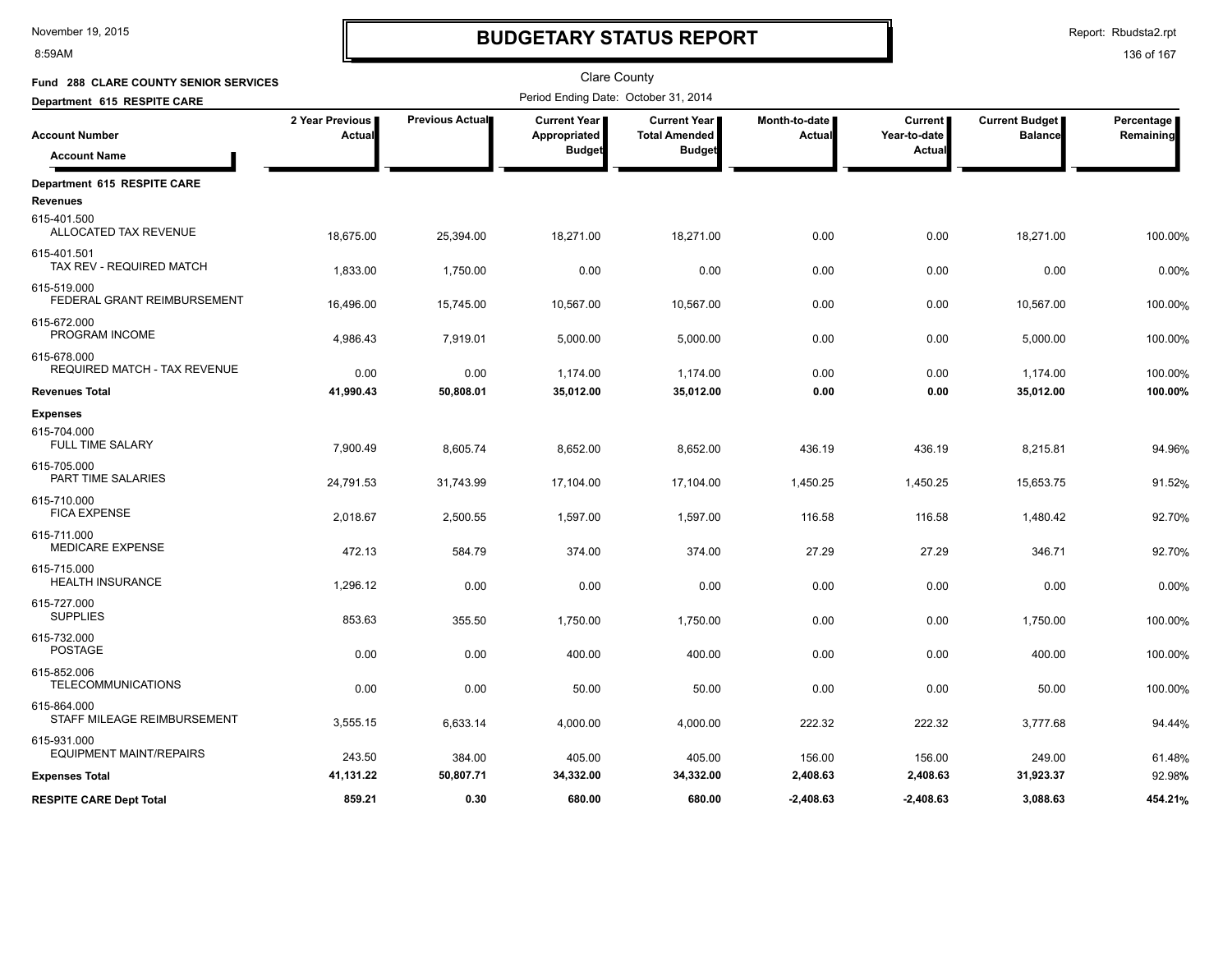8:59AM

# **BUDGETARY STATUS REPORT**

Clare County

Report: Rbudsta2.rpt

| Fund 288 CLARE COUNTY SENIOR SERVICES        |                           |                 | Clare County                                  |                                                              |                         |                                          |                                         |                         |
|----------------------------------------------|---------------------------|-----------------|-----------------------------------------------|--------------------------------------------------------------|-------------------------|------------------------------------------|-----------------------------------------|-------------------------|
| Department 616 SENIOR CENTER STAFFING        |                           |                 | Period Ending Date: October 31, 2014          |                                                              |                         |                                          |                                         |                         |
| <b>Account Number</b><br><b>Account Name</b> | 2 Year Previous<br>Actual | Previous Actual | Current Year<br>Appropriated<br><b>Budget</b> | <b>Current Year</b><br><b>Total Amended</b><br><b>Budget</b> | Month-to-date<br>Actual | <b>Current</b><br>Year-to-date<br>Actual | <b>Current Budget</b><br><b>Balance</b> | Percentage<br>Remaining |
| Department 616 SENIOR CENTER STAFFING        |                           |                 |                                               |                                                              |                         |                                          |                                         |                         |
| <b>Revenues</b>                              |                           |                 |                                               |                                                              |                         |                                          |                                         |                         |
| 616-401.500<br>ALLOCATED TAX REVENUE         | 10,150.00                 | 10,891.00       | 7,781.00                                      | 7,781.00                                                     | 0.00                    | 0.00                                     | 7,781.00                                | 100.00%                 |
| 616-401.501<br>TAX REV - REQUIRED MATCH      | 631.00                    | 586.00          | 0.00                                          | 0.00                                                         | 0.00                    | 0.00                                     | 0.00                                    | 0.00%                   |
| 616-519.000<br>FEDERAL GRANT REIMBURSEMENT   | 5,676.00                  | 5,273.00        | 5,273.00                                      | 5,273.00                                                     | 0.00                    | 0.00                                     | 5,273.00                                | 100.00%                 |
| 616-672.000<br>PROGRAM INCOME                | 0.00                      | 0.00            | 5.00                                          | 5.00                                                         | 0.00                    | 0.00                                     | 5.00                                    | 100.00%                 |
| 616-678.500<br>REQUIRED MATCH - TAX REVENUE  | 0.00                      | 0.00            | 586.00                                        | 586.00                                                       | 0.00                    | 0.00                                     | 586.00                                  | 100.00%                 |
| <b>Revenues Total</b>                        | 16,457.00                 | 16,750.00       | 13,645.00                                     | 13,645.00                                                    | 0.00                    | 0.00                                     | 13,645.00                               | 100.00%                 |
| <b>Expenses</b>                              |                           |                 |                                               |                                                              |                         |                                          |                                         |                         |
| 616-705.000<br>PART TIME SALARIES            | 14,196.01                 | 15,560.36       | 12,655.00                                     | 12,655.00                                                    | 905.45                  | 905.45                                   | 11,749.55                               | 92.85%                  |
| 616-710.000<br><b>FICA EXPENSE</b>           | 899.46                    | 964.76          | 802.00                                        | 802.00                                                       | 56.14                   | 56.14                                    | 745.86                                  | 93.00%                  |
| 616-711.000<br><b>MEDICARE EXPENSE</b>       | 210.33                    | 225.62          | 188.00                                        | 188.00                                                       | 13.13                   | 13.13                                    | 174.87                                  | 93.02%                  |
| 616-715.000<br><b>HEALTH INSURANCE</b>       | 1,150.93                  | 0.00            | 0.00                                          | 0.00                                                         | 0.00                    | 0.00                                     | 0.00                                    | 0.00%                   |
| <b>Expenses Total</b>                        | 16,456.73                 | 16,750.74       | 13,645.00                                     | 13,645.00                                                    | 974.72                  | 974.72                                   | 12,670.28                               | 92.86%                  |
| <b>SENIOR CENTER STAFFING Dept Total</b>     | 0.27                      | $-0.74$         | 0.00                                          | 0.00                                                         | $-974.72$               | $-974.72$                                | 974.72                                  | 0.00%                   |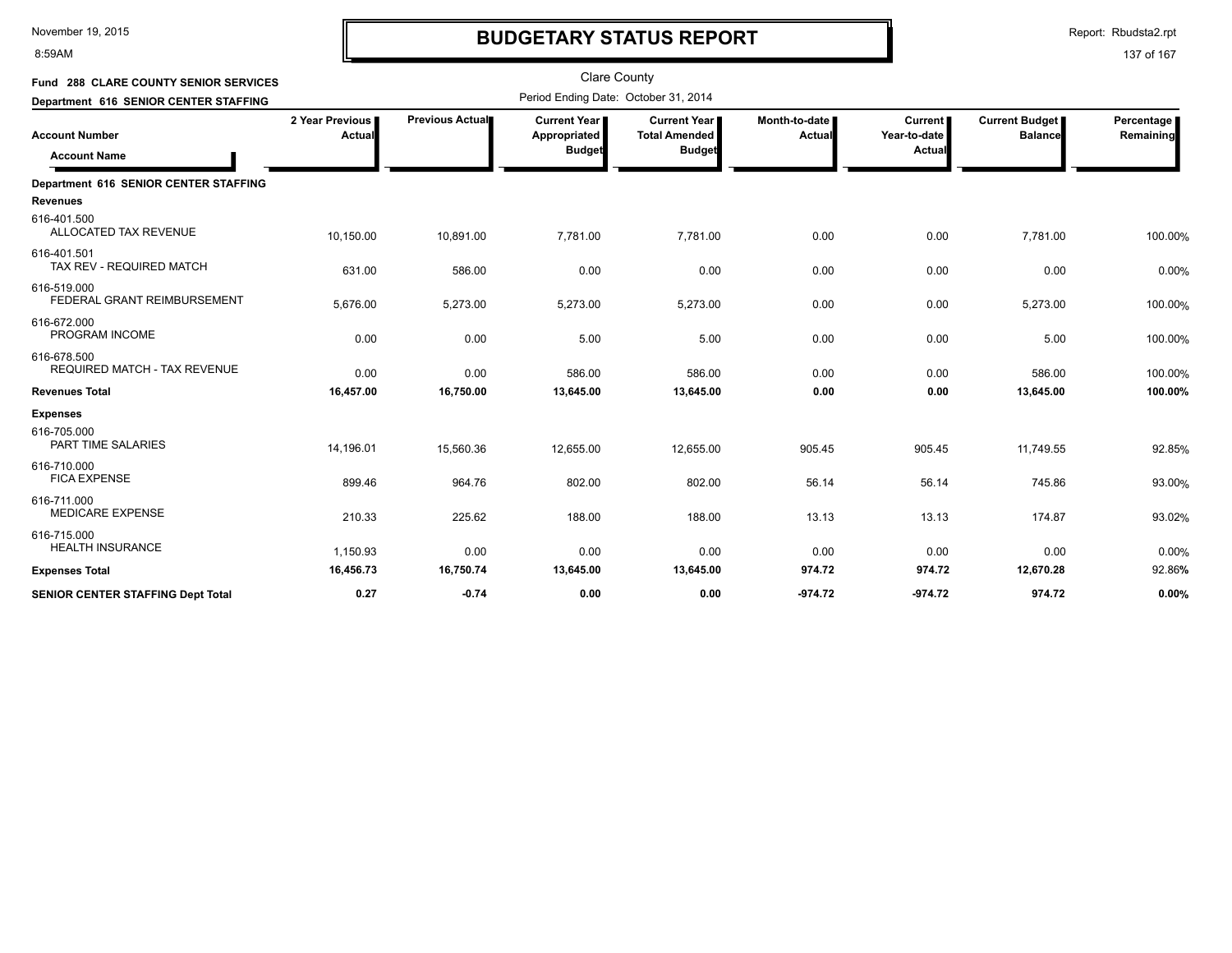8:59AM

# **BUDGETARY STATUS REPORT**

Report: Rbudsta2.rpt

| <b>Fund 288 CLARE COUNTY SENIOR SERVICES</b><br>Department 617 DISEASE PREVENTION/HEALTH PROM |                                  |                 | Clare County<br>Period Ending Date: October 31, 2014   |                                                       |                         |                                          |                                         |                         |
|-----------------------------------------------------------------------------------------------|----------------------------------|-----------------|--------------------------------------------------------|-------------------------------------------------------|-------------------------|------------------------------------------|-----------------------------------------|-------------------------|
| <b>Account Number</b><br><b>Account Name</b>                                                  | 2 Year Previous<br><b>Actual</b> | Previous Actual | <b>Current Year</b> ∎<br>Appropriated<br><b>Budget</b> | Current Year<br><b>Total Amended</b><br><b>Budget</b> | Month-to-date<br>Actual | <b>Current</b><br>Year-to-date<br>Actual | <b>Current Budget</b><br><b>Balance</b> | Percentage<br>Remaining |
| Department 617 DISEASE PREVENTION/HEALTH PROM                                                 |                                  |                 |                                                        |                                                       |                         |                                          |                                         |                         |
| <b>Revenues</b>                                                                               |                                  |                 |                                                        |                                                       |                         |                                          |                                         |                         |
| 617-401.501<br>TAX REV - REQUIRED MATCH                                                       | 0.00                             | 386.45          | 0.00                                                   | 0.00                                                  | 0.00                    | 0.00                                     | 0.00                                    | 0.00%                   |
| 617-519.000<br>FEDERAL GRANT REIMBURSEMENTS                                                   | 3,181.12                         | 3.478.08        | 0.00                                                   | 0.00                                                  | 0.00                    | 0.00                                     | 0.00                                    | 0.00%                   |
| <b>Revenues Total</b>                                                                         | 3,181.12                         | 3,864.53        | 0.00                                                   | 0.00                                                  | 0.00                    | 0.00                                     | 0.00                                    | 0.00%                   |
| <b>Expenses</b>                                                                               |                                  |                 |                                                        |                                                       |                         |                                          |                                         |                         |
| 617-710.000<br><b>FICA EXPENSE</b>                                                            | 4.49                             | 0.00            | 0.00                                                   | 0.00                                                  | 0.00                    | 0.00                                     | 0.00                                    | 0.00%                   |
| 617-711.000<br><b>MEDICARE EXPENSE</b>                                                        | 1.05                             | 0.00            | 0.00                                                   | 0.00                                                  | 0.00                    | 0.00                                     | 0.00                                    | 0.00%                   |
| 617-715.000<br><b>HEALTH INSURANCE</b>                                                        | 1,150.84                         | 0.00            | 0.00                                                   | 0.00                                                  | 0.00                    | 0.00                                     | 0.00                                    | 0.00%                   |
| 617-727.000<br><b>SUPPLIES</b>                                                                | 253.53                           | 0.00            | 0.00                                                   | 0.00                                                  | 0.00                    | 0.00                                     | 0.00                                    | 0.00%                   |
| 617-864.000<br><b>TRAVEL &amp; MILEAGE</b>                                                    | 303.41                           | 277.76          | 0.00                                                   | 0.00                                                  | 0.00                    | 0.00                                     | 0.00                                    | 0.00%                   |
| <b>Expenses Total</b>                                                                         | 1,713.32                         | 277.76          | 0.00                                                   | 0.00                                                  | 0.00                    | 0.00                                     | 0.00                                    | %                       |
| <b>DISEASE PREVENTION/HEALTH PROM</b><br><b>Dept Total</b>                                    | 1,467.80                         | 3,586.77        | 0.00                                                   | 0.00                                                  | 0.00                    | 0.00                                     | 0.00                                    | 0.00%                   |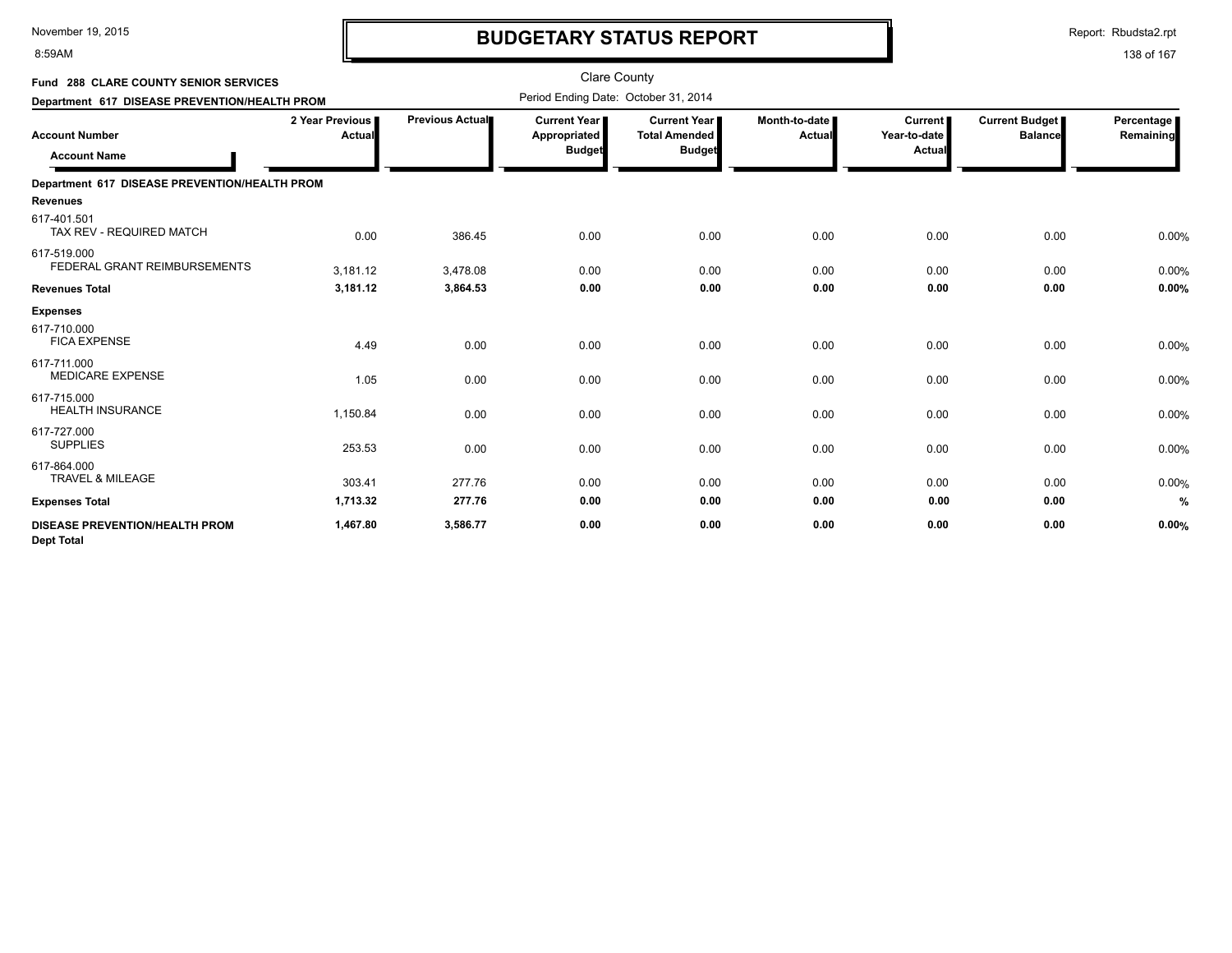8:59AM

# **BUDGETARY STATUS REPORT**

Report: Rbudsta2.rpt

| Fund 288 CLARE COUNTY SENIOR SERVICES       |                           |                 | <b>Clare County</b>                  |                                             |                                |                                |                                         |                         |
|---------------------------------------------|---------------------------|-----------------|--------------------------------------|---------------------------------------------|--------------------------------|--------------------------------|-----------------------------------------|-------------------------|
| Department 618 CAREGIVING TRAINING          |                           |                 | Period Ending Date: October 31, 2014 |                                             |                                |                                |                                         |                         |
| <b>Account Number</b>                       | 2 Year Previous<br>Actual | Previous Actual | <b>Current Year</b><br>Appropriated  | <b>Current Year</b><br><b>Total Amended</b> | Month-to-date<br><b>Actual</b> | <b>Current</b><br>Year-to-date | <b>Current Budget</b><br><b>Balance</b> | Percentage<br>Remaining |
| <b>Account Name</b>                         |                           |                 | <b>Budget</b>                        | <b>Budget</b>                               |                                | Actual                         |                                         |                         |
| Department 618 CAREGIVING TRAINING          |                           |                 |                                      |                                             |                                |                                |                                         |                         |
| <b>Revenues</b>                             |                           |                 |                                      |                                             |                                |                                |                                         |                         |
| 618-401.500<br>ALLOCATED TAX REVENUE        | 16,343.00                 | 0.00            | 1,989.00                             | 1,989.00                                    | 0.00                           | 0.00                           | 1,989.00                                | 100.00%                 |
| 618-401.501<br>TAX REV - REQUIRED MATCH     | 1,280.00                  | 999.00          | 0.00                                 | 0.00                                        | 0.00                           | 0.00                           | 0.00                                    | 0.00%                   |
| 618-519.000<br>FEDERAL GRANT REIMBURSEMENTS | 11,517.00                 | 8,992.00        | 9,328.00                             | 9,328.00                                    | 0.00                           | 0.00                           | 9,328.00                                | 100.00%                 |
| 618-672.000<br>PROGRAM INCOME               | 0.00                      | 0.00            | 5.00                                 | 5.00                                        | 0.00                           | 0.00                           | 5.00                                    | 100.00%                 |
| 618-678.500<br>REQUIRED MATCH - TAX REVENUE | 0.00                      | 0.00            | 1,036.00                             | 1,036.00                                    | 0.00                           | 0.00                           | 1,036.00                                | 100.00%                 |
| <b>Revenues Total</b>                       | 29,140.00                 | 9,991.00        | 12,358.00                            | 12,358.00                                   | 0.00                           | 0.00                           | 12,358.00                               | 100.00%                 |
| <b>Expenses</b>                             |                           |                 |                                      |                                             |                                |                                |                                         |                         |
| 618-704.000<br><b>FULL TIME SALARIES</b>    | 19,825.13                 | 4,394.26        | 6,525.00                             | 6,525.00                                    | 0.00                           | 0.00                           | 6,525.00                                | 100.00%                 |
| 618-705.000<br>PART TIME SALARIES           | 4,639.04                  | 4,338.16        | 2,015.00                             | 2,015.00                                    | 0.00                           | 0.00                           | 2,015.00                                | 100.00%                 |
| 618-710.000<br><b>FICA EXPENSE</b>          | 1,494.79                  | 536.18          | 530.00                               | 530.00                                      | 0.00                           | 0.00                           | 530.00                                  | 100.00%                 |
| 618-711.000<br>MEDICARE EXPENSE             | 349.69                    | 125.60          | 124.00                               | 124.00                                      | 0.01                           | 0.01                           | 123.99                                  | 99.99%                  |
| 618-715.000<br><b>HEALTH INSURANCE</b>      | 1,546.13                  | 408.52          | 409.00                               | 409.00                                      | 33.75                          | 33.75                          | 375.25                                  | 91.75%                  |
| 618-715.006<br><b>CIC BUNDLE</b>            | 0.00                      | 45.80           | 45.00                                | 45.00                                       | 3.95                           | 3.95                           | 41.05                                   | 91.22%                  |
| 618-727.000<br><b>SUPPLIES</b>              | 104.88                    | 59.53           | 1,000.00                             | 1,000.00                                    | 0.00                           | 0.00                           | 1,000.00                                | 100.00%                 |
| 618-852.006<br><b>TELECOMMUNICATIONS</b>    | 0.00                      | 0.00            | 600.00                               | 600.00                                      | 0.00                           | 0.00                           | 600.00                                  | 100.00%                 |
| 618-864.000<br><b>TRAVEL &amp; MILEAGE</b>  | 1,180.27                  | 82.50           | 1,110.00                             | 1,110.00                                    | 0.00                           | 0.00                           | 1,110.00                                | 100.00%                 |
| <b>Expenses Total</b>                       | 29,139.93                 | 9,990.55        | 12,358.00                            | 12,358.00                                   | 37.71                          | 37.71                          | 12,320.29                               | 99.69%                  |
| <b>CAREGIVING TRAINING Dept Total</b>       | 0.07                      | 0.45            | 0.00                                 | 0.00                                        | $-37.71$                       | $-37.71$                       | 37.71                                   | 0.00%                   |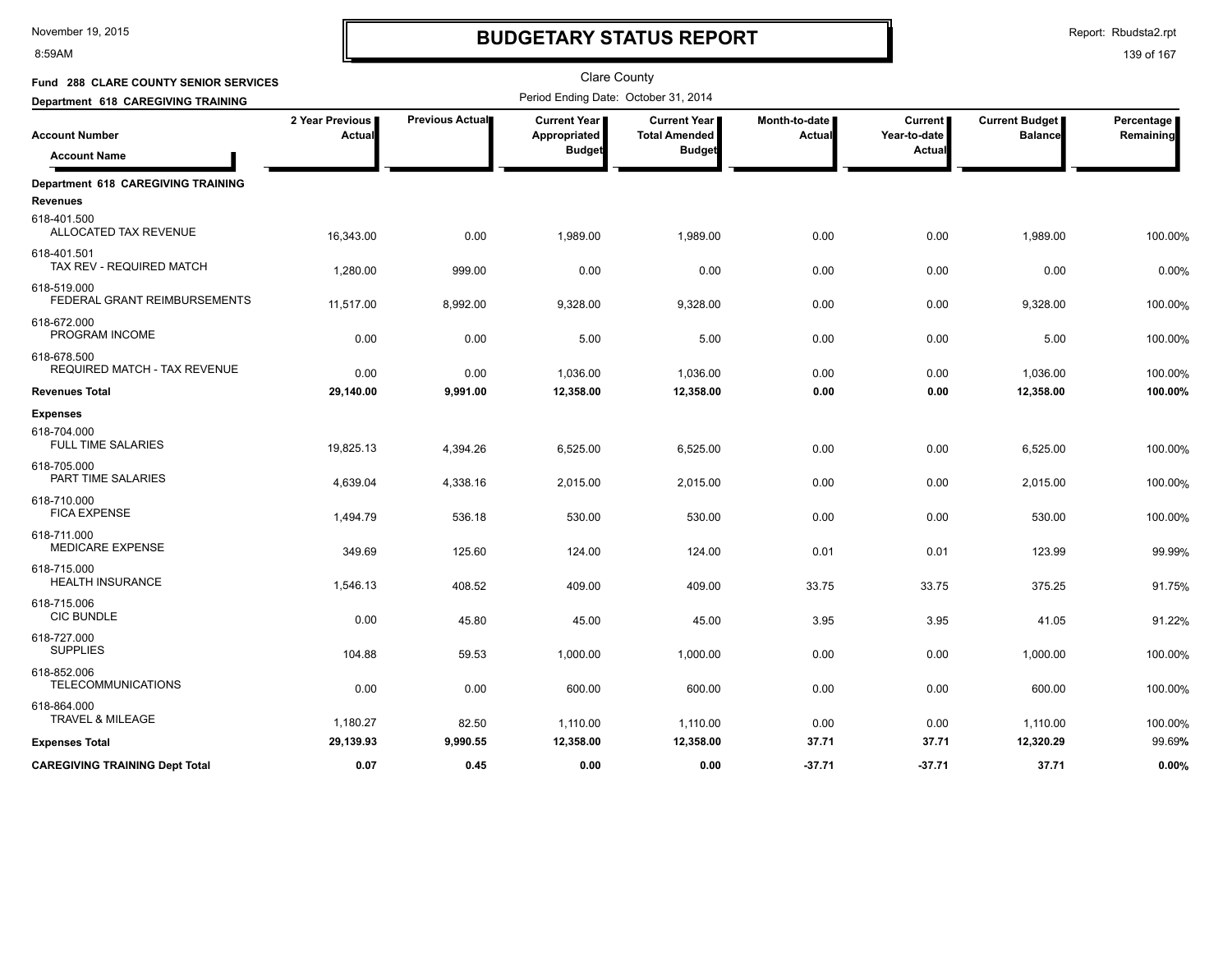8:59AM

# **BUDGETARY STATUS REPORT**

Report: Rbudsta2.rpt

| <b>Fund 288 CLARE COUNTY SENIOR SERVICES</b>            |                           |                 | <b>Clare County</b>                                  |                                                              |                         |                                          |                                  |                         |
|---------------------------------------------------------|---------------------------|-----------------|------------------------------------------------------|--------------------------------------------------------------|-------------------------|------------------------------------------|----------------------------------|-------------------------|
| Department 619 A&D CONTRACTED SERVICES                  |                           |                 | Period Ending Date: October 31, 2014                 |                                                              |                         |                                          |                                  |                         |
| <b>Account Number</b><br><b>Account Name</b>            | 2 Year Previous<br>Actual | Previous Actual | <b>Current Year</b><br>Appropriated<br><b>Budget</b> | <b>Current Year</b><br><b>Total Amended</b><br><b>Budget</b> | Month-to-date<br>Actual | <b>Current</b><br>Year-to-date<br>Actual | Current Budget<br><b>Balance</b> | Percentage<br>Remaining |
| Department 619 A&D CONTRACTED SERVICES                  |                           |                 |                                                      |                                                              |                         |                                          |                                  |                         |
| <b>Revenues</b>                                         |                           |                 |                                                      |                                                              |                         |                                          |                                  |                         |
| 619-626.000<br>A & D HOME HEALTH CARE                   | 12,149.50                 | 19,335.90       | 15,000.00                                            | 15,000.00                                                    | 0.00                    | 0.00                                     | 15,000.00                        | 100.00%                 |
| <b>Revenues Total</b>                                   | 12,149.50                 | 19,335.90       | 15,000.00                                            | 15,000.00                                                    | 0.00                    | 0.00                                     | 15,000.00                        | 100.00%                 |
| <b>Expenses</b>                                         |                           |                 |                                                      |                                                              |                         |                                          |                                  |                         |
| 619-705.000<br><b>HDM-PART TIME SALARY</b>              | 1,367.50                  | 3,062.98        | 5,000.00                                             | 5,000.00                                                     | 812.86                  | 812.86                                   | 4,187.14                         | 83.74%                  |
| 619-710.000<br><b>HDM-FICA EXPENSE</b>                  | 93.69                     | 190.02          | 310.00                                               | 310.00                                                       | 50.30                   | 50.30                                    | 259.70                           | 83.77%                  |
| 619-711.000<br>HDM-MEDICARE EXPENSE                     | 21.98                     | 44.43           | 73.00                                                | 73.00                                                        | 11.78                   | 11.78                                    | 61.22                            | 83.86%                  |
| <b>Expenses Total</b>                                   | 1,483.17                  | 3,297.43        | 5,383.00                                             | 5,383.00                                                     | 874.94                  | 874.94                                   | 4,508.06                         | 83.75%                  |
| <b>A&amp;D CONTRACTED SERVICES Dept</b><br><b>Total</b> | 10,666.33                 | 16,038.47       | 9,617.00                                             | 9,617.00                                                     | $-874.94$               | $-874.94$                                | 10,491.94                        | 109.10%                 |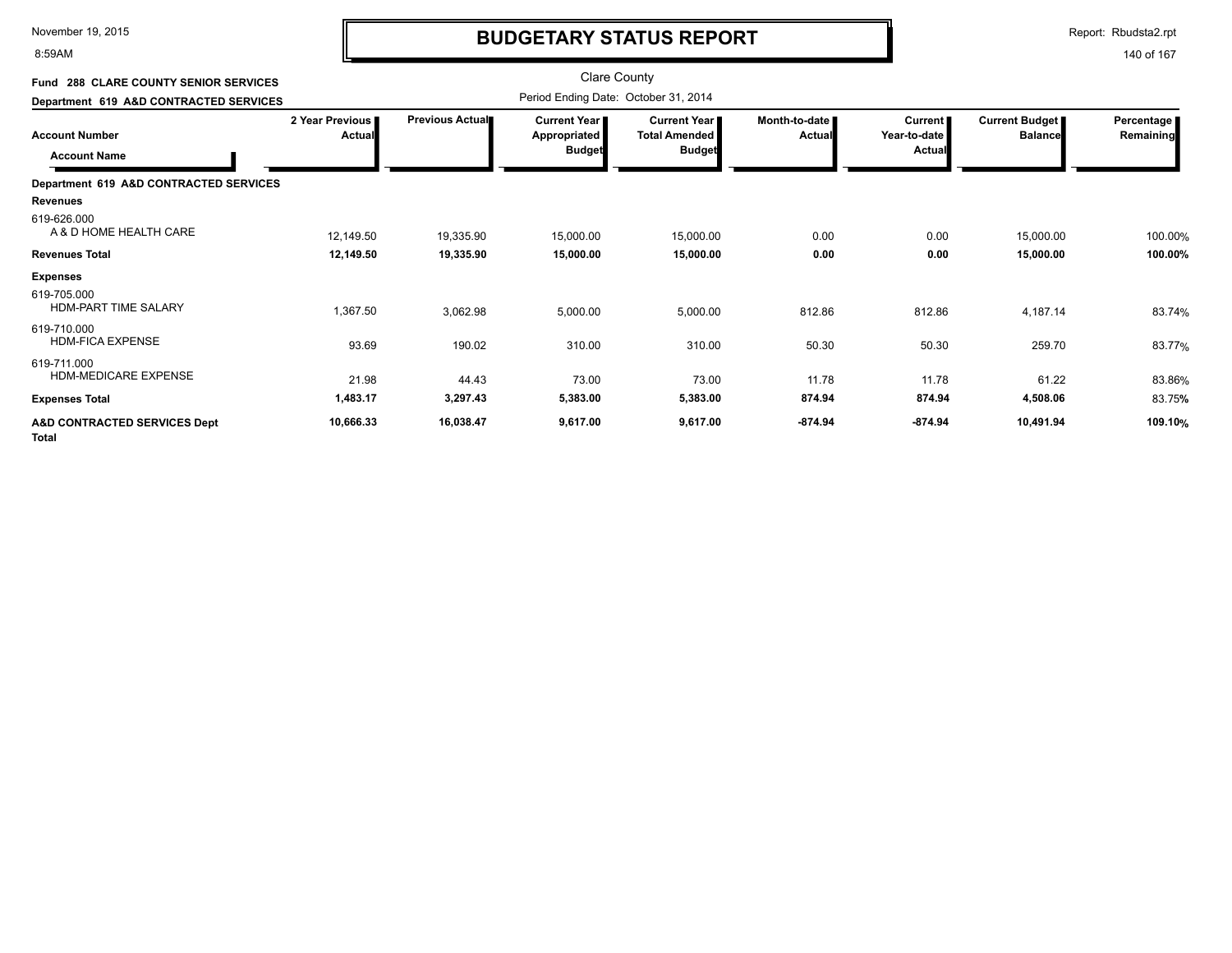8:59AM

### **BUDGETARY STATUS REPORT**

Report: Rbudsta2.rpt

141 of 167

#### Clare County Period Ending Date: October 31, 2014 **Account Number Department 621 FUNDRAISING & ACTIVITIES Fund 288 CLARE COUNTY SENIOR SERVICES 2 Year Previous Actual Previous Actual Current Year Appropriated Budget Current Year Total Amended Budget Month-to-date Actual Current Year-to-date Actual Current Budget Balance Percentage Remaining Account Name Department 621 FUNDRAISING & ACTIVITIES Revenues** 5,369.26 1,986.22 0.00 0.00 ALLOCATED TAX REVENUE % 621-401.500 0.00 0.00 0.00 0.00 **Revenues Total 5,369.26 1,986.22 0.00 0.00 0.00 0.00 0.00 0.00% Expenses** 1,000.00 692.12 0.00 ACTIVITIES - CLARE % 621-885.000 0.00 0.00 0.00 0.00 0.00 896.00 519.93 0.00 ACTIVITIES - HAYES % 621-885.002<br>ACTIVITIES - HAYES 0.00 0.00 0.00 0.00 0.00 997.34 532.09 0.00 ACTIVITIES - LAKE % 621-885.003 0.00 0.00 0.00 0.00 0.00 846.58 242.08 0.00 ACTIVITIES - LAKE GEORGE % 621-885.004<br>ACTIVITIES - LAKE GEORGE 0.00 0.00 0.00 0.00 0.00 1,629.34 0.00 0.00 VOLUNTEER RECOGNITION % 621-963.000<br>VOLUNTEER RECOGNITION 0.00 0.00 0.00 0.00 0.00 **Expenses Total 5,369.26 1,986.22 0.00 0.00 0.00 0.00 0.00 % FUNDRAISING & ACTIVITIES Dept Total 0.00 0.00 0.00 0.00 0.00 0.00 0.00 0.00%**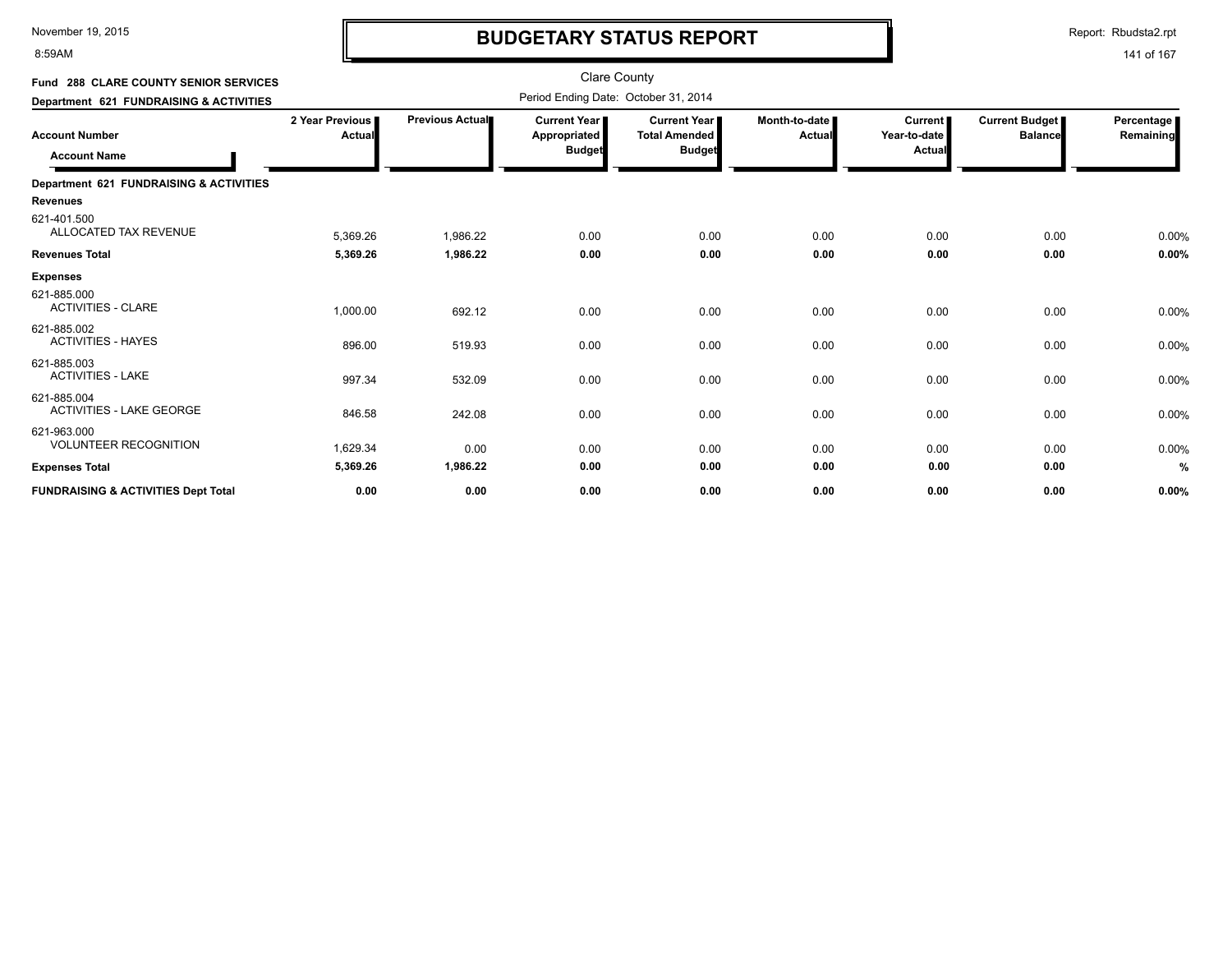8:59AM

# **BUDGETARY STATUS REPORT**

Report: Rbudsta2.rpt

| Fund 288 CLARE COUNTY SENIOR SERVICES<br>Department 624 PAYMENT OF SERVICE (POS) |                           |                 | <b>Clare County</b><br>Period Ending Date: October 31, 2014 |                                                                |                           |                                          |                                         |                         |
|----------------------------------------------------------------------------------|---------------------------|-----------------|-------------------------------------------------------------|----------------------------------------------------------------|---------------------------|------------------------------------------|-----------------------------------------|-------------------------|
| <b>Account Number</b><br><b>Account Name</b>                                     | 2 Year Previous<br>Actual | Previous Actual | <b>Current Year</b><br>Appropriated<br><b>Budget</b>        | <b>Current Year I</b><br><b>Total Amended</b><br><b>Budget</b> | Month-to-date  <br>Actual | <b>Current</b><br>Year-to-date<br>Actual | <b>Current Budget</b><br><b>Balance</b> | Percentage<br>Remaining |
|                                                                                  |                           |                 |                                                             |                                                                |                           |                                          |                                         |                         |
| Department 624 PAYMENT OF SERVICE (POS)                                          |                           |                 |                                                             |                                                                |                           |                                          |                                         |                         |
| <b>Revenues</b>                                                                  |                           |                 |                                                             |                                                                |                           |                                          |                                         |                         |
| 624-676.000<br><b>POS REIMBURSEMENT</b>                                          | 9,153.17                  | 8,764.43        | 0.00                                                        | 0.00                                                           | 0.00                      | 0.00                                     | 0.00                                    | 0.00%                   |
| <b>Revenues Total</b>                                                            | 9,153.17                  | 8,764.43        | 0.00                                                        | 0.00                                                           | 0.00                      | 0.00                                     | 0.00                                    | 0.00%                   |
| <b>Expenses</b>                                                                  |                           |                 |                                                             |                                                                |                           |                                          |                                         |                         |
| 624-836.000<br>SUPPLEMENTAL FUNDS SERVICE                                        | 2,947.99                  | 1,181.40        | 0.00                                                        | 0.00                                                           | 0.00                      | 0.00                                     | 0.00                                    | 0.00%                   |
| 624-836.002<br>SLIP/FALL/SAFETY SERVICE                                          | 1,745.93                  | 1,903.11        | 0.00                                                        | 0.00                                                           | 0.00                      | 0.00                                     | 0.00                                    | 0.00%                   |
| 624-836.003<br>KINSHIP CARE SERVICE                                              | 1,060.00                  | 991.00          | 0.00                                                        | 0.00                                                           | 200.00                    | 200.00                                   | $-200.00$                               | 0.00%                   |
| 624-836.005<br>UNMET NEEDS-HOME REPAIR SERVICE                                   | 450.00                    | 1,200.00        | 0.00                                                        | 0.00                                                           | 0.00                      | 0.00                                     | 0.00                                    | 0.00%                   |
| 624-836.006<br>UTILITY ASSISTANCE SERVICE                                        | 507.74                    | 600.00          | 0.00                                                        | 0.00                                                           | 0.00                      | 0.00                                     | 0.00                                    | 0.00%                   |
| 624-836.007<br><b>MEDICAL TRANSPORT</b>                                          | 2,358.34                  | 1,216.00        | 0.00                                                        | 0.00                                                           | 0.00                      | 0.00                                     | 0.00                                    | 0.00%                   |
| <b>Expenses Total</b>                                                            | 9,070.00                  | 7,091.51        | 0.00                                                        | 0.00                                                           | 200.00                    | 200.00                                   | $-200.00$                               | %                       |
| <b>PAYMENT OF SERVICE (POS) Dept</b><br><b>Total</b>                             | 83.17                     | 1,672.92        | 0.00                                                        | 0.00                                                           | $-200.00$                 | $-200.00$                                | 200.00                                  | 0.00%                   |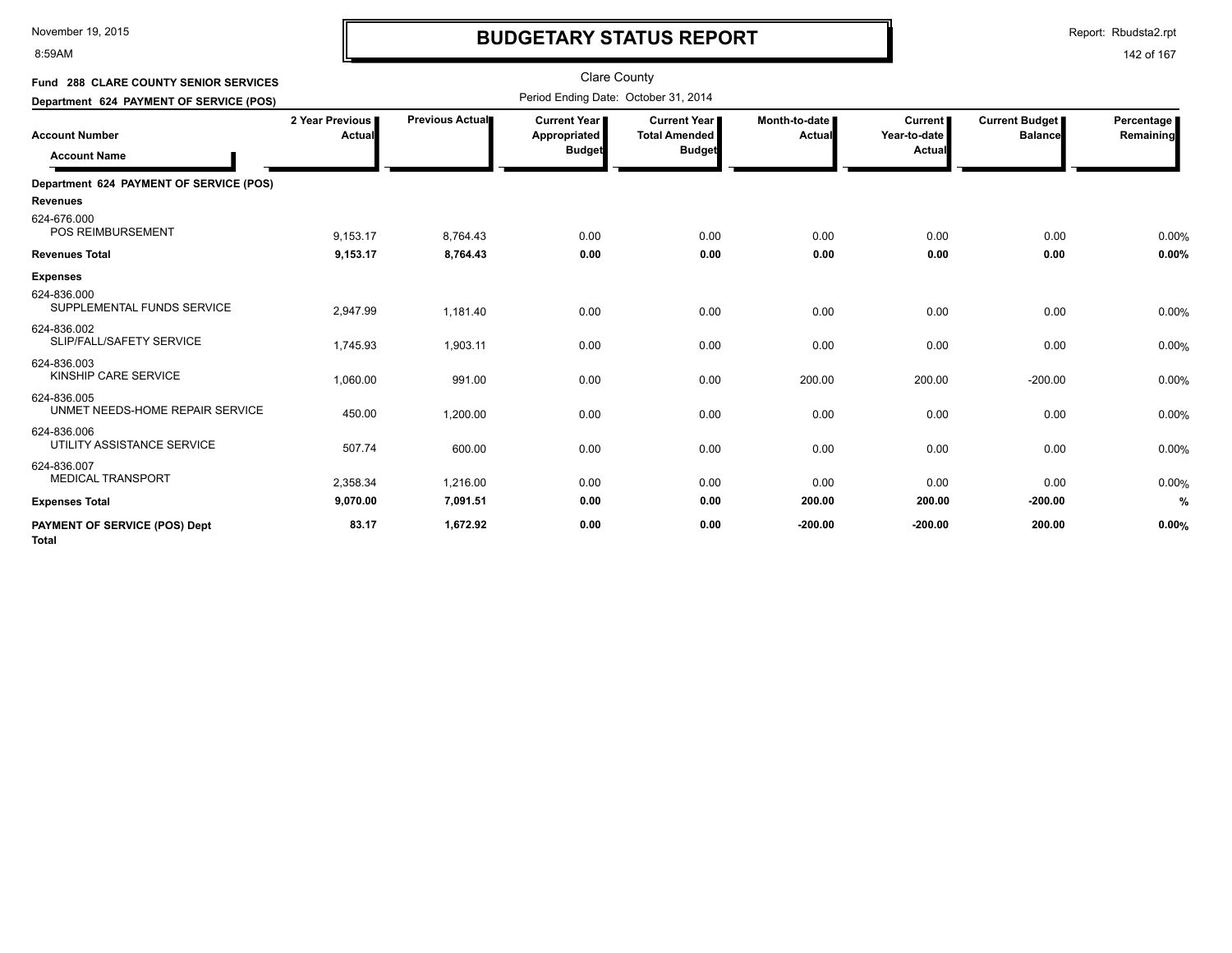8:59AM

# **BUDGETARY STATUS REPORT**

Report: Rbudsta2.rpt

| Fund 288 CLARE COUNTY SENIOR SERVICES                      |                           |                        |                                                 | <b>Clare County</b>                                            |                                  |                                                 |                                         |                         |
|------------------------------------------------------------|---------------------------|------------------------|-------------------------------------------------|----------------------------------------------------------------|----------------------------------|-------------------------------------------------|-----------------------------------------|-------------------------|
| Department 626 MEDICAID WAIVER CONTRACTED SER              |                           |                        | Period Ending Date: October 31, 2014            |                                                                |                                  |                                                 |                                         |                         |
| <b>Account Number</b><br><b>Account Name</b>               | 2 Year Previous<br>Actual | <b>Previous Actual</b> | Current Year I<br>Appropriated<br><b>Budget</b> | <b>Current Year I</b><br><b>Total Amended</b><br><b>Budget</b> | Month-to-date I<br><b>Actual</b> | <b>Current</b><br>Year-to-date<br><b>Actual</b> | <b>Current Budget</b><br><b>Balance</b> | Percentage<br>Remaining |
| Department 626 MEDICAID WAIVER CONTRACTED SER              |                           |                        |                                                 |                                                                |                                  |                                                 |                                         |                         |
| <b>Revenues</b><br>626-630.000<br>MEDICAID WAIVER REVENUE  | 10,494.00                 | 16,351.50              | 4,000.00                                        | 4,000.00                                                       | 0.00                             | 0.00                                            | 4,000.00                                | 100.00%                 |
| <b>Revenues Total</b>                                      | 10,494.00                 | 16,351.50              | 4,000.00                                        | 4,000.00                                                       | 0.00                             | 0.00                                            | 4,000.00                                | 100.00%                 |
| <b>Expenses</b>                                            |                           |                        |                                                 |                                                                |                                  |                                                 |                                         |                         |
| 626-705.000<br>HDM-PART TIME SALARY                        | 2,742.25                  | 2,874.43               | 2,000.00                                        | 2,000.00                                                       | 29.85                            | 29.85                                           | 1,970.15                                | 98.51%                  |
| 626-710.000<br><b>HDM-FICA</b>                             | 173.92                    | 178.45                 | 124.00                                          | 124.00                                                         | 1.85                             | 1.85                                            | 122.15                                  | 98.51%                  |
| 626-711.000<br>HDM-MEDICARE                                | 40.44                     | 41.41                  | 29.00                                           | 29.00                                                          | 0.42                             | 0.42                                            | 28.58                                   | 98.55%                  |
| <b>Expenses Total</b>                                      | 2,956.61                  | 3,094.29               | 2,153.00                                        | 2,153.00                                                       | 32.12                            | 32.12                                           | 2,120.88                                | 98.51%                  |
| <b>MEDICAID WAIVER CONTRACTED SER</b><br><b>Dept Total</b> | 7,537.39                  | 13,257.21              | 1,847.00                                        | 1,847.00                                                       | $-32.12$                         | $-32.12$                                        | 1,879.12                                | 101.74%                 |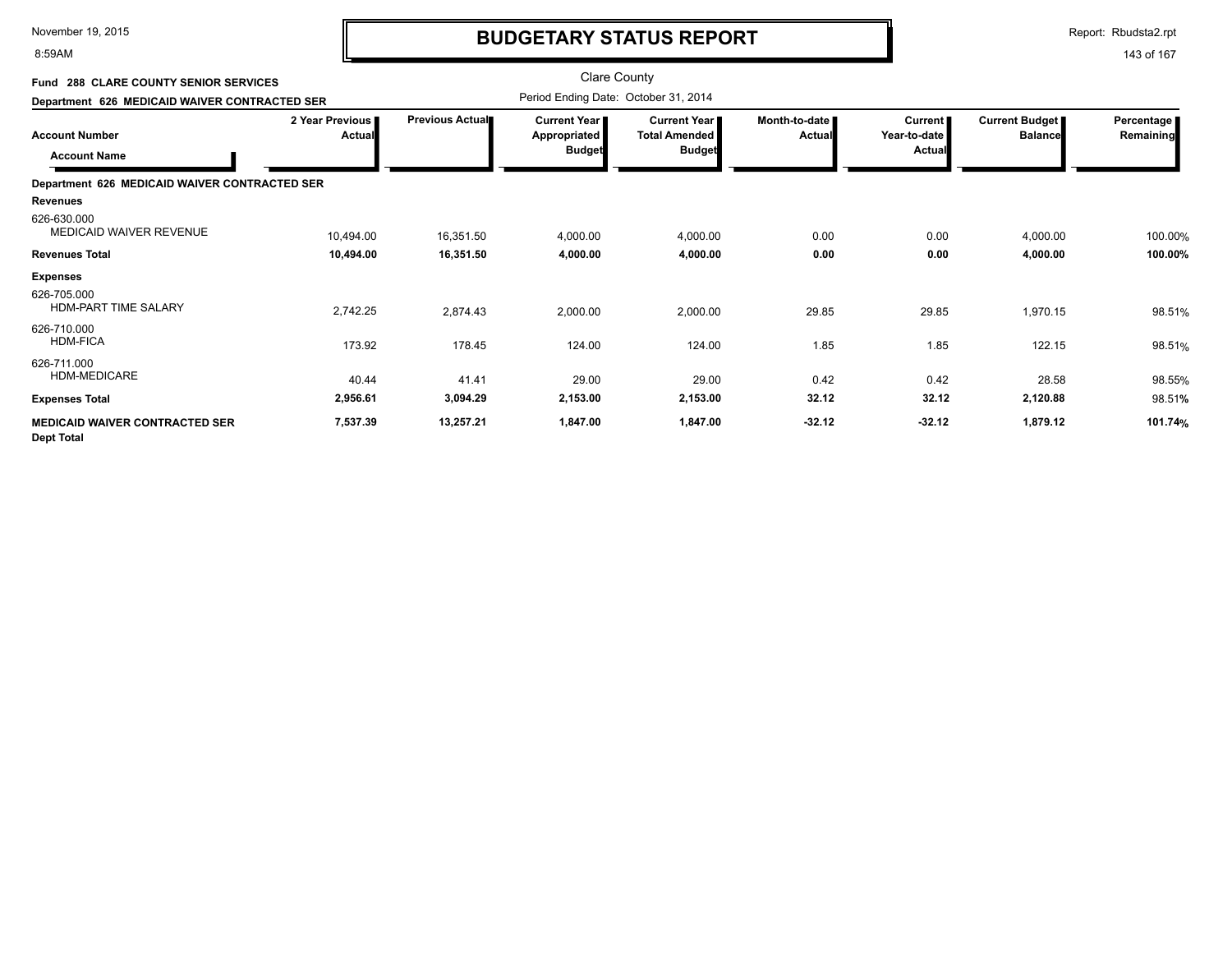8:59AM

# **BUDGETARY STATUS REPORT**

Report: Rbudsta2.rpt

| Fund 288 CLARE COUNTY SENIOR SERVICES             |                                              |                                  | <b>Clare County</b>                                    |                                                              |                                |                                          |                                         |                         |
|---------------------------------------------------|----------------------------------------------|----------------------------------|--------------------------------------------------------|--------------------------------------------------------------|--------------------------------|------------------------------------------|-----------------------------------------|-------------------------|
| Department 627 CARE MGT CONTRACTED SERVICES       |                                              |                                  | Period Ending Date: October 31, 2014                   |                                                              |                                |                                          |                                         |                         |
| <b>Account Number</b><br><b>Account Name</b>      | 2 Year Previous<br>Actual                    | Previous Actual                  | <b>Current Year I</b><br>Appropriated<br><b>Budget</b> | <b>Current Year</b><br><b>Total Amended</b><br><b>Budget</b> | Month-to-date<br><b>Actual</b> | <b>Current</b><br>Year-to-date<br>Actual | <b>Current Budget</b><br><b>Balance</b> | Percentage<br>Remaining |
| Department 627 CARE MGT CONTRACTED SERVICES       |                                              |                                  |                                                        |                                                              |                                |                                          |                                         |                         |
| Revenues                                          |                                              |                                  |                                                        |                                                              |                                |                                          |                                         |                         |
| 627-630.000<br><b>CARE MANAGEMENT REVENUE</b>     | 1,519.76                                     | 1,042.32                         | 1,000.00                                               | 1,000.00                                                     | 0.00                           | 0.00                                     | 1,000.00                                | 100.00%                 |
| <b>Revenues Total</b>                             | 1,519.76                                     | 1,042.32                         | 1,000.00                                               | 1,000.00                                                     | 0.00                           | 0.00                                     | 1,000.00                                | 100.00%                 |
| <b>Expenses</b>                                   |                                              |                                  |                                                        |                                                              |                                |                                          |                                         |                         |
| 627-705.001<br>PC PART TIME SALARY                | 0.00                                         | 149.47                           | 0.00                                                   | 0.00                                                         | 0.00                           | 0.00                                     | 0.00                                    | 0.00%                   |
| 627-705.003<br>HM - PART TIME SALARY              | 963.54                                       | 636.37                           | 800.00                                                 | 800.00                                                       | 14.52                          | 14.52                                    | 785.48                                  | 98.19%                  |
| 627-710.000<br><b>HDM-FICA</b>                    | 60.72                                        | 48.79                            | 50.00                                                  | 50.00                                                        | 0.92                           | 0.92                                     | 49.08                                   | 98.16%                  |
| 627-711.000<br><b>HDM-MEDICARE EXPENSE</b>        | 14.22                                        | 11.40                            | 0.00                                                   | 0.00                                                         | 0.21                           | 0.21                                     | $-0.21$                                 | 0.00%                   |
| 627-711.003<br>HM MEDICARE EXPENSE                | 0.00                                         | 0.00                             | 12.00                                                  | 12.00                                                        | 0.00                           | 0.00                                     | 12.00                                   | 100.00%                 |
| <b>Expenses Total</b>                             | 1,038.48                                     | 846.03                           | 862.00                                                 | 862.00                                                       | 15.65                          | 15.65                                    | 846.35                                  | 98.18%                  |
| <b>CARE MGT CONTRACTED SERVICES</b><br>Dept Total | 481.28                                       | 196.29                           | 138.00                                                 | 138.00                                                       | $-15.65$                       | $-15.65$                                 | 153.65                                  | 111.34%                 |
| <b>Revenues Total</b>                             | 890,717.61                                   | 1,066,780.48                     | 1,049,953.00                                           | 1,049,953.00                                                 | 2,037.72                       | 2,037.72                                 | 1,047,915.28                            | 99.81%                  |
| <b>Expenses Fund Total</b>                        | 894,935.58                                   | 1,125,916.60                     | 1,049,953.00                                           | 1,049,953.00                                                 | 80,090.75                      | 80,090.75                                | 969,862.25                              | $92.37%$                |
| Net (Rev/Exp)                                     | -4,217.97                                    | $-59,136.12$                     | 0.00                                                   | 0.00                                                         | -78,053.03                     | $-78,053.03$                             | 78,053.03                               |                         |
| <b>Beginning/Adjusted Balance</b><br>109,420.79   | <b>YTD Revenues</b><br>2,037.72<br>$\ddot{}$ | <b>YTD Expenses</b><br>80,090.75 | $=$                                                    | <b>Current Fund Balance</b><br>31,367.76                     |                                |                                          |                                         |                         |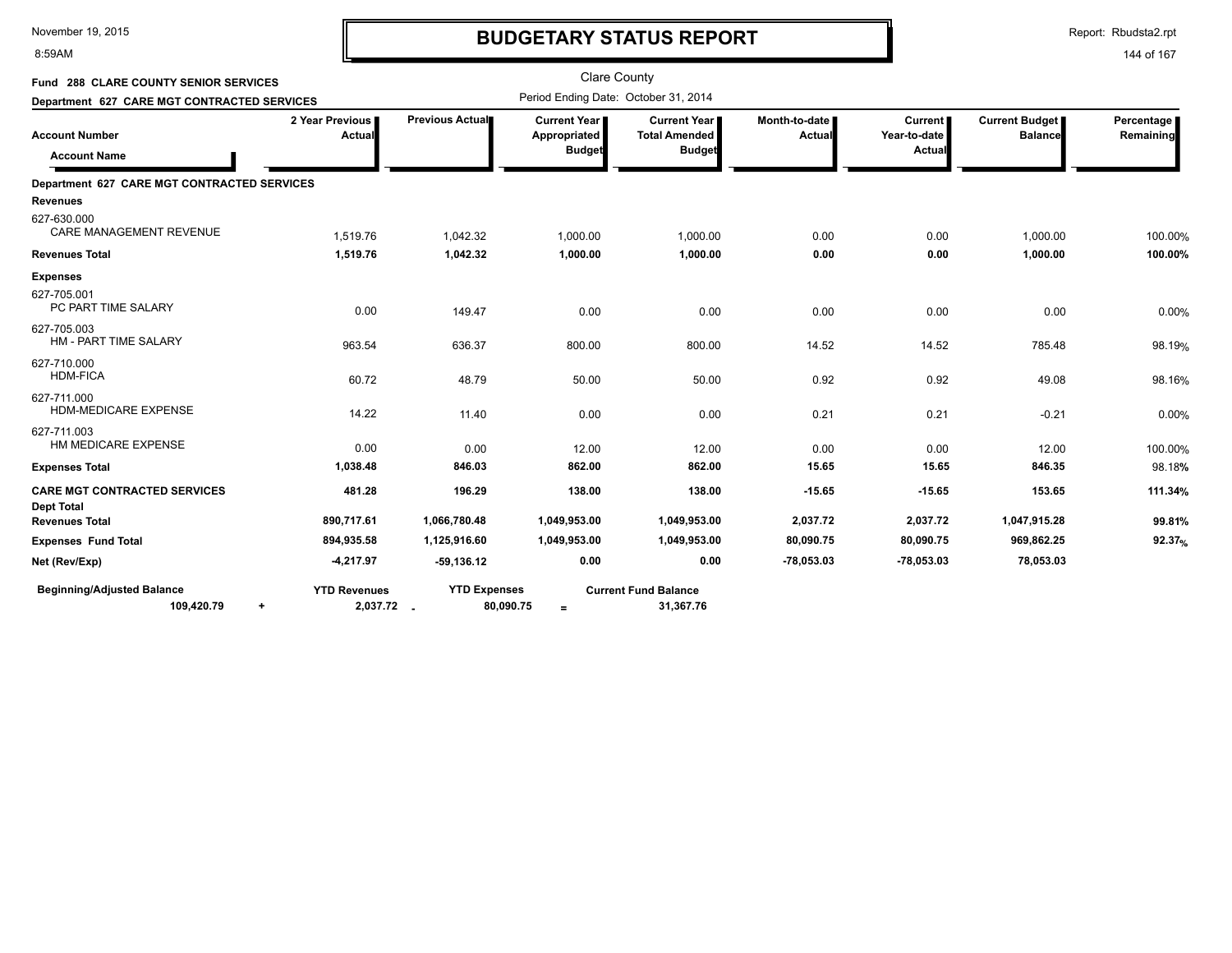8:59AM

# **BUDGETARY STATUS REPORT**

Report: Rbudsta2.rpt

| Fund 290 SOCIAL WELFARE FUND                   |                                  |                               |                                                        | <b>Clare County</b>                                          |                         |                                          |                                  |                         |
|------------------------------------------------|----------------------------------|-------------------------------|--------------------------------------------------------|--------------------------------------------------------------|-------------------------|------------------------------------------|----------------------------------|-------------------------|
| <b>Department</b>                              |                                  |                               |                                                        | Period Ending Date: October 31, 2014                         |                         |                                          |                                  |                         |
| <b>Account Number</b><br><b>Account Name</b>   | 2 Year Previous<br>Actual        | Previous Actual               | <b>Current Year I</b><br>Appropriated<br><b>Budget</b> | <b>Current Year</b><br><b>Total Amended</b><br><b>Budget</b> | Month-to-date<br>Actual | <b>Current</b><br>Year-to-date<br>Actual | Current Budget<br><b>Balance</b> | Percentage<br>Remaining |
| Fund 290 SOCIAL WELFARE FUND                   |                                  |                               |                                                        |                                                              |                         |                                          |                                  |                         |
| 2015<br><b>Fiscal Year</b>                     |                                  |                               |                                                        |                                                              |                         |                                          |                                  |                         |
| Department 000                                 |                                  |                               |                                                        |                                                              |                         |                                          |                                  |                         |
| <b>Revenues</b>                                |                                  |                               |                                                        |                                                              |                         |                                          |                                  |                         |
| 000-401.000<br>REVENUE CONTROL                 | 15,608.43                        | 0.00                          | 200,000.00                                             | 200,000.00                                                   | 0.00                    | 0.00                                     | 200,000.00                       | 100.00%                 |
| 000-699.101<br><b>COUNTY APPROPRIATION</b>     | 5,000.00                         | 5,000.00                      | 5,000.00                                               | 5,000.00                                                     | 0.00                    | 0.00                                     | 5,000.00                         | 100.00%                 |
| 000-699.900<br>BEGINNING FUND BALANCE          | 0.00                             | 0.00                          | 33,010.00                                              | 33,010.00                                                    | 0.00                    | 0.00                                     | 33,010.00                        | 100.00%                 |
| <b>Revenues Total</b>                          | 20,608.43                        | 5,000.00                      | 238,010.00                                             | 238,010.00                                                   | 0.00                    | 0.00                                     | 238,010.00                       | 100.00%                 |
| <b>Expenses</b>                                |                                  |                               |                                                        |                                                              |                         |                                          |                                  |                         |
| 000-701.000<br><b>EXPENDITURE CONTROL</b>      | 36,414.56                        | 2,300.00                      | 204,963.00                                             | 204,963.00                                                   | 25.00                   | 25.00                                    | 204,938.00                       | 99.99%                  |
| 000-710.000<br><b>FICA EXPENSE</b>             | 14.88                            | 18.60                         | 25.00                                                  | 25.00                                                        | 1.55                    | 1.55                                     | 23.45                            | 93.80%                  |
| 000-711.000<br><b>MEICARE EXPENSE</b>          | 3.48                             | 4.36                          | 12.00                                                  | 12.00                                                        | 0.35                    | 0.35                                     | 11.65                            | 97.08%                  |
| 000-998.900<br><b>ENDING FUND BALANCE</b>      | 0.00                             | 0.00                          | 33,010.00                                              | 33,010.00                                                    | 0.00                    | 0.00                                     | 33,010.00                        | 100.00%                 |
| <b>Expenses Total</b>                          | 36,432.92                        | 2,322.96                      | 238,010.00                                             | 238,010.00                                                   | 26.90                   | 26.90                                    | 237,983.10                       | 99.99%                  |
| <b>Dept Total</b>                              | $-15,824.49$                     | 2,677.04                      | 0.00                                                   | 0.00                                                         | $-26.90$                | $-26.90$                                 | 26.90                            | 0.00%                   |
| <b>Revenues Total</b>                          | 20,608.43                        | 5,000.00                      | 238,010.00                                             | 238,010.00                                                   | 0.00                    | 0.00                                     | 238,010.00                       | 100.00%                 |
| <b>Expenses Fund Total</b>                     | 36,432.92                        | 2,322.96                      | 238,010.00                                             | 238,010.00                                                   | 26.90                   | 26.90                                    | 237,983.10                       | 99.99%                  |
| Net (Rev/Exp)                                  | $-15,824.49$                     | 2,677.04                      | 0.00                                                   | 0.00                                                         | $-26.90$                | $-26.90$                                 | 26.90                            |                         |
| <b>Beginning/Adjusted Balance</b><br>33,031.55 | <b>YTD Revenues</b><br>0.00<br>٠ | <b>YTD Expenses</b><br>$\sim$ | 26.90<br>$=$                                           | <b>Current Fund Balance</b><br>33,004.65                     |                         |                                          |                                  |                         |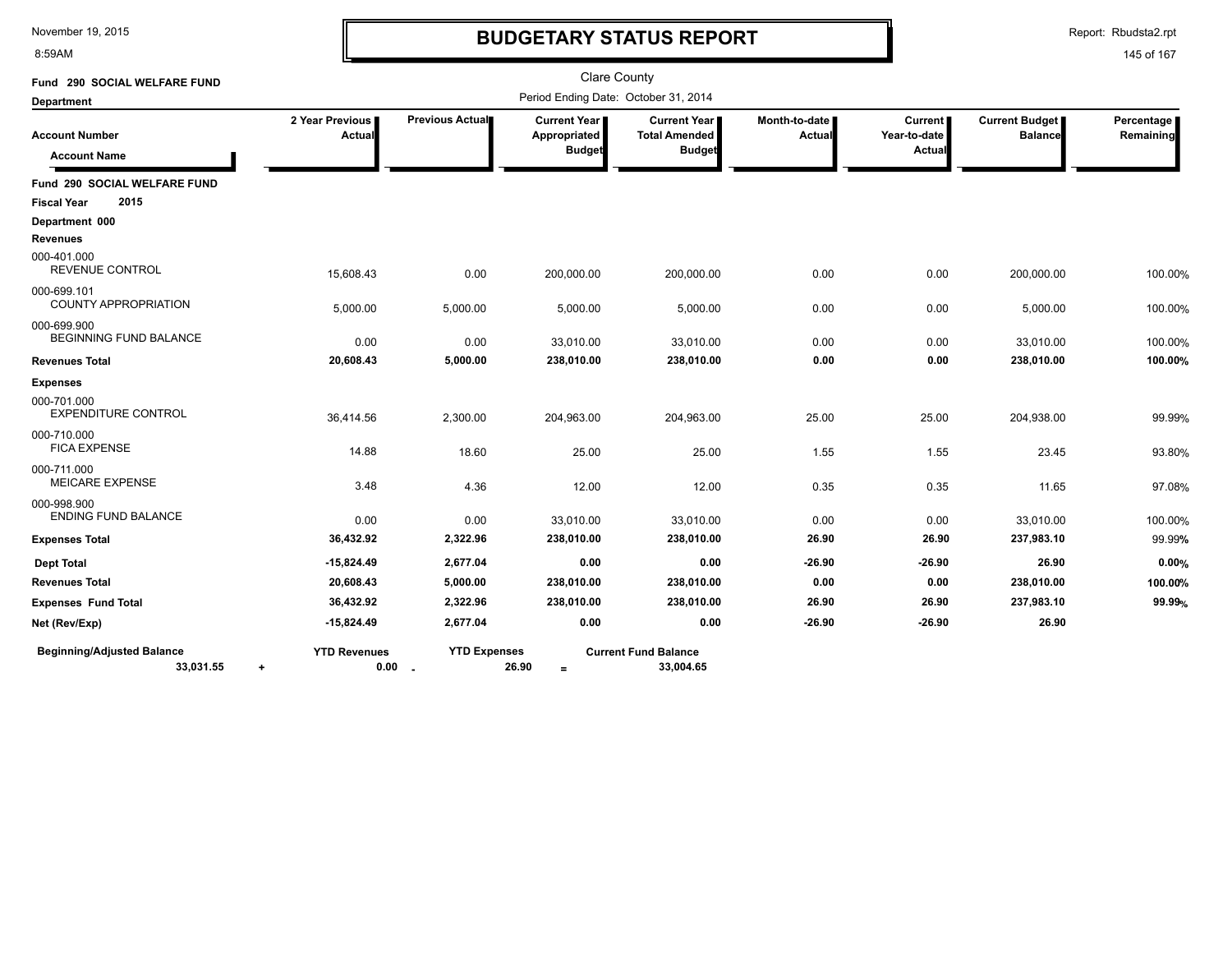8:59AM

# **BUDGETARY STATUS REPORT**

Report: Rbudsta2.rpt

| Fund 291 CHILD CARE-FAMILY CT (PROBATE)                               |                                         |                                 | <b>Clare County</b>                   |                                               |                                |                         |                                  |                         |
|-----------------------------------------------------------------------|-----------------------------------------|---------------------------------|---------------------------------------|-----------------------------------------------|--------------------------------|-------------------------|----------------------------------|-------------------------|
| Department 662 PROBATE                                                |                                         |                                 | Period Ending Date: October 31, 2014  |                                               |                                |                         |                                  |                         |
| <b>Account Number</b>                                                 | 2 Year Previous<br>Actual               | Previous Actual                 | <b>Current Year  </b><br>Appropriated | <b>Current Year</b>  <br><b>Total Amended</b> | Month-to-date<br><b>Actual</b> | Current<br>Year-to-date | Current Budget<br><b>Balance</b> | Percentage<br>Remaining |
| <b>Account Name</b>                                                   |                                         |                                 | <b>Budget</b>                         | <b>Budget</b>                                 |                                | Actual                  |                                  |                         |
| Fund 291 CHILD CARE-FAMILY CT (PROBATE)<br><b>Fiscal Year</b><br>2015 |                                         |                                 |                                       |                                               |                                |                         |                                  |                         |
| Department 662 PROBATE                                                |                                         |                                 |                                       |                                               |                                |                         |                                  |                         |
| Revenues<br>662-564.000<br>STATE GRANTS CHILD CARE PROGMS             |                                         |                                 |                                       |                                               |                                |                         |                                  |                         |
| 662-564.001                                                           | 119.518.73                              | 119,260.32                      | 130,000.00                            | 130,000.00                                    | $-50,866.50$                   | $-50,866.50$            | 180,866.50                       | 139.13%                 |
| STATE REIMB TRANS JUVENILES RDSS                                      | 3,615.75                                | 2,248.77                        | 20,000.00                             | 20,000.00                                     | 0.00                           | 0.00                    | 20,000.00                        | 100.00%                 |
| 662-682.000<br>CHILD CARE PROBATE REIMBURSMTS                         | 160.00                                  | 356.52                          | 1,000.00                              | 1,000.00                                      | 0.00                           | 0.00                    | 1,000.00                         | 100.00%                 |
| 662-699.101<br>PROBATE APPROP. TRANSFER IN                            | 90,000.00                               | 150,000.00                      | 150,000.00                            | 150,000.00                                    | 0.00                           | 0.00                    | 150,000.00                       | 100.00%                 |
| <b>Revenues Total</b>                                                 | 213,294.48                              | 271,865.61                      | 301,000.00                            | 301,000.00                                    | $-50,866.50$                   | -50,866.50              | 351,866.50                       | 116.90%                 |
| <b>Expenses</b>                                                       |                                         |                                 |                                       |                                               |                                |                         |                                  |                         |
| 662-701.001<br><b>BASIC ACT GRANT</b>                                 | 4,548.00                                | 10,839.58                       | 15,000.00                             | 15,000.00                                     | 0.00                           | 0.00                    | 15,000.00                        | 100.00%                 |
| 662-701.864<br><b>TRAVEL &amp; EXPENSE</b>                            | 4,276.53                                | 3,316.66                        | 5,000.00                              | 5,000.00                                      | 0.00                           | 0.00                    | 5,000.00                         | 100.00%                 |
| 662-704.000<br><b>FULL TIME SALARIES</b>                              | 0.00                                    | 0.00                            | 3,000.00                              | 3,000.00                                      | 0.00                           | 0.00                    | 3,000.00                         | 100.00%                 |
| 662-710.000<br><b>FICA</b>                                            | 0.00                                    | 0.00                            | 56,500.00                             | 56,500.00                                     | 0.00                           | 0.00                    | 56,500.00                        | 100.00%                 |
| 662-801.002<br>MONTHLY OFFSET                                         | 17,961.75                               | 46,777.69                       | 0.00                                  | 0.00                                          | 1,280.16                       | 1,280.16                | -1,280.16                        | 0.00%                   |
| 662-801.004<br>CO JUVENILE DETENTION                                  | 54,300.00                               | 44,937.00                       | 45,000.00                             | 45,000.00                                     | 0.00                           | 0.00                    | 45,000.00                        | 100.00%                 |
| 662-801.005<br>OTHER - PRIVATE                                        | 22,131.00                               | 56,713.48                       | 75,000.00                             | 75,000.00                                     | 0.00                           | 0.00                    | 75,000.00                        | 100.00%                 |
| 662-801.006<br><b>PUBLIC</b>                                          | 305.00                                  | 56.37                           | 500.00                                | 500.00                                        | 0.00                           | 0.00                    | 500.00                           | 100.00%                 |
| 662-801.007<br>IN HOME CARE                                           | 90,247.67                               | 90,016.03                       | 95,000.00                             | 95,000.00                                     | 3,010.80                       | 3,010.80                | 91,989.20                        | 96.83%                  |
| 662-998.900<br><b>ENDING FUND BALANCE</b>                             | 0.00                                    | 0.00                            | 6.000.00                              | 6,000.00                                      | 0.00                           | 0.00                    | 6,000.00                         | 100.00%                 |
| <b>Expenses Total</b>                                                 | 193,769.95                              | 252,656.81                      | 301,000.00                            | 301,000.00                                    | 4,290.96                       | 4,290.96                | 296,709.04                       | 98.57%                  |
| <b>PROBATE Dept Total</b>                                             | 19,524.53                               | 19,208.80                       | 0.00                                  | 0.00                                          | $-55, 157.46$                  | $-55, 157.46$           | 55,157.46                        | 0.00%                   |
| <b>Revenues Total</b>                                                 | 213,294.48                              | 271,865.61                      | 301,000.00                            | 301,000.00                                    | $-50,866.50$                   | $-50,866.50$            | 351,866.50                       | 116.90%                 |
| <b>Expenses Fund Total</b>                                            | 193,769.95                              | 252,656.81                      | 301,000.00                            | 301,000.00                                    | 4,290.96                       | 4,290.96                | 296,709.04                       | 98.57 <sub>%</sub>      |
| Net (Rev/Exp)                                                         | 19,524.53                               | 19,208.80                       | 0.00                                  | 0.00                                          | -55,157.46                     | -55,157.46              | 55,157.46                        |                         |
| <b>Beginning/Adjusted Balance</b><br>83,668.65<br>$\ddot{}$           | <b>YTD Revenues</b><br>$-50,866.50$ $-$ | <b>YTD Expenses</b><br>4,290.96 | $\equiv$                              | <b>Current Fund Balance</b><br>28,511.19      |                                |                         |                                  |                         |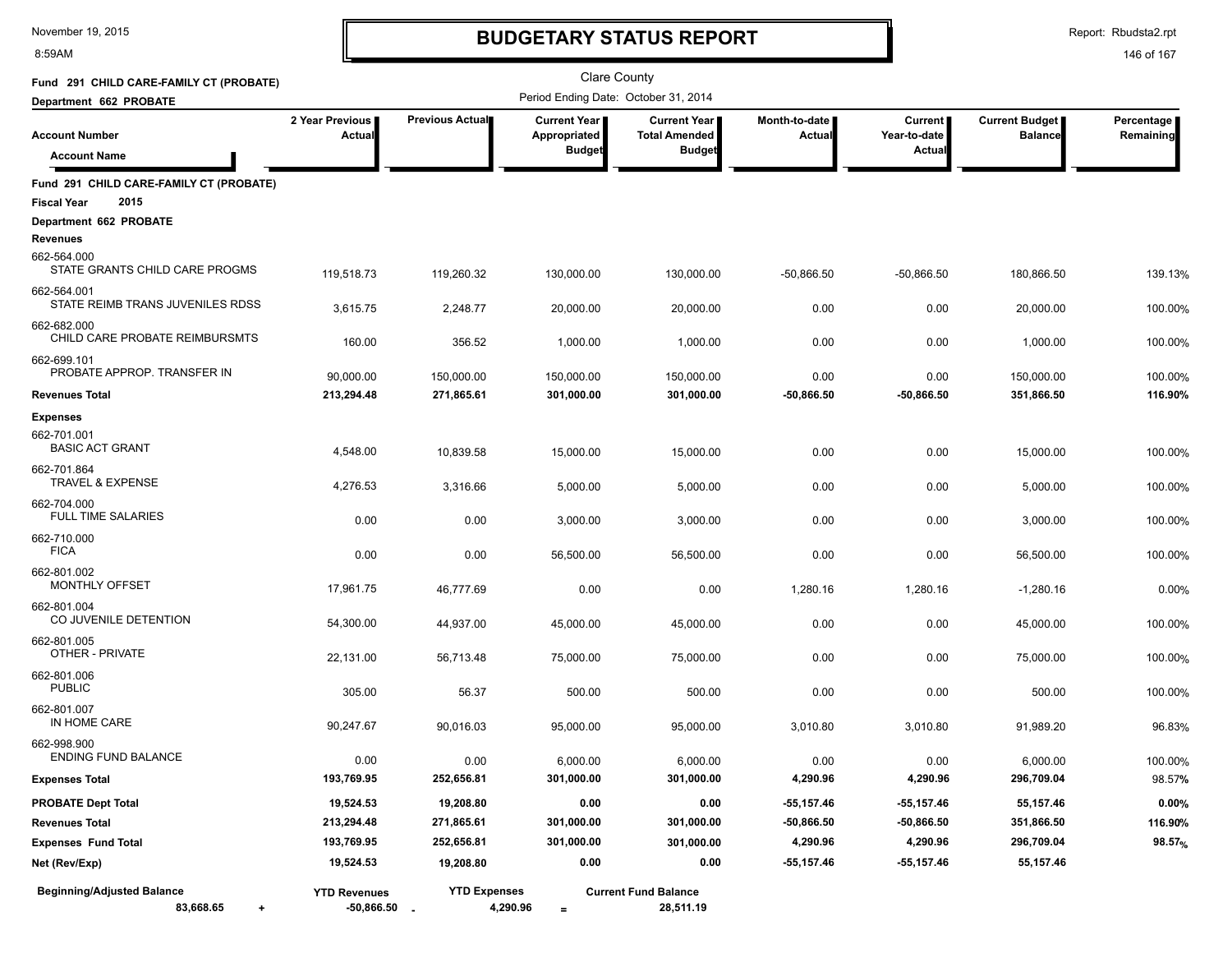8:59AM

# **BUDGETARY STATUS REPORT**

Report: Rbudsta2.rpt

| Fund 292 CHILD CARE-DSS FUND<br>Department 663 CHILD CARE-SOCIAL WELFARE |                                    |                                  | <b>Clare County</b>                                    | Period Ending Date: October 31, 2014                  |                                |                                          |                                  |                         |
|--------------------------------------------------------------------------|------------------------------------|----------------------------------|--------------------------------------------------------|-------------------------------------------------------|--------------------------------|------------------------------------------|----------------------------------|-------------------------|
| <b>Account Number</b><br><b>Account Name</b>                             | 2 Year Previous<br>Actual          | Previous Actual                  | <b>Current Year I</b><br>Appropriated<br><b>Budget</b> | Current Year<br><b>Total Amended</b><br><b>Budget</b> | Month-to-date<br><b>Actual</b> | <b>Current</b><br>Year-to-date<br>Actual | Current Budget<br><b>Balance</b> | Percentage<br>Remaining |
| Fund 292 CHILD CARE-DSS FUND                                             |                                    |                                  |                                                        |                                                       |                                |                                          |                                  |                         |
| 2015<br><b>Fiscal Year</b>                                               |                                    |                                  |                                                        |                                                       |                                |                                          |                                  |                         |
| Department 663 CHILD CARE-SOCIAL WELFARE<br><b>Revenues</b>              |                                    |                                  |                                                        |                                                       |                                |                                          |                                  |                         |
| 663-564.000<br>STATE GRANTS CHILD CARE PROGMS                            | 72,265.18                          | 143,622.91                       | 135,000.00                                             | 135,000.00                                            | 52,146.66                      | 52,146.66                                | 82,853.34                        | 61.37%                  |
| 663-699.101<br>DSS APPROPRIATION TRANSFER IN                             | 105,000.00                         | 150,000.00                       | 105,000.00                                             | 105,000.00                                            | 26,250.00                      | 26,250.00                                | 78,750.00                        | 75.00%                  |
| <b>Revenues Total</b>                                                    | 177,265.18                         | 293,622.91                       | 240,000.00                                             | 240,000.00                                            | 78,396.66                      | 78,396.66                                | 161,603.34                       | 67.33%                  |
| <b>Expenses</b>                                                          |                                    |                                  |                                                        |                                                       |                                |                                          |                                  |                         |
| 663-701.000<br><b>EXPENDITURE CONTROL</b>                                | 213,219.63<br>213,219.63           | 293,622.91<br>293,622.91         | 240,000.00<br>240,000.00                               | 240,000.00<br>240,000.00                              | 58,527.17<br>58,527.17         | 58,527.17<br>58,527.17                   | 181,472.83<br>181,472.83         | 75.61%<br>75.61%        |
| <b>Expenses Total</b>                                                    |                                    |                                  |                                                        |                                                       |                                |                                          |                                  |                         |
| CHILD CARE-SOCIAL WELFARE Dept<br><b>Total</b>                           | $-35,954.45$                       | 0.00                             | 0.00                                                   | 0.00                                                  | 19,869.49                      | 19,869.49                                | $-19,869.49$                     | 0.00%                   |
| <b>Revenues Total</b>                                                    | 177,265.18                         | 293,622.91                       | 240,000.00                                             | 240,000.00                                            | 78,396.66                      | 78,396.66                                | 161,603.34                       | 67.33%                  |
| <b>Expenses Fund Total</b>                                               | 213,219.63                         | 293,622.91                       | 240,000.00                                             | 240,000.00                                            | 58,527.17                      | 58,527.17                                | 181,472.83                       | 75.61 <sub>%</sub>      |
| Net (Rev/Exp)                                                            | $-35,954.45$                       | 0.00                             | 0.00                                                   | 0.00                                                  | 19,869.49                      | 19,869.49                                | $-19,869.49$                     |                         |
| <b>Beginning/Adjusted Balance</b><br>0.00                                | <b>YTD Revenues</b><br>78,396.66 . | <b>YTD Expenses</b><br>58,527.17 | $=$                                                    | <b>Current Fund Balance</b><br>19,869.49              |                                |                                          |                                  |                         |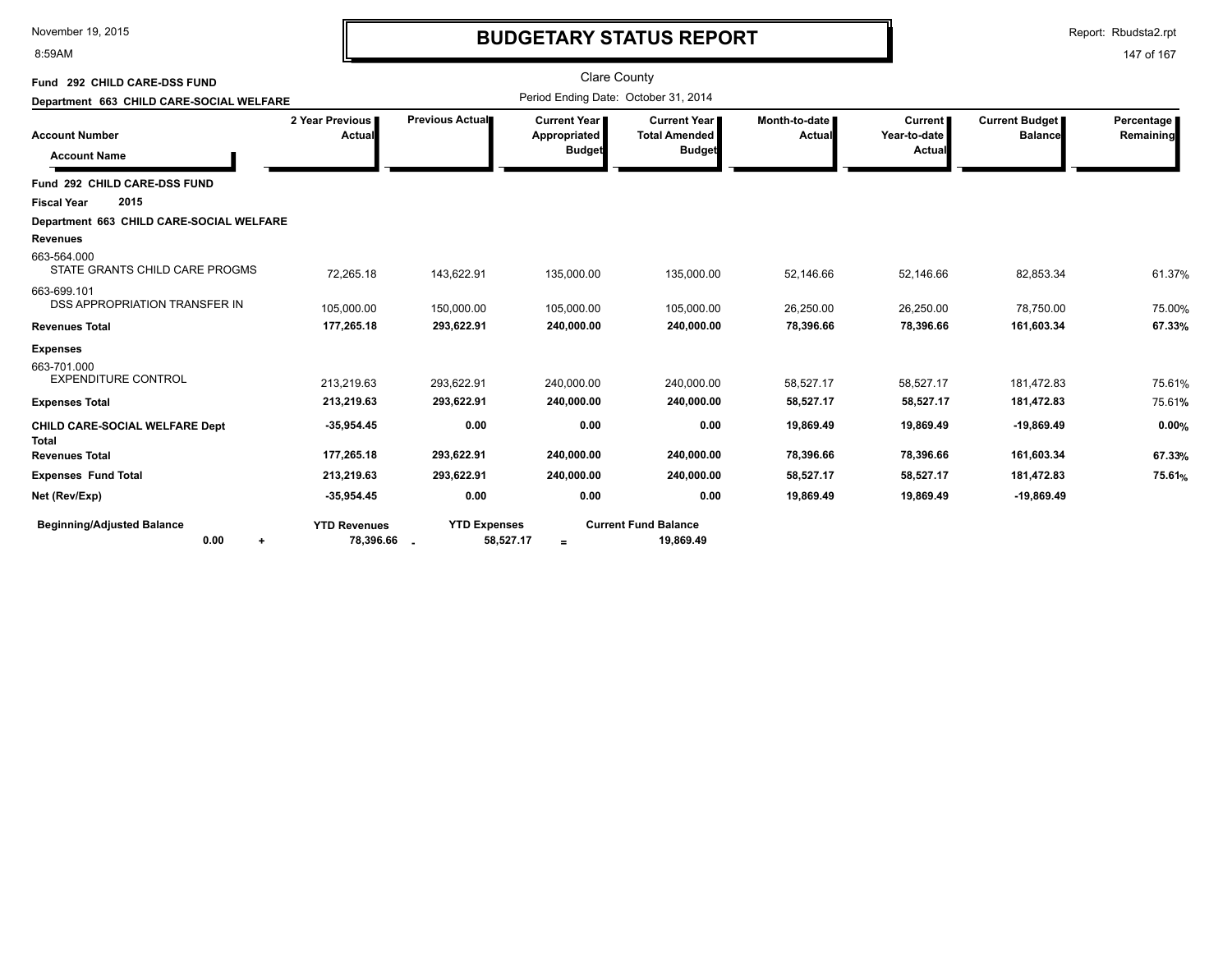8:59AM

# **BUDGETARY STATUS REPORT**

Report: Rbudsta2.rpt

| Fund 293 SOLDIER & SAILOR RELIEF FUND                               |                             |                     | <b>Clare County</b>                                  |                                                              |                         |                                     |                                  |                           |
|---------------------------------------------------------------------|-----------------------------|---------------------|------------------------------------------------------|--------------------------------------------------------------|-------------------------|-------------------------------------|----------------------------------|---------------------------|
| <b>Department</b>                                                   |                             |                     | Period Ending Date: October 31, 2014                 |                                                              |                         |                                     |                                  |                           |
| <b>Account Number</b><br><b>Account Name</b>                        | 2 Year Previous<br>Actual   | Previous Actual     | <b>Current Year</b><br>Appropriated<br><b>Budget</b> | <b>Current Year</b><br><b>Total Amended</b><br><b>Budget</b> | Month-to-date<br>Actual | Current  <br>Year-to-date<br>Actual | Current Budget<br><b>Balance</b> | Percentage  <br>Remaining |
| Fund 293 SOLDIER & SAILOR RELIEF FUND<br>2015<br><b>Fiscal Year</b> |                             |                     |                                                      |                                                              |                         |                                     |                                  |                           |
| Department 000                                                      |                             |                     |                                                      |                                                              |                         |                                     |                                  |                           |
| <b>Revenues</b>                                                     |                             |                     |                                                      |                                                              |                         |                                     |                                  |                           |
| 000-674.000<br>CONTRIBUTION/DONATIONS                               | 1,119.22                    | 300.00              | 1,000.00                                             | 1,000.00                                                     | 0.00                    | 0.00                                | 1,000.00                         | 100.00%                   |
| 000-675.000                                                         |                             |                     |                                                      |                                                              |                         |                                     |                                  |                           |
| DONATIONS-DAV VAN                                                   | 0.00                        | 0.00                | 1,000.00                                             | 1,000.00                                                     | 0.00                    | 0.00                                | 1,000.00                         | 100.00%                   |
| 000-675.001                                                         |                             |                     |                                                      |                                                              |                         |                                     |                                  |                           |
| DONATIONS-VET MEMORIAL PARK                                         | 0.00                        | 0.00                | 200,000.00                                           | 200,000.00                                                   | 0.00                    | 0.00                                | 200,000.00                       | 100.00%                   |
| 000-699.101                                                         |                             |                     |                                                      |                                                              |                         |                                     |                                  |                           |
| APPROPRIATION TRANSFER IN                                           | 10,000.00                   | 10,000.00           | 0.00                                                 | 0.00                                                         | 0.00                    | 0.00                                | 0.00                             | 0.00%                     |
| <b>Revenues Total</b>                                               | 11,119.22                   | 10,300.00           | 202,000.00                                           | 202,000.00                                                   | 0.00                    | 0.00                                | 202,000.00                       | 100.00%                   |
| <b>Expenses</b><br>000-707.000                                      |                             |                     |                                                      |                                                              |                         |                                     |                                  |                           |
| PER DIEM                                                            | 800.00                      | 700.00              | 1,200.00                                             | 1,200.00                                                     | 75.00                   | 75.00                               | 1,125.00                         | 93.75%                    |
| 000-710.000<br><b>FICA EXPENSE</b>                                  | 68.78                       | 53.65               | 0.00                                                 | 0.00                                                         | 6.45                    | 6.45                                | $-6.45$                          | 0.00%                     |
| 000-711.000<br>MEDICARE EXPENSE                                     | 16.08                       | 12.55               | 0.00                                                 | 0.00                                                         | 1.50                    | 1.50                                | $-1.50$                          | 0.00%                     |
| 000-842.000<br>SOLDIERS RELIEF SERVICE                              | 5,943.61                    | 7,691.01            | 11,000.00                                            | 11,000.00                                                    | 385.80                  | 385.80                              | 10,614.20                        | 96.49%                    |
| 000-864.000<br><b>TRAVEL &amp; EXPENSE</b>                          | 309.43                      | 242.38              | 500.00                                               | 500.00                                                       | 29.05                   | 29.05                               | 470.95                           | 94.19%                    |
| 000-864.001<br>TRAVEL & EXPENSE - VOLUNTEER DAV                     | 484.04                      | 993.56              | 1,000.00                                             | 1,000.00                                                     | 0.00                    | 0.00                                | 1,000.00                         | 100.00%                   |
| 000-900.001<br>ADVERTISING-PARK                                     | 400.00                      | $-400.00$           | 0.00                                                 | 0.00                                                         | 0.00                    | 0.00                                | 0.00                             | 0.00%                     |
| 000-998.900                                                         |                             |                     |                                                      |                                                              |                         |                                     |                                  |                           |
| <b>ENDING FUND BALANCE</b>                                          | 0.00                        | 0.00                | 188,300.00                                           | 188,300.00                                                   | 0.00                    | 0.00                                | 188,300.00                       | 100.00%                   |
| <b>Expenses Total</b>                                               | 8,021.94                    | 9,293.15            | 202,000.00                                           | 202,000.00                                                   | 497.80                  | 497.80                              | 201,502.20                       | 99.75%                    |
| <b>Dept Total</b>                                                   | 3,097.28                    | 1,006.85            | 0.00                                                 | 0.00                                                         | -497.80                 | $-497.80$                           | 497.80                           | 0.00%                     |
| <b>Revenues Total</b>                                               | 11,119.22                   | 10,300.00           | 202,000.00                                           | 202,000.00                                                   | 0.00                    | 0.00                                | 202,000.00                       | 100.00%                   |
| <b>Expenses Fund Total</b>                                          | 8,021.94                    | 9,293.15            | 202,000.00                                           | 202,000.00                                                   | 497.80                  | 497.80                              | 201,502.20                       | 99.75%                    |
| Net (Rev/Exp)                                                       | 3,097.28                    | 1,006.85            | 0.00                                                 | 0.00                                                         | -497.80                 | -497.80                             | 497.80                           |                           |
| <b>Beginning/Adjusted Balance</b><br>14,612.23                      | <b>YTD Revenues</b><br>0.00 | <b>YTD Expenses</b> | 497.80<br>$=$                                        | <b>Current Fund Balance</b><br>14,114.43                     |                         |                                     |                                  |                           |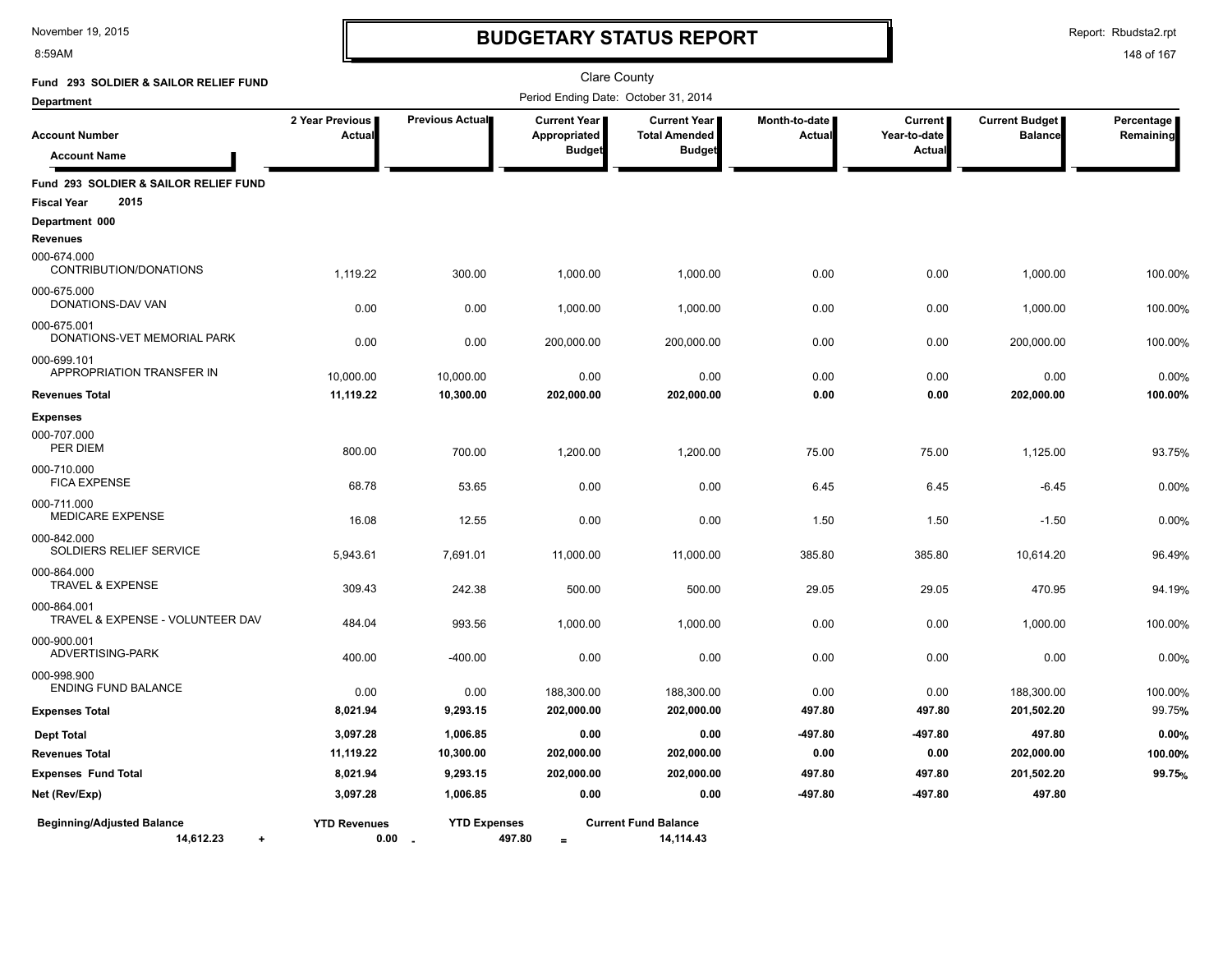8:59AM

# **BUDGETARY STATUS REPORT**

Report: Rbudsta2.rpt

| Fund 294 VETERAN TRUST FUND                   |                                              |                     | <b>Clare County</b>                                    |                                                              |                         |                                          |                                         |                         |
|-----------------------------------------------|----------------------------------------------|---------------------|--------------------------------------------------------|--------------------------------------------------------------|-------------------------|------------------------------------------|-----------------------------------------|-------------------------|
| <b>Department</b>                             |                                              |                     | Period Ending Date: October 31, 2014                   |                                                              |                         |                                          |                                         |                         |
| <b>Account Number</b><br><b>Account Name</b>  | 2 Year Previous<br><b>Actual</b>             | Previous Actual     | <b>Current Year I</b><br>Appropriated<br><b>Budget</b> | <b>Current Year</b><br><b>Total Amended</b><br><b>Budget</b> | Month-to-date<br>Actual | <b>Current</b><br>Year-to-date<br>Actual | <b>Current Budget</b><br><b>Balance</b> | Percentage<br>Remaining |
| Fund 294 VETERAN TRUST FUND                   |                                              |                     |                                                        |                                                              |                         |                                          |                                         |                         |
| 2015<br><b>Fiscal Year</b>                    |                                              |                     |                                                        |                                                              |                         |                                          |                                         |                         |
| Department 000                                |                                              |                     |                                                        |                                                              |                         |                                          |                                         |                         |
| <b>Revenues</b>                               |                                              |                     |                                                        |                                                              |                         |                                          |                                         |                         |
| 000-566.000<br><b>STATE AID</b>               | 3,000.00                                     | 2,343.00            | 8,000.00                                               | 8,000.00                                                     | 781.00                  | 781.00                                   | 7,219.00                                | 90.24%                  |
| 000-699.900<br><b>BEGINNING FUND BALANCE</b>  | 0.00                                         | 0.00                | 1,278.00                                               | 1,278.00                                                     | 0.00                    | 0.00                                     | 1,278.00                                | 100.00%                 |
| <b>Revenues Total</b>                         | 3,000.00                                     | 2,343.00            | 9,278.00                                               | 9,278.00                                                     | 781.00                  | 781.00                                   | 8,497.00                                | 91.58%                  |
| <b>Expenses</b>                               |                                              |                     |                                                        |                                                              |                         |                                          |                                         |                         |
| 000-707.000<br>PER DIEM/AA                    | 0.00                                         | 0.00                | 600.00                                                 | 600.00                                                       | 0.00                    | 0.00                                     | 600.00                                  | 100.00%                 |
| 000-710.000<br><b>FICA EXPENSE</b>            | 2.41                                         | 1.34                | 41.00                                                  | 41.00                                                        | 0.00                    | 0.00                                     | 41.00                                   | 100.00%                 |
| 000-711.000<br><b>MEDICARE EXPENSE</b>        | 0.57                                         | 0.30                | 10.00                                                  | 10.00                                                        | 0.00                    | 0.00                                     | 10.00                                   | 100.00%                 |
| 000-842.000<br>MVTF EMERGENCY SERVICE         | 3,052.50                                     | 1,619.93            | 6,550.00                                               | 6,550.00                                                     | 0.00                    | 0.00                                     | 6,550.00                                | 100.00%                 |
| 000-998.101<br>APPROP TRANSFER 101            | 800.00                                       | 0.00                | 800.00                                                 | 800.00                                                       | 400.00                  | 400.00                                   | 400.00                                  | 50.00%                  |
| 000-998.900<br><b>ENDING FUND BALANCE</b>     | 0.00                                         | 0.00                | 1,277.00                                               | 1,277.00                                                     | 0.00                    | 0.00                                     | 1,277.00                                | 100.00%                 |
| <b>Expenses Total</b>                         | 3,855.48                                     | 1,621.57            | 9,278.00                                               | 9,278.00                                                     | 400.00                  | 400.00                                   | 8,878.00                                | 95.69%                  |
| <b>Dept Total</b>                             | $-855.48$                                    | 721.43              | 0.00                                                   | 0.00                                                         | 381.00                  | 381.00                                   | $-381.00$                               | 0.00%                   |
| <b>Revenues Total</b>                         | 3,000.00                                     | 2,343.00            | 9,278.00                                               | 9,278.00                                                     | 781.00                  | 781.00                                   | 8,497.00                                | 91.58%                  |
| <b>Expenses Fund Total</b>                    | 3,855.48                                     | 1,621.57            | 9,278.00                                               | 9,278.00                                                     | 400.00                  | 400.00                                   | 8,878.00                                | 95.69%                  |
| Net (Rev/Exp)                                 | $-855.48$                                    | 721.43              | 0.00                                                   | 0.00                                                         | 381.00                  | 381.00                                   | $-381.00$                               |                         |
| <b>Beginning/Adjusted Balance</b><br>1,277.25 | <b>YTD Revenues</b><br>781.00 .<br>$\ddot{}$ | <b>YTD Expenses</b> | 400.00<br>$\equiv$                                     | <b>Current Fund Balance</b><br>1,658.25                      |                         |                                          |                                         |                         |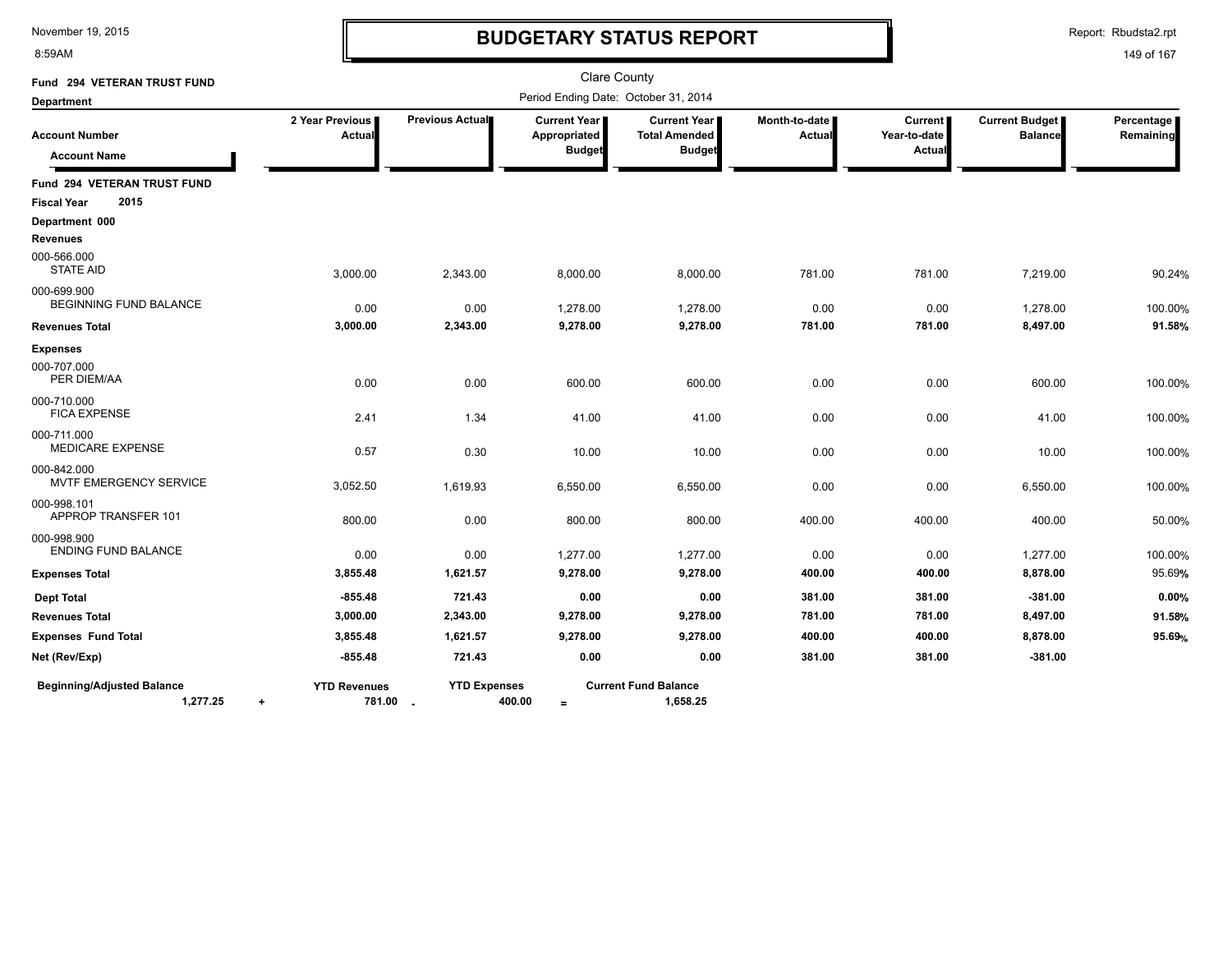8:59AM

# **BUDGETARY STATUS REPORT**

Report: Rbudsta2.rpt

| Fund 295 AIRPORT FUND                             |                                  |                               | Clare County                                           |                                                       |                         |                                          |                                         |                           |
|---------------------------------------------------|----------------------------------|-------------------------------|--------------------------------------------------------|-------------------------------------------------------|-------------------------|------------------------------------------|-----------------------------------------|---------------------------|
| <b>Department</b>                                 |                                  |                               | Period Ending Date: October 31, 2014                   |                                                       |                         |                                          |                                         |                           |
| <b>Account Number</b><br><b>Account Name</b>      | 2 Year Previous<br>Actual        | Previous Actual               | <b>Current Year</b>  <br>Appropriated<br><b>Budget</b> | Current Year<br><b>Total Amended</b><br><b>Budget</b> | Month-to-date<br>Actual | <b>Current</b><br>Year-to-date<br>Actual | <b>Current Budget</b><br><b>Balance</b> | Percentage  <br>Remaining |
|                                                   |                                  |                               |                                                        |                                                       |                         |                                          |                                         |                           |
| Fund 295 AIRPORT FUND<br>2015                     |                                  |                               |                                                        |                                                       |                         |                                          |                                         |                           |
| <b>Fiscal Year</b><br>Department 000              |                                  |                               |                                                        |                                                       |                         |                                          |                                         |                           |
| <b>Revenues</b>                                   |                                  |                               |                                                        |                                                       |                         |                                          |                                         |                           |
| 000-667.000<br><b>RENT</b>                        | 4,671.64                         | 3,903.60                      | 8,700.00                                               | 8,700.00                                              | 0.00                    | 0.00                                     | 8,700.00                                | 100.00%                   |
| 000-699.101<br>APPROPRIATION TRANSFER IN          | 5,100.00                         | 66,608.24                     | 0.00                                                   | 0.00                                                  | 0.00                    | 0.00                                     | 0.00                                    | 0.00%                     |
| 000-699.900<br>BEGINNING FUND BALANCE             | 0.00                             | 0.00                          | 2,853.00                                               | 2,853.00                                              | 0.00                    | 0.00                                     | 2,853.00                                | 100.00%                   |
| <b>Revenues Total</b>                             | 9,771.64                         | 70,511.84                     | 11,553.00                                              | 11,553.00                                             | 0.00                    | 0.00                                     | 11,553.00                               | 100.00%                   |
| <b>Expenses</b>                                   |                                  |                               |                                                        |                                                       |                         |                                          |                                         |                           |
| 000-702.000<br><b>MANAGER'S CONTRACT FEES</b>     | 3,635.83                         | 3,305.30                      | 3,966.00                                               | 3,966.00                                              | 0.00                    | 0.00                                     | 3,966.00                                | 100.00%                   |
| 000-746.000<br><b>GAS OIL &amp; GREASE</b>        | 876.69                           | 768.72                        | 900.00                                                 | 900.00                                                | 0.00                    | 0.00                                     | 900.00                                  | 100.00%                   |
| 000-864.000<br><b>TRAVEL &amp; EXPENSE</b>        | 0.00                             | 43.80                         | 100.00                                                 | 100.00                                                | 0.00                    | 0.00                                     | 100.00                                  | 100.00%                   |
| 000-914.000<br><b>INSURANCE</b>                   | 2,537.00                         | 2,220.00                      | 2,220.00                                               | 2,220.00                                              | 0.00                    | 0.00                                     | 2,220.00                                | 100.00%                   |
| 000-921.000<br>NATURAL GAS & ELECTRICITY          | 1,446.02                         | 5,537.02                      | 1,500.00                                               | 1,500.00                                              | 0.00                    | 0.00                                     | 1,500.00                                | 100.00%                   |
| 000-933.000<br><b>MAINTENANCE</b>                 | 25.00                            | 634.21                        | 450.00                                                 | 450.00                                                | 25.00                   | 25.00                                    | 425.00                                  | 94.44%                    |
| 000-935.000<br><b>GROUND CARE &amp; MAINTENCE</b> | 75.85                            | 2,076.84                      | 2,000.00                                               | 2,000.00                                              | 0.00                    | 0.00                                     | 2,000.00                                | 100.00%                   |
| 000-978.000<br><b>NEW EQUIPMENT</b>               | 0.00                             | 54,828.77                     | 0.00                                                   | 0.00                                                  | 0.00                    | 0.00                                     | 0.00                                    | 0.00%                     |
| 000-998.900<br><b>ENDING FUND BALANCE</b>         | 0.00                             | 0.00                          | 417.00                                                 | 417.00                                                | 0.00                    | 0.00                                     | 417.00                                  | 100.00%                   |
| <b>Expenses Total</b>                             | 8,596.39                         | 69,414.66                     | 11,553.00                                              | 11,553.00                                             | 25.00                   | 25.00                                    | 11,528.00                               | 99.78%                    |
| <b>Dept Total</b>                                 | 1,175.25                         | 1,097.18                      | 0.00                                                   | 0.00                                                  | $-25.00$                | $-25.00$                                 | 25.00                                   | 0.00%                     |
| <b>Revenues Total</b>                             | 9,771.64                         | 70,511.84                     | 11,553.00                                              | 11,553.00                                             | 0.00                    | 0.00                                     | 11,553.00                               | 100.00%                   |
| <b>Expenses Fund Total</b>                        | 8,596.39                         | 69,414.66                     | 11,553.00                                              | 11,553.00                                             | 25.00                   | 25.00                                    | 11,528.00                               | 99.78%                    |
| Net (Rev/Exp)                                     | 1,175.25                         | 1,097.18                      | 0.00                                                   | 0.00                                                  | $-25.00$                | $-25.00$                                 | 25.00                                   |                           |
| <b>Beginning/Adjusted Balance</b><br>2,619.43     | <b>YTD Revenues</b><br>0.00<br>÷ | <b>YTD Expenses</b><br>$\sim$ | 25.00<br>$=$                                           | <b>Current Fund Balance</b><br>2,594.43               |                         |                                          |                                         |                           |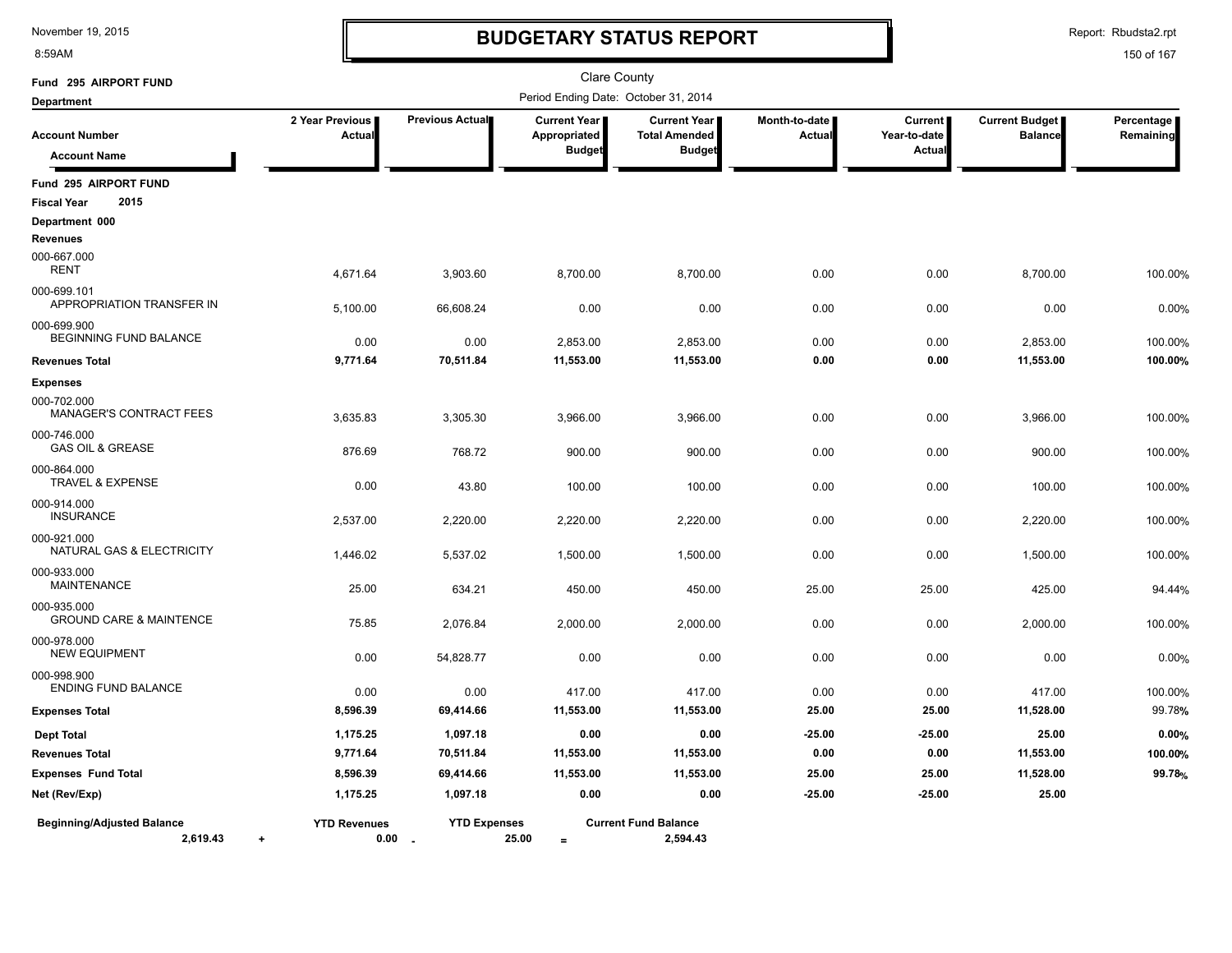8:59AM

# **BUDGETARY STATUS REPORT**

Report: Rbudsta2.rpt

| Fund 296 VETERAN'S SPECIAL PROJECTS                               |                           |                 | Clare County                                  |                                                              |                         |                                          |                                         |                         |
|-------------------------------------------------------------------|---------------------------|-----------------|-----------------------------------------------|--------------------------------------------------------------|-------------------------|------------------------------------------|-----------------------------------------|-------------------------|
| <b>Department</b>                                                 |                           |                 | Period Ending Date: October 31, 2014          |                                                              |                         |                                          |                                         |                         |
| <b>Account Number</b><br><b>Account Name</b>                      | 2 Year Previous<br>Actual | Previous Actual | Current Year<br>Appropriated<br><b>Budget</b> | <b>Current Year</b><br><b>Total Amended</b><br><b>Budget</b> | Month-to-date<br>Actual | <b>Current</b><br>Year-to-date<br>Actual | <b>Current Budget</b><br><b>Balance</b> | Percentage<br>Remaining |
|                                                                   |                           |                 |                                               |                                                              |                         |                                          |                                         |                         |
| Fund 296 VETERAN'S SPECIAL PROJECTS<br>2015<br><b>Fiscal Year</b> |                           |                 |                                               |                                                              |                         |                                          |                                         |                         |
| Department 000<br><b>Revenues</b>                                 |                           |                 |                                               |                                                              |                         |                                          |                                         |                         |
| 000-665.000<br><b>INTEREST EARNED</b>                             | 3.23                      | 69.24           | 50.00                                         | 50.00                                                        | 3.85                    | 3.85                                     | 46.15                                   | 92.30%                  |
| 000-671.000<br>SALE OF ASSET (VEHICLE)                            | 1,379.00                  | 0.00            | 0.00                                          | 0.00                                                         | 0.00                    | 0.00                                     | 0.00                                    | 0.00%                   |
| 000-674.050<br><b>DONATIONS - EVENT PARK</b>                      | 39,240.11                 | 24,984.62       | 0.00                                          | 0.00                                                         | 8,206.12                | 8,206.12                                 | $-8,206.12$                             | 0.00%                   |
| 000-674.150<br>DONATIONS - MISC PARK                              | 4,648.36                  | 6,377.40        | 50,000.00                                     | 50,000.00                                                    | 440.00                  | 440.00                                   | 49,560.00                               | 99.12%                  |
| 000-674.200<br>DONATIONS - MISC DAV VAN                           | 0.00                      | 0.00            | 1,000.00                                      | 1,000.00                                                     | 0.00                    | 0.00                                     | 1,000.00                                | 100.00%                 |
| 000-675.000<br><b>DONATIONS - BRICKS</b>                          | 13,370.00                 | 34,315.50       | 25,000.00                                     | 25,000.00                                                    | 3,320.00                | 3,320.00                                 | 21,680.00                               | 86.72%                  |
| 000-675.050<br>FOUNDATION GRANTS - PARK                           | 9,000.00                  | 0.00            | 150,000.00                                    | 150,000.00                                                   | 0.00                    | 0.00                                     | 150,000.00                              | 100.00%                 |
| 000-687.000<br><b>REFUNDS &amp; REBATES</b>                       | 100.00                    | 0.00            | 0.00                                          | 0.00                                                         | 0.00                    | 0.00                                     | 0.00                                    | 0.00%                   |
| 000-699.000<br><b>TRANSFER IN</b>                                 | 8,360.75                  | 0.00            | 0.00                                          | 0.00                                                         | 0.00                    | 0.00                                     | 0.00                                    | 0.00%                   |
| 000-699.900<br>BEGINNING FUND BALANCE                             | 0.00                      | 0.00            | 87,208.00                                     | 87,208.00                                                    | 0.00                    | 0.00                                     | 87,208.00                               | 100.00%                 |
| <b>Revenues Total</b>                                             | 76,101.45                 | 65,746.76       | 313,258.00                                    | 313,258.00                                                   | 11,969.97               | 11,969.97                                | 301,288.03                              | 96.18%                  |
| <b>Expenses</b>                                                   |                           |                 |                                               |                                                              |                         |                                          |                                         |                         |
| 000-727.000<br><b>SUPPLIES - PARK</b>                             | 5,232.67                  | 3,445.67        | 0.00                                          | 0.00                                                         | 0.00                    | 0.00                                     | 0.00                                    | 0.00%                   |
| 000-801.000<br>CONTRACTED SERVICES - PARK                         | 12,984.95                 | 6,127.25        | 100,000.00                                    | 100,000.00                                                   | 57,657.14               | 57,657.14                                | 42,342.86                               | 42.34%                  |
| 000-814.000<br>DUES & SUBSCRIPTIONS                               | 100.00                    | 150.00          | 0.00                                          | 0.00                                                         | 0.00                    | 0.00                                     | 0.00                                    | 0.00%                   |
| 000-900.000<br><b>ADVERTISING - PARK</b>                          | 1,899.38                  | 1,630.00        | 1,500.00                                      | 1,500.00                                                     | 0.00                    | 0.00                                     | 1,500.00                                | 100.00%                 |
| 000-914.000<br><b>BOND/INSURANCE EVENTS - PARK</b>                | 92.75                     | 249.00          | 1,000.00                                      | 1,000.00                                                     | 0.00                    | 0.00                                     | 1,000.00                                | 100.00%                 |
| 000-978.000<br>NEW EQUIPMENT OVER \$5000 PARK                     | 0.00                      | 19,500.00       | 0.00                                          | 0.00                                                         | 0.00                    | 0.00                                     | 0.00                                    | 0.00%                   |
| 000-978.100<br>NEW EQUIPMENT UNDER \$5000 PARK                    | 2,185.33                  | 0.00            | 1,000.00                                      | 1,000.00                                                     | 0.00                    | 0.00                                     | 1,000.00                                | 100.00%                 |
| 000-998.900<br>ENDING FUND BALANCE                                | 0.00                      | 0.00            | 209,758.00                                    | 209,758.00                                                   | 0.00                    | 0.00                                     | 209,758.00                              | 100.00%                 |
| <b>Expenses Total</b>                                             | 22,495.08                 | 31,101.92       | 313,258.00                                    | 313,258.00                                                   | 57,657.14               | 57,657.14                                | 255,600.86                              | 81.59%                  |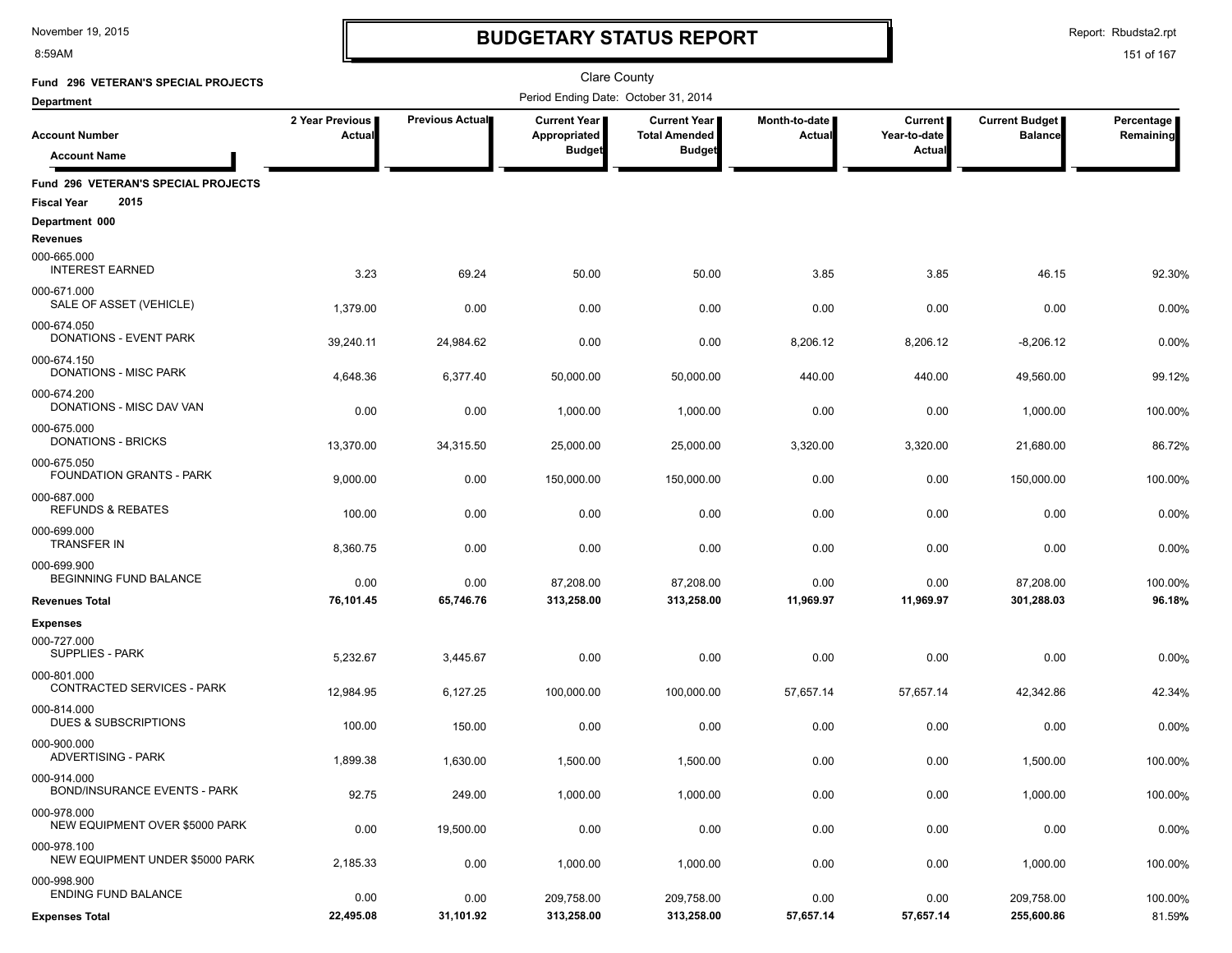8:59AM

### **BUDGETARY STATUS REPORT**

Report: Rbudsta2.rpt

152 of 167

#### Clare County Period Ending Date: October 31, 2014 **Account Number Department Fund 296 VETERAN'S SPECIAL PROJECTS 2 Year Previous Actual Previous Actual Current Year Appropriated Budget Current Year Total Amended Budget Month-to-date Actual Current Year-to-date Actual Current Budget Balance Percentage Remaining Account Name Dept Total 53,606.37 34,644.84 0.00 0.00 -45,687.17 -45,687.17 45,687.17 0.00% Revenues Total 76,101.45 65,746.76 313,258.00 313,258.00 11,969.97 11,969.97 301,288.03 96.18% Expenses Fund Total 22,495.08 31,101.92 313,258.00 313,258.00 57,657.14 57,657.14 255,600.86 81.59**%  **53,606.37 34,644.84 0.00 -45,687.17 -45,687.17 88,251.21 57,657.14 + 11,969.97 - YTD Revenues YTD Expenses = Current Fund Balance 42,564.04 Net (Rev/Exp) 0.00 45,687.17 Beginning/Adjusted Balance**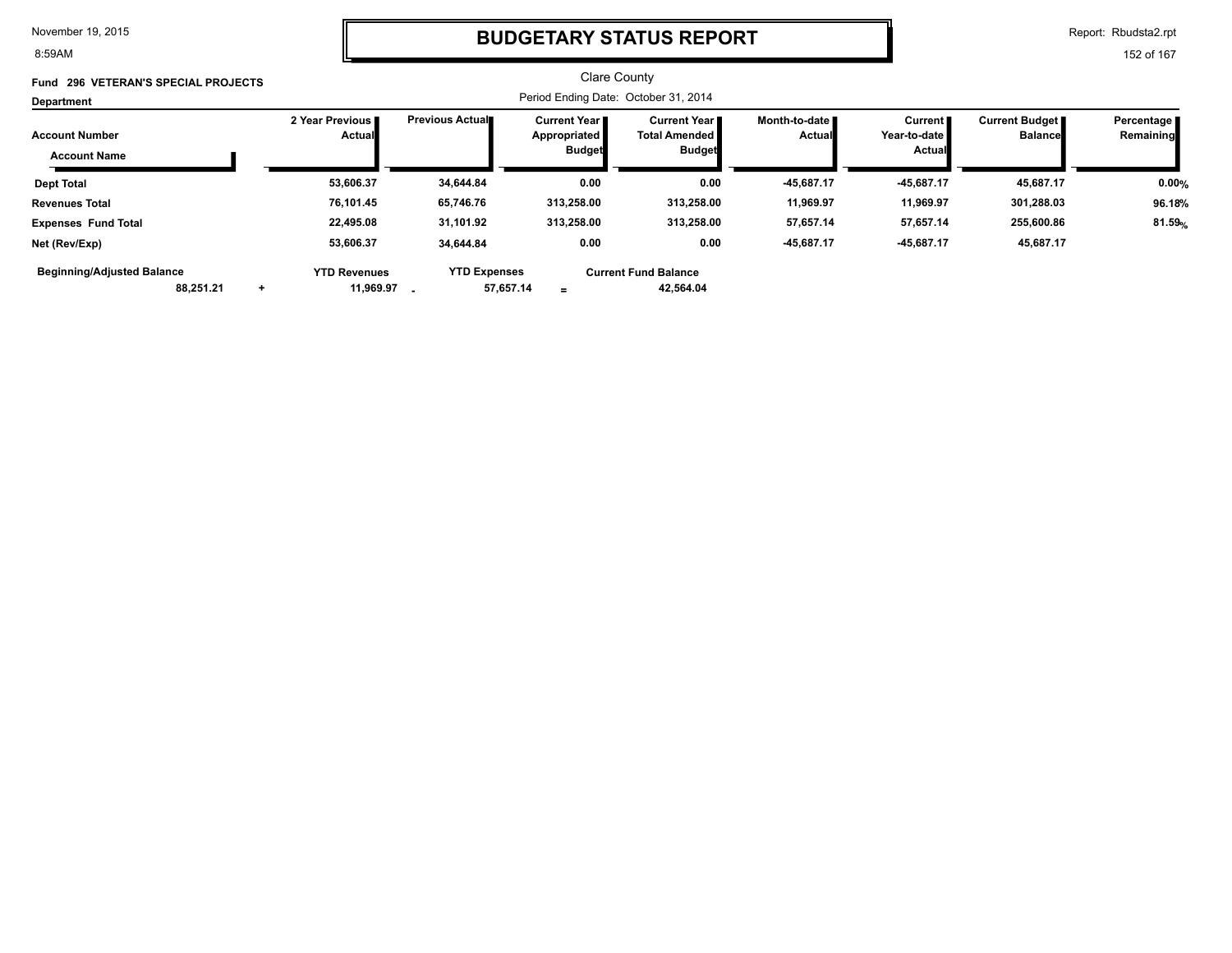#### 8:59AM

### **BUDGETARY STATUS REPORT**

Report: Rbudsta2.rpt

| Fund 370 BLDG AUTH REFUNDING DEBT SERV                 |                             |                           | <b>Clare County</b>                           |                                                              |                         |                                          |                                         |                         |
|--------------------------------------------------------|-----------------------------|---------------------------|-----------------------------------------------|--------------------------------------------------------------|-------------------------|------------------------------------------|-----------------------------------------|-------------------------|
| Department                                             |                             |                           | Period Ending Date: October 31, 2014          |                                                              |                         |                                          |                                         |                         |
| <b>Account Number</b><br><b>Account Name</b>           | 2 Year Previous<br>Actual   | Previous Actual           | Current Year<br>Appropriated<br><b>Budget</b> | <b>Current Year</b><br><b>Total Amended</b><br><b>Budget</b> | Month-to-date<br>Actual | <b>Current</b><br>Year-to-date<br>Actual | <b>Current Budget</b><br><b>Balance</b> | Percentage<br>Remaining |
| Fund 370 BLDG AUTH REFUNDING DEBT SERV                 |                             |                           |                                               |                                                              |                         |                                          |                                         |                         |
| 2015<br><b>Fiscal Year</b>                             |                             |                           |                                               |                                                              |                         |                                          |                                         |                         |
| Department 000                                         |                             |                           |                                               |                                                              |                         |                                          |                                         |                         |
| <b>Revenues</b>                                        |                             |                           |                                               |                                                              |                         |                                          |                                         |                         |
| 000-699.101<br>OPERATING TRANSFER IN-GEN FUND          | 107,878.11                  | 105,184.25                | 106,301.00                                    | 106,301.00                                                   | 0.00                    | 0.00                                     | 106,301.00                              | 100.00%                 |
| <b>Revenues Total</b>                                  | 107,878.11                  | 105,184.25                | 106,301.00                                    | 106,301.00                                                   | 0.00                    | 0.00                                     | 106,301.00                              | 100.00%                 |
| <b>Expenses</b>                                        |                             |                           |                                               |                                                              |                         |                                          |                                         |                         |
| 000-991.000<br><b>PRINCIPAL</b>                        | 99,000.00                   | 97,000.00                 | 99,000.00                                     | 99,000.00                                                    | 0.00                    | 0.00                                     | 99,000.00                               | 100.00%                 |
| 000-995.000<br><b>INTEREST</b>                         | 9,380.81                    | 7,934.25                  | 7,051.00                                      | 7,051.00                                                     | 0.00                    | 0.00                                     | 7,051.00                                | 100.00%                 |
| 000-996.000<br>PAYING AGENT FEES                       | 250.00                      | 250.00                    | 250.00                                        | 250.00                                                       | 0.00                    | 0.00                                     | 250.00                                  | 100.00%                 |
| <b>Expenses Total</b>                                  | 108,630.81                  | 105,184.25                | 106,301.00                                    | 106,301.00                                                   | 0.00                    | 0.00                                     | 106,301.00                              | 100.00%                 |
| <b>Dept Total</b>                                      | $-752.70$                   | 0.00                      | 0.00                                          | 0.00                                                         | 0.00                    | 0.00                                     | 0.00                                    | 0.00%                   |
| <b>Revenues Total</b>                                  | 107,878.11                  | 105,184.25                | 106,301.00                                    | 106,301.00                                                   | 0.00                    | 0.00                                     | 106,301.00                              | 100.00%                 |
| <b>Expenses Fund Total</b>                             | 108,630.81                  | 105,184.25                | 106,301.00                                    | 106,301.00                                                   | 0.00                    | 0.00                                     | 106,301.00                              | 100.00%                 |
| Net (Rev/Exp)                                          | $-752.70$                   | 0.00                      | 0.00                                          | 0.00                                                         | 0.00                    | 0.00                                     | 0.00                                    |                         |
| <b>Beginning/Adjusted Balance</b><br>0.00<br>$\ddot{}$ | <b>YTD Revenues</b><br>0.00 | <b>YTD Expenses</b><br>۰. | 0.00<br>$\equiv$                              | <b>Current Fund Balance</b><br>0.00                          |                         |                                          |                                         |                         |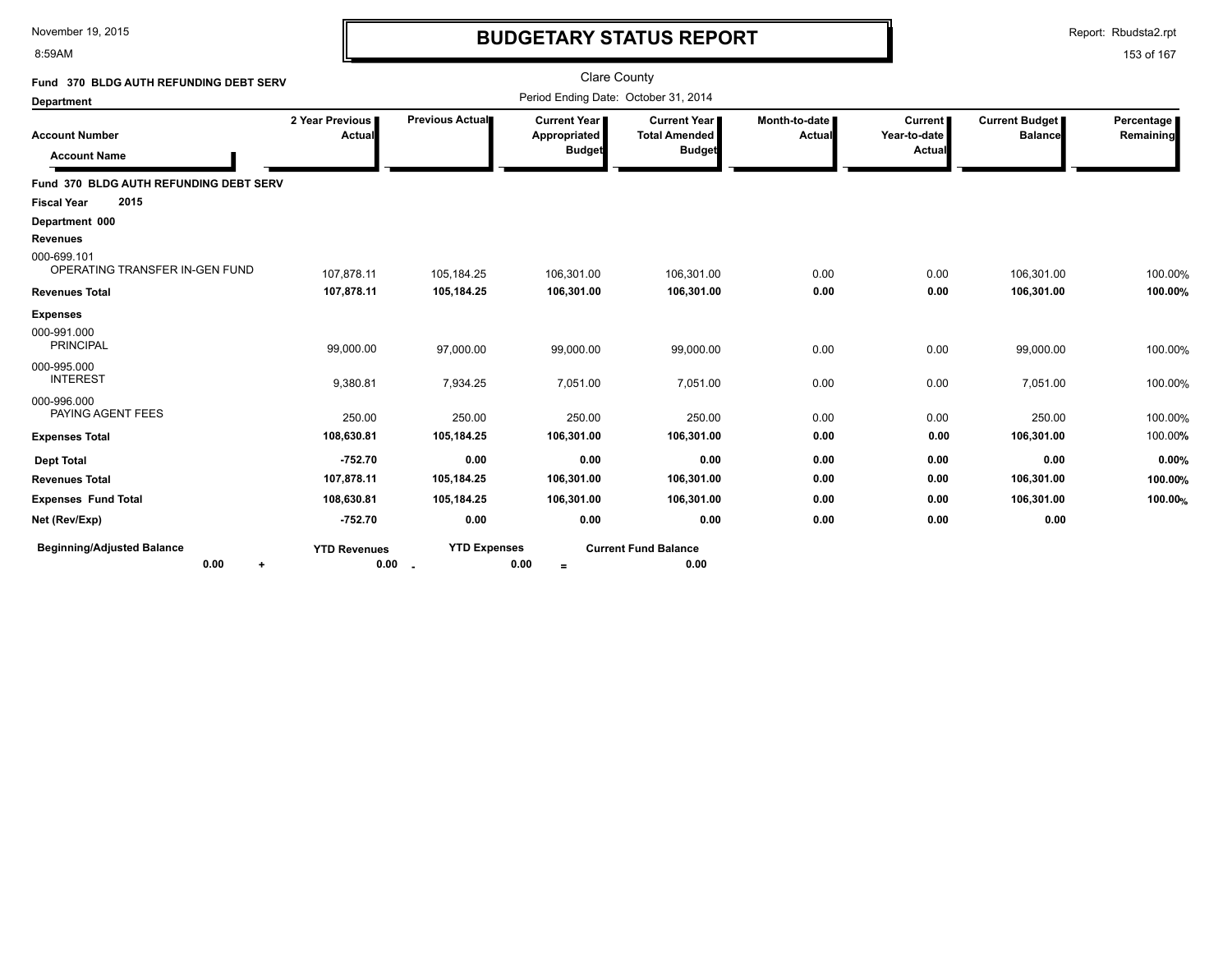8:59AM

# **BUDGETARY STATUS REPORT**

Report: Rbudsta2.rpt

| Fund 380 BROWNFIELD DEBT FUND                |                                  |                     | <b>Clare County</b>                           |                                                                |                                  |                                          |                                         |                         |
|----------------------------------------------|----------------------------------|---------------------|-----------------------------------------------|----------------------------------------------------------------|----------------------------------|------------------------------------------|-----------------------------------------|-------------------------|
| <b>Department</b>                            |                                  |                     | Period Ending Date: October 31, 2014          |                                                                |                                  |                                          |                                         |                         |
| <b>Account Number</b><br><b>Account Name</b> | 2 Year Previous<br>Actual        | Previous Actual     | Current Year<br>Appropriated<br><b>Budget</b> | <b>Current Year I</b><br><b>Total Amended</b><br><b>Budget</b> | Month-to-date  <br><b>Actual</b> | <b>Current</b><br>Year-to-date<br>Actual | <b>Current Budget</b><br><b>Balance</b> | Percentage<br>Remaining |
| Fund 380 BROWNFIELD DEBT FUND                |                                  |                     |                                               |                                                                |                                  |                                          |                                         |                         |
| 2015<br><b>Fiscal Year</b>                   |                                  |                     |                                               |                                                                |                                  |                                          |                                         |                         |
| Department 000                               |                                  |                     |                                               |                                                                |                                  |                                          |                                         |                         |
| <b>Revenues</b>                              |                                  |                     |                                               |                                                                |                                  |                                          |                                         |                         |
| 000-584.000<br>PAYMENTS FROM UNIT            | 16,180.26                        | 0.00                | 0.00                                          | 0.00                                                           | 0.00                             | 0.00                                     | 0.00                                    | 0.00%                   |
| 000-699.480<br><b>TRANSFER IN -BRA</b>       | 0.00                             | 16,180.26           | 16,181.00                                     | 16,181.00                                                      | 0.00                             | 0.00                                     | 16,181.00                               | 100.00%                 |
| <b>Revenues Total</b>                        | 16,180.26                        | 16,180.26           | 16,181.00                                     | 16,181.00                                                      | 0.00                             | 0.00                                     | 16,181.00                               | 100.00%                 |
| <b>Expenses</b>                              |                                  |                     |                                               |                                                                |                                  |                                          |                                         |                         |
| 000-991.000<br><b>PRINCIPAL</b>              | 13,273.45                        | 13,538.92           | 13,810.00                                     | 13,810.00                                                      | 0.00                             | 0.00                                     | 13,810.00                               | 100.00%                 |
| 000-995.000<br><b>INTEREST</b>               | 2,906.81                         | 2,641.34            | 2,371.00                                      | 2,371.00                                                       | 0.00                             | 0.00                                     | 2,371.00                                | 100.00%                 |
| <b>Expenses Total</b>                        | 16,180.26                        | 16,180.26           | 16,181.00                                     | 16,181.00                                                      | 0.00                             | 0.00                                     | 16,181.00                               | 100.00%                 |
| <b>Dept Total</b>                            | 0.00                             | 0.00                | 0.00                                          | 0.00                                                           | 0.00                             | 0.00                                     | 0.00                                    | 0.00%                   |
| <b>Revenues Total</b>                        | 16,180.26                        | 16,180.26           | 16,181.00                                     | 16,181.00                                                      | 0.00                             | 0.00                                     | 16,181.00                               | 100.00%                 |
| <b>Expenses Fund Total</b>                   | 16,180.26                        | 16,180.26           | 16,181.00                                     | 16,181.00                                                      | 0.00                             | 0.00                                     | 16,181.00                               | 100.00%                 |
| Net (Rev/Exp)                                | 0.00                             | 0.00                | 0.00                                          | 0.00                                                           | 0.00                             | 0.00                                     | 0.00                                    |                         |
| <b>Beginning/Adjusted Balance</b><br>0.00    | <b>YTD Revenues</b><br>0.00<br>۰ | <b>YTD Expenses</b> | 0.00<br>$=$                                   | <b>Current Fund Balance</b><br>0.00                            |                                  |                                          |                                         |                         |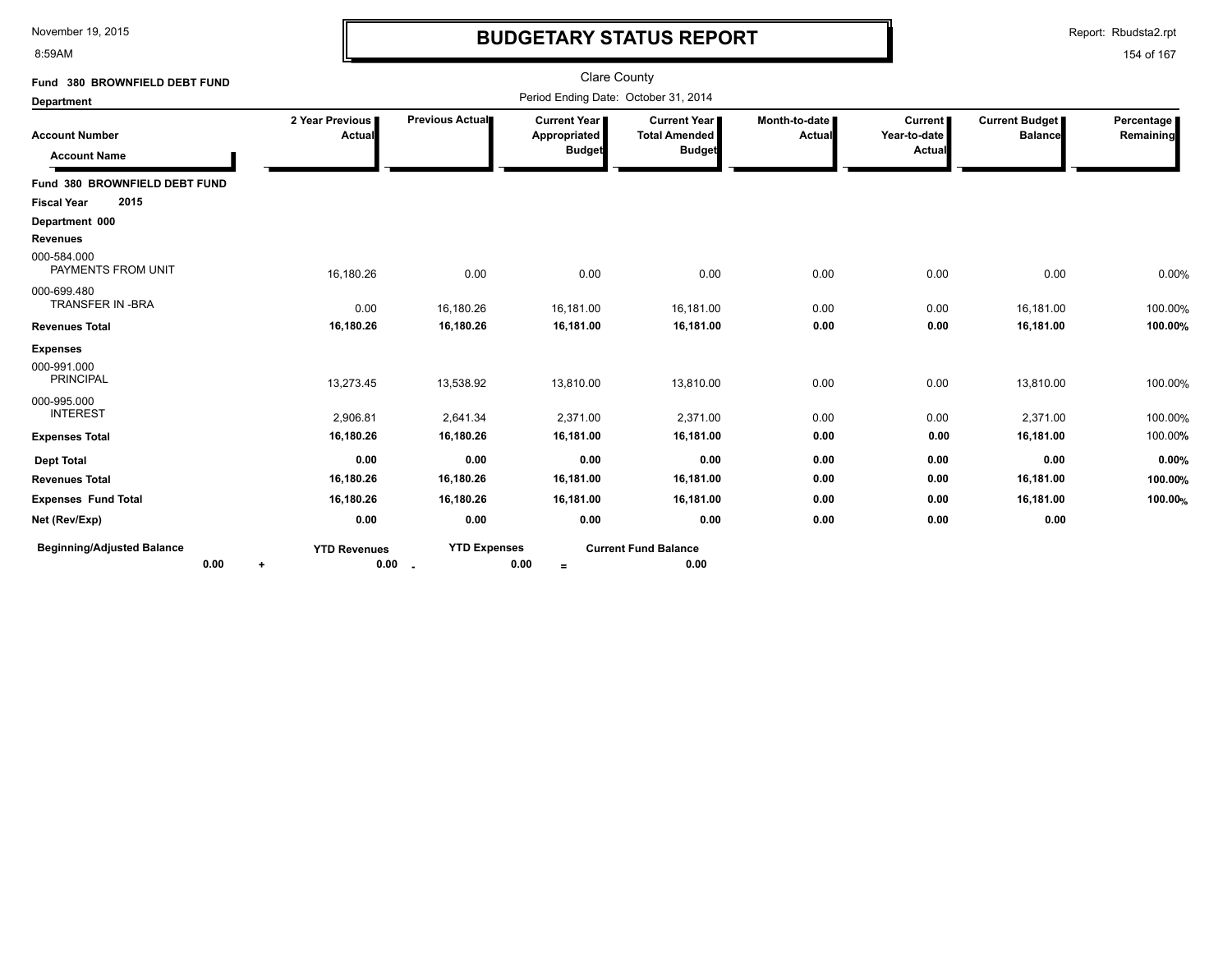8:59AM

# **BUDGETARY STATUS REPORT**

Report: Rbudsta2.rpt

| Fund 385 USDA LOAN DEBT FUND-ROOF                    |                                    |                     | Clare County                                  |                                                                |                                |                                          |                                         |                         |
|------------------------------------------------------|------------------------------------|---------------------|-----------------------------------------------|----------------------------------------------------------------|--------------------------------|------------------------------------------|-----------------------------------------|-------------------------|
| <b>Department</b>                                    |                                    |                     | Period Ending Date: October 31, 2014          |                                                                |                                |                                          |                                         |                         |
| <b>Account Number</b><br><b>Account Name</b>         | 2 Year Previous I<br><b>Actual</b> | Previous Actual     | Current Year<br>Appropriated<br><b>Budget</b> | <b>Current Year I</b><br><b>Total Amended</b><br><b>Budget</b> | Month-to-date<br><b>Actual</b> | <b>Current</b><br>Year-to-date<br>Actual | <b>Current Budget</b><br><b>Balance</b> | Percentage<br>Remaining |
| Fund 385 USDA LOAN DEBT FUND-ROOF                    |                                    |                     |                                               |                                                                |                                |                                          |                                         |                         |
| 2015<br><b>Fiscal Year</b>                           |                                    |                     |                                               |                                                                |                                |                                          |                                         |                         |
| Department 000                                       |                                    |                     |                                               |                                                                |                                |                                          |                                         |                         |
| <b>Revenues</b><br>000-699.101<br><b>TRANSFER IN</b> | 10,227.50                          | 9,897.50            | 10,568.00                                     | 10,568.00                                                      | 0.00                           | 0.00                                     | 10,568.00                               | 100.00%                 |
| <b>Revenues Total</b>                                | 10,227.50                          | 9,897.50            | 10,568.00                                     | 10,568.00                                                      | 0.00                           | 0.00                                     | 10,568.00                               | 100.00%                 |
| <b>Expenses</b>                                      |                                    |                     |                                               |                                                                |                                |                                          |                                         |                         |
| 000-991.000<br><b>PRINCIPAL</b>                      | 8,000.00                           | 8,000.00            | 9,000.00                                      | 9,000.00                                                       | 0.00                           | 0.00                                     | 9,000.00                                | 100.00%                 |
| 000-995.000<br><b>INTEREST</b>                       | 2,227.50                           | 1,897.50            | 1,568.00                                      | 1,568.00                                                       | 0.00                           | 0.00                                     | 1,568.00                                | 100.00%                 |
| <b>Expenses Total</b>                                | 10,227.50                          | 9,897.50            | 10,568.00                                     | 10,568.00                                                      | 0.00                           | 0.00                                     | 10,568.00                               | 100.00%                 |
| <b>Dept Total</b>                                    | 0.00                               | 0.00                | 0.00                                          | 0.00                                                           | 0.00                           | 0.00                                     | 0.00                                    | 0.00%                   |
| <b>Revenues Total</b>                                | 10,227.50                          | 9,897.50            | 10,568.00                                     | 10,568.00                                                      | 0.00                           | 0.00                                     | 10,568.00                               | 100.00%                 |
| <b>Expenses Fund Total</b>                           | 10,227.50                          | 9,897.50            | 10,568.00                                     | 10,568.00                                                      | 0.00                           | 0.00                                     | 10,568.00                               | 100.00%                 |
| Net (Rev/Exp)                                        | 0.00                               | 0.00                | 0.00                                          | 0.00                                                           | 0.00                           | 0.00                                     | 0.00                                    |                         |
| <b>Beginning/Adjusted Balance</b><br>0.00<br>٠       | <b>YTD Revenues</b><br>0.00        | <b>YTD Expenses</b> | 0.00<br>$\equiv$                              | <b>Current Fund Balance</b><br>0.00                            |                                |                                          |                                         |                         |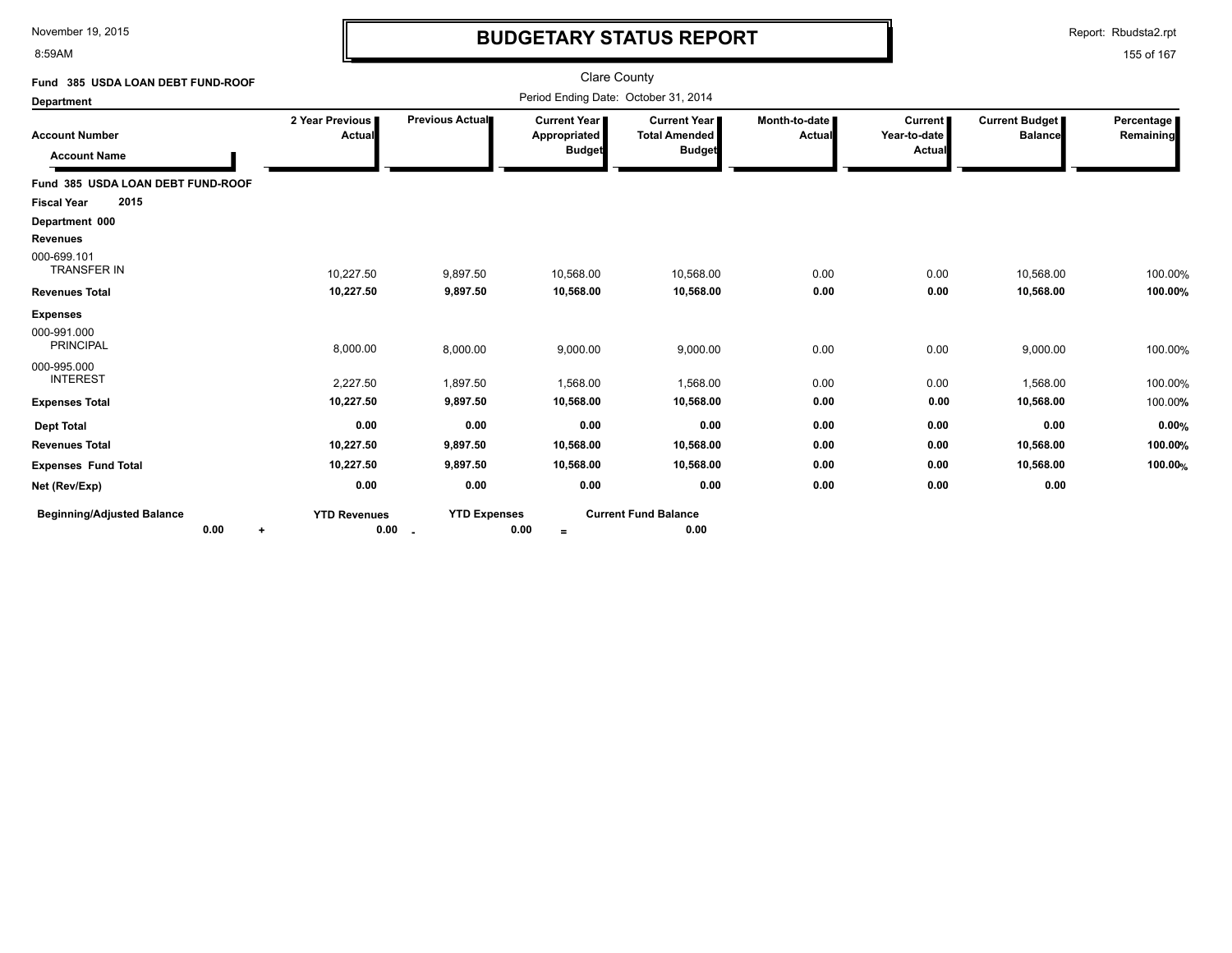#### 8:59AM

### **BUDGETARY STATUS REPORT**

Report: Rbudsta2.rpt

| Fund 413 ANIMAL SHELTER IMPROVEMENT FUN                      |                             |                               | <b>Clare County</b>                                    |                                                              |                         |                                          |                                  |                         |
|--------------------------------------------------------------|-----------------------------|-------------------------------|--------------------------------------------------------|--------------------------------------------------------------|-------------------------|------------------------------------------|----------------------------------|-------------------------|
| <b>Department</b>                                            |                             |                               | Period Ending Date: October 31, 2014                   |                                                              |                         |                                          |                                  |                         |
| <b>Account Number</b><br><b>Account Name</b>                 | 2 Year Previous<br>Actual   | Previous Actual               | <b>Current Year I</b><br>Appropriated<br><b>Budget</b> | <b>Current Year</b><br><b>Total Amended</b><br><b>Budget</b> | Month-to-date<br>Actual | <b>Current</b><br>Year-to-date<br>Actual | Current Budget<br><b>Balance</b> | Percentage<br>Remaining |
| Fund 413 ANIMAL SHELTER IMPROVEMENT FUN                      |                             |                               |                                                        |                                                              |                         |                                          |                                  |                         |
| 2015<br><b>Fiscal Year</b>                                   |                             |                               |                                                        |                                                              |                         |                                          |                                  |                         |
| Department 000                                               |                             |                               |                                                        |                                                              |                         |                                          |                                  |                         |
| <b>Revenues</b>                                              |                             |                               |                                                        |                                                              |                         |                                          |                                  |                         |
| 000-665.000<br><b>INTEREST EARNED</b>                        | 1,177.59                    | 957.20                        | 1,500.00                                               | 1,500.00                                                     | 0.00                    | 0.00                                     | 1,500.00                         | 100.00%                 |
| 000-673.000<br>SALE OF ASSETS-TRUCKS                         | 0.00                        | 0.00                          | 1,000.00                                               | 1,000.00                                                     | 0.00                    | 0.00                                     | 1,000.00                         | 100.00%                 |
| 000-699.900<br><b>BEGINNING FUND BALANCE</b>                 | 0.00                        | 0.00                          | 257,374.00                                             | 257,374.00                                                   | 0.00                    | 0.00                                     | 257,374.00                       | 100.00%                 |
| <b>Revenues Total</b>                                        | 1,177.59                    | 957.20                        | 259,874.00                                             | 259,874.00                                                   | 0.00                    | 0.00                                     | 259,874.00                       | 100.00%                 |
| <b>Expenses</b>                                              |                             |                               |                                                        |                                                              |                         |                                          |                                  |                         |
| 000-975.285<br><b>BUILDING IMPROVEMENTS</b>                  | 5,832.75                    | 4,025.85                      | 0.00                                                   | 0.00                                                         | 0.00                    | 0.00                                     | 0.00                             | 0.00%                   |
| 000-978.000<br><b>NEW EQUIPMENT</b>                          | 58.99                       | 0.00                          | 0.00                                                   | 0.00                                                         | 0.00                    | 0.00                                     | 0.00                             | 0.00%                   |
| 000-978.001<br>NEW EQUIPMENT UNDER \$5,000                   | 4,453.79                    | 0.00                          | 0.00                                                   | 0.00                                                         | 0.00                    | 0.00                                     | 0.00                             | 0.00%                   |
| 000-998.900<br><b>ENDING FUND BALANCE</b>                    | 0.00                        | 0.00                          | 259,874.00                                             | 259,874.00                                                   | 0.00                    | 0.00                                     | 259,874.00                       | 100.00%                 |
| <b>Expenses Total</b>                                        | 10,345.53                   | 4,025.85                      | 259,874.00                                             | 259,874.00                                                   | 0.00                    | 0.00                                     | 259,874.00                       | 100.00%                 |
| <b>Dept Total</b>                                            | $-9,167.94$                 | $-3,068.65$                   | 0.00                                                   | 0.00                                                         | 0.00                    | 0.00                                     | 0.00                             | 0.00%                   |
| <b>Revenues Total</b>                                        | 1,177.59                    | 957.20                        | 259,874.00                                             | 259,874.00                                                   | 0.00                    | 0.00                                     | 259,874.00                       | 100.00%                 |
| <b>Expenses Fund Total</b>                                   | 10,345.53                   | 4,025.85                      | 259,874.00                                             | 259,874.00                                                   | 0.00                    | 0.00                                     | 259,874.00                       | 100.00%                 |
| Net (Rev/Exp)                                                | $-9,167.94$                 | $-3,068.65$                   | 0.00                                                   | 0.00                                                         | 0.00                    | 0.00                                     | 0.00                             |                         |
| <b>Beginning/Adjusted Balance</b><br>257,934.55<br>$\ddot{}$ | <b>YTD Revenues</b><br>0.00 | <b>YTD Expenses</b><br>$\sim$ | 0.00<br>$=$                                            | <b>Current Fund Balance</b><br>257,934.55                    |                         |                                          |                                  |                         |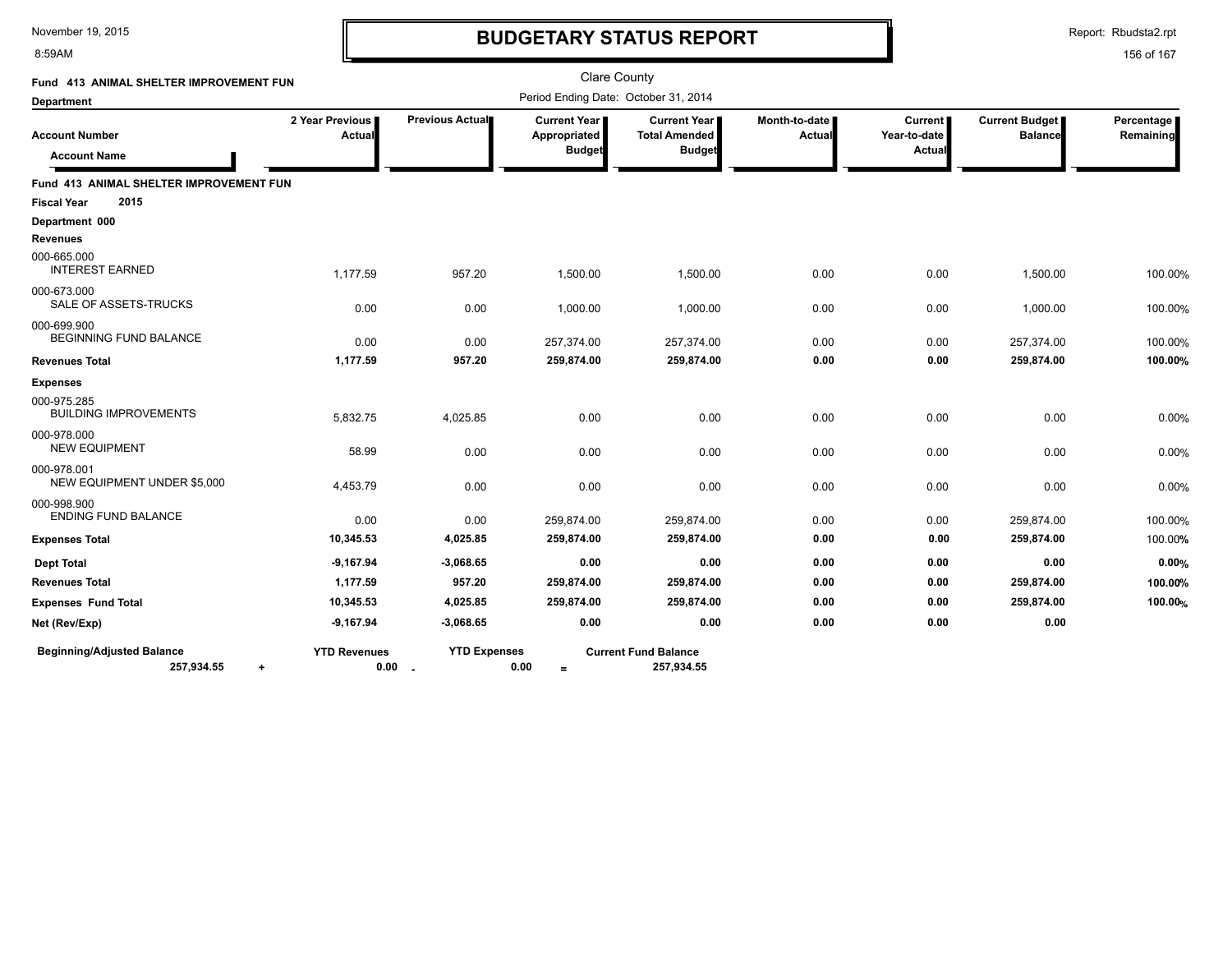#### 8:59AM

### **BUDGETARY STATUS REPORT**

Report: Rbudsta2.rpt

| Fund 480 BROWNSFIELD REDV AUTH-REV LOAN             |                             |                     | <b>Clare County</b>                                    |                                                              |                           |                                          |                                         |                         |
|-----------------------------------------------------|-----------------------------|---------------------|--------------------------------------------------------|--------------------------------------------------------------|---------------------------|------------------------------------------|-----------------------------------------|-------------------------|
| Department 000 BROWNSFIELD REDV AUTH-REV LOAN       |                             |                     | Period Ending Date: October 31, 2014                   |                                                              |                           |                                          |                                         |                         |
| <b>Account Number</b><br><b>Account Name</b>        | 2 Year Previous<br>Actual   | Previous Actual     | <b>Current Year I</b><br>Appropriated<br><b>Budget</b> | <b>Current Year</b><br><b>Total Amended</b><br><b>Budget</b> | Month-to-date I<br>Actual | <b>Current</b><br>Year-to-date<br>Actual | <b>Current Budget</b><br><b>Balance</b> | Percentage<br>Remaining |
| Fund 480 BROWNSFIELD REDV AUTH-REV LOAN             |                             |                     |                                                        |                                                              |                           |                                          |                                         |                         |
| 2015<br><b>Fiscal Year</b>                          |                             |                     |                                                        |                                                              |                           |                                          |                                         |                         |
| Department 000 BROWNSFIELD REDV AUTH-REV LOAN       |                             |                     |                                                        |                                                              |                           |                                          |                                         |                         |
| <b>Revenues</b>                                     |                             |                     |                                                        |                                                              |                           |                                          |                                         |                         |
| 000-402.000<br><b>CURRENT PROPERTY TAXES</b>        | 3,748.26                    | 9,095.26            | 12,000.00                                              | 12,000.00                                                    | 0.00                      | 0.00                                     | 12,000.00                               | 100.00%                 |
| 000-699.900<br><b>BEGINNING FUND BALANCE</b>        | 0.00                        | 0.00                | 12,000.00                                              | 12,000.00                                                    | 0.00                      | 0.00                                     | 12,000.00                               | 100.00%                 |
| <b>Revenues Total</b>                               | 3,748.26                    | 9,095.26            | 24,000.00                                              | 24,000.00                                                    | 0.00                      | 0.00                                     | 24,000.00                               | 100.00%                 |
| <b>Expenses</b>                                     |                             |                     |                                                        |                                                              |                           |                                          |                                         |                         |
| 000-998.380<br>TRANSFER OUT-BRA DEBT FUND           | 0.00                        | 16,180.26           | 16,180.26                                              | 16,180.26                                                    | 0.00                      | 0.00                                     | 16,180.26                               | 100.00%                 |
| 000-998.900<br><b>ENDING FUND BALANCE</b>           | 0.00                        | 0.00                | 7,819.74                                               | 7,819.74                                                     | 0.00                      | 0.00                                     | 7,819.74                                | 100.00%                 |
| <b>Expenses Total</b>                               | 0.00                        | 16,180.26           | 24,000.00                                              | 24,000.00                                                    | 0.00                      | 0.00                                     | 24,000.00                               | 100.00%                 |
| BROWNSFIELD REDV AUTH-REV LOAN<br><b>Dept Total</b> | 3,748.26                    | $-7,085.00$         | 0.00                                                   | 0.00                                                         | 0.00                      | 0.00                                     | 0.00                                    | 0.00%                   |
| <b>Revenues Total</b>                               | 3,748.26                    | 9,095.26            | 24,000.00                                              | 24,000.00                                                    | 0.00                      | 0.00                                     | 24,000.00                               | 100.00%                 |
| <b>Expenses Fund Total</b>                          | 0.00                        | 16,180.26           | 24,000.00                                              | 24,000.00                                                    | 0.00                      | 0.00                                     | 24,000.00                               | 100.00%                 |
| Net (Rev/Exp)                                       | 3,748.26                    | $-7,085.00$         | 0.00                                                   | 0.00                                                         | 0.00                      | 0.00                                     | 0.00                                    |                         |
| <b>Beginning/Adjusted Balance</b><br>28,840.83<br>٠ | <b>YTD Revenues</b><br>0.00 | <b>YTD Expenses</b> | 0.00<br>$=$                                            | <b>Current Fund Balance</b><br>28,840.83                     |                           |                                          |                                         |                         |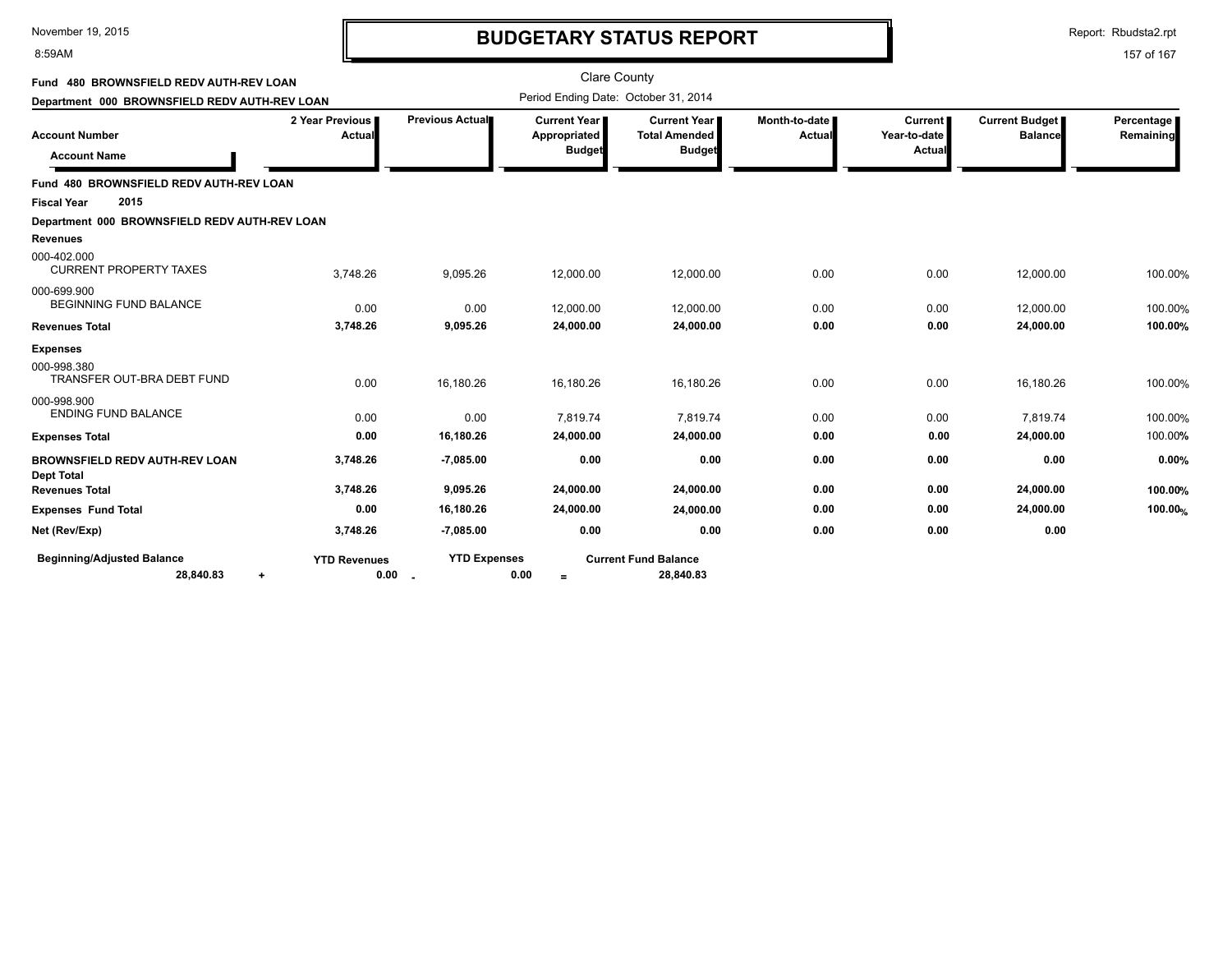8:59AM

# **BUDGETARY STATUS REPORT**

Report: Rbudsta2.rpt

| Fund 486 BROWNSFIELD E P A                   |                                  |                                                 | Clare County                                           |                                                              |                                |                                                 |                                  |                         |
|----------------------------------------------|----------------------------------|-------------------------------------------------|--------------------------------------------------------|--------------------------------------------------------------|--------------------------------|-------------------------------------------------|----------------------------------|-------------------------|
| Department 000 BROWNSFIELD E P A             |                                  | Period Ending Date: October 31, 2014            |                                                        |                                                              |                                |                                                 |                                  |                         |
| <b>Account Number</b><br><b>Account Name</b> | 2 Year Previous<br>Actual        | <b>Previous Actual</b>                          | <b>Current Year I</b><br>Appropriated<br><b>Budget</b> | <b>Current Year</b><br><b>Total Amended</b><br><b>Budget</b> | Month-to-date<br><b>Actual</b> | <b>Current</b><br>Year-to-date<br><b>Actual</b> | Current Budget<br><b>Balance</b> | Percentage<br>Remaining |
| Fund 486 BROWNSFIELD E P A                   |                                  |                                                 |                                                        |                                                              |                                |                                                 |                                  |                         |
| 2015<br><b>Fiscal Year</b>                   |                                  |                                                 |                                                        |                                                              |                                |                                                 |                                  |                         |
| Department 000 BROWNSFIELD E P A             |                                  |                                                 |                                                        |                                                              |                                |                                                 |                                  |                         |
| <b>Revenues</b>                              |                                  |                                                 |                                                        |                                                              |                                |                                                 |                                  |                         |
| 000-519.000<br>FEDERAL GRANT-EPA             | 85,382.77                        | 0.00                                            | 0.00                                                   | 0.00                                                         | 0.00                           | 0.00                                            | 0.00                             | 0.00%                   |
| <b>Revenues Total</b>                        | 85,382.77                        | 0.00                                            | 0.00                                                   | 0.00                                                         | 0.00                           | 0.00                                            | 0.00                             | 0.00%                   |
| <b>Expenses</b>                              |                                  |                                                 |                                                        |                                                              |                                |                                                 |                                  |                         |
| 000-851.000<br><b>CONTRACTED SERVICES</b>    | 85,382.77                        | 0.00                                            | 0.00                                                   | 0.00                                                         | 0.00                           | 0.00                                            | 0.00                             | 0.00%                   |
| <b>Expenses Total</b>                        | 85,382.77                        | 0.00                                            | 0.00                                                   | 0.00                                                         | 0.00                           | 0.00                                            | 0.00                             | %                       |
| <b>BROWNSFIELD E P A Dept Total</b>          | 0.00                             | 0.00                                            | 0.00                                                   | 0.00                                                         | 0.00                           | 0.00                                            | 0.00                             | 0.00%                   |
| <b>Revenues Total</b>                        | 85,382.77                        | 0.00                                            | 0.00                                                   | 0.00                                                         | 0.00                           | 0.00                                            | 0.00                             | 0.00%                   |
| <b>Expenses Fund Total</b>                   | 85,382.77                        | 0.00                                            | 0.00                                                   | 0.00                                                         | 0.00                           | 0.00                                            | 0.00                             | 0.00%                   |
| Net (Rev/Exp)                                | 0.00                             | 0.00                                            | 0.00                                                   | 0.00                                                         | 0.00                           | 0.00                                            | 0.00                             |                         |
| <b>Beginning/Adjusted Balance</b><br>0.00    | <b>YTD Revenues</b><br>0.00<br>÷ | <b>YTD Expenses</b><br>$\overline{\phantom{a}}$ | 0.00<br>$\equiv$                                       | <b>Current Fund Balance</b><br>0.00                          |                                |                                                 |                                  |                         |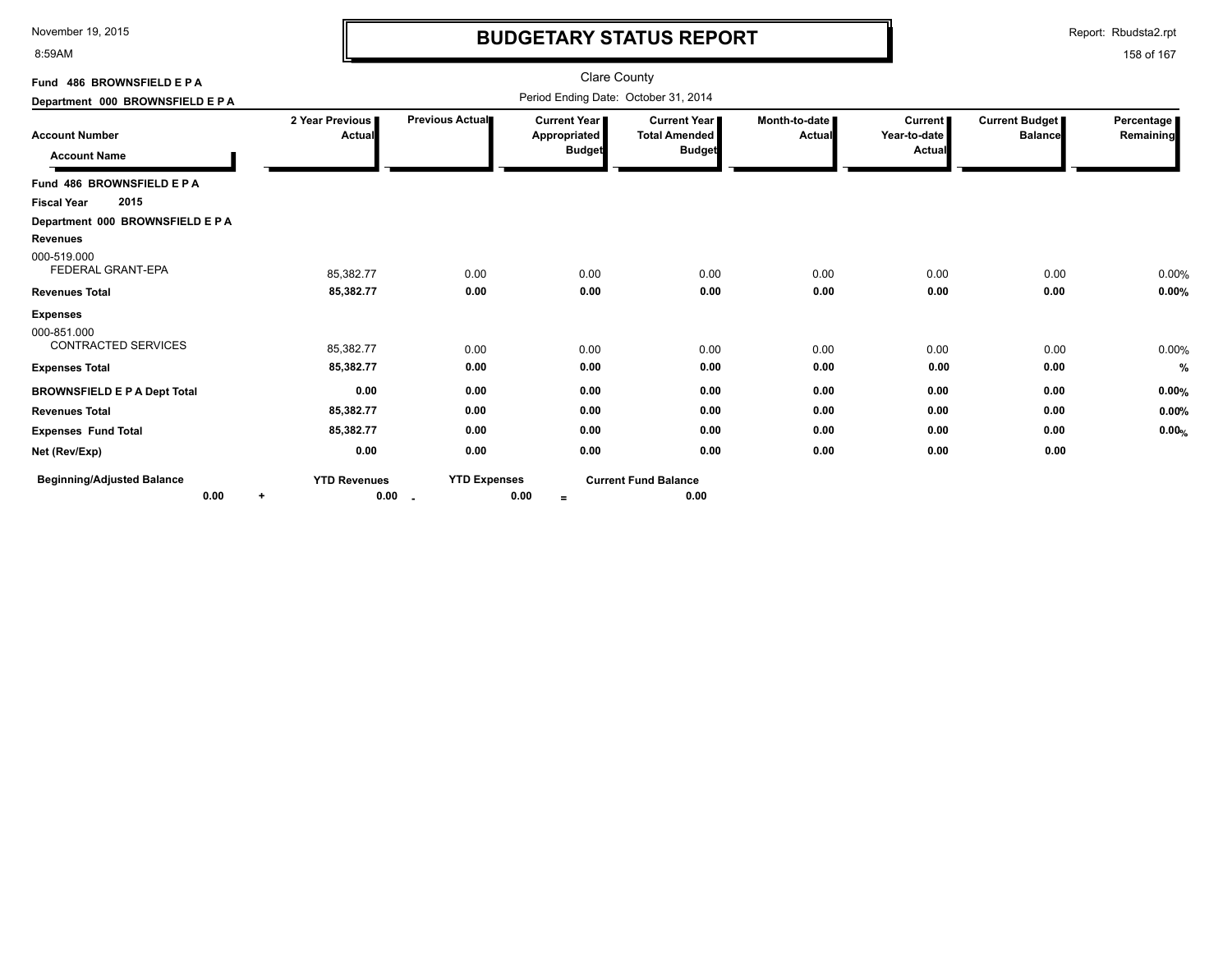8:59AM

# **BUDGETARY STATUS REPORT**

Report: Rbudsta2.rpt

| Fund 515 LAND BANK AUTHORITY                   |                                   |                                    | <b>Clare County</b>                                    |                                                       |                                |                                   |                                         |                         |
|------------------------------------------------|-----------------------------------|------------------------------------|--------------------------------------------------------|-------------------------------------------------------|--------------------------------|-----------------------------------|-----------------------------------------|-------------------------|
| <b>Department</b>                              |                                   |                                    | Period Ending Date: October 31, 2014                   |                                                       |                                |                                   |                                         |                         |
| <b>Account Number</b><br><b>Account Name</b>   | 2 Year Previous<br>Actual         | Previous Actual                    | <b>Current Year I</b><br>Appropriated<br><b>Budget</b> | Current Year<br><b>Total Amended</b><br><b>Budget</b> | Month-to-date<br><b>Actual</b> | Current<br>Year-to-date<br>Actual | <b>Current Budget</b><br><b>Balance</b> | Percentage<br>Remaining |
| Fund 515 LAND BANK AUTHORITY                   |                                   |                                    |                                                        |                                                       |                                |                                   |                                         |                         |
| 2015<br><b>Fiscal Year</b>                     |                                   |                                    |                                                        |                                                       |                                |                                   |                                         |                         |
| Department 000                                 |                                   |                                    |                                                        |                                                       |                                |                                   |                                         |                         |
| <b>Revenues</b>                                |                                   |                                    |                                                        |                                                       |                                |                                   |                                         |                         |
| 000-402.000<br><b>CURRENT TAXES</b>            | 68.10                             | 41.69                              | 500.00                                                 | 500.00                                                | 0.00                           | 0.00                              | 500.00                                  | 100.00%                 |
| 000-645.000<br>SALE OF PROPERTY                | 0.00                              | 500.00                             | 40,000.00                                              | 40,000.00                                             | 0.00                           | 0.00                              | 40,000.00                               | 100.00%                 |
| 000-699.518                                    |                                   |                                    |                                                        |                                                       |                                |                                   |                                         |                         |
| APPROP TRANS IN - TAX REV                      | 0.00                              | 0.00                               | 25,000.00                                              | 25,000.00                                             | 0.00                           | 0.00                              | 25,000.00                               | 100.00%                 |
| <b>Revenues Total</b>                          | 68.10                             | 541.69                             | 65,500.00                                              | 65,500.00                                             | 0.00                           | 0.00                              | 65,500.00                               | 100.00%                 |
| <b>Expenses</b>                                |                                   |                                    |                                                        |                                                       |                                |                                   |                                         |                         |
| 000-727.000<br><b>SUPPLIES</b>                 | 0.00                              | 0.00                               | 1,000.00                                               | 1,000.00                                              | 0.00                           | 0.00                              | 1,000.00                                | 100.00%                 |
| 000-728.000<br>PRINTING & BINDING              | 0.00                              | 0.00                               | 2,000.00                                               | 2,000.00                                              | 0.00                           | 0.00                              | 2,000.00                                | 100.00%                 |
| 000-802.000<br>CONTRACTUAL SERVICES            | 0.00                              | 0.00                               | 38,000.00                                              | 38,000.00                                             | 0.00                           | 0.00                              | 38,000.00                               | 100.00%                 |
| 000-814.000<br><b>DUES &amp; SUBSCRIPTIONS</b> | 0.00                              | 0.00                               | 1,000.00                                               | 1,000.00                                              | 0.00                           | 0.00                              | 1,000.00                                | 100.00%                 |
| 000-864.000<br><b>TRAVEL</b>                   | 0.00                              | 0.00                               | 2,000.00                                               | 2,000.00                                              | 0.00                           | 0.00                              | 2,000.00                                | 100.00%                 |
| 000-962.000<br>TAX APPEALS ADJUSTMENTS         | 0.00                              | 55.80                              | 500.00                                                 | 500.00                                                | 0.00                           | 0.00                              | 500.00                                  | 100.00%                 |
| 000-998.900<br><b>ENDING FUND BALANCE</b>      | 0.00                              | 0.00                               | 21,000.00                                              | 21,000.00                                             | 0.00                           | 0.00                              | 21,000.00                               | 100.00%                 |
| <b>Expenses Total</b>                          | 0.00                              | 55.80                              | 65,500.00                                              | 65,500.00                                             | 0.00                           | 0.00                              | 65,500.00                               | 100.00%                 |
| <b>Dept Total</b>                              | 68.10                             | 485.89                             | 0.00                                                   | 0.00                                                  | 0.00                           | 0.00                              | 0.00                                    | 0.00%                   |
| <b>Revenues Total</b>                          | 68.10                             | 541.69                             | 65,500.00                                              | 65,500.00                                             | 0.00                           | 0.00                              | 65,500.00                               | 100.00%                 |
| <b>Expenses Fund Total</b>                     | 0.00                              | 55.80                              | 65,500.00                                              | 65,500.00                                             | 0.00                           | 0.00                              | 65,500.00                               | 100.00%                 |
| Net (Rev/Exp)                                  | 68.10                             | 485.89                             | 0.00                                                   | 0.00                                                  | 0.00                           | 0.00                              | 0.00                                    |                         |
| <b>Beginning/Adjusted Balance</b><br>41,115.94 | <b>YTD Revenues</b><br>$\ddot{+}$ | <b>YTD Expenses</b><br>$0.00$ $\,$ | 0.00<br>$=$                                            | <b>Current Fund Balance</b><br>41,115.94              |                                |                                   |                                         |                         |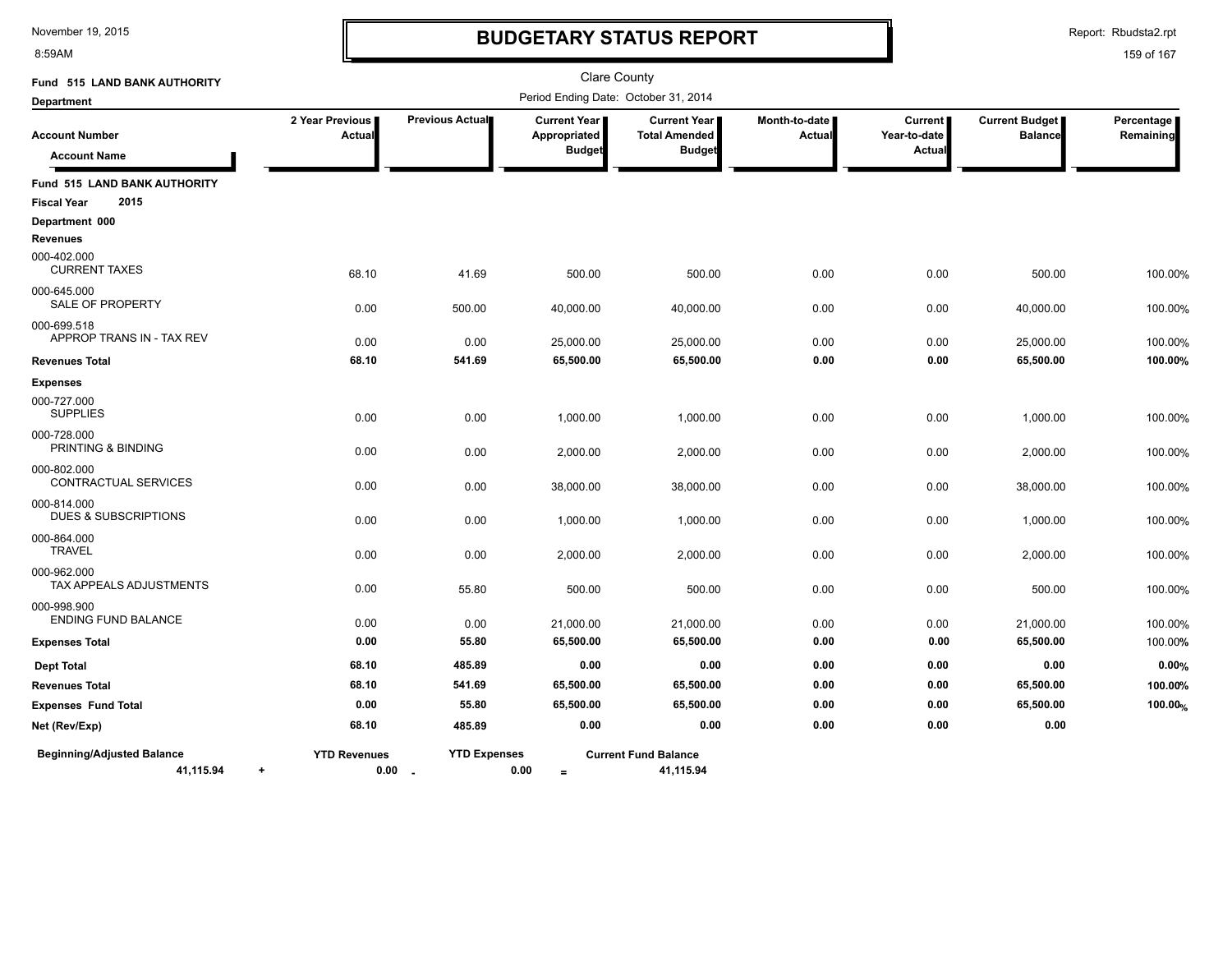8:59AM

# **BUDGETARY STATUS REPORT**

Report: Rbudsta2.rpt

| Fund 516 REVOLVING TAX FUND                            |                                    |                     | <b>Clare County</b>                                    |                                                                |                                  |                                          |                                  |                         |
|--------------------------------------------------------|------------------------------------|---------------------|--------------------------------------------------------|----------------------------------------------------------------|----------------------------------|------------------------------------------|----------------------------------|-------------------------|
| <b>Department</b>                                      |                                    |                     | Period Ending Date: October 31, 2014                   |                                                                |                                  |                                          |                                  |                         |
| <b>Account Number</b><br><b>Account Name</b>           | 2 Year Previous<br>Actual          | Previous Actual     | <b>Current Year I</b><br>Appropriated<br><b>Budget</b> | <b>Current Year I</b><br><b>Total Amended</b><br><b>Budget</b> | Month-to-date I<br><b>Actual</b> | <b>Current</b><br>Year-to-date<br>Actual | Current Budget<br><b>Balance</b> | Percentage<br>Remaining |
| Fund 516 REVOLVING TAX FUND                            |                                    |                     |                                                        |                                                                |                                  |                                          |                                  |                         |
| 2015<br><b>Fiscal Year</b>                             |                                    |                     |                                                        |                                                                |                                  |                                          |                                  |                         |
| Department 000                                         |                                    |                     |                                                        |                                                                |                                  |                                          |                                  |                         |
| <b>Revenues</b>                                        |                                    |                     |                                                        |                                                                |                                  |                                          |                                  |                         |
| 000-445.000<br><b>INTEREST ON TAXES</b>                | 470,880.29                         | 437,534.08          | 450,000.00                                             | 450,000.00                                                     | 25,247.51                        | 25,247.51                                | 424,752.49                       | 94.39%                  |
| 000-665.000<br><b>INTEREST ON INVESTMENTS</b>          | 6,367.37                           | 18,749.43           | 30,000.00                                              | 30,000.00                                                      | 469.93                           | 469.93                                   | 29,530.07                        | 98.43%                  |
| 000-699.900<br><b>BEGINNG FUND BALANCE</b>             | 0.00                               | 0.00                | 200,000.00                                             | 200,000.00                                                     | 0.00                             | 0.00                                     | 200,000.00                       | 100.00%                 |
| <b>Revenues Total</b>                                  | 477,247.66                         | 456,283.51          | 680,000.00                                             | 680,000.00                                                     | 25,717.44                        | 25,717.44                                | 654,282.56                       | 96.22%                  |
| <b>Expenses</b>                                        |                                    |                     |                                                        |                                                                |                                  |                                          |                                  |                         |
| 000-998.101<br>APPROP TRANSFER OUT-GEN FUND            | 400,000.00                         | 400,000.00          | 400,000.00                                             | 400,000.00                                                     | 0.00                             | 0.00                                     | 400,000.00                       | 100.00%                 |
| 000-998.900<br><b>ENDING FUND BALANCE</b>              | 0.00                               | 0.00                | 280,000.00                                             | 280,000.00                                                     | 0.00                             | 0.00                                     | 280,000.00                       | 100.00%                 |
| <b>Expenses Total</b>                                  | 400,000.00                         | 400,000.00          | 680,000.00                                             | 680,000.00                                                     | 0.00                             | 0.00                                     | 680,000.00                       | 100.00%                 |
| <b>Dept Total</b>                                      | 77,247.66                          | 56,283.51           | 0.00                                                   | 0.00                                                           | 25,717.44                        | 25,717.44                                | $-25,717.44$                     | 0.00%                   |
| <b>Revenues Total</b>                                  | 477,247.66                         | 456,283.51          | 680,000.00                                             | 680,000.00                                                     | 25,717.44                        | 25,717.44                                | 654,282.56                       | 96.22%                  |
| <b>Expenses Fund Total</b>                             | 400,000.00                         | 400,000.00          | 680,000.00                                             | 680,000.00                                                     | 0.00                             | 0.00                                     | 680,000.00                       | 100.00%                 |
| Net (Rev/Exp)                                          | 77,247.66                          | 56,283.51           | 0.00                                                   | 0.00                                                           | 25,717.44                        | 25,717.44                                | $-25,717.44$                     |                         |
| <b>Beginning/Adjusted Balance</b><br>6,198,883.45<br>۰ | <b>YTD Revenues</b><br>25,717.44 . | <b>YTD Expenses</b> | 0.00<br>$=$                                            | <b>Current Fund Balance</b><br>6,224,600.89                    |                                  |                                          |                                  |                         |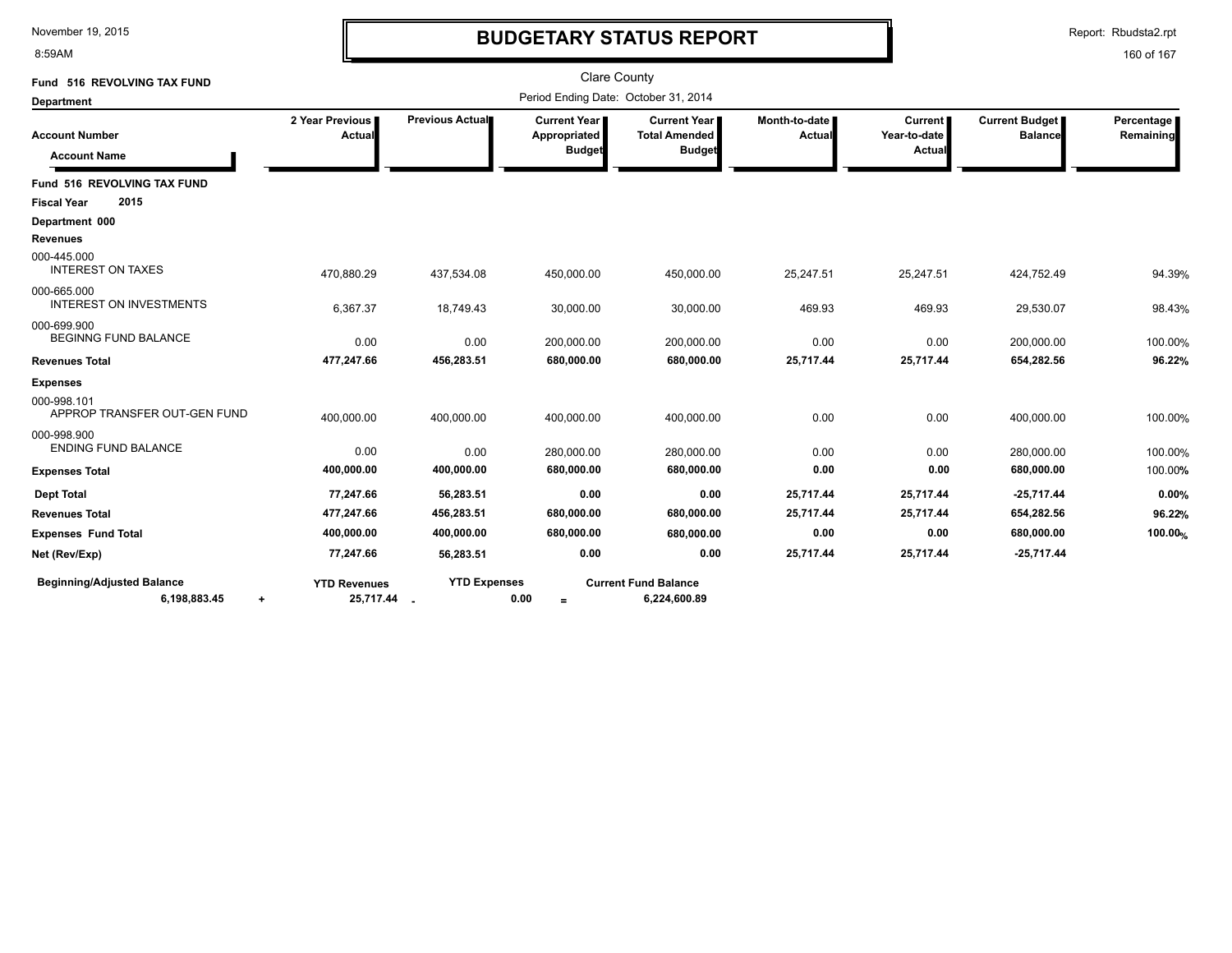8:59AM

# **BUDGETARY STATUS REPORT**

Report: Rbudsta2.rpt

| Fund 518 TAX FORECLOSURE FUND                               |                                  |                        | <b>Clare County</b>                                  |                                                       |                                |                                                 |                                         |                         |
|-------------------------------------------------------------|----------------------------------|------------------------|------------------------------------------------------|-------------------------------------------------------|--------------------------------|-------------------------------------------------|-----------------------------------------|-------------------------|
| Department 000 TAX FORECLOSURE FUND                         |                                  |                        | Period Ending Date: October 31, 2014                 |                                                       |                                |                                                 |                                         |                         |
| <b>Account Number</b>                                       | 2 Year Previous<br><b>Actual</b> | <b>Previous Actual</b> | <b>Current Year</b><br>Appropriated<br><b>Budget</b> | Current Year<br><b>Total Amended</b><br><b>Budget</b> | Month-to-date<br><b>Actual</b> | <b>Current</b><br>Year-to-date<br><b>Actual</b> | <b>Current Budget</b><br><b>Balance</b> | Percentage<br>Remaining |
| <b>Account Name</b>                                         |                                  |                        |                                                      |                                                       |                                |                                                 |                                         |                         |
| Fund 518 TAX FORECLOSURE FUND<br>2015<br><b>Fiscal Year</b> |                                  |                        |                                                      |                                                       |                                |                                                 |                                         |                         |
| Department 000 TAX FORECLOSURE FUND<br><b>Revenues</b>      |                                  |                        |                                                      |                                                       |                                |                                                 |                                         |                         |
| 000-626.000<br>LAND SALES & FEES                            | 421,500.00                       | 413,200.00             | 400,000.00                                           | 400,000.00                                            | 27,550.00                      | 27,550.00                                       | 372,450.00                              | 93.11%                  |
| 000-641.000<br>PREFORFEITURE MAILINGS                       | 49,428.13                        | 46,049.13              | 55,000.00                                            | 55,000.00                                             | 4,019.68                       | 4,019.68                                        | 50,980.32                               | 92.69%                  |
| 000-665.000<br><b>INTEREST ON INVESTMENTS</b>               | 2,410.99                         | 3,012.26               | 4,000.00                                             | 4,000.00                                              | 102.20                         | 102.20                                          | 3,897.80                                | 97.45%                  |
| 000-671.001<br><b>AUCTION SALE BOOKS</b>                    | 1,939.00                         | 2,499.00               | 2,000.00                                             | 2,000.00                                              | 140.00                         | 140.00                                          | 1,860.00                                | 93.00%                  |
| 000-671.051<br><b>TITLE SEARCH</b>                          | 220,233.53                       | 206, 133.82            | 200,000.00                                           | 200,000.00                                            | 5,452.56                       | 5,452.56                                        | 194,547.44                              | 97.27%                  |
| 000-671.052<br><b>INSPECTION FEES</b>                       | 63,329.48                        | 58,801.12              | 60,000.00                                            | 60,000.00                                             | 1,557.91                       | 1,557.91                                        | 58,442.09                               | 97.40%                  |
| 000-671.053<br>PUBLICATION/CERT FEES                        | 28,486.76                        | 26,382.86              | 35,000.00                                            | 35,000.00                                             | 62.91                          | 62.91                                           | 34,937.09                               | 99.82%                  |
| 000-699.900<br>BEGINNING FUND BALANCE                       | 0.00                             | 0.00                   | 244,000.00                                           | 244,000.00                                            | 0.00                           | 0.00                                            | 244,000.00                              | 100.00%                 |
| <b>Revenues Total</b>                                       | 787,327.89                       | 756,078.19             | 1,000,000.00                                         | 1,000,000.00                                          | 38,885.26                      | 38,885.26                                       | 961,114.74                              | 96.11%                  |
| <b>Expenses</b>                                             |                                  |                        |                                                      |                                                       |                                |                                                 |                                         |                         |
| 000-727.000<br><b>COPIES</b>                                | 6.00                             | 27.13                  | 100.00                                               | 100.00                                                | 0.00                           | 0.00                                            | 100.00                                  | 100.00%                 |
| 000-727.001<br>SUPPLIES - OFFICE                            | 1,308.94                         | 1,166.25               | 3,500.00                                             | 3,500.00                                              | 0.00                           | 0.00                                            | 3,500.00                                | 100.00%                 |
| 000-729.000<br>SUPPLIES - OPERATING                         | 630.00                           | 3.99                   | 2,000.00                                             | 2,000.00                                              | 0.00                           | 0.00                                            | 2,000.00                                | 100.00%                 |
| 000-732.000<br><b>POSTAGE</b>                               | 84.35                            | 492.80                 | 100.00                                               | 100.00                                                | 0.00                           | 0.00                                            | 100.00                                  | 100.00%                 |
| 000-801.000<br>SERVICES RENDERED                            | 65,628.27                        | 72,174.53              | 130,000.00                                           | 130,000.00                                            | 4,366.78                       | 4,366.78                                        | 125,633.22                              | 96.64%                  |
| 000-801.051<br>TITLE SEARCH EXPENSE                         | 24,078.86                        | 20,458.04              | 30,000.00                                            | 30,000.00                                             | 0.00                           | 0.00                                            | 30,000.00                               | 100.00%                 |
| 000-801.052<br><b>INSPECTION EXPENSE</b>                    | 34,650.00                        | 32,220.00              | 38,000.00                                            | 38,000.00                                             | 0.00                           | 0.00                                            | 38,000.00                               | 100.00%                 |
| 000-801.053<br>FORFEITURE CERTIFICATION EXPENSE             | 7,984.05                         | 10,892.04              | 12,000.00                                            | 12,000.00                                             | 0.00                           | 0.00                                            | 12,000.00                               | 100.00%                 |
| 000-801.641<br>PREFORFEITURE MAILING EXPENSE                | 14,099.15                        | 13,856.47              | 15,000.00                                            | 15,000.00                                             | 0.00                           | 0.00                                            | 15,000.00                               | 100.00%                 |
| 000-804.000<br>DELINQUENT TAX PMTS                          | 233,230.25                       | 173,485.15             | 230,000.00                                           | 230,000.00                                            | 0.00                           | 0.00                                            | 230,000.00                              | 100.00%                 |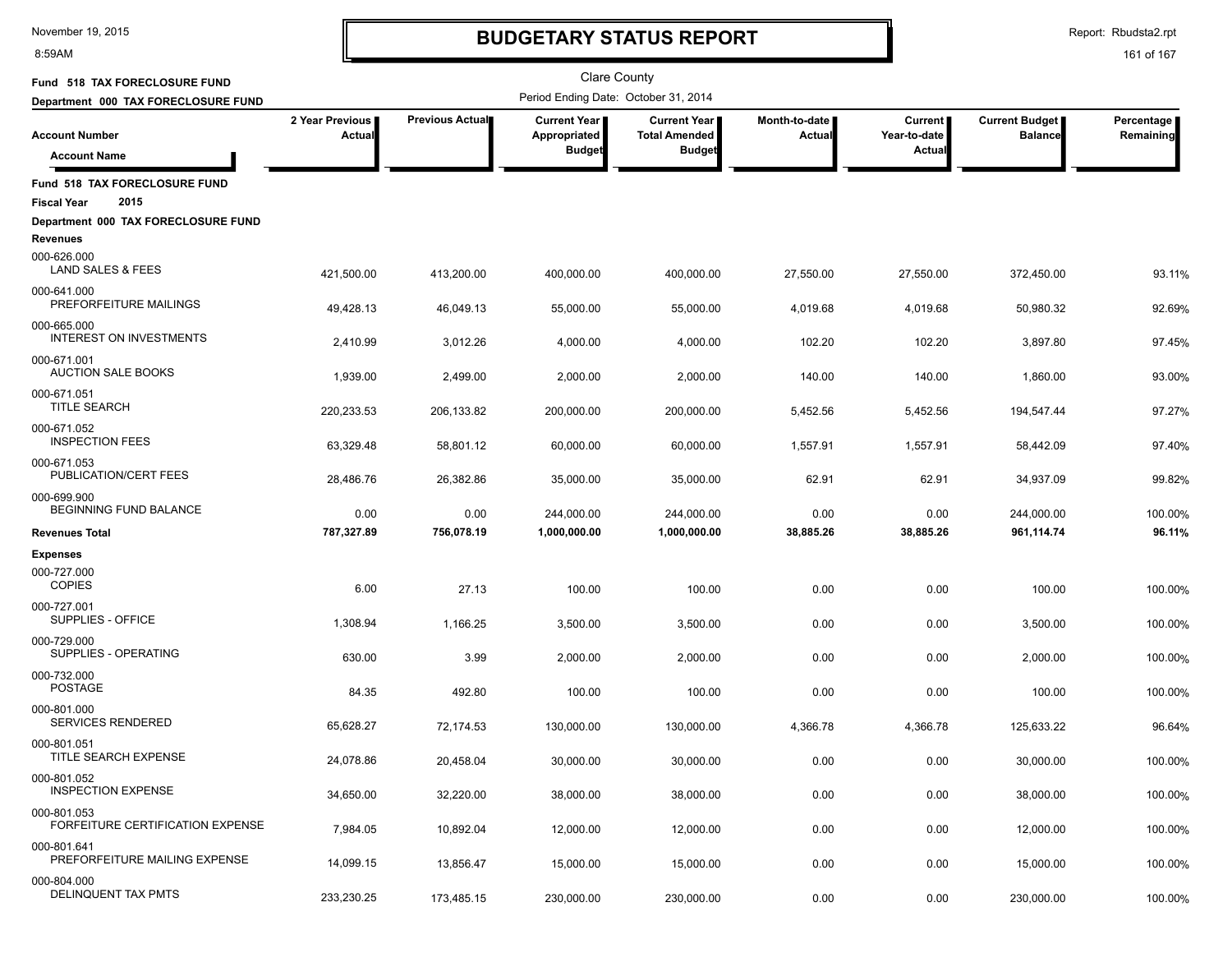#### 8:59AM

### **BUDGETARY STATUS REPORT**

Report: Rbudsta2.rpt

| Fund 518 TAX FORECLOSURE FUND                                  |                                  |                     | <b>Clare County</b>                                    |                                                                |                                  |                                          |                                         |                           |
|----------------------------------------------------------------|----------------------------------|---------------------|--------------------------------------------------------|----------------------------------------------------------------|----------------------------------|------------------------------------------|-----------------------------------------|---------------------------|
| Department 000 TAX FORECLOSURE FUND                            |                                  |                     | Period Ending Date: October 31, 2014                   |                                                                |                                  |                                          |                                         |                           |
| <b>Account Number</b><br><b>Account Name</b>                   | 2 Year Previous<br>Actual        | Previous Actual     | <b>Current Year I</b><br>Appropriated<br><b>Budget</b> | <b>Current Year I</b><br><b>Total Amended</b><br><b>Budget</b> | Month-to-date  <br><b>Actual</b> | <b>Current</b><br>Year-to-date<br>Actual | <b>Current Budget</b><br><b>Balance</b> | Percentage  <br>Remaining |
| 000-814.000<br><b>DUES &amp; SUBSCRIPTIONS</b>                 | 150.00                           | 150.00              | 200.00                                                 | 200.00                                                         | 0.00                             | 0.00                                     | 200.00                                  | 100.00%                   |
| 000-864.000<br>TRAVEL & EXPENSE                                | 1,140.74                         | 1,031.66            | 2,000.00                                               | 2,000.00                                                       | 0.00                             | 0.00                                     | 2,000.00                                | 100.00%                   |
| 000-900.000<br><b>ADVERTISING</b>                              | 1,650.00                         | 1,800.00            | 3,000.00                                               | 3,000.00                                                       | 450.00                           | 450.00                                   | 2,550.00                                | 85.00%                    |
| 000-978.000<br><b>NEW EQUIPMENT</b>                            | 0.00                             | 0.00                | 50,000.00                                              | 50,000.00                                                      | 0.00                             | 0.00                                     | 50,000.00                               | 100.00%                   |
| 000-978.001<br><b>EQUIPMENT UP GRADE</b>                       | 498.14                           | 0.00                | 17,000.00                                              | 17,000.00                                                      | 300.00                           | 300.00                                   | 16,700.00                               | 98.24%                    |
| 000-998.101<br>APPROP TRANSFER OUT-GENERAL FUN                 | 256,392.49                       | 304,496.88          | 253,000.00                                             | 253,000.00                                                     | 0.00                             | 0.00                                     | 253,000.00                              | 100.00%                   |
| 000-998.515<br>APPROP TRANS OUT - LAND BANK                    | 0.00                             | 0.00                | 25,000.00                                              | 25,000.00                                                      | 0.00                             | 0.00                                     | 25,000.00                               | 100.00%                   |
| 000-998.900<br><b>ENDING FUND BALANCE</b>                      | 0.00                             | 0.00                | 189,100.00                                             | 189,100.00                                                     | 0.00                             | 0.00                                     | 189,100.00                              | 100.00%                   |
| <b>Expenses Total</b>                                          | 641,531.24                       | 632,254.94          | 1,000,000.00                                           | 1,000,000.00                                                   | 5,116.78                         | 5,116.78                                 | 994,883.22                              | 99.49%                    |
| TAX FORECLOSURE FUND Dept Total                                | 145,796.65                       | 123,823.25          | 0.00                                                   | 0.00                                                           | 33.768.48                        | 33,768.48                                | $-33,768.48$                            | 0.00%                     |
| <b>Revenues Total</b>                                          | 787,327.89                       | 756,078.19          | 1,000,000.00                                           | 1,000,000.00                                                   | 38,885.26                        | 38,885.26                                | 961,114.74                              | 96.11%                    |
| <b>Expenses Fund Total</b>                                     | 641,531.24                       | 632,254.94          | 1,000,000.00                                           | 1,000,000.00                                                   | 5,116.78                         | 5,116.78                                 | 994,883.22                              | 99.49%                    |
| Net (Rev/Exp)                                                  | 145,796.65                       | 123,823.25          | 0.00                                                   | 0.00                                                           | 33,768.48                        | 33,768.48                                | $-33,768.48$                            |                           |
| <b>Beginning/Adjusted Balance</b><br>1,283,606.01<br>$\ddot{}$ | <b>YTD Revenues</b><br>38,885.26 | <b>YTD Expenses</b> | 5,116.78<br>$=$                                        | <b>Current Fund Balance</b><br>1,317,374.49                    |                                  |                                          |                                         |                           |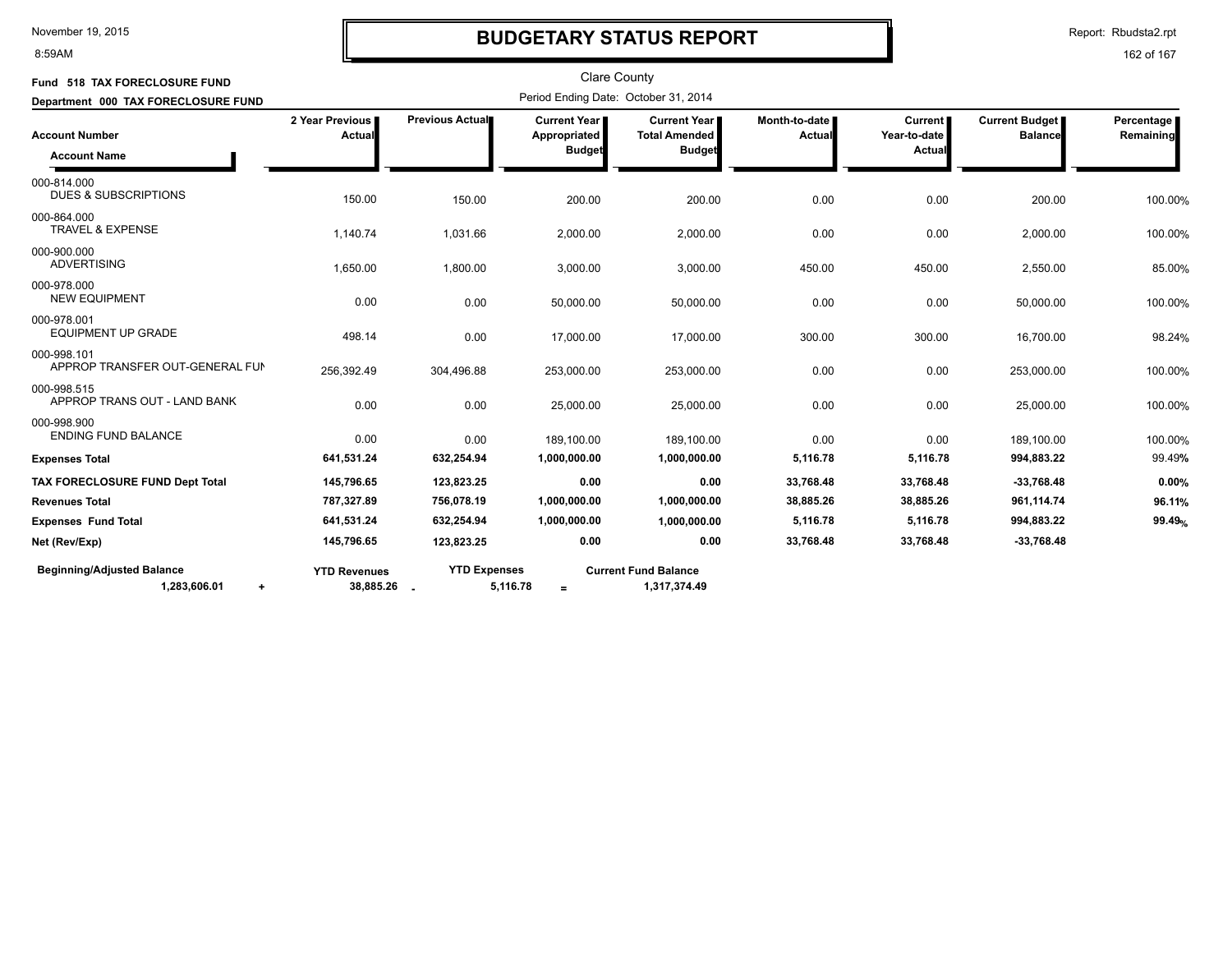8:59AM

# **BUDGETARY STATUS REPORT**

Report: Rbudsta2.rpt

| Fund 519 TAX ANTICPATION NOTE FUND                |                                      |                           |                                               | <b>Clare County</b>                                   |                         |                                          |                                  |                         |
|---------------------------------------------------|--------------------------------------|---------------------------|-----------------------------------------------|-------------------------------------------------------|-------------------------|------------------------------------------|----------------------------------|-------------------------|
| <b>Department</b>                                 | Period Ending Date: October 31, 2014 |                           |                                               |                                                       |                         |                                          |                                  |                         |
| <b>Account Number</b><br><b>Account Name</b>      | 2 Year Previous<br>Actual            | Previous Actual           | Current Year<br>Appropriated<br><b>Budget</b> | Current Year<br><b>Total Amended</b><br><b>Budget</b> | Month-to-date<br>Actual | <b>Current</b><br>Year-to-date<br>Actual | Current Budget<br><b>Balance</b> | Percentage<br>Remaining |
| Fund 519 TAX ANTICPATION NOTE FUND                |                                      |                           |                                               |                                                       |                         |                                          |                                  |                         |
| 2015<br><b>Fiscal Year</b>                        |                                      |                           |                                               |                                                       |                         |                                          |                                  |                         |
| Department 000                                    |                                      |                           |                                               |                                                       |                         |                                          |                                  |                         |
| <b>Revenues</b>                                   |                                      |                           |                                               |                                                       |                         |                                          |                                  |                         |
| 000-699.101<br>APPROP TRANSFER IN                 | 10,531.67                            | 10,383.33                 | 15,000.00                                     | 15,000.00                                             | 0.00                    | 0.00                                     | 15,000.00                        | 100.00%                 |
| <b>Revenues Total</b>                             | 10,531.67                            | 10,383.33                 | 15,000.00                                     | 15,000.00                                             | 0.00                    | 0.00                                     | 15,000.00                        | 100.00%                 |
| <b>Expenses</b><br>000-995.000<br><b>INTEREST</b> | 10.531.67                            | 10,383.33                 | 15,000.00                                     | 15,000.00                                             | 0.00                    | 0.00                                     | 15,000.00                        | 100.00%                 |
| <b>Expenses Total</b>                             | 10,531.67                            | 10,383.33                 | 15,000.00                                     | 15,000.00                                             | 0.00                    | 0.00                                     | 15,000.00                        | 100.00%                 |
| <b>Dept Total</b>                                 | 0.00                                 | 0.00                      | 0.00                                          | 0.00                                                  | 0.00                    | 0.00                                     | 0.00                             | 0.00%                   |
| <b>Revenues Total</b>                             | 10,531.67                            | 10,383.33                 | 15,000.00                                     | 15,000.00                                             | 0.00                    | 0.00                                     | 15,000.00                        | 100.00%                 |
| <b>Expenses Fund Total</b>                        | 10,531.67                            | 10,383.33                 | 15,000.00                                     | 15,000.00                                             | 0.00                    | 0.00                                     | 15,000.00                        | 100.00%                 |
| Net (Rev/Exp)                                     | 0.00                                 | 0.00                      | 0.00                                          | 0.00                                                  | 0.00                    | 0.00                                     | 0.00                             |                         |
| <b>Beginning/Adjusted Balance</b><br>0.00<br>÷    | <b>YTD Revenues</b><br>0.00          | <b>YTD Expenses</b><br>۰. | 0.00<br>$=$                                   | <b>Current Fund Balance</b><br>0.00                   |                         |                                          |                                  |                         |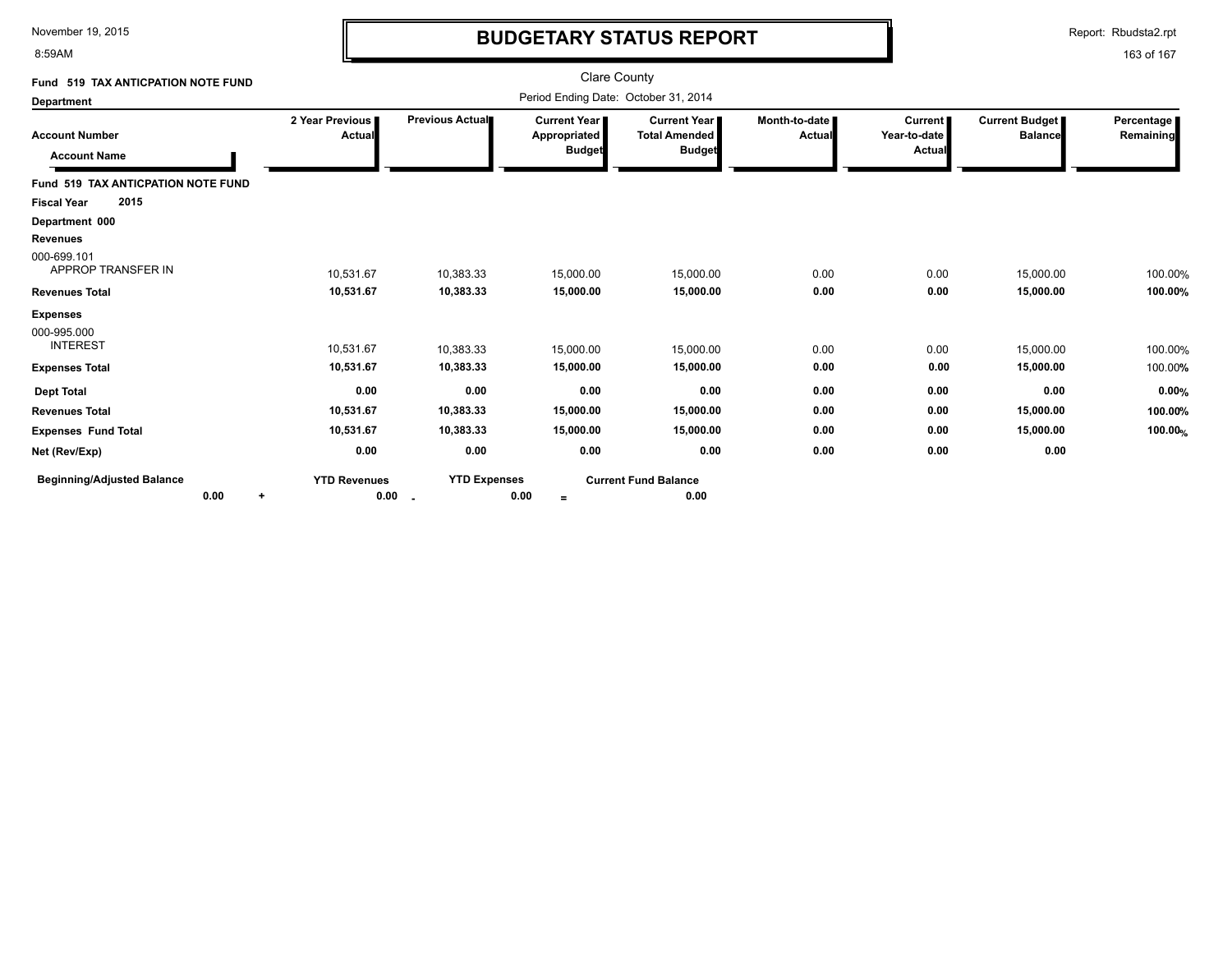8:59AM

# **BUDGETARY STATUS REPORT**

Report: Rbudsta2.rpt

| <b>588 TRANSPORTATION SYSTEM FUND</b><br>Fund                                             |                                                              |                                                              | <b>Clare County</b>                                    |                                                              |                                                          |                                                             |                                                          |                           |
|-------------------------------------------------------------------------------------------|--------------------------------------------------------------|--------------------------------------------------------------|--------------------------------------------------------|--------------------------------------------------------------|----------------------------------------------------------|-------------------------------------------------------------|----------------------------------------------------------|---------------------------|
| <b>Department</b>                                                                         |                                                              |                                                              | Period Ending Date: October 31, 2014                   |                                                              |                                                          |                                                             |                                                          |                           |
| <b>Account Number</b><br><b>Account Name</b>                                              | 2 Year Previous<br>Actual                                    | Previous Actual                                              | <b>Current Year I</b><br>Appropriated<br><b>Budget</b> | <b>Current Year</b><br><b>Total Amended</b><br><b>Budget</b> | Month-to-date I<br>Actual                                | <b>Current</b><br>Year-to-date<br>Actual                    | Current Budget<br><b>Balance</b>                         | Percentage  <br>Remaining |
| <b>Fund 588 TRANSPORTATION SYSTEM FUND</b><br>2015<br><b>Fiscal Year</b>                  |                                                              |                                                              |                                                        |                                                              |                                                          |                                                             |                                                          |                           |
| Department 000<br><b>Revenues</b><br>000-401.000<br><b>REVENUE CONTROL</b>                | 2,341,053.56                                                 | 1,804,792.15                                                 | 3,500,000.00                                           | 3,500,000.00                                                 | 75,941.43                                                | 75,941.43                                                   | 3,424,058.57                                             | 97.83%                    |
| <b>Revenues Total</b>                                                                     | 2,341,053.56                                                 | 1,804,792.15                                                 | 3,500,000.00                                           | 3,500,000.00                                                 | 75,941.43                                                | 75,941.43                                                   | 3,424,058.57                                             | 97.83%                    |
| <b>Expenses</b><br>000-701.000<br><b>EXPENDITURE CONTROL</b>                              | 2.364.946.81                                                 | 1.897.407.69                                                 | 3.500.000.00                                           | 3.500.000.00                                                 | 220.079.27                                               | 220.079.27                                                  | 3,279,920.73                                             | 93.71%                    |
| <b>Expenses Total</b>                                                                     | 2,364,946.81                                                 | 1,897,407.69                                                 | 3,500,000.00                                           | 3,500,000.00                                                 | 220,079.27                                               | 220,079.27                                                  | 3,279,920.73                                             | 93.71%                    |
| <b>Dept Total</b><br><b>Revenues Total</b><br><b>Expenses Fund Total</b><br>Net (Rev/Exp) | $-23,893.25$<br>2,341,053.56<br>2,364,946.81<br>$-23,893.25$ | $-92,615.54$<br>1,804,792.15<br>1,897,407.69<br>$-92,615.54$ | 0.00<br>3,500,000.00<br>3,500,000.00<br>0.00           | 0.00<br>3,500,000.00<br>3,500,000.00<br>0.00                 | $-144, 137.84$<br>75,941.43<br>220,079.27<br>-144,137.84 | $-144, 137.84$<br>75,941.43<br>220,079.27<br>$-144, 137.84$ | 144,137.84<br>3,424,058.57<br>3,279,920.73<br>144,137.84 | 0.00%<br>97.83%<br>93.71% |
| <b>Beginning/Adjusted Balance</b><br>1,009,883.67<br>$\ddot{}$                            | <b>YTD Revenues</b><br>75,941.43                             | <b>YTD Expenses</b><br>220,079.27                            | $=$                                                    | <b>Current Fund Balance</b><br>865,745.83                    |                                                          |                                                             |                                                          |                           |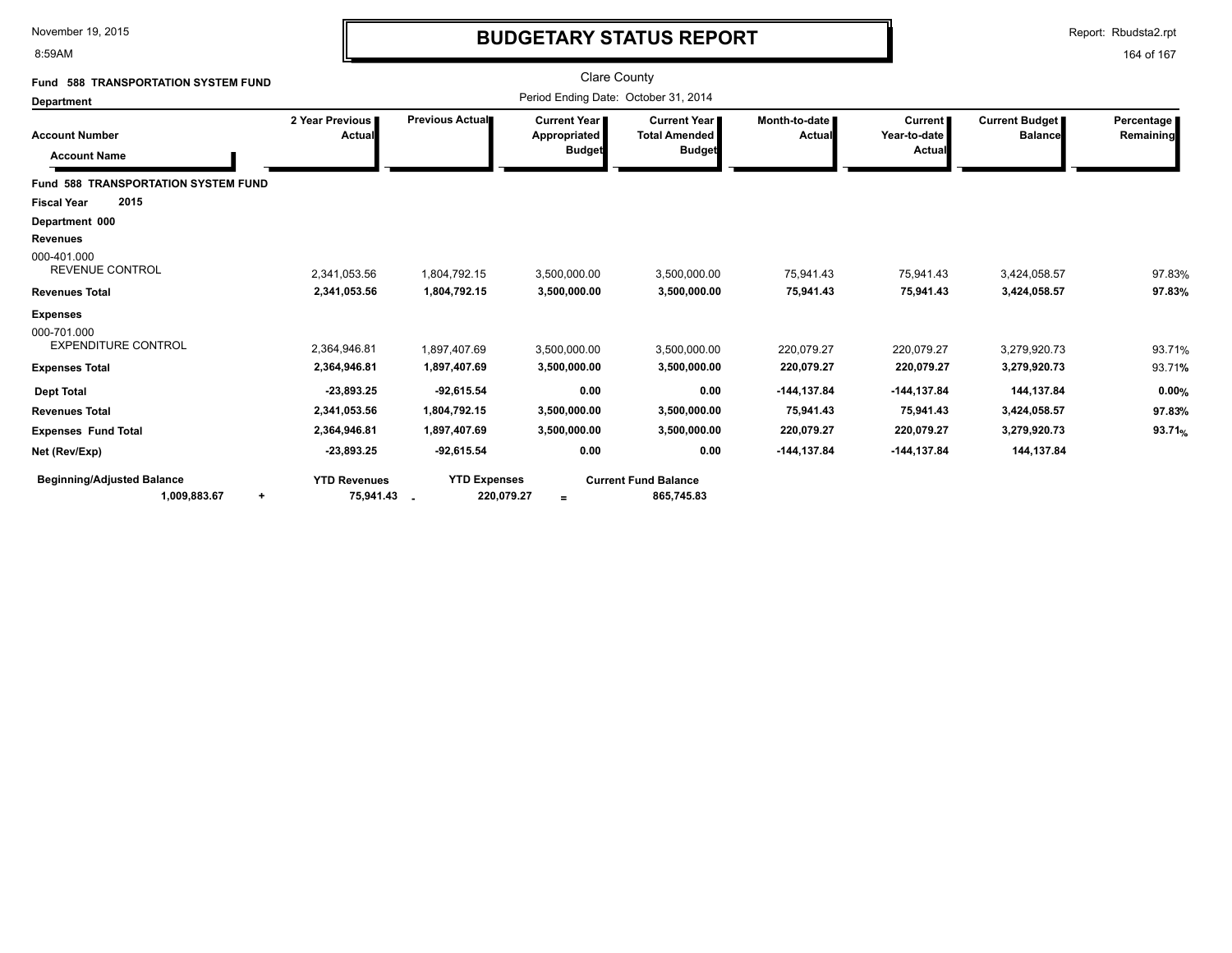8:59AM

# **BUDGETARY STATUS REPORT**

Report: Rbudsta2.rpt

| Fund 595 JAIL COMMISSARY FUND                               |                                  |                                 | <b>Clare County</b>                  |                                               |                         |                                |                                         |                         |
|-------------------------------------------------------------|----------------------------------|---------------------------------|--------------------------------------|-----------------------------------------------|-------------------------|--------------------------------|-----------------------------------------|-------------------------|
| <b>Department</b>                                           |                                  |                                 | Period Ending Date: October 31, 2014 |                                               |                         |                                |                                         |                         |
| <b>Account Number</b>                                       | 2 Year Previous<br><b>Actual</b> | Previous Actual                 | <b>Current Year</b><br>Appropriated  | <b>Current Year</b>  <br><b>Total Amended</b> | Month-to-date<br>Actual | <b>Current</b><br>Year-to-date | <b>Current Budget</b><br><b>Balance</b> | Percentage<br>Remaining |
| <b>Account Name</b>                                         |                                  |                                 | <b>Budget</b>                        | <b>Budget</b>                                 |                         | Actual                         |                                         |                         |
| Fund 595 JAIL COMMISSARY FUND<br>2015<br><b>Fiscal Year</b> |                                  |                                 |                                      |                                               |                         |                                |                                         |                         |
| Department 000                                              |                                  |                                 |                                      |                                               |                         |                                |                                         |                         |
| <b>Revenues</b>                                             |                                  |                                 |                                      |                                               |                         |                                |                                         |                         |
| 000-608.000<br><b>VIDEO VISITATION SERVICE</b>              | 0.00                             | 5,319.36                        | 6,000.00                             | 6,000.00                                      | 0.00                    | 0.00                           | 6,000.00                                | 100.00%                 |
| 000-642.000<br><b>COMMISSARY COMMISSIONS</b>                | 29,036.11                        | 39,313.68                       | 30,000.00                            | 30,000.00                                     | 0.00                    | 0.00                           | 30,000.00                               | 100.00%                 |
| 000-643.001<br>PHONE CARDS                                  | 38,915.32                        | 41,117.20                       | 30,000.00                            | 30,000.00                                     | 0.00                    | 0.00                           | 30,000.00                               | 100.00%                 |
| 000-643.002<br>ELECTRONIC CIGARETTES                        | 4,169.06                         | 12,252.99                       | 8,000.00                             | 8,000.00                                      | 0.00                    | 0.00                           | 8,000.00                                | 100.00%                 |
| 000-653.000<br><b>INDEGENT PACKAGES</b>                     | 318.29                           | 326.99                          | 200.00                               | 200.00                                        | 0.00                    | 0.00                           | 200.00                                  | 100.00%                 |
| 000-653.001<br>STARTER PACKET                               | 0.00                             | 107.07                          | 0.00                                 | 0.00                                          | 0.00                    | 0.00                           | 0.00                                    | 0.00%                   |
| 000-699.900<br>BEGINNING FUND BALANCE                       | 0.00                             | 0.00                            | 88,705.00                            | 88,705.00                                     | 0.00                    | 0.00                           | 88,705.00                               | 100.00%                 |
| <b>Revenues Total</b>                                       | 72,438.78                        | 98,437.29                       | 162,905.00                           | 162,905.00                                    | 0.00                    | 0.00                           | 162,905.00                              | 100.00%                 |
| <b>Expenses</b>                                             |                                  |                                 |                                      |                                               |                         |                                |                                         |                         |
| 000-727.000<br><b>SUPPLIES</b>                              | 10,855.59                        | 15,259.03                       | 40,500.00                            | 40,500.00                                     | 3,845.76                | 3,845.76                       | 34,332.62                               | 84.77%                  |
| 000-743.000<br>PHONE CARD EXPENSE                           | 16,963.00                        | 24,759.80                       | 16,000.00                            | 16,000.00                                     | 0.00                    | 0.00                           | 12,156.00                               | 75.98%                  |
| 000-744.000<br>ELECTRONIC CIGARETTE EXPENSE                 | 338.93                           | 2,885.34                        | 5,500.00                             | 5,500.00                                      | 0.00                    | 0.00                           | 5,500.00                                | 100.00%                 |
| 000-924.000<br><b>CABLE TV</b>                              | 2,570.51                         | 2,075.43                        | 3,000.00                             | 3,000.00                                      | 153.97                  | 153.97                         | 2,846.03                                | 94.87%                  |
| 000-998.900<br><b>ENDING FUND BALANCE</b>                   | 0.00                             | 0.00                            | 97,905.00                            | 97,905.00                                     | 0.00                    | 0.00                           | 97,905.00                               | 100.00%                 |
| 000-999.000<br><b>TRANSFER OUT</b>                          | 59,187.32                        | 61,003.50                       | 0.00                                 | 0.00                                          | 0.00                    | 0.00                           | 0.00                                    | 0.00%                   |
| <b>Expenses Total</b>                                       | 89,915.35                        | 105,983.10                      | 162,905.00                           | 162,905.00                                    | 3,999.73                | 3,999.73                       | 152,739.65                              | 97.54%                  |
| <b>Dept Total</b>                                           | $-17,476.57$                     | $-7,545.81$                     | 0.00                                 | 0.00                                          | $-3,999.73$             | $-3,999.73$                    | 10,165.35                               | 0.00%                   |
| <b>Revenues Total</b>                                       | 72,438.78                        | 98,437.29                       | 162,905.00                           | 162,905.00                                    | 0.00                    | 0.00                           | 162,905.00                              | 100.00%                 |
| <b>Expenses Fund Total</b>                                  | 89,915.35                        | 105,983.10                      | 162,905.00                           | 162,905.00                                    | 3,999.73                | 3,999.73                       | 152,739.65                              | 97.54%                  |
| Net (Rev/Exp)                                               | $-17,476.57$                     | $-7,545.81$                     | 0.00                                 | 0.00                                          | $-3,999.73$             | $-3,999.73$                    | 10,165.35                               |                         |
| <b>Beginning/Adjusted Balance</b><br>63,617.43<br>$\ddot{}$ | <b>YTD Revenues</b>              | <b>YTD Expenses</b><br>$0.00 -$ | 3,999.73<br>$\equiv$                 | <b>Current Fund Balance</b><br>59,617.70      |                         |                                |                                         |                         |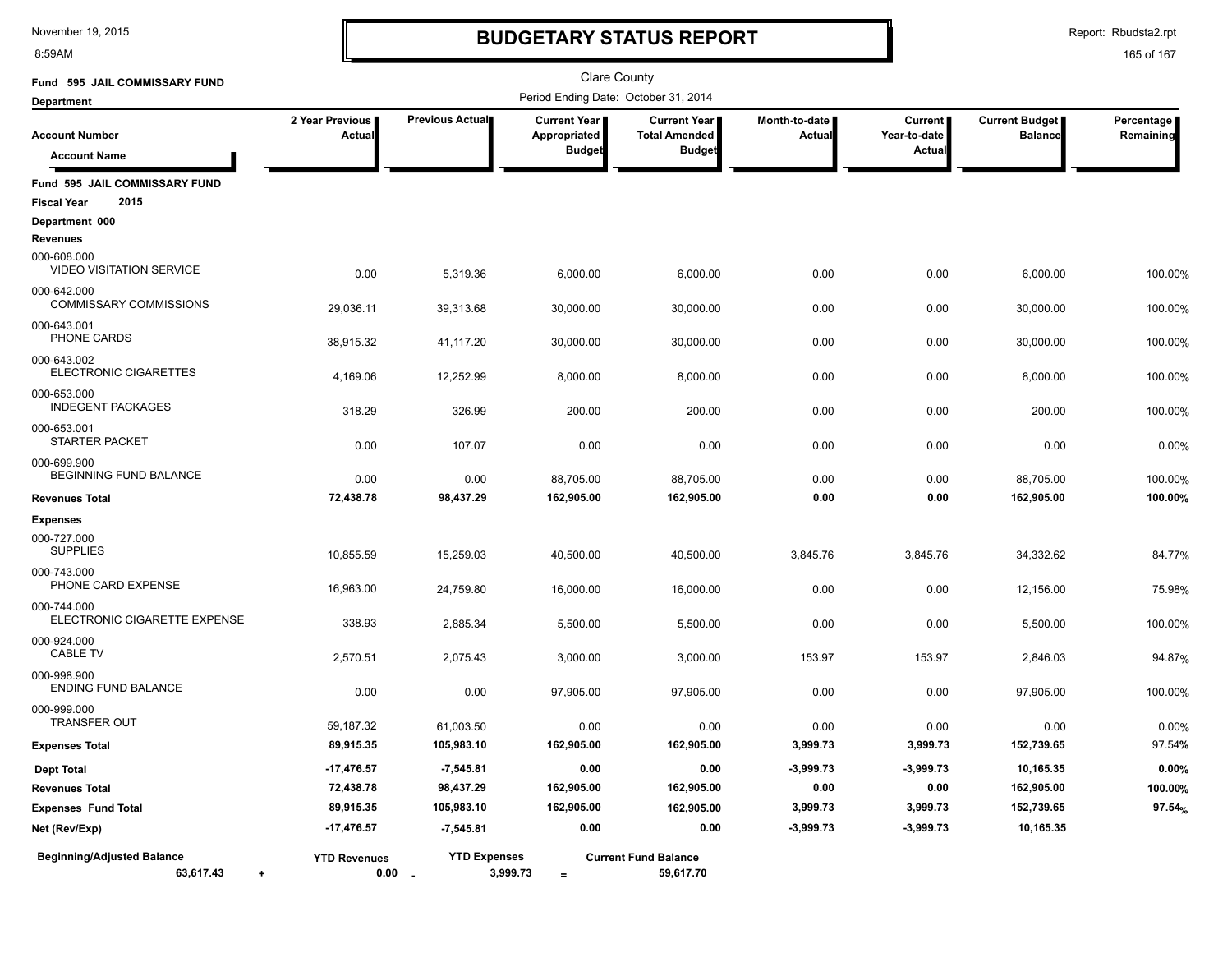8:59AM

# **BUDGETARY STATUS REPORT**

Report: Rbudsta2.rpt

| Fund 801 DRAIN FUND                                         |                                      |                                 | <b>Clare County</b>                           |                                                              |                                  |                                          |                                         |                         |
|-------------------------------------------------------------|--------------------------------------|---------------------------------|-----------------------------------------------|--------------------------------------------------------------|----------------------------------|------------------------------------------|-----------------------------------------|-------------------------|
| <b>Department</b>                                           | Period Ending Date: October 31, 2014 |                                 |                                               |                                                              |                                  |                                          |                                         |                         |
| <b>Account Number</b><br><b>Account Name</b>                | 2 Year Previous<br><b>Actual</b>     | Previous Actual                 | Current Year<br>Appropriated<br><b>Budget</b> | <b>Current Year</b><br><b>Total Amended</b><br><b>Budget</b> | Month-to-date  <br><b>Actual</b> | <b>Current</b><br>Year-to-date<br>Actual | <b>Current Budget</b><br><b>Balance</b> | Percentage<br>Remaining |
| Fund 801 DRAIN FUND                                         |                                      |                                 |                                               |                                                              |                                  |                                          |                                         |                         |
| 2015<br><b>Fiscal Year</b>                                  |                                      |                                 |                                               |                                                              |                                  |                                          |                                         |                         |
| Department 000                                              |                                      |                                 |                                               |                                                              |                                  |                                          |                                         |                         |
| <b>Revenues</b>                                             |                                      |                                 |                                               |                                                              |                                  |                                          |                                         |                         |
| 000-665.000<br><b>INTEREST EARNED</b>                       | 21.64                                | 20.89                           | 2,000.00                                      | 2,000.00                                                     | 1.77                             | 1.77                                     | 1,998.23                                | 99.91%                  |
| 000-672.000<br>SPECIAL ASSESSMENTS                          | 25,035.15                            | 21,399.10                       | 38,000.00                                     | 38,000.00                                                    | 0.00                             | 0.00                                     | 38,000.00                               | 100.00%                 |
| <b>Revenues Total</b>                                       | 25,056.79                            | 21,419.99                       | 40,000.00                                     | 40,000.00                                                    | 1.77                             | 1.77                                     | 39,998.23                               | 100.00%                 |
| <b>Expenses</b>                                             |                                      |                                 |                                               |                                                              |                                  |                                          |                                         |                         |
| 000-967.000<br><b>REPAIRS &amp; MAINTENANCE</b>             | 2,676.25                             | 8,224.26                        | 40,000.00                                     | 40,000.00                                                    | 8.16                             | 8.16                                     | 39,991.84                               | 99.98%                  |
| 000-991.000<br><b>PRINCIPAL</b>                             | 15,505.62                            | 15,505.62                       | 0.00                                          | 0.00                                                         | 0.00                             | 0.00                                     | 0.00                                    | 0.00%                   |
| 000-995.000<br><b>INTEREST</b>                              | 1,837.42                             | 612.47                          | 0.00                                          | 0.00                                                         | 0.00                             | 0.00                                     | 0.00                                    | 0.00%                   |
| <b>Expenses Total</b>                                       | 20,019.29                            | 24,342.35                       | 40,000.00                                     | 40,000.00                                                    | 8.16                             | 8.16                                     | 39,991.84                               | 99.98%                  |
| <b>Dept Total</b>                                           | 5,037.50                             | $-2,922.36$                     | 0.00                                          | 0.00                                                         | $-6.39$                          | $-6.39$                                  | 6.39                                    | 0.00%                   |
| <b>Revenues Total</b>                                       | 25,056.79                            | 21,419.99                       | 40,000.00                                     | 40,000.00                                                    | 1.77                             | 1.77                                     | 39,998.23                               | 100.00%                 |
| <b>Expenses Fund Total</b>                                  | 20,019.29                            | 24,342.35                       | 40,000.00                                     | 40,000.00                                                    | 8.16                             | 8.16                                     | 39,991.84                               | 99.98%                  |
| Net (Rev/Exp)                                               | 5,037.50                             | $-2,922.36$                     | 0.00                                          | 0.00                                                         | $-6.39$                          | $-6.39$                                  | 6.39                                    |                         |
| <b>Beginning/Adjusted Balance</b><br>37,354.50<br>$\ddot{}$ | <b>YTD Revenues</b>                  | <b>YTD Expenses</b><br>$1.77 -$ | 8.16<br>$=$                                   | <b>Current Fund Balance</b><br>37,348.11                     |                                  |                                          |                                         |                         |